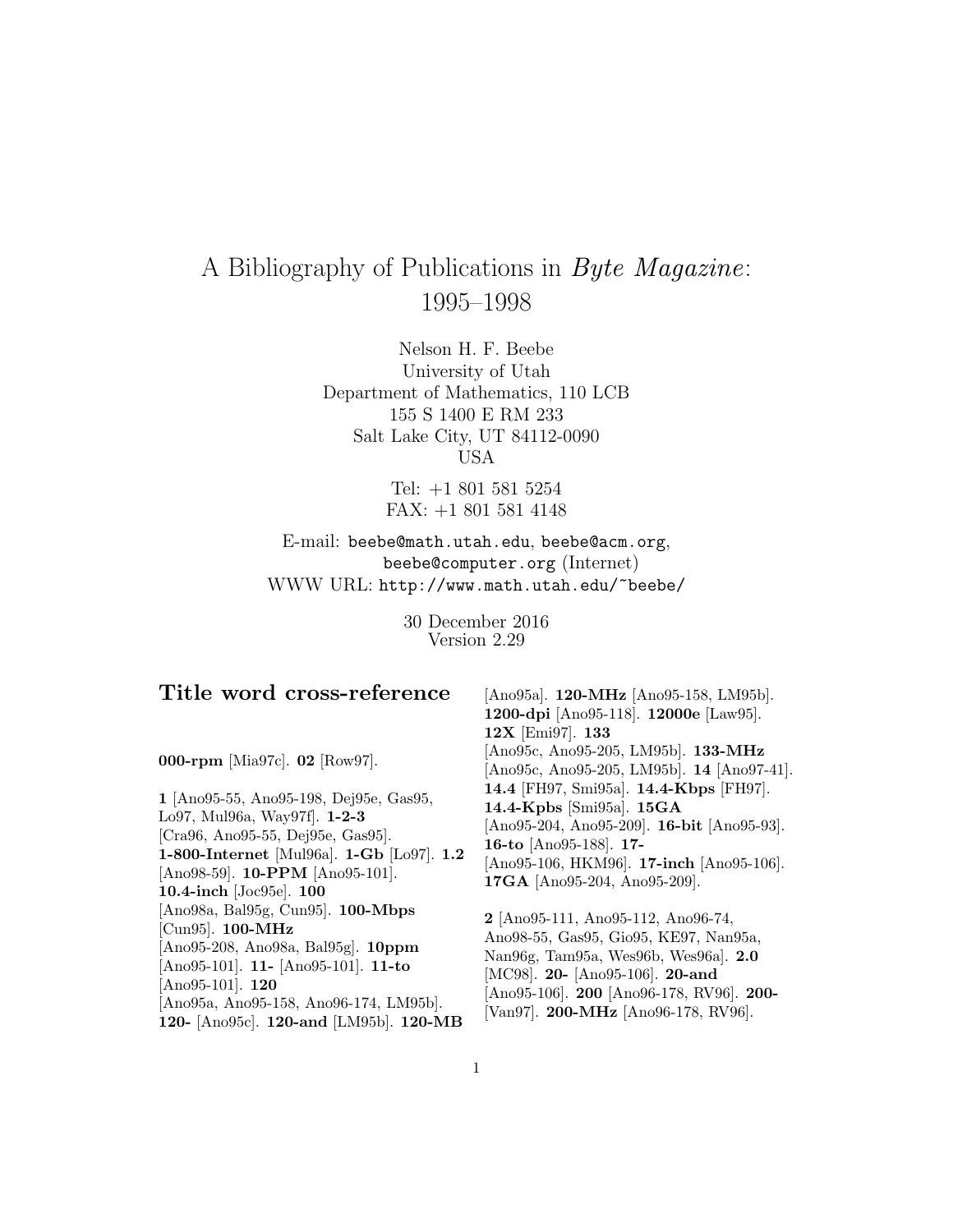**2000** [Ano98s, Ano98-95, Em98]. **202** [Hum97a]. **209** [Ano97z]. **20ppm** [Ano95-188]. **21-inch** [Ano95-106]. **225** [Van97]. **225-MHz** [Van97]. **233** [Yag98a]. **233-MHz** [Yag98a]. **24-bit** [Van95a]. **24-ppm** [HKM96]. **250P** [And95a, And95b]. **28.8-Kbps** [KH95]. **28A** [Ano96-132]. **28A-B** [Ano96-132]. **2A** [Ano96-132]. **2A-B** [Ano96-132]. **2GB** [Hum96e].

**3** [Ano95e, Ano95f, Ano95-60, Ano95-55, Ano95g, Ano96-48, Ano96-126, Ano96-173, Ano97-110, Ano97-119, Bal95b, Bou95, Dej95e, Dej95c, Dej95b, Die95a, EP97, Flo96a, Fou95a, Fou95b, Gas95, Gre97l, Hal96f, Hal97c, HKM97a, Hum96b, Hum97a, Joh96, Lov95, MD95, Row96a, Row97, Sup97, Tho96a, Tho96r, Yar95]. **3-D** [Ano95e, Ano95f, Ano95-60, Ano95g, Ano96-48, Ano96-126, Ano96-173, Ano97-110, Ano97-119, Bal95b, Bou95, Dej95c, Dej95b, Die95a, EP97, Flo96a, Fou95a, Fou95b, Gre97l, Hal96f, Hal97c, HKM97a, Hum96b, Hum97a, Joh96, Lov95, MD95, Row96a, Row97, Tho96a, Tho96r, Yar95]. **3-pound** [Ano98-96]. **3.0** [Ano97-114]. **3.5-inch** [Ano95h]. **3.x** [Ano95-63, Ano95-125, Goo95a]. **30-ppm** [Ano95-101, Ano95-101]. **300** [Ano95-198, Ano97b, Ano97-106, Cam98a, Hal96g]. **300-MHz** [Ano97b, Ano97-106, Cam98a, Hal96g]. **300-to-1** [Ano95-198]. **32** [Ano95b, LM95b]. **32-bit** [Ano95-159, Ano95-157, Api95c, CCS97, Chi96a, Cra96, Moh97b, Tam95a, LM95b]. **32-bitness** [Mia95d]. **32-Mb** [Ano95b]. **32-ppm** [Ano95-189]. **33** [Tho95g]. **33-MHz** [Tho95g]. **333** [Tan98]. **333-MHz** [Tan98]. **350** [Ano97-118]. **36A** [Ano96-133]. **36A-D** [Ano96-133]. **386DX4** [Ano95-104]. **386DX4-based** [Ano95-104]. **3A** [Ano96-178]. **3D** [Ano96-173, Ano97-77, Em98, Flo96a].

**3Dlabs** [MD95]. **3XP** [Tam95d].

**4** [Ano97-97]. **4-D** [Ano97-97]. **4-mm** [Ano95-100]. **4-pound** [Way97g]. **4.0** [Bla96, Gil96b]. **4.O** [Nan95d]. **4.x** [Ano95-63]. **400** [Ano97c, Ano98-83]. **400-MHz** [Ano97c]. **4000** [Ano98-126, Hum96i]. **4100Z** [Van96c]. **440LX** [Cam98a]. **486-style** [Ano95-159]. **486DX4** [Ano95-104]. **4s** [Ano95t].

**5** [Ano97-113, Ano98-68, Ano98-115, Gil97a]. **5-pound** [Ano98-96, Row96c]. **5.0** [MC98]. **500** [Ano96-161]. **500-MHz** [Ano96-161]. **5100** [Ano98-85]. **5300c** [Ano95-203]. **533** [Hal96h]. **533-MHz** [Hal96h]. **540c** [Ano95-104]. **56** [Ano96-45, Ude95d]. **56-Kbps** [Ano96-45, Ude95d]. **5K86** [Ano96-170]. **5K86-P75** [Ano96-170]. **5p** [Ano97-114].

**6-** [Ano95-101]. **6-based** [Ano97-82]. **6-to** [Ano95-101]. **6.0** [Gil98a]. **600** [Ano97e, Ano98-51]. **600-dpi** [Hum96i]. **600-MHz** [Ano97e]. **6000** [Ano95-186]. **603e** [Tho95k]. **6200** [Chi96b]. **6200MX** [Hum97c]. **64** [Ano95-151, Ano95-152, Ano95-192, Hal98d]. **64-bit** [Ano95-151, Ano95-152, Ano95-159, Ano95-192, Ano97-54, Lac96, Sim96, Ano95-151, Ano95-152, Ano95-192]. **64-hit** [Ano97t]. **66** [Ano95-104]. **66-MHz** [Ano95-104]. **660Plus** [Ano97-120]. **680x0** [Tho95h]. **6bone** [Fin98]. **6X** [Ano95i, Ano95j]. **6x86** [Ano96-37, Ano96-38].

**7** [Ano96-172]. **7000S** [Ano98h]. **701C** [Joc95e]. **755CV** [DeJ95a]. **765** [Ano98-76].

**8** [Ano97-27]. **8-mm** [Ano95-100]. **8000** [Pou95d]. **810N** [Ano95-104].

**95** [Ano97-125, Gre96j, Pou97j, Pou98f,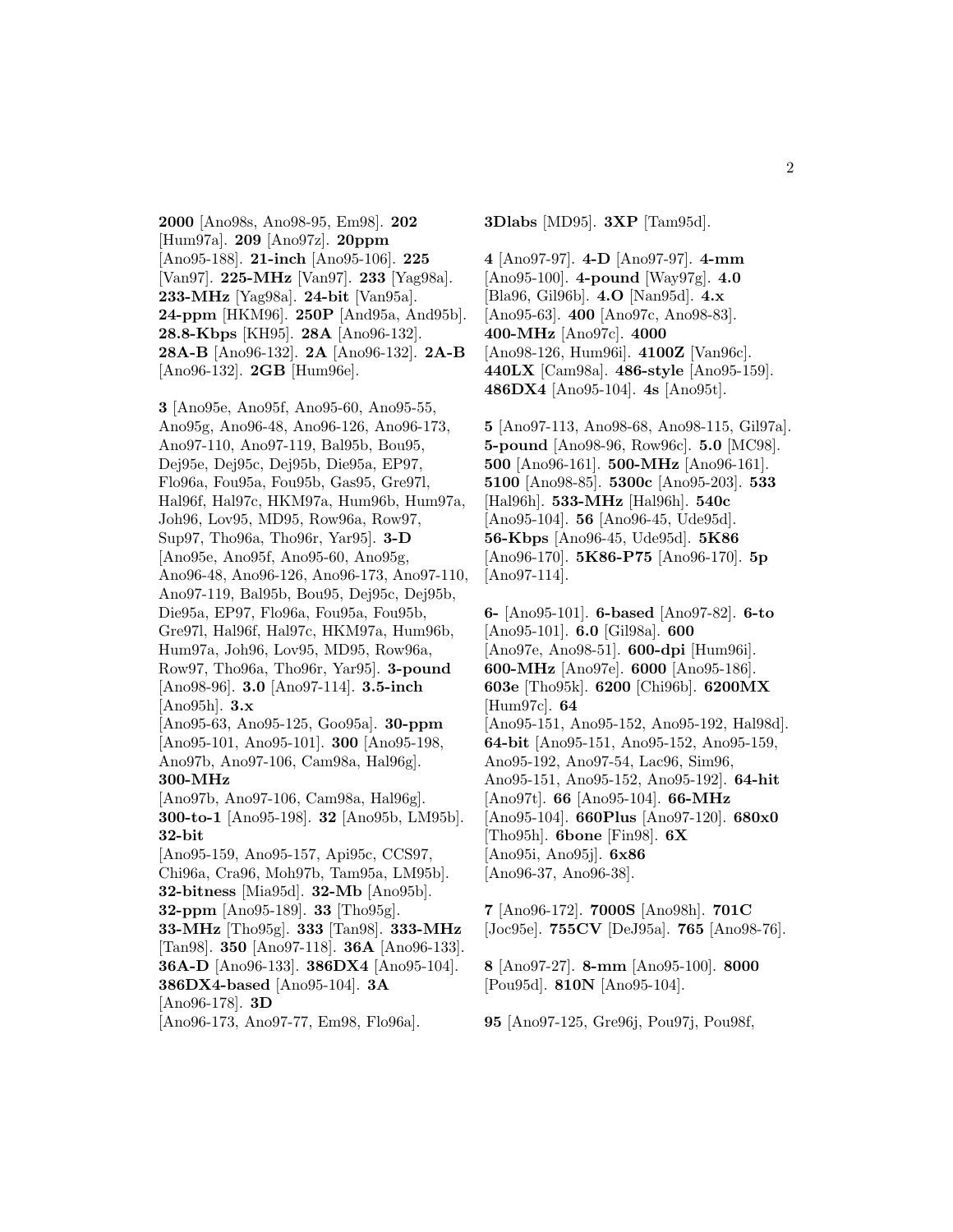VN97a, Won98b]. **95-based** [LM95b]. **95/Memphis** [Ano97-125]. **95/Office** [SK96a]. **950N** [Ano95-204, Ano95-209]. **9580A** [Ano95-211]. **'97** [Gil96g]. **'98** [Ano98-75, Ano98-83, Gar98].

**=** [Ano95-159, Pri95, Way96m].

**A-B** [Ano96-133]. **AAAS** [Pou95q]. **abilities** [Way95a]. **ability** [Ano95-59, Cro95, Goo95b]. **able** [Gar97, Wat97b]. **Abstract** [Tho95i, Tho95j]. **Abstraction** [Tho95j, Nan95g]. **accelerate** [Ano95-48]. **Accelerated** [Ano96-48]. **Accelerator** [Ano96-173]. **Accelerators** [Ano95-107, Ano98-115, Hum96b, Hum97a]. **Accent** [Ano98-113]. **Acces** [Ano98-63]. **Access** [Ano95x, Ano98-37, Bri97a, Cam98b, Dob97c, Gre97h, KHM<sup>+</sup>96, Lev98, Lew96, Sal95e, Sal95f, Smi95d, Smi95c, Ano95-27, Ano95-72, Ano95-136, Ano98m, Bal95e, Dob98a, Eng97, Cot95b, Het96d, Hum98a, MC97, Nan95c, Sal95k, Vog95, Way96m, Yag97b, Ano95k, Ano95-64, Ano95-133, Dob95, Dob96]. **access-routed** [Sal95k]. **accessibility** [Ano95-136]. **accomplish** [Fri95a, Joh96, Laz96]. **According** [ATA96, Pou97g]. **accounting** [Ano95-77]. **accuracy** [Ano95-204, Ano95-209, Hil95]. **accurate** [Cua95b, Dej95g, Sug95]. **Achievement** [Ano95-79, Ano95-100]. **Achievements** [Ano95-106, Ano95-104, Ano95-103]. **Achilles** [Ano95-194]. **Acorn** [Pal96]. **Acquire** [Ano95-101]. **acquires** [Ano95-133]. **acquisition** [Dej95h]. **acres** [Pal96]. **Acrobat** [Ano97-114]. **across** [Cot95c, Fri97a, Ren98, Sin95a, Won98c, Yag97a]. **Act** [Ano96-178]. **Action** [Ano95e, Ano95f, Bal95b]. **Actions**

[Ano98b]. **Activator** [Gre97q]. **active** [Ano95-104, Van95a, Gre97q].

**active-matrix** [Ano95-104, Van95a]. **ActiveX** [CL97]. **Actual** [Ano98c]. **actually** [Ano95-154, Pra95b]. **Ada** [MH97b]. **adapter** [Smi95b]. **Adapters** [Ano95-107, Ano96k]. **adaptive** [Laz97a]. **Add** [Ano96z, Ano98-28, Ano95-95, Gre96g]. **add-on** [Ano95-95]. **Adding** [Fen95, Tho95c, Tho95d, Ano95-134, Ano95-135, Pou98c]. **additional** [Nan95c]. **Additions** [Sta96d, Fri98a]. **Address** [Sch96h, Way96f, Bri97a, Die95c, Win95, Sch96g]. **Addresses** [Win95, Sup97]. **Addressing** [Fri97e, Ano95-116, Ude95d]. **Adds** [Ano96-95, Ano95-184, Ano97-114, Ano98-93, Bal96d, Dej95e, Mia95c]. **Adieu** [Pou96h]. **Adjustable** [Sta97a]. **Administration** [Hur97a]. **admits** [Ano95w]. **Adobe** [Ano97-114, Ano97-116, Bla96, Hum96g, Kay96a, Sha96]. **Adoption** [Hal98f, Way95e]. **ADSL** [Cam98b]. **advanced** [Cha97, Gas95]. **Advances** [Abr97b, Abr97a, Abr97c, Ano95k, Ano97f, Dob95, Ano95-48]. **Advantages** [LM95b]. **Adventure** [Ano95-163, Mon95a, Pou95t]. **Adventures** [Mon96a, Pou95t, Ude96c, Bal96c, Hal95b]. **Advertisers** [Ano95-86, Ano95-87, Ano96d, Ano96-79, Ano96-80, Ano96-81, Ano96-82, Ano98-53, Ano98-54]. **Advice** [Knu96c, Sal95m, Kay97a, Key95, Pou95k, Pou96i]. **Aerial** [Ano96c]. **afar** [Won98b]. **Affair** [Hur97e]. **affect** [Key95]. **Affordable** [Hal96f, Hum96b, Tho98a, Hal96h, Nad95b, Wei95]. **After** [BEM95, Pou97f, Pri95]. **AG** [Lin95d]. **Again** [Ano96-86, Ano98-59, MB97, Ude97h, Lin95a]. **Against** [Ano95-100, GM95a, Hal98a, Lin95d]. **Age** [Gre97k, Hal96k, Pou97h, Ano97-124, Gre96h]. **agency** [Cla95a]. **agent** [Ano95-116, Way95b, Way95a]. **Agent-Enhanced** [Way95a]. **Agents** [Ano95l, Ano95-92, Hal96a, Way95b, Ind95, Wat95, Way95f]. **agnostic** [Ano98-84]. **ago** [MB97]. **AGP** [Ano97-77]. **agree** [Hum96c].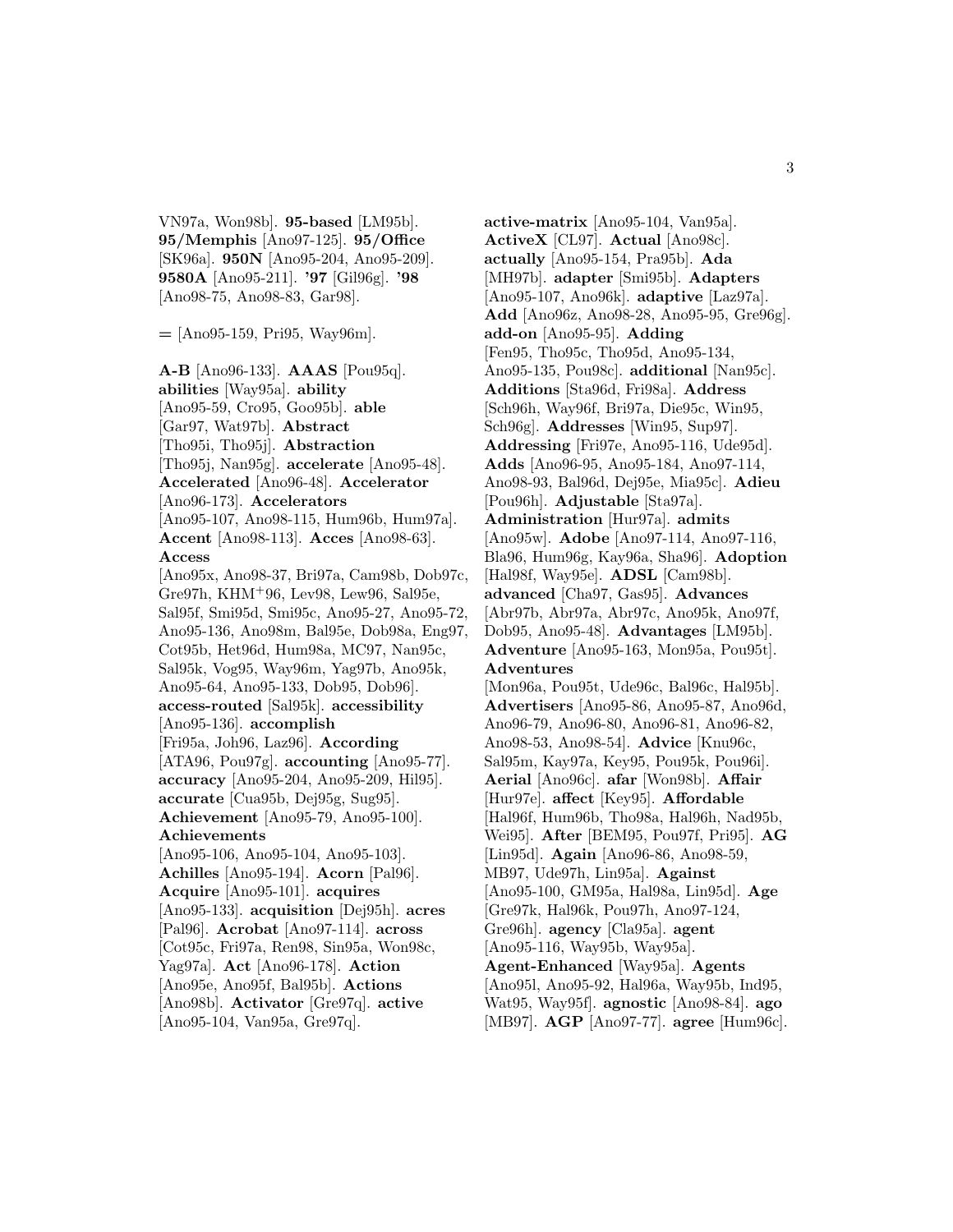**agreements** [Ano95-222]. **Ahead** [Ano95m, Ano96-183, Ano97-79, Nan95d, Het96b]. **ahout** [Ano96-134]. **AI** [UT95]. **Aiding** [Laz96]. **Ailments** [Nan96c, Nan96a]. **aim** [Sin95a, VN97b]. **aimed** [Pou95d]. **aims** [Los97c]. **ain't** [HM95]. **Air** [Ano95g, Ano97g, Bal95e, Rey96]. **Air-tight** [Rey96]. **Al** [Gou95]. **alarms** [Ano98-81]. **algorithm** [Ste95, Way95c]. **algorithms** [Cla95c, Dej95g, Gou95]. **alike** [Gil95]. **Alive** [Smi96c, Ano97a]. **all-in-one** [BHKM96a, Hig95c]. **alleged** [Ano95w]. **Alliances** [Ano95-183]. **allowed** [Ano95-61]. **allows** [Dob97d, Joh96, MF97c]. **Almost** [WS96, Bau95]. **alone** [Smi95b]. **along** [Ano95c, Hig95c]. **Alpha** [Ano95m, Ano95-64, Ano97e, Ano97-115, Ano98-48, AG95, Api95c, Ban97, Chi96a, Fau95, Hal96h, Tho96d]. **Alpha-based** [Fau95]. **Alpha-powered** [Ano98-48]. **alphabet** [Ano97g]. **Alphabetical** [Ano96d, Ano96-79, Ano98-53, Ano98-54]. **Alps** [Hum96i]. **ALR** [RV96]. **already** [Hal95a]. **also** [Ano95-106, Ano95-104, Bal95h, BD95b, DM98, Gre95e, Hig95d, Hum96i, Krt98, Ric97, Tho96n, Vac95a]. **AltaVista** [VN97b]. **altered** [Way96g]. **altering** [Ano95-197]. **Alternate** [Ano95n]. **Alternative** [Ano96e, Ano95-151, Ano95-152, Ano95-195, Ano98n]. **Alternatives** [Ano98-65]. **Am** [Ano98-50, Kin96]. **Amazing** [Kay97b, Abr97b]. **Ambiguity** [Les95]. **AMD** [Ano96-170, Goo95b, Hal96b, Hal97c, PH95, Pou98d]. **Amending** [Pou98a]. **America** [Ano97-95, Bal95e]. **Ami** [She95c, She95c]. **Amiga** [Ano95-112]. **among** [Ano97-105, Ber95, Cli98c, Smi95b, Tho96e, Yag97a]. **amount** [Hal96c]. **amounts** [Fri96a]. **Ana** [Pou97f]. **Analog** [Ano98z, Lev98, Sal95e, Sal95f, Die95c, Sal95f]. **analysis** [Ano95-56, Ano95-103, Bau95, Cua95b, Dej95f, Dej95e, Dej95b, Het97, Wat95, Pot95].

**analytical** [Het97, Pen98]. **analyzer** [Ano95-55, Abr97b]. **Analyzers** [Ano98-78]. **analyzes** [Sto98]. **anarchy** [Flo97]. **Anatomy** [Ano95o]. **Animate** [Ano96-93]. **Animation** [EP97, Nad95b]. **anniversary** [Ano95-111]. **announced** [Ano95-141]. **announcements** [Ano95-164]. **annoying** [Ano97v, Ano98-81, Gre97p]. **annual** [Pou95q]. **anoint** [Ano95d]. **Answer** [Ano95-105, Ano95-221, Nan97c, Gre95b, Gre95c, KH95, Pou96k, Ude98b]. **Anti** [Ano95-208]. **Anti-Virus** [Ano95-208]. **any** [Ano95-61, Api95b, Gre96d]. **Anyone** [Ano96f, Ess95, Ude98b]. **anywhere** [Ano95-212, Ano95-213, Bau95, Nee95m]. **Apache** [Ano98-79, Ude97j]. **apart** [MFDG98]. **APC** [Ano97-71]. **API** [Joh96, Tho97d]. **APIs** [Ano97-31, Die95a, Ano96-67]. **App** [Ano95-82, Ano95-83, Gla95, Mel95, Sha98]. **appear** [Ano95g]. **appearing** [HM95]. **Apple** [Ano95q, Ano95r, Ano95s, Ano95-114, Ano95-104, Ano95-120, Ano95-164, Ano95-171, Ano95-203, Ano96g, Ano96-173, Ano97i, Ano97-116, Ano98d, Cot95a, Hal95d, MW95, Rei95e, Sch97a, Tho95c, Tho95d, Tho95e, Tho95f, Tho95h, Tho95j, Tho95l, Tho95m, Tho96g, Tho98a, Tho98c, Tho98e, Van96a]. **Apple-sanctioned** [Ano95-120]. **Apple's** [Way97d]. **Applet** [Ano96-90, MF97c]. **Applets** [MF97a, Los97c, Tur97, Way96m]. **Appliances** [Whi98]. **Application** [Ano95-166, Ano95-167, Ano97-46, Tho95c, Tra96a, Ano95-74, Ano95-75, Ano95-82, Ber95, Fri97a, Cot95a, Gat98, Gre95e, Kay97c, Mor97, Phi97, Pra95b, Sal96f, SP97, Tho95d, Ude95a, Whi98]. **application-development** [Gre95e]. **Applications** [Bur95b, CCS97, Die95b, Fri98b, Gil97c, Sal96d, SP97, Tho95d, Ude97e, Ano95y, Ano95z, Ano95-72, Ano95-128, Ano95-160,

Ano95-157, Ano95-162, Ano95-190,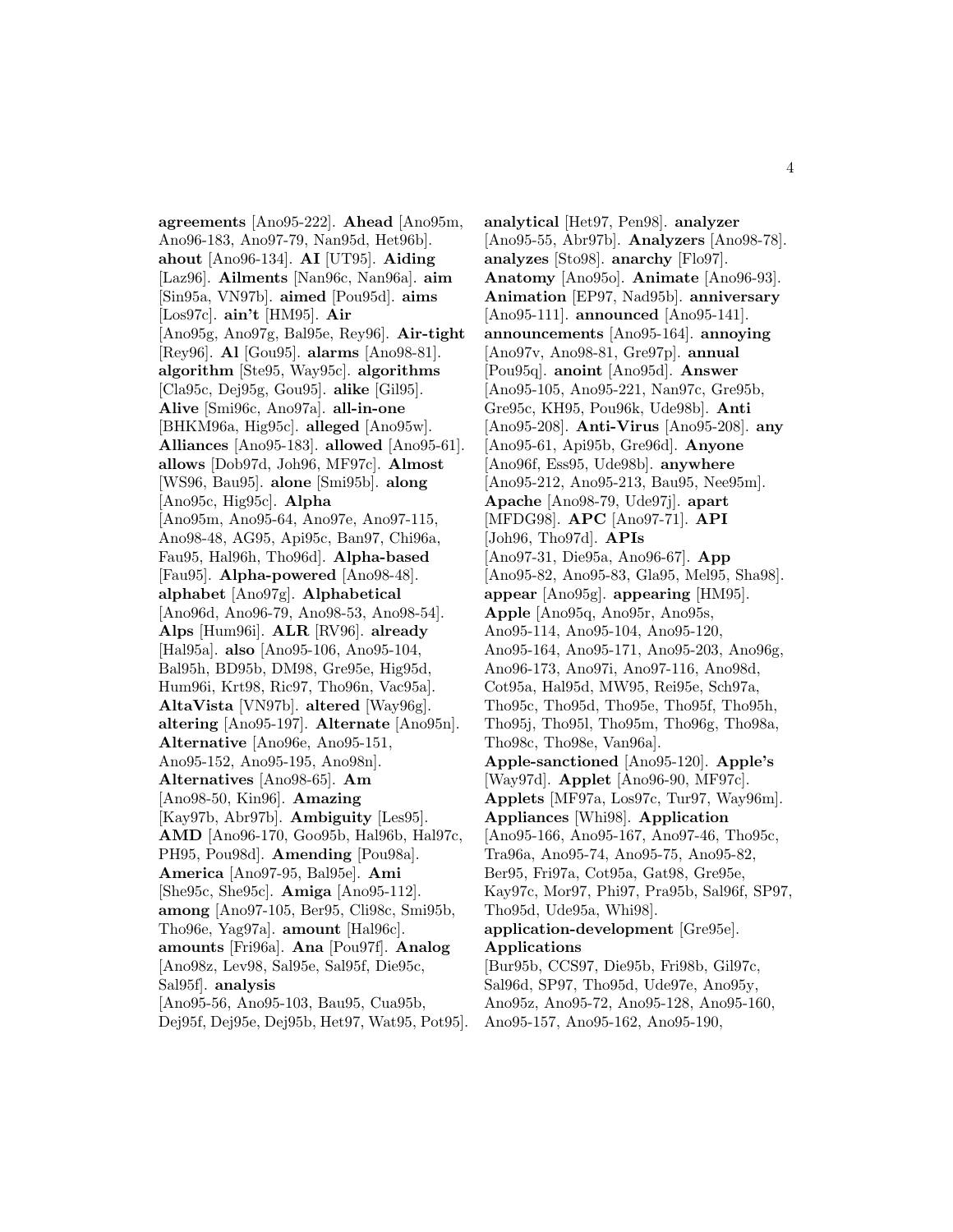Ano95-220, Ano95-201, Ano96-89, Ano97-31, Ano97-81, Ano97-82, Ano97-105, Ano97-121, Ano97-122, Ano97-123, Ano98-92, Arc98, Cir95, DeJ96b, Dej95g, Dej95b, Fou95a, Fou95b, Gil96g, GE95, Gre96b, Gre97h, Gre97n, Hub95, Joh96, Knu96c, Krt98, MG97, Mia95d, Mia95f, Nan95a, Nan95g, QS96, RFD95, Sal95m, Sch96e, Sea96b, She95a, SB96, Sta97b, Sto98, Tho95l, Tho98e, Ude96g, Ude97k, Way98b, Yag97a]. **applications-server** [Ano97-123].

# **approach**

[Cla95c, Pou95g, Ano95-64, Ano96-175]. **approaches** [VN96b]. **appropriateness** [Sch97b]. **Apps** [And97, Ano97-39, Ano97-105, Fom98, Gla96, Gre97n, Nad97, Ren98, Nan96e, Pou97b]. **Arbor** [Ano95-56, Dej95e, Het97]. **Archistrat** [Ano95t]. **Architecture** [Cir95, Mac98b, Pou95i, Ano97-53, Arc98, Cli98a, Die95d, Flo95, Hal97d, Pou95g, Pou97b, Sha96, Tho96n, Tho97c, Die95a]. **Architectures** [Pou95i, Ano96u]. **archive** [Ude95b]. **Ardent** [Gre98b]. **areas** [Sha95c]. **aren't** [Sal95i]. **Armada** [Ano98-96, Row96c]. **Armed** [Hur97a]. **Armor** [Sta96c]. **Arrays** [Gre95b, Gre95c]. **Arrive** [Ano95-94, Ano95-158, Ano96-52, Ano96-136, Ano96-141, Die95b, Ano96-89, Ano97-97]. **arrived** [Ano95-120, Ano95i, Ano95j]. **Arrives** [Ban97, Pou95u, Pou95v]. **Art** [Ano96p, Phi97, Ano95-37]. **artificial** [SK95]. **Artisoft** [Mia95c]. **Ascentia** [Ano95-104, Ano95-204, Ano95-209]. **Asian** [LaP96a]. **Aside** [Ano97-36, Tho96j]. **askSam** [Ano95-206]. **Aspen** [Ano98-48]. **asset** [Sal95b]. **Assets** [Ano95u, Bau95, Sal95b]. **assignments** [Pou96i]. **Assistance** [Gil97b]. **Assistant** [Ano95-200]. **assisted** [Gre97d]. **Associate** [Gre95e]. **associated** [Ano95-119]. **Association** [Ano95-89]. **AST** [Ano95-104, Ano95-204, Ano95-209, Ano97-117]. **AT&T**

[And95a]. **Atari** [Bal95b]. **Athletes** [Sal95i]. **Atlanta** [Sal95i]. **ATM** [Bal95c, Coo96c, Coo96b, Fri95c, Fri97d, Fri97e, Joc96c, Kay96a, Loh97, Nan96e, Pri95, Sal95g, Sal96f, Sta97a]. **Atomic** [Pou97a]. **atoms** [DeJ98]. **Attached** [Joc98b, Die95d]. **Attachmate** [BD95b]. **Attack** [Ano96-142, Sal96a]. **attacking** [Sha95c]. **Attacks** [Kay97a]. **attempting** [Cob95]. **Attention** [Cam98b, Wat97a]. **Attitude** [Ano98q]. **attitudes** [Ano95-117]. **ATX** [Ano95v]. **Audience** [Van95a, van95b]. **Audio** [Gla96]. **Audition** [Ano98-67]. **augmenting** [WS96]. **August** [Ano95q]. **Austin** [Ano95-145]. **Authentication** [Ude98b, Ano97h]. **author** [Gla95]. **authoring** [BVN95, Del96a, Die96a, Gio97, Sea96b]. **AutoCAD** [Ano97-41, Ano98n, Yar95]. **Autoconf** [Fri97a]. **Autodesk** [Yar95]. **Autoloader** [Law95]. **automate** [Ano96-173]. **automated** [Law95, Rei95a, Rei95e]. **automatically** [Ano95-88, KP98]. **Automation** [BD95b, Gil95]. **available** [Ano95-50, Ano95-64, Ano95-105, Ano95-194, Nan95f]. **Avatar** [Hum97d]. **Avatars** [Hal96a]. **avoid** [Flo97, Meh95b, Pra95b, TM95]. **Avoiding** [MF97a]. **awaited** [Laz97a]. **Awards** [Ano95-141, Ano95d, Ano96a, Ano97a, Bar95c, Tho96c]. **Aware** [Sal96d]. **Away** [Ude95a, Pou95r].

**B** [Ano96-133, Ano96-132]. **Baan** [Ano98e]. **BabeWatch** [Abr97c]. **Baby** [BDF96, Ind95, Way96f]. **Babylon** [Har96]. **Back** [Cam97a, Hal98e, Hur97a, Nad95a, Ano97-127, Ano98-89, MDM95, Pou97i]. **Backbone** [Sta96b, Ano95-51, Sal95k]. **Backbones** [Ano97l]. **backers** [Ano95-192]. **backing** [Ano95-100, GM95a]. **BackOffice** [Ano97-102, Joc97a]. **Backup** [Ano98f, Law95, Mia97a, Mys96a, Ano97-123, Hum96e, Hum98a, KHB96b,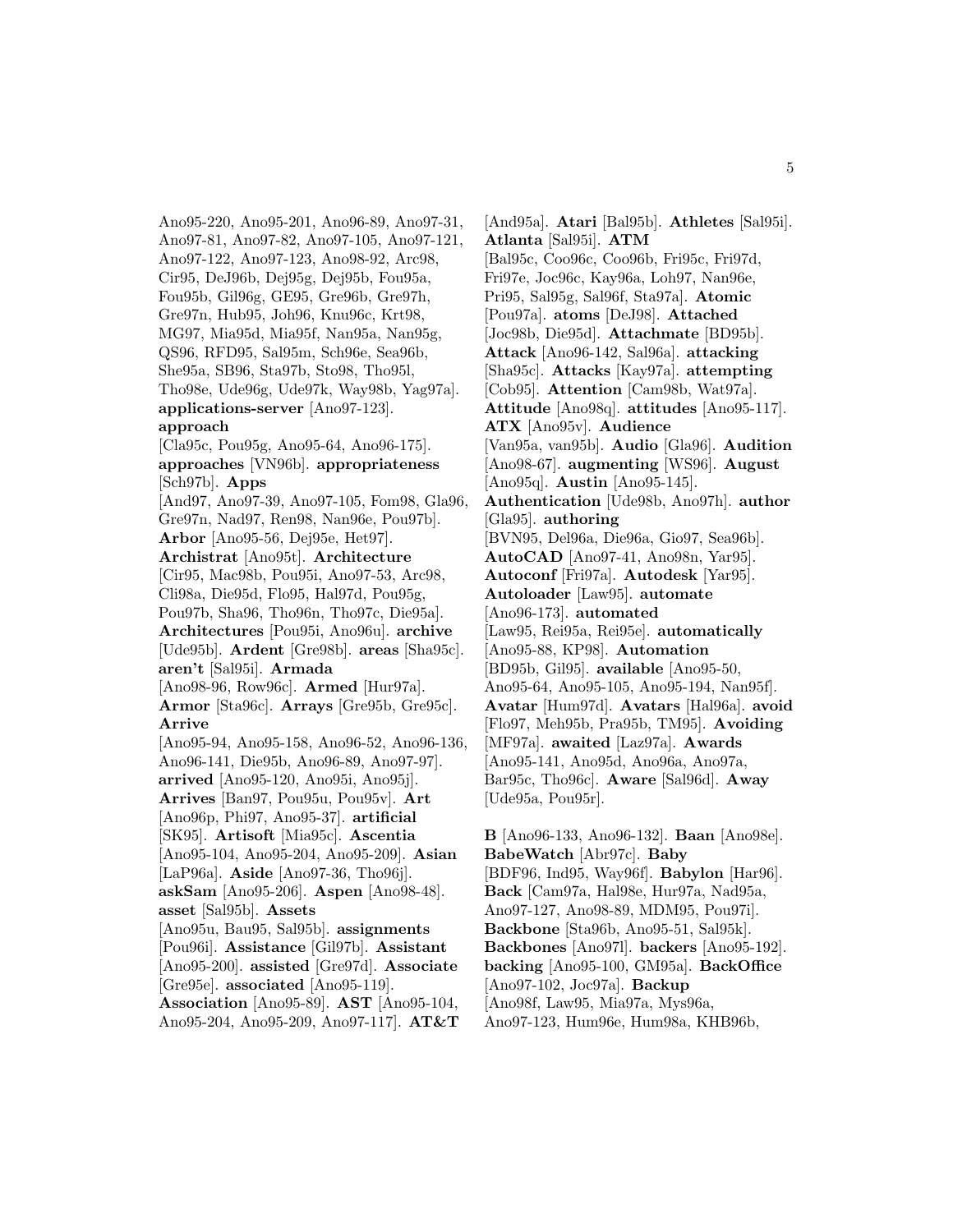KHB96a, Pou96l, VN96b]. **Bad** [Ano96-88, Ano97j, Joc95d, Ano95-37, Cro95]. **baked** [Pou97f]. **baker** [FH97]. **balance** [MW95]. **Ball** [Nee96c]. **Bandai** [Way97d]. **bandwagon** [Ano95-89, Pri95]. **Bandwidth** [Ano95-103, Ano96h, Ano96-137, Ano98-66, Hal96c, Mac98a, Way96i, Abr97a, Ano95-102, Ano96-78, Fri96b, Hal98e, Los97c, Sal95g, Ude96d]. **Bank** [Ano95w]. **Banking** [Ano96j]. **Bar** [Esc95b]. **Barbie** [Ano97f]. **Bargain** [Hum98b, Ano95-206]. **barking** [Ano98-81]. **Barricading** [Kay95a]. **Barrier** [Hal96c, Ano96-78, Hal96g]. **bars** [Sal95c]. **Base** [Ano97-64, Ano95-72, Ano97-121, Tho95e, Bal95e]. **baseball** [Kor95]. **Based** [Ano98-89, Ano95-100, Ano97-82, Ano98-47, BEM95, Cro95, Gio95, Gre97q, Gre98c, Krt98, LM95b, Rei95e, Ude97b, Whi95b, Ano95r, Ano95s, Ano95-97, Ano95-104, Fau95, Cot95a, Gre95e, LM95b, MG97, Row97, Ude95a, Way97d]. **Bashed** [Ano95-42]. **Basic** [Gil97a, WS96, Ano95-61, Sil97, Ude97h, Gre96h, Ano95-82, Ano97-111, Dob97d, Gil95, Gla95, Gre97c, Gre97r, WS96]. **basically** [Hal95c]. **Basics** [Gil97a]. **Batlle** [MDM95]. **Batteries** [Ano96-98, Bas95]. **Battery** [Bas95, And95c, Ano95-74, Ano95-106, Ano95-203, MA98, Tho95k]. **battery-juiced** [MA98]. **Battle** [Bal96a, Nan97a, Wat98a]. **Battlezone** [Ano95f, Bal95b]. **Battling** [Ric97]. **BBS** [Ano95x, Esp95]. **BBSes** [Ano95x]. **Be** [Bal96b, Way97b, And96b, Ano95-50, Ano95-61, Ano95-63, Ano95-64, Ano95g, Ano95-93, Ano95-137, Ano95-128, Ano95-140, Ano95-154, Ano95-174, Ano95-194, Ano98-92, Api95c, Cox98b, DeJ98, Dej95j, Flo95, Fou95a, Fou95b, Fow97, Gar97, Gre97l, Gre97p, Krt98, Mar95e, MC98, Nad95c, Pou95t, Rei95d, Rei95f, Sal95f, Sch96a, Sch97d, Son95, Tho96f, Wat97b, Way95d]. **Be-All** [Bal96b]. **Be-All-That-You-Can-Be** [Way97b].

**Beach** [Pou96q]. **beam** [Mon97]. **beans** [Gre97k]. **beastie** [Ano95-122]. **beat** [Bal95e]. **Beats** [Ano96-86, Tho97c]. **beaucoup** [Ano95-45]. **Beautiful** [Ano95-106, Cot96c, Kay96b, SC96, Cot96a, Len95]. **because** [Bar95b]. **become** [Ano95-146, Ano95-193, Ano95h, Fin98, Hal97b, Sha95a]. **becomes** [Ano95-194, Ude96l, Ude97b, Yav95]. **becoming** [Bon95a, Dej95b, Lin98, Rei95f, Tho95a]. **bed** [Fin98]. **beefs** [Ano95-171]. **been** [Ano95w, Ano95-122, Ano95-141, Sal95i, Tho95j]. **Before** [Fri97e, Ano95-122, Hal96g, MF97c, Mul96b]. **beginning** [Ind95, Sha95c]. **beginnings** [Gre97g]. **begins** [Ano95-168]. **Behind** [Hal95e, Hur98c, Nan95a, Ano95-109, Hal95b]. **being** [Ano95-222, Joc95c, Rei95f]. **believe** [DFT95b, Hur98c, Joc95e]. **belongs** [Ano98-100]. **benchmark** [Gre95a]. **benchmarketing** [Gra96]. **Benchmarks** [Gre95a, Gre96c, Hur98c, Yag96c, Ano95-104, LM95b]. **benefit** [DM98, Ude97g]. **Benefits** [Wil95, Ano95-182, Fri95a, Ude97d]. **Bener** [Ano96-99]. **Besides** [Ano98-60]. **Best** [Ano95-41, Ano95-107, Ano96w, Ano96s, Ano96l, Ano96k, Ano96-122, Ano96-144, Ano97k, Ano98k, Lin95b, Lin95c, Pou96a, Row96b, You96, Abr97c, Ano95-64, Ano95-95, Ano95-106, Ano95-104, Ano95-100, Ano95-105, Ano95d, Ano95-182, Ano97-32, Ano98-58, BGR95b, BHKM96b, Ber95, Hil95, HKM97b, Pou97h, Rud98, Sch96e, Sea95d, Tho95l, Tho97e, Ude98a, Van97, Way97f, Ano96t]. **Bet** [Ano98-48]. **beta** [Pou96l, Way96j]. **bets** [Gil97b]. **Better** [And96e, Ano95y, Ano95z, Ano95-27, Ano95-50, Ano95-66, Ano95-193, Ano95-219, Ano95i, Ano95j, Ano96m, Ano96n, Ano96o, Ano96-115, Ano96-137, Ano97r, Ano97l, Ano97m, Ano97n, Ano97-42, Ano97-47, Ano98g, Ano98-126, Ess95, Het96g, MFDG98, Orc98, Pou97k, Sim97, Tho95h,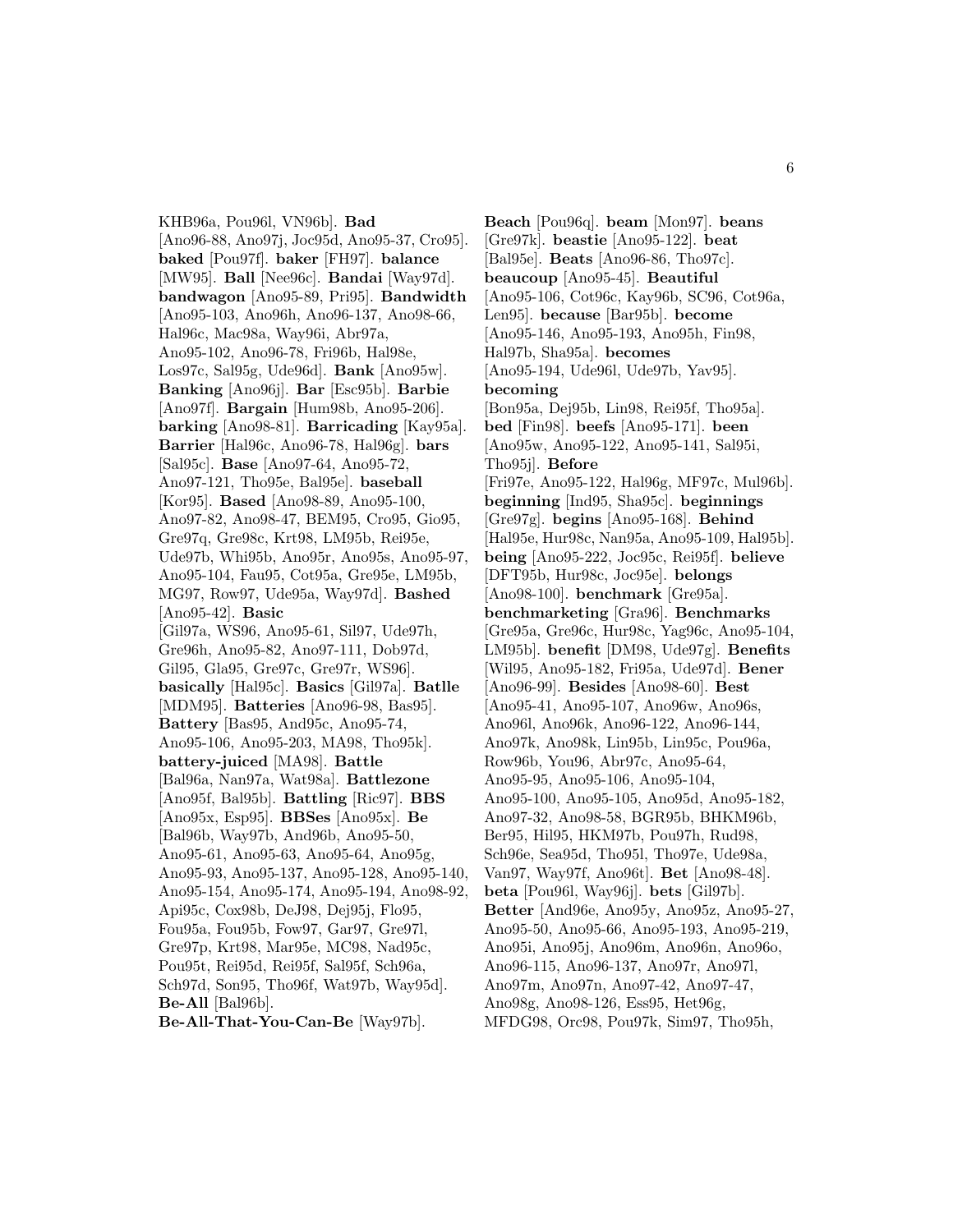Tho95g, Tur97, VN97a, Way96b, Ano95-93, Ano95-157, Ano96-178, Ano97-116, Ano97-119, Cli98d, Dob97a, Dob97c, Gre96d, Hal98b, Hal98e, Het96f, Hil95, Les95, MC98, Rei95d, Way96l, Wei95]. **Betting** [Sto98]. **between** [Ano95-75, Ano95-118, Hal95a, MW95, Pou97a, Way95c]. **beware** [Hum96h]. **Beyond** [Ano96-128, Gra96, Gre96b, Hal97c, Hal97d, Joc95a, Vac95a, Ano96-174, Nan95c, Pou96l, Sal95h, Ude97h]. **Bible** [Die97a]. **Big** [Aer95, Ano95-70, Ano95-106, Ano95-129, Ano95-190, Col96, DeJ96c, Dej95h, Dej95j, Gio96c, HKM97b, Hum98a, Kay96b, Kha96, Mys96b, Pou98b, Wil96, Ano95-154, Ano98-58, Ano98-60, Ano98-73, Flo95, Gil97b, Hur97b, Len95, Sal95k, Tho97c, Tho97e, VN97b, Yag95c, Nan95a]. **Big-Picture** [Mys96b]. **big-screen** [HKM97b]. **Bigger** [Ano97l, Pep98, Krt98]. **biggest** [Hal97a, Sha95c]. **Bill** [ATA96]. **billion** [Ude95e]. **Bills** [Ano95-51]. **bind** [Ude97b]. **Bindery** [Mia95d]. **binding** [Dob98a, Gre98b]. **Bipolar** [Hal96h]. **Birth** [Gwe96]. **bit** [Ano95-82, Ano95-93, Ano95-151, Ano95-152, Ano95-159, Ano95-157, Ano95-192, Ano97-54, Api95c, CCS97, Chi96a, Cra96, Gla95, Lac96, Moh97b, Sim96, Tam95a, Van95a, Ano95-151, Ano95-152, Ano95-192, LM95b]. **bitness** [Mia95d]. **Bits** [Ano97o, Ano97p, Ano97q]. **Blanks** [Ano95-68]. **Blasts** [Ano95-28, Ano95-34, Ano95-29, Ano95-30, Ano95-31, Ano95-32, Ano95-33, Ano95-35, Bar95d, Bri97b]. **Blazing** [Tho98b]. **blazingly** [Tho97b]. **blew** [Ano96-134]. **Blind** [Ano96q, Ano95-219]. **blindly** [Pri95]. **Blink** [Nee96e]. **block** [Eng97]. **Blocks** [Ano98-94, Sil97]. **Blooming** [Pou97i]. **Blossoms** [EP97]. **Blue** [Aer95, Ano95-36, Cot96b, Row97, Nan95a]. **Blueprint** [Boy97]. **Blues** [Mia95a]. **Blunder** [Hum98b]. **blurs** [Hal95a]. **board**

[Ano95-89, Ano96-171, Ano98-120]. **Boards** [BHKM96a]. **Bob** [Ano95-115]. **bolsters** [Gil95]. **Bomb** [Sch98, Ano95o, Ude95a]. **Boning** [Fin98]. **Bonus** [Nan95a]. **Book** [Die97a, BDF96, Var96, DFT95b, KFT95]. **Bookkeeping** [She95b, She95a]. **Books** [Aer95, ATA96, Ano95-37, Ano96p, BDF96, BM95, CFDT95, DFT95a, DFT95b, HCM96, KFT95, MDM95, MG96, RFD95, SK95, TJF95, UT95, UGB95]. **Boost** [Ano96-90, Hus95, Tho97c]. **boosts** [Shi98]. **Borland** [Ano98l, Ano95-72, Ano95-173, Ano95-196, Gre97g]. **born** [Tho97b]. **Bosnia** [Bon95a]. **Boston** [Ano95q]. **Both** [BD95b, Api95b, Api95c, Fen95, Los97a, Sal95f, Smi95d, Ste95, Tho95k, Tho95l, Ude96b]. **Bottlenecks** [Mac98a, Tho97c, Ano98-78, Bri97b]. **bottom** [Key95, Ste98, Wat97a]. **bottom-up** [Wat97a]. **Bounce** [Nad95a]. **Bouncing** [Gre96b]. **boundaries** [Hal95a, Won98c]. **Box** [Ano98h, Cot96b, Tho95l, Ano95-158, Col96, Laz97b, Way96h, Way96m, Way97d]. **boxes** [Ano95-154, Hum97b, RV96]. **Brain** [Ano98-128, Ano98-128]. **Brains** [Cla95b, Ano98-92, Tho96f]. **Brainy** [Bas95]. **Branch** [Sal95k, Sal95l]. **Branch-Office** [Sal95k, Sal95l]. **brand** [Van97]. **Brave** [Joc96b]. **Bravo** [Chi96b]. **Brawny** [Bas95]. **breaches** [Daw95]. **Break** [Hal96c, Hus95, Ano95-82, Hal96g]. **breakfast** [Hur97c]. **Breaking** [Mac98a]. **Breaks** [Ano97q]. **breakthrough** [Hal97d]. **breakthroughs** [Ano95-36]. **breed** [Ano95-88, Pou95k]. **breeze** [Ano96-175]. **Brett** [Ano95-82]. **Bricklin** [Ano97-112]. **Bridges** [Fri97c, Gre98f]. **brief** [Gwe96]. **Briefcase** [Ano95k]. **Bright** [Ano95-36, Ano95-69, Kay96b]. **brighter** [Ano95-36, Ano97-116, Gre95a]. **Bring** [Mia95b, Ano95-45, Ano95-60, Cli98d, Cob95, Dej95f, Fau95, Fri95c, Hum96b, Hur97d, Joc95a, Pra95a, Ude96b, Way97a].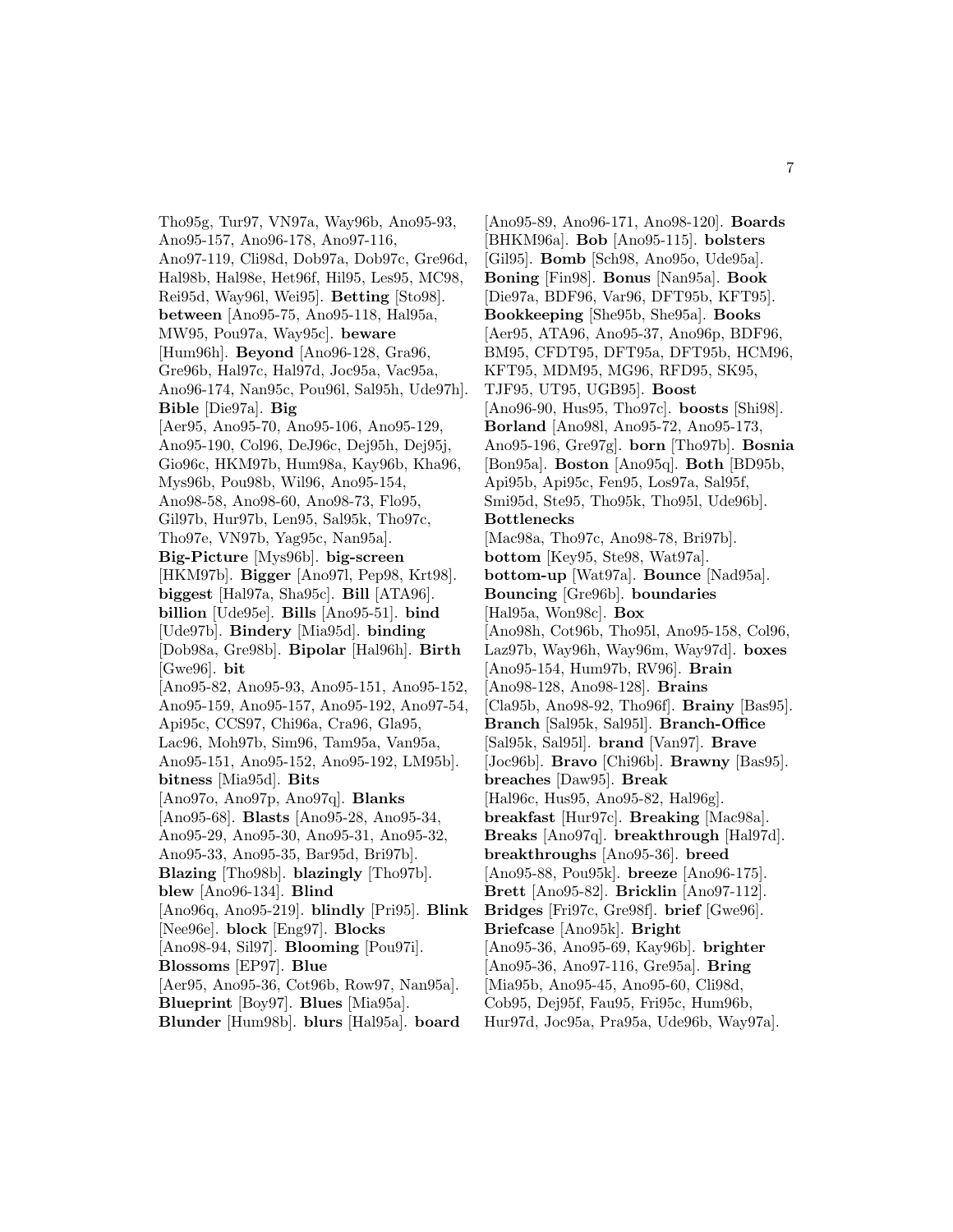**Bringing** [Dut98, Yag96c, Yar95, Ano95x]. **brings** [AK98, Ano95-182, Ano98-113, Bal95h, Ban97, Sal95h, Way98a]. **British** [Pou95a, Pou95h]. **Broadband** [Ano98i, Mon97]. **Broadcasting** [Meh95b, Ano95-168, Ano98-66, Los97c]. **broader** [Sal95h]. **Broken** [Ano97j]. **Brooktrout** [Ano95-38]. **Brown** [Ano96-49]. **Browse** [Hum96d, BHKM96a, FH97]. **Browser** [Way96m, Bal96d, Het96d, Smi95a, Way97d]. **Browsers** [Ano96q, Ano95-61]. **Browsing** [Ano98-45, Dob97a]. **Bruce** [Ano96-49]. **budget** [Hum98a]. **Bug** [Ano95-42, Ano96-37, Gre96c, Hal95e, Pou97h, Tho95f]. **Bug-Free** [Gre96c]. **Bug-Hunting** [Pou97h]. **bugs** [Ano98-121]. **Build** [Ano95-82, Ano95-83, Ano98-52, Bry95a, Bry95c, Fri95a, Gio97, Gla95, Joc95d, Mon98a, Ano95-186, Ano97-32, Fen95, Gwe95, Kay97c, Mac95b, Pou97e, Ste95, Tur97, Ude96g]. **Builder** [Ano98l, Gre97g, Het96g]. **Builders** [Bal96a]. **Building** [Ano97r, Ano97-105, Ano98-94, Api95a, Bur95b, Fri96b, Fri97c, Gil97c, Knu96b, Pou97d, Ren98, Tho95h, Tra97, Tur97, Ude98c, Won98c, Ano97s, Cob95, Fri98b, Gre96b, Gre97q, MG97, Sea96b, Sil97, Tho98e, Wat97a, Ano98-87]. **Builds** [Ano97-47, Sal95h, Gla95, Pou97l, Pou98d]. **built** [Ano95-40, Ano95-98, Ano95-204, Ano95-209, Cli98a, Hal98g, Ude95a, Way97a, Yag96e]. **built-in** [Ano95-98, Ano95-204, Ano95-209]. **Bulk** [Pou96b]. **Bulky** [Ano95-70]. **Bullet** [Ano95-151, Ano95-152]. **Bulletproof** [Lin95d]. **Bulletproofing** [Fri97d]. **Bum** [Ano98-106]. **bumps** [Hig95c]. **bunch** [Gou95]. **Bundle** [Pep97]. **Bundled** [Law95]. **Burden** [Ano97l]. **burglars** [Way95g]. **Buried** [Hal95b]. **Burn** [Ano95-146]. **Burning** [Ano97s, Gwe96]. **Bus** [Ano95-193, Ano97-40, Ano98a, Tan98, Ano95-159, Goo95b, Hal98e]. **Business**

[Ano95-101, Ano95-107, Ano95-148, Ano96-113, Ber95, Ess95, HKM97a, KFT95, Ste98, Ude96m, Ano95-141, Ano95-194, Ano95-203, Ano96-89, Bar95a, GM95b, HR97, Nad95a, Nan95b, Sto98, Ude95a, Ude95c, Vac95a, WS96, Whi97, Yag95c]. **business-quality** [HR97]. **business-to-business** [Ude95c]. **Businesses** [Ano98-110, Ano95-77]. **Businesslike** [Sea97]. **Busting** [Sho96]. **Butterfly** [Nee95l]. **Button** [Ano96-51]. **Buy** [Ano96-148, Ano95-125, Mul96b, Van97]. **Buyer** [Ano95-39, Ano96r, Ano98j, Ano95-39]. **Buying** [Tri95, Ano95-97, Ano95-122]. **buys** [BHKM96b]. **Bye** [Hal97a]. **Byte** [Ano95-41, Ano95r, Ano95s, Ano95-40, Ano95-41, Ano95-64, Ano95-106, Ano95-100, Ano95-103, Ano95-111, Ano95-141, Ano95d, Ano96w, Ano96s, Ano96t, Ano96u, Ano96v, Ano96-76, Ano96-77, Ano96-78, Ano97t, Ano97u, Ano97-53, Ano97-55, AG95, Bar95c, Die95c, Die95d, Gre95a, Nee96b, Sea95d, Ude95b, Ude95c, Ude95d, Ude96b, Ano98k]. **BYTE/NSTL** [Ano95-106, Ano95-100, Ano95-103]. **BYTEmark** [Ano95-42]. **C** [Ano95-184, Ano95-185, Api95c, Api97,

Cot95c, Ano95-47, Ano95-184, Ano95-185, Ano96-34, Ano98l, Api95c, Api97, Chi97, Gre96d, Gre96k, Gre97f, Gre97g, Het96g, KE97, Mil96, Rag97]. **C-Cube** [Chi97, KE97]. **C/C** [Ano95-47]. **C/S** [Het96g]. **CA** [Gre95e]. **CA-Visual** [Gre95e]. **Cable** [Ano98m]. **Cables** [Ano95-191, Cun95, Pou96p]. **cabling** [Cun95]. **Cache** [Ano95-96, Phi97, Dob98a, Mac98a]. **Cachet** [Ano95-96]. **caching** [Bri97a]. **CAD** [Ano98n]. **Cadillacs** [Sch97b]. **CADzooks** [Ano98n]. **Caf´e** [Gre97h]. **Cairo** [Min96]. **CalcPac** [Ano95-213]. **calculates**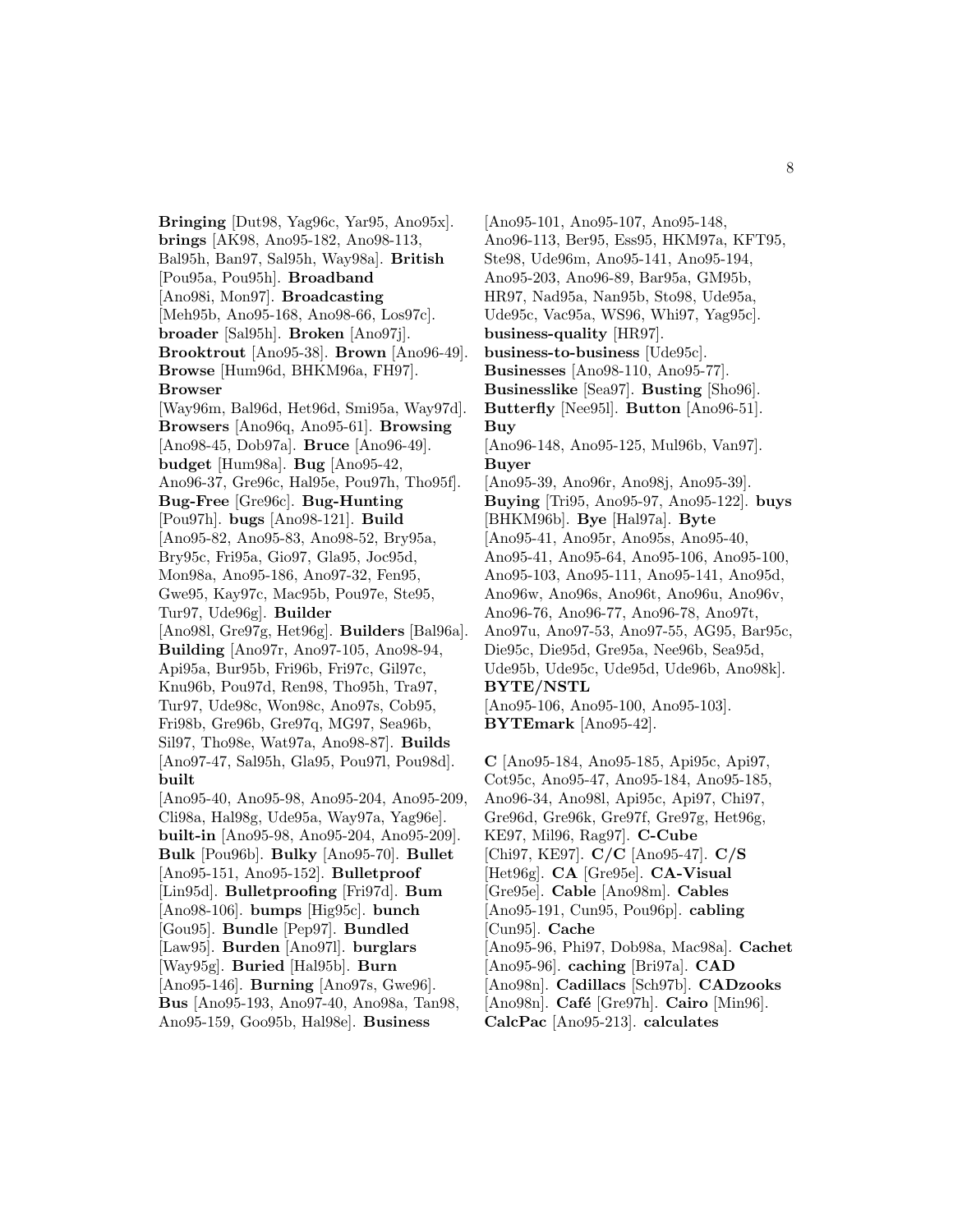[Ano95-213]. **Calculator** [Ano95-156]. **Caldera** [Ano97-64]. **calendar** [Ude97b]. **Call** [Ano95-105, Ano95-172, Ano96x, Ano97-93, Ano98o, Ano98-60, Emm96, Tra95, Way96f, Ano98-87, KH95]. **called** [Ano95b, Way95g]. **Caller** [ARH95]. **calls** [Ano95-38, Ano97v, Kay95a, Yag97a]. **camera** [Ano96-179]. **Cameras** [Ano96-42, Ano96-97, Arc98, MW95, Ano95b, Ano96-43, Ano97-117]. **Campaign** [Ude95e]. **camps** [Tho95k]. **Can** [Ano95-197, Ano96-66, Fri95d, Gre97r, Hur98c, Nan95d, Ude95i, Way97b, And96b, Ano95k, Ano95-45, Ano95-56, Ano95-61, Ano95-63, Ano95g, Ano95-88, Ano95-137, Ano95-186, Ano95-199, Ano97d, Ano97-122, Ano98-47, Ano98-123, BEM95, Bar95b, Bau95, Bie95, Bri97a, Bry95e, CCS97, Chi97, Dav95, Daw95, Dej95j, Dob98a, Ess95, Fen95, Fri96a, Fri96d, Fri97d, Goo95a, Gre96b, Gre96g, Gre97h, Gre97p, Hal95d, Hal98g, Hil95, HKM97a, Hum97a, Hus95, Joc95d, Key95, Krt98, Law95, Mac98a, Mac95b, Mar95a, Meh95b, Mul96b, Nan96d, Nan96g, Nan97c, Orc98, Phi97, Pou95t, Ric97, Row96c, Rud98, Sal95d, Sch96e, Sha95b, Sha95c, Sil97, Sim97, Smi95d, Tho95j, Tri95, TM95, Ude95a, Ude95b, Ude96g, Ude97k, Ude98a, Ude98b, Wat95, Way95c, Way95g, Way96b, Yag95c]. **Can't** [LM95b, Goo95a, Kor95]. **capabilities** [Ano95x, Ano95-56, Ano96-178, Ano97-123, Fri97b, She97, Sto98, Ude97h]. **capability** [Sha95c]. **capacities** [Ano95-98, Ano95b]. **capacity** [Ano95-36, Esp95, Way95d]. **Capture** [Ano95-141, Ber95]. **car** [Ano98-81, Pot95]. **Card** [Ano95-105, Ano96-173, Coo96c, Hil95, Hum97a, KH95]. **Cards** [Ano95-66, Ano95-86, Ano95-90, Ano95-97, Ano96-80, Ano96-83, Ano96-133, Ano96-132, Ano96-129, Ano96-130, Ano96-131, Ano97-83, Ano97-84, Ano97-85, Ano97-86, HKM97a, KM96d, Pou96p, Tri95, Ano95-107,

Ano98-92, DL95, KM96b, Yag95c]. **Care** [Cor97, Ano95-197]. **careful** [Whi97]. **carry** [Ano95-51]. **Cartridge** [Mia97b]. **Cascading** [Ude97c]. **case** [Sea97, Pou96a]. **Cash** [Ano98-118, Sin95a]. **Cashing** [Ano97-90]. **Castanet** [Los97c]. **Casting** [Gre95b, Gre95c]. **catalog** [Pou95a, Pou95h]. **catalogs** [Pou95h]. **Catch** [Ano95-60, Joc96c, Mon97]. **Catches** [Bal96d]. **Category** [Ano95-87, Ano96-81, Ano96-82]. **cc** [Ano96-173]. **CD** [Aer95, ATA96, Ano95-37, Ano95-36, Ano95-195, Ano95i, Ano95j, Ano96p, Ano96-50, Ano96-121, Bal95h, Bal95i, BDF96, BM95, CFDT95, DFT95a, DFT95b, Emi97, Fro96, HCM96, Hal96d, HM96, KFT95, Kay97a, MDM95, MG96, Nad95b, O'M96, Pou95n, RFD95, SK95, TJF95, UT95, UGB95, Ude96d]. **CD-** [SK95]. **CD-QuickShare** [Ano95-195, Bal95i]. **CD-ROM** [Aer95, Ano95-37, Ano95-36, Ano95-195, Ano95i, Ano95j, Ano96-50, Bal95h, Bal95i, BM95, CFDT95, DFT95b, Emi97, Fro96, KFT95, Kay97a, Nad95b, O'M96, Ude96d]. **CD-ROMs** [Aer95, ATA96, Ano95-37, Ano96p, Ano96-121, BDF96, BM95, CFDT95, DFT95a, DFT95b, HCM96, Hal96d, KFT95, MDM95, MG96, Pou95n, RFD95, SK95, TJF95, UT95, UGB95, Ude96d]. **CDMA** [Ano97g]. **CDs** [Ano95-195, Bal95i, Hal96d]. **CE** [Ano98-123, MG97, Way97a, Way97e]. **CE-based** [MG97]. **CeBIT** [Ano95-41, Ano98k]. **CeBlT** [Ano96-122]. **celebrity** [Abr98b]. **Cell** [Ano97v, Sta97a, Ano98-81]. **cell-phone** [Ano97v]. **cells** [Hal95e]. **censorship** [Meh95b]. **cent** [Hub95]. **Centaur** [Ano97w, Hal97c]. **Centers** [Ano96x]. **central** [Pou97a]. **Centralized** [Ano98p]. **centric** [MC97]. **Centura** [Het96g]. **CEO** [Ano97-58, Ano98-120]. **certain** [Tho98c]. **CGI** [Cli98d, Ude97k]. **Chain** [Mia95b].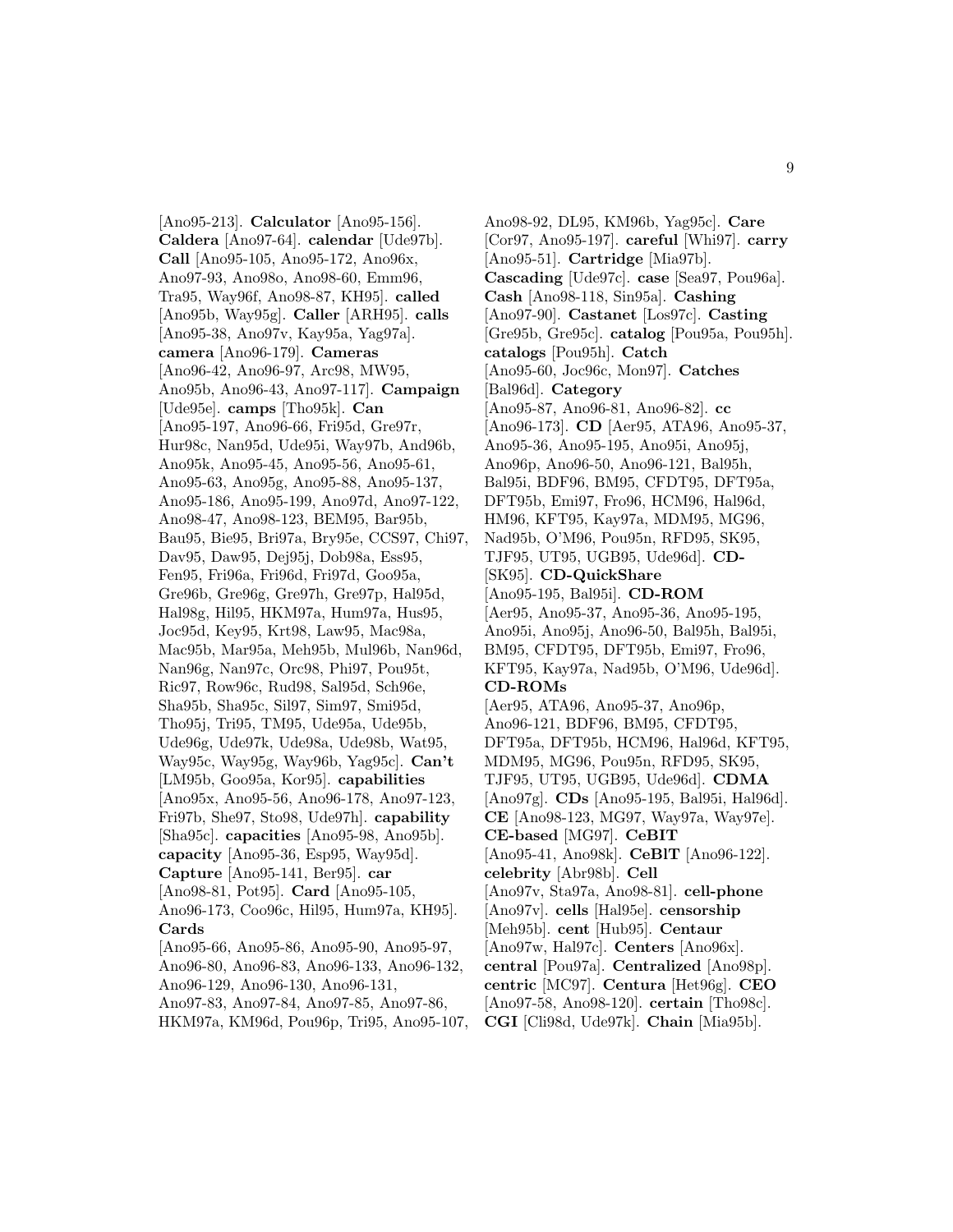**chairman** [Ano97-58, Ano98-120]. **Challenge** [Ano95-198, Hal97c]. **challenged** [Mon95b]. **challengers** [PH95, Ude97g]. **Challenges** [Ano96-108, Nan98a, Sha95c]. **champ** [Hal97a]. **Change** [Ano95l, Ano95-92, Ano96-69, Ano96-165, Ano98-31, Hum96c, Ano95-169, Ano95-194, Ano97-58, Hal95c, Hal98a, Ude97c, Win95]. **changed** [Bal95b, Way96g]. **changers** [O'M96]. **changes** [Dej95h, Dob95]. **Changing** [DM98, Dej95h]. **Channel** [And96a, Hur98b, Gla95, Lo97]. **Chaos** [Pou95j, Pou95v, Pou97f, Pou97k, Pou97l]. **Charge** [Lac96]. **charges** [Ano95-74]. **Charisma** [Yea95b]. **Charter** [Ano95-210]. **Charting** [Ano96z]. **charts** [Hig95d]. **chat** [Nan95c]. **Cheap** [Ano96-44, Esp95, Hum96g, Hum98b, Laz97b]. **Cheaper** [Ano95-49, Ano96-32, Ano97o, Ano97x, Sch98]. **cheaply** [KFT95]. **check** [Ano98-58, Cam98b]. **Checking** [Ano95-173, Orc98]. **Checklist** [Ano95-43]. **CheckPont** [Daw95]. **checks** [Gre96i, MF97c]. **cheers** [Pou97j]. **Cheetah** [Mia97c]. **Cherokees** [Sch97b]. **Chickens** [Pou96o]. **Chinese** [Zha96]. **Chip** [Ano95-44, Ano96-48, Cla95b, Gwe96, HM95, Hal98c, Sim96, Ano95-42, Ano95-145, Cam98a, DL95, Em98, Gwe95, Hal96h, Hal96k, Hal98e, MD95, Phi97, Pou95g, Pou98a, Pou97l, Pou98d, Tho95o]. **Chips** [Ano95-80, Ano95-131, Ano96-90, Ano97x, Ano97-59, Tho96o, Way96g, Way96l, Abr97b, Ano95-93, Ano95-128, Hal95c, Hal97c, PH95, Pou97a, Pou98b, Way95e]. **Choice** [Ano95d, Ano96a, Ano97a, Tho96c, Ano95-103, Ano97-30, Ano97-77, Api95a, Gil96d, Goo95b, Way98b]. **Choices** [Ano95-80, Bry95d, Hal96k]. **choose** [Ano95-104, Gil97c]. **choosing** [Ano97-105, AG95, Pou96a, Sal95m]. **chores** [Way95f]. **chose** [Rei95e]. **CHRP** [Ano95-132]. **CISC** [Hal95a]. **Citibank** [Ano95w]. **Citrix** [Qui97]. **civility** [Sch96b].

**Civilization** [Ano98-60, Abr98a]. **claim** [Ano95-64, Ano95-198]. **claims** [BVN95]. **clarify** [Ano95-117]. **Class** [Die97b, Api95c, Ano96-180]. **class-library** [Api95c]. **classes** [Ano95-61, Ano97-105, Cli98d, Tur97]. **Classroom** [DD97]. **classy** [Gre95e]. **clatter** [Kay98b, Kay98c]. **Claudia** [And96d]. **Clean** [Mil96, Vac95b]. **Cleaners** [Hur97d]. **cleanser** [Ano97-117]. **cleansing** [Kri95, Whi97]. **Clear** [Ano95-74, Mon95b]. **clever** [Chi96a, Mon95b]. **Click** [Abr98a]. **Client** [Gre97f, Het96c, MC97, OH95, OHE95, UGB95, Yag97a, Ano95-190, Ano97-103, Ano98-68, Ber95, Cli98b, DeJ96b, Dej95f, Dob97a, GE95, Het96g, Mac95b, Pou97b, QS96, Rei95e, Vog95, WS96, You96]. **client-side** [Dob97a]. **Client/Server** [Gre97f, Het96c, OH95, OHE95, UGB95, Yag97a, Ano95-190, Ano97-103, Ber95, Cli98b, DeJ96b, Dej95f, GE95, Het96g, Mac95b, Pou97b, QS96, Rei95e, Vog95, WS96, You96]. **client/server-based** [Rei95e]. **Clients** [Ano98-102, Sim97, Cam97a, Dob98d, Gil96f, Yag97b]. **Clipper** [Gre95e]. **Clock** [Ano96-86, Way95d]. **clone** [Tho95j, Van97]. **cloner** [Ano98-114]. **Clones** [Ano95-120]. **close** [Ano95r, Ano95s, Het96d]. **closer** [Bal95h, Mac98a, Way96j]. **closest** [Het96b]. **Clothing** [Tho96d]. **Cloud** [Ano95-109]. **CLP** [Pou95b]. **Clustering** [Ano97y, Ano98-114]. **Clusters** [Ano95-141, Mac98b]. **Clutter** [Ano96o]. **CMOS** [Ano97z]. **COBOL** [Ano95-46, Ano95-45, Bau96]. **Code** [Ano96-34, Ano96z, Ano96y, Ano96-27, BM95, Gre97l, Knu96a, TJF95, Ano95-45, Ano95-82, Ano95-157, Ano95-214, Ano98-78, Bry95d, CC98, Chi96a, Gla95, Joc95d, Lin95a, Ano95-45, Gre97l]. **Codes** [Esc95b]. **Codetalk** [Ano96-28, Ano95-46, Ano95-47, Ano96-31, Ano96-29, Ano96-30]. **CodeWarrior** [Cot97]. **cogent** [Jen95].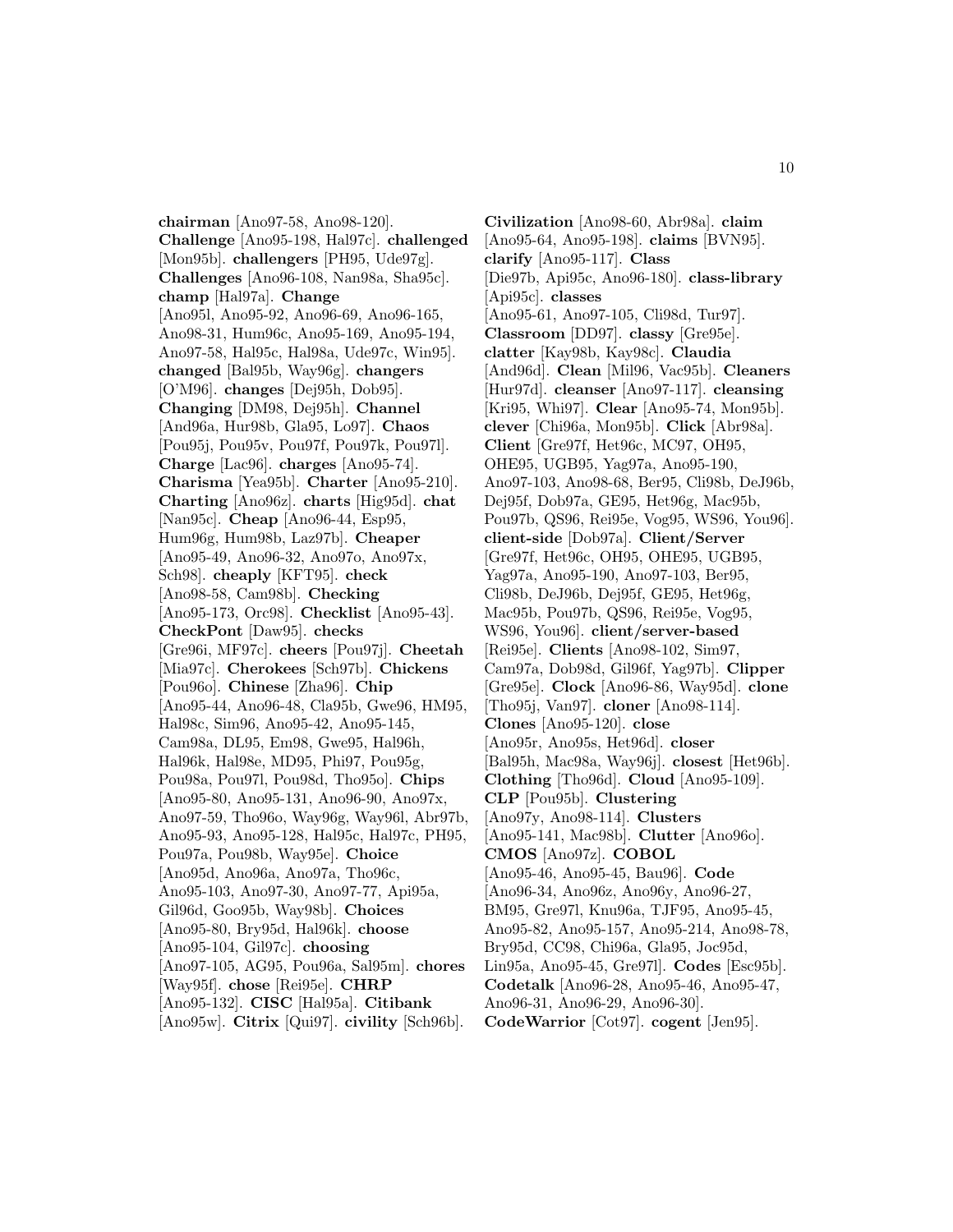**ColdFire** [Cir95, Shi98]. **collaborate** [DM98]. **Collabra** [Ano95-75, BD95b]. **Collection** [Mil96, Tri95, Ude96l]. **collectors** [Ano95-97]. **Collision** [Kay95b]. **Color** [Ano95-48, Ano95-49, Ano95-106, Ano96-44, Ano97-62, Bal95d, Chi95, Hil95, HR97, Hum96d, Hum96i, KH96, Kay97b, Sug95, Wei95, Ano95-101, Ano95-207, Ano95-213, Ano97-118, Ano97-119, Ano98-123, Kay95d, Len95, Van95a, Ano95-107]. **Colors** [Kay95d]. **colour** [Tho95b]. **column** [Ude95c]. **COM** [Cka97, Gat98, Pou95o]. **combinatorial** [Pou95b]. **Combine** [Ano95k, Ude96h]. **combined** [Ano95-151, Ano95-152, Ano95-165, Gre97l]. **combines** [Ano95-203, Ano96-174, Ano98-81, Hum96g]. **Combining** [Sal95g, Yag96d]. **combo** [Abr97b]. **COMDEX** [Ano96-144, Ano95-141, Ano96l, Ano97k, Ano98-58, Pou97g]. **Come** [Ano95-122, Ano95-176, Ano98-52, Ano98-62, Nel95, Ano95f, Ano95-182, Ano95-201, Ano97g]. **Comes** [Ano95-156, Ano95-168, Ano95-173, Ano98-117, Ano95-128, Cla95b, Laz97a, Pou95v, Way96j]. **Coming** [Ano95-50, Ano95-127, Ano95-128, Ano96n, Ano96-32, Ano96-33, Ano96-62, Ano97-95, Flo96a, Ano95-70, Chi95, Pou95r]. **Comm** [Gio96b, Ano95-134, Ano95-135]. **Commanding** [Wat97b]. **Commentaly** [Eng95]. **Commentary** [Bar95b, Bon95a, Emm96, Fra96, Jen95, Key95, Les95, Log96, Mar95e, Meh95a, Meh95b, Nel95, Pri95, Rid96, Sha95a, Web96]. **Comments** [Ano96-34, Knu96a, Ano95-110]. **Commerce** [Ano96-146, Ano98-29, Ano96-76, Ano97s, Ano98-114, Smi95a]. **Commercial** [Ano97-28, Ano95-137, Cla95b, Pou95b, Smi95a]. **commercially** [Dej95g]. **Commodity** [Mac98b]. **Common** [Laz97b, Ano95-74, Gre96h, Tho95a, Ano95-132]. **Communicates** [Tho96i]. **Communication**

[Smi95a]. **Communications** [Cli98c, Pou95l, Sar98, Ano95b, Ano95-134, Ano95-135, Ano97-29, Ano98-68, Cli98b, Gro96, KFT95, Ske98b, Way95a, Whi95b]. **Communicator** [Way95a]. **community** [Sch97a]. **Commuter** [Ano96-101]. **compact** [Coo95]. **CompactFlash** [Ano95b]. **Companies** [Ano95-51, Ano95-44, Ano95-154, Ano97-31, Ude95b]. **companion** [Ano96-40, Bal95d]. **Company** [Ano96-46, Ano96-47, Ano97-37, Ano97-38, Ano98-32, Ano98-33, Ano98-34, Ano95-206, Ano95-201, Whi95a]. **Compaq** [Ano95-52, Ano98-77, Ano98-96, Ano98-113, Row96c, RV96, Yag98a]. **Compare** [Sea96b, Ano95-104, Bry95d, Mar95b]. **comparing** [AG95]. **comparison** [Sha95b]. **Compass** [Bal96e]. **Compatibility** [Sal95c, Ano95-105, Ano95-184, Ano98-74]. **Compatible** [Tho95l, Ano95-120]. **compelling** [Ano95-133, Ano97-118, Mon95b]. **compensates** [Sta97a]. **compete** [Ano95-166, Ano95-167, Hum97a, Way95e]. **Competing** [Mar95b, Sta97b]. **competition** [Nan95d]. **competitor** [Het96b]. **competitors** [Hal97e]. **compilation** [Cot95c]. **Compiler** [Ano98-121, Ano95-72, Ano95-196, Cot95c]. **Compilers** [Ano95-173, Ano95-47, Hal98b, Way96l]. **Compiling** [Gre96e, Ano95-184]. **Complete** [Fri96c, Gre95d]. **completely** [Tho95e]. **complex** [Ano95-61, Cua95a, Eva98, Gou95]. **complexity** [Pou96b]. **Component** [Ano98-78, Cka97, Cli98a, Pou97b, Gil97a, Gre98c, Pou95f, Ude96g]. **Componentized** [Tho96e]. **Components** [Ano95-46, Ano95-45, Flo98b, HS96, Joc96d, PM97, Ren98, Ric97, Wat98b, Ano95-50, Ano97-103, Api95a, DeJ98, Tho96e, Way96j, Whi98]. **Componentware** [Ude96g]. **Composes** [Way97c]. **Compression** [Bry95d, Ano95-198]. **compressor** [KE97].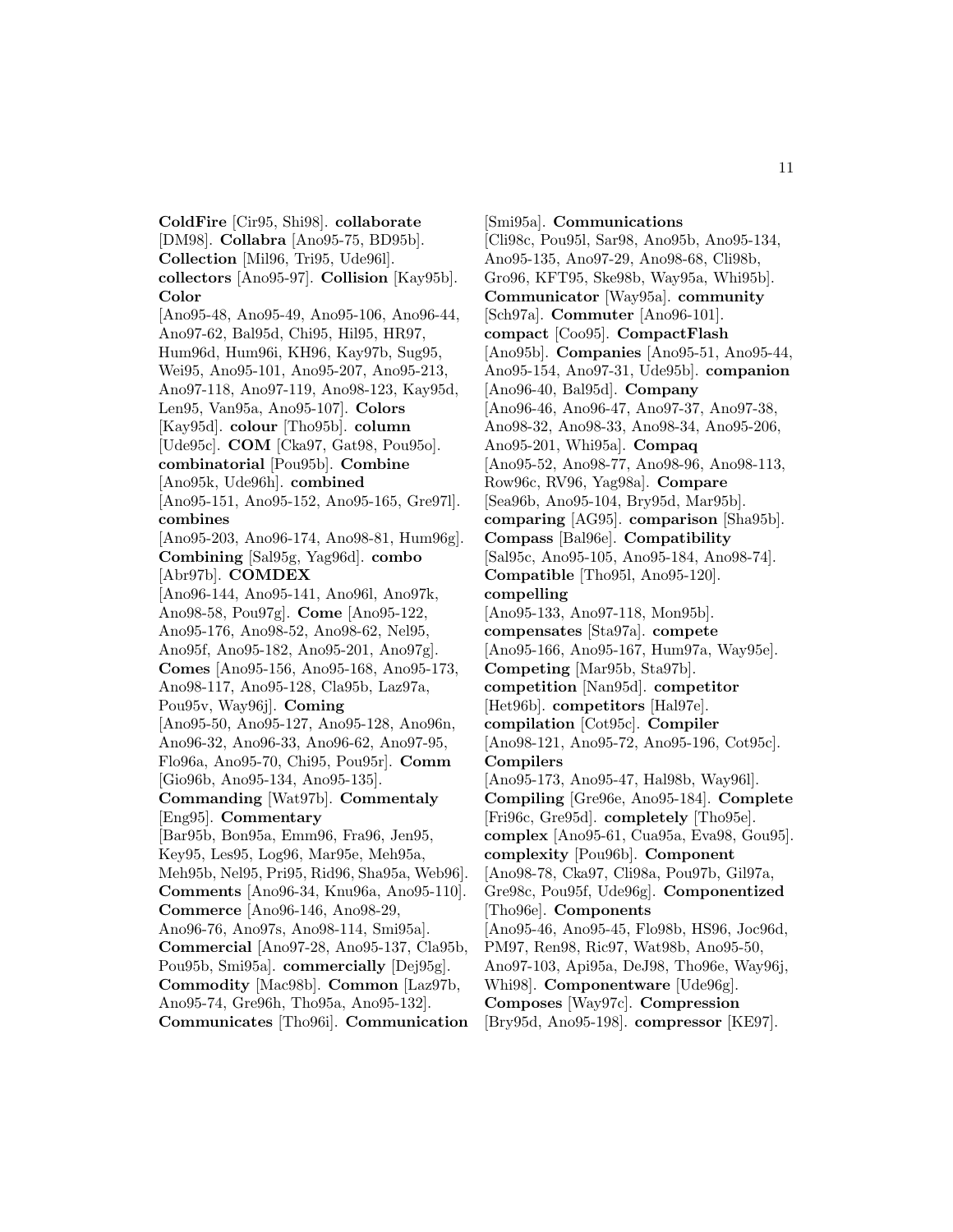**compressor/decompresser** [KE97]. **compromise** [LM95a, Ano95-104]. **Compromises** [Ano98-89]. **Computer** [Laz96, SK95, Way95d, Ano95-60, Ano95-97, Ano97-58, Bou95, Bur95a, Hal95d, Joc95b, MDM95, Pot95, RFD95, Sal95b, Sch97d, She95a, TH96, Whi95b, Ano95-52, Gre95e]. **computer-based** [Whi95b]. **computer-generated** [Bou95]. **computer-toting** [Pot95]. **computerize** [Tri95]. **computerizes** [Pou95h]. **Computers**

[Ano96-101, Ano96-162, Ano97-124, Ano98q, Cam97a, Joc96g, Kay98a, Les95, Tho95l, Tho96q, Ano95-77, Ano95-97, Ano95-117, Ano95-165, Ano95-190, Ano97t, Ano97-54, CC97, DFT95b, Esc95b, Hal98g, Joc96a, Joc97b, KP98, Mar95a, Sal95c, Sal95h, Sch98, Sha95c, Tri95, Way96h]. **Computing** [Abr97b, Abr97a, Abr97c, Alv96, Ano96-69, Ano96-156, Ano97f, Ano97-76, BN95, CE98, OHE95, Sch96a, UGB95, Ano95-110, Ano95-141, Ano96-163, Ano97-58, Arc98, Bas95, Ber95, Eva98, Flo98b, Hum96c, Kay98a, Nel95, OH95, Sal95h, Sha95c]. **ComUnity** [WS96]. **concentrate** [Yea95b]. **concepts** [DeJ96b, Hig95d]. **concern** [Ude95d]. **Concert** [Mor97]. **concurrent** [Ano95-222]. **condense** [Ano95-88]. **Conferencing** [BD95b, Ude96b, Ude96j, Ano96-78, BD95a, Sea95d, Sea95b]. **confidence** [Sta96c]. **configuration** [Fri97d]. **configurations** [Ano95-100]. **conflict** [Ric97]. **confuse** [Sch97b]. **confusion** [Ano95-125, MDM95]. **congestion** [Sta97a]. **Connected** [Ano96f, Ano96-143, Ano96-168, Sch96c, Cox98b, Joc96f, Ude95e]. **connecting** [Fri97e]. **Connection** [Ano95-121, Ano98-47, Ano97d, Fri96c]. **Connections** [Fri95c, Fri97c, Pou97a, Smi95a]. **Connectivity** [Hen96, Joc98a, Ano95-196,

Ano97-123, Hum96h]. **Connectiviy**

[Ano95-220]. **connector** [Ano95-193]. **connects** [Ude95a]. **Conquer** [Mul96b]. **consider** [Ano97-31, Fri97e, Pou96g]. **Consistent** [Sug95]. **console** [Wat97b]. **Consolidate** [Ano95-174, Wil95]. **Constraint** [Pou95b]. **Construction** [Ano95-57, Ano97-42, Row96c, Tra95, Gil97a]. **consultant** [Mau96]. **Consumer** [Tho96f, Tho96b, Tho96m]. **consuming** [Cox98b, Gre95f]. **consumption** [Ano95-106, Tho97a]. **contact** [Ano96-178]. **Contender** [Ano95-160]. **Content** [Fow97, Die95c, Abr97b]. **Content-enabled** [Fow97]. **contentious** [Ano97-29]. **contingencies** [Cro95]. **Continues** [Ano98-92, Pou95w]. **continuing** [Tho95e]. **continuous** [Ano98v]. **continuously** [CCS97]. **contrast** [Ano95-106]. **Control** [Ano98o, DeJ96b, DL95, Sal95d, Sal96k, Var95, Way97e, Won98b, Ano95-210, Ano97-105, Cre96, Dob97d, Gou95, Sch96b, Whi97, Api95a]. **controllers** [Sal95h]. **Controls** [Api95a, Ano95-45, Ano95-106, Wil95]. **Convenience** [Ano95-53, Ano98-88, Gre96e, Hum96e]. **convention** [Ano95-141]. **converge** [Rei95d]. **Convergence** [Ano96-35, Ano95-106]. **Convert** [Gre97c]. **converters** [Sch96e]. **converting** [Sea95c]. **Converts** [Ano95-46, Ano95-45, Ano95-212]. **Cookin** [Van97]. **Cooking** [Kay97c]. **Cool** [Bau96, Row97]. **Cooperate** [Hyd96]. **coordinate** [Dob95]. **copier** [Ano95-207]. **Coping** [Ano98-31]. **Copland** [Ano97t, Tho95i, Tho95j, Tho96g, Tho96i]. **copy** [Ano95-163]. **CopyJet** [Ano95-207]. **Copyrights** [Rid96]. **CORBA** [OH95, OHE97]. **Core** [Rau97, Ano95-61, Ano96-76, Shi98]. **Corel** [Ano97-27, Ano97-120, Pep97]. **Cornerstones** [Wel97]. **Corporate** [VN96c, Ano95k, Die95c, Fri97c, Moh97a].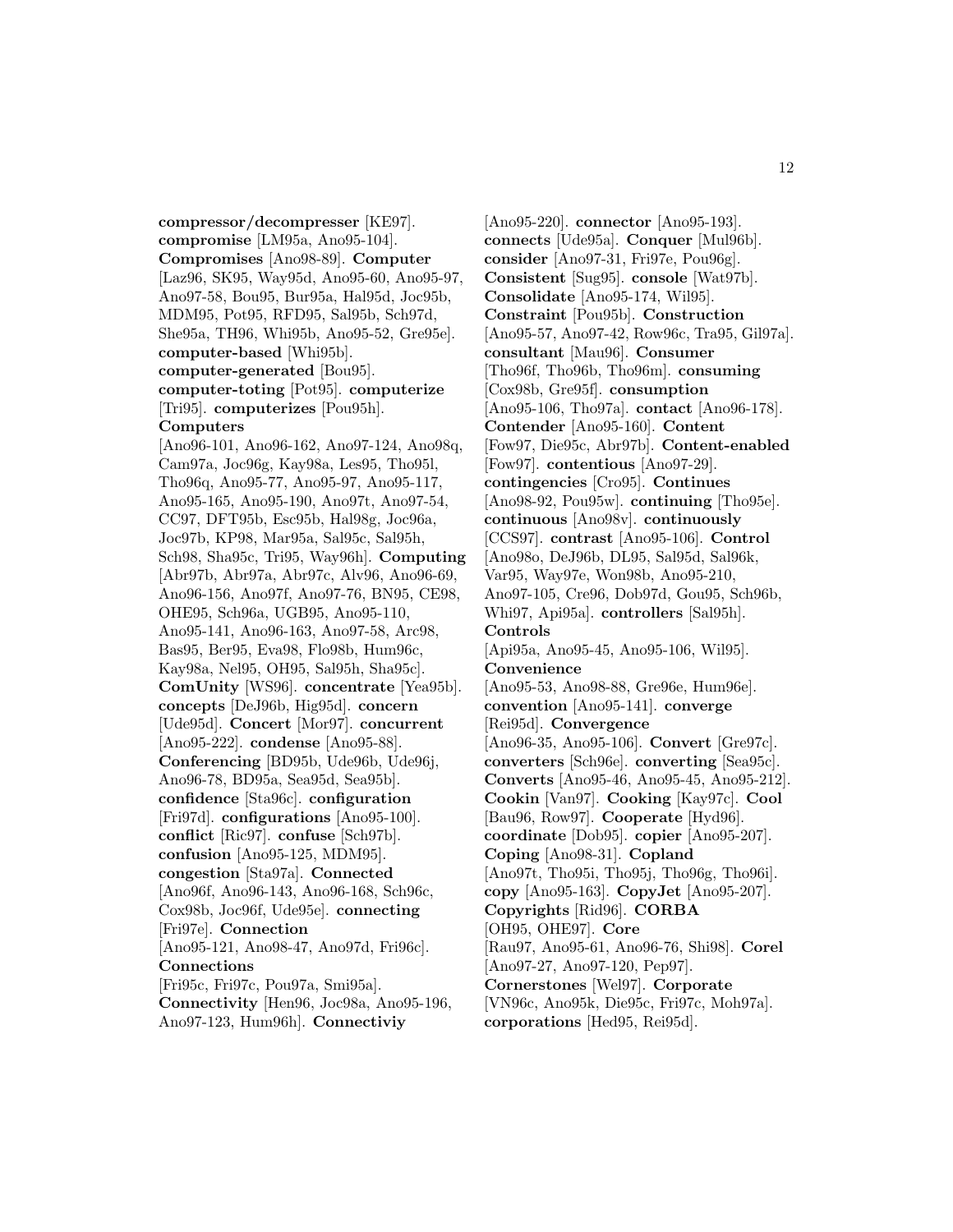**Corrections** [Ano95-81]. **CorStream** [Mia95c]. **Cosmic** [Gre97l]. **Cosmo** [Gre97l]. **Cost** [Ano95-38, Ano95-52, Ano96-126, Ano98-56, Row96b, Ano95-71, Ano95-195, Ano97-120, Ano98n, Ban97, Chi97, Cir95, Flo96a, Goo95b, Hub95, Hum96e, Hum96g, Hum98b, Meh95b, Mia97b, Sha96, Tho95k, Tho95m, Tho97c, Yag95c]. **cost-effective** [Ano95-195, Mia97b]. **cost-effectively** [Yag95c]. **Costs** [Ano98-61, Sal95d, Ano95-169, Ano95-222, Ano98-47, TM95, Whi95b]. **Cote** [Ano95-72]. **could** [Abr98a, Ano95-38, Ano95-61, Ano95b, Ano95-128, Ano95-129, Ano95-193, Ano96-55, Dob98d, Flo95, Gwe95, Hal97e, Hur97d, Pou97c, Tho96f]. **counterattack** [Hur97a]. **counts** [Cor97]. **couple** [Ano95-192]. **course** [Way96g]. **Covad** [Cam98b]. **Cover** [Ano95-190, Kay98b, Kay98c, Ano95-113, Ano96-163]. **coverage** [Ano95-112, Ano96-77]. **covering** [Ano95-28, Ano95-34, Ano95-29, Ano95-30, Ano95-31, Ano95-32, Ano95-33, Ano95-35]. **covers** [Way96h]. **Cozy** [Hes97]. **CPU** [Ano96-40, Ano96-176, Ano96-170, Ano97-110, Ano98r, Ano98-56, Arc98, PH95, Tho95h, Tho97e, Way95d]. **CPUs** [Ano95-127, Ano95-128, Ano96-99, Fau95, Gre95a, Joc96e, MA98, Tho97b, Tho98b, Way96l]. **CPX** [Cot95b]. **crabby** [Bon95a]. **crack** [Way95g]. **Cracker** [Hur98a]. **Cracking** [Sch98]. **cracks** [Sta96e]. **cramping** [Sta97b]. **crash** [Hal98g, Pot95]. **crash-prone** [Hal98g]. **crashed** [Pou96k]. **Crashing** [Ano95-54]. **Crave** [Way96c]. **Cray** [Way96h]. **Crazy** [Ano95-217]. **Create** [Win95, Ano96-68, Ano97-122, Cka97, EP97, Pou97b]. **creates** [Coo95]. **Creating** [Ano96-36, SK95, Ano95-162, Pou95d, Ude98a]. **Credibility** [Hac97]. **credit** [Ano98-92]. **Crisis** [Hac97, Web96, Joc95d]. **Critical** [Fom98, CCS97, Ske98b, Vog95]. **crooks** [Ano95w]. **crop** [BKM96, Cam97a, Hil95].

### **Cross**

[Mor97, Api95c, Gre95a, Gre97j, Los97b]. **cross-development** [Api95c]. **Cross-Platform** [Mor97, Gre95a, Gre97j, Los97b]. **Crossroads** [Sch96a, Bas95]. **Crow** [Pou96k]. **CRTs** [Ano95-70]. **CruisePad** [Ano95-210]. **Cruiser** [Ano95-211]. **Cruising** [Ano96-123]. **crunch** [Abr97a]. **crunching** [And95b]. **cryptanalysis** [Way95g]. **Crypto** [Sch98, Way95g, Way96d]. **cryptographic** [Way98b]. **Cryptography** [Los97a]. **Cryptolope** [Ano97-48]. **CSS** [Ude97c]. **CTI** [Ano95-43, Ano97-28, Ano97-29, Ano97-30, Ano97-31, Ano97-105, Joc97b, Sil97]. **CTO** [Sto98]. **Cube** [Chi97, KE97]. **Cubicle** [Die96b]. **Cuff** [Sar98]. **culture** [MDM95]. **Cup** [Sin96a]. **Cure** [Ano98-104, Knu96b]. **Cures** [Gre96d]. **Curing** [Mia95a]. **current** [BKM96, Cam97a, Hal96d, Hig95d, Kos96, Tho96g]. **currently** [Ano95-71, Ude97d]. **Custom** [Ano97-92, Ano95-107, Arc98, QS96, Sha96]. **customer** [Ano98-47, Tho95d]. **customers** [Hed95, Ude95a]. **customizable** [Ano97-122, Esp95]. **Cut** [Ano95-51, Ano95-103, Ano95-222, Whi95b]. **Cut-Throughs** [Ano95-103]. **Cuts** [Ano95-38, Ano96-126]. **Cutting** [Cor97]. **Cutting-Edge** [Cor97]. **Cyber** [DD97, Die97b, Abr97c]. **CyberDavid** [Mar95e]. **Cyberleaf** [Ano95-200]. **Cyberspace** [Ano95-168, Flo96c]. **Cyrix** [Ano96-37, Ano96-38, Hal97c, PH95, Pou96k]. **cyrus** [Pou96h, Pou96j, Pou97f].

**D** [Ano95e, Ano95f, Ano95-60, Ano95g, Ano96-48, Ano96-126, Ano96-133, Ano96-173, Ano97-97, Ano97-110, Ano97-119, Bal95b, Bou95, Dej95c, Dej95b, Die95a, EP97, Flo96a, Fou95a, Fou95b, Gre97l, Hal96f, Hal97c, HKM97a, Hum96b,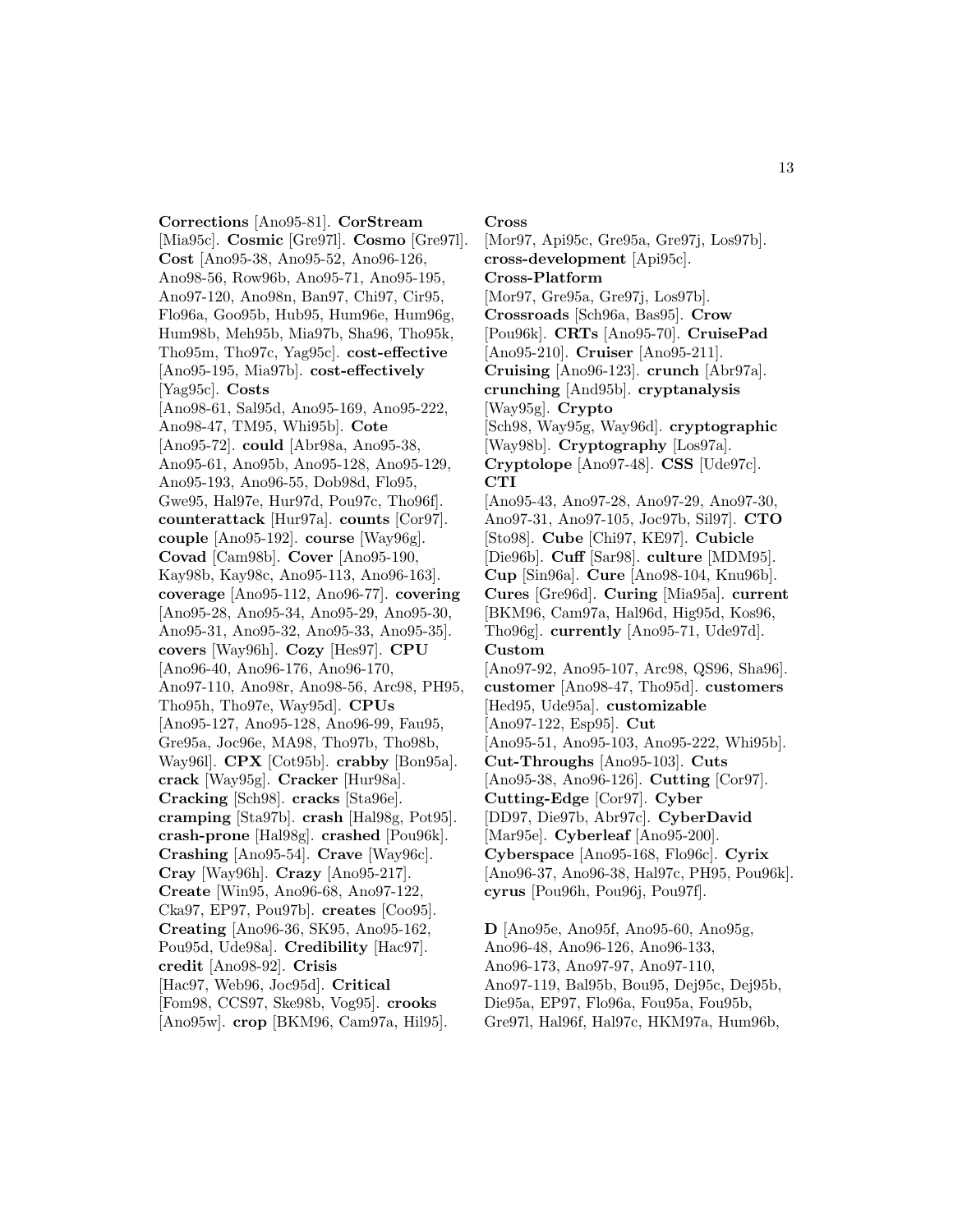Hum97a, Joh96, Lov95, MD95, Pou96m, Row96a, Row97, Tho96a, Tho96r, Yar95]. **Daisy** [Mia95b]. **Daisy-Chain** [Mia95b]. **Damn** [Ude96a]. **Dan** [Ano97-112]. **Dance** [Yag97b]. **Dangerously** [Sch97d]. **Dark** [Ano95e]. **Darkness** [BGR95b, BGR95a]. **DAT24** [Mia97a]. **Data** [Ano95-57, Ano95-55, Ano95-56, Ano95-89, Ano95-97, Ano95-100, Ano96x, Ano96-32, Ano96-39, Ano96-62, Ano97u, Ano97-32, Ano97-63, Ano98-63, Bre98, Dej95f, Dej95d, Dej95e, Dej95h, Dob98a, Fry98, Gre97h, Hac97, Het96d, Het97, Hum96e, Hur97d, Kay98b, Kay98c, Kri95, Lin96d, Mys96a, Nan97b, Nan98b, Nan98c, Pen98, Pou97a, Pou96o, Hed95, Sal95i, Sal96i, Tri95, Wat95, Wat97a, Whi97, Ano95-103, Ano95-134, Ano95-135, Ano95-162, Ano97f, Ano98-66, Ano98-100, Ano98-119, Bau95, Ber95, BMW97, DeJ96a, Dob97c, Eva98, Fri96a, Gar97, GM95a, Hal96d, Los97a, Mac98a, Mia95d, Mon97, Sim97, Ske98a, Ske98b, Ude96l, VN96b, Way95g, Wel97, Yag97a, Yav95]. **Data-Acces** [Ano98-63]. **data-analysis** [Ano95-56, Bau95]. **Data-Mart** [Wat97a]. **Data-Mining** [Kri95, Hed95]. **Data-Warehouse** [Ano95-57, Fry98]. **Database** [Ano95k, Ano95-151, Ano95-152, Cua95a, Cua95c, Dob95, Dre98, Gre98c, Joc98a, Nan95b, Ano95-59, Ano95-64, Ano95-72, Ano95-196, Ano96-175, Cox98b, Gre98a, Gre98b, Gre98f, Het96d, Kay97c, Lin95d, Way95h, Wel97, Ano95-95]. **database/SGML** [Ano95-95]. **Databases** [Ano95-59, Ano95-64, Ano95-166, Ano96n, Ano98s, Ano98-101, BMW97, Cox98b, Dob97c, Fom98, Kay97c, Nan98a, Ske98a, Wat98a, Ano95k, Ano95-62, Ano95-167, Cua95a, Dob96, Gil96f, Gre97f, Gre98f, Nan97b, Rud98, Sto98, Vog95]. **Databses** [Ano95-167]. **Datapro** [Hes97]. **date** [Ano95-212]. **daunting** [Yav95]. **Dawn** [Ano97-33]. **Day**

[PF97, Ano95-146, Ano95-174, Tho97b].

**Days** [Ano96-183, Ano98t, Sal95a, Ano95-141, Bal95b]. **dazzling** [Hal95b, Kay95c, MD95]. **DB** [Ano97-47, Gre98c]. **DB2** [Nan95b]. **DB2/** [Nan95b]. **dBase** [Car95]. **DBMS** [Ano97-47]. **DC** [Pou95m, Pou95q]. **DC/X** [Pou95m]. **DCE** [Cli98a]. **DCI** [DL95]. **DCOM** [Cli98a]. **Dead** [Pou96o, Ano95-135]. **Deal** [Ano98n, Cro95, Fri96a, Tra95]. **Dean** [Pot95]. **Death** [Ano97v, Pou95m]. **debates** [Ano95-113]. **decade** [Hum96c]. **decades** [Ano95-28, Ano95-34, Ano95-29, Ano95-30, Ano95-31, Ano95-32, Ano95-33, Ano95-35, Bar95d]. **decent** [Ano97-82, Cre96, Gre97p]. **decides** [Ano95-163]. **Decision** [Gio96c, Gil96d]. **Decisions** [Ano95-43, Sim97, Vog95, Wel97, Whi97]. **decompresser** [KE97]. **Decongesting** [Ano97-34]. **dedicated** [Cla95b]. **Deep** [Flo98b]. **defeated** [Hal97a]. **Defending** [Ano97-98]. **define** [Ano95l]. **definitions** [Ano95-59]. **degrees** [Ano97-105]. **Deja** [MB97]. **delayed** [Tho95j]. **Delete** [Abr98a]. **Deliver** [Ano95-131, Ano96x, Ano96-113, BD95b, Hal96c, Het96d, Ude97k]. **delivered** [Ano95-197]. **delivering** [Ano95-107, Ano95-165]. **Delivers** [Ano95-118, Nad95b, Ano95-157, Ano97z, Ano98-126, Bak95b, Die95d, Gil96f, Gre97e, Hum96e, Tho95m]. **Delivery** [Ano96-166, Ano97-45, Ano97-101, DeJ97]. **Dell** [Ano98-96]. **DeLorme** [Ano97-107]. **Delphi** [Ano95-58, Ano95-72, Ano95-196, Gre97g, Gre97n]. **Delrina** [Ano95-207]. **delta** [Nan95c]. **DeltaPoint** [Ano96-179]. **demand** [Ano95-77, Ano95-136, Cob95, EVN96a]. **demanded** [Ano95-60]. **demands** [Sup97]. **Demon** [Hal96h]. **demons** [Ano95c, AG95]. **Demystified** [CL97]. **Demystifying** [Fri97e]. **density** [Pou98a]. **departmental** [Cla95c]. **departments** [Ano97-87]. **dependency** [Ano95-220]. **Depends**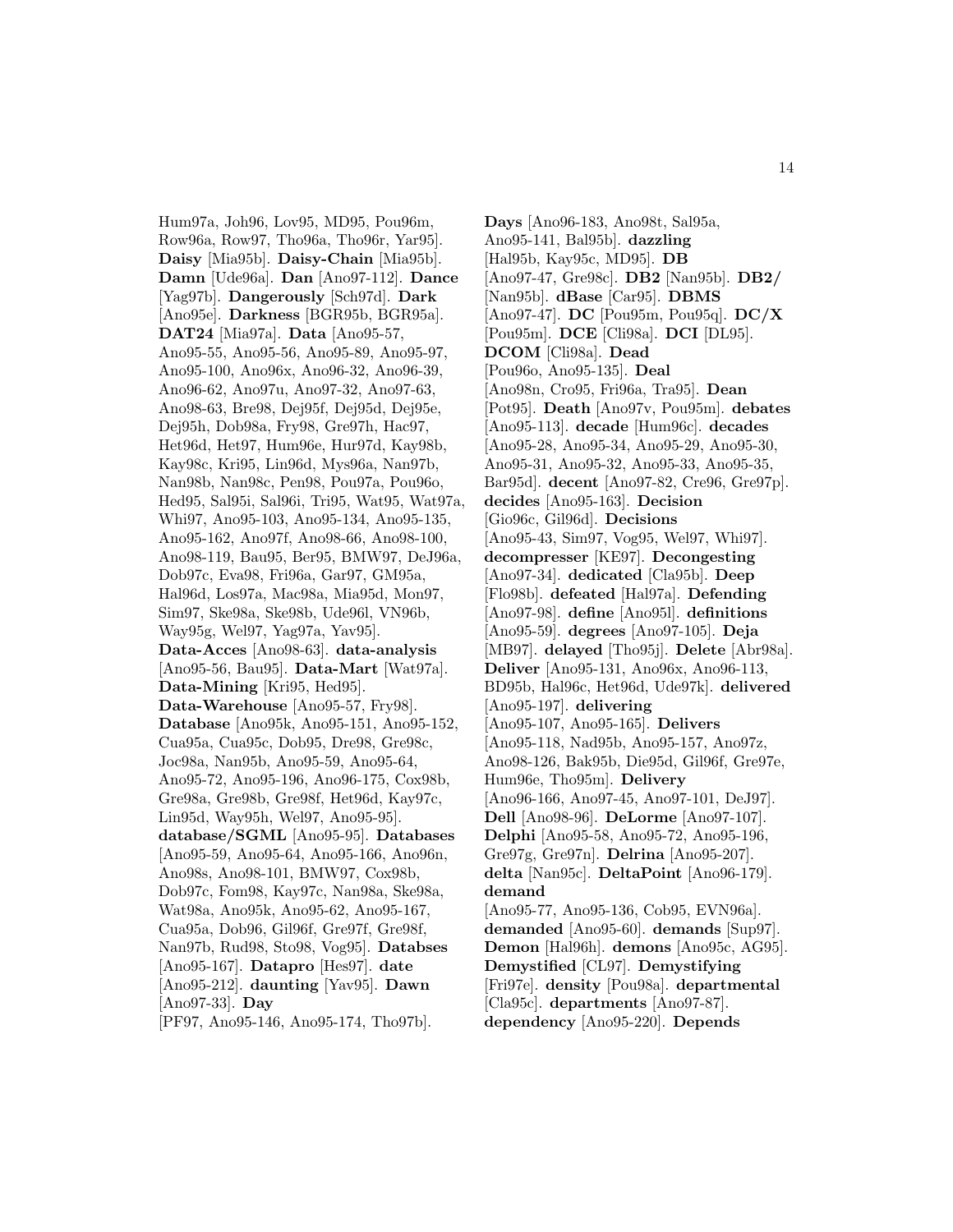[Gar98, Ano95-95]. **Deploying** [Ude98a, Ano95-201, Die95c, Gre97j]. **Deployment** [Ano98e]. **Deschutes** [Tan98]. **describe** [Ano95-116]. **describes** [Ano95-103]. **Design** [Ano95k, Ano95-186, Ano96p, Ano96-174, Bie95, Dob95, Mul96b, Ude96k, Ano95-196, Ano97-114, DeJ96c, Fau95, Gwe95, MC97, Smi95b, Tho96h, Vac95b, Ano97-118, Ano97-113]. **Designed** [Ano98h, Ano95-222, Api95c, Het96d, Ude96l, Wel97]. **Designer** [Yar95]. **designers** [Ude97c]. **Designing** [Fau95, Ano95-73, Mon95a, You96]. **Desk** [Cla95c, Sea96d, Cla95a]. **Deskpro** [Ano95-52]. **Desks** [Ano98-47]. **Desktop** [Ano95-48, Ano95-59, Ano95-126, Ano96-117, Ano97-67, Ano98-103, Ban97, Bou95, Gar98, Gil98b, Laz97b, Sea95d, Sea96a, Sea96c, Van96a, Van96c, Yag98b, Ano95-60, Ano95-70, Ano95-77, Ano95-137, Ano95-154, Ano95-165, Ano95-166, Ano95-167, Ano96-100, Ano98-51, Ano98-113, Chi97, Cla95b, Die95c, DL95, Fau95, Fri95c, Joc95a, Lac96, Los97a, Pou97c, Pou97h, Pra95a, Sea95b, Way95d]. **Desktop-conferencing** [Sea95d]. **Desktops** [Ano98p, Ano98-48, Ano98-96, Bal95h]. **Despite** [Hal95c, Sal95a]. **detail** [Ano95-37]. **detailed** [Hal97d]. **Details** [Ano98y, PH95]. **Detecting** [Ano98u]. **Detection** [Hur98a]. **detectives** [Pot95]. **Detectors** [Ano96-140]. **develop** [Nan95g]. **developer** [PM97]. **Developers** [Ano95-60, Ano95-198, Ano97-57, Ano97-111, Ano98-80, Joc98a, Cla95b, Dob98d, Fen95, Gil96f, Gre95e, Gre96g, Gre97d, Hal97d, Tra95, Van96d, Var95, Way95b, Way98a]. **Developing** [Gre97h, Gre97r, Knu96c, Ano95-72, DeJ96b, Die95c]. **Development** [Ano95-166, Ano95-167, Ano96-31, Ano96-164, Api95a, Gil97a, Gre96k, Gre97o, Gre98d, MG97, Mor97, Way98b, Ano95l, Ano95-47, Ano95-56, Ano95-72, Ano95-109, Ano97-106, Ano97-105, Ano98-84,

Ano98-115, Api95c, Bie95, Cot97, Dej95j, Gre95d, Gre95e, Gre97l, Joc97b, Lin98, Mon95a, Nad97, Sal96b, Sta97b, UGB95]. **developments** [Ano95-150]. **Device** [Ano96-27, Ano98-82, Ano95-38, Ano95b, Ano96-177, Die95a, Joh96]. **device-driver** [Die95a]. **Devices** [Ano96-122, Ano98c, Lev98, Ano95b, Ano95-199, Coo95, Sal95h, Ude95e, Wat97b, Whi98]. **Devilish** [Ano98y]. **Diagnosing** [Nan96c, Nan96a]. **Dial** [Gil97b, Mul96a, BHKM96a]. **Dialects** [Ano95-61]. **Diamond** [Ano96-41]. **Dictation** [Ano97-69, Ano98v]. **did** [Ano95-154]. **Didn't** [Ano95-199, Pou95p]. **differ** [Nan95b]. **difference** [Way95c]. **Differences** [Ano95-184, Ano95-185, Cot95c, Ano95-118]. **Different** [Gil98b, Ano95-132, Ano95-157, Bry95e, Cla95c, Dav95, Mia95d, VN96b]. **differential** [Way95g]. **difficult** [Pou95b]. **difficulties** [Flo96a]. **difficulty** [Ano97-105]. **dig** [Wat95]. **Digital** [Ano96-42, Ano96-43, Ano97-48, Ano97-88, Arc98, Lev98, MW95, Pou95o, Pou95n, Ude97d, Ano95b, Ano96-179, Ano97-117, Cla95b, Die95c, DL95, Joc95a, MDM95, Pou98c, Van96c, Yag95a, Ano97-110, Ano98-76, Ano98-86, Chi96a, Fau95, Fen95, Pou97a, Tho96e, Way97d]. **Dimension** [Ano95-55, Ano95-56, Dej95e, Esc95b]. **dimensional** [Bal95b]. **Dimensions** [Dej95f]. **diodes** [Ano95-36]. **direct** [Van96c, Vog95, Ano95-145]. **Direct3D** [Joh96]. **Direction** [Ano98-73]. **Directions** [Ano98-63, Ano98-120]. **directories** [Hur97b]. **Directory** [Ano98-73, Gil97b, Kor95, Lew96, Los97b]. **Dirt** [Ano96-44]. **Dirt-Cheap** [Ano96-44]. **Dirty** [Hur97d]. **disabilities** [Laz96]. **Disabled** [Laz97a, Laz96]. **Disappearing** [Ano95-71]. **Disaster** [Ano96-113, Ano96-34, Joc95d]. **disasters** [Pou97f]. **discover** [Hed95, Gre97p]. **Discovery** [Gre97p]. **discs**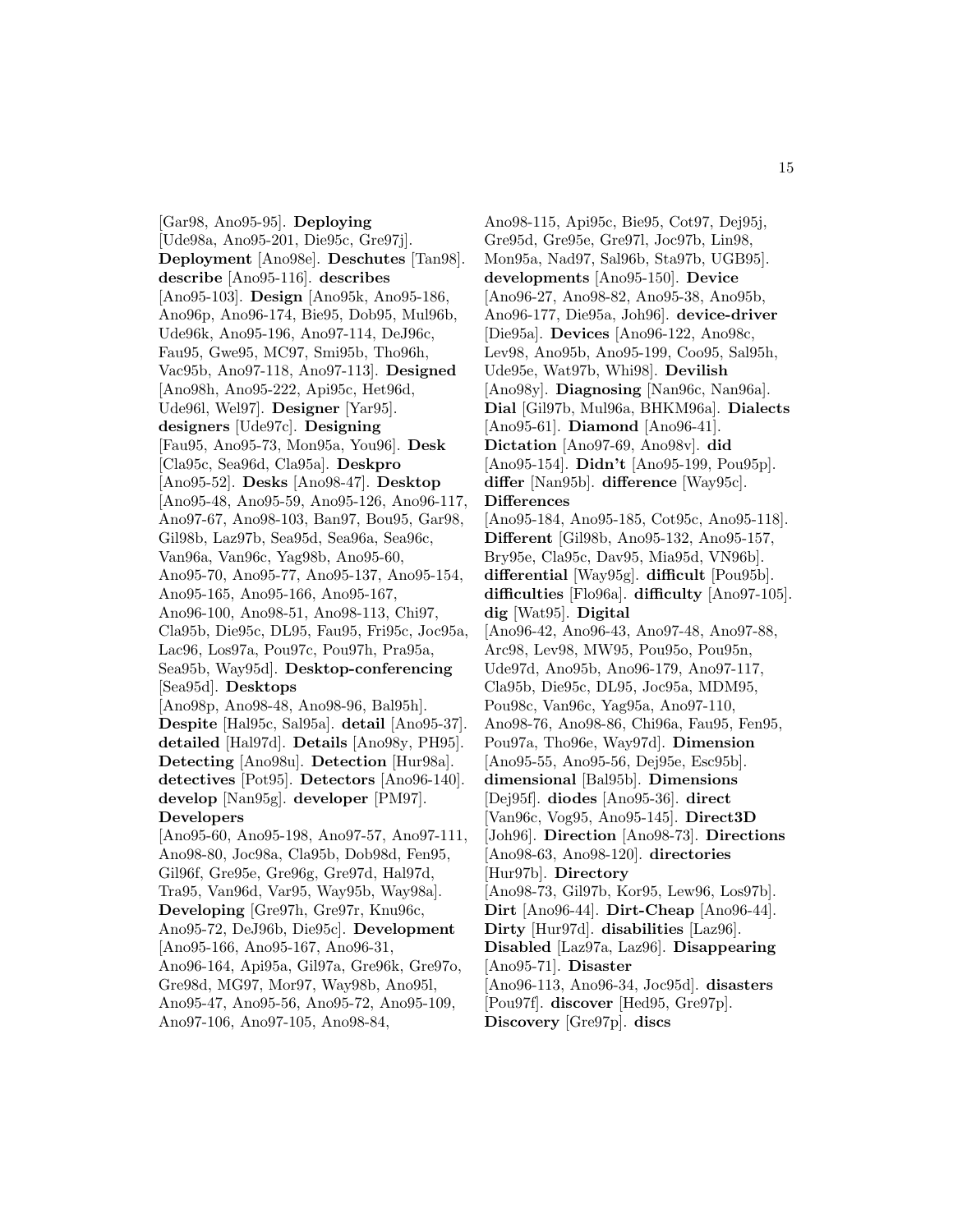[Ano95-36, Hal96d]. **discuss** [Ano95-117]. **discusses** [Ano98-120, Gat98, Pou95l]. **Disk** [Mia97c, Ano98-104, Ano98-113, Kay98b, Kay98c, Pou96j, Pou98c]. **Disks** [Ano95a, Kay98b, Kay98c, Ano96-178]. **disparate** [Gar97]. **dispatch** [Tho95c]. **displace** [Nan95a]. **display** [Chi95, DL95]. **Displays** [Ano95-70, Ano95-36, MD95]. **Disposable** [Hal98a]. **distant** [Sal95j]. **distinctions** [Ano95-61]. **distinctly** [Cla95c]. **distortion** [Ano95-106]. **distributable** [Ano95-184]. **distribute** [Cot95c]. **Distributed** [OH95, Cha97, Cli98c, Cua95a, Eva98, Gil95, Gre97h, Gre97n, Knu96c, Los97c, Cli98a]. **distributed-object** [Gil95]. **distribution** [MC98]. **Ditto** [Hum96e, Hum96e]. **DiVideD** [Ano98-27]. **Dividing** [Hus95]. **diving** [Dej95j]. **DLT** [Ano95-100]. **DMV** [Whi96]. **DNA** [Way95h]. **Do** [Ano98v, BKM96, Chi96a, Ude96d, Ano95y, Ano95-74, Ano95-199, Ano96-179, Ano97d, Ano98-115, Bal95c, BHKM96a, Hal95e, Ind95, Joc95d, Mar95b, Ric97, Smi95b, Ste95, Ude98b, Way95g]. **do-it-yourself** [Ano98-115]. **Dock** [Nan96f]. **Docks** [Ano96-101]. **Doctors** [Bea96]. **Document** [Mac95b, Mac95a, Sea95a, Sea95c, BD95b]. **documentation** [Ano95-106]. **Documents** [Boy97, Ano95-61, Ano95-88, Ano95-212, Ano97-118, Ano97-112, BVN95, Sea95c]. **DocuPrint** [Ano97-62]. **dodging** [Pou95k, Ude97k]. **Does** [Car95, Gre97g, She97, Tho98b, Ano95-210, Cre96, Hal97e, MD95, Sch97a, Sta96b, Ude95i]. **Doesn't** [Joc95d, Bar95b, Gre96d]. **dogs** [Ano98-81]. **Doin** [Tra95]. **Doing** [Ano95-108, Ano98w, Rei95b, Ano95-187, Vac95a]. **dollars** [Sal95d]. **dominant** [OHE95]. **Domino** [Ano98-70, Gil96f]. **Done** [Ber95]. **Don't** [Ano96-162, Nee96e, Pou96i, Pri95, Way96d, Kay97c, Mar95e]. **Doom** [Abr98a]. **Doors** [Sal96m]. **DOS-based** [Gre95e]. **DOS-Compatible** [Tho95l]. **Double**

[Ano96-45, CC97, Hum96f]. **Double-speed** [Hum96f]. **Doubleplay** [Ano95-211]. **doublers** [Ano95-125, Goo95a]. **doubles** [Ano95-211, Hum96a]. **Douglas** [UT95]. **Down** [Ano95-44, Ano95-62, Ano95-55, Ano95-186, Ano95-211, Gre97r, Hum96b, Hur97d, Pou96k, Tho96f, Wat97a, Way96h]. **downloaded** [MF97c]. **dozen** [FH97]. **dpi** [Ano95-118, Ano97-120, Ano98-126, Hum96i]. **Dr.** [Ano95-208]. **Drafting** [Ano95-107]. **Drag** [Gre96d, Tur97]. **Drag-and-drop** [Gre96d]. **DragNET** [Ano95-62, Way95h]. **Dragon** [Ano97-46]. **DragStrip** [Ano95-214]. **Draw** [Ano97-41, KM96d, KM96b]. **drawing** [Ano96-174, Ano98-51]. **dread** [Ano97-60]. **Dream** [Ano95-158, Ano97-119, Ude95g]. **Dreaming** [Eng95]. **Dreams** [Ano98-101, Ind95]. **drill** [Ano95-55]. **drill-down** [Ano95-55]. **Drilling** [Lin96d]. **Drive** [Ano95-44, Ano95-169, Mia97c, Nan97b, Pou97f, Ano95h, Hum96e, Hum97d, Pou95m, Pou96j]. **driver** [Die95a]. **Drivers** [Ano96-27, Dob96, Joh96]. **Drives** [Ano95-139, Ano95-140, Ano96-141, Ano98-43, DeJ96d, Emi97, Mys96a, Ano95-117, Ano95-100, Ano95-195, Bal95i, GM95a, Kay98b, Kay98c, Mia97b, Nad95b, Pal96, Pou96l, Pou98c]. **Drop** [Ano95-165, Gre96d, Tur97]. **DSL** [Ano98y, Ano98x]. **DSP** [Ano95-127, Ano95-128, Bal95h, Dav96]. **DSPs** [Cla95b]. **Dual** [Ano98z, Ude96b, Hum96b, Pou97d, Ano97-110]. **dual-CPU** [Ano97-110]. **Dual-Mode** [Ude96b]. **Dubious** [Ano95-79, Ano95-106, Ano95-104, Ano95-100, Ano95-103]. **due** [Ano95-49, MFDG98]. **duel** [Gas95]. **Duet** [Ano95-213]. **Duette** [Cam97b]. **Duplex** [Ano96-148]. **during** [Ano95-82]. **dust** [Tho97b]. **duty** [And95b, Ano98n]. **DVD** [Ano97-35, Ano98-27, Hal96d]. **Dylan** [Pou96e]. **Dynamic** [Ano98-28, Dob97a, Dob97b, Dob98a, Way96b, Hum97a].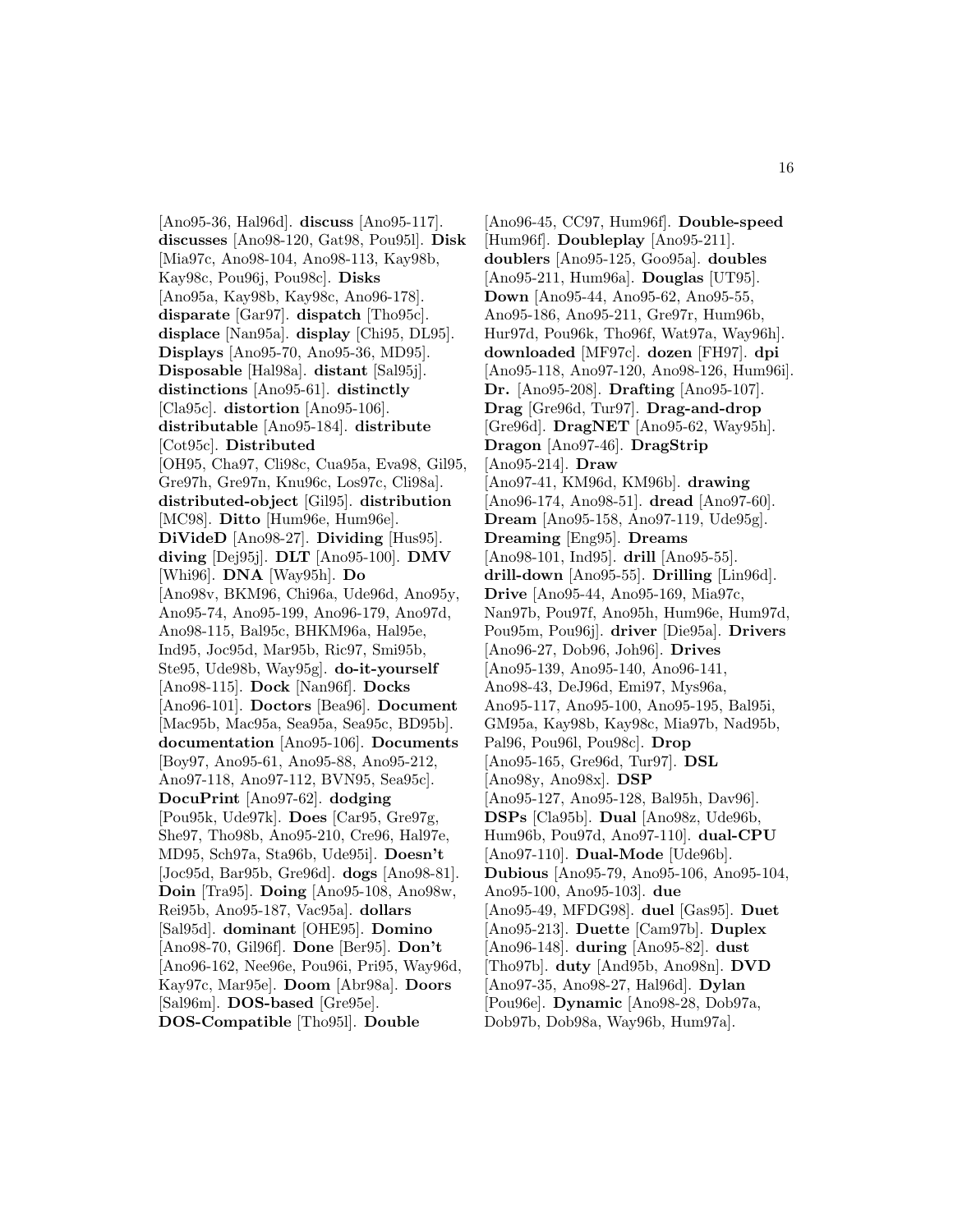#### **Dynamite** [Kri95].

**E-Cash** [Ano98-118]. **E-Commerce** [Ano98-29]. **e-mail** [Ano97-53, Ano97-97, Ano97-127, Kos96, SY97, Ude96h, VN96a, KFT95, Kos96, Ude96c, Way96e, Hig95d, Vau96, Way95a, Ano97-127, SY97, Sta98]. **e-mailers** [Abr97a]. **E-Pocket** [Ano98-118]. **Each** [Ano95-74]. **earlier** [Ano95-107]. **Early** [Ano98m, Ano95-132, Ano95-158, Ano97-48, Tho95j]. **Ears** [Cla95b]. **Earth** [Bar95a, RV96, Hum96b, Kin96, Way96g]. **Ease** [Ano96z, Ano95-106, Car95, Hum96e]. **eases** [Ano95-123]. **Easier** [Ano95-49, Ano95-200, BVN95, Ano95-52, Ano95-146, Bla96, Cka97, DeJ96c, Flo95, Fri95a, Joc95a, Joc97b, Sch98, Son95, Way95g]. **easily** [Ano97-122, Nan97c]. **East** [Way98a]. **Easy** [Way98a, Ano96-179, Ano98-68, Api95a, Gil97a, Hig95c, Hum98a]. **eat** [Hur97c]. **ECCO** [Mon95b]. **ECMAScript** [Dob98b]. **Economical** [Cla95b, Ano97-82]. **economically** [Sal95g]. **economize** [Nan95f]. **Economizers** [Nan95f]. **Edge** [Ano96-41, Cor97, Ano95l, Hum96h]. **EDI** [Ano97s]. **editable** [Ano95-212]. **Edited** [Ano96-155]. **editing** [Ano95-165, Ano97-120, BVN95, Chi97, Hum98a, Mar95c]. **Edition** [Ano95-209, Ano95-111, Ano95-184, Ano95-185, Ano95-204]. **Editor** [Ano96a, Bee96, Fed97, IF97, MF97b, Mon96a, Nav97, Rag97, Ano95-184, Mar95d, Ude95c, MH97a, MH97b]. **Editorial** [Ano96-46, Ano96-47, Ano97-37, Ano97-38, Ano97-36, Ano98-30, Ano98-31, Ano98-32, Ano98-33, Ano98-34, Nee95l, Nee95j, Nee95k, Nee95a, Nee95b, Nee95c, Nee95d, Nee95e, Nee95f, Nee95g, Nee95h, Nee95i, Nee96c, Nee96a, Nee96d, Nee96e, Nee96f, Sch97d, Sch97c]. **editors** [Ano95-41, Ano95-141, Bar95c, Ano97a]. **education** [Ano95-117]. **Effect**

[Nee95l, Pou97d]. **Effective**

[Ude98a, Ano95-195, BD95b, Mia97b]. **effectively** [Ind95, Sea97, Yag95c]. **effects** [Bou95]. **efficiency** [Pra95a]. **efficient** [Bry95d, Sal95d, Ste95]. **egotists** [Bon95a]. **Eight** [Ano98t, BHKM96b, Cam98a, Hum96c, Hum98c, Sea95c]. **Eight-Way** [Hum98c]. **Electric** [Flo96b, Ano96-76]. **Electronic** [Ano95w, Ano96-55, Mon98a, Ano97s, Ano97-116, Sea95c]. **elements** [Tho96h]. **elevators** [Ano95-74]. **eliminating** [Way95f]. **Elsa** [Ano96-48]. **else** [Gre97j]. **elsewhere** [Ano98-100]. **elusive** [Ano95-146]. **Elwood** [Way95c]. **Email** [Ano97-107]. **embarking** [Ude95e]. **Embeddable** [Ano96-119, Fri97b]. **Embedded** [Ano98-101, Gre96g, Ano98-79, Cir95, Goo95b, Gre95d, Krt98, Lin98, MA98, Sal95h, Shi98, SB96, Whi98, Sal95h]. **Embedded-systems** [Gre96g]. **Embrace** [Ano95-134, Ano95-135]. **Emerges** [Eva98]. **emphasis** [Gre97n, Hal98e]. **employs** [Pou95d]. **empower** [Vog95]. **empty** [Hal95e]. **Emulation** [Bal95c, Ano95-135, Fri97d, Loh97]. **emulator** [Tho95h, Tra97]. **enable** [GE95, Gre98a, Laz97b, MA98, Smi95a, Tho97d]. **enabled** [Bal95e, Fow97]. **Enables** [Laz97b, Cli98b, Cli98c, KP98, KE97, Yag97b]. **Enabling** [Ske98b]. **enclaves** [Bon95a]. **encoder** [Chi97]. **encoding** [KE97]. **encounter** [Ano98w]. **Encroaches** [Ano95-48]. **Encryption** [Sta97b, Sch98]. **End** [Ano95-63, Lin95a, Yav95, Ano95-60, Ano95-56, Ano95-64, Ano95-77, Ano95-119, Ano95-151, Ano95-152, Ano98-41, Ano98-60, AG95, EP97, HKM97a, Lin95d, Pou97k, Ude95g, Vog95, Ano95-64, Ano95-77, Ano95-119]. **end-user** [Ano95-64, Ano95-64]. **Endian** [Sta95a]. **Ending** [Ano97-71]. **ends** [Ano95-55, Ano96-55, Dej95e]. **enemies** [Ano95-62]. **enemy** [Tho97b]. **Energize** [Dob98d]. **enforce** [Ano95-222]. **engaged** [Sch97d]. **engages** [Pou96i]. **Engine** [BHKM96b, Ude97h, VN97b]. **Engines**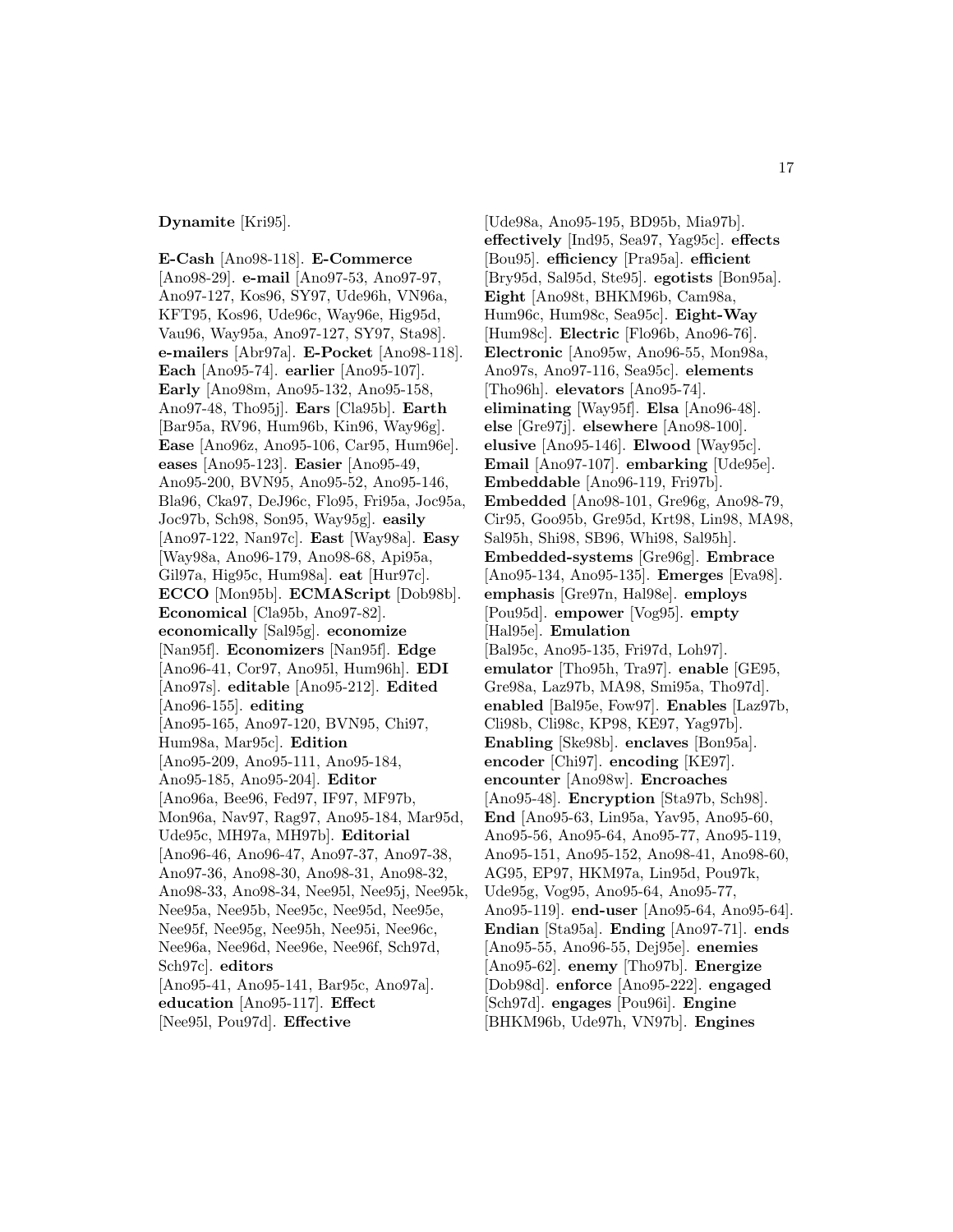[Tho96r, Ano95-98, Ano95-196, Tho96a]. **English** [Ano95-211]. **enhance** [Fou95a, Fou95b]. **Enhanced** [Pou98d, Ano97-47, Die95d, Gil95, Way95a]. **enhancements** [Api95c]. **Enhances** [Ano95-220, Cli98a, Moh98]. **Enhancing** [TC97, Ano95-201]. **Enliven** [SP97]. **enormous** [Ano95-136]. **enormously** [Bal95b]. **Enough** [Pou98e, You96, LM95b, Nan95a, Nan95b]. **ensues** [Ano95-163]. **ensure** [Ano95-61, Sta96d]. **ensures** [Ano95-184]. **Enter** [Gil96c, Tho97b]. **entering** [Moh97a]. **Enterprise** [Ano96-74, Ano97-39, Ano97-76, Ano97-100, Ano97-98, Ano97-99, Cha97, Gil95, Gio95, Het96e, Nan95b, Pou97b, Ske98a, Ske98b, SM97, Wat97b, Wat98a, WS96, Ano95-59, Ano95-190, Ano97-29, Fri96d, Het96a, Het97, Hur97b, Lin98, Nan96d, Won98a, Ber95]. **Enterprise-ready** [SM97]. **enterprise-wide** [Het97, Nan96d]. **Enterprising** [Los97b]. **Enters** [Ano98-68, Hal96j]. **entertainment** [Dej95b]. **entire** [Nad95c]. **Entomophagous** [Ano96-49]. **entry** [Gre95e, Wil95]. **Environment** [Ano96-31, Ano95z, Ano95-47, Ano95-72, Ano95-196, Api95c, Cot95b, Gio95, Gre97e, SB96, Yag96d]. **environments** [Ano95-97, Ano95-100, Pou95f, Way95b]. **Envy** [Gre96d]. **Epic** [Way97c]. **EpixPro** [Ano96-179]. **Epson** [Kay97b]. **Equal** [Emi97]. **Equals** [Pou96m]. **equipment** [Ano95-137, Mul96b, Rei95a, Rei95e, Ano97-110]. **Equium** [Ano98h]. **equivalent** [Pra95b, Ude97k]. **Era** [Hal96d, Hal96j, Ano95-168]. **Eric** [Ano98-120]. **ERP** [Ano98-40]. **Error** [Ano95-81, Ano95-173, Ano97r, Cob95, Orc98, Pou96j]. **Errors** [Tho95a]. **ESI** [Ano95-211]. **ESI-9580A** [Ano95-211]. **especially** [Bal95c, Lew96]. **Esperant** [Lin95d]. **Essbase** [Ano95-56, Dej95e].

**essential** [Dej95b, MFDG98]. **essentials** [Way97g]. **establish** [Fri97d]. **eSuite** [Gil98b]. **Ethernet** [Ano95-27, Ano95-98, Ano95-103, Ano95-191, Ano98-44, Cun95, Fri95c, Lo97, Mia95b, Nan97c, Sal95g]. **EtherPhone** [Nan97c]. **Eudora** [VN97a]. **Eudorable** [VN97a]. **Eurocom** [And95c]. **Europe** [KFT95]. **evaluate** [Ano95-106]. **evaluates** [Ano95-105, Gio95]. **Evaluating** [Het96g]. **evaluation** [GM95b]. **Even** [Ano98-126, Fou95a, Fou95b, HKM97a, Moh97b]. **Event** [Fre96, Tho95c]. **Events** [Tho95c, Tho95d]. **eventually** [Die95a]. **Ever** [Kay98b, Kay98c, Ano97-121, Bry95d, Gil98a, Hal98g, Hil95, Lin95a, Wei95]. **ever-growing** [Ano97-121]. **Every** [Api97]. **Everyman** [Ano98x]. **Everyone** [Ano96b, Chi97, Flo96a, Hur97b, Lin96a]. **Everything** [DeJ96f, Ano95-137, DeJ96a, Hum96e, Hed95, Way96h]. **Everywhere** [Ano96-110, Ano97-89, HS96, Sch96a]. **evolve** [Nad95a]. **Evolves** [Fow97, Lin98, Wil98]. **Evolving** [Cla95c, Cla95a]. **exacerbating** [Abr97a]. **exactly** [CL97]. **examines** [Cra96, Fri96d]. **eXceed** [Bak95b]. **excel** [Ano97-81, Ano95-55, Ano95-56]. **excellent** [Ano95-118, Ano96-40, Gre97e]. **Exceptions** [Orc98]. **Exchange** [Vau96, VN96a, Yav95, Gar97, Yag97a, Het96b, Mar95b]. **execute** [MF97c]. **execution** [Esc95b, Pou95d]. **executive** [Ude95c]. **existing** [Tho95e]. **Expanding** [Joc95e, Ano95-142, Ano95-143, Sal95a]. **Expands** [Ano95-154]. **expect** [Ano95-77, Ano95-199, Hum96e, Kay98a, Fri97b]. **expected** [Ano95q]. **expensive** [Ano95-44, Ano95-206, Cox98b, Dob96]. **experiences** [RFD95]. **experimental** [Abr98b]. **expert** [Fri96d, Lin95d, Wel97]. **experts** [Hum96c]. **Explained** [Dob97a, Dob97b, Dob98a]. **explains** [Ano95-82, Gil95, Joh96, Ude95f, Ude96b, Ude97h, Wel97]. **explanations** [Kay97a].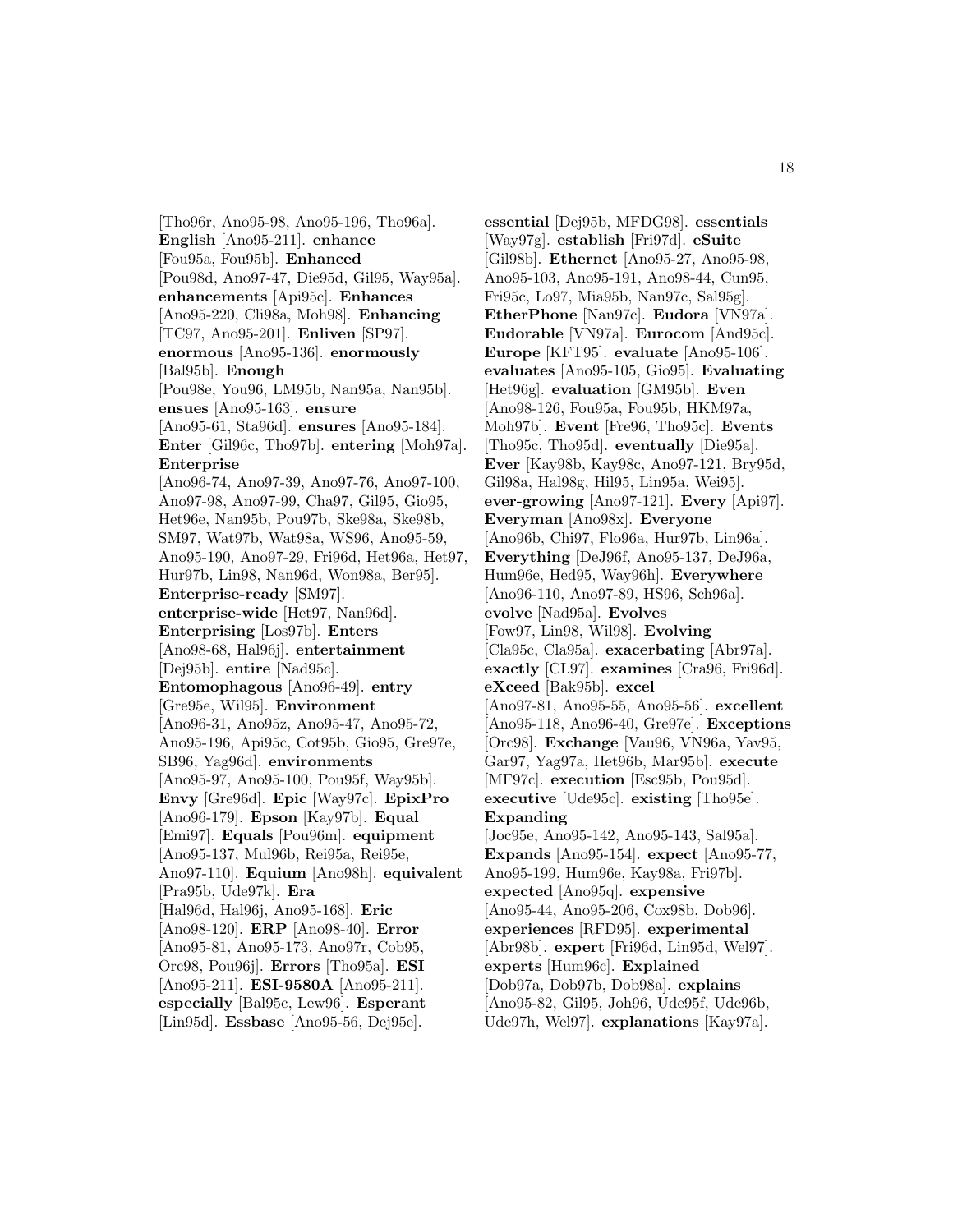**Exploit** [Ano95-93]. **exploiting** [Ber95]. **exploration** [Ude97b]. **explorations** [Pou95k]. **explores** [Pou95n]. **explosion** [Pot95]. **Expo** [Ano95q, Ano96w]. **Exponential** [Hal96h]. **exports** [Sta97b]. **express** [Ano95-116]. **Expression** [Ano96-174, Pou95i]. **extend** [Arc98, Fri96d, Lew96]. **EXTender** [Ano98-82]. **Extending** [Ano97-100, Ano97-98, Ano97-99, Wes96b, Wes96a]. **extensible** [Ano95-72, Cli98a]. **extensive** [Ano95-106, Ano95-104]. **External** [Ano95-105, Hum96e, KH95]. **Extranet** [Ano97-100]. **Extranets** [Ano97-99, Ano98-35]. **extraordinary** [EG96a]. **Eye** [Ano96-157, Em98, Nee96c, HM95]. **eye-popping** [HM95]. **Eyes** [Cla95b, Coy98].

**F** [Bou95, Pou95f]. **F/X** [Bou95]. **fab** [Abr97b]. **Face** [Ano96-102, Dav95, Dej95g, Yag98a, Hal96k]. **Facelift** [Hal96l]. **facial** [Dej95g]. **facial-recognition** [Dej95g]. **facility** [Ano97-32, Nan95c]. **facing** [Win95]. **Factoring** [Ano95-65]. **factory** [Dej95h, Esc95b, Pot95, Tri95]. **Failing** [Ano98-104]. **Failure** [Pot95]. **Faking** [Vac95b]. **fall** [Ano95-140, Pou97f, Ano95-141]. **falling** [MFDG98]. **falls** [WS96]. **familiar** [Dej95e, Mia95c, MB97]. **family** [Pou97a]. **fans** [DFT95b]. **far** [Ano95f]. **Fashion** [HM95]. **Fast** [And96a, Ano95-99, Ano95-191, Ano97-59, Ano97-77, Ano98-108, Ano98-124, Cun95, Dob97c, FH97, Gre97f, Hal96f, HR97, Hum96g, Mon98a, Mys96a, Sch96c, Ano95-98, Ano95-158, Ano97-118, Dej95g, Guy95, Hub95, MD95, Mia97b, Nan95a, Sal96f, Smi95d, Smi96c, Tho95m, Tho97b, Tho97e, Won98c]. **Faster** [And95b, Ano95-49, Ano95-66, Ano96-32, Ano96-50, Ano97-41, Ano97-40, Bri97a,

Bri97b, Hal96k, Tho98a, And95a, Ano95-191, Ano95-206, Ano97-116, Ano98a, Hal95c, Joc96e, Sch98, Son95, Tam95a]. **Fastest** [Ano98-121, AG95, Mia97c, Tho96q, Tho97b, Ano95-44, Ano95-107, Ano95-105, Pou95d, RV96]. **Fat** [MC97, Sha95a]. **fatal** [Pot95]. **Fatter** [Ano96-50, Ano97o]. **Fault** [CCS97]. **favorably** [Pou95r]. **favorite** [Ano95-47, Pou96j]. **Fax** [BEM95, Mia95a, Won98a, Ano95-38, Ano95-51, Ano95-134, Ano95-135, EVN96a]. **fax-on-demand** [EVN96a]. **faxes** [BHKM96a]. **Faxing** [Ano95-38, Ano97d, BEM95]. **FBI** [Way95h]. **Fear** [Tra96b]. **Feature** [Fil96, Ano95-133, Bal96d, DL95]. **Feature-Rich** [Fil96]. **featured** [Row96c]. **Features** [Ano95-71, Ano95-119, And95c, Ano95k, Ano95-98, Ano97-102, Ano97-114, BD95b, Cha97, Fri97a, Gas95, HKM97a, Hum96g, Hum96h, MFDG98, Nan95c, She95c, Smi95a, Smi95b, Tho98c, Tur97]. **features-for-the-price** [Smi95b]. **February** [Ano95-113]. **Federated** [Gre98c]. **feedback** [Ude95a]. **feeding** [Ano95-122]. **Feel** [Gre97j, Pou97j, Ano95-161, Gre97d]. **fees** [Sal95d]. **feet** [Api95c]. **fetch** [Ude98c]. **fever** [LaP96a]. **few** [Ano95-101, BVN95, Pou97g]. **Fewer** [Ano97-66, Sal96k]. **Fiber** [Mon97]. **Fibre** [And96a, Hur98b, Lo97]. **field** [Gre95e, Rei95a, Rei95e, Tri95]. **fields** [Wil95]. **Fight** [Ano96-96, Cra96, Gil96a]. **Fighter** [Ano96-138]. **Fights** [Hal98e]. **File** [Ano95-67, Ano95-123, Ano96-107, Ano97-101, Fri96a, Nan95c, Yag95b, Ano96-170, Ano97-123, Ano98-74, CFDT95]. **file-delta** [Nan95c]. **files** [Ano95-157, Car95, Tho95a]. **Filling** [Ano95-68]. **Film** [Fil96]. **filtering** [VN97a]. **Final** [Wei95]. **Finally** [Ano96-51, Hur97e, Kay96a, Ano95-107, Ano95-120, Nad95a]. **finance** [Hac97, Pou98a]. **finances** [Ano95-203]. **Financial**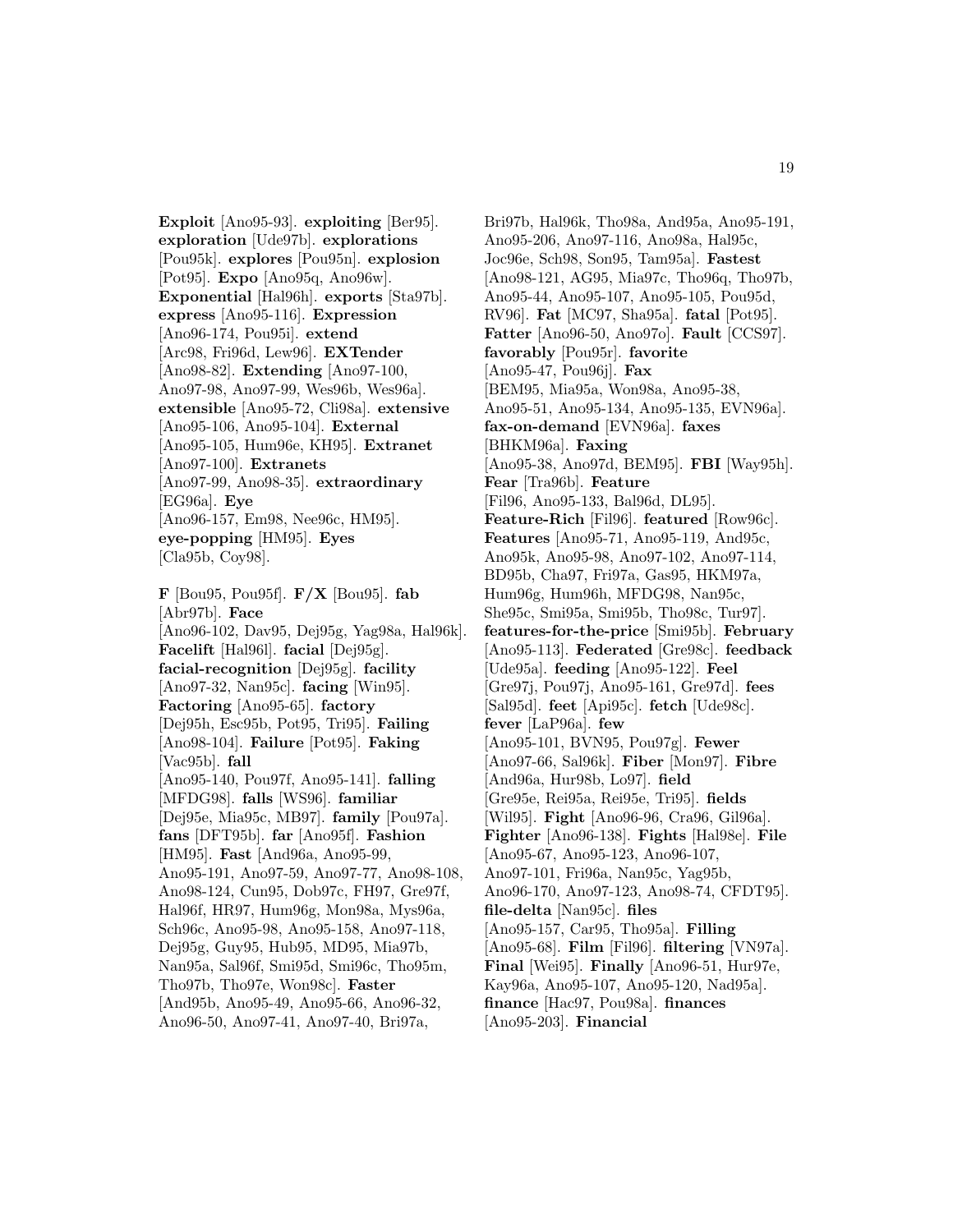[Bau95, Ano97-92, Cla95a, Dej95b]. **find** [Ano95-107, Ano97-32, Ano98-78, BGR95b, Boy97, Flo95, Ind95, Kor95, MW95, Nad97, Pot95, Pou95n, Sal95j, Ude95b, Van97]. **Finding** [Ano95-162, Kay95a, RM98]. **finds** [Pou95r, Pou95s, Pou96k, Pou96l]. **Fine** [Esc95b, CC98, Esc95a]. **Finis** [Lin95a]. **Finish** [Sea96c, Sea96a]. **Fire** [Ano96-138, Pou97d, Joc96c]. **Fires** [Ano98e]. **Firewall** [Bry95c, RM98, Bry95a, Bry95e, Daw95]. **FireWall-I** [Daw95]. **Firewalls** [Ano98-39, Bry95b, Bry95e, Cob95]. **firm** [Whi95b]. **Firms** [Qui97]. **First** [Ano96-52, BDF96, Pou98b, Pou95m, Tho97a, Tho98c, Ano95r, Ano95s, Ano95-120, Ano95-158, Ano95-154, Ano95-206, Em98, Emi97, Flo96a, FH97, Hal97d, Pou96l, Tho96e]. **Fit** [Ano96-118]. **Fits** [Ano97m, Fri97c, Joc95e, Pal96]. **Five** [Ano97-42, DeJ97, Hig95c, Hum96j, Ano95-60, Bry95e, Hal95e, Pou95b, Pou98c, Sch96e, Sea97]. **five-year-old** [Sch96e]. **Fiver** [Ano95-64]. **fixes** [Tho95f]. **Flaming** [Sch96b]. **Flannel** [Moh97a]. **flap** [Ano98w]. **Flash** [Ano95-69, Coo96a, Ano95b, Gla95]. **Flashier** [And95b, And95a]. **FlashPix** [Ano96-53]. **Flat** [Ano95-70, Pep98]. **Flattery** [Ano95-177]. **flavors** [Fri97a, Gio95]. **Flawed** [Key95, Lin95d]. **flexibility** [Ano97-116, Mia95b]. **Flexible** [And96a, Arc98, Dob97c, Yag95b, Cli98c, Goo95b, Pou97b, Ude96g]. **Flies** [Chi96c, Nee96d]. **flights** [Pou95m]. **Float** [Ano95g]. **floor** [Dej95h]. **floppy** [Ano95h]. **Flow** [Tra96b, Ano96-127, Cro95, Vac95b]. **flowchart** [Ess95]. **flowcharting** [Ano95-210]. **Fly** [CR96a, Won98c, CR96b]. **Flying** [Ano96-54]. **Focus** [Cla95c, Cro95, Dej95j, Nad95c, Pou95h, Rei95e, Sal95k, Sal95l, Way95h, Whi95b, Ano95-46, Ano95-45]. **Follow** [Ano96-55, Min96]. **font** [Kay96a]. **Fooling** [Pou97e]. **Footprint** [Gre98e, MC97]. **force**

[Nad95c, Pou98a]. **Forces** [Ano95e, Ano96-165, Pou96j]. **forecasting** [Ste98]. **forecasts** [Nel95]. **Forefront** [Joc97a]. **Forever** [Ano98l]. **Forges** [Nan95d]. **Forget** [Ano95-157, Way95d]. **Forging** [Die96a]. **form** [KFT95, Sea95c]. **formats** [CFDT95]. **former** [Ano98-114]. **formerly** [Het96g]. **Forms** [And96e, Ano96-55, Het96e, Ude98a, Het96a, Ske98a, Ude96l]. **forum** [KFT95]. **Forward** [Fou95a, Fou95b, Ano98-89]. **Forwards** [Ano95-103]. **Foul** [Pou96r]. **found** [Nan95a, Sea95c]. **Foundation** [Tur97]. **Four** [Ano95-44, Ano96-56, Nad95b, Pou98c, RFD95, Yag98a, Emi97, OHE95, Sea96b]. **FoxPro** [Ano95-166, Ano95-167]. **FP** [Hal98e]. **FPU** [Hal95e, Sha95b]. **FPUs** [Gre95a]. **Fractal** [Ano96-174]. **Fractals** [Ano95-198]. **fragmenting** [Hal98a]. **Fragrant** [Pou96r]. **Framed** [HG96]. **framework** [Pou95f, Ber95, WS96]. **frameworks** [Tho98e]. **Freaks** [Var95]. **Free** [Ano95-71, Ano95-137, Ano97-43, DL95, Gre96c, Hub95, Meh95a, Meh95b, Ude97j, Way95b, Ano96u, Moh97a, Smi95a]. **FreeBSD** [Ano95-137, Hub95]. **FreeHand** [Ano96-172]. **Freelance** [Yea95b]. **freely** [Ano95-132]. **Freeware** [Ude97j, Fri97a]. **friend** [Abr97c]. **friendly** [Tam95c]. **Frogs** [Pou95o]. **front** [Ano95-55, Ano96-55, Dej95e, Lin95d, Vog95]. **front-end** [Vog95]. **Frontier** [Pou97h]. **Fronts** [Ano98b]. **frustration** [Ano95-116, TM95]. **fuel** [Tho97a]. **Fuels** [Ano95-146]. **Fujitsu** [Way97g]. **fulfill** [Ind95]. **full** [Ano95-157, Ano95-204, Ano95-209, Joc95e, Mia95d, Row96c]. **full-featured** [Row96c]. **full-motion** [Ano95-204, Ano95-209]. **full-size** [Joc95e]. **fun** [DFT95b]. **Function** [Ano96-55, Pou95d]. **functions** [Ano95-127, Ano95-128, Sta96d]. **fundamental** [Ano97-29]. **fundamentally** [Ano95-197]. **fundamentals** [TM95]. **funky**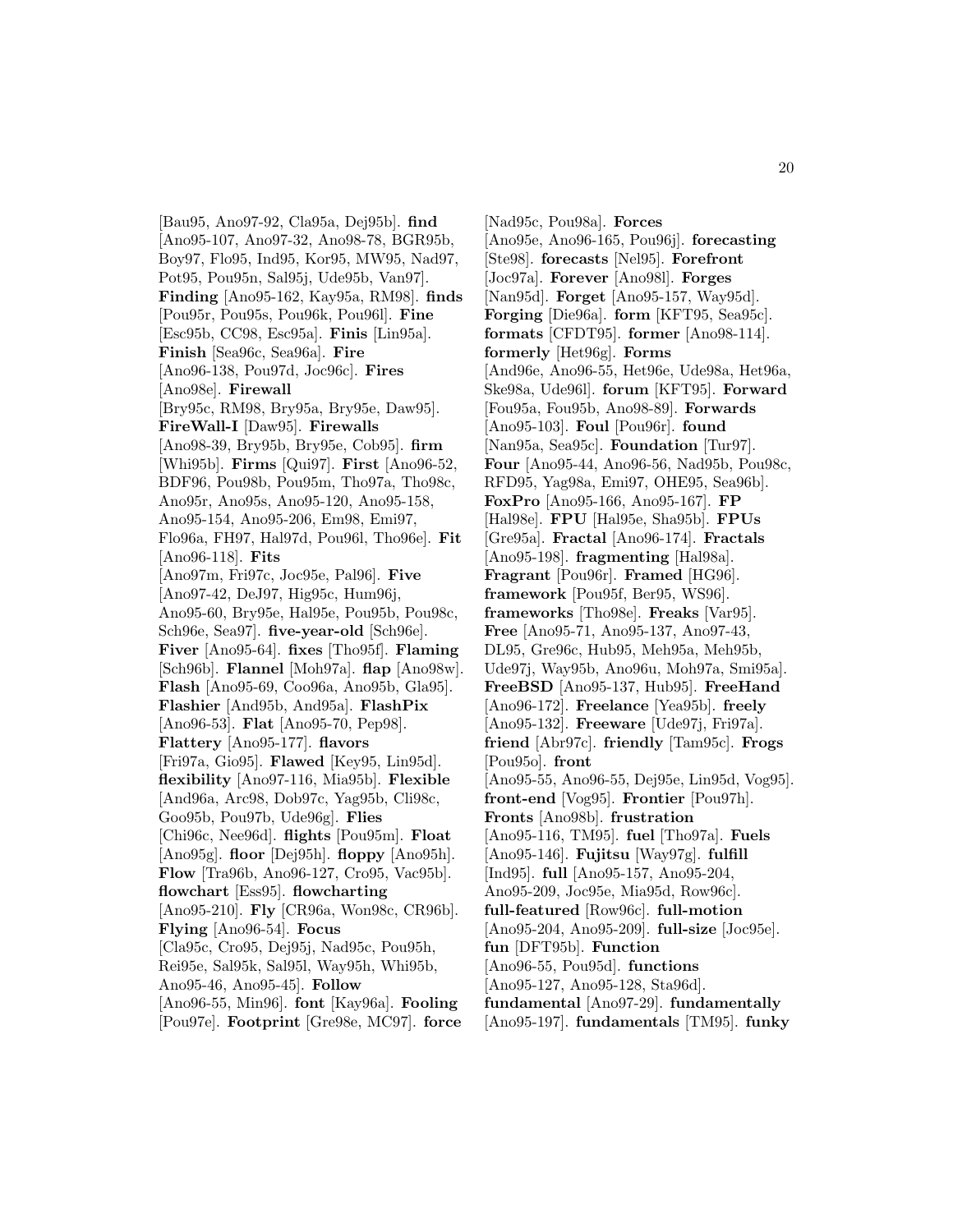[Ano98-51]. **further** [Bou95]. **Furthers** [Ano95-123, Hal95a]. **Fusion** [Yag96d]. **Future** [ATA96, Ano95-36, Ano95-65, Ano95-219, Ano95-221, Ano96-57, Ano97-44, Ano97-125, Ano98-36, Cam97a, Eng95, Hum96c, LaP96b, MD95, Pou96e, Pou97b, Tho96e, UT95, Ude97g, Ano95-61, Ano95-71, Ano96-77, Ano96-78, Ano96-163, Ano97t, Ano98-119, Flo98b, Gat98, Kay98a, Min96, Nel95, Rei95f, Sta96d, Tho95e]. **Fuzzy** [Ano95-74, Gou95, Hal95a].

**G** [Ano95-62, Flo95, Way95h]. **G-men** [Ano95-62, Way95h]. **G3** [Ano98-115, Tho97a]. **Ga** [Ano95-72]. **gaining** [Cha97]. **galaxies** [Hed95]. **Galaxy** [Nan95g]. **Gamble** [Yag98b]. **Gambles** [Way96l]. **Game** [Pou95j, Sim96, Ano95-73]. **Games** [Ano95-73, Ano96-120, Mon95a, Ano95e, Ano95f, Bal95b, Die95a, Sal95i]. **gangs** [Ano95-195]. **Gantt** [Hig95d]. **Garbage** [Mil96]. **GartnerGroup** [Ano98-38, Ano98-37, Ano98-40, Ano98-39, Gar98]. **Gates** [Gat98]. **Gateway** [Ano95-205, Ano96-40, Ano96-174, Ano96-175, Ano98-85]. **Gateways** [Bon95b, Daw95]. **gauge** [Mul96b]. **gave** [Hur98c]. **Gb** [Lo97]. **Gears** [Ano98-44, Nan98d]. **gems** [Ude97j]. **General** [Ano95-107, Way96l]. **generated** [Bou95]. **generating** [Pou95g]. **Generation** [Cka97, Ano95-49, Ano95-124, Hal96d, Het96b, Hig95d, Joc95b, PH95, Shi98, Tho95j, Tho97a, Way95b]. **generations** [Cla95b]. **generic** [Ste95]. **genetic** [Cla95c, SK95]. **Genius** [Bla96]. **geography** [Sha95c]. **geometry** [Em98]. **Geoprocessing** [Ano96-58]. **Get** [Ano95h, Ano96-59, Ano96-60, Ano97-108, Ano98-41, Gre95d, Hal96l, Kay96a, LS98, Sal95n, Tho98a, Ano96-163, Ano97-87, Ano97-97, Ano97-127, Fri98b, Gre96b, Gre96d, Hig95c, Hil95, Joc95b, LM95b, MF97a, Min96, Pou98b, Sch98, Smi95d,

Ude95a, Ude95e, Ude98b, Way95h]. **Gets** [And96c, Ano95-47, Ano95-89, Ano95-88, Ano97z, Ano97-28, Ano98-67, Ano98-69, Ano98-125, HG96, Los97a, MA98, Sta98, Tho95m, Ano95-163, Bla96, Dob95, Esp95, Gre97g, Pou95v, Pou97k, Sch98, She95c]. **Getting** [Ano95-74, Ano98-42, Kay95d, Ano95-89, Ano95-146, Cox98b, Joc95a, Joc96e, MDM95, Nee95m, Sch96b, Way95g]. **Giant** [Ano98-43, Ano98-63, Ano98-113, Mar95e, Mia97c]. **Giants** [DV96]. **Gift** [Ano96-63]. **Gig** [Van96b]. **Gigabit** [Ano98-44, Lo97]. **Gigabyte** [Ano95-140, Hal96d, Boy97, Kay98b, Kay98c]. **gigantic** [Rei95f]. **Give** [Sal96e, Gre97p, Hal96h, HR97]. **gives** [Ano95-27, Ano96-178, Cro95, Dob97c, Var95, Wat97a]. **giving** [Vog95]. **Glasgow** [Moh98]. **Glass** [Ano95-82]. **glimpse** [Min96]. **Glint** [Em98, MD95, Ano96-48, Em98]. **glitches** [Hum96h]. **Global** [Ano96-61, Ano98-123, Gro96, Hur97b, PF97, Ude95b, Fin98, Whi95a]. **Globalist** [And95b]. **Globalization** [Fow97]. **Globalizing** [PF97]. **Globalyst** [And95a]. **Glossary** [Ano95-103, Ano95-107]. **GMR** [Ano98-43]. **GMX** [Em98]. **gnashing** [BEM95]. **Go** [Ano95w, Ano96-97, Bal95d, Chi95, Kay98a, Lov95, Sal96e, Van96b, AK98, Ano95c, BGR95b, Bea96, Nan96g, Pou96l, Tam95d, Ude95i]. **goal** [WS96]. **God** [CFDT95]. **Goes** [ARH95, Ano96-58, Ano96-158, Ano98i, Ano98-123, Api95c, Fri98a, Gre97m, Pou97c, Rei95e, Tho97d, Ano96-174, Rei95a, Tho96b, Tho96m]. **going** [BGR95b, Hur97c, Sal95j, Smi96c]. **Gold** [Hed95, Dej95d]. **golf** [DFT95b]. **Goliath** [Mar95e]. **Good** [Ano96-88, Gas95, Hal97a, Kay97a, Pou98e, Sta95b, You96, And95b, Ano96-174, Bal95e, Cam97a, Eva98, Fen95, Goo95b, Hum96g, Nan95a, SB96, Tho95d, Ude97i, VN97b]. **Good-Bye** [Hal97a]. **got**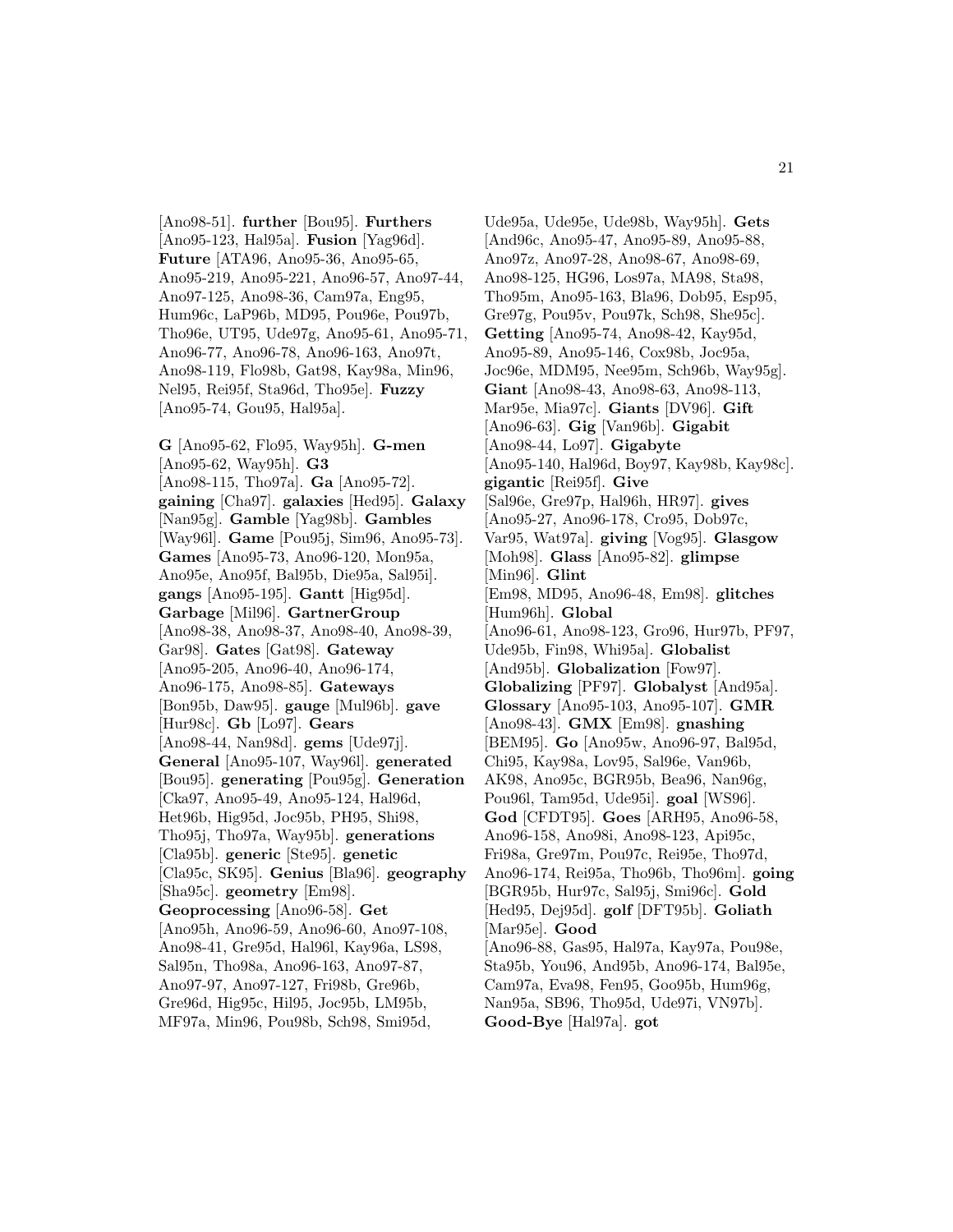[Gre95a, Hac97, Kay97c, Tra95]. **GPS** [Kin96]. **Grade** [Cam97b]. **Grand** [Sha95c, Hum98b, Ude95e]. **Graphic** [Dej95b, Ano95-66]. **Graphics** [Ano95-66, Ano95-107, Ano96k, Ano96-53, Ano96-172, Dej95c, DV96, Em98, HKM97a, KM96d, Lov95, Ano95-60, Ano95-204, Ano96-171, Ano98-115, CFDT95, Dej95b, DL95, Die95a, Flo96a, HM95, Hum96b, Hum97a, KM96b, MD95, Pou97h, Pou97e, Pou97j, Pou97k, Sea97, Die95a, Row97, Yea95b, Ano95-209]. **graphics-chip** [DL95]. **grapple** [Sha95b]. **Gray** [Moh97a, Ano95-118]. **gray-scale** [Ano95-118]. **Great** [Pou97g, Yag95b, Ano95-157, Ano95-203, Ano95-201, Ano97v, Bal95d, Hum96g, Mia97a, Tho95m]. **Greatest** [Bar95a, Pou97e]. **greatly** [Ano95b]. **Grehan** [Ano95-47]. **Grip** [LS98]. **Ground** [Ano96-27, Ano96-182, Api95a]. **group** [Cob95, Tho95k, Ude97b, Ano95-38]. **groups** [Hig95d]. **Groupware** [Ano95-75, Ano98-45, Ano98-49, Rob96, Ude95b, Ano95-142, Ano95-143, BD95a, BD95b, DA95, Gil96d, Het96b, Tra95, Joc95c]. **GroupWise** [Gil96d, Mar95b]. **Grow** [Ano95-119, Fra96]. **Growing** [Ano96-111, Joc98a, Ano97-121, Nan96b, Sta96b]. **Grows** [Ano98-108, Kos96, Way95c]. **growth** [EG96a, Sta96d, Tho95e]. **GSM** [Ano97g, EG96a]. **GTE** [Dej95j]. **guarantee** [Mac98a]. **Guaranteed** [Ano97-45, Joc95b]. **guard** [Lin95d]. **Guerrilla** [Ano98i]. **GUI** [Gas95, Hal97a, Nan95a, Sha95a, Tho98e, Vac95a]. **Guide** [Ano96r, Ano98j, Ano98s, Eng97, UGB95, Hal96k, TC97, Ano95-39]. **Guides** [Ano97-42, Gre97r]. **GUIs** [Hal96l, Sha95a]. **gulp** [CC97]. **guru** [You96]. **Guy** [Var96].

**H.32x** [Dav95]. **Hackers** [Ano98u, Ano98-46]. **hair** [BEM95]. **hair-pulling** [BEM95]. **hall** [Abr98b, Die97b]. **halls** [Ano95-141]. **hallway** [Ano95-211]. **Hand** [Ano96-135,

Ano98-69, Ano98-125, CE98, MG97, Sup97, Way97f, Ano95-97, Ano96-172, Ano97-60, Ano98-123, Tho96f, Way97a, Whi98, Tri95]. **Hand-Held** [Ano96-135, MG97, Sup97, Way97f, CE98, Ano95-97, Ano96-172, Ano97-60, Tho96f, Way97a, Whi98, Tri95]. **hand-helds** [Ano98-123, MG97]. **handier** [SY97]. **handle** [BEM95, Cro95, Gre97h, Pou97a, Ske98a]. **handlers** [Tho95c]. **Handles** [Yav95]. **handling** [Ano96-173]. **Hands** [Law95]. **Hands-Off** [Law95]. **handwriting** [Ano95-162]. **handwriting-recognition** [Ano95-162]. **Handy** [Ano95-97]. **hanging** [Ano95-195]. **Happen** [Sal96h]. **Happened** [Ano96-169, Dej95j]. **Hard** [Ano95-139, Ano95-140, Pou97f, Ano95-83, Hur97b, Mia97c, Pal96, Pou95m, Pou96j]. **hardly** [Pou95j]. **Hardware** [Ano95-39, Ano95-132, HKM97b, HR97, KHB96b, Kay98b, Ano95d, Ano96-173, Ano96-177, Ano96-178, Ano97-33, Ano97a, Ano97-117, Ano97-119, Ano98-114, Gre95a, Joc97b, Laz97b, Nan95a, Rud98, Way95g, Tho95j]. **Hardware/Software** [Ano95-39]. **Harhor** [Tho96e]. **Harvard** [Yea95b]. **hassle** [Won98b]. **Hats** [Ano98-46]. **Hauppauge** [Ano97-106]. **hawing** [Ano98-41]. **haystack** [Boy97]. **HDS** [Way96m]. **Head** [Ano96-154]. **Head-to-Head** [Ano96-154]. **Headaches** [Ano95-63, Ano97-66, Sal96k]. **Headed** [Ano98-120]. **headings** [Ano95-61]. **Headroom** [Nan98e]. **Heads** [Ano98-43, Ano98-93, Gre96b, Pou97k]. **Health** [Ano95-197, Cor97]. **Hear** [Ano98-50, Ano98v]. **Heart** [Sup97, Joc95b]. **Heartthrobs** [Joc95b]. **heats** [Wat98b]. **heaven** [PM97]. **heavily** [Ano95-80]. **Heavy** [Cam98a, And95b, Ano98n, BEM95]. **heavy-duty** [And95b, Ano98n]. **Heavy-Hitting** [Cam98a]. **Heels** [Ano95-194]. **hefty** [Ano97-114]. **Held** [Ano96-135, MG97, Sup97, Way97f, Ano95-97, Ano96-172, Ano97-60, CE98,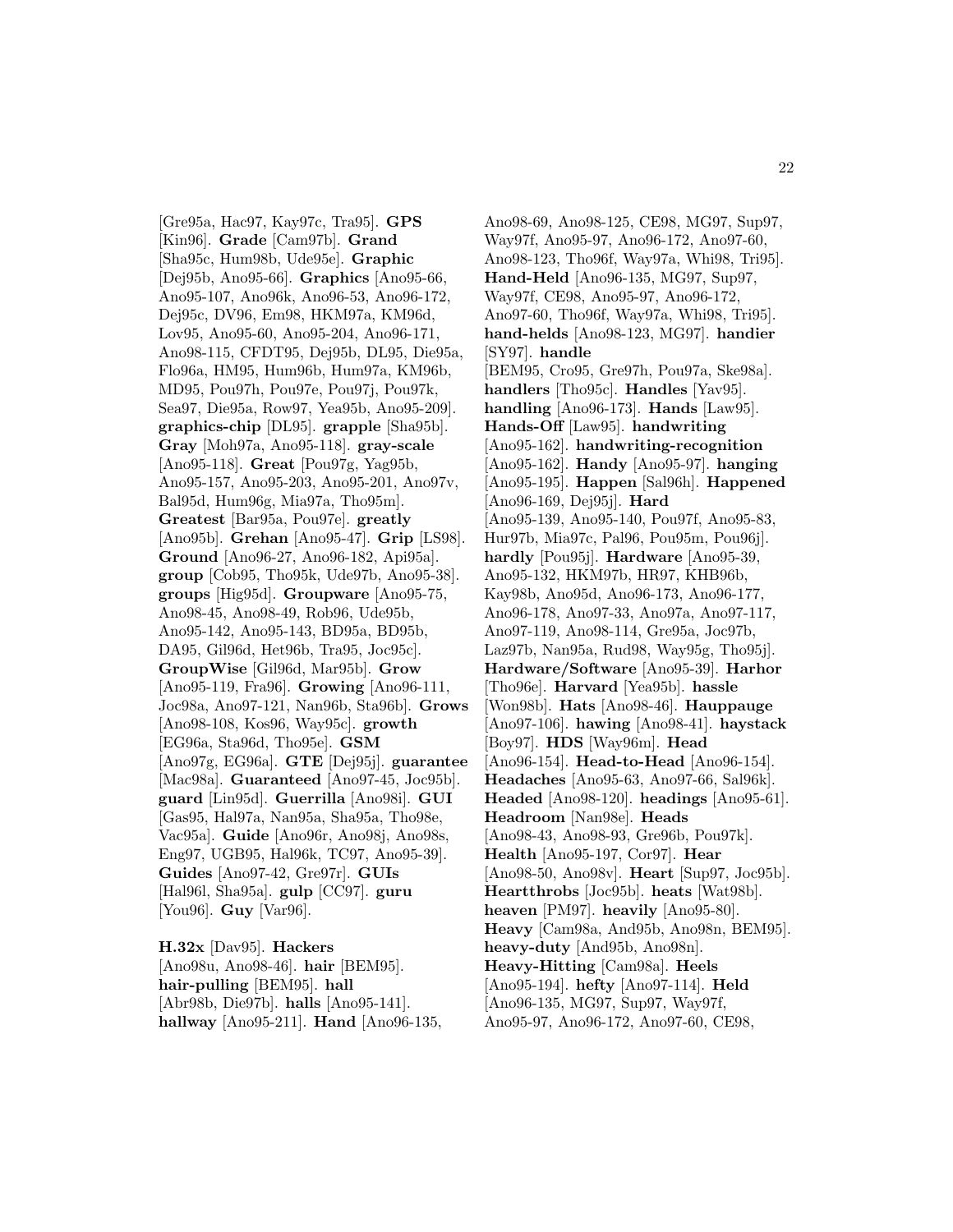Tho96f, Way97a, Whi98, Tri95]. **helds** [Ano98-123, MG97]. **Hell** [Pou95s]. **Hello** [Hal97a, Ude95c]. **Help** [Ano98-47, Cla95c, Sea96d, Ano95-191, Ano96-55, Ano97-32, Ano97-54, Cla95a, CFDT95, Flo97, Gil97c, Goo95a, Ind95, KFT95, MFDG98, Meh95b, Mon95a, Nan96d, Pou97e, Sha95b, Sil97, Sug95, Tho95j, TM95, Ude95c, Way96b, Ano96-170]. **Help-Desk** [Sea96d]. **helped** [Vac95b]. **Helper** [Ano95-217, Tho96n]. **Helpers** [Sea96d]. **Helpful** [Ano95-76]. **helping** [Ano95-97, Gou95, Way95h]. **Helps** [Laz97a, Ano96-173, Ano97-28, Ano97-92, Ano97-118, Dob95, Pou97a, Whi95b, Wil96, Yag96d]. **hemming** [Ano98-41]. **Herd** [Joc95c]. **Here** [Ano95-77, Ano95-161, Ano95-201, Ano97-127, Bry95e, CCS97, Cla95b, Dej95j, Fri95a, Gwe95, Hal95c, Hal98g, Hil95, Joc95d, Mar95a, MD95, Mor97, Nad97, Pou95g, Pra95b, Hed95, Rei95c, Sha95c, Sta96b, Tho95a, Ude96g, Ude97c, Ano95-187]. **Heresy** [Jen95]. **hesitation** [Ano95-163]. **Heterogeneous** [Gio95]. **heuristics** [Ano95-110]. **Hewlett** [Ano95-186, Ano95-208, Ano97-114, Hal97d, Hum96j, Son95, Yag98a]. **Hey** [Way96f]. **Hidden** [Mar95a]. **hierarchical** [Nan95f]. **High** [Ano95-77, Ano95-151, Ano95-152, Ano95c, Ano96-184, Ano98-48, DL95, Hum96j, LM95b, She95b, She95a, Abr98c, Ano95-60, Ano95-56, Ano95-119, Ano95-169, Ano97l, Ano97z, Ano98m, AG95, Bal95e, Cir95, DM98, EP97, Goo95b, Gre95f, HKM97a, Nad95b, Nan95g, Pou97k, Sha96, Tho95k, Ano95-77]. **High-end** [Ano95-77, Ano95-151, Ano95-152, Ano95-60, Ano95-56, Ano95-119, AG95, EP97, HKM97a, Pou97k, Ano95-77]. **high-level** [Nan95g]. **High-performance** [DL95, Sha96, Tho95k]. **High-Quality** [Ano96-184, Ano97z]. **high-resolution** [Gre95f]. **High-Speed** [Ano98-48, Ano97l, Ano98m, DM98, Nad95b].

**High-Tech** [She95b, She95a]. **Higher** [Ano96-27, Ano96-62, Ano95-36, Ano95-77]. **higher-capacity** [Ano95-36]. **Highlight** [Ano96-122, Pou95q]. **Highlights** [Ano95-28, Ano95-34, Ano95-29, Ano95-30, Ano95-31, Ano95-32, Ano95-33, Bar95d, Ano98-59]. **highway** [Gai96]. **hills** [Dej95d]. **him** [Ano98-104, Pou97j]. **HiNote** [Ano98-76]. **hint** [Ano95-201]. **Hints** [Ano95-76]. **history** [Aer95, Gwe96]. **hit** [Ano97t, Ano97-115, Rei95c]. **Hitachi** [Sup97]. **Hits** [Tho96p, Way95f, Whi96, Cot97, Pou97i]. **Hitting** [Cam98a]. **Hofstadter** [UT95]. **Hold** [Ano95-139, Ano95-140, Ano96-50, Hal96d, Wei95]. **holding** [Ano95-122, Ano95h]. **Holdouts** [Ano95-125, Goo95a]. **Holes** [Smi96a, MB97]. **Holiday** [Ano96-63]. **Hollywood** [Bou95, EP97, Joc95a]. **Hollywood-quality** [EP97]. **Hollywood-style** [Bou95]. **Holograms** [DeJ98]. **Holographic** [Ano96-36]. **Holy** [Dob98b]. **Home** [Ano95-171, Ano96-64, MG96, Pou97a, Ano95-137, Fri96c, Gre97d, Ano98-82]. **home-desktop** [Ano95-137]. **Home-EXTender** [Ano98-82]. **honor** [Ano97a]. **Honorable** [Ano95-78, Ano95-79, Ano95-106, Ano95-104, Ano95-101, Ano95-100, Ano95-103, Ano95-107, Ano95-105, Ano96-65, LM95b]. **honored** [Hig95d]. **hood** [Ude95f]. **hope** [Pou96b, Sch96e]. **hopes** [Ano95-169]. **hopped** [Ano97m]. **Horizon** [Ano95-66, Ano96-124, Lac96]. **horror** [Ano95-73]. **horse** [Smi96c]. **horsepower** [Cla95b]. **hosed** [Ano97-97]. **host** [Api95b]. **Hostile** [MF97a]. **Hot** [Ano95-80, Ano95-150, Ano97-78, Cir95, Kay97c, Pou96j, Pou97f, Sch97e, Sin96a, Ano95-107, Bal95a, Ber95, Row97, Bal95g]. **HotMetal** [Ano95-200]. **House** [Ano97-70]. **housekeeping** [Way95f]. **houses**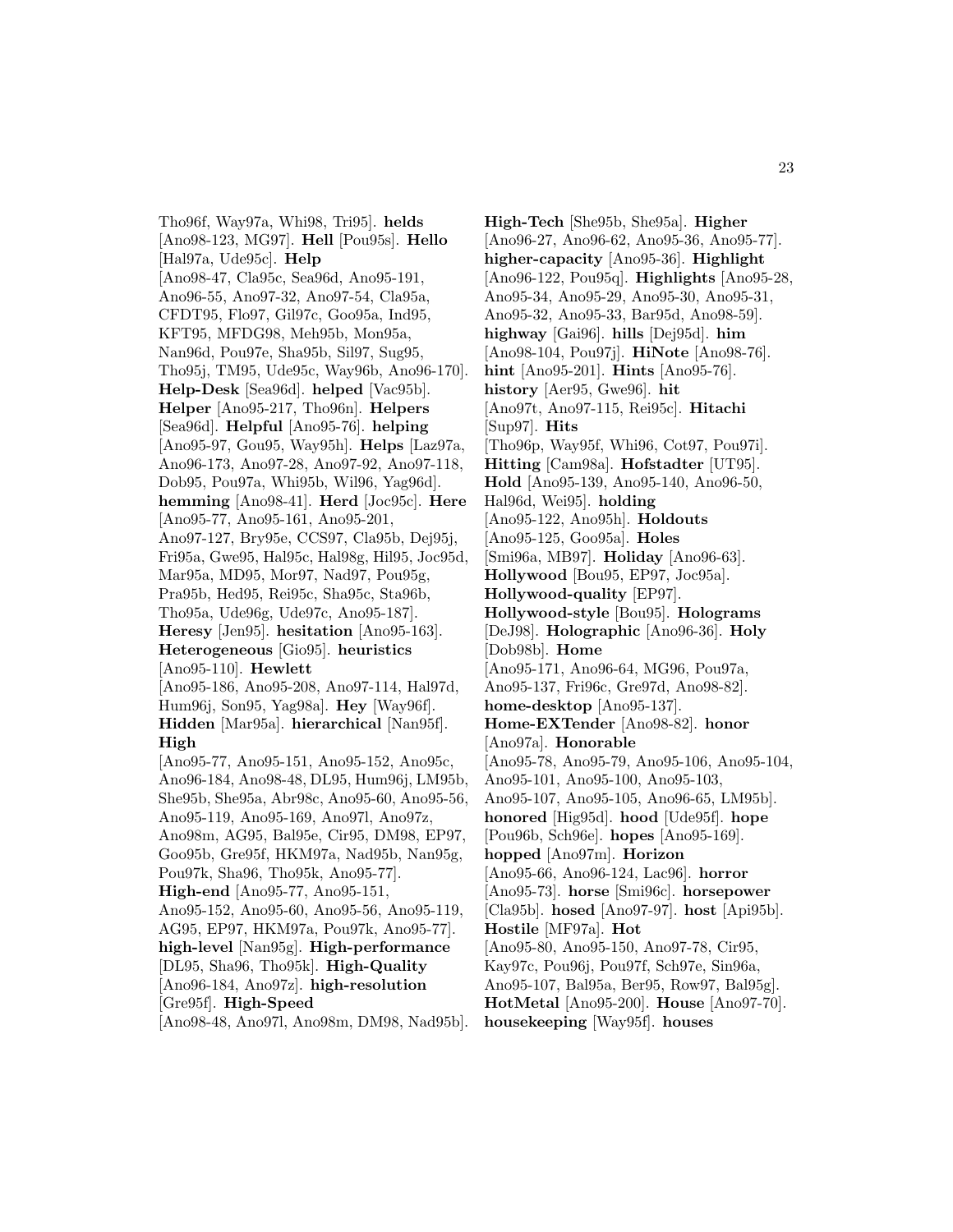[Ano95-134]. **how-to** [TC97]. **HP** [Ano95-207, Ano96-73, Ano98-77, Ano98-115, Ano98-114, Ano98-126, Law95, Mia97a, Pou95c, Pou95d, Sar98, Son95]. **HP-UX** [Son95]. **HPCs** [MG97, Way97a]. **HR** [Ano97-87]. **HSC** [Mar95d]. **HSM** [Ano98-100, Nan95f]. **hst** [Yav95]. **HTML** [And96e, Ano95-61, Ano95-200, Ano98-28, Ano98-49, BVN95, Dob97a, Dob97b, Dob98a, MFDG98, Sch96e, Ude95f, Ude98a]. **HTTP** [Cli98b, Sta96b, Ude98b]. **Hub** [Ano95-103]. **Hubs** [Ano95-103, Ano95-102, Sal95g]. **huge** [Ano95-88, Joc95c, Pal96]. **Human** [Ano97-87, Ano95-88, Nel95]. **humming** [Ano97-45]. **Hummingbird** [Bak95b]. **hundreds** [Ano98-58]. **hunger** [Tho95o]. **hungry** [Ano95-122]. **Hunting** [Kor95, Pou97h]. **Huzzahs** [Ano95-110]. **Hybrid** [Ude96d, Ano95-95, Sal95f]. **hype** [Ano95-157, Nan95a]. **Hyper** [Flo95]. **Hyper-G** [Flo95]. **hypermedia** [Flo95]. **hypertext** [Ano97-112, Nel95, Ano95-61].

**i-publish** [Ano97-118]. **I/O** [Ano95-159, Ano98-97, Bri97b, Tho97c, Way95d]. **I2O** [Ano97-44, Bri97b, Tho97c]. **i960** [Tho96n]. **IA** [Hal98d]. **IA-64** [Hal98d]. **IBM** [Aer95, Ano95-145, Ano95-164, Ano95-186, Ano96-74, Ano97-47, Ano97-48, Ano97-102, Ano97-103, Ano98-43, Ano98-51, Ano98-113, Bal95h, DeJ95a, Flo98b, Gre97k, Gwe95, Hal97a, Hal98c, Joc95e, Tam95a, Tho95o, Ude95g]. **ID** [ARH95]. **IDBC** [Joc98a]. **IDE** [Gre97l]. **idea** [Wat98b]. **ideas** [Ano97-118, Ano98w, Ste98]. **identification** [Ude97d]. **IDs** [Ude97d]. **If** [Ano95y, Ano95-122, Ano95-125, Ano95c, Ano98-52, FH97, Gou95, Kay97c, Mia95c, Tho95l, Bry95d, CC98, Nad95b, Sal95k]. **II** [Ano97c, Ano98-77, AK98, Ano95-214, Ano97b, Ano98-75, Ano98-76, DeJ98, Dob97b, Hal97d, Hal97e, MDM95, Nan98b, Way98a]. **III** [Dob98a]. **IIOP** [Cli98b]. **IIS** [Nan97a, Tan98]. **I'll** [Ano96-75]. **I'm**

[Pou95j]. **Image** [Ano96-104, Bla96, Pou95g, Sea95c, Ano95-106, Ano97-114, Ano97-117, Hum98a, Mar95d, Mar95c, MW95, Sea95a]. **Imagery** [Ano96-43, Ano96-173]. **Images** [Ano95g, Ano96m, Ano95-118, Ano97-97, Hum96i, Kay97b, Pou95g]. **IMAP** [Kos96, SY97]. **impact** [Ano97-127, Dob98d]. **Implement** [TM95, Tho95j]. **implementation** [Ano97-103, Sil97, Way97d]. **implements** [Sha96, Ude95b]. **impolite** [Ano97t]. **important** [Lin98]. **Impossible** [DFT95a, DFT95b, Kos96]. **Impossible-to-Use** [DFT95a, DFT95b]. **Impostor** [Gil96c]. **imprecision** [Sha95b]. **impressed** [Pou95r]. **Impression** [Ano98-126]. **impressive** [Ano95-192, Api95c, Hum96j, Mar95d]. **Improbable** [Ano97-49, Ano97-50]. **Improve** [Ano95-197, Ano96-74, Ano96-101, Ano96-104, Ano96-116, Kay95c, Ano95b, Ano95-219, Ano98-47, Orc98, Phi97, Ste98, Way96b]. **Improved** [Sta96d, Tho95f, Ano97-114, Ano97-116, Nan95a, Rei95d]. **improvement** [Sea95c]. **improves** [Ano95-194, Ano95-204, Ano95-209]. **improving** [Ano95-197, Tho96n]. **inappropriate** [Ano95-222]. **Inbox** [Ano97-55, Ano97-51, Ano97-52, Gre97b, Ano96-76, Ano96-77, Ano96-78, Ano97-53, Ano97-54]. **inch** [Ano95-106, Ano95h, Joc95e]. **include** [Ano95-204, Ano95-209]. **includes** [Ano95-214, BD95b, Esp95, Nan95c]. **including** [Ano95-55, Ano95-100, CC97, Gio95, Hal98b, MG97, Nan95c, PH95]. **incorporate** [Van95a]. **Incorporates** [Ano96-48]. **incorporating** [Ano95-136]. **increase** [Pou98c]. **increased** [Esp95]. **increases** [Sal95g]. **increasing** [Ano95-77]. **increasingly** [Nan95f]. **Incredible** [Joc95e]. **indeed** [Sch97a]. **independence** [Cli98d]. **independent** [She97, Way96j]. **independently** [Laz96]. **indepth**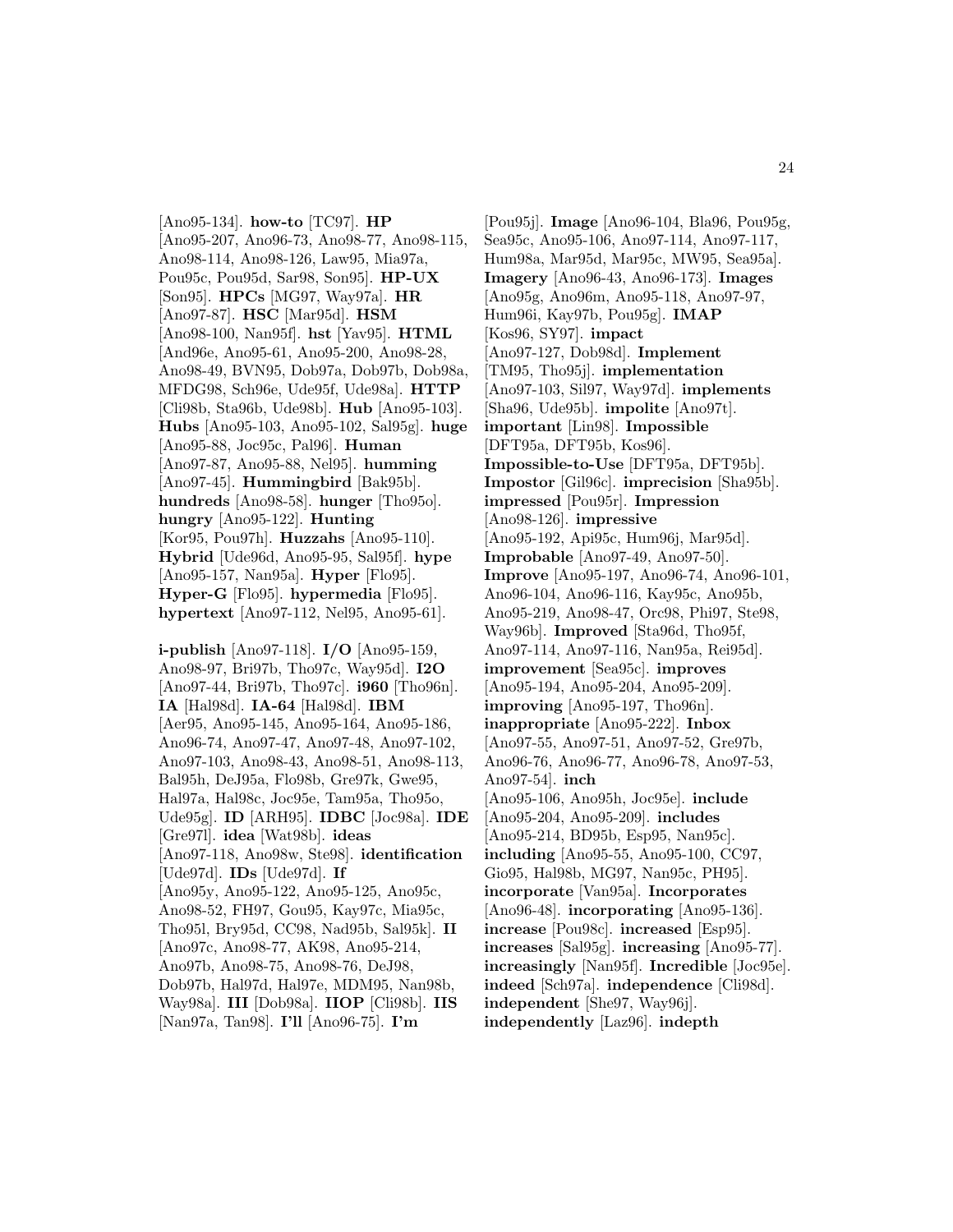[Ano96-164]. **Index** [Ano95-86, Ano95-87, Ano96d, Ano96-46, Ano96-47, Ano96-79, Ano96-80, Ano96-81, Ano96-82, Ano97-37, Ano97-38, Ano98-32, Ano98-33, Ano98-34, Ano98-53, Ano98-54]. **Indexing** [Ano95-88]. **Industrial** [BEM95, Ano95-196]. **Industrial-Strength** [BEM95]. **industries** [Ano95l]. **Industry** [Ano95-183, Ano95-60, Ano97-58, Ano97-92, Cob95, Sch97d]. **inefficiencies** [Ano98-121]. **inefficiency** [Cor97]. **Inexpensive** [Ano95-131, Ano97-62, Ano95-137]. **inexpensively** [Nan97c]. **infested** [Dej95j]. **Infinite** [DeJ98]. **inflict** [Ude97d]. **influence** [Ano95-141]. **Info** [Ano96-166, Ano95-55, DeJ97, Moh97b]. **Information** [Ano95-88, Ano95-114, Ano96-113, EVN96b, RFD95, Whi98, Aer95, Ano95-95, Ano96-172, Ano97-32, Cro95, EVN96a, Gar97, Ind95, Sim97, Ude97i, Wat97a, Ano97-124]. **informative** [Ude97h]. **informed** [Vog95]. **Informix** [Sto98]. **Infrared** [Ano95-89, Ano95-208, Way95a, Ano95-89]. **infrastructure** [Ske98b]. **ing** [Fen95]. **initiative** [Ano95-192]. **Ink** [Ano97-88, Ano98-124, KH96, Ano95-101, Kay97b]. **Ink-Jet** [Ano95-101, Ano98-124, KH96, Kay97b]. **ink-jets** [Ano95-101]. **innovation** [Ano97a]. **innovations** [DL95]. **innovative** [Ano95-141, Pou95g]. **Inprise** [Ano98-55]. **Input** [Ano96e]. **Inquiry** [Ano95-86, Ano95-90, Ano96-80, Ano96-83, Ano96-133, Ano96-132, Ano96-129, Ano96-130, Ano96-131, Ano97-83, Ano97-84, Ano97-85, Ano97-86]. **Ins** [TC97, Ric97]. **Insanity** [Ano98-99]. **Insider** [Aer95]. **insights** [RFD95]. **Insignia** [Ano95z]. **install** [Ano95-163, Bry95e]. **Installation** [Pou95s, Ano97-114, Hum96h]. **Installations** [Bau96, Cor96, Whi96, BEM95]. **installing** [Pou95s]. **installs** [Pou97l]. **instant**

[Ess95, Smi95d]. **Instead** [Ano96-139, Ano95-161]. **Instincts** [Joc95c]. **integrate** [Ano95-127]. **Integrated** [Ano95-91, Ano95-72, Ano95-128, Api95c, Cro95, Ren98]. **Integrates** [Ano95-169, Ano98-79]. **Integrating** [Joc97b]. **Integration** [Ano96-51, DM98, Lin96b, Ano95-157, Ano97-114, Bur95a, Fin98, Hur97b, Mon95b]. **Integrator** [Tra96a, Ude95g]. **integrators** [Bau97]. **Intel** [Ano95-206, AK98, Ano95-92, Ano95-93, Ano95-97, Ano95-115, Ano95-159, Ano96-86, Ano96-76, Ano97m, Ano98-56, Api95c, Hal95a, Hal96b, Hal97c, Hal97d, Hal97e, Hur97a, KB96, PH95, RV96, Sch96a, Tan98, Tho96n]. **Intel-based** [Ano95-97]. **IntelliCAD** [Ano98n]. **Intelligence** [Ano97-118]. **Intelligent** [Flo97, Mul96b, DeJ96c, Tho96n, Wat95]. **Interactive** [Ano95-94, Ano96-95, Gai96, Dob96]. **InterDev** [Ano98-108, Gre97q]. **interest** [Sch97a]. **Interface** [Ano98r, Joc96b, Mac98b, Nee96b, Tur97, Wes96b, Goo95b, Hal97a, HKM97a, Hum96h, Mia95c, Wes96a, DL95]. **Interfaces** [Ano97-124, Bau95, Die95a]. **Intergalactic** [OHE95]. **InterMark** [Ano95-144, Gre95a]. **Internal** [Ano95-38, Pou97f]. **international** [Ano95-41, Sta97b]. **internet** [Hig95b, Ano95-51, Ano95-71, Ano95-75, Ano95-82, Ano95-83, Ano95-95, Ano95-137, Ano95-117, Ano95-126, Ano95-121, Ano95-142, Ano95-143, Ano95-136, Ano95-148, Ano95-168, Ano95-174, Ano96-33, Ano96-76, Ano96-78, Ano96-107, Ano96-103, Ano96-157, Ano97f, Ano97s, Ano97-56, Ano97d, Ano97-127, Ano98-64, Ano98-71, Bar95a, Bon95a, Bon95b, Bri97a, Cob95, Daw95, DM98, Dob98a, Eng97, Fin98, Fri96d, Gla95, Hig95c, Hur97e, Jen95, Kay95a, LaP96a, Lew96, Los97a, Mul96a, RFD95, Sal96d, SC96, Sin95a, Smi95a, Smi95d, Smi95c, Sta96b, Sta96c, Sta96d,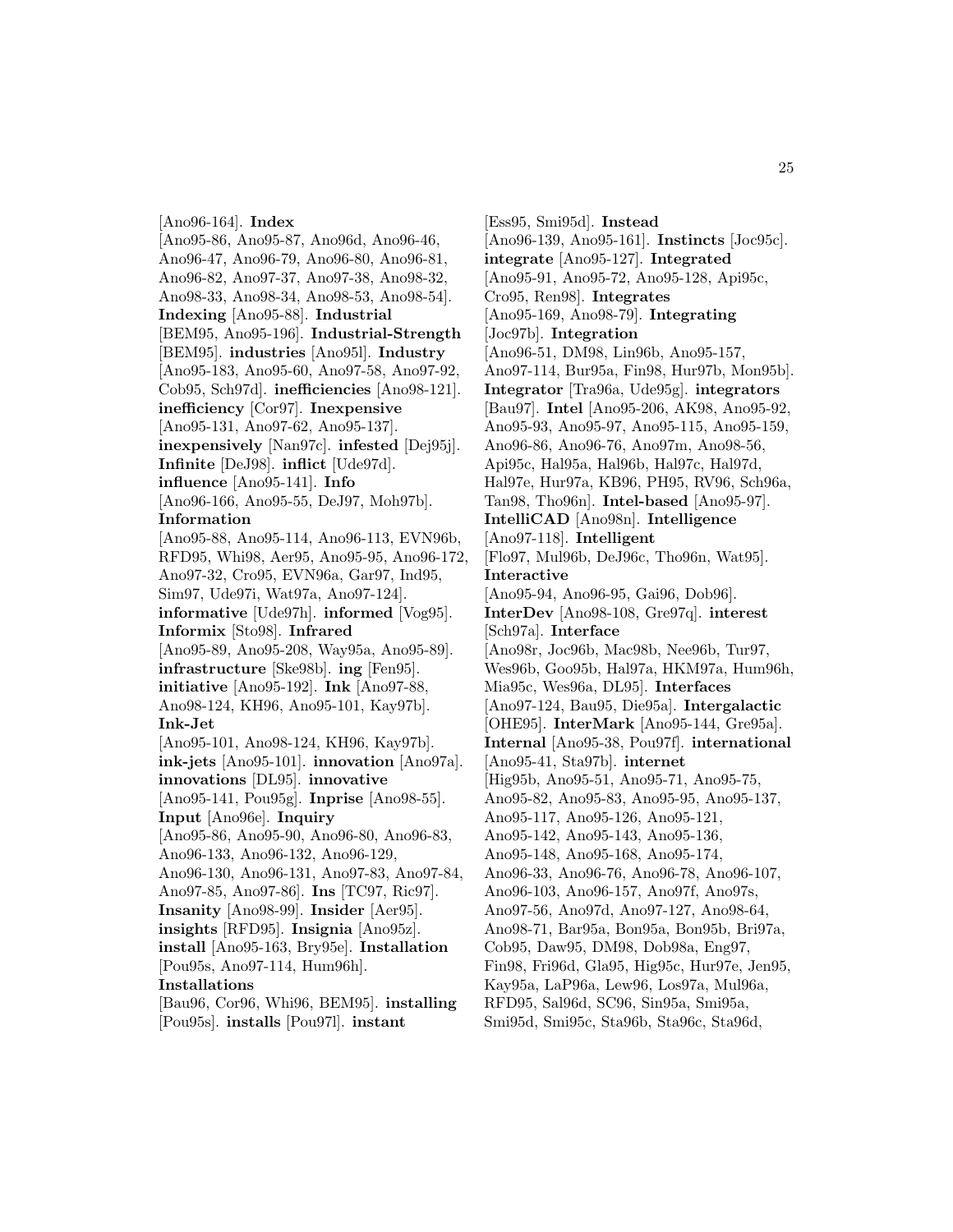Tur97, Ude95d, Ude96d, Ude97f, VN97b, Way98b, Won98a, Won98c]. **Internet-Aware** [Sal96d]. **interoperability** [Ano95l, Ano95-194, Way95b]. **interoperate** [Bal95c]. **interpreter** [Ano98-79]. **intervention** [Ano95-88]. **Interview** [Ano97-57, Ano97-58, Knu96a]. **interviews** [Ano96-87]. **intracompany** [Ano95-38]. **Intranet** [Hum97b, Bau97, Gil97b, Bau97]. **Intranets** [Flo97, Ske98b]. **introduce** [Ano95q]. **introduces** [Mia95d, Row97]. **introduction** [Gre97p]. **introductions** [Ano95-77]. **intruders** [Bry95c]. **Intrusion** [Daw95, Hur98a]. **intrusions** [Cob95]. **Intuit** [Ano95-203]. **intuitive** [Sha95a]. **Invades** [Ano95-171]. **Invasion** [Ano98-92, Ano98-91]. **invasive** [CL97]. **inventing** [Hal98b]. **inventor** [Nel95]. **inventorying** [MC98]. **invocation** [Cli98c]. **involve** [Hig95d]. **involved** [Fri95a]. **involves** [Gre97f]. **Iomega** [Hum96e, Pou96l]. **IP** [Ano95-116, Ano98-68, Cli98b, Dut98, Sch96h, Sch96g, Sta96c, Ude95d, Way96f, Win95]. **IP-address** [Sch96g]. **IPv6** [Fin98]. **IR** [Nan96f]. **Iris** [Coy98]. **Iris-Scanning** [Coy98]. **Iron** [Ano95-190]. **IRQ** [Pou96i]. **Irresistible** [DeJ96d]. **ISDN** [Ano95-194, Ano96-88, Ano96-125, Ano96-134, Fri95b, Fri96c, Fri96d, FS96, Sal95e, Sal95f, Sal96e, TM95]. **ISDN/analog** [Sal95f]. **Isn't** [Ano96b, SC96, Ano97-75, Gre97k, Lin96a]. **Isochronous** [Fri95c]. **Issue** [Bur95c, Bur95a]. **Issues** [Pou95l, Sta95a, Ano95-113, Ano96u, Die95c, Fri96c, Pou96g]. **J** [Gil98a, Pou95e]. **Jack** [Ano97-107].

**Jackpot** [Ano98-58]. **Jake** [Way95c]. **James** [Pot95]. **Jasmine** [Nan98a]. **Java** [And96e, And97, And98, Ano96-31, Ano96-66, Ano96-89, Ano96-90, Ano97-43, Ano97-57, Ano97-58, Ano97-65, Ano97-111, BDF96, Cli98c, Cli98d, DD97, Die97b,

Dre98, Fed97, Gil97b, Gil98a, Gre96b, Gre97c, Gre97d, Gre97e, Gre97h, Gre97k, Gre97j, Gre97l, Gre97m, Gre97o, Gre97p, Gre98c, Gre98a, Gre98b, Gre98d, Gre98f, Hal97b, Hal98b, Hal98f, Hes97, Joc98a, Kay97a, Lin98, MF97d, MF97c, MH97a, MH97b, Nav97, Orc98, OHE97, Pep97, Rag97, Sch96a, Sch97c, Sho96, Sin96a, Tur97, Ude97k, Ude97b, Way96b, Way96l, Way96m, Way97c, Way98a, Way98b]. **Java-based** [Gre98c]. **Java-enable** [Gre98a]. **JavaBeans** [Gil98b, Moh98, Ren98]. **JavaOS** [MC97]. **JavaScript** [Bal96c, Fri98b, Mon96a, Ude97a]. **JavaSoft** [Ano98-59]. **Javatalk** [Gre97c, Gre97d, Gre97e, Gre97i, Gre97k, Gre97j, Gre97l]. **JBuilder** [Ano98-55]. **JDK** [Ano98-59]. **Jerram** [Ano96-55]. **Jerry** [Ano95-163, Ano98-104, Ano98w, Pou95l, Pou95n, Pou95m, Pou95k, Pou95p, Pou95q, Pou95r, Pou95s, Pou95v, Pou95w, Pou96i, Pou96j, Pou96k, Pou96l, Pou97h, Pou97f, Pou97g, Pou97i, Pou97j, Pou97l, Pou98c, Pou98d]. **Jet** [Ano95-101, Ano98-124, Gre97d, KH96, Kay97b]. **Jet-assisted** [Gre97d]. **JetEye** [Ano95-211]. **jets** [Ano95-101]. **JetSend** [Sar98]. **JFactory** [Gre96b]. **Jingle** [Ano98-118]. **Job** [Joc95d, Cre96, Joc97b]. **Jobs** [HKM97b, Cot95c, Ind95, Krt98]. **jocks** [Sal95i]. **join** [Ano97-124]. **Jon** [Ude95c]. **Josephson** [Ano96-169]. **Joy** [Pou95e]. **JSafe** [Way98b]. **juiced** [MA98]. **jump** [Api95c, Pri95]. **Junctions** [Ano96-169]. **junk** [Abr97a, Ano97-97]. **Just** [And98, Ano95-137, Ano97-59, Bar95b, Hub95, Row97, Ano95-134, Ano95-135, Ano95-158, Ano96-40, Dob95, Gre95a, Gre97k, Joc96e, Pal96, Way96h, Ano96-114]. **Justice** [Ano98w].

**K6** [Pou98d, Hal96b]. **Kaboom** [Pot95]. **Kai** [Ano97-117]. **Kaput** [Lin95a]. **Kayaks** [Ano98-114]. **Kbps** [FH97, KH95, Ano96-45, FH97, Ude95d].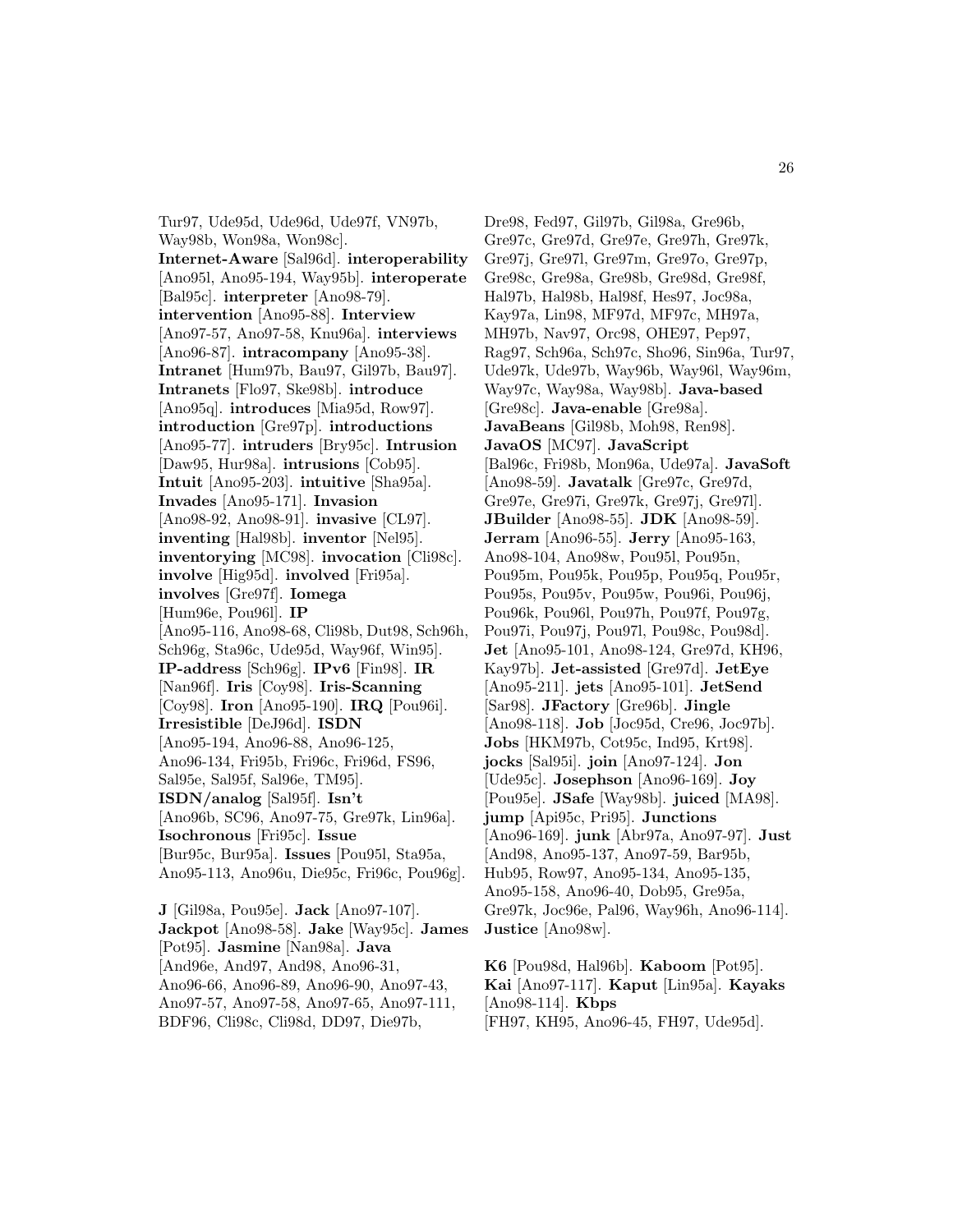**Keep** [Ano95-97, Ano96-98, Nan96d, Nee96c, Tri95, Ano97-45, BGR95b, Joc96e, Ude97j, Van95a, Way95g]. **keeps** [Ano95-212]. **kept** [Ano95-169]. **Kernel** [Ano96-119, Var95]. **Kerouac** [Ano97-107]. **Key** [Ano95-65, Ano96-56, Abr98a, Ano95-162, Pou96g, Ren98, Won98b]. **Keyboard** [Joc95e]. **Keys** [Way96d, Sta95b]. **Killer** [Joc96d, Mel95, Row97, Ano96-78, Hal97b, Ano95-75]. **kind** [Hil95]. **Kinder** [Ano97-60]. **kinds** [Ano95-66]. **king** [Ano95i, Ano95j, Chi95]. **Kit** [Ano95-218, Mon95a, Api95a, Gre97o]. **kits** [Gil97c]. **knife** [Cor97]. **know** [Rei95c]. **Knowing** [TM95, Way96b]. **knowledge** [Ano95-82]. **known** [Het96g]. **knows** [Ano95-146, Ano98-57, Car95, Smi96c]. **Knuth** [Knu96a]. **Kodak** [Ano96-43, MW95]. **Kpbs** [Smi95a].

#### **Lab**

[Ano95-117, Ano95-106, Ano95-99, Ano95-98, Ano95-104, Ano95-101, Ano95-100, Ano95-102, Ano95-103, Ano95-107, Ano95-105, HR97, KM96d, KM96c, LM95b, Mys96b, Mys96a, KHB96b, SK96b, Em98]. **labs** [Flo98b, Em98]. **Laces** [SM97]. **lack** [MFDG98, Sch96b]. **Lame** [MF97b, Kay97a]. **Lan** [Gio95, Ano95-52, Ano95-100, Ano95-119, Ano95-195, Bal95c, Bal95i, Fri96d, Fri97d, GM95a, HKM97b, Loh97, Mia95b, Nan95d, Nan97c, Row96b, Smi95d, VN97b]. **Land** [Ano95-109]. **landscape** [Hal98a]. **LANE** [Sal96f]. **language** [Esp95, Fri97b, Fri98b, Hal97b, Orc98, She97, Ano95-61, Ano95-129, Eva98, Flo96c]. **languages** [RFD95]. **Lanier** [Ano97-61]. **LANs** [Ano98-88, Bal95c, Bal95e, Nan95f, Sal95n, Sch96h, Sch96g, UGB95]. **LANtastic** [Mia95c]. **Lap** [Ano96-119]. **LapLink** [Nan95c]. **laptops** [Bal95h]. **Large**

[Yav95, Ano95-98, BD95b, Fri96a, MC97].

**Large-scale** [Yav95, MC97]. **Laser** [Ano95-36, Ano97-62, HKM96, Hum96d, Ano95-49, Ano95-98, Ano95-101, Ano97-118, Hum96g, Sha96, Tho95b]. **LaserJet** [Ano98-126, Hum96j]. **Lasers** [Ano95-49, Ano98-124, Ano95-101]. **Last** [Way97a, Ano95-60]. **Lasts** [Hum96i]. **Late** [Ano95-122]. **Latest** [Hum96j, Ano95f, Ano95c, Ano95-184, Ano95-208, Ano96-178, Ano98-113, Bal95h, Bal96d, Cla95b, Gil97b, HKM96, LM95b, Nan95b, Tho98e, Ude95b, Van97]. **Latin** [IF97]. **Latin-X** [IF97]. **launch** [Ano97-29, Sil97]. **launches** [Ude95c]. **Law** [Ano97-53, Pou98a]. **layer** [DL95, Tho95j]. **LC** [Ano95-171]. **LCD** [Ano98-103, Chi95, Joc95e, Van95a]. **LCD300** [Col96]. **LDAP** [Lew96]. **Lead** [Ano96-73, Ano98m, Ano96-91, Joc95d]. **Leaders** [Het96c, Yea95b]. **leading** [Ano95l, Bry95d, Hum96h]. **leading-edge** [Hum96h]. **Leads** [Lac96, Ano98-104, Gre95b, Gre95c, Wel97]. **leap** [Ano98-89, Mia97c]. **Leaps** [Flo98a]. **Learn** [Ano95-108, Ano95-175, Ano97-92, Del96b, Del96a, Rei95d, Ude97c]. **Learned** [Bee96, Ude96e]. **Learning** [Way95c, RFD95, Rei95d]. **Learns** [Chi96a]. **lecture** [Abr98b]. **LEDs** [Ano95-36]. **Legacy** [BMW97, Bal95c, Loh97]. **Legal** [Ano95-109]. **legendary** [Mia95b]. **legibility** [Ano95-106]. **Less** [Coo95, Tam95b, Tam95c, Ano95-63, Ano95-154, Ano95-206, Hum98b, Mon95a, Yav95]. **less-scary** [Mon95a]. **Lesson** [Ano96-145, Mon96b, Pou95v]. **Lessons** [Ano97-63, Bee96, Ude96e, Abr98c, Ude98c]. **lest** [Ano95-44]. **Let** [Gre95d, Ude96f, Ano95y, Ano95-132, Ano97-103, BHKM96a, Dav95, Daw95, EP97]. **lets** [Ano95z, Ano96-179, Ano98-82, Ano98-126, BMW97, Chi96a, Cot95c, MC97, Sal95j, Sta96c, Tur97, Ude96d, VN97b, Won98b].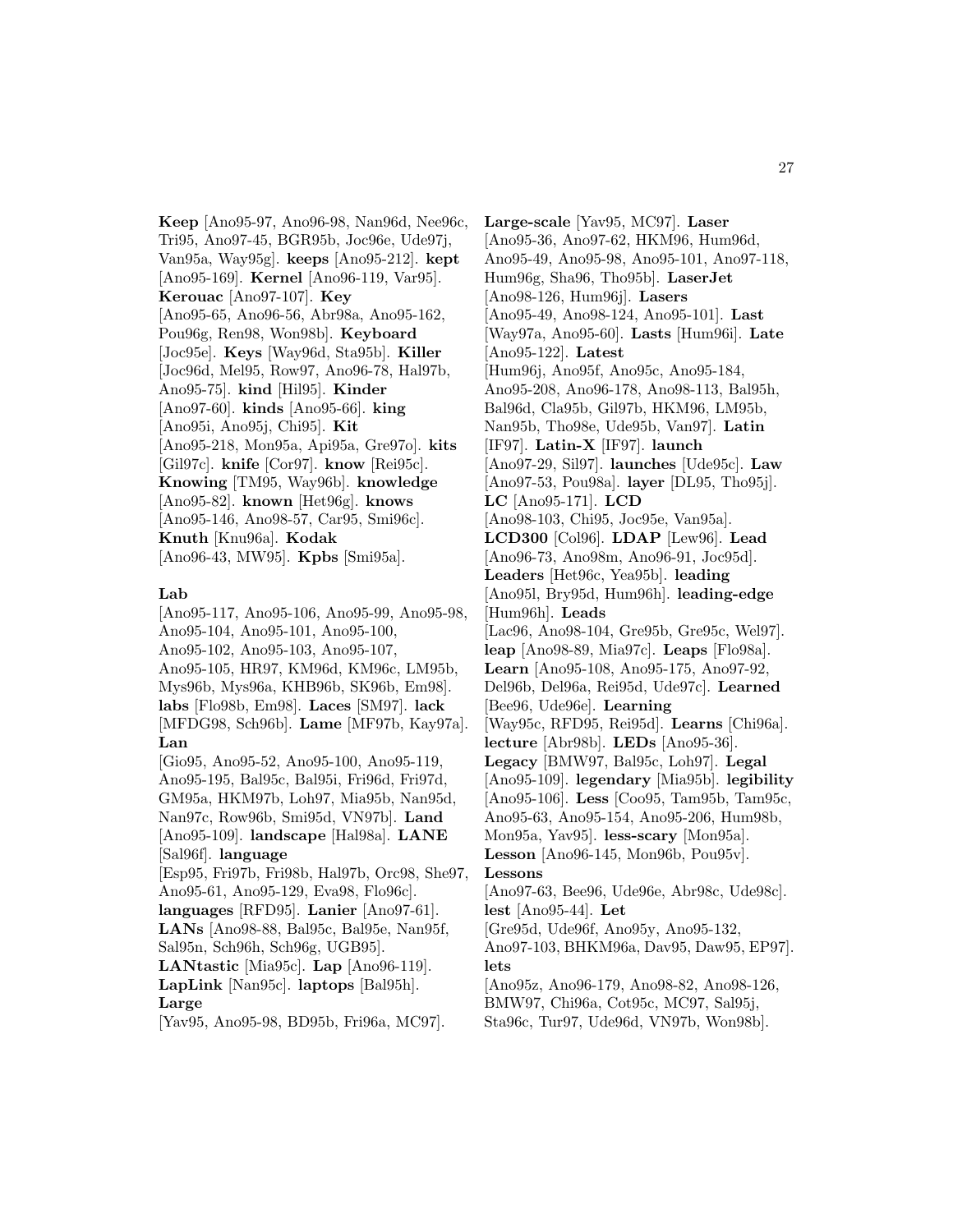# **Letter**

[Ano95-115, Bee96, Ega95, Fed97, IF97, MF97b, Mon96a, MH97b, Nav97, Rag97]. **Letters** [Ano95-113, Ano95-110, Ano95-114, Ano95-115, Ano95-117, Ano95-116, Ano95-111, Ano95-112, MH97a]. **Level** [Api97, Ano95-60, Esc95b, Nad97, Nan95g, Pou98a]. **leverage** [Ano97-121]. **LexMark** [Ano95-118]. **liability** [Ano95-222]. **liberate** [Ano95-220]. **Liberty** [Pou95q]. **libraries** [KHB96b, KHB96a, She97]. **Library** [Pou95h, Api95c, Tho97d, Pou95a, Pou95h, Ste95]. **Libretto** [Ano97-106]. **licensing** [Ano95-222, Sal95d]. **Lies** [Ude96a]. **Life** [Ano98-28, Sal96f, SK95, And95c, Ano95-98, Ano95-203, Ano98-81, Tho95k]. **LifeBook** [Way97g]. **Light** [Yav95, Way95b]. **light-weight** [Way95b]. **lighting** [Em98]. **lights** [BGR95b]. **lightweight** [Api95a, Bal95d, Pou95f, Lew96]. **Like** [Ano96-156, Ano98f, Ano95-125, Ano95-161, Dej95j, Hal95b, Pou95p, Row97, Ude97j, Esp95, Moh97b]. **liked** [Pou95p, Pou97g]. **Limbo** [Rau97]. **limitations** [Fri98b, Ude97k]. **Limits** [Tho96p, Hur97c]. **Limur** [Ano95-214]. **Line** [Ano95u, Ano96-113, Rei95b, Ude96g, Ano95q, Ano95-52, Ano95-82, Ano95-129, Ano95-136, Ano95-171, Ano96j, Ano96-77, Ano96-114, Ano97-54, Bar95b, Bea96, BHKM96a, Dob96, Fri96c, Cot95a, Hal96c, Het97, KFT95, Key95, Lin95a, Nee95m, Pen98, Pou95a, Sal95b, Sal95f, Sch96b, Ste98, Sto98, Whi95a, Ano95-136, Bon95a, Esp95, Pou95h, Pou97a, Whi95b]. **line-of-business** [Sto98]. **Lines** [Ano95-161, Ano96-62, Rud98, Sal96g, Ano95-45]. **Lingo** [Del96b, Del96a]. **link** [Ano95-142, Ano95-143, Sal95f, Ude95d, Way95a]. **linked** [Ano96-55]. **linking** [Way96b]. **Links** [Ano96-32, Ano96-103, Ano96-116, Ano95-61, Ano97l, Ess95, Loh97, Sal95a, Ude96d]. **Linux** [Ano97-64, Cox98a, Moh97a, Moh97b, Ude97j, Yag96a]. **list**

[Ano95-192, Ano97-114, Gre96g]. **Listen** [Bar95b]. **Listens** [Nan96g]. **Little** [Ano95-190, Pou96k, Yag95b, Ano95-122, Ano96-175, Ano98-100, Col96, Smi95b, Way97f, Won98c]. **little-used** [Ano98-100]. **Livable** [Ano97-64]. **Live** [Ude95d, Ano98m, BVN95, Ske98a, Ude96d, Mar95d]. **Lively** [Mar95d, Mar95c]. **Lives** [Gre97i, Abr97b]. **Living** [Sch97d]. **LN** [Tra95]. **Loaded** [Mia97b, Nan95a]. **loads** [BEM95]. **Local** [Ano95x, Bal95e, Ude98d, VN97b]. **localization** [Fow97]. **locally** [Ano95-210]. **locate** [KP98]. **Location** [KP98]. **locations** [Pen98, Sal95j]. **Locks** [Way95g]. **Logging** [Fre96]. **Logic** [Pou95b, Ano95-74, Gou95, WS96, Arc98]. **Logitech** [MW95]. **Long** [Laz97a, Ano95-98, Cra96, Tho95k, Ude97d]. **Long-awaited** [Laz97a]. **long-battery-life** [Tho95k]. **long-term** [Ude97d]. **longer** [MA98]. **Look** [Ano96-103, Bar95b, Tho97a, Tho98c, Aer95, Ano95e, Ano95r, Ano95s, Ano95-158, Ano96-164, Ano96-170, Ano96-171, Ano96-172, Ano97-48, Ano97-67, Ano98-63, Api95a, BD95b, Bry95e, Dob95, Dob98d, Emi97, Fri95a, Fri96c, Fri97c, Gil97c, Gre98a, Hal95b, Hal95d, Hal97d, Het96d, MB97, Nan95f, OHE95, Pou96l, Row97, Sha95c, SK95, Tho96g, UT95]. **Looking** [Ano95-103, Ano96-114, Flo95]. **Looks** [Ano95-69, Ano95-64, Ano96-174, Flo98b, Pou97i]. **lookup** [Hal95e]. **lorme** [Ano96-40]. **Lose** [Way96d]. **Losing** [Ano95-96, Ano96-182]. **Loss** [Ano95-100, GM95a]. **Lost** [Nad95c]. **lot** [Ano95-38, Ano95-199, Gre95a, Won98b]. **lots** [And95c, Ano96-177, Ano98-115]. **Lotus** [Ano95-64, Ano95-142, Ano95-143, Ano95-201, Ano96-173, Ano96-175, Ano98-93, Cra96, Dej95e, Gil96f, Gil98b, Het96b, Yea95b]. **Loud** [Mon95b]. **Low** [Ano98-56, Row96b, Ano95-60, Ano95-119, Ano97z, Ano97-120, Ano98n, Bal95d, Ban97, Chi97, Cir95, Flo96a, Goo95b, HKM97a,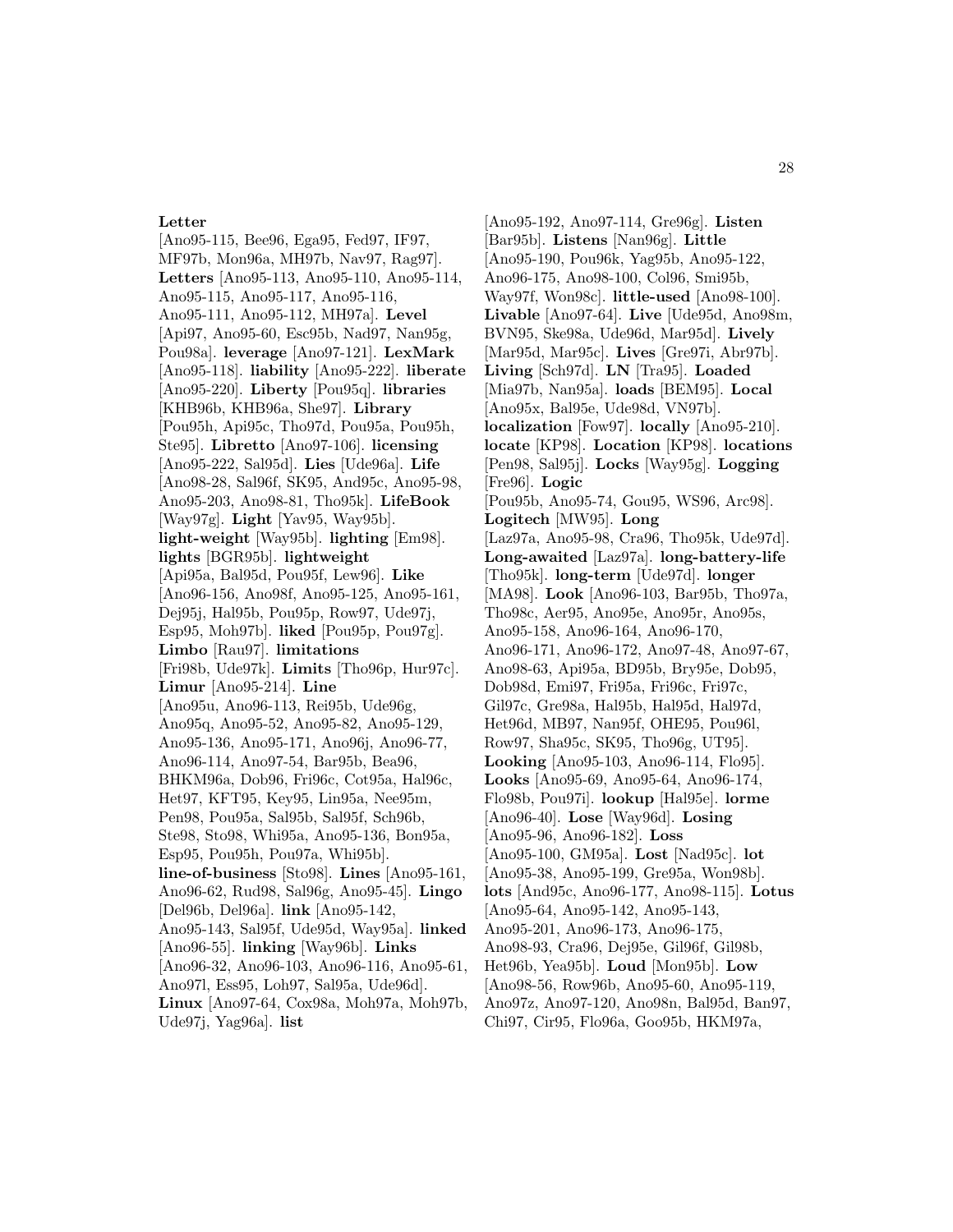Hum96e, Hum96g, MA98, Sha96, Tho95k, Tho95m, Tho97a, Ano95-119]. **Low-Cost** [Ano98-56, Row96b, Ano97-120, Ano98n, Ban97, Chi97, Flo96a, Goo95b, Hum96g, Sha96, Tho95k, Tho95m]. **low-end** [Ano95-60, HKM97a, Ano95-119]. **low-power** [MA98, Tho95k]. **low-voltage** [Bal95d]. **lowcost** [Way96m]. **Lower** [Ano96-91, Ano95-122, Ano98-47]. **LSI** [Arc98]. **LTX** [Api95b]. **Lumiere** [Ano97-120]. **lunch** [Ano95-82]. **lurk** [Ano95-109]. **LynxOS** [SB96].

# **M204** [Smi95b]. **Mac**

[Ano95-120, Ano95e, Ano95r, Ano95s, Ano95y, Ano95z, Ano95-27, Ano95-56, Ano95-120, Ano95-165, Ano95-171, Ano95-213, Ano95-214, Ano97-40, Ano97-80, Ano97-106, Ano98-74, Ano98-115, Ano98-114, Cox98a, KFT95, Kay96a, Mar95d, Mar95c, Mor97, Pou95f, Tho95c, Tho95d, Tho95e, Tho95i, Tho95j, Tho95l, Tho95m, Tho96j, Tho97d, Tho98c, Tho98d, Way97d]. **Mac-based** [Way97d]. **Mac/Windows** [Ano98-74]. **Machine** [Ano95-147, Way95c, Ano95-162, Ano96-40, Ano97-110, Ano97-117, Ano98-51, Ano98-115, Bal95h, Chi96a, Esc95b, Pou96k, Pou97k, Pra95b, Row96c, Sim96]. **machine-vision** [Ano95-162]. **Machines** [Ano95-187, Les95, Mar95a, Ano95-158, Ano97-82, Fen95, LM95b, Row97, Tho97d]. **Macintosh** [Ano95-107, Ano95-185, Ano96-125, Ano96-173, Api95c, Cot95b, Ric97, TC97, Tho95g, Tho95j, Tho95l, Tho96e]. **Macromedia** [Ano96-172]. **Macs** [Ano95q, Ano95-94, Ano95-132, Tho98a, Van97]. **MacWorld** [Ano95q]. **Made** [Ano95-200, BVN95, Mon95b, PM97, Rei95f]. **maelstrom** [Bau97]. **Magic** [Ano95-40, Tra96a, Ude95f, Yag97a, Way95a]. **Mail** [Ano95-39, Ano97-127, Ano98-60, Ano98-109, Cro95, SY97, Ude98e,

Ano96-163, Ano97-53, Ano97-97, Ano98-41, BHKM96a, Kos96, Sta98, Ude96h, VN96a, Ano96-173, KFT95, Kos96, Ude96c, VN97a, Way96e, Hig95d, Vau96, Way95a]. **mailers** [Abr97a]. **Mainframe** [Rei95f, Ano95-151, Ano95-152, BMW97]. **Mainframes** [Sal96c, Ano95-190, Nan95f, Rei95f]. **Mainstream** [Fri98a, Ano95-162, Ano95-169, Ano97-120]. **Mainstreaming** [Chi96b]. **Maintain** [BMW97]. **Maintaining** [DeJ96b]. **Maintenance** [Phi97, DeJ96c, Gil97c]. **Mais** [Ano96y]. **major** [Ano95-164, Die95c, Dob98d, Gio95, KFT95, She95c]. **Make** [Ano98-47, Ano98-48, Cam97b, Dob96, Hyd96, Joc95d, Lin95d, Lin96c, Pou97j, Sal96h, Tho97b, Ano95-103, Ano95-129, Ano95-164, Ano97-30, Ano97-75, BVN95, Cka97, Cua95b, Die95b, DL95, Goo95b, Hal98g, Hig95c, Hum96h, Mon95a, Pou95b, SY97, Tho95d, Ude97f, Ude97h, VN97a, Vog95, Way96l, Whi97, Yag95c]. **Makeover** [Tho97e]. **maker** [Rei95e]. **Makers** [Ano96-149]. **Makes** [Ano98-126, CR96a, Fri97a, Yag98b, Ano95-145, Ano96-40, Ano96-179, Ano96-175, Ano98-68, Api95b, Bal95d, Car95, CR96b, Flo95, Gil96d, Mia97c, Nel95, Tam95c]. **Making** [Ano95-43, Ano95-121, Ano97-64, Gre97a, KE97, Ren98, Vac95b, Way98b, Ano95e, Ano95-52, Ano97-31, Ano97-112, Joc97b, Ude97i]. **Manage** [Ano97-65, Ano98-126, BMW97, Cro95, Goo95a, Sug95, Wat97b, Wil96, Won98b, Yag96d]. **Manageability** [Ano98h]. **Management** [Ano95-130, Ano98p, Hig95d, Mac98a, MC98, Sal95j, Sal96j, Sch96h, Ude96i, Ano95-52, Ano95-106, Ano95-151, Ano95-152, Ano96-178, Ano97-123, BD95b, Eva98, Gio96a, Gre98b, Kay96a, Nan95f, Sal95b, Sch96g, SY97, Wel97, Wil95, Yav95, Hig95a]. **manager** [Ano95-205, Ano96-172]. **Managers** [Nan95b, Sea95c, Ano95-182,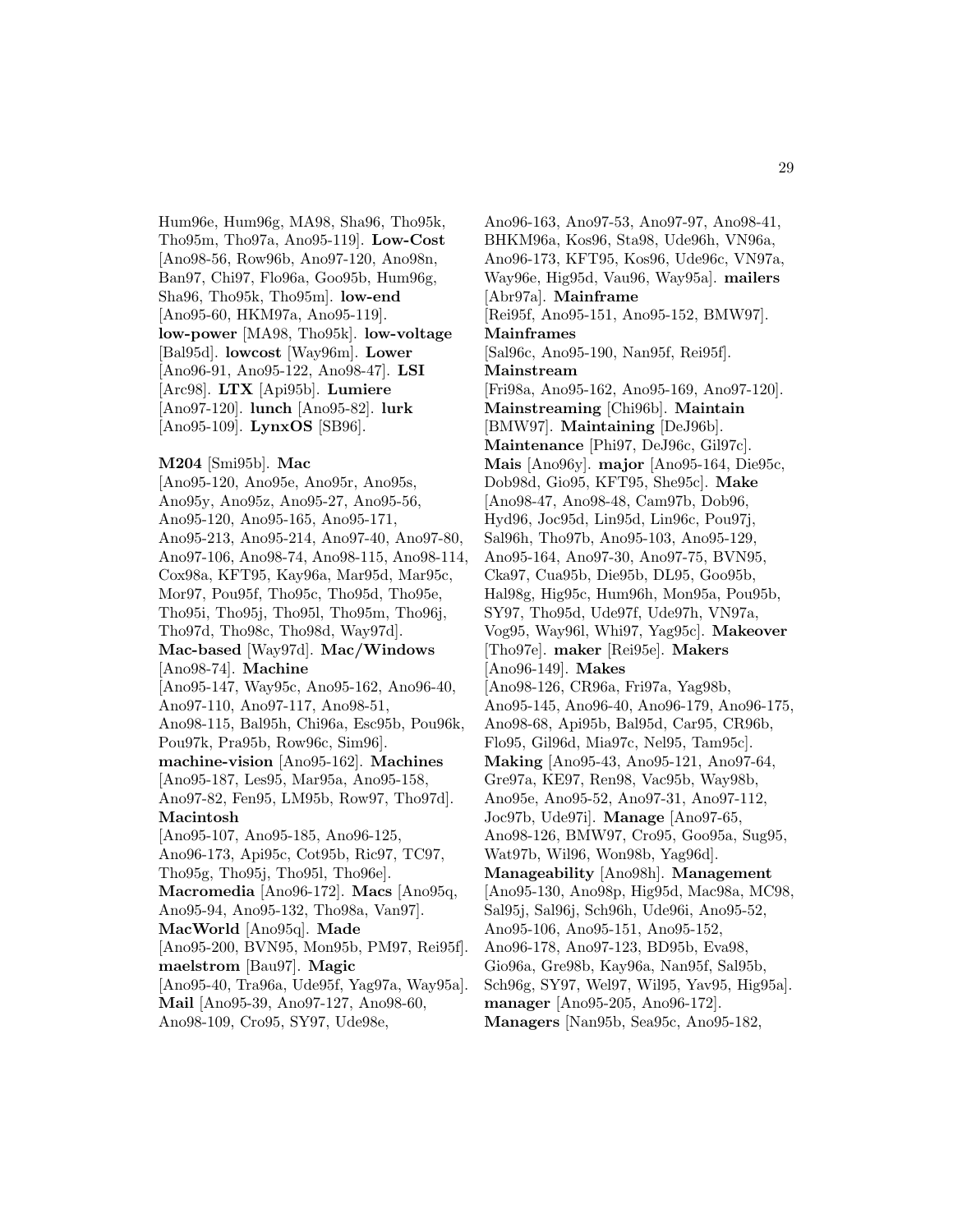Hig95d, Sal95j, Sea95a, Vog95, Win95]. **Manages** [Cro95, Ano95-203, Pou95n]. **Managing** [Ano98-61, Boy97, Kay96a, MF97d, Pen98, Sta95b, Whi97]. **manipulation** [Bla96, Gar97]. **Manor** [Pou95j, Pou95v, Pou97e, Pou97f, Pou97k, Pou97l]. **manual** [UT95]. **Manufacturing** [Dej95h, Esc95b, Gou95]. **Many** [Ano95-147, Ano95-154, Cua95b, Fri95a, Gre97f, Ude97k, Win95]. **Map** [Ano96-137]. **Map'n'Go** [Ano96-40]. **maps** [Gre98f]. **marathon** [Tho95f, Ano95e]. **Marilyn** [BM95]. **Marimba's** [Los97c]. **Mario** [Sim96]. **market** [Ano95-105, Ano95d, Goo95b, Sal95h, Sta97b, Tho95j, Tho95k]. **Markov** [Mar95a]. **Markup** [Ano95-61, Ano95-129, Flo96c]. **Marries** [Gre98b]. **Marrying** [FS96, Cre96]. **Mart** [Ano95-39, Wat97a]. **Masses** [Ano96-94, Ano97-28, Way96a]. **Masterpieces** [Hal95b]. **Masters** [Gre97n]. **match** [PM97]. **Matchbook** [Ano95b]. **matches** [Bal96d]. **Matching** [Kay95d, Fri97b]. **Mathematica** [Tam95a]. **mathematical** [Gre96i]. **mathematics** [Les95]. **matrix** [Ano95-104, Van95a]. **Matrox** [Ano96-171, Ano97-33]. **Matsushita** [Ano95-169]. **Matter** [Ano97-124]. **Matters** [Gwe95, Fow97, Yag96a]. **Matures** [Joc97b]. **Maturing** [Way98a]. **maximize** [Cla95c]. **Maximum** [Mia97a, Ano95-193]. **may** [Ano95-71, Ano95-161, Ano95-174, Fow97, Hal96g, Ind95, Pou95b, Pou98a, Pra95b, Sal95f, Way95d]. **Maybe** [Hal97b, Ano95-125, Ano95-146]. **MB** [Ano95a, Ano95b, Ano95h, Pal96]. **MBone** [Ano96f]. **Mbps** [Ano95-193, Cun95]. **McNealy** [Ano97-58]. **MCore** [MA98]. **MD** [Hum96i]. **MD-4000** [Hum96i]. **Me** [Ano98-50, Hal97e, Ude96h, Way96f, Way97g]. **Mean** [Ano95-101, Ano95-145, Bar95b, Dob97a, GM95b, Hal97d, Hal97e]. **means** [Ano97-122, CC97, Cir95, Fen95, Gre97q].

**measure** [Ano95-106, Way95d]. **mechanism** [Cli98c, MF97c]. **mechanisms** [OH95]. **Media** [Gre96f, Ano95-128, Gre96a, Mia97b, Sea96b, Ude95c]. **MediaForge** [Die96a]. **medical** [Ano95-197]. **Medicine** [Cor97]. **medium** [Ano95-100, Ano95-169, Die96a, GM95a]. **Meet** [Ano96-138, Rud98]. **meeting** [Pou95q]. **Meets** [Ano95-149, Ano95-142, Ano95-143, Ano98-64, Pou96d, Tam95a, Ano95-46]. **mega** [Kri95, Wil96, Ano95-173]. **mega-size** [Wil96]. **mega-storage** [Kri95]. **Memories** [Ano98-62]. **Memory** [Ano95-69, Ano95-122, Ano98-104, Coo95, Kay95c, Ano95-66, Ano95b, Ano95-125, Goo95b, Laz97b, MC97, Pal96, Tho95f]. **Memphis** [Ano97-125]. **men** [Ano95-62, Way95h]. **Menace** [CC98]. **Mentions** [Ano95-78, Ano95-79, Ano95-106, Ano95-104, Ano95-101, Ano95-100, Ano95-103, Ano95-107, Ano95-105, Ano96-65, LM95b]. **Mentions/Dubious** [Ano95-79]. **menus** [Esp95]. **Merced** [Kra98, Nan98d]. **merger** [Ano95-75]. **Merges** [Ano96-67]. **Merging** [Sal95g, Sal96i]. **MES** [Esc95a, Esc95b]. **Mesa** [Gas95]. **Message** [Ano98-42, Gil96d, Gre96f, Gre96a]. **MessagePad** [Ano95-114, Rei95e, Tho95f, Tho97e]. **Messaging** [Ano95-212, Cli98b]. **MetaCreation** [Ano97-119]. **Metadata** [Gar97]. **metal** [VN97b]. **metaphor** [Lew96, Mon95b]. **Meter** [Ano95-222]. **metering** [Ano95-222]. **method** [Cli98c]. **methods** [Pou96a, Pou98c]. **Metrowerks** [Cot97, Gre97p]. **MFC** [Ano95-184]. **MHz** [Ano95-208, Ano95-104, Ano95-158, Ano95c, Ano95-205, Ano96-100, Ano96-178, Ano96-161, Ano97e, Ano97q, Ano97c, Ano97b, Ano97-106, Ano97-115, Ano98a, Ano98-77, Ano98-83, Bal95a, Bal95g, Cam98a, Chi96c, Hal96g, Hal96h, LM95b,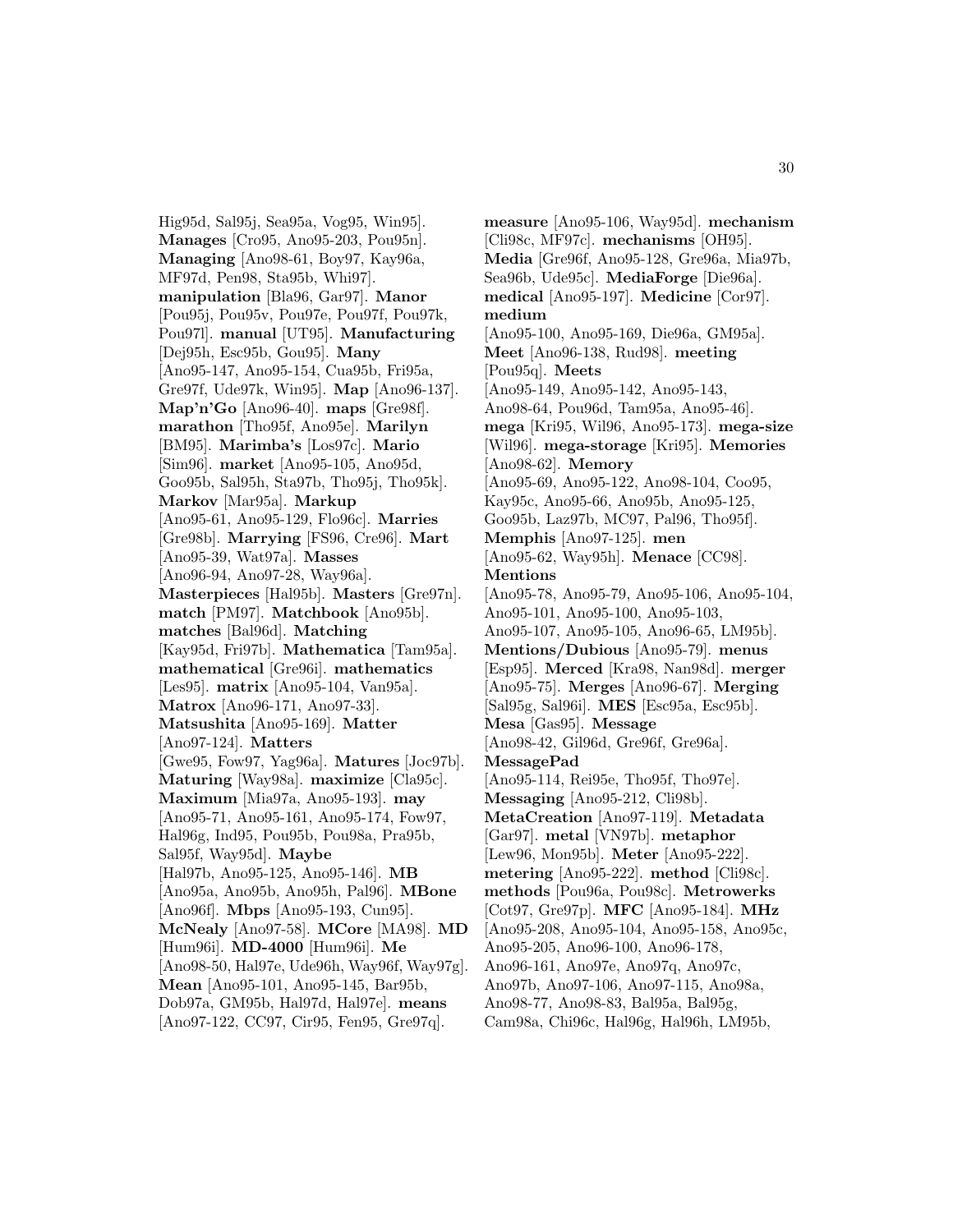RV96, Tan98, Tho95g, Van97, Yag98a]. **Micro** [Ano95-46, Ano95-45, Ano95-214, Ano96-170, Gre97r]. **Micro-Help** [Ano96-170]. **microkernel** [Krt98]. **microkernel-based** [Krt98]. **Micromirrors** [Ano96m]. **Microplex** [Smi95b]. **Micropolis** [Api95b]. **Microprocessor** [Goo95b, Gwe96, Hal97d]. **microprocessors** [Ano95-127]. **Microsoft** [Ano95-37, Ano95-64, Ano95-73, Ano95-92, Ano95-115, Ano95-112, Ano95-123, Ano95-166, Ano95-167, Ano95-173, Ano95-219, Ano96-134, Ano96-182, Ano96-171, Ano97-66, Ano98w, Ano98-63, Ano98-74, Ano98-108, Api97, Bal96d, BM95, Cka97, Cli98a, Dob95, Dob96, Dob97c, Cot95b, Gil95, Gil96g, Gil98a, Gre97q, Hal95d, Het96b, Hur97a, Joh96, Lin96a, Mia95d, Mon95a, MC98, Nan97a, Pou95r, SK96b, SK96a, SM97, Wil95, Yea95b]. **Microsoft/Justice** [Ano98w]. **Microsystems** [Ano97-58]. **Middle** [Nan97b, Rym96, Sal96j]. **Middleware** [Ano98-64, Dej96e, Kad96, Ano97-28, Ano97-92, Nan97b]. **midrange** [Ano95-100, GM95a, HR97]. **might** [And96d, Ano95-83, Ano95c, Ano95-187, Ano95-192, Bal95c, MC98]. **Mighty** [Hum97a, Hum97d]. **Migrate** [Lin95b, Lin95c]. **migrating** [Ano95-119]. **Migration** [Ano95-63, Ano95-218, Het96c, Gre95e]. **milestone** [Mia97b]. **Millenia** [Ano97-107]. **Millennium** [Ano96-123, Ano97-33, Ano98-93, Pri95]. **MIME** [Ano96-120, Sta98, VN97a]. **minds** [MDM95]. **mine** [Ude95c, BM95]. **minefields** [Kay95a]. **Miner** [Wat95]. **Mines** [Ano95-109]. **minicomputers** [Nan95f]. **Mining** [Ano97-63, Cua95b, Dej95d, Kri95, Ano98-119, Hed95]. **minted** [DM98]. **Mips** [Api95c, Hal96f, Ano95-124, Arc98, AG95, Hal98e]. **Mirror** [Law96]. **miscalculation** [Hal95e]. **misses** [Pou97i].

**missing** [Tho98c]. **Mission** [Fom98, CCS97]. **Mission-Critical** [Fom98, CCS97]. **Mistakes** [Ano97-58]. **Mite** [Hum97a, Hum97d]. **Mitsubishi** [Cam97b]. **Mix** [Lev98, Ano95-157]. **mixed** [Ano95-128, Sea96b, Yag96d]. **mixed-media** [Ano95-128, Sea96b]. **mixing** [Mia95d]. **MkLinux** [Cox98a]. **mm** [Ano95-100]. **MMX** [Ano96u, Ano96-76, Ano97m, Ano97-59, Ano97-67, Ano98-65, Hal97c, KB96, Pou98d]. **MO** [Fro96]. **Mobile** [Ano96-97, Ano97-110, AK98, Ano95-97, Ano95-110, Bas95, Gro96, Nad95a]. **MobileAccess** [Cam97b]. **Mobility** [Rei95c]. **mod** [Ano98-79]. **mod-perl** [Ano98-79]. **Mode** [Ude96b, Gre95a]. **Model** [Cka97, Knu96b, UT95, Ano95-61, Pou96b, Cli98a]. **Modeling** [Knu96b, Yar95, Ano95-186, Cre96]. **Models** [Mar95a, Pou95n, Ano97s, BGR95b, Hig95d]. **Modem** [Ano98-107, Ano95-105, Ano95-161, Esp95, FH97, Smi95a, Way95a]. **Modems** [Ano95-105, Ano95-161, Ano96-45, Ano97x, Ano98m, FH97, KH95, Pou95l, Sal95f]. **Moderate** [Ano95-159]. **modern** [Ano97-107, Ano98-81, Tho98c]. **modes** [MA98]. **modified** [Fri96a]. **modular** [Api95b]. **modularity** [Ano96-91]. **MOLAP** [Ano96-87]. **molecules** [DeJ98]. **Mon** [She95c]. **Money** [Ano95-215, Ano95-222, Flo96b, Gre97a, Ano95-38, Ano96-76, Hur97e, Sin95a, TM95]. **monitor** [Col96, Hil95]. **monitoring** [Sal95d, Sal95j]. **Monitors** [Ano95-106, Ano98-103, GE95, Mys96b, Ano95-204, Ano95-209, Ano97-45, Daw95, Hil95, HKM97b, Len95]. **Monroe** [BM95]. **Monster** [Ano98-43, Ano98-51]. **month** [Ano95-117, Ano95-101, Ano96-164, Ano97-75, Pou95q, Pou97f, Tho95c]. **monthly** [Ude95c]. **months** [Ano95-50]. **Moody** [Cla95a, Cla95c]. **Moore** [Ano97-53, Pou98a]. **Morphing** [Way97d].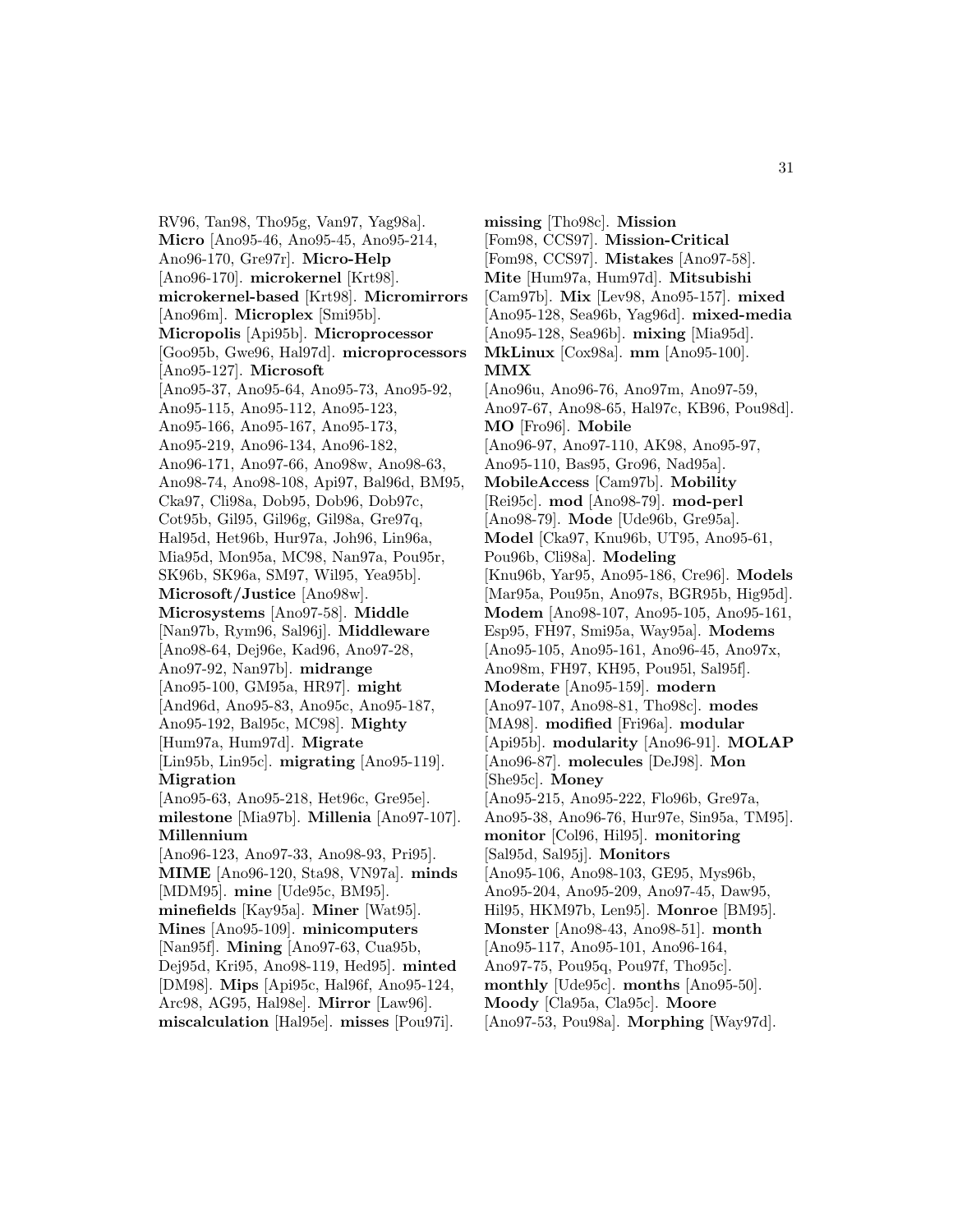**Mosaic** [Smi95a, Vac95a]. **Moss** [Gre97r]. **Most** [Tho98d, Ano97-29, Ano98-81, Ess95, Hal98g, Pou95b, Sha95c, Tho95a, Wat97a]. **Motherboards** [Ano95v, LaP96c]. **motion** [Ano95-204, Ano95-209, Bal95h, Way95f]. **motion-video** [Bal95h]. **Motorola** [Ano95-145, Ano97-106, MA98, Shi98, Tho95o, Tho96f]. **mountains** [Pou95n]. **mouse** [Abr98c]. **Move** [Ano95i, Ano95j, Sch97a, Tho96j, Sal95h, Sin95a, Ude97h, Wil95]. **Moves** [Ano96-117, Ano97-120, Ano98-100, Bal95h, Mia95d, Ske98b]. **movie** [Hal95b]. **movie-like** [Hal95b]. **Moving** [Ano95-97, Ano97-35, Ano98-98, Dej95j, Fom98, Tri95, Lac96]. **MPEG** [Ano95-198, Ano95i, Ano95j, Ano96-92, Chi97, KE97]. **MPEG-2** [KE97]. **MR** [Ano98-113]. **Mrs** [Pou96n]. **MS** [Chi96b]. **MS-T** [Chi96b]. **MSN** [Ano95-126]. **Much** [Het96g, Ano95-47, Ano95-134, Ano95-135, Ano95-169, Rei95d, Sea95c, Sta96b]. **much-improved** [Rei95d]. **much-needed** [Sta96b]. **Muddle** [Rym96, Nan97b]. **Multicast** [Ano98-66]. **multidimensional** [Dej95f, Dej95e, Wat95]. **multifaceted** [Pal96]. **Multifunction** [BHKM96a, Yag95c, Ano98-115]. **Multimedia** [Ano95q, Ano95-50, Ano95-109, Ano95-127, Ano95-128, Ano96-93, Ano96-99, Ano96-95, Bal95f, Bal95h, BKM96, DD97, Hal95b, Hal96j, Mul96c, Sal96h, Sea96b, Ano95-80, Ano95-205, Cro95, Del96a, Die96a, Die97b, Rei95d, Row96c, Sal96b]. **multimediachips** [HM95]. **multimegabit** [Mon97]. **Multiplatform** [Api95c, Cot97, Api95b]. **multiple** [Mac98b, Nan97b, Pou95d, Ren98, Wil95]. **Multipoint** [Ano97-68]. **multiprocessing** [Ano97-121, Pra95a, Tho97d]. **Multiprocessor** [Hum97b, Tho97d, Cro95, Pou97k]. **multiprotocol** [Smi95b]. **multitasking** [Tho97d]. **multithreaded**

[Pra95a]. **Multitools** [Sea96b]. **MultiWin** [Ano98-67]. **Muscle** [KM96c, KM96a]. **Music** [Ano95-94]. **Must** [Tho96a, Tho96r, Ano95-166, Ano95-167, Bal95c, Joc95e, Van95a]. **Must-See** [Tho96r, Tho96a]. **Mustang** [Esp95]. **muster** [Sha95c]. **Mutation** [Ano95-163, Pou95k]. **Mwave** [Bal95h]. **My** [Way96f]. **Mystique** [Ano96-171]. **Naaaaah** [Ano95-146]. **nab** [Way95h]. **name** [Bri97a, Gre97g, She95c]. **name/address** [Bri97a]. **Names** [Gre97i]. **nanomechanical** [Flo98b]. **nasty** [Hum96h]. **Native** [Gre95a, Bak95b]. **Natrificial** [Ano98-128]. **Natural** [Ano97-69, Hum97c]. **Naturally** [Ano97-46]. **nature** [Ano97-121, MDM95]. **Navigating** [Bal96e, Ano95-129]. **navigator** [Ano96-125, Ano97-107, Vac95a, Ano96-95, Bal96d, Bal96f]. **NC** [Hur97a, Way96h]. **NDS** [Ano95-63, Ano98-73]. **near** [Ano95-70, Flo96a]. **nearing** [Hur97c]. **Nearly** [Ano97-27, Ske98b]. **NEC** [Ano97-120, Col96, Hum96g, Hum97c, Yag98a]. **necessary** [Ske98a]. **Need** [Ano96-162, Yag96d, Ano95y, Ano95-95, Ano97-32, Cox98b, Hil95, Joc98a, Kay97c, Laz96, Rei95c, Sal95f, VN97b]. **Needed** [Sha95a, Sta96b]. **Needle** [Kor95, Boy97]. **Needs** [Ano96y, Jen95, Ude96m, Ano97-103, Ano97-122, Nad97, Pou97f, Tho98c]. **Negroponte** [RFD95]. **neighbor** [Tho95d]. **NEST** [Sal95h]. **Net** [Ano95-83, Ano95-129, Ano96-109, Ano96-94, Ano96-149, Ano97-34, Cro95, Ude97e, Vac95a, VN96b, Way96a, EG96b, Ano97d, Ano98-37, Ano98-60, Cli98b, Kay95a, Yag96b]. **Netbot** [Eng97]. **Netcards** [Ano97-95].

[Pra95b, Way95b]. **multithreading**

**NetManage** [Mon95b]. **NetPCs** [Hur97a]. **Netra** [Smi95d]. **Netscape** [Ano95-75, Ano96-95, Bal96d, Los97b,

Nan97a, Smi95a, TC97, Ude97e]. **NetWare**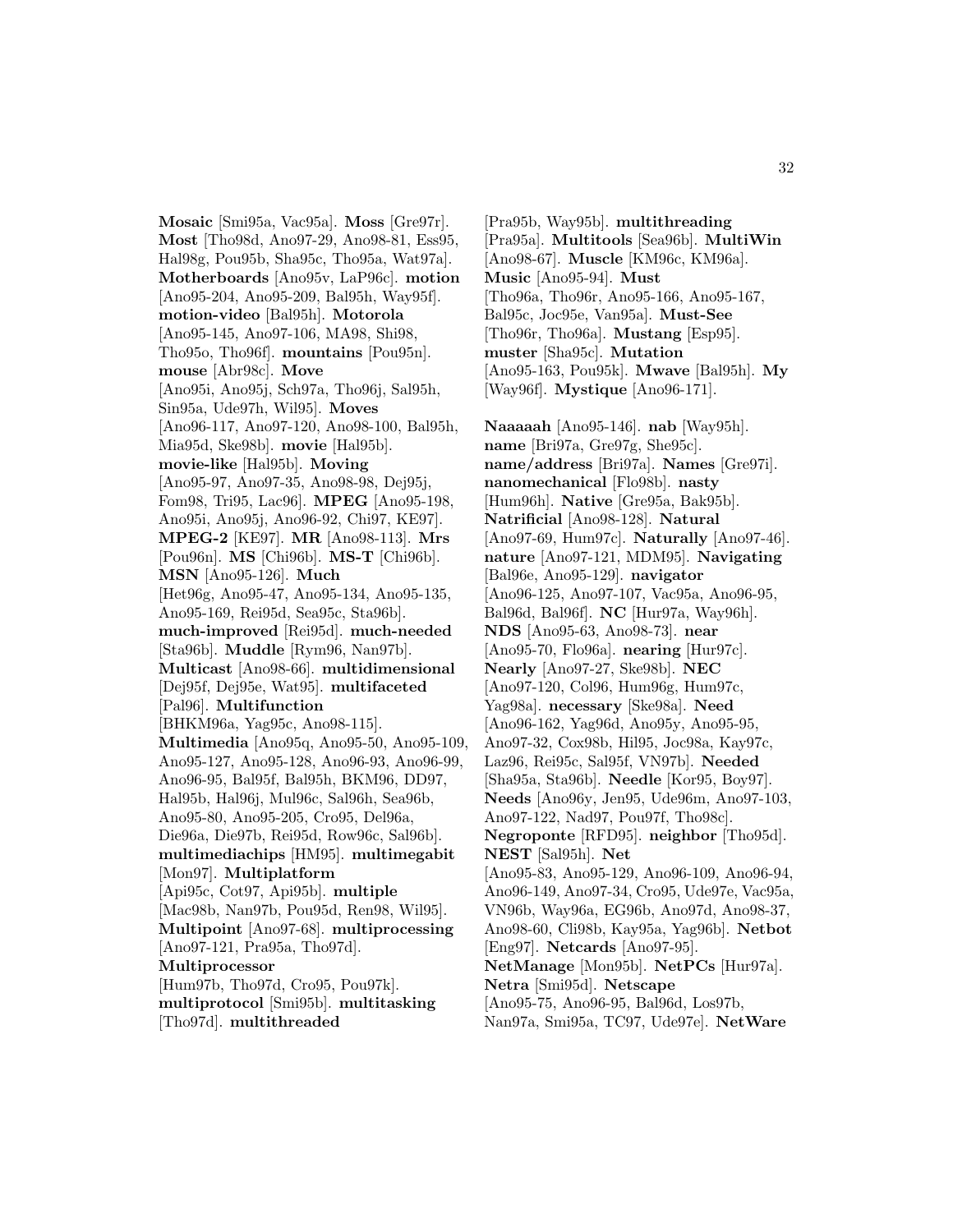[Ano95-63, Ano95-123, Ano96-96, Ano98-68, Ano98-120, Gil96a, Gil96c, Gil97b, Gio95, Law95, Law96, Mia95c, Nan95d, Sal95h, Ude95e]. **NetWare-to-NT** [Ano95-123]. **Network** [Ano95-40, Ano95-98, Ano95-130, Ano96-97, Ano97l, Ano98f, Cam97a, DM98, Fin98, Gio96d, Hus95, Knu96b, Mul96c, Nan95f, Nan97a, Pou96i, Ren98, Smi96a, Tho96k, TS96b, Ude95c, Win95, Ano95-62, Ano95-151, Ano95-152, Ano95-184, Ano95-182, Ano95-195, Ano95-220, Ano96-68, Ano97g, Ano97t, Ano97-53, Ano97-54, Ano98-68, BGR95b, BEM95, Bal95i, Cot95c, Cro95, Daw95, Fri97c, Fri97e, Gio95, Gio96a, HKM96, Hum96j, KHB96b, KHB96a, KP98, Kor95, Law95, Mia95c, MC97, Mul96b, Pou97d, Rei95f, Sal95g, Ske98a, Smi95b, Sta97a, TS96a, VN96b, Wat97b, Way95d, Way95f, Way96h, Wil95, Yag97a, Way95d]. **network-based** [BEM95]. **network-centric** [MC97]. **network-distributable** [Ano95-184]. **Network-Printer-Management** [Ano95-130]. **Network-Ready** [Way95d]. **Networked** [Ano97-70, Gre97n, Ano95z, Ano95-98, Sal95h]. **Networking** [Ano95i, Ano95j, Loh97, Nan95e, Cha97, Pou95l, Pou95v, Rei95d, Ude95c]. **Networks** [Ano95-38, Ano98-69, Bal95e, Cli98c, Daw95, DeJ96c, Gio95, Nan96d, Sta97a, Sta98, Ano95-101, Ano95-100, Bry95a, Bry95c, Cun95, DM98, Fri96d, GM95a, Gou95, Hur97e, Loh97, Sal95k, Wil96]. **Neural** [Gou95, Smi96a]. **Neutrino** [Krt98]. **Never** [Ano97-71, Lin95a]. **Never-Ending** [Ano97-71]. **New.Domain.Names** [Ano97-74]. **newer** [Hig95d]. **newest** [Ano95-206, Ano96-40, Tho97e]. **newly** [DM98]. **newness** [Sch97b]. **News** [Ano97j, Ude98e, Fen95, Ude96b]. **news-style** [Ude96b]. **Newton** [Rei95e, Ano95-114, Rei95a, Rei95e, Tho96l, Tho97e]. **NexGen** [PH95]. **Next**

[And97, Ano95-129, Ano95-136, Ano96-107,

Ano97i, Ano98-71, Ano98-72, Cka97, Cli98b, Kha96, Pou96g, Rei95f, Abr98b, Ano95-48, Ano95-93, Ano95-124, Ano95-122, Ano95-128, Ano95h, Ano97-125, Flo95, HM95, Hal96d, Hal96k, Hal98a, Hum96c, Joc95b, Pou95b, PH95, Tho95j, Tho96f, Tho96g, Tho96p, Ber95, Ude96h]. **next-generation** [Hal96d, PH95]. **NFS** [Fri96a]. **nice** [Way97d]. **Nicholas** [RFD95]. **nifty** [Kay97b]. **Night** [Pou96j, Tho97b]. **Niklaus** [Pou95f]. **Nine** [Way98a, Won98a, Ano97-103, PH95]. **Nine's** [Ano97-77]. **Nineties** [Ano98-68]. **Ninety** [Ano98t]. **Ninety-Eight** [Ano98t]. **Nintendo** [Sim96]. **nitro** [Gwe96]. **nitro-burning** [Gwe96]. **Nixdorf** [WS96]. **No** [Ano96-162, Ano98w, Dej95j, Joc98b, MB97, Nee96a, BVN95, Bou95, Kay95d, LM95a, Pou95j, Tam95a, Ano95-104, Way96h]. **no-compromise** [LM95a, Ano95-104]. **noises** [Car95]. **nontechnical** [Vog95]. **North** [Bal95e]. **Not-So-Crazy** [Ano95-217]. **Notebook** [Ano95-139, Ano95-140, Ano96-57, Ano98g, Ano98-76, Hum97c, Row96c, Tho98d, And95a, Ano95-77, Ano95-204, Ano95-209, Ano95-214, Ano95-208, Ano96-91, Ano96-175, Ano97-106, Ano98-96, Ano98-113]. **Notebooks** [Ano95-104, Ano95-141, Ano96g, Ano96-108, Ano96-136, Ano97-109, KM96c, Tho95k, Ano95-140, Ano97-115, Ano98-114, Dob96, Hum98a, KM96a, LaP96b, LM95a, Yag98a]. **Notes** [Ano95-142, Ano95-143, Ano98-70, Ano95-75, Ano95-142, Ano95-143, Ano95-133, Ano95-201, Ano98-45, DA95, Gil96e, Gil96b, Gil96f, Het96b, Mac95b, Mar95b]. **Notes-killer** [Ano95-75]. **nothing** [Ano97-60, HM95]. **noticeable** [Ano95-118]. **novel** [BM95]. **Novell** [Ano98-120, Ano98-73, Gil96d, Gil97b, Sal95h, Ude95e]. **Novera** [Way97c]. **NSTL**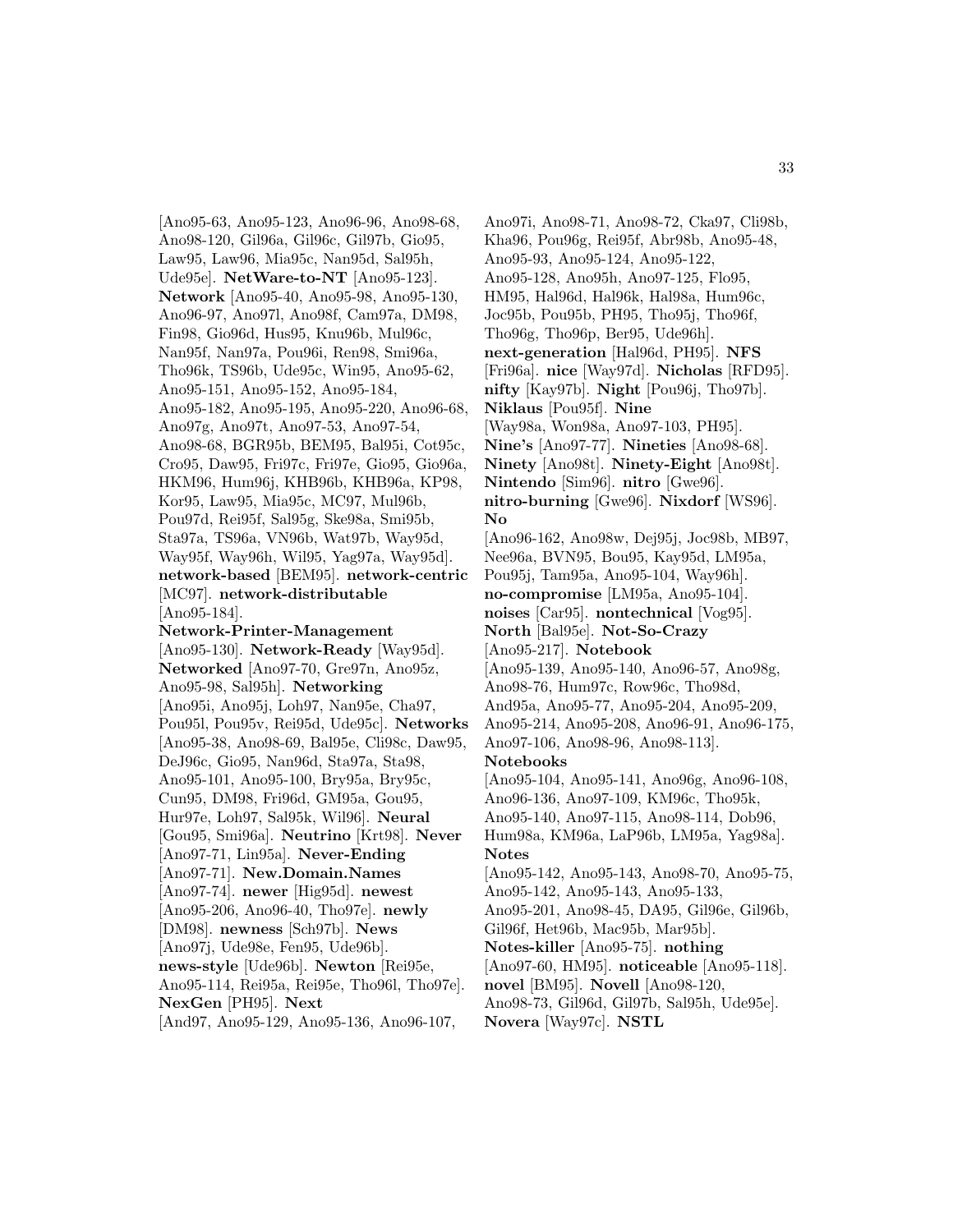[Ano95-106, Ano95-100, Ano95-103, Ano95-105, Ano95-144, BHKM96a, Gio95, Gre95a, Sea95c, Sea95d, Sea96b]. **NT** [Ano95-100, Ano95-123, Ano95-141, Ano95-145, Ano96u, Ano96-67, Ano96-77, Ano96-110, Ano96-109, Ano96-103, Ano96-111, Ano96-127, Ano96-134, Ano96-155, Ano96-154, Ano96-159, Ano97-31, Ano97-53, Ano97-76, Ano97-75, Ano97-82, Ano97-121, Ano98-73, Ano98-114, AG95, Bak95a, Bak95b, Cam98a, Cha97, CR96a, Chi96c, CR96b, EP97, Em98, Fen95, Fre96, Gar98, Gio95, Gre96g, Hum96h, Hum98c, Lin96a, Min96, MC98, MB97, Nan95d, Nan96b, Pou96l, Pou97k, Pra95b, Pra95a, Rey96, Row97, SM97, Tan98, UGB95, Ude97f, Way96j, Won98b, Yag96b]. **NT-based** [Row97]. **Nth** [Ano95-55, Ano95-56, Dej95e]. **Nu** [Ano95-173]. **Nu-Mega** [Ano95-173]. **Nuance** [Ano98-57]. **NuBus** [Ano95-107]. **nuclear** [And96d]. **NUI** [Hal97a]. **number** [And95b, Ano97-77]. **Numbers** [Die95d, Way95h]. **NuMega** [Ano98-78]. **numerous** [Ano95-174, Ano95-201].

**O** [Ano95-159, Ano98-97, Bri97b, Tho97c, Way95d]. **Oberon** [Pou95f]. **Oberon/F** [Pou95f]. **Object** [Ano96-145, Ano98-84, Bie95, Cka97, Cli98a, Cli98c, Gre98b, Ano95-61, Ano95-72, Ano95-184, Ano95-186, Ber95, Car95, Cot95c, Dej95j, Eva98, Gil95, Gre98f, Mon96b, Nan95g, Pou95f, She97, Sto98, Tho98e, Ano95-46, Ano97-113, Eva98, OHE97]. **Object-Oriented** [Cli98c, Ano95-61, Ano95-72, Ano95-184, Ano95-186, Ber95, Cli98a, Cot95c, Dej95j, Gre98b, Nan95g, Pou95f, Tho98e]. **object-relational** [Gre98f, Sto98]. **ObjectGeode** [Cre96]. **ObjecTime** [Ano95-186, Bie95]. **Objectivity** [Gre98c].

**Objectivity/DB** [Gre98c]. **Objects**

[Ano96-112, Ano97-65, Ber95, Gre95e, OH95,

She97, Ano95g, Cka97, Dob97a, Dob97d, Dob98a, Ess95, Gil95, Gre98f]. **ObjectStore** [Ano97-113]. **obsolescence** [Hal98a]. **Obsolete** [Ano97-127, Way96l]. **obstacles** [Sal95a]. **OCR** [Ano95-146, Ano95-204, Ano95-209, Ano97-119]. **ODBC** [Ano95-184, Dob96, Dob97c]. **ODBCDirect** [Dob97c]. **Off** [Ano95-64, Ano95-77, Cor96, Law95, Nee96c, Sar98, Yag98a, Ano95-195, Ano96-76, Ano97-53, HR97, Pou98a]. **Off-the-Cuff** [Sar98]. **Offer** [Ano96-103, Ano95-151, Ano95-152, Ano97-105, Cli98d, Het97, Hur97b, Smi95a, Ude95i]. **offering** [Rei95d]. **offerings** [Ano95-64]. **Offers** [Ano98-66, Fri97b, Ano95-47, Ano95-195, Ano95-204, Ano95-209, Ano95-214, Ano97-75, Ano97-121, Ano98-84, Arc98, Eva98, Fri95a, Mia97a, Mon95b, Pou96b, Pou96i, Pou97h, Tho95l, Tho97a, Tho98c, Tho98e, Way97b]. **Office** [And97, Ano98-36, BN95, Gil96g, Sal95k, Sal95l, SK96a, Ano95-146, Fri96c, Pou97a, Ano95-157, Gil96g, Mia95d, SK96a]. **OfficeMac** [Ano98-74]. **officers** [Mar95a]. **offices** [Nad95c]. **official** [Way96h]. **offs** [Gre97f]. **often** [Ano95-95, Hal95e, Sea95d]. **Oh** [Fra96]. **OLAP** [Het97, Pen98]. **old** [Ano95-46, Ano98-64, Car95, Sch96e, Smi96c, Wat98b]. **OLE** [Ano95-45, Ano95-157, Ano95-184, Ano96-115, Api95a, BD95b, Gil95, Mia95d, Mon95b, Van96d]. **Olympic** [Sal95i]. **Olympic-Size** [Sal95i]. **Omnipresent** [Pen98]. **on-** [BHKM96a]. **on-chip** [Phi97]. **On-Line** [Ano96-113, Ude96g, Ano95-136, Ano96j, Ano96-114, Pen98, Ano95-82, Ano95-129, Ano96-77, Ano97-54, Bar95b, Bea96, Dob96, Hal96c, Het97, KFT95, Nee95m, Pou95a, Sch96b, Whi95a, Ano95-136, Bon95a, Esp95, Pou95h, Whi95b]. **On-Ramps** [Ano96-33]. **On-Road** [Whi95a, Whi95b]. **On-Screen** [Hil95]. **on-time** [Whi95a, Whi95b]. **Once** [Ano95-221]. **Oncoming** [Yav95]. **One** [Ano95p, Ano95-147, Ano95-148, Ano95-217, Pou97k, PF97, Rei95b, Sal95e, Sal95f,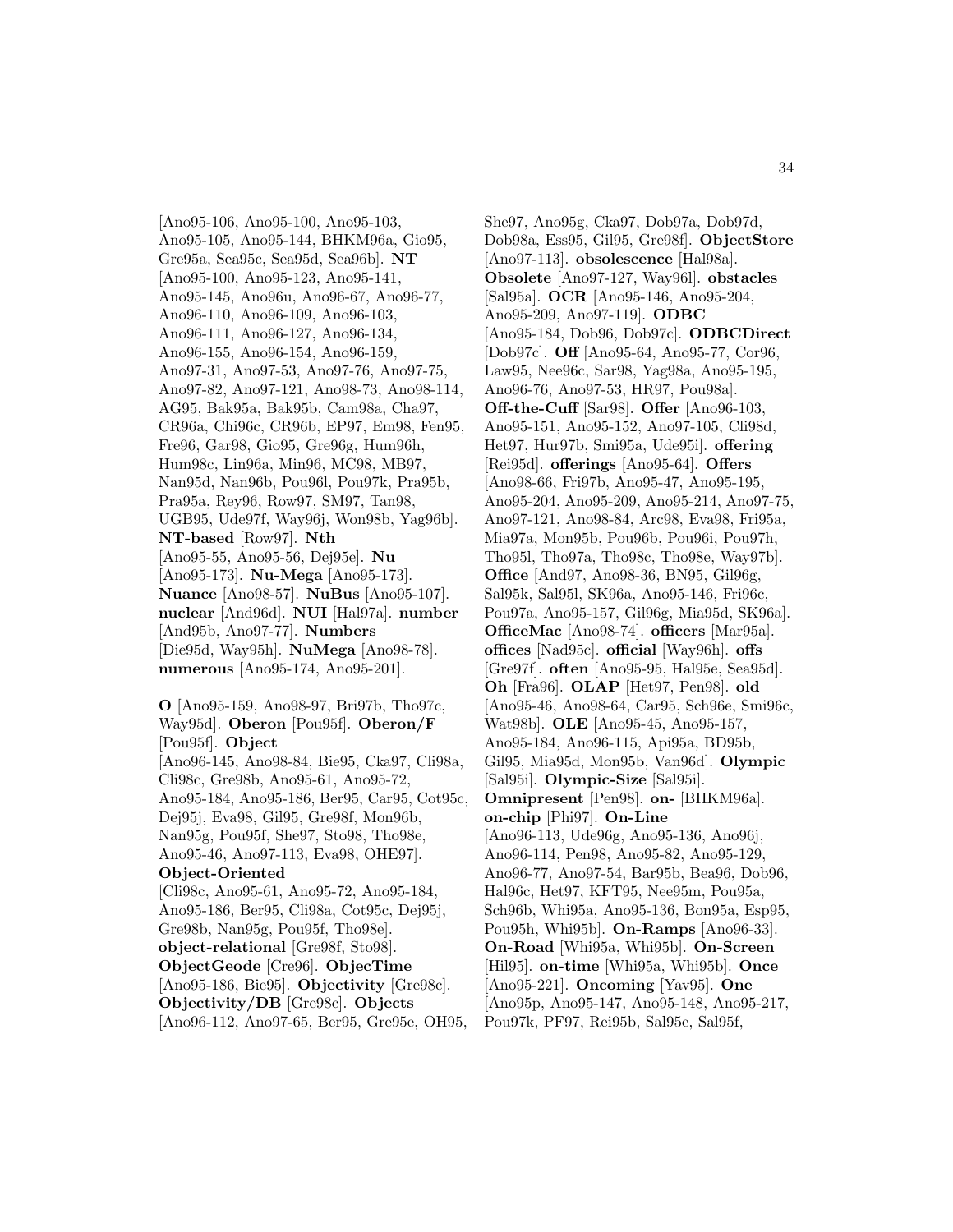Tho95l, Tho96o, Van96b, Ano95-47, Ano95-125, Ano95-146, Ano95c, Ano96-178, Ano97h, Ano97-29, Api95a, BHKM96a, Gil97c, Gio97, Gre97j, Hig95c, Pou95n, Sch96b, Sea97, SP97, Tho97e, Wat97b]. **one-step** [Ano97h]. **ones** [Bal95e, Sal95i, Tho95a]. **Onions** [Pou95p, Pou97i]. **Only** [Coy98, Ano95-27, Hum96c, Nan95f, Sal95i]. **onto** [Pou97c, Smi95d]. **OO** [Ano95-149, Cre96, Pou96a]. **OO-modeling** [Cre96]. **OODBMS** [Gre97m, Gre98c]. **OOP** [Dej95j, She97, Var96]. **Oops** [Dej95j]. **Open** [Fen95, Way96j, Ano97-31, Hal95d, Hub95, Moh97a, Sta96c]. **OpenDoc** [Ano96-115, Cot96c, Cot96a, Tho96e, Van96d, Way96j]. **Opening** [Sal96m, Sch97a]. **OpenLinux** [Ano97-64]. **OpenMind** [BD95b]. **Opens** [Gil96f, AG95]. **OpenVMS** [Fen95]. **Opera** [Pou96j]. **operate** [Bau95]. **operates** [Ano95-37]. **Operating** [Ano95-150, Bal96b, Fri98a, Moh98, Ano95-132, Gio95, Nan95a, Van96d, Way95b]. **operation** [Gou95]. **operational** [Cro95]. **Operators** [Ano95-179]. **opinions** [Pou97h]. **opportunities** [Ano97-87, Ude95c]. **Optical** [Ano95-169, Ano96-32, Flo98b, Hal96d]. **Optima** [Gre96d, Gre97d]. **optimization** [Ano98-104]. **Optimize** [Cua95a, Cua95c, Gre95f, TJF95]. **optimized** [Ess95, Smi95a]. **Optimizing** [Cua95a]. **optional** [Esp95]. **Options** [Ano95-133, MG97, AG95, Kos96, Sta97b, TM95, Way97b, Win95]. **OQL** [Eva98]. **Oracle** [Ano95-133, Ano95-151, Ano95-152, Het97, Nan95b, Way95f]. **Oracle8** [Ano97-91]. **Orchids** [Pou95p, Pou97i]. **ORDBMS** [Sto98]. **Order** [Ano95-39, Ano96-79, Ano98-53, Ano98-54, Cob95, Smi95c, Smi95d]. **organisations** [Sal95d]. **Organization** [Mon95b]. **organizational** [Won98c]. **organizationally** [Mon95b].

**Organizations** [Ano95-45, Fri95a]. **Organizes** [Flo95, Ano95-214]. **Organizing** [Har96]. **orientation** [Car95]. **Oriented** [Cli98c, Ano95-61, Ano95-72, Ano95-184, Ano95-186, Ber95, Cli98a, Cli98d, Cot95c, Cro95, Dej95j, Gre98b, Nan95g, Pou95f, Tho98e]. **original** [CFDT95, Van97]. **originally** [Ano95-222]. **OS-compatible** [Ano95-120]. **OS/2** [Ano95-111, Ano95-112, Ano96-74, Gas95, Gio95, Nan95a, Nan96g, Tam95a, Wes96b, Wes96a]. **OSes** [Ano97-54, Gre96g, Lac96, MB97, Pal96]. **OT** [WS96]. **Other** [MB97, Nan95g, Ano96-34, Gre96h, Pen98, Sha95c, Tho95d]. **Our** [Ano95-103, Ano95-107, Ano95-145, Ano98-121, BHKM96b, Bry95d, Cra96, Het96b, Ude95f, Ude97h, Ano95-42, Ano95-117, Ano95-111, Ano95-112, Ano96-77, Ano96-127, Ano96-163, Ano97t, Ano97-54, Ano97-97, Gil95, Gwe95, Hac97, Ind95]. **out-of-oder** [Pou95d]. **out-of-the-box** [Laz97b]. **Outernet** [Ano97-56]. **outline** [Mon95b]. **Outlook** [Ano96-171]. **Output** [Wei95]. **Outstanding** [Ano95-118, Bar95c]. **Ovation** [van95b, Van95a]. **OverDrive** [Ano95-159, Ano95-206, Pou97l]. **Overheads** [Ano96i]. **overlap** [Ano96-87]. **Overload** [RFD95, Ano95-114]. **Own** [Fri95a, Ano96-179, Ano97-97, Bal96d, Bri97a, Gla95, Gre97l]. **Ownership** [Ano95-52]. **Oxygen** [Hum97a].

**p** [Esc95b, Joc95d, LM95b, Mar95a, Tri95, Way95h]. **P1000** [Bal95a]. **P6** [Ano95-42, Ano95-93, Ano95-115, Ano95-154, Ano95-155, Hal95a, Hal96b]. **P75** [Ano96-170]. **PA** [Hum98a, Pou95d]. **PA-8000** [Pou95d]. **PA-RISC** [Hum98a]. **Pace** [Ano95-98]. **Pack** [Ano95-59, Nan95a]. **Package** [Sal95e, Sal95f, Ano95-184, Api95c, Tho97e, Way97g]. **packages** [Ano96-174, Hig95c, Sea97]. **Packard** [Ano95-186, Ano95-208, Ano97-114, Hal97d, Hum96j, Son95, Yag98a]. **Packing** [Coo95].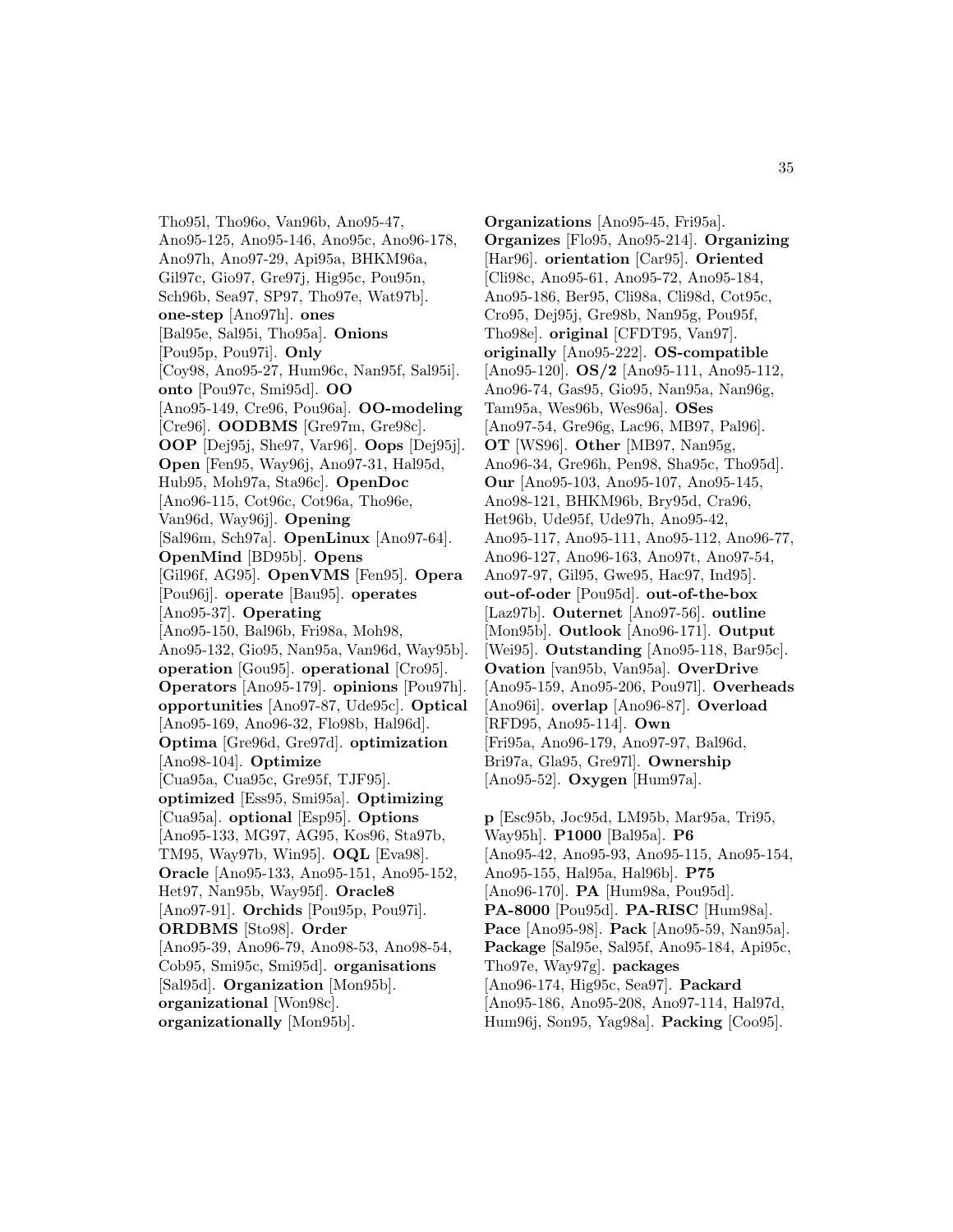**Packs** [Way96k]. **page** [Dob97d]. **PageCard** [Ano95-212]. **PageMaker** [Ano97-116]. **pager** [Way95a]. **pagers** [Ano95b]. **pages** [Ano96-179, Ano97-97, Dob96, Dob98a, Los97c, Ude98c]. **pain** [Knu96b, Mia95f, Pou95s, Ude97d]. **painful** [Ano95-63, Ude98c]. **painfully** [Tho95a]. **Pains** [Ano96-111, Joc98a, Nan96b]. **pair** [Mia95b]. **Palindrome** [Law95]. **Palm** [CE98]. **palmtop** [Way97a]. **Panels** [Pep98, Van95a, van95b]. **panoramic** [Hal95d]. **panoramic-video** [Hal95d]. **Paper** [Ano95-146, Ano97s, Ano95-98, Ano96-55, Pou95h, Sea95c]. **Paperless** [Die96b, Ano95-146]. **PaperPort** [Ano95-212]. **paperwork** [Cor97]. **paradigm** [Ber95, Pou95b]. **paradigms** [OHE95]. **Paradise** [Ano95-153]. **Paradyne** [Ano96h]. **paragraphs** [Ano95-61]. **Parallel** [Alv96, Pou96b, Pou97c, Rud98, Kri95]. **parallelism** [Hal98e]. **Part** [DeJ98, Dob97a, Dob97b, Dob98a, Fri97d, Hal98b, Kay98c, MDM95, Pou95p, Tho95c, Tho95d, Way98a, Abr97a, Ano95-77, Ano95-95, Nan98b, Wat98a]. **particular** [Ano97-103, Ano97-122]. **partners** [Ude95a]. **Parts** [Gre97e, Hus95, Rei95f, Gre97e]. **Party** [Ano95-54, Tho95f]. **Pascal** [Ano95-72, Ano95-196, Gre97g]. **Pass** [Ano96-64]. **Past** [Ano95-28, Ano95-34, Ano95-29, Ano95-30, Ano95-31, Ano95-32, Ano95-33, Bar95d, Bar95c]. **Pastiche** [Pou95w]. **patched** [MB97]. **Patching** [Sta96e, Sta96a]. **path** [Gre95e, Gre97r, Kay95a, Tho95e]. **pattern** [Cla95b, Cua95b, Fri97b]. **pattern-matching** [Fri97b]. **pattern-recognition** [Cla95b]. **patterns** [Ano95-162]. **pave** [OH95]. **pavement** [Sin95a]. **Pay** [Ano96-66, Ano96-92]. **paying** [VN97a]. **Payoff** [Key95, Hur97b, Sal95k]. **pays** [Pou97l]. **PBX** [Ano98-82, Sal96m]. **PC** [Ano96-177, AK98, Ano95-28, Ano95-34, Ano95-29, Ano95-30, Ano95-31, Ano95-32,

Ano95-33, Ano95-35, Ano95y, Ano95z, Ano95-27, Ano95-44, Ano95-59, Ano95-77, Ano95g, Ano95-137, Ano95-97, Ano95-105, Ano95-119, Ano95-122, Ano95-128, Ano95-154, Ano95-156, Ano95-165, Ano95-187, Ano95-193, Ano95-211, Ano95-205, Ano96w, Ano96-51, Ano96-60, Ano96-64, Ano96-116, Ano96-134, Ano96-144, Ano96-163, Ano96-179, Ano96-176, Ano97-72, Ano98-61, Bar95d, Chi97, Die95c, Gar98, Hal95c, Hal96e, Hal96k, Hal98a, KH95, Laz97b, Mau96, Nan95f, Nan97c, Rei95f, Tho95g, Tho95l, Tho96d, Tho96f, Tho96m, Tra97, Tri95, VN97b, Way96m, Way97f, Way97e, Yag96d]. **pcAnywhere** [Way97e]. **PCI** [Ano95r, Ano95s, Ano95-107, Ano96-171, Ano97-77, Ano97-78, Hum97a, Tho95m]. **PCI-based** [Ano95r, Ano95s]. **PCMCIA** [Smi95b]. **PCs** [AK98, Ano95w, Ano95-52, Ano95-94, Ano95c, Ano95-213, Ano96u, Ano96-52, Ano96-99, Ano96-104, Ano96-180, Ano97-60, Ano97-67, Ano97c, Ano97-79, Ano98-48, Ano98-77, Ban97, CE98, CC97, Hal98a, Hal98g, Hum96b, Hum98b, Hur97a, Joh96, Kay96a, KE97, Laz97b, Rei95f, Row97, Sup97, Way97a, Yar95]. **PDA** [Ano96-51, Ano96-116, Pep97, Tho95f, Way96k]. **PDA-to** [Ano96-51]. **PDAs** [Ano96-168, Ano97-126, Cot97, Nad95a, Tho95k]. **Peace** [Sch96b]. **Peak** [Ano96-64, BHKM96b]. **peek** [Ano98-59]. **Peer** [Mia95c]. **peer-to-peer** [Mia95c]. **penalty** [Way95f]. **pension** [Ano95-74]. **Pentafluge** [Pou97l]. **pentaflugehello** [Pou96h]. **Penthouse** [Ano95-157, Mia95d]. **Pentium** [Ano95c, Ano95-205, Ano97c, Ano97b, RV96, Row97, Tan98, Ano98-77, And95c, And96d, AK98, Ano95-104, Ano95-158, Ano95-159, Ano95-206, Ano95-208, Ano96-38, Ano96-40, Ano96-117, Ano96-180, Ano97m, Ano97-67, Ano97-117, Ano98-75, Ano98-76, AG95,

Bal95d, Bal95a, Bal95g, BHKM96b, BKM96,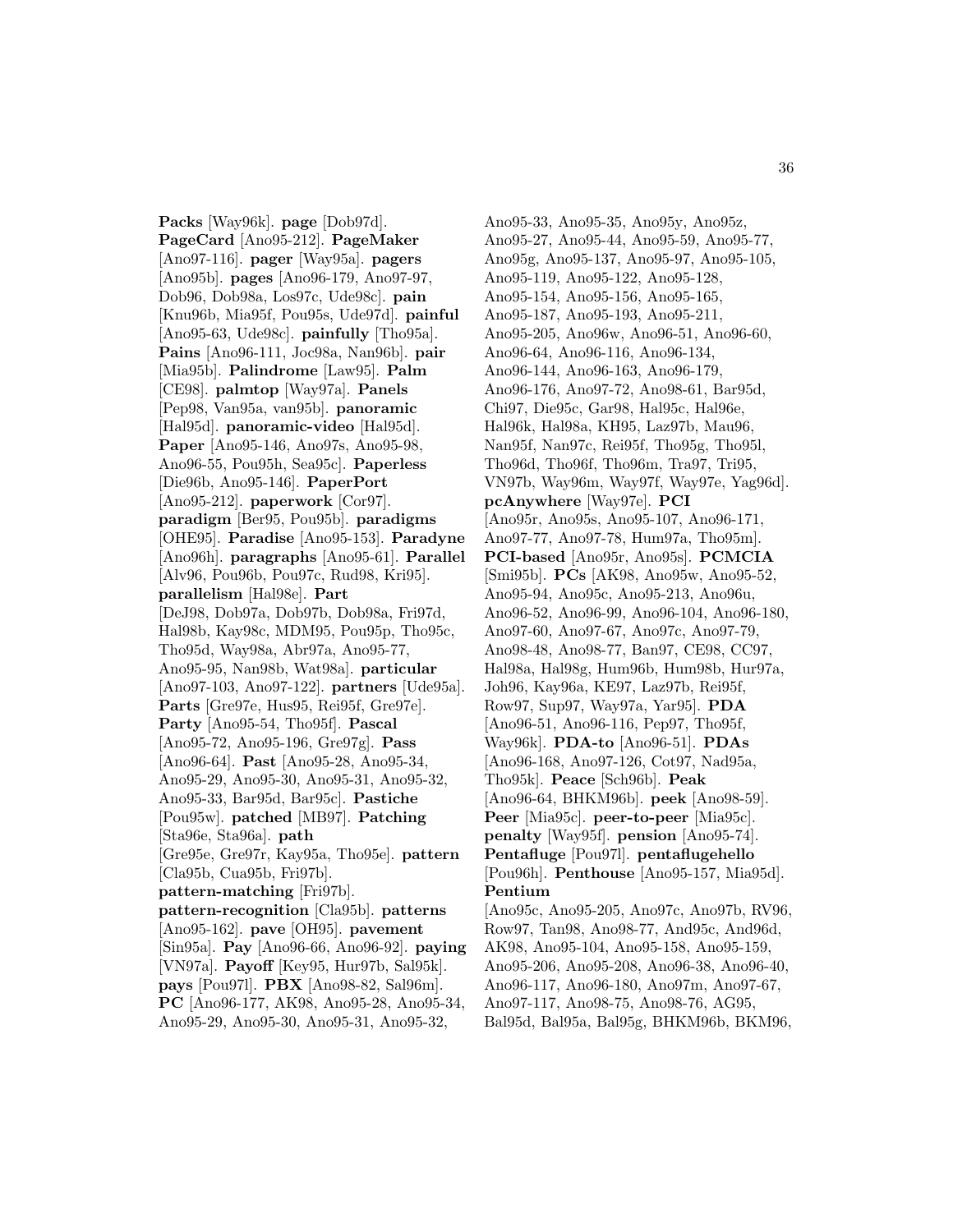CR96a, Chi96b, CR96b, Hal95a, Hal95e, HCM96, Hal96g, Hal97d, Hal97e, Hum96b, Hyd96, LM95b, Pou98b, Pou95m, Pou97d, RV96, Tra97, Yag96d, Yag98a]. **Pentium-based** [Ano95-104]. **Pentium-Class** [Ano96-180]. **Pentiums** [Ano95c, LM95b]. **People** [Ano95-73, Mon95a, Bar95b, Hig95d, Van95a]. **percentage** [Ano95-77]. **Perfect** [Ano96-118, Ano97-27, Ano97-75, Sal95f]. **Perfect-Fit** [Ano96-118]. **PerfectOffice** [Ano95-160]. **Performance** [Ano96-73, Ano96-178, Ano98-78, LM95b, Orc98, Ano95-60, Ano95-66, Ano95-104, Ano95-214, Ano95i, Ano95j, Ano97-81, Bal95g, Cli98d, DL95, Die95d, Goo95b, Hal96h, Hal98e, HR97, Hum96g, Hus95, Mul96b, Phi97, Rud98, Sha96, Shi98, Tho95k, Tho95m, Tho96n, Tho97c, VN97b, Way95d, Way95f, Way96b, Smi95d]. **performers** [BHKM96b]. **performs** [MF97c]. **Peripherals** [Hur97c, Tho95m]. **perl** [Ano98-79, Ano95-40, Ano98-79, Ano98-80, Cox98b, Ude95f, Ude97g, Ude97j]. **Persistence** [Gre98a]. **Persistent** [Ude97b, Ske98a]. **Person** [Ano95-148]. **Personal** [KE97, Los97a, Ano95-115, Ano95b, Ano95-190, Ano95-205, She95a]. **Perspective** [Ude95g]. **Perspiration** [Lin96b]. **PERT** [Hig95d]. **pervasive** [Sal95h]. **Pet** [Ano98-81]. **Peter** [Ano96-55]. **Peter/Jerram** [Ano96-55]. **PGP** [Sta95b]. **Phantasmagoria** [Hal95b]. **Phar** [Ano96-119]. **Phase** [Ano95-169]. **Phaser** [Ano97-118]. **Philips** [Ano98-113]. **philosophy** [Pou95i]. **Phone** [Ano95-51, Ano95-161, Ano96-62, Ano95-38, Ano95-205, Ano97v, Nan97c, Rei95a, Rei95e, Sal95f, Way95a, Ano96-177]. **phone-testing** [Rei95e]. **PhoneKits** [Ano95-205]. **PhoneNet** [Mia95b]. **Phones** [Ano97-72, Cam97b, Ano96-167, Ano98-82, Ano98-81]. **Photo** [Sea96c, Hal95d, Pou95g, Sea96a]. **photo-quality** [Hal95d]. **photo-realistic**

[Pou95g]. **photographs** [Ano95-118]. **Photon** [Var95]. **photos** [Ano96-179, Ano98-87]. **Photoshop** [Bla96, Ano98-115]. **PhotoSoap** [Ano97-117]. **physical** [Goo95a, Pou98a]. **PI000** [Bal95g]. **Pick** [Ano95-105, Ano96-176, Ano98-58, Bar95c, Bry95d, Hil95, HKM97b, Sea95d]. **Picking** [Gre97f, Way95g]. **Picks** [Ano95-41]. **pics** [Ano97z]. **Picture** [Ano97z, Hum97a, Mys96b, Wil96, Col96, Gre95a, Mar95d]. **Pictures** [Log96, Mar95d, Mar95c]. **Piece** [Ano97-29, Ano97-30, Ano97-31, Sil97, Mul96b]. **pieces** [Ano95-199, Ano96-55]. **Piecing** [Ano95-162]. **PII** [Ano98-96, Ano98-115, Cam98a]. **PIIs** [Ano98a]. **Pin** [HCM96]. **Pin-Out** [HCM96]. **Pipes** [Ano97o]. **Pippin** [Ano96-84, Way97d]. **pity** [Tra95]. **PixelFlow** [Pou95g]. **pizzazz** [Ano95-101]. **Place** [DeJ96f, DeJ96a, Pou96k]. **places** [Ano95k]. **plagues** [Pou97j]. **Plain** [Ano96-62]. **Plan** [Fil96]. **Planet** [Sch96b, Sta97b, Way96g]. **Planned** [Ano96-161, Ano95-75]. **Planning** [Ano95-218, Esc95b, Kay95a]. **Plans** [Hal98f, Ano95-74]. **Platform** [Ano95-50, Ano97-43, Ano98-98, Mor97, Ano95-113, Ano95-142, Ano95-143, Gil98a, Gre95a, Gre97j, Los97b, Sch97d, She97, Ude97f, Way96h, Way96j, Way98b, Yag97a, Ano95-132]. **platform-independent** [She97, Way96j]. **Platforms** [Mar95b, Ano95-165, Ren98]. **Platter** [Kay98b, Kay98c]. **Play** [Abr97b, Ano95-199, Ano96-92, Ano97-114, Pou95j, Ano95-199, Ano98w]. **playback** [Ano97-77]. **players** [Kor95]. **Playing** [Ano96-120, Coo96c]. **Plays** [Ano98d]. **Plentiful** [Ano95-215, Tho95a]. **Plug** [Abr97b, Ano97-78, Ano97-114, TC97, Ric97, Ano95-199, Ano98w]. **plug-in** [TC97]. **Plug-Ins** [TC97, Ric97]. **Plugged** [Ano95-199, Ano96-121]. **Plugged-In**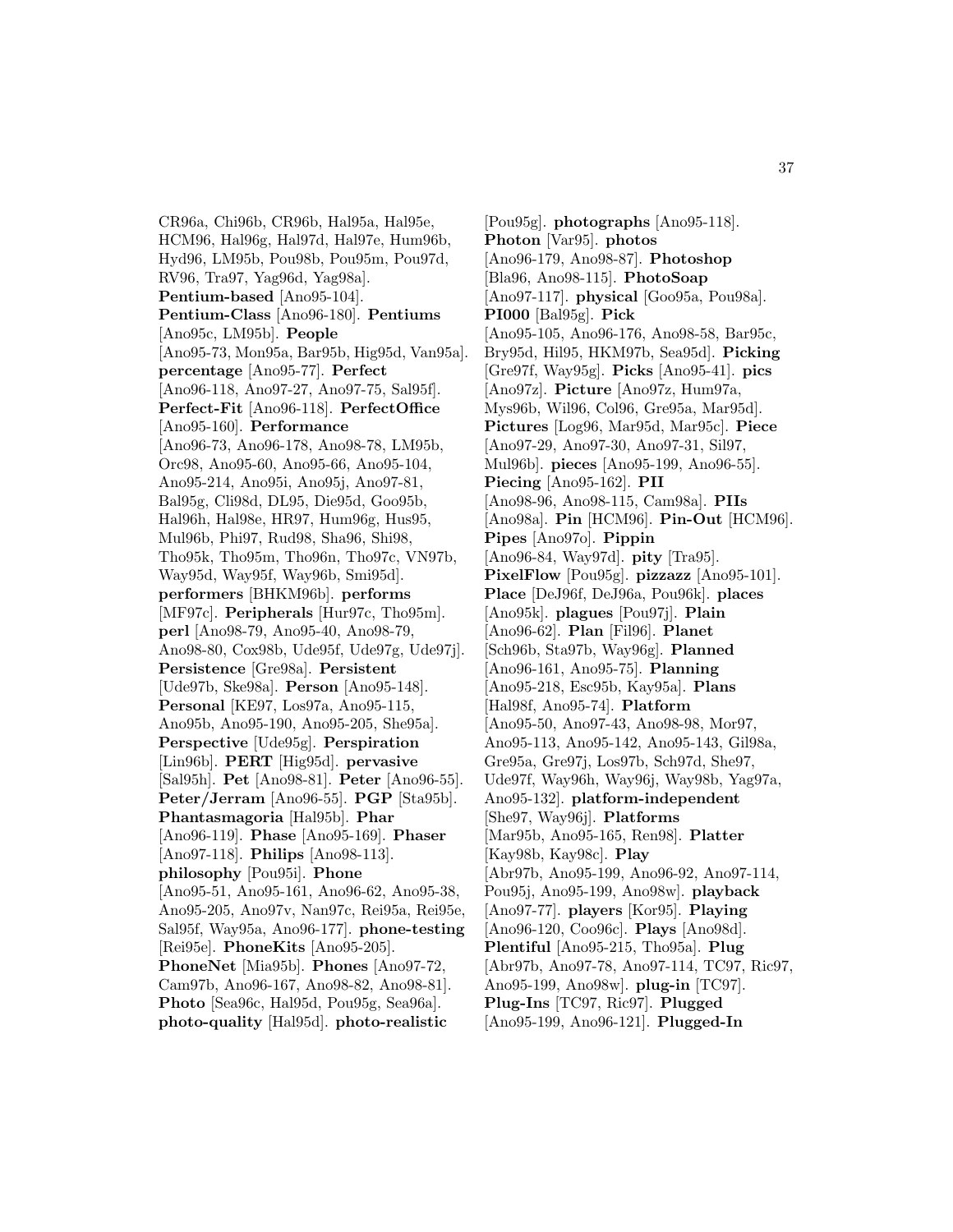[Ano96-121]. **plugins** [VN97a]. **plunge** [Dej95j, Gre97m]. **Plus** [Ano95-97, Ano98w, Ano98-113, BM95, Dav95, Pou97e, Abr97a, Ano95-37, Ano95-110, Ano95-203, Ano95-205, Ano96-173, Ano96-175, Ano96-170, Ano96-171, Ano96-172, Ano96-178, Ano97-106, Bal96d, VN97a, Gre98c]. **PN60** [Ano95-213]. **Pocket** [Ano98-118, Way96k, Way97a, Way97e]. **pod** [Ano96-125]. **Poet** [Gre97m]. **poetry** [Les95]. **Point** [Ano98-41, Gre97a, BHKM96b, Fri97c]. **Point-of-Sale** [Gre97a]. **Point-to-Point** [Fri97c]. **pointers** [Moh97b]. **pointing** [Ano96-177]. **points** [Bal95e]. **Poison** [And98]. **Polaroid** [Ano96-43]. **police** [Way95h]. **policy** [Ano96-68]. **Politics** [Bau97]. **Polywell** [Ano98-48]. **Pool** [Sal95i]. **POP** [Kos96, VN97a]. **popping** [HM95, Pen98]. **popular** [Esp95, Gre97g, Nan95f, VN97b]. **populated** [Bon95a]. **Populist** [Pou97c]. **Pornograph** [Nee96a]. **Port** [Nan96f, Ano95-27, Mor97]. **portability** [Fri97a]. **Portable** [Ano96-122, Ano98-82, Bal95f, Bal95g, Fri97a, Pou96o, Ren98, AK98, Bal95a, Hum96e, Hum97d, Kay98a, Pou95f, SB96]. **Portables** [Ano95-77, Ano96-118, Ano97j, BKM96, Ano95-104]. **portend** [Ano95-36]. **Porting** [Ano97-60]. **Ports** [Pou95o]. **position** [Tho95f]. **positioning** [Whi95a]. **possibilities** [Fau95]. **Post** [Ano96-123, Fri98a]. **Post-Millennium** [Ano96-123]. **Posta** [Ano97-101]. **Postal** [Cro95]. **PostScript** [Tho95a]. **potent** [Ber95]. **potential** [Kay95a]. **Pothole** [Whi96]. **POTS** [Ano95-62]. **pound** [Ano98-96, Row96c, Way97g]. **Pournelle** [Ano95-163, Pou95l, Pou95o, Pou95n, Pou95m, Pou95k, Pou95p, Pou95q, Pou95r, Pou95s, Pou95t, Pou95u, Pou95v, Pou95w, Pou96p, Pou96o, Pou96r, Pou96q, Pou96n, Pou96m]. **Pours** [Ano96-31]. **Power**

[And95c, AK98, Ano95r, Ano95s, Ano95-59, Ano95-131, Ano95-156, Ano97-67, Ano97-71, Ano97-81, Ano97-82, Ano97-108, Bak95b, Lin96d, Mia95c, Pou97a, Pou98b, Tho95l, Van97, Way96k, Yag96d, Ano95-106, Ano95-104, Ano95-203, Ano95-205, Ano96-174, Ano97-116, Arc98, Bak95a, Bal95f, BGR95a, BGR95b, Ban97, Cir95, Cla95b, HM95, Hal97c, MA98, Pou95b, Pra95a, Tho95k, Tho95o, Yag96e, Yea95b, Ano95q, Ano95y, Ano95z, Ano95-27, Ano95-165, Ano95-171, Ano97-80, Cox98a, Het96g, Mar95d, Mar95c, Tho95g, Tho95m, Tho96m, Van97]. **Power-Builder** [Het96g]. **PowerBook** [Ano95-104, Ano95-203, Ano97-116]. **powered** [Ano98-48, Tan98]. **Powerful** [Ano95-165, Ano95-178, Het97, Laz97b, Tho98d, Yea95a, Yea95b, Ano95k, Ano95-72, Ano95-160, Bla96, Cha97, Cli98c, Fau95, Cot95b, Gil96f, Hub95, Moh97a, Rei95f, Sha95c, Wil95]. **Powerhouse** [Hal98c, RV96, Bal95d]. **PowerJ** [Gre97d]. **PowerLite** [Ano95-214]. **PowerMacs** [Ano96-105]. **PowerPC** [Ano95-132, Ano95-145, Ano95-164, Ano95-171, Ano95-185, Ano98-83, Cot95a, Gwe95, Hal96g, Hal96h, TJF95, Tho95k, Tho96f, Tho96b, Tho97a, Tho98b, Tra97, Way97d]. **PowerPC-based** [Cot95a]. **PowerPC-related** [Ano95-164]. **PowerPCs** [Ano96-106, Ano96-124, Ano96-161, Tho95k, Tho95o]. **PowerPoint** [Yea95b]. **Powers** [Kha98, Sim96]. **PowerSite** [Ano98-84]. **Powersoft** [Gre96d, Gre97d, Gre98c]. **ppm** [Ano95-101, Ano95-189, HKM96, Ano95-101]. **PR** [And98]. **practical** [Ano98-63]. **praise** [Ano96-76]. **Precision** [Sha95b]. **predictions** [RFD95]. **preemptive** [Tho97d]. **prepared** [Api95c]. **preparing** [Ano95-60, Ano95-154]. **Present** [Sea97]. **Presentation** [DeJ95a, Dej95i]. **Presentations** [Yea95b, Hum97c, Van95a, Yea95a].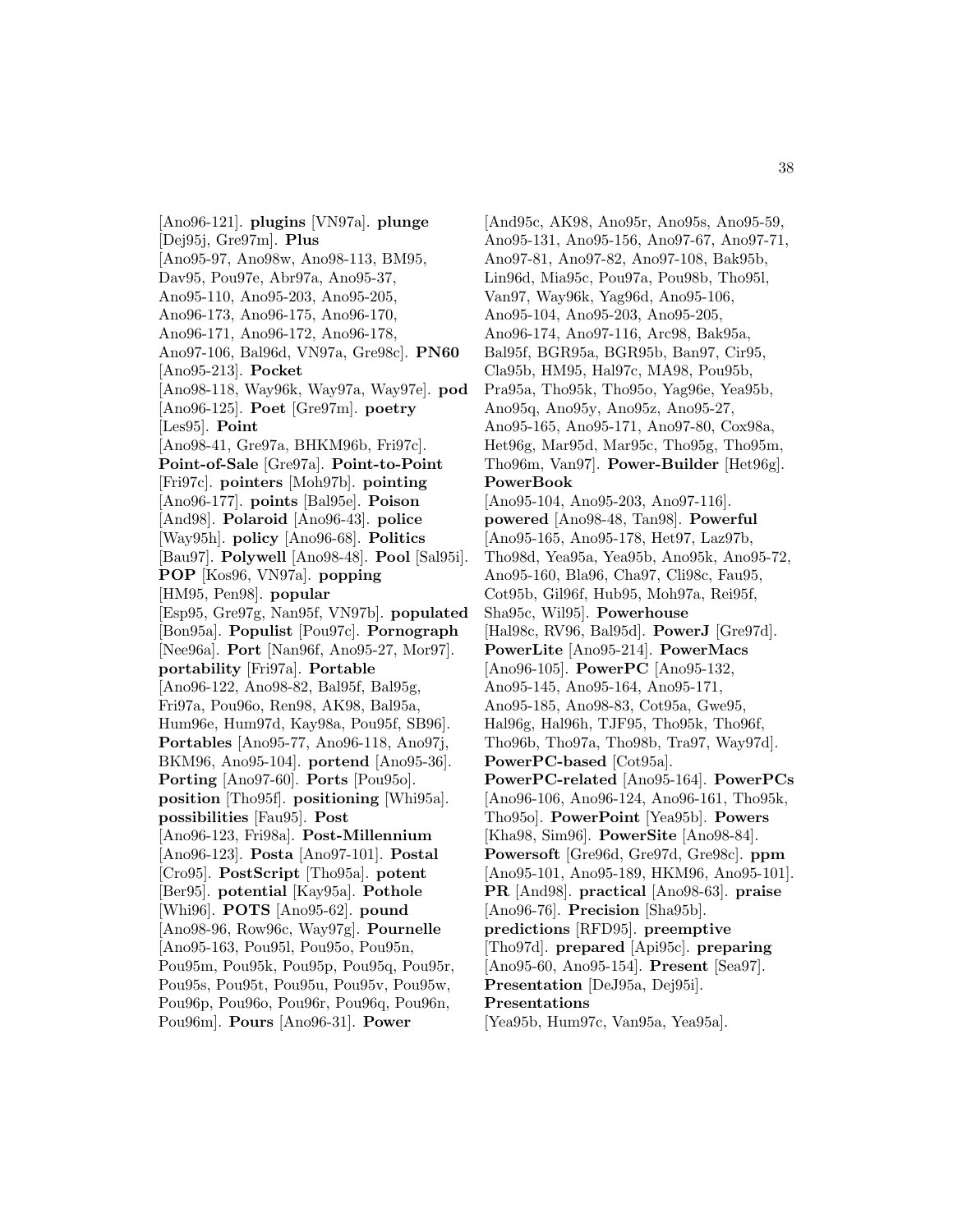**presents** [Cot95a]. **Press** [Ano95-40, Ude95f, Ude95b]. **presto** [Ess95]. **Pretty** [Ano98-85, Sta95b]. **Prevails** [Ano97-80]. **Prevent** [Kay97a, Ano95-222]. **preview** [Ano96-170, Ano96-171, Ano96-172]. **Previews** [Ano95-207, Ano96-125, Ano96-177, Ano98-86]. **Previously** [Nan95f]. **Price** [Ano95-53, Ano95-122, Hen96, Ano97z, Bal95f, Hal96h, MW95, Smi95b]. **Prices** [Ano95-44, Ano95-165, Ano95-122, Ano96-91, Ano97-82]. **pricy** [HR97]. **Prime** [Ano96-58]. **Print** [Ano95-123, Tho95n, Ano97-123, Ano98-126, Sha96, Smi95b, Tho95b]. **Printer** [Ano95-130, Ano98-126, Row96b, Ano95-118, Ano95-101, Ano95-207, Ano97-119, Hum96j, Hum96g]. **printer/copier** [Ano95-207]. **Printers** [Ano95-98, Ano95-101, Ano95-188, Ano95-189, Ano96-44, Ano96-148, HKM96, HR97, KH96, Ano95-48, Ano95-49, Ano95-208, Ano97-118, GM95b, Sha96, Tho95b, Wei95]. **PrintGear** [Hum96g, Sha96]. **Printing** [Hum96g, Ano95-118, Ano95-211]. **prints** [Ano95-213, Ano97-120, Hum96i, Kay97b]. **prioritize** [Mac98a]. **Privacy** [Pou95q, Ano96-76, Sta96c, Sta95b]. **Private** [Hur97e, KFT95, Ude95d]. **Prize** [Hum98c]. **Prizes** [Pou95r]. **Pro** [Ano95-207, Row97, Ano95-203, Ano95-200, Ano96-117, Ano96-178, Bal95f, BHKM96b, CR96a, Chi96b, CR96b, Gre97h, Mon95b, Pou97d, RV96, She95c]. **probably** [Ano97-127, Fri95a]. **problem** [Ano95-163, Ano98-73, Gre95b, Gre95c, Hac97, Pou98b, Pou95n, Ude96d]. **Problems** [Ano98-87, Sal95k, Sal95l, Ano95-109, Ano96-127, Fow97, Joc95c, Los97c, Meh95b, Pou95b, Pou96b, Sha95c, Tra95]. **procedure** [Yag97a]. **Procedures** [CC98]. **process** [Ano98-126, Ude98c, Ano95-210]. **Processes** [Ess95, Ber95, Gou95]. **Processing** [Pou95g, Pou96b, Ano95-203, Ano97-45,

Cir95, Dob97a, Dob97c, Het97, Kri95, Pen98, Pou97c, Rud98]. **processor** [AK98, Ano95-95, Ano95-158, Ano95-163, Ano95-159, Ano95-171, Arc98, Em98, MA98, Sha96, Shi98, Sim96, Tan98, Tho96e, Tho96n]. **Processors** [Ano97-44, Ano97-73, Ano95-80, Cla95b, Joc95b, Laz97b, Tho95k, Yag95a]. **produce** [CC98, Dob96]. **produces** [MD95]. **producing** [Hil95]. **Product** [Ano95-87, Ano96-81, Ano96-82, Ano95-59, Ano95-77, Ano98-41, Mac95a]. **production** [Die95c, Vac95b]. **Productive** [Gil96g]. **Productivity** [Gil98b, Ano95-201, Cla95c]. **productivity-enhancing** [Ano95-201]. **Products** [Mar95a, Ano95-41, Ano95x, Ano95-142, Ano95-143, Ano95-141, Ano95-187, Ano97-115, Ano98-58, BD95b, Bar95c, Bry95e, Cla95b, Dav95, Flo97, Gre96h, HM95, Los97a, MA98, Nan95f, Ude95b, VN96b]. **Professional** [Ano95-165, Ano95-204, Ano95-209, SK96a]. **Profilers** [Ano98-78]. **profit** [Ano97-92]. **profits** [Ano97-28]. **program** [Ano95-186, Gre97f, Het96g, Orc98, Sha95b, Way96b, Yar95]. **programmability** [Gat98]. **Programmer** [Ano96y, Abr97c, Joh96]. **Programmers** [Ano98-111, Dob97c, Cot95b, Sha95b]. **Programming** [Ano96-94, Dob98b, Fri98b, Gre96i, KB96, Lin95a, Rau97, UGB95, Way96b, Ano95-113, Ano96u, Ano96-34, Ano96-76, Ano97-117, Cot95b, Gre95b, Gre95c, Gre96d, Gre97e, Gre97r, Hal97b, KFT95, Pou95b, Pou96b, SK95, Ude95f, Var95, Way96a, Way98a, Gre97p, Pou95b]. **Programs** [Ano96z, Die95b, Gio96b, Won98a, Ano95-27, Ano95-134, Ano95-135, Ano95-165, Ano95-190, Ano95-214, Ano95-222, Cli98c, Cli98d, EP97, Het96d, Nan97b, Sea95c, Sea95d, Sea96b, Ude97b, Wat95, Won98c].

**Prograph** [Cot95b]. **Progress** [Ano95-182, Ano95l]. **Project**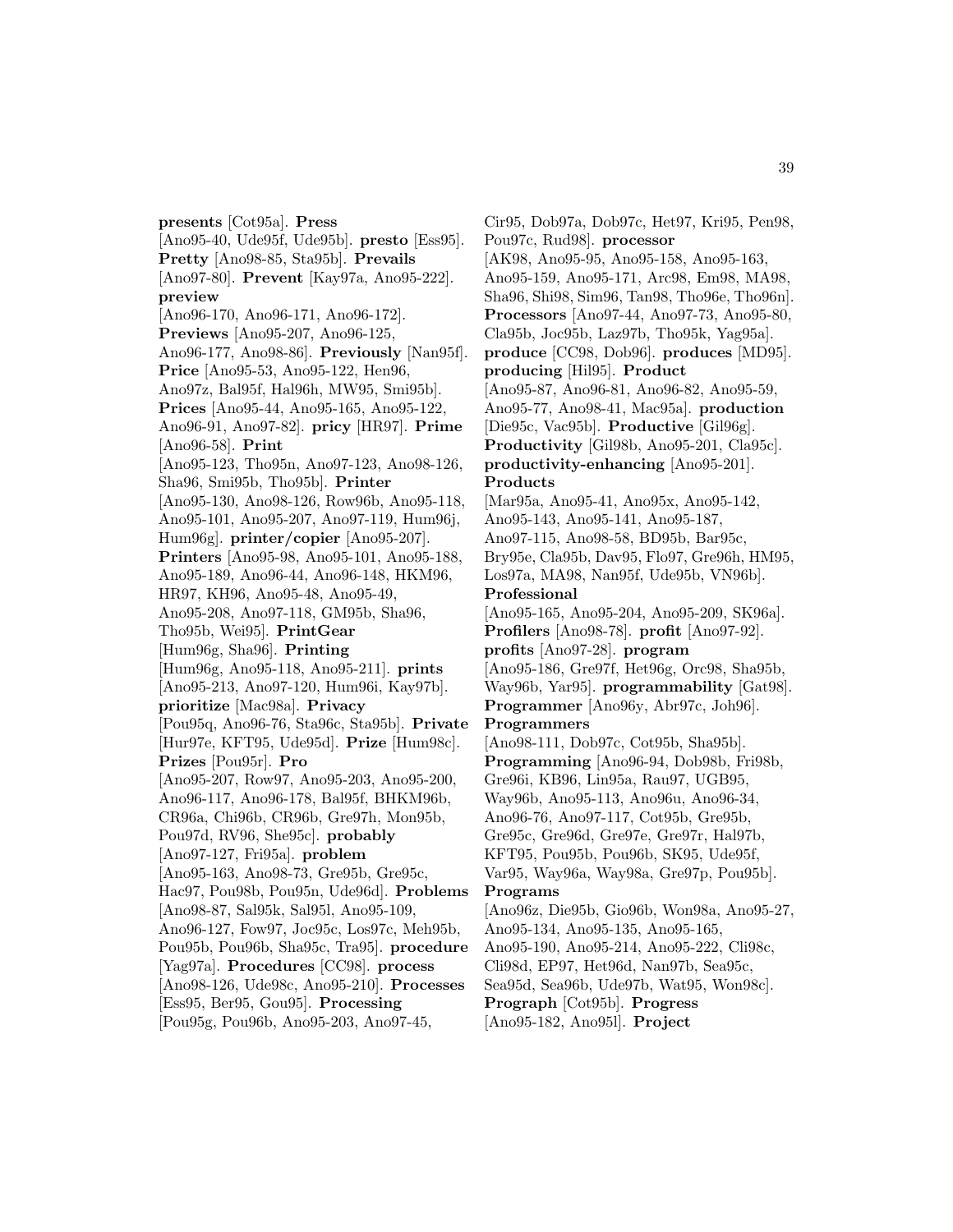[Ano95-40, Ano97-75, Ano98-112, Hig95a, Ude97a, Ude97k, Ude97b, Ano95g, Hig95d, Sal96b, Hig95d, Ude95c]. **projection** [Ano95-36, Van95a, Van96c, van95b]. **Projector** [Van96c]. **projects** [Hig95d, Kri95]. **Proliferate** [Ano95-95]. **Promise** [Ano97x, Ano98m, BVN95, Los97a, Tho95m, Ude97d, Way96j, Wei95]. **promised** [Ano95-169]. **Promises** [Ano96-183, Ano97-66, Ano95-107, Ano95-132, Ano95-220, Ano96-173, Joc98a, Tho97c, Ude97k]. **promising** [Los97b, Sea95c]. **prompts** [Ude97b]. **prone** [Hal98g]. **proof** [Hum96i]. **Proper** [Phi97, Fri97d]. **properly** [Ude96l]. **Prophetable** [Ste98]. **Proponents** [Hal98b]. **proprietary** [Ano97-127, Hal97e]. **Pros** [RV96, Hum96b, Hyd96]. **prospects** [DA95]. **Prospero** [Tra96a]. **Protect** [Bry95c]. **Protection** [Daw95, Bry95a]. **protocol** [Ano95-83, Ano95-220, Cli98b, Fri97c, KP98, Lew96, Sta96d]. **protocols** [Ano95-82, BMW97]. **prototyping** [Ano95-72]. **prove** [Ano97a]. **proves** [And96b, Ano96-178]. **Provide** [Ano95x, Ano95-103, Ano95-190, Knu96b, Kos96, Law95, Tho95e, Way95b, Yag97a]. **Providers** [Ano95-174]. **provides** [Ano95-210, Ano95-211, Ano97-123, Api95a, CCS97, Cua95b, Gre97q, Mia95d, Pou95k, SB96, Way95a]. **Proxima** [Van95a, Van96c]. **Pruning** [Sal95k, Sal95l]. **pry** [Pou95w]. **pseudoprivate** [Ano95-51]. **Psion** [Ano96-172, Ano96-178]. **Public** [Ano95-65, Ano95-62, Sta95b, Ude95d]. **Public-Key** [Ano95-65]. **publicly** [Ano95-141]. **Publish** [Ano98-64, Ano97-118, Ude95b, Ude96d]. **publish/subscribe** [Ano98-64]. **Publisher** [Ega95]. **publishers** [Ano95-88]. **Publishing** [Ano95-95, Ano95-200, BVN95, Sea96c, Ano97-116, Sea96a]. **Pull** [Ano98-64, DeJ97, Ude96h]. **pulling** [BEM95]. **pumping** [Joc95b]. **Punch**

[Ano95-196]. **Pupils** [Joc96g, Joc96a]. **pure** [Gre98f]. **Purely** [Cot95b]. **Purgatory** [Ano98-109]. **purpose** [Way96l]. **Push** [Ano96-51, Ano98-117, DeJ97, Ude96h, Ano98-64, Pou97c]. **Push-Button** [Ano96-51]. **Put** [Flo96c, Sal96c, SY97, Ano95-44, Ano98-123, Bar95b, Nan96d, Pou97d]. **Puts** [Em98, Ano95-27, Ano95-159, Ano95-210, Ano95-213, Tho95g, Tho97e]. **Puzzle** [Zha96]. **Puzzles** [Ano95-162]. **Python** [She97].

**QIC** [Ano95-100]. **QNX** [Krt98, Var95]. **QNX/Neutrino** [Krt98]. **quad** [Ano95i, Ano95j, Nad95b, RV96, Nad95b]. **quad-Pentium** [RV96]. **quad-speed** [Nad95b, Nad95b]. **Quality** [Ano96-184, Ano98-87, DeJ96b, Dej95i, Dut98, Hum96g, Joc95d, KH96, Knu96c, Ano95-118, Ano95-106, Ano97f, Ano97z, Ano97-114, Bry95d, DeJ95a, Hal95d, HR97, MW95, EP97]. **quandaries** [Ano95-115]. **Quantify** [Ano98-78]. **Quantum** [Flo98a]. **Qube** [Ano98-88]. **Queries** [Cua95a, Cua95c, Lin95d, Ske98a]. **Query** [Eva98, Wat95]. **query-and-reporting** [Wat95]. **querying** [Lin95d]. **Quest** [Gar97, Ano98-104]. **question** [Ano95-187, Ano98-60]. **questioning** [Hac97]. **Quick** [Ano97-62, Hum97d, KM96d, Ano95-72, KM96b]. **Quick-Striking** [Hum97d]. **QuickBasic** [Esp95]. **QuickBasic-like** [Esp95]. **QuickBooks** [Ano95-203]. **QuickDraw** [Ano96-173]. **quickly** [Gre96b, Nan95g, Ude96g]. **QuickShare** [Ano95-195, Bal95i]. **QuickSite** [Ano96-179]. **QuickTime** [Hal95d]. **quiet** [Ano97-117]. **quite** [Ano95-135].

**R&D** [Flo98b]. **R10000** [Ano95-124]. **R12000** [Hal98e]. **R5000** [Ano96-126, Hal96f]. **Race**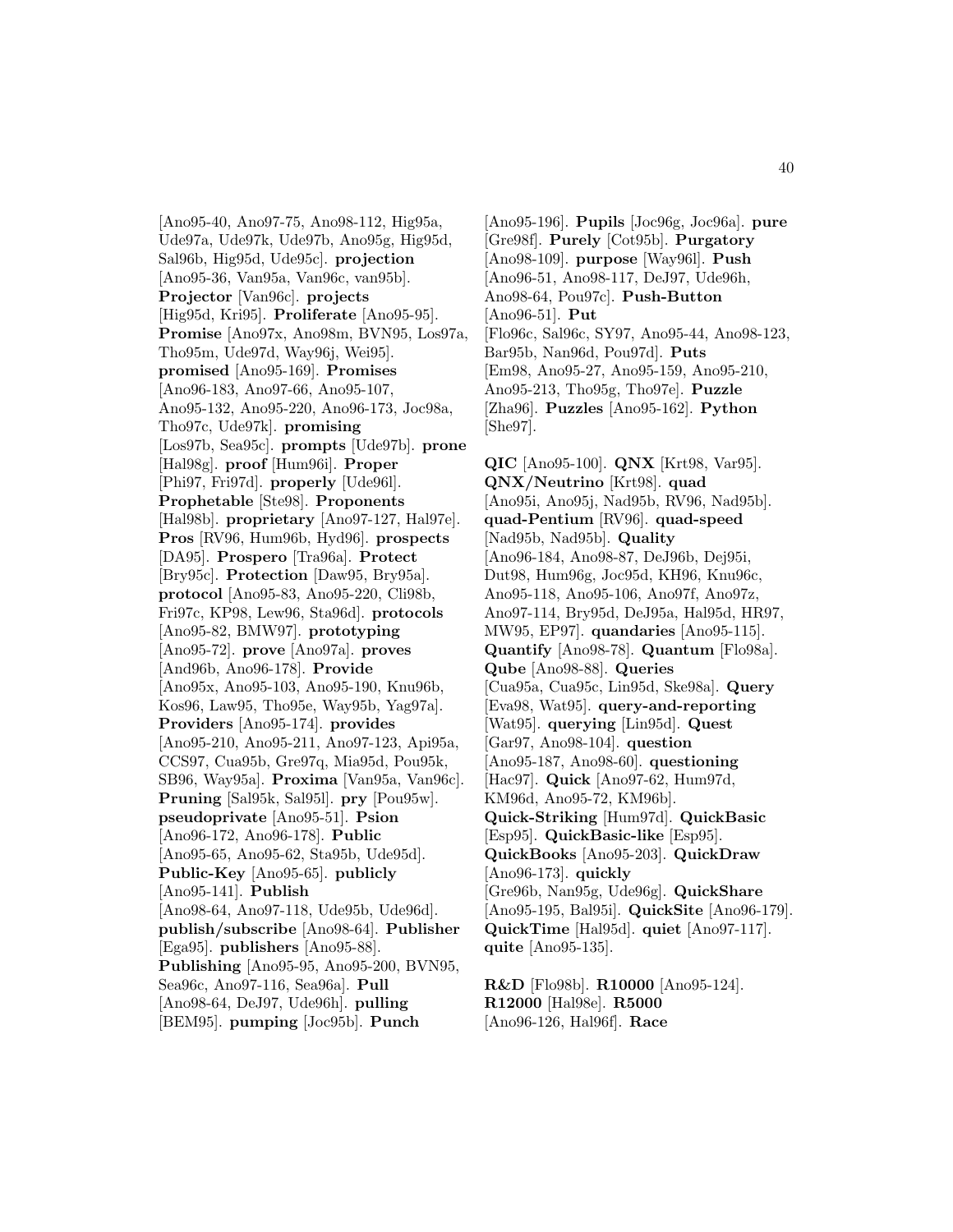[Hum98c, Nav97, SM97, Fri95c, Nel95]. **racer** [Ano95-161]. **RAD** [Ano95-111, Ano95-112, Ano98-108, Cre96, Gre97g, Gre97h]. **Radar** [Ano96-140]. **Raders** [Ano96-127]. **Radical** [Ano95-166, Gre95e, Pou95d, Ano95-167]. **radically** [Hal98a]. **Radio** [Ano95-168, Sal95a, Meh95a, Meh95b]. **RAID** [Ano95-67, Ano95-99, Ano95-180, Api95b, Guy95, Pou98c]. **Raidion** [Api95b]. **Rainbow** [Tho95n, Tho95b]. **rains** [Pou97j]. **Raising** [Sch97c]. **Rally** [Ano95-192]. **RAM** [Ano95-125, Ano98-104, Goo95a, Pal96]. **Ramps** [Ano96-33]. **RAMs** [Ano95-147]. **Ran** [Gou95]. **range** [Ano95-100, Bal95e]. **ranging** [She97]. **Rap** [Ano98-106, Hal98b]. **Rapid** [Ano95-166, Ano95-167, Ano98e, Gre98d, Hal98a, Pou95g]. **rapidly** [Mor97, Tho98e]. **Rapids** [Ano98-77]. **Rates** [Sta97a, Mon97]. **rather** [Ano95y]. **Rational** [Ano98-78]. **RAVE** [Way96c]. **raw** [Ano96-174]. **Ray** [Ano97-119]. **Raymond** [Ano95-72]. **razor** [Hum96i]. **razor-sharp** [Hum96i]. **Re** [Bla96]. **Reach** [Ano96-128, Ano98-35, Hur97b, Pou96j]. **reaches** [Mia97b]. **react** [Ano96-127, Ano97-54]. **reactor** [And96d]. **read** [Ano95-61, Car95, DFT95b]. **Reader** [Ano95d, Ano96-133, Ano96-132, Ano96-129, Ano96-130, Ano96-131, Ano97-83, Ano97-84, Ano97-85, Ano97-86, Ano97-107, Tho96c]. **Readers** [Ano95-116, Ano95-111, Ano95-112, Ano96-134, Ano97-54, Ano97-55, Ano98-60, Ano95d, Ano96u, Ano96-76, Ano96-77, Ano96-78, Ano97t, Ano97-53, Ude95a]. **Ready** [Ano95-93, Ano97-28, Ano97-125, Cha97, Gou95, MC98, Coo96b, Hal98a, Joc96c, Mon97, SM97, Way95d, BVN95]. **Reaity** [Ano95-129]. **Real** [Ano95-89, Ano96-59, Cre96, Fri98a, Gre96g, MW95, Sal95n, Ske98a, Ske98b, SB96, Way97e, Web96, Ano95-128, Cob95, Cro95, DFT95b, Fri95a, Hur97e, KE97, Pou96k]. **Real-Time** [Cre96, Ske98a, Ske98b,

Ano96-59, Cob95, Cro95, Gre96g, KE97]. **realistic** [Ano96-173, Pou95g]. **Reality** [Ano95-129, Ano96-151, Ano96-158, Flo96c, KE97, Pou96d, Ano95-146, Ano95-197, Bau95, Hal95d, Way96j]. **Really** [Ano98-57, Ano95-157, Fow97, HKM97a, Hur98c]. **realtime** [Cre96]. **reason** [Pou96k]. **Reasons** [Ano96-148]. **rebels** [Hur97a]. **Reborn** [Tho96l]. **Rebuilding** [Ano97-87]. **Rebuilt** [Gre97e]. **Recentralization** [Wil95]. **Recipes** [Way98a]. **Recognition** [Mar95a, Ano95-162, Ano95-187, Ano98v, Cla95b, Cua95b, Dej95g, Laz97b]. **recognize** [Ano95-187]. **reconfigure** [Row96c]. **Recovery** [Ano96-113, Ano97-123]. **Recycling** [Ano97-88]. **Red** [Bal95a, Bal95g]. **Red-hot** [Bal95a, Bal95g]. **redesign** [CFDT95]. **Redesigned** [Gre97n, Tho95e]. **Reduce** [Ano96o, Bie95, Tho95o]. **Reduces** [Ano95-52]. **redundancy** [Fri97d]. **Reference** [Ano95-132]. **regardless** [Yag97a]. **registries** [Won98b]. **Registry** [Won98b]. **Regroups** [Hal96g]. **Reinvented** [DM98]. **Reinventing** [Gil96h]. **related** [Ano95-164]. **Relational** [Dre98, Gre98b, Ano95-95, Ano95-151, Ano95-152, Gre98f, Sto98]. **Relations** [Nan98b, Nan98c, Yav95]. **relatively** [Ano95-137]. **Release** [Ano96-173, Cra96, Gil97b, Lin96a, Gil96d]. **released** [Gre95a]. **Releases** [Ano95-151, Ano95-152, Ude95b, Yar95]. **reliability** [Ano95-105, Ano97-30, Ano97-81, Nan95b]. **Reliable** [Ano95-99, Bre98, Joc95d, KHM<sup>+</sup>96, Loh97, Gio95, Guy95, Hal98g, Son95]. **reliably** [CCS97]. **Relief** [Ano95-122, Ano96e]. **rely** [Ano95-80]. **remains** [Het96b]. **remarkable** [Ric97]. **remarkably** [Gre95d]. **Remote** [Ano98-37, Ano98-89, Cam98b, Cli98c, KHM<sup>+</sup>96, Lev98, Sal95j, Way97e, Won98b, Yag97a, Ano97-123, Fri96d, Nan95c].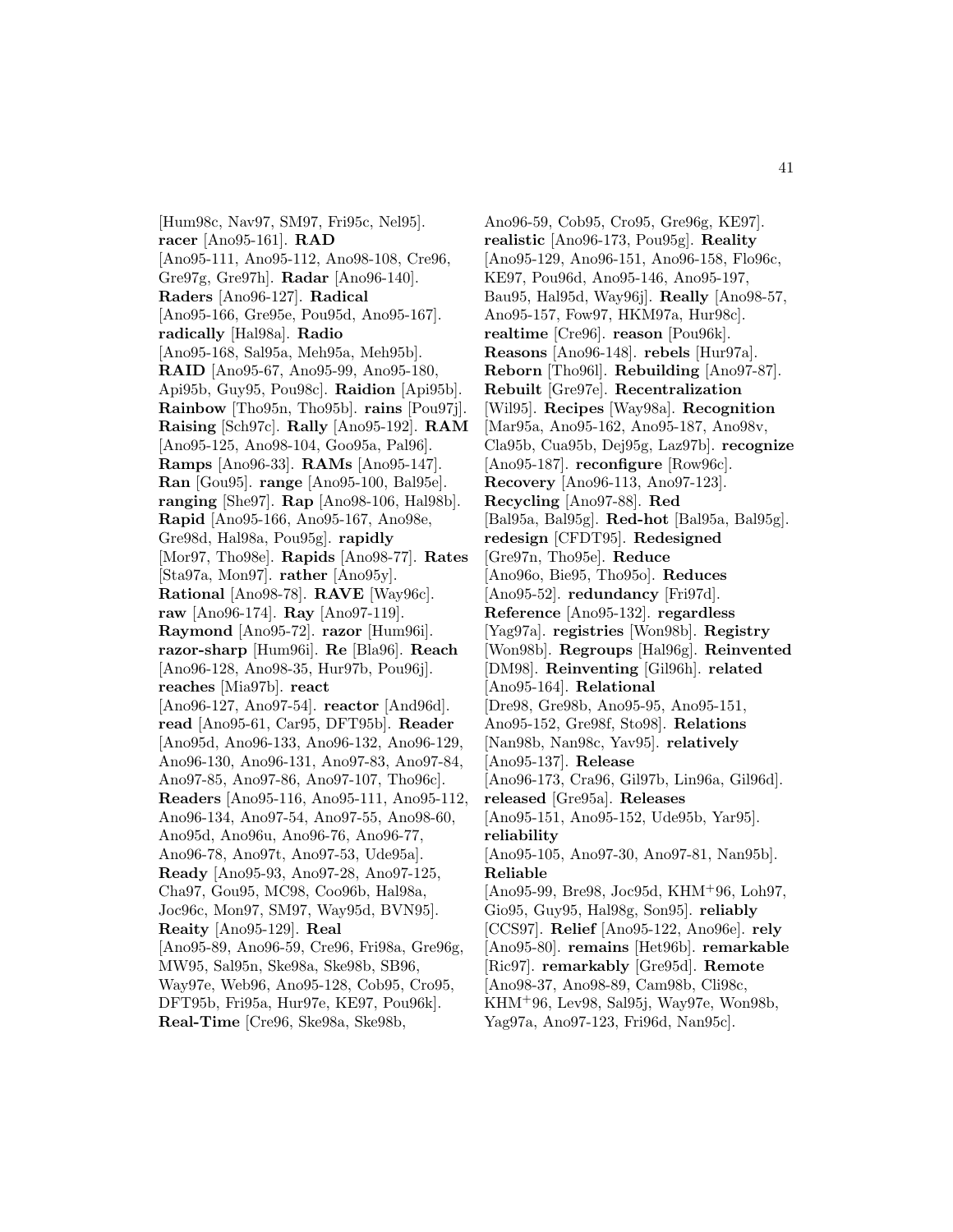**Remote-Control** [Won98b]. **remotest** [Ano95k]. **removable** [Mia97b]. **removable-media** [Mia97b]. **removes** [Won98b]. **removing** [Mia95f]. **renderer** [Pou95g]. **Rent** [Ano96-66]. **repackage** [Rei95e]. **Repeat** [Ano97-58]. **replace** [Ano96-55, Pou97f, Sal95c, Sal95k]. **Replacement** [Van96a]. **replacements** [Ano95-77]. **Replication** [Ano95-133, Ano96n, Ano97-89, Bre98, Dob95, Yav95, Ano95k]. **Reply** [Ano95-86, Ano95-90, Ano96-80, Ano96-83, Ano96-133, Ano96-132, Ano96-129, Ano96-130, Ano96-131, Ano97-83, Ano97-84, Ano97-85, Ano97-86]. **Repoet** [LM95b]. **Report** [Ano95-117, Ano95-106, Ano95-99, Ano95-98, Ano95-104, Ano95-101, Ano95-100, Ano95-103, Ano95-107, Ano95-105, Ano97-100, Ano97-98, Ano97-99, Ano98-38, Ano98-40, Ano98-39, Gar98, Hes97, HKM97b, HR97, KM96d, KM96c, Mys96b, Mys96a, SK96b, Ano95-102, KHB96b]. **reporting** [Wat95]. **reports** [Aer95, Hac97]. **Repositories** [Mac95b, Mac95a]. **Repository** [Wat98b]. **represents** [Ano95-105]. **reproduction** [Sug95]. **request** [Ano97f]. **requiem** [Abr98b]. **require** [Gio95, Pal96, Sha95c]. **required** [Ano95-199]. **requirements** [DA95]. **requires** [Ano97-105, DeJ96b, Hur97b, Sal95h, Whi97]. **Research** [Ano97-49, Ano97-50, UT95, Dej95g, Ano95-204, Ano95-209]. **researcher** [DM98]. **Researchers** [Sha95c, Hed95]. **Reseller** [Ano97-90, Ano97-91]. **Resellers** [Ano97-92, Ano97-87]. **Resolution** [Ano95-118, Gre95f]. **resolve** [Ano98w]. **resource** [Ude96l]. **Resources** [Ano97-87, KP98, Wil95]. **respond** [Ano97-55, Ano98-60]. **responding** [Ano95-136]. **Response** [Lin96c, Ano98-47]. **Rest** [Ano98o]. **restores** [Ano98-74]. **restrictions** [Sta97b]. **result** [Ano95-75].

**results** [Ano95-117, Ano95-192, Hur98c]. **retain** [Ude96d]. **Retreats** [Abr97b, Abr97a, Abr97c, Ano97f]. **Return** [Ano96-135]. **returns** [Pou95n, Pou95k]. **reusable** [Way96j]. **rev** [Tho95o]. **reveal** [Ano98-121]. **Revealed** [Ano95-155, Joh96]. **Reveals** [Hal98f, Ano95-158, Die95d, Gre98a]. **Revenge** [Abr97a]. **Review** [Gre97o, Kay97a, MF97b, Ano95-200, Ano96-163, Hig95a, KH95, LM95a, Mac95a]. **reviewer** [Cra96, Gil95]. **Reviews** [Die97a, AG95]. **Revisited** [Ano95-170, Shi98, Tho96f, Tho96g, Ude97a]. **Revisiting** [Ano98-74]. **Revive** [Cra96]. **revived** [Sch97a]. **revives** [Cra96]. **Revoir** [Ano96i, She95c]. **revolt** [Hal98a]. **Revolution** [Ano96h, Ano97-100, Sha95a, Ano95-28, Ano95-34, Ano95-29, Ano95-30, Ano95-31, Ano95-32, Ano95-33, Ano95-35, Bar95d, Hal97a, Ano97-77]. **revolutionary** [Joc95e]. **revved** [Tho95h]. **Rewritable** [Ano95-169]. **rewrites** [Ano98-52]. **RFC** [Ano95-170]. **Rhapsody** [Ano98d, Tho98c, Tho98e]. **Rich** [Fil96, Tho98e]. **Richer** [Ano96-136, Ano95-61]. **Rick** [Ano95-47, Gre96i]. **Riddle** [Dej96e]. **Ride** [Ano95-193, Ano98a]. **Rides** [Ano95-71, Ano98-59]. **Right** [Ano96-67, Ber95, Lin95a, Ano97-32, Bal95f, Bry95d, Car95, Gil97c, Gre95b, Gre95c, Hal95d, Nad97, Sal95m, Sim97, Way95c, Yav95]. **Ring** [Nan96c, Ano97-28, Nan96a]. **Ringing** [Nan97c]. **RISC** [Ano95-171, Ano95-203, Ano97-81, Hal95a, Hal98e, Hum98a, MA98, Pal96, Pou95c, Pou95d, Pou95i, Row96a, Shi98, Sim96, Tam95d]. **risk** [Nan96d]. **Risks** [MF97d]. **Risky** [KFT95]. **Rivals** [Ano95-93, Ano97-118]. **Road** [Ano96-137, Ano97-79, Bal95h, Tam95d, Van96c, Way95f, Whi95a, Ano97-107, Rei95c, Wat98b, Whi95b]. **Road-Show** [Van96c]. **roadmap** [Ano98-122, Mon98b]. **roam**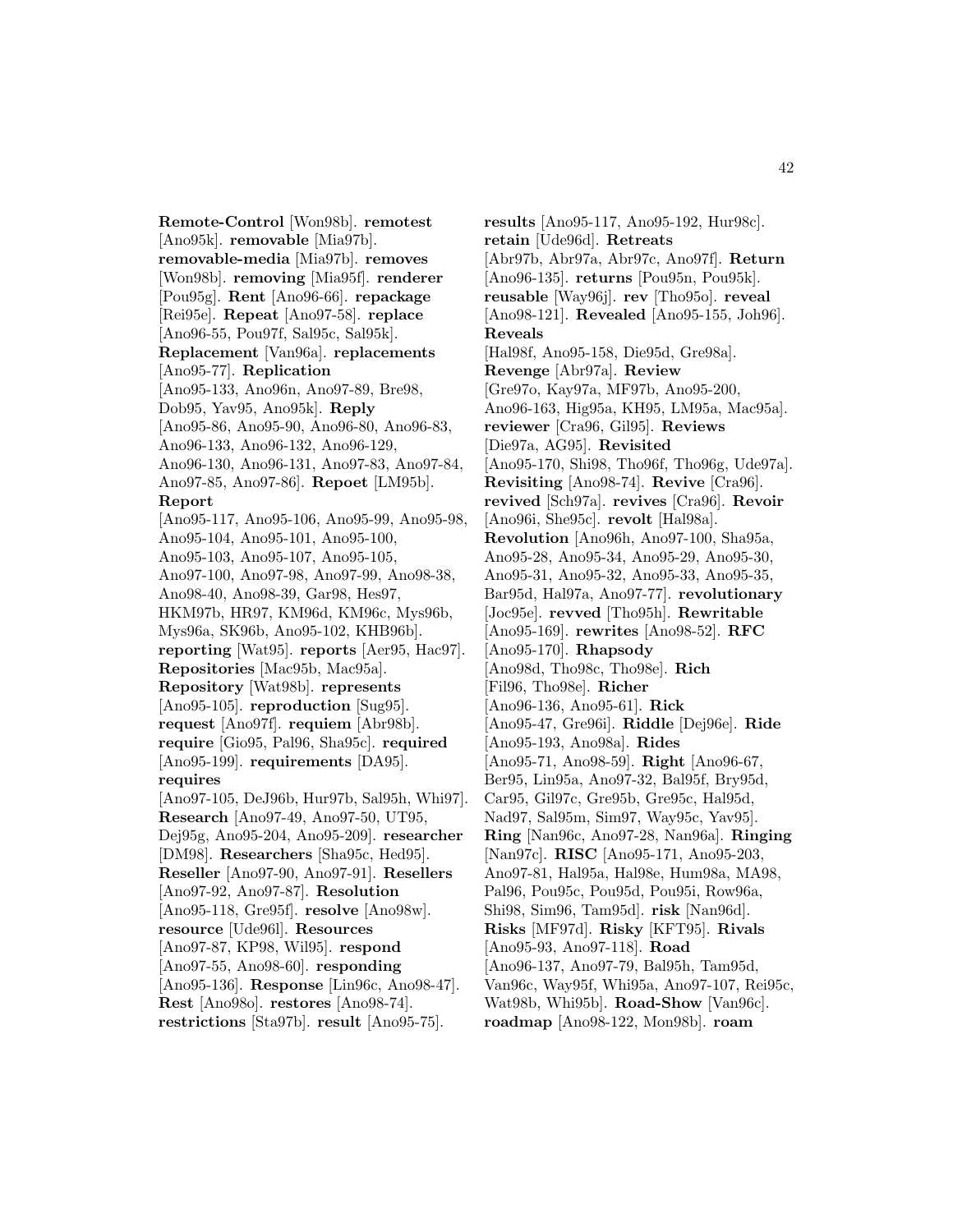[Ano98-82]. **roaming** [Bal95e]. **roaming-enabled** [Bal95e]. **Roar** [Ano98-50]. **Roars** [Ano95-145, Ano96-180]. **robbed** [Ano95w]. **Robbers** [Ano95w]. **Robo** [Ano96-138]. **RoboCop** [Ano96-138]. **Robot** [Eng97]. **Robots** [Ano96-54, Ano97t]. **robust** [Gio95]. **robustness** [Ano95-105]. **rocket** [Ano95-159]. **rockets** [Gwe96]. **Rocks** [Mar95e]. **Rogue** [Gre96b]. **ROLAP** [Ano96-87]. **Roll** [Ano95-172]. **ROM** [Aer95, Ano95-37, Ano95-36, Ano95-195, Ano95i, Ano95j, Ano96-50, Bal95h, Bal95i, BM95, CFDT95, DFT95b, Emi97, Fro96, KFT95, Kay97a, Nad95b, O'M96, Pal96, SK95, Ude96d]. **Romance** [Van96c]. **ROMs** [Aer95, ATA96, Ano95-37, Ano96p, Ano96-121, BDF96, BM95, CFDT95, DFT95a, DFT95b, HCM96, Hal96d, KFT95, MDM95, MG96, Pou95n, RFD95, SK95, TJF95, UT95, UGB95, Ude96d]. **room** [Sea95c, Ude95b, Vac95b, Ano95-40, Ude95f]. **Ross** [Yag96d]. **rounds** [Wil95]. **Roundup** [BEM95, BVN95, Gio95, Gio96c, Gio96d, Het96e, Hig95d, Hig95c, Nan95f, Sea95c, Sea95d, Sea96c, Sea96d, Vog95, Yea95b, Hig95b]. **Route** [Gre97h]. **routed** [Sal95k]. **router** [Fri97d]. **Routers** [Ano98z]. **routines** [Gre95f]. **RP** [Tho96n]. **RPC** [Cli98a]. **rpm** [Mia97c]. **rport** [Ano95-103]. **RS** [Ano95-186]. **RS/6000** [Ano95-186]. **RSA** [Way98b]. **Rugged** [Ano96-108, Tri95, Ano95-97]. **ruggedized** [Tri95]. **ruminations** [Ano96-34]. **Run** [Ano95-173, Gre97f, Way97a, Ano95y, Ano95z, Ano95-104, Ano95-191, CCS97, Chi96a, Joh96, MF97c, MA98, Pra95b, Tho95l, Tho97b]. **Run-Time** [Ano95-173, MF97c]. **Running** [Ano95-222, Ano96-98, Hum96h, Ano95-93, Ano95-137, Ano95-128, Ano97-30, Ano97-81, BGR95b, Mia95c, Sal95i]. **runs** [Ano95-150, Ano95-186, Gwe95, Hub95, Pal96, Tam95a]. **runtime** [Orc98]. **Rush** [Hed95].

**S** [Het96g, Sta98]. **S/MIME** [Sta98]. **S5** [Ano96-174]. **S5-120** [Ano96-174]. **Safe** [Nan96d, Kay95a, Way95g]. **Safeguards** [Ano95-100, GM95a]. **safer** [Ano97-75]. **Safety** [MF97c]. **Salamone** [Ano95u]. **Sale** [Bry95e, Gre97a, Bry95b]. **Sales** [Ano96-64, Joc98b, Ano95-77, Nad95c]. **Salsa** [Kay97c]. **Salvation** [Ano98-66]. **Salvatore** [Ano95u]. **Salvatore/Salamone** [Ano95u]. **Salvo** [BMW97]. **Samba** [Yag97b]. **same** [Ude98b]. **Sampler** [Ano96-63, Dav96]. **Samsung** [Cam97b]. **sanctioned** [Ano95-120]. **sanity** [Abr98a]. **Santa** [Pou97f]. **satellite** [Abr98c, Ano97-107, Mon97, Ano98-86, Bal95f]. **Satellites** [Whi95b]. **satire** [Ano95-37]. **Sauce** [Kay97c]. **Save** [Ano95-103, Abr98a, Ano95-38, Ano95-102, Hur97e, OHE97, Sal95d, TM95]. **saved** [Abr97b]. **Saves** [Ano98-100]. **Saving** [Ano95-222, VN96b]. **Saviors** [VN96b]. **Savvy** [UGB95, Nee95m]. **Say** [Ano97-46, Ano98v, Ano95-75, Ano95-93]. **says** [Ano95-219, Ude95g, Van96d, You96]. **Scalability** [Fry98, Ano95-59, Ano97-30, Nan95b]. **Scalable** [Api95b, Pou95g, Ano98-64, Cli98c, Whi98]. **Scale** [GE95, Ano95-59, Ano95-118, Ano97-103, MC97, Yag95a, Yav95, Yag95c]. **scaled** [Krt98]. **Scales** [Krt98]. **Scan** [Ano97-119]. **Scan-Soft** [Ano97-119]. **ScanJet** [Ano97-114]. **scanner** [Hum96i]. **Scanning** [Coy98]. **scary** [Knu96c, Mon95a]. **scenario** [Pou96a]. **scene** [Cot97]. **scenes** [Hal95b]. **scheduling** [Ano96-178, Cla95c, Yav95]. **scheme** [Fri97e]. **Schiffer** [And96d]. **Schmidt** [Ano98-120]. **School** [Ano95-171]. **schools** [Rei95d]. **Science** [Gre96i, Gre96i]. **scientists** [Hed95, Sha95c]. **Scitor** [Ess95]. **SCO** [Nan98d]. **Scorecard** [Bry95d, Kor95]. **Scorecards** [PH95, Bry95d]. **Scott** [Ano97-58]. **scoured** [Ano95-41].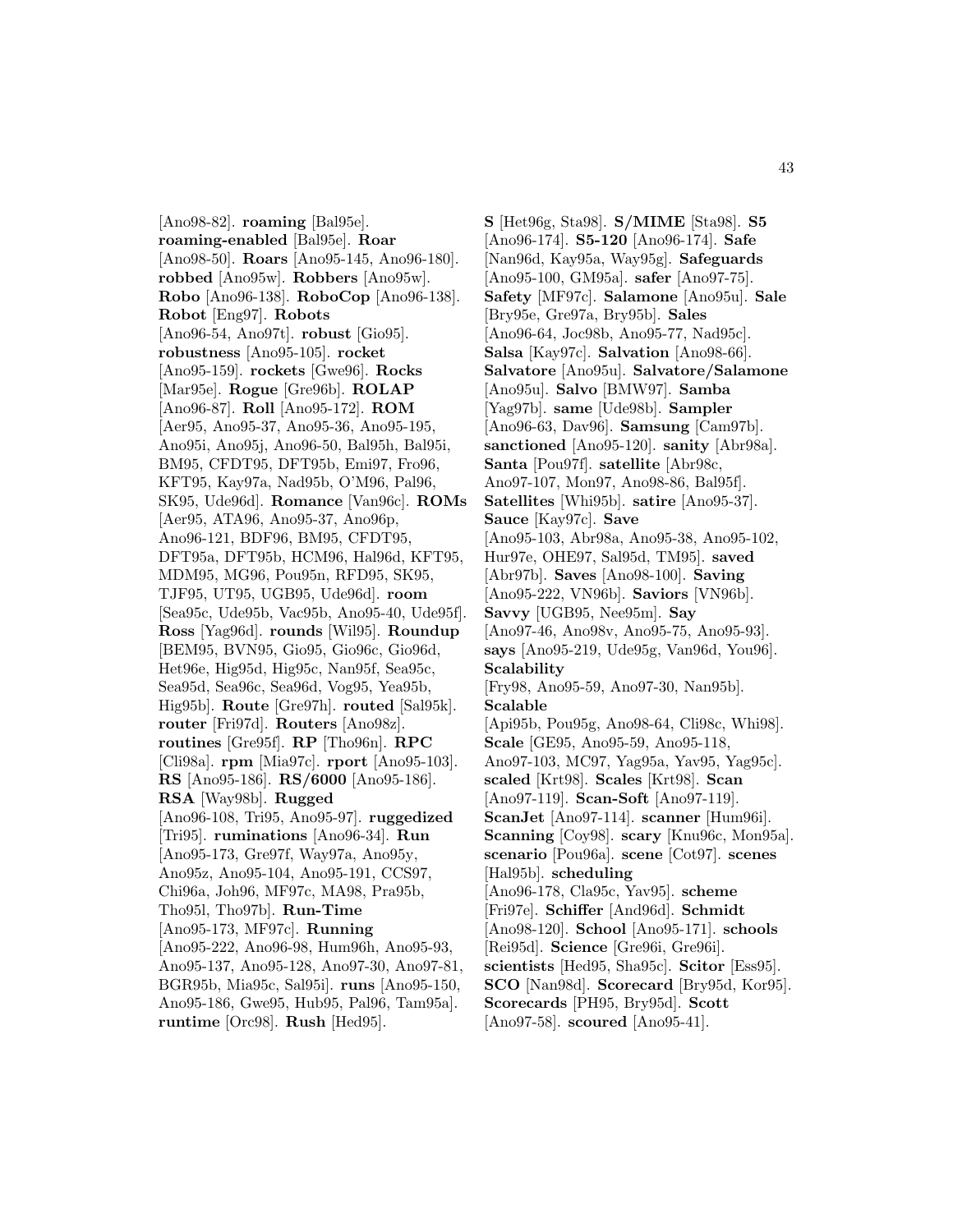**scrambling** [Ano95-44]. **Scratch** [Ano95-181, Api95a]. **screaming** [Bal95g]. **screams** [Em98]. **screen** [Flo96a, Hal95d, HKM97b, Joc95e, Tho97e, Hil95]. **Screens** [Ano96-57, Ano98g, HKM97b, Ano95-70]. **script** [Dob97d]. **Scripting** [Fri97b, Ano98-79, Fri97a, She97]. **Scriptlets** [Ano98-28, Dob98d, Dob98c]. **Scripts** [LS98, She97]. **SCSI** [Api95b, Hum96f, Hur97c]. **SDK** [Ano95-73]. **Seagate** [Mia97c]. **seamless** [Yag97a]. **seams** [Pou95w]. **Search** [Ude95h, Ude97h, Ude98c, Ano96-78, VN97b]. **search-engine** [Ude97h]. **searched** [Ano95-141]. **searches** [Ano95-106]. **Searching** [VN97b]. **seasoned** [Joh96]. **Seasons** [Pal96]. **second** [Ano95-49, Way96j]. **Secure** [Fri97c, Sta96c, Sta98, TS96b, Gio95, KFT95, Los97a, Sta97b, TS96a, Ude97f, Ude98c, Yag95b]. **secured** [Way98b]. **Securing** [Ude98e]. **Security** [Ano95l, Ano96-102, Ano96-95, Ano97-75, Ano97-93, Ano98-92, Coy98, Hur98a, MF97d, MF97c, Ude97f, Ano95-98, Ano96-68, Ano96-77, Daw95, MB97, Nan95c, Smi95a, Way95b]. **See** [Hal95d, Tho96r, Wil96, Ano95-192, Cam97a, Joc95e, Tho96a]. **seeing** [Sch97a]. **seen** [HM95]. **Sees** [Ano95-219]. **segment** [Tho95k]. **segments** [Loh97]. **select** [Ano95-101]. **selects** [Ano95-100]. **Self** [EVN96b, EVN96a]. **Self-Serve** [EVN96b, EVN96a]. **send** [BHKM96a]. **Senders** [Ano97-97]. **sendfax** [Way95a]. **Sends** [Gil96d]. **sensor** [Ano97z]. **Sequel** [Het96f]. **Serial** [Ano95-193, Hur97c]. **Series** [Ano95-211, Die95a]. **serious** [Hal97b, Het97, Tra95]. **seriously** [Key95]. **Serve** [Ano98-117, EVN96b, Sch97e, Won98a, EVN96a]. **Server** [Ano95-123, Ano96-74, Ano96-111, Ano96-139, Ano97-81, Ano97-82, Ano97-121, Ano98-89, Ano98-97, Fri95a, Gre97f, Gre97q, Het96c, Los97b, MC98, Nan95b, Nan95d,

Nan98e, OH95, OHE95, Smi95b, Tho96k, Tho96n, UGB95, Ude96i, Yag97a, Ano95-100, Ano95-190, Ano96u, Ano96-144, Ano97h, Ano97-103, Ano97-123, Ber95, Cli98b, Cli98d, DeJ96b, Dej95f, Cot95a, Gio95, GE95, Gre98c, Het96f, Het96g, Mac95b, Mia95c, Pou97b, QS96, Smi95a, Tho97c, Ude95a, Vog95, WS96, You96, Ano95-56, Ano97-123, Ano98-69, Ano98-125, Cot95a, Gio95, Nan95d, Nan96b, Wil95, Het96d]. **Server-based** [Gre97q, Ano95-100, Gio95, Rei95e]. **server-oriented** [Cli98d]. **Servers** [Ano95-67, Ano95-119, Ano97-78, Ano97-102, BEM95, Bri97b, Hes97, Hum97b, Hum98c, KHM<sup>+</sup>96, MM96, Ude98d, Ano95-151, Ano95-152, Ano95-154, Ano97-30, Ano97-45, Ano97-81, Ano97-82, Ano97-122, Ano98-115, Het97, Kay98b, Kay98c, RV96, SY97, SP97, Smi95b, Ude98b, Won98a, Yag97b, Ano97-103]. **Serves** [Het97]. **Service** [Ano95-123, Ano95-174, Ano96-133, Ano96-132, Ano96-129, Ano96-131, Ano96-139, Ano97-83, Ano97-84, Ano97-85, Ano97-86, Ano97-99, Dut98, Esp95, KP98, MC97, SP97, Ano95-137, Ano96-130, Ano98-47, Cam98b, Rei95a, Rei95e, Sal95m, Sta97a, TM95, Cro95, KP98]. **Services** [Ano96-113, Ano98-88, Sha98, Ano95-142, Ano95-143, Ano95-136, Ano97l, Ano97-123, Ano98-79, Bry95e, Cla95a, Kos96, Lew96, MC97, OH95]. **Serving** [Ano98-90, Het96d]. **servlet** [Ude97b]. **servlet-based** [Ude97b]. **Servlets** [Cli98d, Ude97k]. **Set** [Ano95-98, Ude97e, Way97d, Cam98a, Die95a, Sal95i, Tho98e, Way96h, Way97b, Whi98]. **Set-Top** [Way97d, Way96h]. **Sets** [Ano98-107, Die95c, Gil96g, Van96c, Yag95b]. **Setting** [Ano97-29, Fri95a, Ano98-120]. **setup** [Ano95-106]. **Seven** [Ano95-175, HR97, Ano97-75, AG95, Bry95d, Gil97c, Sea95d]. **Several** [Ano95-50, Ano95-48, Ano95-199, Pou95m, Pou96j]. **Sexes** [MDM95]. **SGI**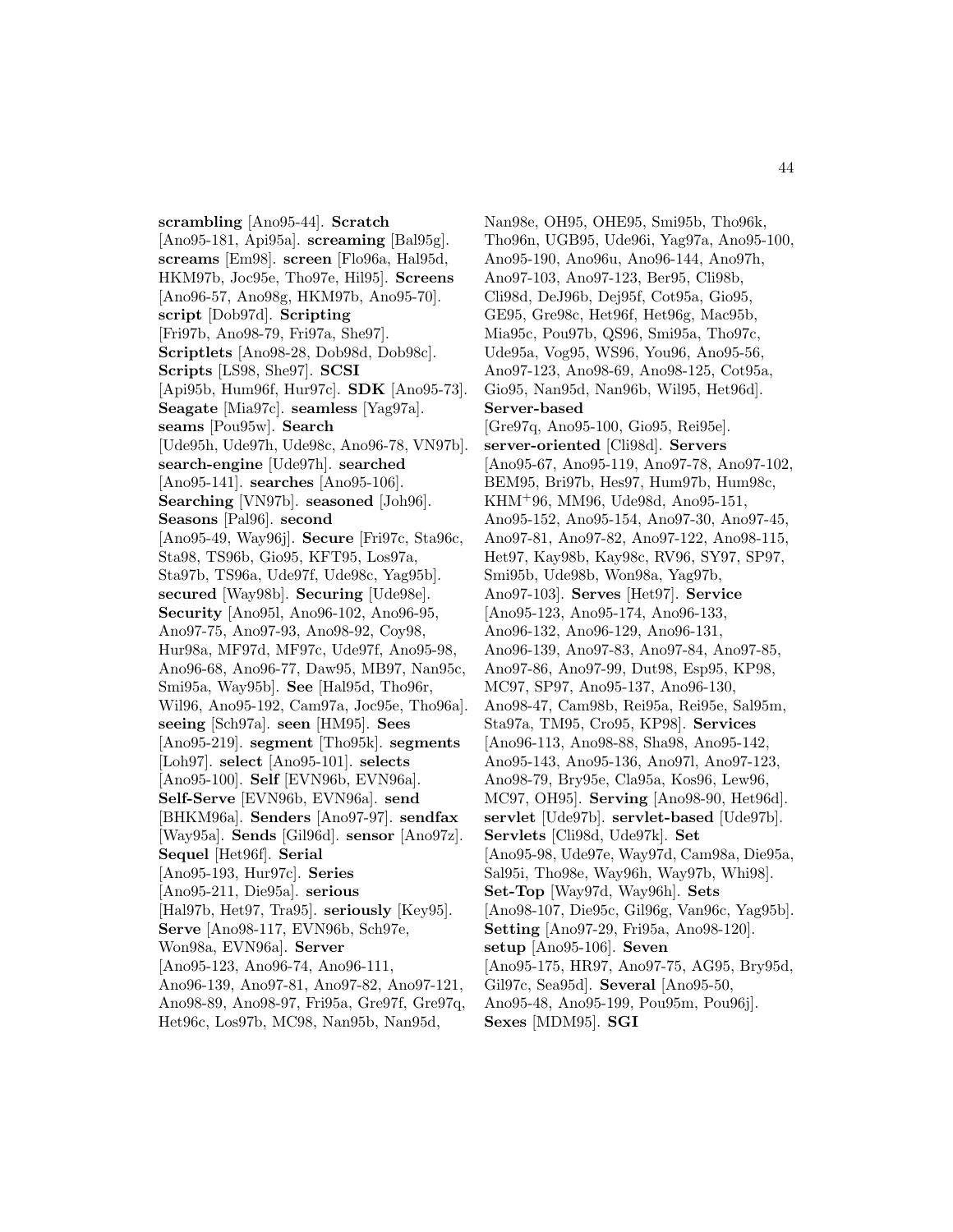[Gre97l, Hal98e, Row97]. **SGML** [Ano95-95, Ano95-117]. **SH** [Sup97]. **SH-3** [Sup97]. **Shape** [Ano95-176, Ano96-164]. **Share** [Ano97-94, Van95a, van95b, BD95b]. **shared** [Bal95i]. **shark** [Dej95j, Hum97d]. **shark-infested** [Dej95j]. **sharp** [Hum96i]. **sharpness** [Ano95-106]. **sheds** [Gre97g]. **Sheets** [Ude97c]. **ship** [Ano95-154]. **Shock** [And95c]. **shoot'em** [Ano95f]. **shoot'em-up** [Ano95f]. **Shooting** [Ano98-77]. **shop** [Cox98b]. **Shoppers** [Ano96-114, Wat97a]. **Shopping** [Ano97-90]. **Short** [Cam98b, Smi95c, And95c, Ude97d, WS96, Smi95d]. **Short-Order** [Smi95d]. **short-term** [Ude97d]. **Shortage** [RFD95]. **shortcomings** [Nan95g]. **shotguns** [Ano95w]. **Should** [Van97, Gas95, Sch97d, Tho95j]. **Shoulder** [Ano97l]. **Show** [Bar95a, Sea97, Van96c, Ano95f, Ano95-41, Ano95-141, Ano95-145, Ano95-199, Ano98-58, Pou97e, Yea95b]. **Showcase** [Ano95-39]. **shows** [Dob96, Het96b]. **shrink** [Ano95-163, QS96]. **shrink-wrapped** [Ano95-163, QS96]. **Shrinkwrapper** [Ano97-48]. **side** [Dob97a, Hal96i, Sch97d]. **Siemens** [Vac95b, WS96]. **Siena** [Ano96-172]. **SIGGRAPH** [Pou95n, Pou97e]. **Signal** [Ano96-99, Cla95b, Yag95a]. **Signals** [HCM96]. **significant** [Pou95b]. **signs** [Min96]. **Silicon** [Tho96p, Coo95, Way96g, Row97]. **silver** [Way96g]. **Silverstream** [Sha98]. **Simple** [Api95b, Vog95, Ano95-61, Ano98-51, Kay95d, Nan95c, Sha95b, She97]. **simplest** [Pou95t]. **simplicity** [Mia95b]. **Simplified** [Dob98c]. **simplifies** [Tho96n]. **Simplify** [QS96]. **Simplifying** [Sal95j]. **Simply** [Kay97b]. **Simulation** [Vac95b, DeJ96c, Gre96i, Knu96b]. **simulator** [Ess95]. **since** [Ano95f, Bal95b, Hal97a]. **Sincere** [Ano95-177]. **Sing** [Lin96c]. **single** [Ano95-100, Ano95-220, Em98, GM95a,

Hum97a, Mul96b, Pra95b, Tho95k]. **single-chip** [Em98]. **single-medium** [Ano95-100, GM95a]. **single-slot** [Hum97a]. **single-threaded** [Pra95b]. **single-user** [Tho95k]. **singles** [Sal95c]. **Sins** [Tho95a]. **Sir** [Nee96a]. **Sitara** [Ano98-52]. **Site** [Ano96-85, Ano97-42, Bal96a, Dob98d, Eng97, Gio97, Pou97l, Ano95-111, Pou97e, SP97, Ude96b, Ude96d, Ude96g, Ude97h, Ude98b]. **sitebuilding** [Gil97c]. **Sites** [Ano96-150, Nee96e, Ano98-51, Bri97a, Dob97a, Gre97q]. **Six** [Gio96b, HKM96, Los97a, Mia95f, Pou96g, Sin95a, Hum97b, Yag95c]. **size** [Joc95e, Wil96, Sal95i]. **skill** [Nad97]. **Sky** [Mon97]. **sleek** [Ano97-114]. **slick** [Ano95e, Api95c, Gre96d]. **Slide** [Sea97, Yea95b]. **slide-show** [Yea95b]. **slimmed** [Tho96f]. **slimmed-down** [Tho96f]. **Slip** [Sha98]. **Slot** [Smi95b, Hum97a]. **slots** [Hal97e]. **Slow** [Ano95-146, Tan98, CC98, Hal98b]. **Slow-Bus** [Tan98]. **slower** [Pra95b]. **Slowly** [Lin95c]. **slugs** [Ano97-102]. **Small** [Ano96-113, Ano98-110, BN95, Cot96c, Gre95d, Gre98e, MA98, SC96, Sta97b, Yag95a, Ano95-70, Ano98-88, BD95b, Cot96a, MC97, Yag95c, Yag95c]. **Small-Office** [BN95]. **Small-Scale** [Yag95c]. **Smaller** [Ano97-60, Ano97-87]. **Smallest** [Flo98b]. **smallish** [Tho97e]. **Smart** [Ano95-88, Ano96-60, Ano97-95, Ano98-100, Cam97b, Het96a, Het96e, Sch96c, Ano95l, Ano95-210, Ind95]. **Smartcard** [Ano98-92, Ano98-91]. **smarten** [LaP96c]. **smarten-up** [LaP96c]. **Smarter** [Ano95-178, Ano96-140, Bri97b, Pou98f, Wel97]. **Smarts** [Ano97-92]. **SmartSuite** [Ano96-156, Ano98-93, Gil96h]. **smoker** [Ano95-128]. **Smooth** [Ano95-179]. **SMP** [Ano97-82, Hum97b, Pra95b]. **SMS** [MC98]. **smudge** [Hum96i]. **smudge-proof** [Hum96i]. **SNA** [Sal95k]. **snacks** [Abr97b]. **snap** [Ano95-129, Pou97d]. **SNMP** [Sta96e, Sta96a]. **Socket**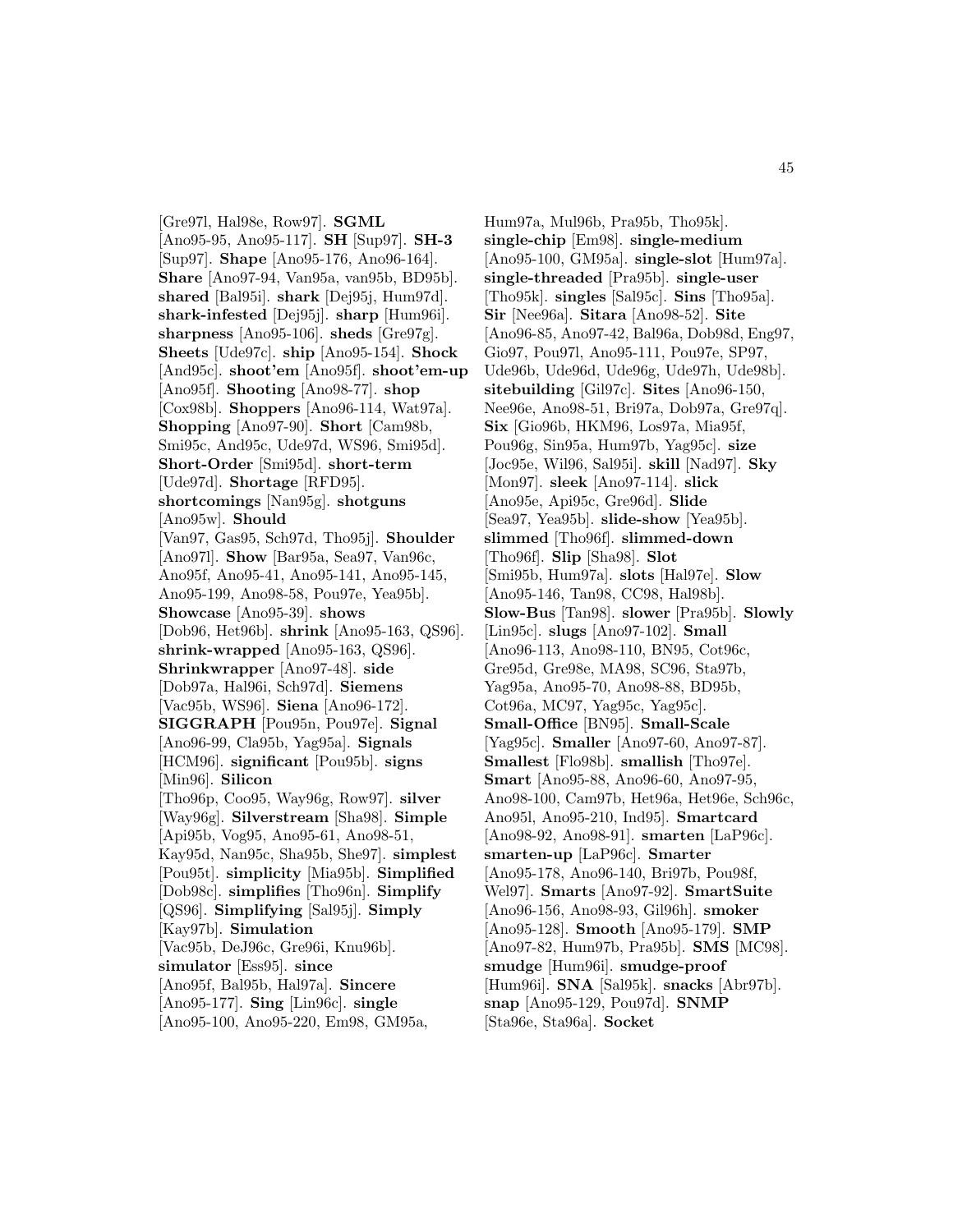[Ano97-96, Hal97e, Ano95-159]. **Soft** [Ano95y, Ano97-119]. **Soft-Windows** [Ano95y]. **Softimage** [Ano98-86, Pou97j]. **Software** [Ano95-39, Ano95-130, Ano95-134, Ano95-180, Ano95i, Ano95j, Ano95-222, Ano96p, Ano96-147, Ano97-103, Ano98f, Ano98n, Ano98-40, Ano98-94, Ano98-128, BEM95, BVN95, DFT95a, DFT95b, Fow97, Fri97a, Gil98b, Gio95, Gio96c, Gio96d, Gre95f, Gre97o, Het96e, Hig95b, Hig95c, Joc95d, Pou95s, PF97, Ric97, Sal95d, Sch96e, Sea95c, Sea95d, SK96b, Sea96c, Sea96d, Ste98, Ude97j, Vog95, Web96, Wil96, Won98c, Yea95b, Abr98b, Ano95l, Ano95x, Ano95-52, Ano95-80, Ano95-93, Ano95-151, Ano95-152, Ano95-150, Ano95d, Ano96-78, Ano96-173, Ano96-179, Ano96-177, Ano96-178, Ano97a, Ano97-117, Ano97-119, Ano97-112, Ano98-51, Ano98-113, Ano98-114, Api95a, Bau95, Daw95, DeJ96b, DL95, Esp95, Gil96g, Gwe95, Hig95a, Ind95, Law95, MG97, Rei95d, Rei95f, Sug95, Tho95e, Tra97, Ude96g, Vac95b, Wat95, WS96, You96]. **Software** [Ano95-64, Ano97-102, Dej95e, Esp95, Het97, Lin95d, Mar95d, Whi98]. **Software-Installation** [Pou95s]. **software-monitoring** [Sal95d]. **SoftWindows** [Ano95z, Ano95-27, Tho95g]. **Sofware** [Hig95d]. **Solar** [Vac95b]. **Solaris** [Ano97-122, Pra95a]. **solid** [Ano95g, Ano97-123, Lin98, Yar95]. **solid-modeling** [Yar95]. **Solo** [Ano96-175, Ano96-174, Ano98-85]. **Solomon** [Ano95-208]. **Solution** [Sal95k, Ano95-137, Eva98, Rei95e, Sal95f, Sea95d]. **Solutions** [Ano95-180, Cla95c, Cro95, Dej95j, Nad95c, Pou95h, Rei95e, Sal95l, Way95h, Whi95b, Ano95-116, BD95b, Ren98, Way98a, Ano95z]. **solve** [Ano95-163, Ano98-73, Los97c, Pou98b]. **solved** [Joc95c]. **solves** [Fri97a]. **Solving** [Ano98-95, Zha96, Pou96b]. **Some** [Flo97, Fri98b, Goo95a, Pou97j, Ude97i, Ano95-73,

Ano95-75, Ano95-82, Ano95-107, Ano95-154, Ano95-182, Ano95-187, Ano98w, BEM95, Bal96d, Cot97, Dav95, Flo96a, Gre97h, Hig95c, Hil95, HKM97a, Nan95c, Tho95a, Tho98c, Tra95, Ude97c, Ude97k, Ude98c]. **Someday** [Gar97]. **Something** [Ano95-46, Ano97-97, Ano98w, Gre97j]. **Sometimes** [Gre95b, Gre95c]. **Song** [Tan98]. **Sony** [Ano98-96, Way95a]. **Soon** [Ano96-75, Wat97b, Ano95-49, Ano95-70, DL95, Flo96a, Gre97l, Nad95c]. **sophisticated** [Ano95-60, Ano95-61, MF97c, She97]. **Sort** [Gre96h, Ano95-191]. **Sorting** [Kay95c]. **sound** [Ano96-76, Ano97-53, Van95a, Yag95c, Ano97z]. **Sounds** [Ano96-150, Ano98-81]. **Soup** [Hal98b, Way98a, Ano95-56, Ano97g]. **soup-up** [Ano95-56]. **souped** [Ano97-67]. **souped-up** [Ano97-67]. **Sour** [Ano97-102, Ano97-103]. **source** [Ano95-214, Dob98a, Ric97]. **sources** [Dob97c]. **Space** [Ano98-100, Coo95, DeJ98, Nad95c, Ano95-70, Ano98-104, Flo96c]. **space-coming** [Ano95-70]. **spacecraft** [Pou95m]. **Spam** [Pou96l]. **span** [Ano95-190]. **Spans** [Cam98b]. **Sparc** [Ano95-214]. **SparcBook** [Tam95d]. **SPARCplug** [Yag96d]. **SparcStation** [Yag96d]. **sparks** [Ude95d]. **Speak** [Gio96b, Nan96e]. **speakers** [Ano95-204, Ano95-209]. **Speaking** [Ano97-46]. **Speaks** [MH97b]. **spearhead** [Ano98-92]. **Spec** [Ano96-124, Yag96c]. **Special** [Ano97-100, Ano97-98, Ano97-99, Bou95]. **specifies** [Cun95]. **Spectnum** [Ano95-154]. **Speech** [Laz97b, Mar95a, Ano95-162, Ano95-187, Ano98v]. **speech-and** [Ano95-162]. **Speech-Recognition** [Mar95a, Ano95-187]. **Speed** [Ano96-90, Ano98-48, Hal96h, Nan95a, Nan95e, Ano95-101, Ano95c, Ano95i, Ano95j, Ano97l, Ano97-127, Ano98m, AG95, Bri97a,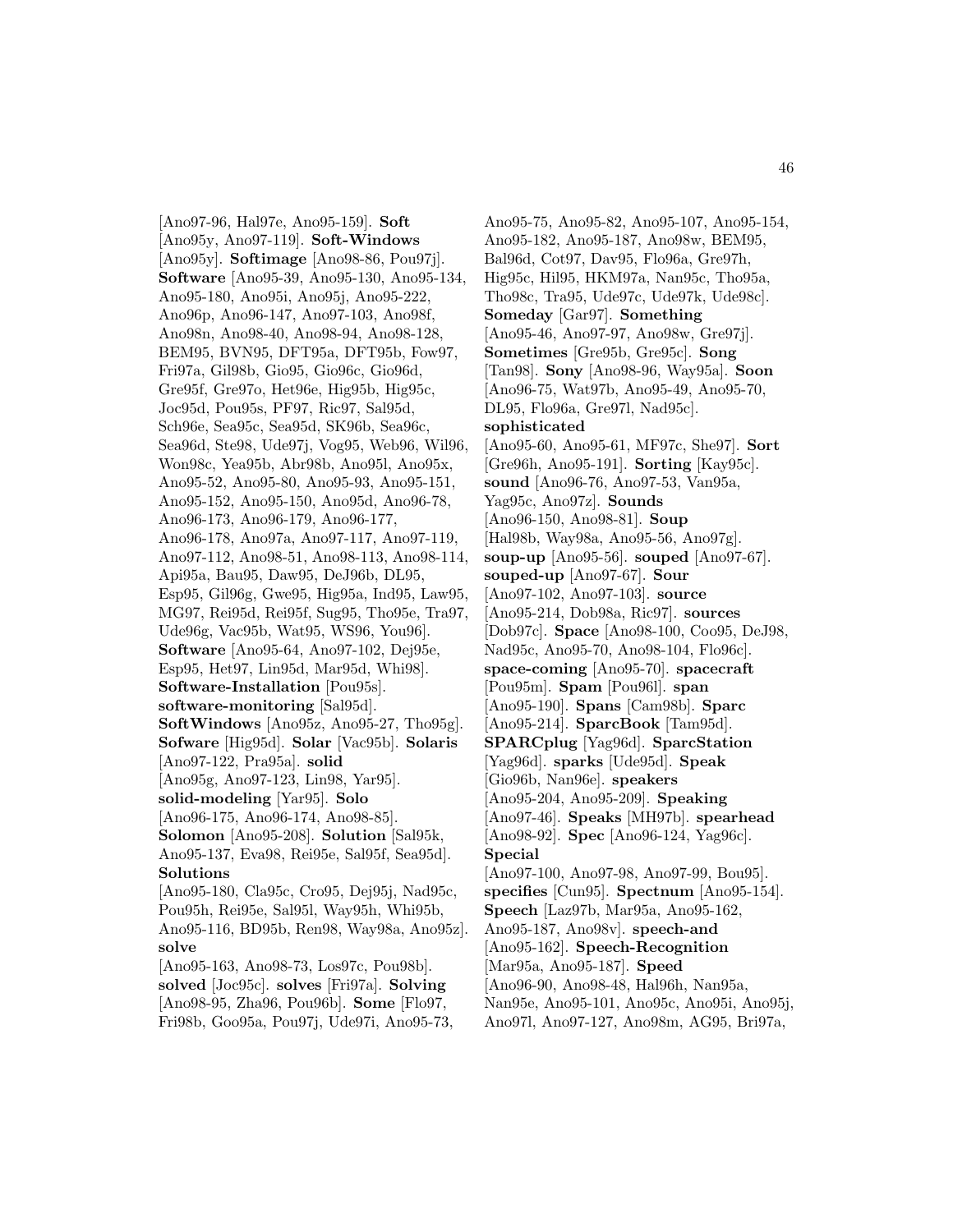Bry95d, DM98, Hal98b, HKM97a, Hum96f, Hum96a, LM95b, Mia97a, Mia97c, Nad95b, Pra95a, Ske98b, Tho97a, Way95d, Nad95b]. **Speedier** [Ano98-97]. **speeding** [Dob98a]. **Speeds** [Ano96-62, Pou97a, Bal95i, Ske98a]. **Speedy** [Ano97-101, Pou95c, Pou95d, Ano98-96, Hal96c]. **spell** [Hal95e]. **Spells** [Ano96e]. **Spider** [Ano95-200]. **Spidering** [Ude98c]. **spiffy** [Ano95-161]. **Spin** [Ano97-77]. **Spinning** [VN96c, Ude97j]. **sports** [Nan95a]. **Spot** [Ano97-27]. **Spotlight** [Ano98-35]. **Spreadsheet** [Cra96, Gas95, Ess95]. **Spreadsheets** [Ano96z, Pen98]. **Sprees** [Ano97-90]. **spring** [Ano95-164]. **Springtime** [Tam95e]. **spurred** [Cob95]. **SQL** [Ano95-211, Het96f, Lin95d, Nan95b, Vog95]. **SQLWindows** [Het96g]. **Squared** [Ano98-88]. **Squeeze** [Ano95-70]. **squeezes** [Way97g]. **SSA** [Ano96-141]. **SSL** [Ude98c]. **stable** [Nan95a]. **Stack** [Ano96-142, Sal96a]. **stacks** [Sta96a]. **Stage** [Ano97h]. **stages** [Ano95-132]. **stand** [Nan95d, Smi95b]. **stand-alone** [Smi95b]. **Standard** [Ano95-132, Ano98-107, Bur95c, Bur95a, Dob98b, Eva98, Sch97c, Ude97e, Ano95-89, Ano95-118, Ano95-140, Ano95-191, Ano95-193, Ano95h, Ano96-100, Ano96-157, Ano96-174, Cun95, Dav95, DL95, Gil96g, Laz97b, Sta96b, Van96c, Yag95b, Ste95]. **Standardize** [Gar97]. **standards** [Ano97-29, Ano97-53, Cli98a, Cre96, Dej95b, Fou95a, Fou95b, Hal98a, Lin98, Sug95]. **Standing** [Ano98-98]. **Stands** [Ano98-27, Way97f]. **Star** [Ano98-48, Mar95a, UT95]. **STARE** [Ano97-97]. **Start** [Gre97r]. **started** [Gre96b]. **Starting** [Ano95-181, Ano95-51, Api95a, Row97]. **Starts** [Ano97m]. **Starved** [Way96i]. **State** [Moh97b, Ano95-105, Tho96g]. **state-of-the-market** [Ano95-105]. **Station** [Ano97-104, Ano95-161, Chi97]. **Statistical** [Cua95b]. **Statistical-pattern** [Cua95b].

**Statistics** [Cua95b, Ste98]. **Stay** [Ano96-143]. **Stays** [Ano95m]. **steam** [Mia95c]. **Step** [Ano97-36, Fou95a, Ano97h, Ano98-89, Bal95h]. **Steps** [Fou95b, Ind95]. **stereo** [Van95a]. **Steroids** [Nan95c, Vau96, VN96a]. **stick** [Van97]. **Sticker** [And95c]. **Still** [Ano95-182, Ano96-124, Ano95l, Ano95-132, Ano95-201, Chi95, HR97, Joc97b]. **Stinking** [Ano96-162]. **Stop** [Ano98-99, Bar95b]. **Stopwatch** [Gre95f]. **Storage** [Ano96-36, Ano97p, Ano98-90, Kay98c, Nan95f, Pou98c, Ano95b, Ano95-211, Ano98-104, DeJ96a, DeJ98, Kri95, Ude97b]. **Store** [Ano95-103, Ano97-113, Mon98a, Gre98a]. **Store-and-Forwards** [Ano95-103]. **Stored** [CC98]. **Storefront** [Sin95b]. **stories** [Ano96-127, Ano97-54]. **Storing** [Ano98-100, Dre98]. **Storming** [Gil95]. **Story** [Sal96n, Ano96-163, O'M96, Sal96b]. **Straddles** [Ano98-84]. **Strained** [Yav95]. **Strange** [Ano96-183]. **Strata** [Die96a]. **Strategic** [Ano95-183, Bar95a]. **Strategies** [Ano96-35, Rob96, KB96]. **Strategy** [Ano98-29, Ano98-63, Nan96d, Pou95d, Sal95d, Ude95e]. **Stratus** [Ano96-144]. **street** [Daw95, Ano97-92]. **Strength** [BEM95, Ano95-196]. **strengthens** [Tho95f]. **strengths** [Dob98d]. **stress** [Cam98a, Hum97b]. **stress-test** [Cam98a, Hum97b]. **Strike** [Hur97a]. **Striking** [Hum97d]. **Strings** [Joc98b, Die95d]. **stripped** [Way96h]. **stripped-down** [Way96h]. **Strong** [Ano95-160, Ano95-141, Nan95b, Nan95d]. **StrongARM** [Pou96c, Tho97e]. **stronger** [Hal98e]. **struggle** [Pou96i]. **studio** [Die95c, Ano98-86]. **study** [Die97b]. **stuff** [Ano95-182]. **Stupid** [Pou97j]. **Style** [Alv96, Smi95a, Ude97c, Ano95-159, Ude96b, Bou95, Ude96b]. **Stymie** [Ano95-161]. **subclass** [Ano95-61]. **subnotebook** [Joc95e]. **Subscribe** [Ano98-64].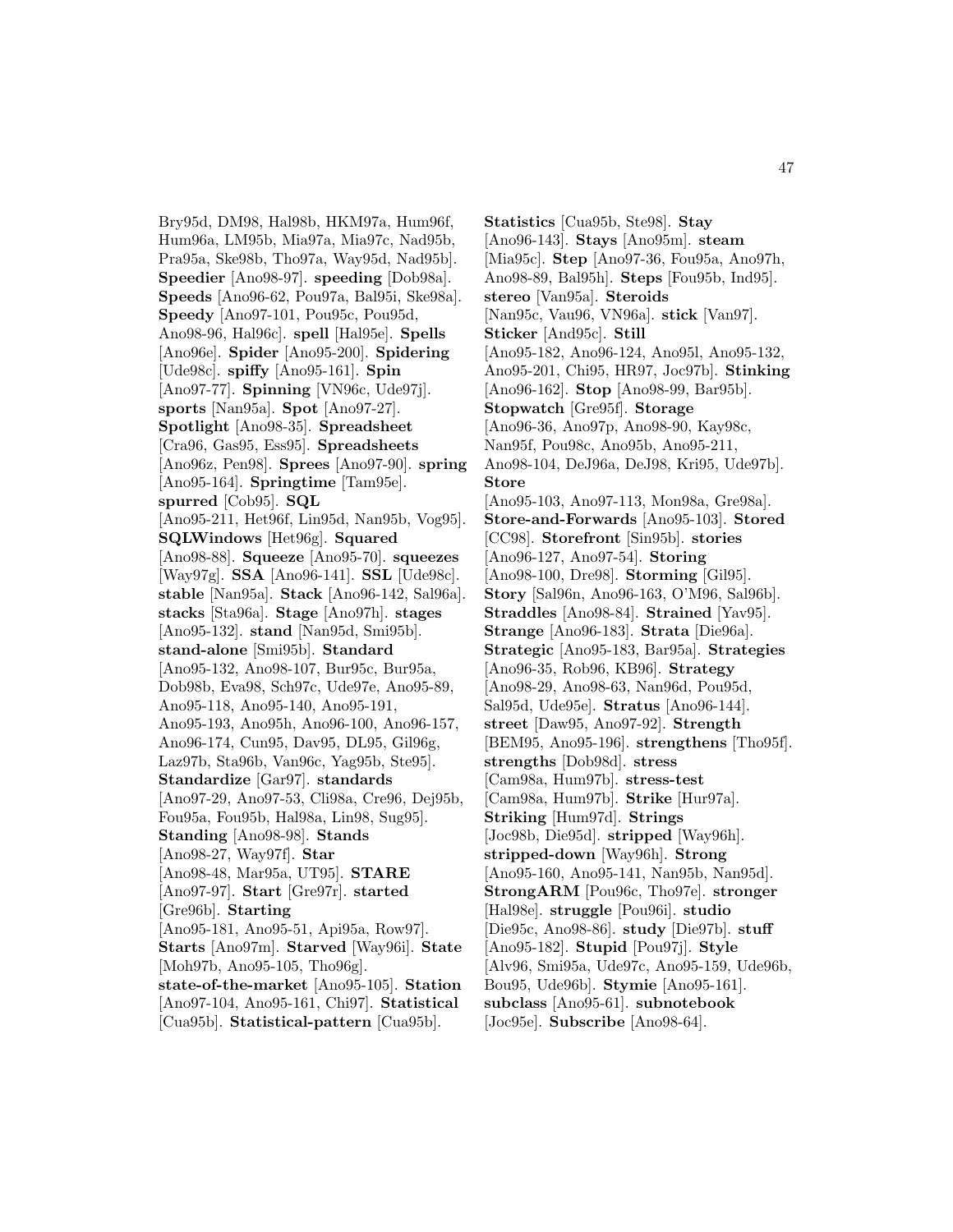**Subscriber** [Pou97a]. **Subsystems** [Ano95-99, Ano95-100, Guy95]. **succeed** [Mar95e]. **success** [Ude97b]. **successful** [Sil97]. **successfully** [Bau97]. **Successor** [Ano97-96, Hal95a]. **such** [Ano95-118, Ano95-166, Ano95-167, Daw95, Dej95e, Hig95d, Tur97]. **Sudden** [BGR95a, BGR95b]. **suffering** [Mia95f]. **suffers** [Ano95-201]. **Suit** [Moh97a]. **suitable** [Krt98]. **Suite** [Ano95-144, Ano95-157, Ano96-172, Ano97-27, Ano97-102, Ano97-103, Pep97, Ano95-83, Ano95-160, Esp95, Gre95a, SK96b, SK96a, Yag97b, Mia95d, Whi98]. **Suites** [Ano95-134, Ano95-135, Gil96g]. **SuiteSpot** [Nan97a]. **Suits** [Ano97-76]. **summarize** [Ano95-88]. **summer** [Ano95-164]. **Sumo** [DV96]. **Sun** [Ano95-186, Ano97-58, Ano97-122, Fri96a, Smi95d, Tam95e, Way96l, Whi98, Yag98b]. **SunDisk** [Ano95b]. **SunSoft** [Ano96-145, Mon96b]. **Super** [Sim96, Kay97b]. **SuperCede** [Gre97i]. **Supercharge** [Kri95]. **supercomputers** [Sha95c]. **SuperCow** [Pou96q]. **Superfast** [Hur97c]. **SuperScript** [Ano97-120, Hum96g]. **Superservers** [Nan97a]. **suppliers** [Ude95a]. **supplies** [BGR95a]. **Supply** [Ano97-71, BGR95b]. **Support** [Ano96-74, Ano96-147, Ano95-80, Ano95-157, Ano95-219, Ano97-31, Bal95h, Dej95b, Esp95, Fen95, Fri96c, Laz96, Los97b, Mia95d, Nan95a, Nan95b, Tho95e, Tho95f, Tho95j, Van95a, VN97a]. **supporting** [Hig95d]. **Supports** [Ano95-132, Ano95-185, Ano95-193, Gil97a]. **sure** [Hum96c, MB97]. **SureStore** [Mia97a, Law95]. **Surfing** [Vac95a]. **surgery** [Pou97f]. **surprise** [Tam95a]. **Surprises** [Pou95r, Kay95d]. **surprising** [Ano98-121, Ude97b]. **Surround** [Hal95d]. **Survey** [Ano96v, Ano96-146, Ano96-153, Ano97u, Hal98f, Ude95a]. **surveyed** [Sea95c]. **Surveys** [Ude96l]. **Survival**

[Ano98s]. **suspects** [Way95h]. **suspended** [Ano95g]. **sustain** [Goo95b]. **SVmini** [Ano97z]. **SVmini-209** [Ano97z]. **Swan** [Tan98]. **Swap** [Pou96i]. **Sweet** [Ano98-101]. **Swimming** [Hur98b]. **Switch** [Ano96-96, Fri97d, Gil96a]. **switches** [Sal95g]. **Switching** [Ano95-102, Ano95-103, Sal95g]. **Swoops** [Pou95m]. **Sybase** [Ano98-84]. **Symantec** [Ano95-184, Ano95-185, Ano96-31, Ano96-178, Cot95c, Way97e]. **Symmetra** [Ano97-71]. **symmetric** [Pra95a]. **synchronization** [Nan95c]. **syntactically** [Lin95d]. **synthesis** [Laz97b]. **SyQuest** [Mia97b]. **Sys** [Ano96-178]. **System** [Ano95-212, Ano96-107, Ano98a, Fri96a, Pou95f, Yag95b, Ano95g, Ano95-186, Ano95-199, Ano97-127, AG95, Api95b, BD95b, Bri97a, Cli98d, Cot95a, Gre95d, Gre97l, Gre98b, Gre98f, Los97c, Nan95a, Nan97c, Pou97d, Pou98d, Way95d, Whi95a, Bak95b]. **system-independence** [Cli98d]. **Systems** [Ano95-107, Ano95-150, Ano95-158, Ano95-186, Ano95-178, Ano95-176, Bie95, Fau95, Fri98a, Moh98, MC98, Sal95h, Ano95-60, Ano95-120, Ano95-132, Ano95-145, Ano95-151, Ano95-152, Ano95-154, Ano95-162, Ano97-31, Ano97-67, Ano98-77, Bal95c, Bal96b, Cla95b, Cua95b, Dav95, DL95, Esc95b, Gio95, Gre96g, Mon97, Sin95a, Van96d, Yag95b, Yav95, You96, Wil95].

**T** [Ano96h, Ano96-177, Chi96b]. **T4900CT** [Bal95d]. **table** [Hal95e, Tho95c]. **tackle** [Pou95b, Sha95c]. **Tactics** [Pou96c]. **Tadpole** [Bal95a, Bal95g]. **Take** [Ano95-64, Ano95-77, Ano96-108, Ano96-149, Ano98m, Fri95d, Gre97o, Hur97d, MG96, Ude95i, Ano95k, Ano95-82, Ano96-164, Ano97-107, Cor97, Het96d, Mia95f, Nan97b, VN96b, Way95f, Ano98-55]. **Takedown** [MG96]. **Takes** [Ano96-73, Ano98-124, Cor96, Hal96b, Ano95r, Ano95s, Ano95-73, Ano95-211, Gre97m, Pou95g, Pou96l].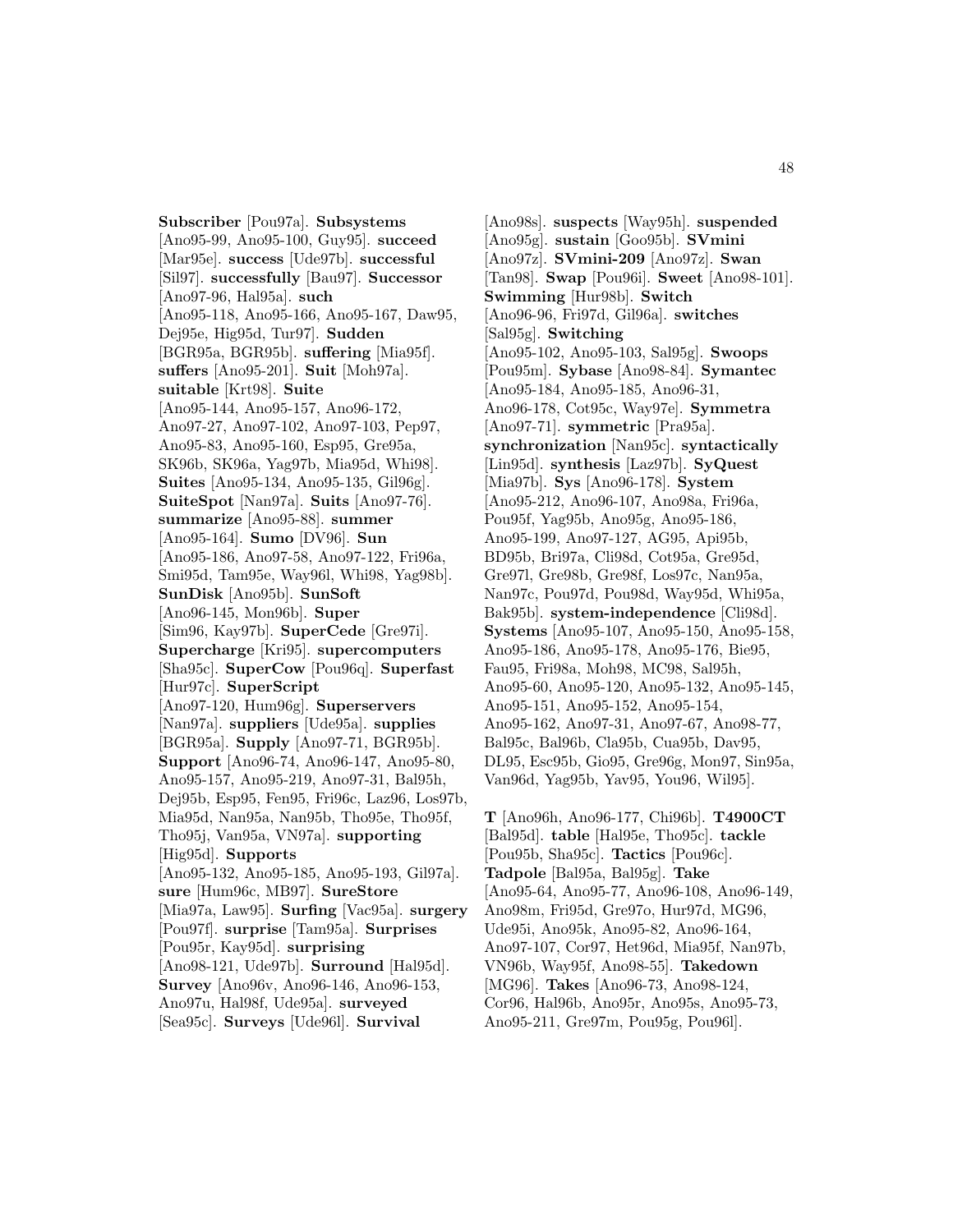**taking** [Pou97f]. **Tales** [Nee95m]. **Talk** [Ano96z, Ano96y, Ano96-27, Ano96-75, Nan96g, Ude96f, Mar95a, Ano95-45]. **Talking** [Ano95-187, Mar95a]. **Talks** [Ano98-76, Ano97-58]. **Tame** [DeJ96c, Gio96d, Gio96a]. **Tangle** [MM96]. **tangling** [Bau97]. **Tape** [Ano98-116, Ano95-117, Ano95-100, GM95a, KHB96b, KHB96a, Law95]. **Taps** [Ano95-75]. **Target** [Ano97-35]. **targets** [Way98b]. **task** [Cox98b, Joh96]. **tasks** [Ano97-29, Laz96]. **Taste** [Pou96k]. **taught** [Ano95-197]. **TCP** [Ano95-116, Ano98-52, Ano98-68, Cli98b]. **TCP/IP** [Ano95-116, Ano98-68, Cli98b]. **TDMA** [Ano97g]. **te** [Ano96-68]. **Teach** [Joc96g, Nan96e, Joc96a]. **teaches** [Ude98c]. **Team** [Ano96-156, Het96g, Won98c, Hal97a, Lo97]. **Team-Building** [Won98c]. **teamware** [Won98c]. **Teamwork** [EG96b]. **Tech** [Ano96-147, Ano98-87, She95b, She95a]. **Tech-Support** [Ano96-147]. **Technical** [Ano96-154, PH95, Cua95b, Flo96a, Joc95c, Pou97c, UT95]. **technique** [Way95g]. **techniques** [Hed95]. **technological** [Ano95-48]. **Technologies** [Ano95-169, Ano96-56, Bau97, Sch97f, Ano95h, Ano96-164, Bar95c, Chi95, Fri96d, Hal95c, Hal96c, Kay95c, Tho98c, Ude97d, Way95e]. **Technologists** [Sch96d]. **Technology** [Ano97p, Ano97y, Dej95c, Dej95b, Hum96c, Pou98a, Sal95i, Abr98c, Aer95, Ano95-116, Ano95-105, Ano97-67, Ano98-120, Ano98-81, Ano98-93, Ano98-113, Api95a, Bas95, Chi96a, DeJ97, DeJ98, Dej95h, Dob95, Dob98d, Gil95, Hal95b, Hal95d, Hal96d, Hal98a, Hum96g, Hur97b, Key95, Laz97a, Nan96g, Sal95m, Wat98b, Way97d, Ano96-178, Sal95h, Smi95d]. **teeth** [BEM95]. **teeth-gnashing** [BEM95]. **Tektronix** [Ano97-118, Ano97-119]. **Telecommuter** [Fri96c]. **Telecommuting** [Ano96c]. **telephones** [Joc97b]. **Telephony**

[Ano95-91, Ano95-193, Ano97-105, BHKM96a, Bur95b, Mel95, Nad97, Tra95, Yag95c, Ano96-157, Ano97-28, Bur95a, Cro95, Yag95a]. **Telerights** [Rid96]. **TeleSpeed** [Cam98b]. **tell** [Kor95, Nan96g, Way95c]. **Template** [Ste95]. **Ten** [Ano96-148, Bar95a]. **terabytes** [Ano97f]. **TeraFLOPS** [Pou98b]. **term** [Ude97d]. **Terminal** [Ano95-135, Ano98-69, Ano98-89, Ano98-125]. **terminals** [Way96h]. **terminate** [Ano97v]. **Test** [Ano95-188, Ano95-189, Ano95-98, Ano95-101, Ano95c, Ano97m, Ano98n, Ano98-77, BGR95b, BEM95, Cam97a, Cam98a, Die95c, Fin98, FH97, HKM96, HKM97a, Hum97b, Hur98c, Kay98b, Kay98c, LM95b, MG97, Nan97b, Pou95m, RV96, Tan98, Van97, Way97a, Won98c, Yag95c]. **Tested** [Ano95-85, Ano95-106, Ano95-104, Ano95-107, Ano95-105, Ano96-70, Ano96-71, Ano96-72, LM95b, Ano95-84, Ano95-100, Ano95-103]. **Testing** [QS96, Sal95c, Die95d, Dob96, Gre95a, Het96b, LM95a, Rei95a, Rei95e]. **Tests** [Ano95-199, Ano97b, Ano95-42, Ano95-106, Ano95-107, Ano95-145, Ano98-121, BHKM96b, BHKM96a, Pou98c, Sea96b]. **text** [Ano95-118, Ano95-212, Hum96i]. **Textbase** [Ude97i]. **TextBridge** [Ano95-204, Ano95-209]. **Thanks** [Ano95-83, Ano95-128, Hal96d, Nan96g, Ano95-66, Ano95-77, Ano95b, Cla95b, Dav95, Ano96-114]. **their** [Ano95x, Ano95-59, Ano95-93, Ano95-134, Ano98m, BVN95, Dob98d, Gre96g, Laz96, Mar95a, Tho95o, Van95a]. **them** [Ano95-71, Ano95-191, MB97, Sha95c, Vog95, Way95g, Way96l]. **theology** [CFDT95]. **theory** [Kay97c]. **There** [CFDT95, Dej95d, MD95, Wil95, Die95d, Joc95d, MF97a]. **These** [Cli98d, HR97, SY97, Sil97, Ano95l, Ano95-63, Ano95-125, Ano95c, Ano98-92, Gio97, Hum96b, Sea97, SP97, Sha95c]. **They're**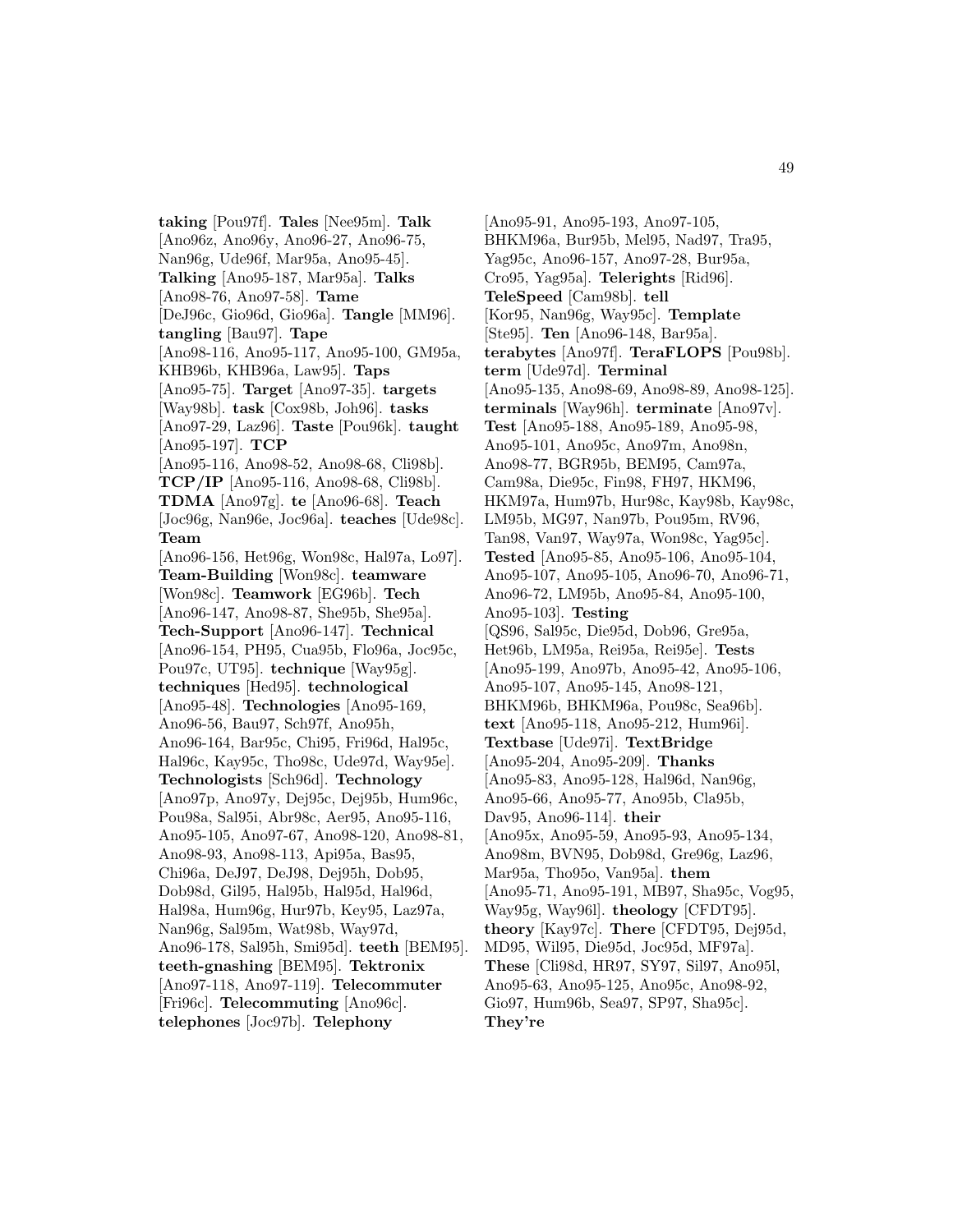[MF97a, Cam97a, Dob96, Joc95c, Ric97]. **They've** [Tra95]. **thicket** [Ano98-104]. **Thin** [Ano98-85, Ano98-102, Ano98-103, MC97, Qui97, And96c, And96b, Cam97a]. **Thing** [Ano95-129, Kha96, Flo95, Gre97j, Hum96c, Sch96b]. **Things** [Ano98-62, Nel95, Pou97j, Ano95-194, Ano95-201, Ano97-107, Ano98-81, Pou95t, Ric97]. **think** [Ano95-83, Fri95a]. **ThinkPad** [Ano98-51, DeJ95a, And96c, And96b, Bal95h, Joc95e]. **Thinner** [Ano96-136]. **third** [Shi98, Tho95f]. **third-generation** [Shi98]. **third-party** [Tho95f]. **Those** [Ano97-59, MB97, Ano96-55, Dej95d, Hum96h, Hur98c, Knu96c, MD95, Wat97b]. **though** [HR97]. **Thought** [Ano95-154]. **Thousand** [Log96]. **Thousands** [Ano96-33, Sal95d]. **Thread** [Pra95a]. **threaded** [Pra95b]. **Threads** [Pra95b]. **Threat** [CC98, Ano97f]. **Three** [Ano98-48, Ano98-66, Bal95b, EP97, Pou97c, Pou97d, Ano95-64, Ano97-105, Ano98-81, Fau95, Het96d, Nan95f, PH95, Way97a]. **Three-dimensional** [Bal95b]. **thrifty** [Kay97b]. **throughout** [Ano95-105, Ano95-141, Ano95-201, Ano97-29, Bal95e]. **throughput** [Lo97]. **Throughs** [Ano95-103]. **Throw** [Way97g]. **thus** [Tho95d]. **Ticking** [Sch98]. **Tidal** [Ano95-164]. **tie** [Mac98b]. **ties** [Gil98a]. **tight** [Rey96]. **Tighter** [Hur98a]. **tightly** [Coo95, Gil98a]. **Till** [Nee96d]. **Tillamooks** [Yag98a]. **Time** [Ano95-173, Ano96-58, Bie95, Cre96, Fri98a, Gre96g, Ske98a, Ske98b, SB96, Ano95-125, Ano96-59, Ano98-89, BVN95, Cob95, Cox98b, Cro95, FH97, Gre95f, Hig95d, KE97, MF97c, MA98, Pou96i, Vog95, Whi95a, Hal95b, Whi95b]. **time-consuming** [Cox98b, Gre95f]. **time-critical** [Vog95]. **time-honored** [Hig95d]. **timers** [Gre95f]. **times** [Hal96d]. **Tiniest** [Ano97-104]. **Tiny** [Krt98, Ano95-174]. **Tip** [Nee95m]. **Tips** [Ano95-57, Ano95-97, Bar95a, Flo97, Hil95, Ude97i, Ude98a]. **Tired** [Pal96]. **Titles**

[Ano96-50]. **Today** [Hal97b, Hal98g, Hil95, Ude97d, Ano95-105, Ano95d, Bry95e, Gwe96, Hal95c, Mar95b, Sha95c, Way95g]. **Together** [Ano95-162, Dob96, Dav95, Mac98b, Tho97b]. **Token** [Nan96c, Nan96a]. **Token-Ring** [Nan96c]. **Tolerance** [CCS97, Abr98c]. **Tomb** [Gre96k]. **Tomorrow** [Ano98a, Hal97b, Joc96e, Ano96-164, Ano97g, DeJ98, Mar95b]. **too** [And96b, Cli98d, Hal98b, Mar95a]. **took** [Dej95j, Nan95f]. **Tool** [Ano95-46, Ano95-45, Ano96-149, Gre96d, Ano95-95, Ano98-51, Ano98-108, Bar95a, Die96a, Gre96i, Gre97f, Gre97g, Gre97r, Nad97, Vac95a]. **Toolkit** [Ano95-208, Way96j, Way98b]. **Toolkits** [Gil97c, Gla96, Gre97f, Het96g]. **Tools** [Ano95-95, Ano95-190, Ano96o, Ano96-93, Ano97n, Ano97-105, Dej95f, Gio97, Hes97, Het96g, Lin96d, Nad97, Wat95, Ano95l, Ano95-88, Ano95-136, Ano95-166, Ano95-167, Ano97-106, Ano97-117, Ano97-123, Ano98-115, Ano98-114, BVN95, Ber95, Cot97, DeJ96b, DeJ96c, Del96a, Die95c, Gar97, Gil96f, Gio96a, Hum98a, Joc97b, Lin98, Mac98a, Mul96b, Nad95a, Pou97e, QS96, Sim97, Ude98c, Vog95, WS96, Wil95]. **toothpaste** [Ano98-87]. **Top** [Wat97a, Way97d, Ano95-186, Cot95a, Way96h]. **Top-down** [Wat97a]. **top-of-the-line** [Cot95a]. **TopLink** [Gre98f]. **Toshiba** [Ano97-106, Ano98h, Ano98-86, Bal95d, Yag98a]. **Toss** [Dej96g]. **toting** [Pot95]. **Touch** [Bla96, Hur97b]. **Tough** [Ano95-80]. **tougher** [Gil96d]. **Tour** [Ano96-150]. **touting** [Ano95-59]. **tower** [Ano95-205]. **Toys** [Ano96-151]. **TP** [GE95]. **Track** [Yav95, Ano95-62]. **Tracking** [Hur98a, Sch97f, Hig95d]. **tracks** [Pou96k]. **trade** [Gre97f]. **trade-offs** [Gre97f]. **traders** [Bau95]. **trading** [HR97]. **Traditional** [Nan98a, Ano97-30, Sal95f, Sal95h, Yea95b]. **traffic** [Ano95-51, Cro95, Mac98a]. **traffic-oriented** [Cro95]. **Train** [Yav95].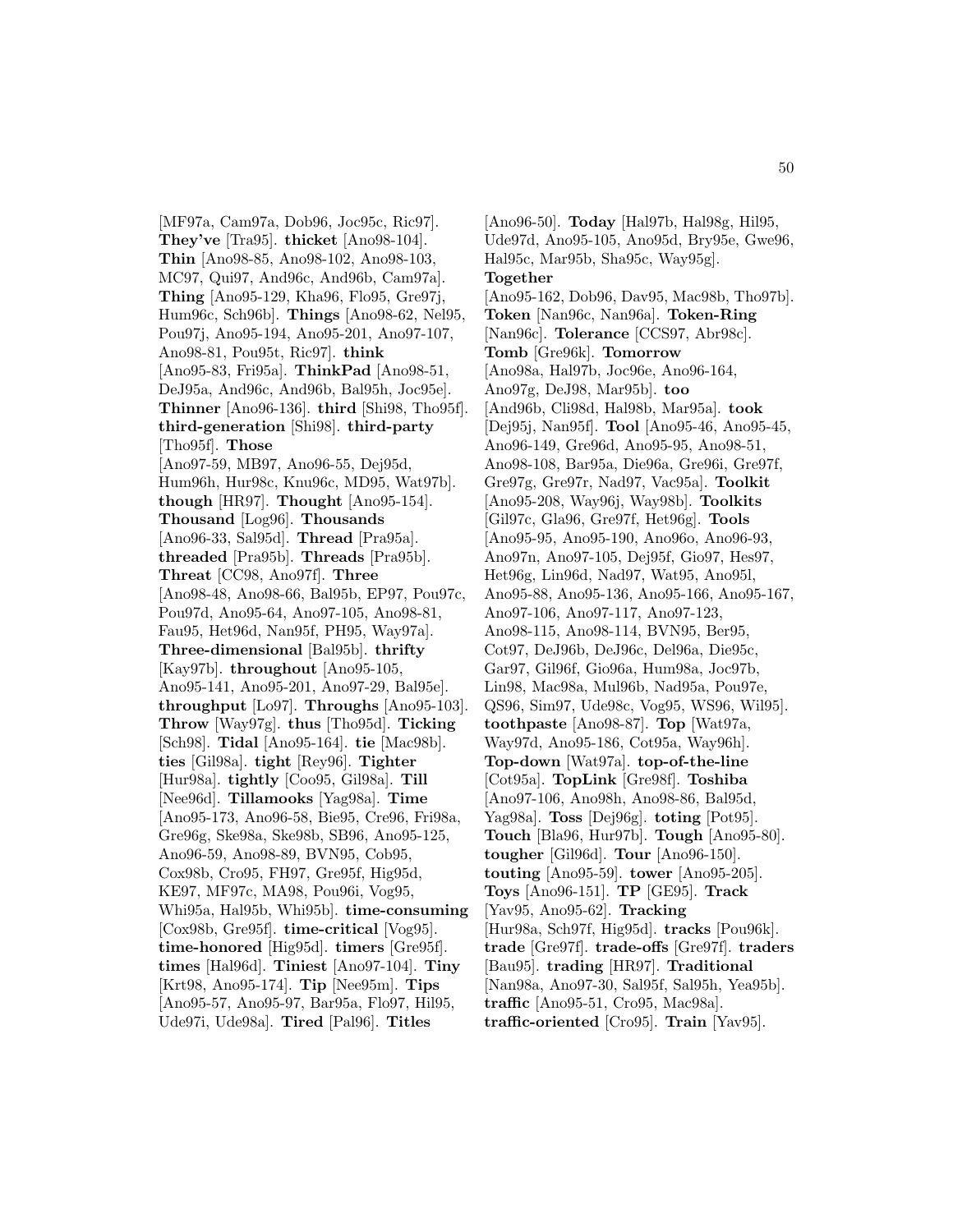**training** [Sal95i]. **Transacting** [Ano98-105]. **Transaction** [Ano97-45, Gre98c]. **Transfer** [Nan95c]. **transfers** [Nan95c]. **Transformations** [Whi97]. **transforming** [DeJ97]. **transforms** [Tra97]. **transistor** [Pou98a]. **transistors** [Hal96h]. **Transition** [Ano95-123]. **translates** [Ano95-211]. **translation** [Ano98-51, Ano98-113]. **translations** [Bri97a]. **transmission** [Los97c]. **transport** [Ano95-220, Pou95i]. **Transport-Triggered** [Pou95i]. **Trap** [Ano97r]. **traps** [TC97]. **Travel** [Gre98e, KFT95]. **traveler** [Nee95m]. **traveling** [Ano96-40, Bal95d]. **Trek** [Mar95a, UT95]. **trend** [Ber95, Dej95b]. **trends** [Ano96-91, Pou97c]. **Tri** [Ano98-48]. **Tri-Star** [Ano98-48]. **trick** [Bal95c, Kay95d]. **Tricks** [Ude97i, Bal96d, Fri98b, TC97, Ude95f]. **tricky** [Joc97b, MC98]. **tries** [Ano98-73]. **Triggered** [Pou95i]. **TriMedia** [Kha98]. **Trip** [Nan95a, Nee95m]. **Tripmate** [Ano97-107]. **Triton** [LM95b]. **Triton-based** [LM95b]. **Triumphant** [Sch96d]. **Trouble** [Ano96-45, CC97, Hal97e, OHE97]. **troubleshooting** [And96d]. **Tru** [Bal95h]. **trucking** [Whi95a, Whi95b]. **true** [Ano95-157, Mia95d, Ano95-107]. **True-Color** [Ano95-107]. **TrueTime** [Ano98-78]. **Trust** [Sta95b]. **Trusted** [Ano97h]. **Truth** [Hal95e]. **try** [Gre97f, Pou97d]. **Tsunami** [Ano95r, Ano95s]. **Tumbleweed** [Ano97-101]. **tumbling** [Hur97d]. **Tune** [Los97c]. **Tuned** [Ano96-152, Ano97-122]. **Tuning** [Fri95b]. **Tunnel** [Yav95]. **Turbocharged** [Tho95o, Ano95-161]. **Turn** [Ano95-58, Los97c, Ano97-118, Chi97, Gou95, Nan97c, Sim97, Ude95a, Ude96g]. **turned** [Ano95-60]. **turning** [Ano95-88, Ano97-82]. **turns** [Ano95-205, Bal96f, Gre98b]. **TV** [Dej96g, Way97d]. **tweaks** [Hal98e]. **Twin** [BHKM96b]. **Twin-Engine** [BHKM96b].

**Twist** [Bal95c, Law96]. **twisted** [Mia95b]. **twisted-pair** [Mia95b]. **Two** [Ano95-169, Ano95h, Ano97-107, Gre97o, Gre98f, Pou97k, Tho95l, Tho95o, Tho96o, VN96b, Ano95e, Ano95-28, Ano95-34, Ano95-29, Ano95-30, Ano95-31, Ano95-32, Ano95-33, Ano95-35, Ano95-158, Ano95-194, Ano96-178, BD95b, Bar95d, Daw95, Gio95, Hal95b, Hal98a, Het96b, Het96g, Hus95, MDM95, Nan97b]. **two-way** [Daw95]. **Type** [Kay96a, MF97c]. **types** [Cua95b, Cun95, DeJ97].

**U.S.** [Cro95, Sta97b]. **ubiquitous** [CL97]. **Udell** [Ude95c]. **ugliness** [Gre97h]. **Ugly** [Ano96-88, Ano98-87]. **UI** [Tho98c]. **Ultimate** [Ano96-85, Kad96, Pou95i]. **Ultrafast** [Ano96k, Smi96b]. **Ultraportables** [Ano97-108]. **UltraSCSI** [Hum96a]. **UltraSPARCs** [Smi96b]. **unattended** [Law95]. **unauthorized** [Daw95, UT95]. **Uncertain** [Gre97p]. **undergo** [Hal97a]. **underlying** [Api95a]. **underpinnings** [Cua95b]. **understand** [Ano95-187, Kay97c]. **Understanding** [Ano97-46, Ano95-162, Phi97]. **understood** [Ano95-61]. **Unearthing** [Min96]. **unending** [Ano98-104]. **Unexpected** [Pou95t, Pou96k]. **unforeseen** [Cro95]. **Unhinged** [Ano97-109]. **Unicode** [Fow97]. **unified** [Kay96a]. **unify** [Die95a]. **uninstaller** [Mia95f]. **uninterruptible** [BGR95a, BGR95b]. **unit** [Hum96e, Smi95b]. **unite** [Esc95b]. **Unites** [Lew96, Ano95-196]. **units** [Pou95d]. **Universal** [Ano95-193, Gre97b, Wat98b]. **Unix** [Ano95-137, Ano95-192, Ano95-210, Ano95-214, Ano96-127, Ano96-134, Ano96-153, Ano96-155, Ano96-154, Ano96-160, Ano97-30, Ano97-58, Ano97-81, Ano97-115, Ano98-106, Cor96, Cox98b, DFT95b, Fri97a, Fri97b, Hub95, Lac96, Laz97a, Moh97a, Moh97b, Mor97, Nan98d, Tam95c, Yag95b, Yag96d, Yag96e, Yag97b]. **Unix-like** [Moh97b]. **Unix/Windows**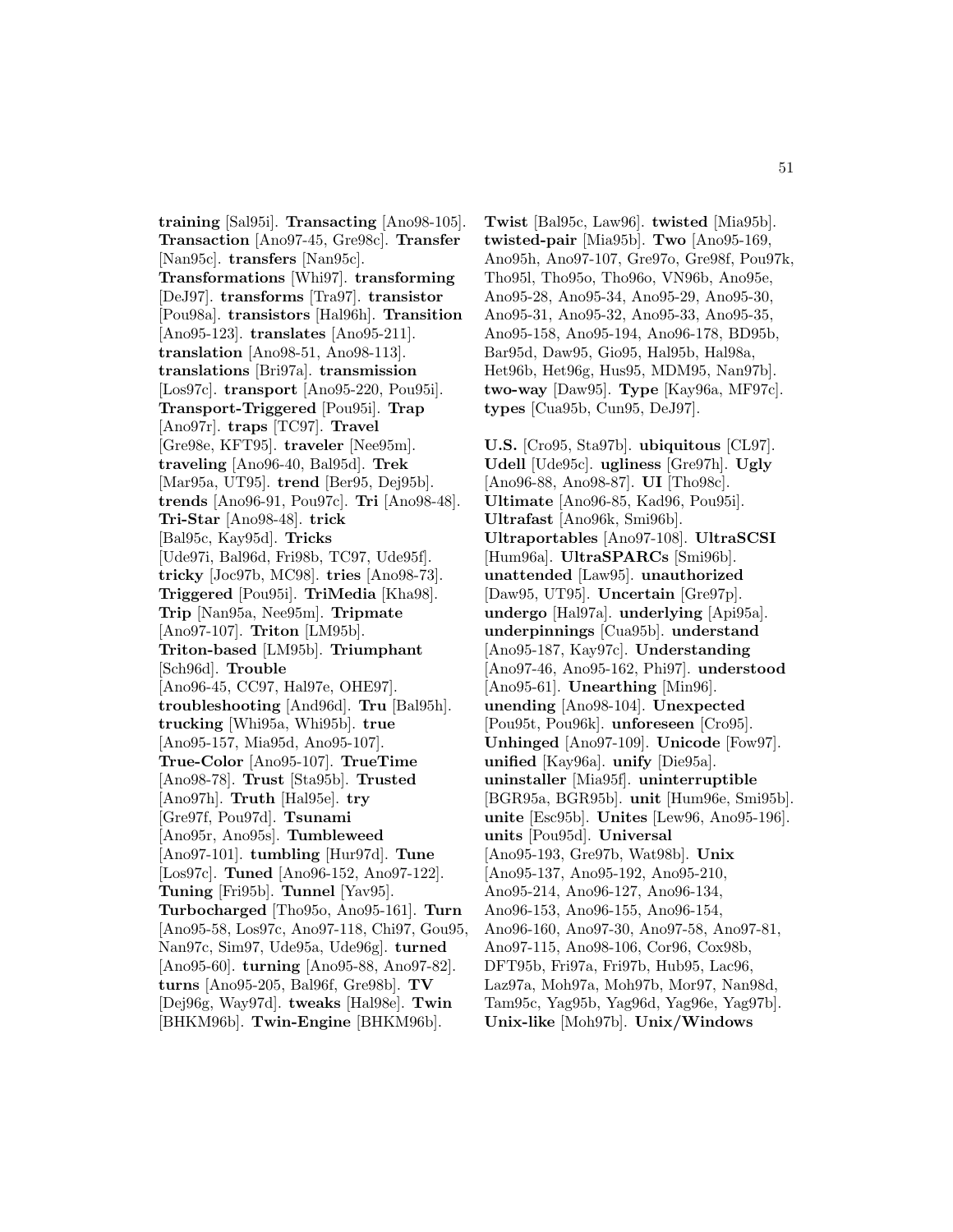[Yag96d]. **Unixes** [Kra98]. **UnixWare** [Nan98d]. **Unleashed** [Sal96g]. **unless** [Ano95-199]. **unlikely** [Ano98-87]. **unnecessary** [Sal95d]. **unpleasant** [Kay95d]. **unplugged** [Sal95m]. **unprecedented** [Hal96c]. **Untangling** [Ano95-191, Cun95, Sal95m]. **Unthinkable** [Ano97-98]. **until** [Ano95-194, Pou97d, Tho95j]. **Unveiled** [Fed97]. **unwanted** [Bry95c]. **up-to-date** [Ano95-212]. **upcoming** [Ano95-128, Ano98-59]. **update** [Ano95-42, Ano95-95, Ano95-112, Moh97b]. **Updated** [Die97a, Nan95a]. **Upgrade** [Ano95-159, Los97b, Mia95c, Pou96n, Ano95-206, Ano97-125, FH97, Hum96h, She95c]. **Upgraded** [Het96g, Ano95c, Ano97-33]. **Upgrades** [Pou95m, Ano98-115]. **Upgrading** [Ano95-63, MC98, Pou96i]. **upon** [Pou97j]. **UPS** [Ano97-71, BGR95b]. **upstart** [Gas95]. **Upwardly** [Ano97-110]. **urban** [Ano96-125]. **usability** [Yea95b]. **USB** [Ano98c]. **USD4000** [Ano95-154]. **Use** [Ano97-39, DFT95a, DFT95b, Fri97a, Ano95w, Ano95y, Ano95-51, Ano95-48, Ano95-62, Ano95-61, Ano95-71, Ano95-132, Ano95-222, Ano98-68, Ano98-87, BMW97, Car95, Cka97, DeJ96c, Dob96, Ess95, Hig95d, Hum96e, KP98, Orc98, Phi97, Son95, Sta96c, Ude97c, Ude97i]. **used** [Ano95-137, Ano95-194, Ano95-222, Ano98-100, Arc98, Cun95, Hal95d]. **useful** [Fri98b, Nad95a, Nan95a, Sim97, Tur97, Whi97]. **Usenet** [Meh95a, Meh95b]. **user** [Ano95-61, Ano95-64, Hal97a, Tho95k, Wes96a, Ano95-64]. **Users** [Ano95-201, Ano96-156, Ano98f, Ano95-60, Ano95-71, Ano95-104, Ano95-136, Ano95-219, Ano96-178, Ano97t, Ano97-32, Daw95, DA95, Fri96d, Hal97d, Hal97e, Kor95, Laz96, Mac98a, Mac95b, Sal95f, Ude95b, Ude95e, Ude95g, Ude95i, Way97b]. **uses**

[Abr98c, Ano95-142, Ano95-143, Cla95c, Gil98b, Lin95d, MC97, Pou96l, Pou98d]. **Using** [Ano97z, Ber95, BMW97, Cox98b, Die95c, Ano95-106, Ano95-116, Api95a, Bar95a, Cla95b, Die95a, Fou95a, Fou95b, Fri96c, LM95b, Hed95, Ste98]. **utilities** [Ano95-63, Esp95, Mia95f, Pou96j, Yag97b]. **utility** [Ano96-170, CCS97, Fri97a]. **utilizes** [Dob98a]. **UX** [Son95].

**V.34** [Ano95-105, Ano95-161, Esp95, KH95]. **V.90** [Ano98-107]. **V120** [Ano96-175]. **validate** [Mul96b]. **valuable** [Hum96h, Ude96l]. **Value** [Dej95g, Ude97j, Tho95d, Wat97a]. **variant** [Dob97d]. **Varieties** [Ano97d]. **variety** [Ano95-55, Ano95-191, Cun95, Dej95g, Joh96, Kay95c, Way98a]. **various** [Fri97a]. **VARs** [Ano97s, Bau97]. **vary** [Ano95-59]. **varying** [Ano97-105]. **VB** [Ano95-58, Gre96d]. **VBA** [Gat98]. **Vector** [Tho98b, Ano96-174]. **vector-drawing** [Ano96-174]. **Vegas** [Ano98-58]. **Velo** [Ano98-113, Way97f]. **Vendor** [Ano96-155, Ano95-59, Hur98c]. **Vendors** [Ano95-193, Ano95-192, Ano96-116, Ano96-157, Ano98-48, Ano95x, Ano95-52, Ano95-59, Ano95-89, Ano95-135, Dav95, Mac98b, Wil95]. **Verifier** [Ano98-57]. **Verilog** [Cre96]. **Veritas** [Yag95b]. **Versa** [Hum97c]. **Version** [Ano95-184, Ano95-47, Ano95-61, Ano95-208, Ano96-178, Ban97, Car95, Cli98b, Cra96, Dob95, Fri96a, Nan96g, Pou96l, Tam95a, VN97a]. **Versions** [Smi95a, Api95c, Het96g, Nan95b]. **versus** [Ude95d]. **Vertical** [Rei95e, Rei95a]. **Very** [Ano98-85, Ano97-97, Lin95c, Sha95a, VN96b]. **via** [Ano95-184]. **viability** [Die95c]. **viable** [Dej95g, Sea95d]. **Vibe** [Gre97j]. **Victory** [SK96b, SK96a]. **Video** [Ano95-107, Ano95-165, Ano96-61, Ano96-184, Chi97, Die95c, DL95, Fri95c, KM96c, KE97, SC96, Ano95-204, Ano95-209, Ano97-77, Ano97-120, Bal95h, Die95a,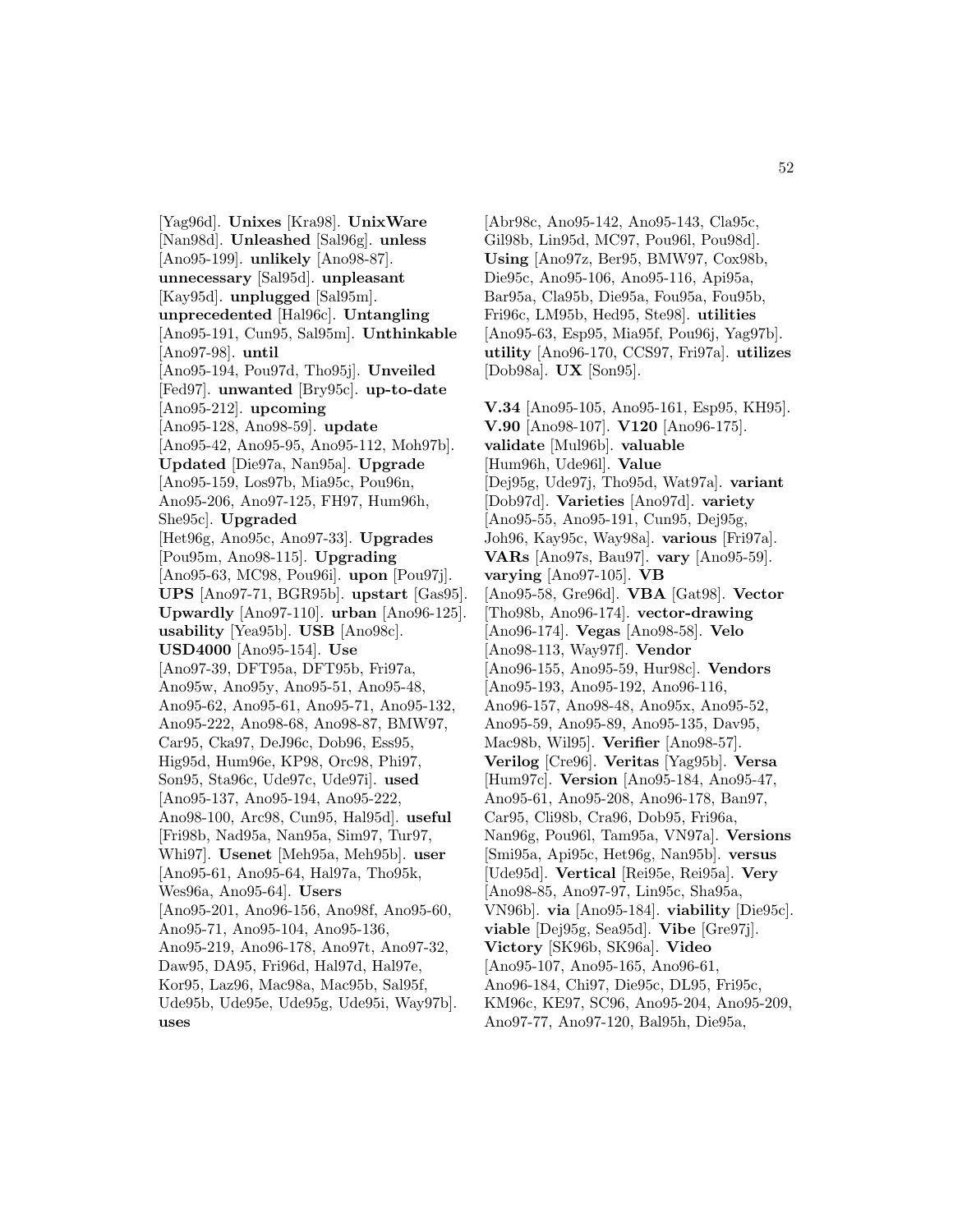Hal95d, Hil95, Joc95a, KM96a, Nad95b, Pou98c, Van95a, Hal95d]. **video-editing** [Chi97]. **Videocassett** [Ano95-100]. **Videoconferencing** [Ano95-194, Ano97-68, Dav95, Sea95d]. **Videophone** [Kha98]. **Videophones** [Way96i]. **Videos** [Ano95-94]. **VideoTalk** [Ano97-106]. **View** [Aer95, Ano96-155, Hum97c, Gat98, Jen95]. **Views** [Ano95n]. **ViewSonic** [Ano95-204, Ano95-209]. **Village** [Ano96-61]. **Virtual** [Ano95y, Ano95z, Ano95-27, Ano95-129, Ano95-197, Ano95-195, Ano96-27, Ano96-151, Ano96-158, Bal95i, Hur97e, Mac98b, Sal95n, Sea95d, Sea95b, Sin95b, Tho95h, Tho95g, Tra97, Ano95-211, Bau95, Goo95a, Hal95d, Nad95c, Ude95b, Ano95-40, Ano95-129, Flo96c, Ude95f]. **virtual-reality** [Bau95, Hal95d]. **Virtually** [Joc96f, Way95f]. **Virus** [Ano98-50, Pou95k, Ano95-208]. **Viruses** [Nan96d]. **Visio** [Ano98n]. **vision** [Ano95-61, Ano95-162, Sal95h, Ano97z, Won98b]. **visit** [Pou95r, Pou97e, Pou97l]. **visited** [Ano95-40]. **Visual** [Ano95-47, Ano95-196, Ano98-108, Api95c, Cot95b, Gla96, Gre96i, Gre97k, Gre97f, Gre97e, Ano95-46, Ano95-82, Ano97-111, Ano98-78, Api95c, Api97, Dob97d, Gil95, Gil97a, Gil98a, Gla95, Gre95e, Gre96h, Gre96i, Gre97c, Gre97h, Gre97k, Gre97q, Gre97r, WS96]. **visual-programming** [Cot95b]. **VLIW** [Pou96f]. **VMS** [Fen95, Smi96c]. **VO** [Tho96n]. **Voice** [Ano96-39, Ano97-57, Ano98-109, HG96, Lin96c, Sal96i, Ano95-51, Ano95-213, Ano98-41, BHKM96a]. **Voice-Mail** [Ano98-109, Ano98-41]. **VoiceType** [Nan96g]. **volatility** [Ano97-92]. **volt** [Ano95-104]. **voltage** [Bal95d]. **Vote** [Ano96-159, Ano96-160]. **VP** [Ano98-76, Hac97]. **VPNs** [Ano98-110]. **VR** [Ano95-197, Ano97-61, Hal95d, Pou96d]. **VRML** [Ano95-129]. **vs** [Ano96-38, Ano96-127, Ano96-155,

Ano96-154, Gio96c, Het96b, Nan97a]. **Vu** [MB97]. **VxDs** [Gre96j]. **vying** [Ano95h].

**Wabi** [Tam95b, Tam95c]. **wacky** [Sch96f]. **wafers** [Coo95]. **wagon** [Ano95-161]. **wait** [Ano95-122, Die95b]. **Waiting** [Nee96f]. **Wake** [Ano97-93, Emm96, Tra95]. **Wake-Up** [Ano97-93, Emm96, Tra95]. **Wall** [Ano97-92]. **wallet** [TH96]. **Walls** [Ano96-181, Has96]. **WAN** [Fri96d, Hen96, Sal96l]. **WANs** [Ano98-64]. **Want** [Ano95-201, Ano95c, Bar95b, CC98, DA95, Kay95d, MF97a, Nan96g, Tho95l]. **Wanted** [Ano98-111, Gas95, Sch96e]. **War** [Ano97g, Cra96, Ano97-102, Sch97d, Smi95b]. **ware** [Nan97b, Sal96j]. **Warehouse** [Ano95-57, Ano97u, Ano98-119, Fry98, Wel97, Hur97d]. **Warehouses** [Ano97-32, Ano97f, Kri95]. **Warehousing** [Hac97]. **warning** [Pou97g]. **Warp** [Nan95a, Nan95e, Ano97-123, Gio96c, Nan96g, Tam95a, Ude95g]. **Warped** [Ude95g]. **warplanes** [SK95]. **Warrior** [Bal95h]. **Wars** [Ano95-44, Ano98r]. **Was** [Pou97g, Ano97a]. **Washington** [Pou95q]. **Watch** [Ano96-161, Ano97-44]. **Watchamacallit** [Ano97-112]. **Watcom** [Ano95-47]. **Waterproof** [Hum96i]. **waters** [Dej95j]. **WAV** [Tho96e]. **Wave** [Ano95-60, Ano95-136, Ano95-164, Ano95-80, Gre96b]. **WaveLAN** [Bal95e]. **WaveLAN-base** [Bal95e]. **Wavelets** [Ano95-198]. **Way** [Ano97n, Ano97-91, Cli98d, Coo96a, Hum98c, Ano95-157, Ano95-197, Ano97l, Ano97v, Bri97a, Daw95, Dej95h, DM98, Hig95c, Hur97e, MFDG98, Mor97, Nan95f, OH95, Way96h]. **Ways** [Ano95-175, Boy97, Hum96c, Pou98c, Rei95d, Ano97-75, Arc98, Dob97c, Fri98b, Hal98b, Sha95c, Ude97c, Ude97b, Way96g]. **Weakness** [Ano95-93, Ano95-155]. **weaknesses** [Ano95-201, Dob98d]. **Wealth** [Ano97-94, Ano95-37]. **weapon** [Way95h]. **Wear** [Ano96-60, And96d]. **Wearable**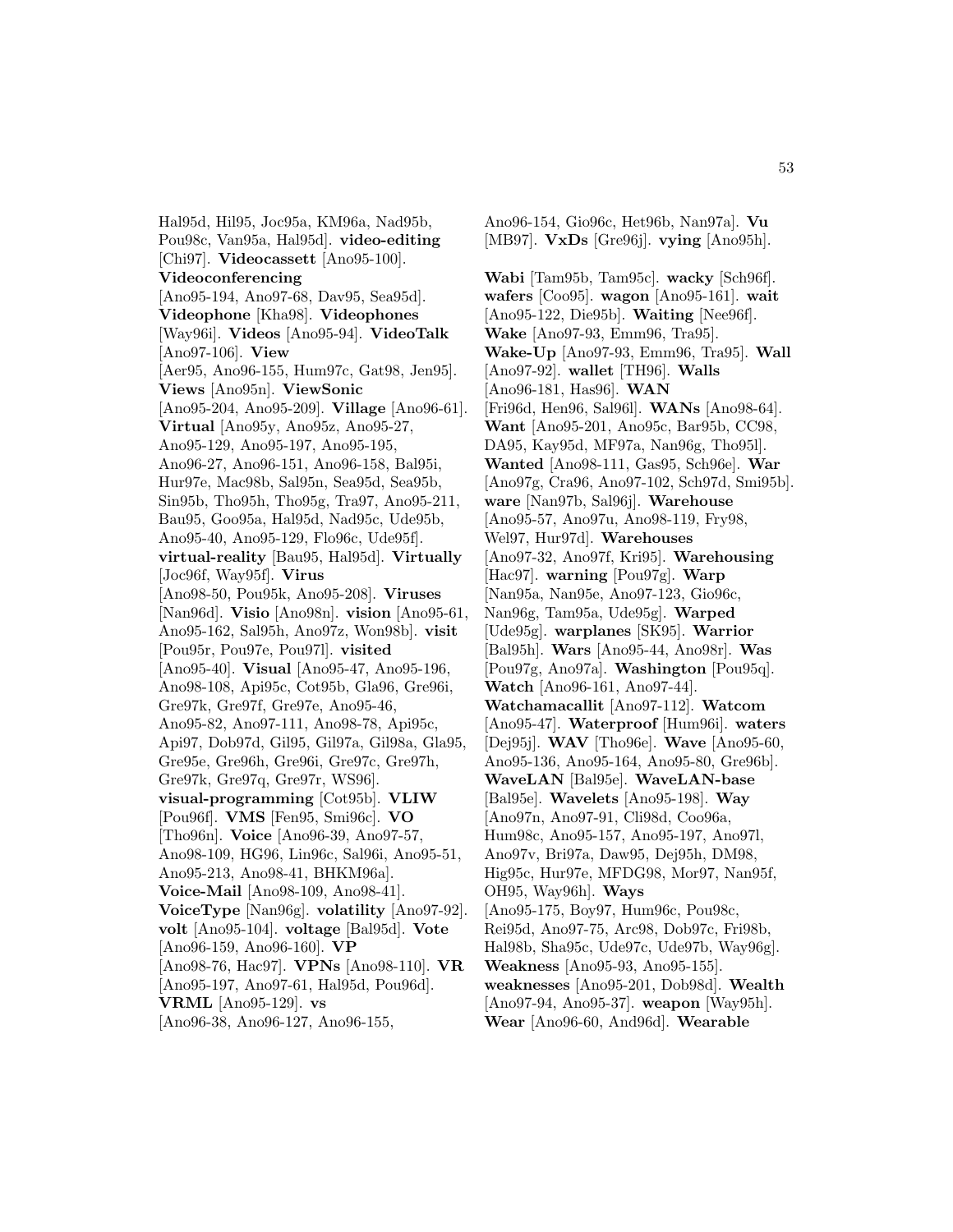[And96d]. **Weather** [Ano97-104, Cro95, Gla95, Sha95c]. **Weaving** [Gio97, MFDG98, Pra95a]. **Web** [Ano95-200, Bee96, Ude95h, VN97a, Sta95b, Ano95o, Ano95x, Ano95-61, Ano95-95, Ano95-111, Ano95-134, Ano95-135, Ano95-216, Ano96-55, Ano96-52, Ano96-69, Ano96-77, Ano96-78, Ano96-85, Ano96-93, Ano96-112, Ano96-134, Ano96-146, Ano96-152, Ano96-164, Ano96-165, Ano96-163, Ano96-166, Ano96-179, Ano96-167, Ano97h, Ano97n, Ano97-39, Ano97-45, Ano97-75, Ano97-90, Ano97-114, Ano97-113, Ano98-47, Ano98-51, Ano98-64, Ano98-79, Ano98-84, Ano98-80, Ano98-93, Ano98-105, Ano98-108, Ano98-114, Ano98-112, BVN95, Bal96a, Bal96d, Bal96e, BMW97, Bri97a, Cox98b, Dob96, Dob97a, Dob97d, Dob98a, Dob98d, Eng97, Flo95, Fom98, Fri96a, FH97, Gil96f, Gil97a, Gil97c, Gio97, Gre97n, Gre97q, Hal96e, Hal97b, Het96d, Hum98a, Kha96, Los97c, MFDG98, MM96, Nee96e, Nee96f, OHE97, Pen98, PM97, Pou97e, Pou97l, Sal96c, SP97, Sha98, Sin96b]. **Web** [Sta95b, Sta96b, Ude95a, Ude95b, Ude96b, Ude96d, Ude96g, Ude96h, Ude96j, Ude96k, Ude96l, Ude96m, Ude97c, Ude97i, Ude97j, Ude97a, Ude97k, Ude97b, Ude98a, Ude98b, Ude98d, Vac95a, VN96c, Way96m, Way97d]. **Web-based** [Ude95a, Ano98-47]. **Web-integration** [Ano97-114]. **Web-ready** [BVN95]. **Web-server** [Het96d]. **Web-style** [Ude96b]. **Web/CD** [Ude96d]. **Web/CD-ROM** [Ude96d]. **WebCD** [Ude96d]. **Webmaster** [Ude96b, Ude97h]. **Webmeister** [Ude95f]. **WebNFS** [Ano97-54]. **WebObjects** [Ude96h]. **Webserver** [Ano96-163]. **Webware** [Gil96e, Gil96b]. **Weeding** [Mia95e, Mia95f]. **weeks** [Law95]. **Weigh** [DV96]. **weight** [Way95b]. **Weird** [Sch96f]. **welcome** [Var95]. **Well**

[Ano95-135, Ano96-168, Sch96c, Smi96c,

Ano95-117, Ano95-107, Ano96-177, Ano97a, Api95c, Joc96f, VN97a, Wel97]. **Well-Connected** [Ano96-168]. **well-designed** [Api95c, Wel97]. **went** [Pot95]. **were** [Ano95-222]. **We've** [Hac97, Ano95f]. **Whatever** [Ano96-169]. **Where** [Ano98-120, Key95, Kin96, Ano98-100, Nan96g, Tho97b, Ude95b]. **Wherefore** [Ano98-119]. **Whether** [Pot95, Ano95-95]. **Which** [Ano97-121, Ano97-122, Ano97-123, Ano98-121, Hal96i, Sch97d, Ano95-206, Ano95-222, Ano97-105, BGR95b, Cob95, Sha95c, Tho95j, Way96g, Wil95]. **While** [Ano95-132, Hig95d, Nee96f, And96d, Ano95-122, Ano95-157, Tho95e, Tho96n, Ude97k]. **White** [Ano98-46]. **whiteboarding** [Sea95d]. **Whiteboards** [Sea95d, Sea95b]. **Who** [Jen95, Var96, Ano95-60, Ano95-97, Ano95-146, Sal95f, Sha95b]. **Whole** [Nan95g, Gre95a]. **Wide** [Ano95-95, Ano98-85, Vac95a, Het97, Joh96, Nan96d, Way98a]. **widely** [Ano95-59, Ano95-194]. **Wider** [Ano97-31, Hal98e]. **Wild** [Ano95-217]. **Wildcat** [Esp95]. **Wildfire** [Ano95-217]. **Will** [Ano95h, Ano96-69, Ano96-98, Ano98f, Ano98-52, Ano98-118, Gre98e, Hal97b, Sal95c, Sch96a, Ude97e, Ano95y, Ano95-48, Ano95-61, Ano95-75, Ano95-80, Ano95-93, Ano95-122, Ano95-127, Ano95-140, Ano95-146, Ano95-164, Ano95-191, Ano95-219, Ano96-164, Ano97g, Ano97-58, Ano98-92, Cka97, DeJ98, DM98, DL95, Die95a, Fin98, Flo97, Fou95a, Fou95b, Gar97, Gre97d, Gre97p, HM95, Hal95c, Hal96c, Hal96d, Hal97c, Hal97d, Hal98a, Kos96, Mac98b, Mar95b, Mon95a, Nad95c, Pou97b, Rei95d, Rei95f, Son95, Ude97c, Way96l]. **Win** [Ano95-50, Ano95-125, Ano95c, Ano96-67, Ano96-103, Ano96-128, Ano96-175, Ano96-180, Gar98, Goo95a, Hum96h, LM95b, Pou96j, Pou97j]. **Win32**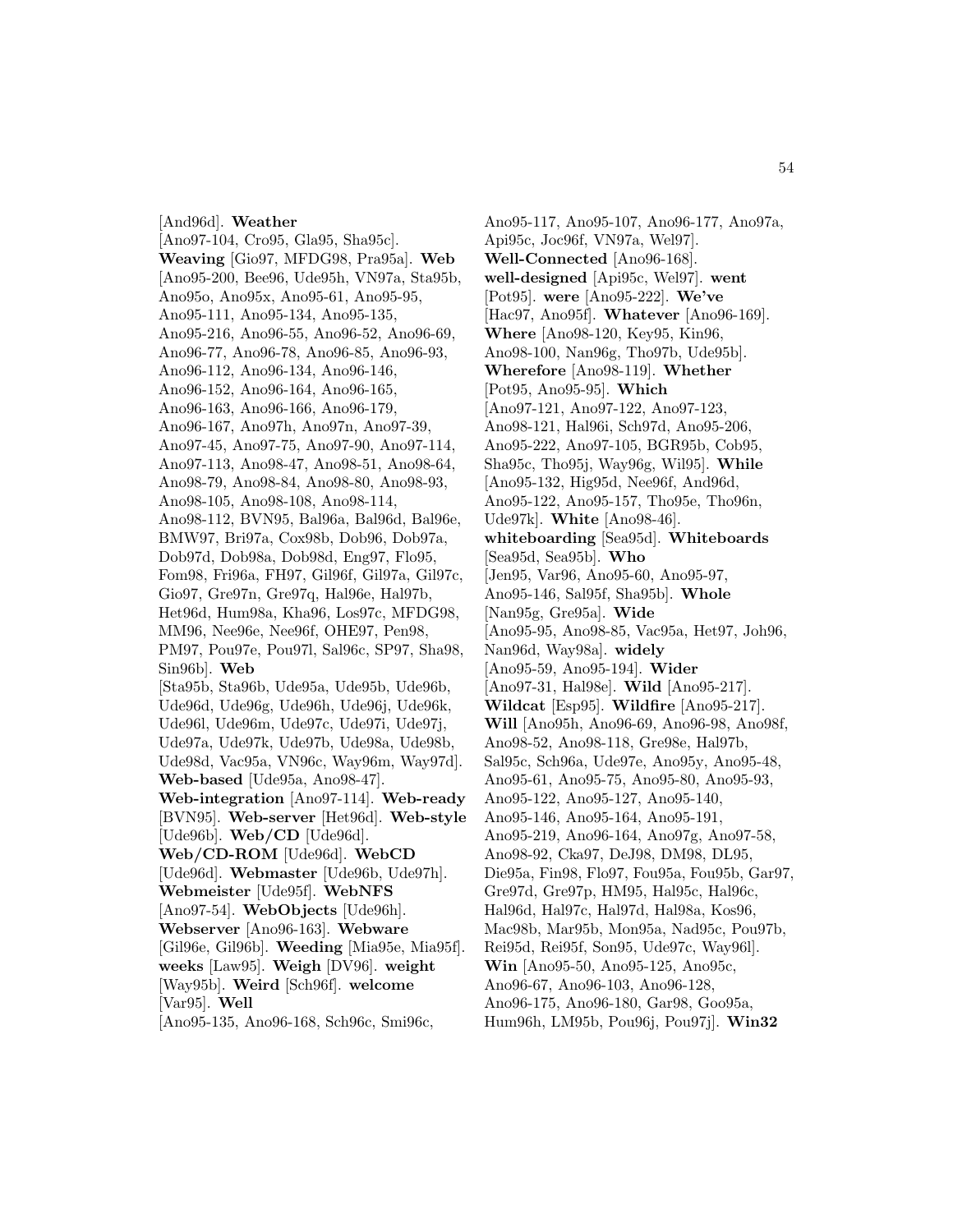[Fen95, Mon95a]. **Win98** [Ano98-122, Mon98b]. **WinChip** [Ano97w]. **WinDD** [Ano95-210]. **Window** [Bak95b, Way96j, Ano95-219]. **windowing** [Var95]. **Windows** [Bak95a, Bak95b, Gil98a, Alv96, Ano95k, Ano95f, Ano95y, Ano95z, Ano95-27, Ano95-46, Ano95-45, Ano95-55, Ano95-64, Ano95-68, Ano95-73, Ano95-104, Ano95-100, Ano95-107, Ano95-112, Ano95-123, Ano95-122, Ano95-125, Ano95-133, Ano95-145, Ano95-134, Ano95-135, Ano95c, Ano95-163, Ano95-157, Ano95-166, Ano95-167, Ano95-184, Ano95-182, Ano95-218, Ano95-210, Ano95-207, Ano95-212, Ano95-213, Ano95-219, Ano96u, Ano96-27, Ano96-135, Ano96-181, Ano97-31, Ano97-53, Ano97-60, Ano97-75, Ano97-125, Ano98-72, Ano98-69, Ano98-74, Ano98-78, Ano98-89, Ano98-102, Ano98-123, Ano98-124, Ano98-125, AG95, Api95a, Bak95b, BD95a, BD95b, Car95, CCS97, Cha97, Chi96a, Cox98b, Cra96, Die95b, Die95c, DL95, Die95a, Die95d, Dob95, Em98, Fre96, Gil98a, Gio95, Gio96b, Gio96c, Goo95a, Gre95a, Gre95e, Gre96g, Gre96j, Hal97b, Has96, Hig95a, Hig95d, Hig95b, Hig95c, HKM97a]. **Windows** [Hum96g, Kay96a, Laz96, LM95b, Lin95b, Lin95c, Mia95a, Mia95e, Mia95f, Mon95a, Mor97, Nan95a, Nan95c, Pou95f, Pou95n, Pou95k, Pou95u, Pou95v, Pou95w, Pou96i, Pou96l, Pou97k, Pou98f, Pra95b, Pra95a, Qui97, Rey96, Ric97, Sea95d, SM97, Tam95a, Tam95c, UT95, UGB95, Ude95i, Ude97f, Var95, VN97a, Way96j, Way96m, Way97a, Won98b, Yag96d, Yag96e, Yag97b, Yea95a, Yea95b]. **Windows-Based** [Ano98-89]. **Windows-friendly** [Tam95c]. **WinFax** [Ano95-207]. **WinFrame** [Qui97]. **WinHEC** [Pou97l]. **winning** [Smi95b]. **Wins** [Ano96-144]. **WinSock** [Ano95-220]. **Wintel** [Ano98-114, Row97]. **wire** [Ude95d]. **Wired** [Sch96b, Sin96b]. **Wirehead** [Sin95a]. **Wireless** [Ano95-212, Ano97-126,

Sal95a, Sal95m, Ano95-210, Ano95-211, Ano95-208, Ano97g, Bal95e, Way95f]. **Wires** [Way96e, Ano95-191]. **Wirth** [Pou95f]. **wise** [Sch97b]. **within** [Ano95-141, Ano97-103]. **Without** [And95c, Tra96b, Way96e, Ano95-88, Ano96-181, Ano97d, Has96, Hig95c, HR97, Kay95d, Kor95, Nan95g, Row96a]. **witnesses** [Pou95m]. **Wizard** [Ano95-211]. **wizardry** [Pou97j]. **Wobbly** [Tam95b, Tam95c]. **Woes** [Ano97u]. **Womb** [Gre96k]. **Womb-to-Tomb** [Gre96k]. **wonder** [MB97]. **wondered** [Ano95-40]. **wonderful** [Sch96f]. **Wonderland** [Bau95]. **Won't** [Ano95-216, Ano97-58, Ano95-50, Ano95-194, Hub95, Rei95f]. **wor** [Dav95]. **Word** [Log96, Pou96f, RFD95, Ano95-95, Ano95-163, Tho96e, She95c]. **WordPerfect** [Ano96-182, Ano97-27]. **Words** [Ano97-112, Pou97g]. **Work** [ARH95, Ano95-182, Ano95-216, Ano96-158, Dob96, Dob97d, Joc95d, MW95, Tra96b, Ano95-97, Ano95-199, Ano95-219, Ano96-175, CFDT95, DM98, Hur97b, KFT95, Nad95b, Pou95j, Tho98c, Ude97c]. **Workbench** [Pou98d]. **workers** [Nad95a]. **Workgroup** [Ano98-126, BD95a, BD95b, Nan98e, BEM95, Hig95d, Hum96j, She95c, Cot95a]. **workgroup/network** [Hum96j]. **Workgroups** [HKM96, Nan96f, BD95b, Won98a, Won98c]. **working** [BM95, Nad95c, BM95]. **WorkPerfect** [Ano95-160]. **Workplace** [Gil98b]. **Works** [Ano95-37, Sha96, Ano95l, Ano95-55, Ano95-81, Ano96-127, Api95b, Dej95h, Pou95g, Sta96b, Way96b]. **Workshop** [Die95c]. **Workstation** [Ano96-73, Ano97-110, Ano95-100, Ano95-145, Ano96-178, Ban97, EP97, Fau95, Tam95d, Way96m]. **workstation-based** [Ano95-100]. **Workstations** [AG95, BHKM96b, Cam98a, Hum96b, Ano95-60, Ano95-186, Ano95-190, Ano97-115,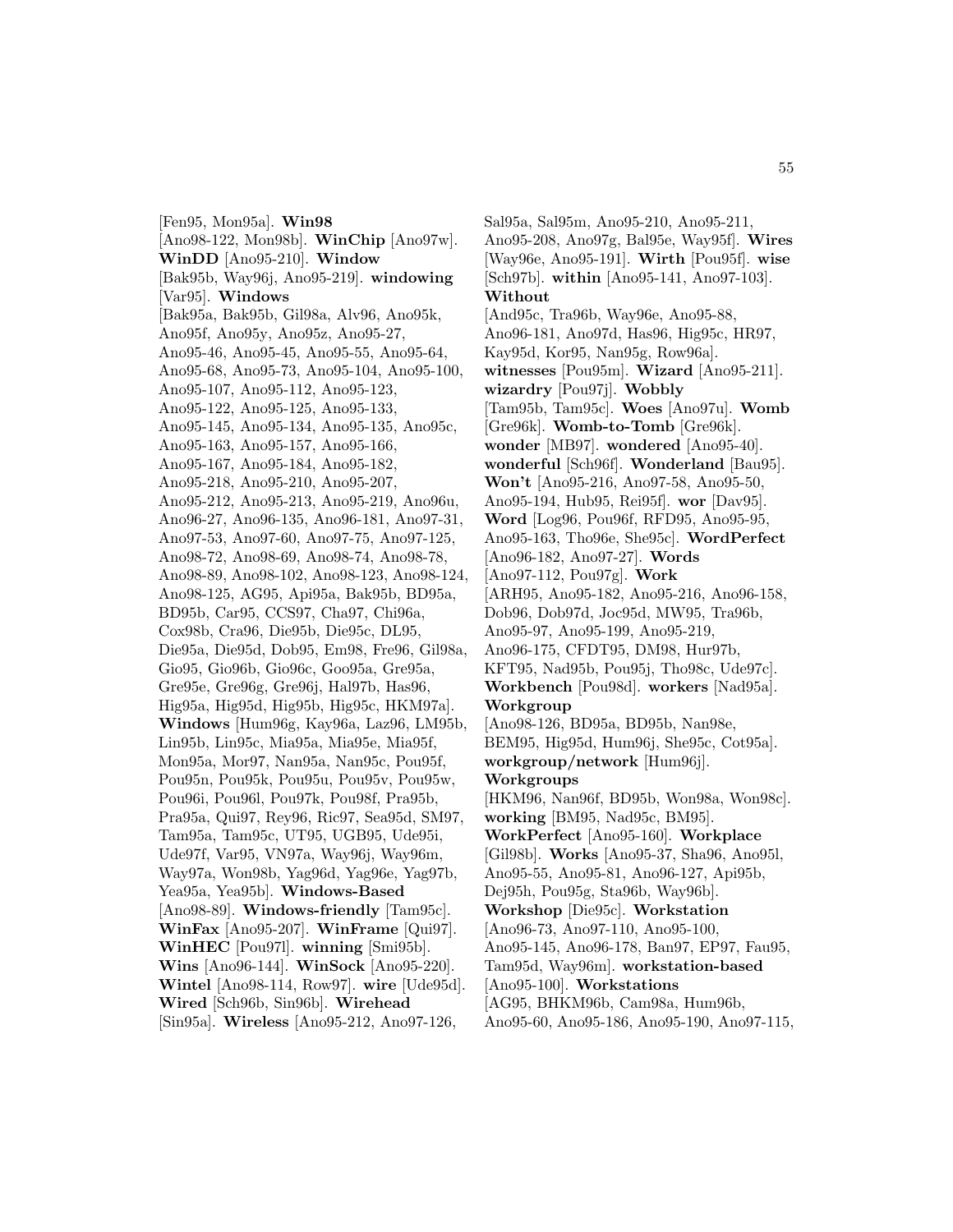#### *REFERENCES* 56

Ano98-51, Cro95, Kay98b, Kay98c, Tan98]. **World**

[Ano98-78, Ano98-84, Em98, Hal97b, Mia97c, Tho96q, Tho97b, Ude95c, Ano95-45, Dej95f, Fri97e, Hal97a, Hal95d, Mon97, Nee95m, Pou97e, Sta97b, Way96g, Ano95-95, Vac95a]. **Worlds** [Gre97l, Gre98f, Joc96b, Tho95l]. **Worried** [Fow97, Ude98b]. **worst** [Ude97k]. **Worth** [Ano98-74, Log96, Die95b, Dob96, Hum98b, VN97a]. **worthy** [Gre97l, Hal95a]. **would** [Ano95y, Ano95-61, Ano95-141, Ano95-154, Ano95-187]. **wrap** [Ano95-45]. **wraparound** [Hal95d]. **wrapped** [Ano95-163, Mia95c, QS96]. **wring** [Rud98, Won98a]. **Write** [Ano95-73, Ano96-27, Gre97f, Gre97l, Mon95a, Ano95-111, Ano95-112, Ano96u, Ano96-77, Ano96-78, Ano96-127, Ano96-134, Ano97t, Lin95a, Tho95c]. **Writing** [Fri98b, Tho98e, Ano95-190, TC97]. **Wrong** [Ude95g, DFT95b, Gre95b, Gre95c, Pot95]. **Wrote** [Var96]. **Wuzzatdoonear** [Ano95-187]. **WWW** [Fri95a].

**X** [Bak95a, Bak95b, Bou95, IF97, Pou95m]. **X.500** [Ano95-221]. **x8** [Ano97-82]. **x86** [Ano95-44, Ano95-127, Ano95-128, Ano97q, Ano97-36, Ano97-73, Chi96a, Gwe95, Hal96j, Hal96k]. **Xbase** [Gre95e]. **xenophobic** [Bon95a]. **Xerox** [Ano95-204, Ano95-209, Ano97-62, Nad95c]. **XML** [Ano98-127]. **XTerminal** [Way96m].

**yard** [CFDT95]. **Yeah** [Lin95a]. **Year** [Ano96-183, Ano96-127, Bar95c, HM95, Hal96k, Sch96e, Ude95e, Ano98s, Ano98-95]. **years** [Ano95-48, Ano95-60, Ano95-192, Hal98a, MB97, Pou95b]. **Yes** [Hal97b, Pou95n]. **yesterday** [Hal95c]. **yielding** [Dej95g]. **Yields** [Ano95i, Ano95j]. **You'll** [Fou95b, Lin95a, Ano95-95, Fou95a, Hal96k, Wat97b]. **young** [Smi96c]. **You're** [Ano95-222, Nee96f, Ano95-95, Flo95]. **yours** [Hal98g]. **Yourself**

[HM96, Ude96d, Ano98-115]. **you've** [Ano95-122, Ano95c, Kay97c].

**zap** [Ano96-179]. **Zen** [Phi97]. **Zero** [CC97, Hur97a, Tho95k]. **zillion** [Ano96-55]. **zip** [Ano96-170, Pou96l]. **zippy** [Ano96-40, Ano96-175]. **Zoo** [Gou95]. **Zoom** [Ano96-184, Lov95].

# **References**

### **Abrahams:1997:ARCb**

[Abr97a] Marc Abrahams. Advances and retreats in computing — revenge on junk e-mailers, part 2; plus, exacerbating the bandwidth crunch. Byte Magazine, 22 (7):160–??, July 1997. CODEN BYTEDJ. ISSN 0360-5280.

### **Abrahams:1997:ARCa**

[Abr97b] Marc Abrahams. Advances and retreats in computing — the amazing new Content Analyzer; the fab combo of chips and snacks; and how plug and play has saved lives. Byte Magazine, 22(5):160–??, May 1997. CO-DEN BYTEDJ. ISSN 0360-5280.

# **Abrahams:1997:ARCc**

[Abr97c] Marc Abrahams. Advances and retreats in computing — the programmer's best friend and Cyber BabeWatch. Byte Magazine, 22(8):168–??, August 1997. CO-DEN BYTEDJ. ISSN 0360-5280.

#### **Abrahams:1998:CDD**

[Abr98a] Marc Abrahams. The click of doom: A delete key that could save civilization and sanity. Byte Magazine, 23(5):160, May 1998.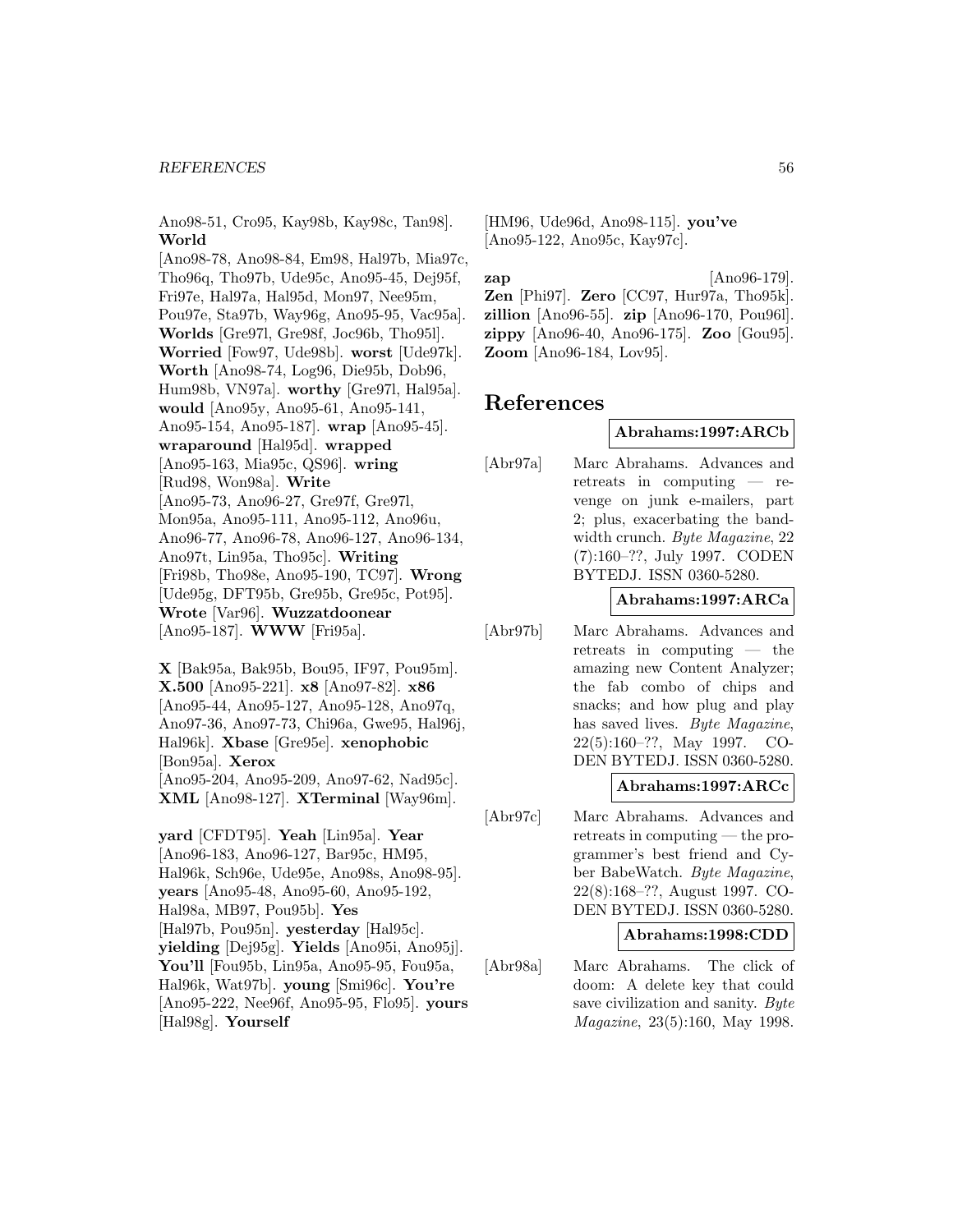CODEN BYTEDJ. ISSN 0360- 5280.

#### **Abrahams:1998:ELH**

[Abr98b] Marc Abrahams. An experimental lecture hall and software for the next celebrity requiem. Byte Magazine, 23(6): 160–??, June 1998. CODEN BYTEDJ. ISSN 0360-5280.

# **Abrahams:1998:MUS**

[Abr98c] Marc Abrahams. A mouse that uses satellite technology, and lessons in high tolerance. Byte Magazine, 23(7):144–??, July 1998. CODEN BYTEDJ. ISSN 0360-5280.

#### **Aertker:1995:BCB**

[Aer95] Rowland Aertker. Books and CD-ROMs: Big blue: An insider's view — an insider's look at IBM's history, and information technology reports on CD-ROM. Byte Magazine, 20(8):45– ??, August 1995. CODEN BYT-EDJ. ISSN 0360-5280.

### **Apiki:1995:FNW**

[AG95] Steve Apiki and Rick Grehan. Fastest NT workstations: Windows NT 3.5 opens up your options for choosing a high-end Windows system. BYTE reviews seven NT speed demons — comparing Alpha, Mips 4400, and Pentium workstations. Byte Magazine, 20(3):115–120, 122, March 1995. CODEN BYTEDJ. ISSN 0360-5280.

#### **Andrews:1998:PIG**

[AK98] Dave Andrews and Jason Krause. [And96b] More PC power to go: Intel's

new mobile processor brings Pentium II power to portable PCs. Byte Magazine, 23(5):24, May 1998. CODEN BYTEDJ. ISSN 0360-5280.

### **Alves:1996:PCS**

[Alv96] Alexandre Alves. Parallel computing — Windows style. Byte Magazine, 21(5):169–??, May 1996. CODEN BYTEDJ. ISSN 0360-5280.

### **Andrews:1995:FFA**

[And95a] D. Andrews. Not flashier, but faster (AT&T Globalyst 250P notebook). Byte Magazine, 20 (6):173, June 1995. CODEN BYTEDJ. ISSN 0360-5280.

# **Andrews:1995:FFG**

[And95b] Dave Andrews. Not flashier, but faster: The Globalist 250P — good for heavy-duty number crunching. Byte Magazine, 20 (6):175–??, June 1995. CODEN BYTEDJ. ISSN 0360-5280.

# **Andrews:1995:PPS**

[And95c] Dave Andrews. Pentium power without sticker shock: The eurocom — lots of features but short battery life. Byte Magazine, 20 (6):173–??, June 1995. CODEN BYTEDJ. ISSN 0360-5280.

### **Anderson:1996:FCF**

[And96a] Doug Anderson. Fibre channel: Fast and flexible. Byte Magazine, 21(5):173–??, May 1996. CO-DEN BYTEDJ. ISSN 0360-5280.

### **Andrews:1996:TPY**

D. Andrews. ThinkPad proves you can be too thin. Byte Maga-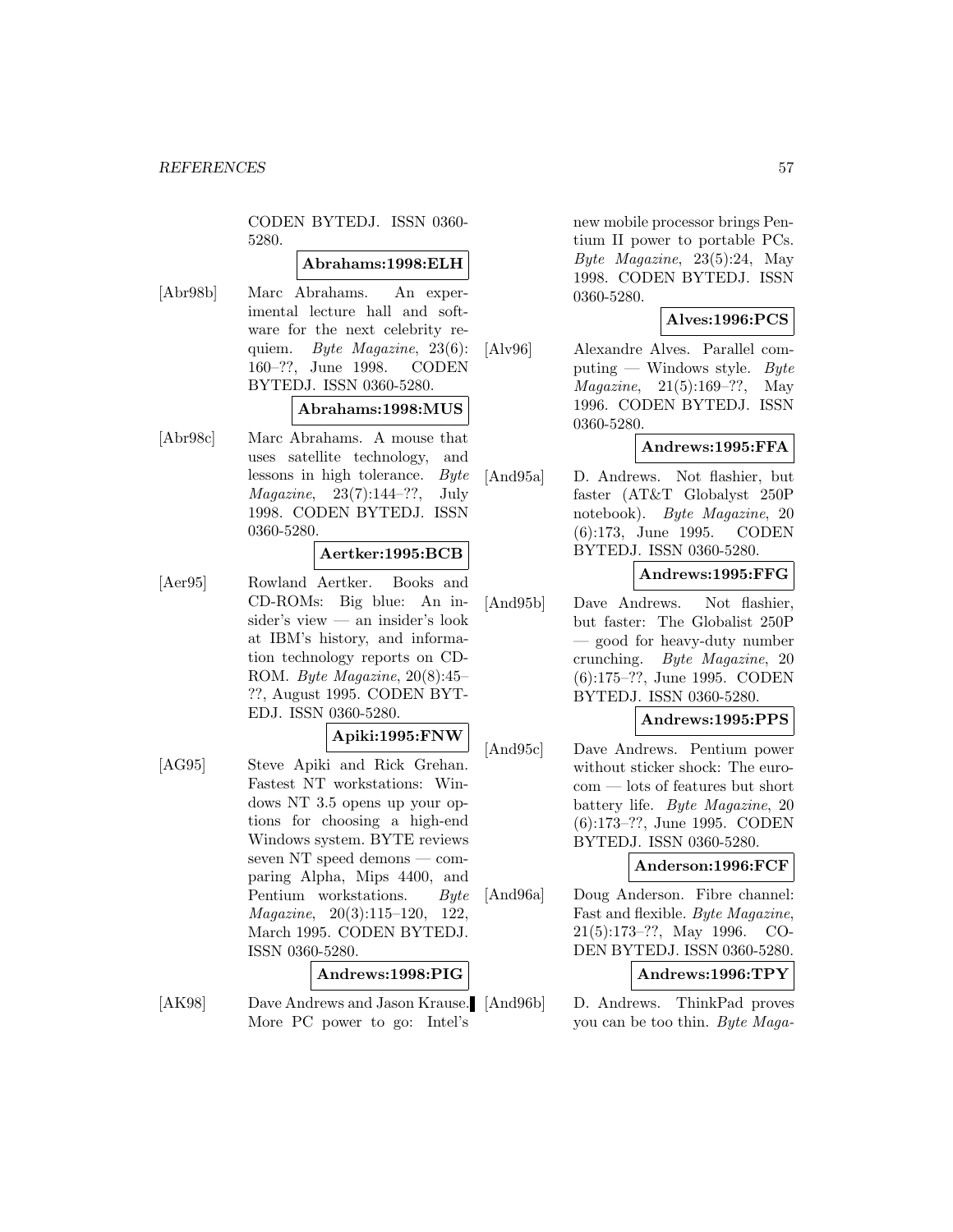zine, 21(8):47, August 1996. CO-DEN BYTEDJ. ISSN 0360-5280. **Andrews:1996:TGT** [And96c] Dave Andrews. ThinkPad gets thin. *Byte Magazine*,  $21(8):47$ ??, August 1996. CODEN BYT-EDJ. ISSN 0360-5280. **Andrews:1996:WPW** [And96d] Dave Andrews. Wearable Pentium — what Claudia Schiffer might wear while troubleshooting a nuclear reactor. Byte Magazine, 21(9):228–??, September 1996. CODEN BYTEDJ. ISSN 0360-5280. **Andrews:1996:JFB** [And96e] David L. Andrews. Java forms: Better than HTML. Byte  $Magazine, 21(11):38, Noven$ ber 1996. CODEN BYTEDJ. ISSN 0360-5280. Discusses the JetForm (http://www.jetform. com/) and Caere (http://www. caere.com/) products for interactive forms applications. **Andrews:1997:WNJ** [And97] David L. Andrews. What's next for Java office apps. Byte Magazine, 22(11):24–??, November 1997. CODEN BYTEDJ. ISSN 0360-5280. **Andrews:1998:JPJ** [And98] Dave Andrews. Java poison or

just PR? Byte Magazine, 23(1): 22–23, January 1998. CODEN BYTEDJ. ISSN 0360-5280.

# **Anonymous:1995:D**

[Ano95a] Anonymous. 120-MB disks. Byte Magazine, 20(10):62–??, October

1995. CODEN BYTEDJ. ISSN 0360-5280.

### **Anonymous:1995:MMS**

[Ano95b] Anonymous. 15 MB in a matchbook: The storage capacities of personal communications devices, pagers, and digital cameras could improve greatly in 1995 thanks to a 32-Mb new flash memory device called Compact-Flash from SunDisk. Byte Magazine, 20(1):30–??, January 1995. CODEN BYTEDJ. ISSN 0360- 5280.

# **Anonymous:1995:PHW**

[Ano95c] Anonymous. 16 Pentiums high on Win 95 — if you've upgraded to Windows 95, you might want one of these speed demons to go along with it. we test the latest 120- and 133-MHz Pentium PCs. Byte Magazine, 20(12): 156–??, December 1995. CO-DEN BYTEDJ. ISSN 0360-5280.

# **Anonymous:1995:RCA**

[Ano95d] Anonymous. 1995 readers' choice awards: BYTE readers anoint the best hardware and software on the market today. Byte Magazine,  $20(5):75-??$ , May 1995. CODEN BYTEDJ. ISSN 0360- 5280.

# **Anonymous:1995:ALA**

[Ano95e] Anonymous. 3-D action — A look at the making of two slick games for the Mac: Dark forces and Marathon. Byte Magazine, 20(12):123–??, December 1995. CODEN BYTEDJ. ISSN 0360- 5280.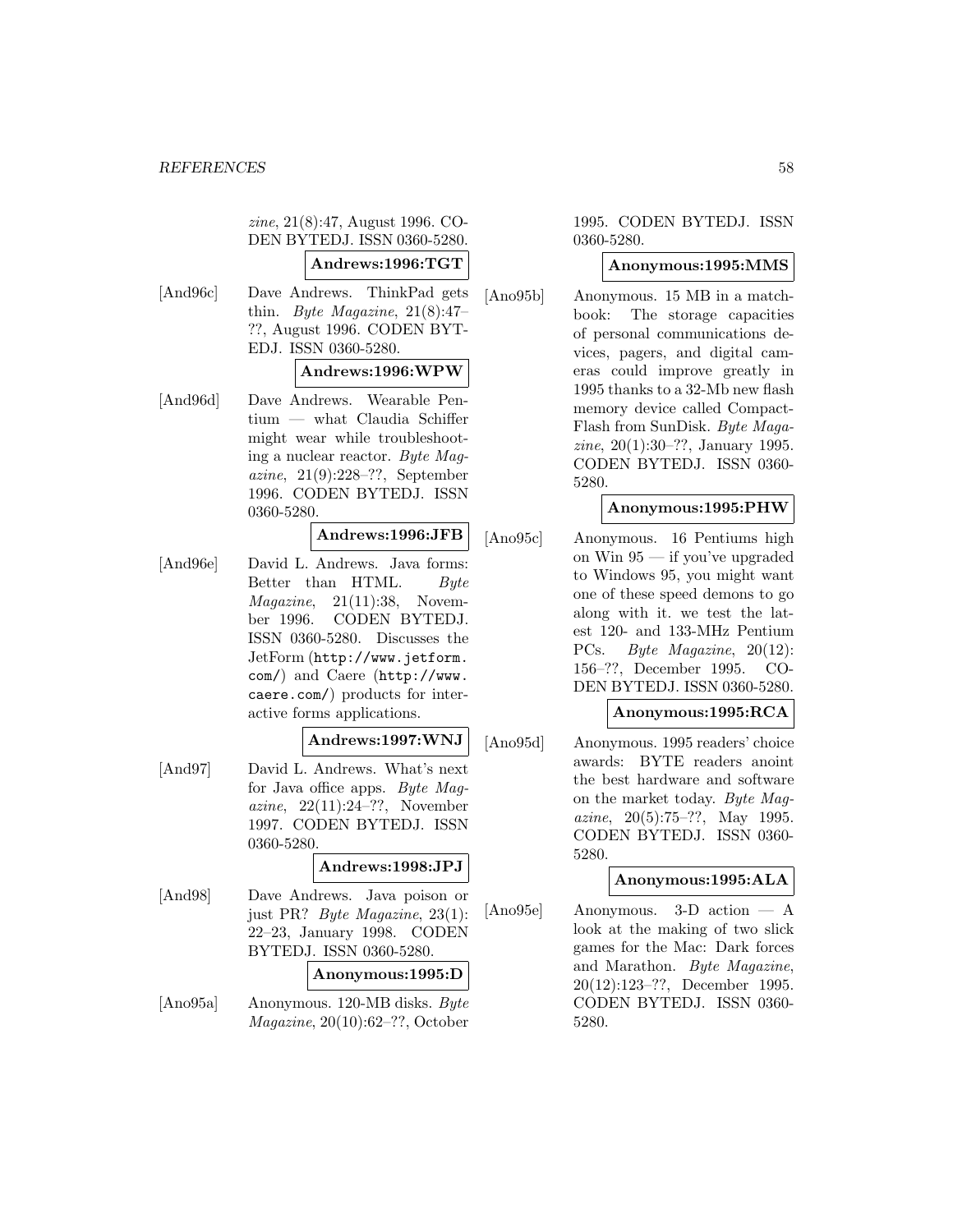#### *REFERENCES* 59

### **Anonymous:1995:ALW**

[Ano95f] Anonymous. 3-D action the latest DOS and Windows shoot'em-up games show how far we've come since Battlezone. Byte Magazine, 20(12):123–??, December 1995. CODEN BYT-EDJ. ISSN 0360-5280.

#### **Anonymous:1995:IFA**

[Ano95g] Anonymous. 3-D images that float in air — A new system can project images from a PC so that they appear to be solid objects suspended in air. Byte Magazine, 20(10):48–??, October 1995. CO-DEN BYTEDJ. ISSN 0360-5280.

### **Anonymous:1995:WGY**

[Ano95h] Anonymous. 3.5 will get you 100 — two technologies are vying to become the next 3.5-inch floppy drive standard for holding 100 MB or more. Byte Magazine, 20 (8):26–??, August 1995. CODEN BYTEDJ. ISSN 0360-5280.

# **Anonymous:1995:YBSa**

[Ano95i] Anonymous. 6X yields better software MPEG and networking — move over quad speed, a new CD-ROM performance king has arrived. Byte Magazine, 20(7): 40–??, July 1995. CODEN BYT-EDJ. ISSN 0360-5280.

#### **Anonymous:1995:YBSb**

[Ano95j] Anonymous. 6X yields better software MPEG and networking: Move over quad speed, a new CD-ROM performance king has arrived. Byte Magazine, 20(7): 40–??, July 1995. CODEN BYT-EDJ. ISSN 0360-5280.

# **Anonymous:1995:AAD**

[Ano95k] Anonymous. Access 95 advances database design — combine the Windows 95 Briefcase with Access 95's powerful replication features and you can take your corporate databases to the remotest places. Byte Magazine, 20(12): 181–??, December 1995. CO-DEN BYTEDJ. ISSN 0360-5280.

### **Anonymous:1995:ACA**

[Ano95l] Anonymous. Agents of change: Agents and smart software are still works in progress. security and interoperability define the leading edge of development for these industries software tools. Byte Magazine, 20 (3):94–??, March 1995. CODEN BYTEDJ. ISSN 0360-5280.

#### **Anonymous:1995:ASA**

[Ano95m] Anonymous. Alpha stays ahead. Byte Magazine, 20(11):210–??, November 1995. CODEN BYT-EDJ. ISSN 0360-5280.

### **Anonymous:1995:AV**

[Ano95n] Anonymous. Alternate views of the 615. Byte Magazine,  $20(11)$ : 200–??, November 1995. CO-DEN BYTEDJ. ISSN 0360-5280.

### **Anonymous:1995:AWB**

[Ano95o] Anonymous. Anatomy of the Web BOMB. Byte Magazine, 20 (10):106–??, October 1995. CO-DEN BYTEDJ. ISSN 0360-5280.

### **Anonymous:1995:OA**

[Ano95p] Anonymous. And one for all. Byte Magazine,  $20(11):131-?$ ?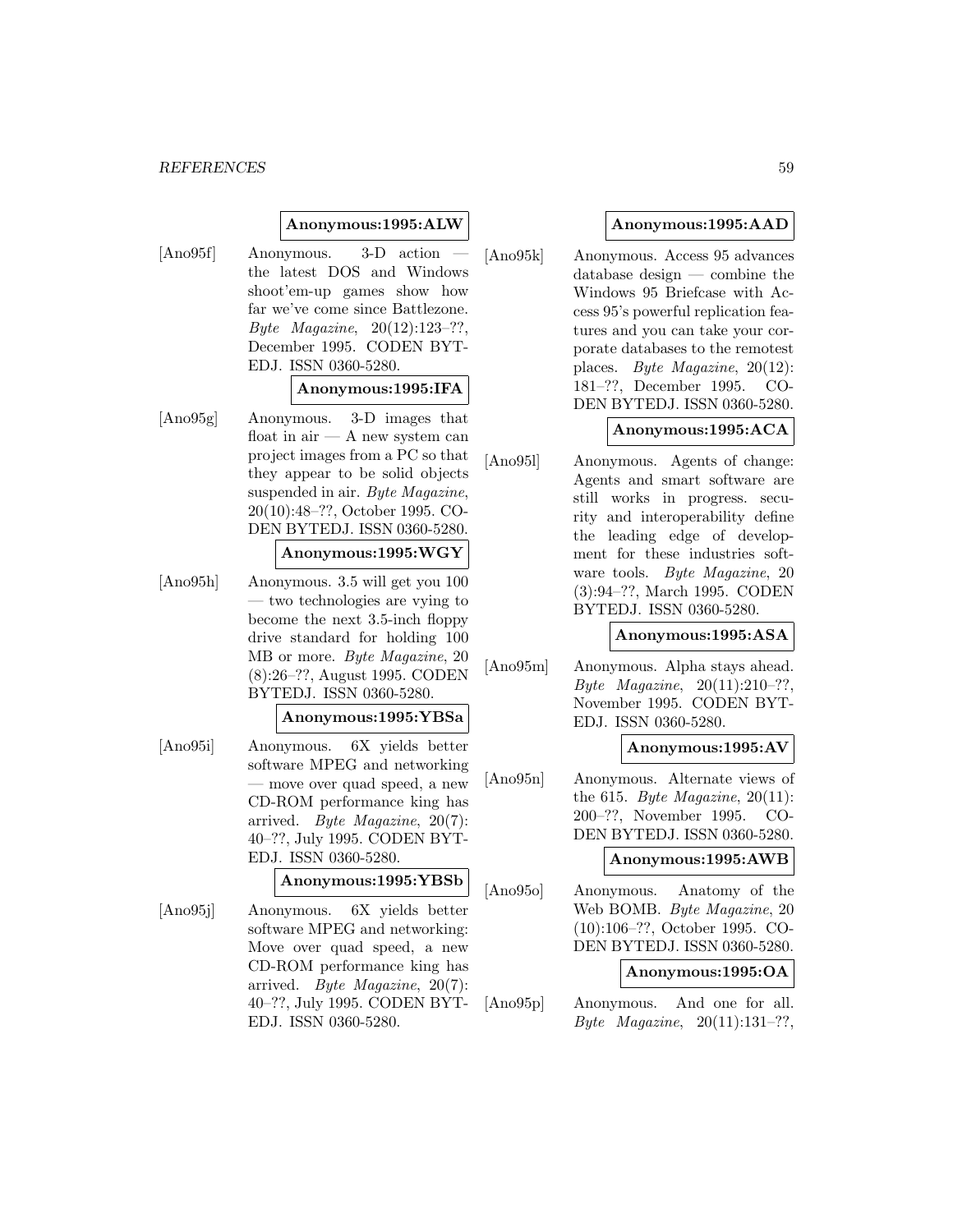November 1995. CODEN BYT-EDJ. ISSN 0360-5280.

# **Anonymous:1995:ANM**

[Ano95q] Anonymous. Apple's new multimedia Macs — at Boston Mac-World Expo this august, Apple is expected to introduce a new line of Power Macs. Byte Magazine, 20(8):26–??, August 1995. CODEN BYTEDJ. ISSN 0360- 5280.

# **Anonymous:1995:ATPa**

[Ano95r] Anonymous. Apple's Tsunami: PCI power — BYTE takes a close look at the first PCI-based Mac. Byte Magazine, 20(7):26– ??, July 1995. CODEN BYT-EDJ. ISSN 0360-5280.

# **Anonymous:1995:ATPb**

[Ano95s] Anonymous. Apple's Tsunami: PCI power: BYTE takes a close look at the first PCI-based Mac. Byte Magazine, 20(7):26– ??, July 1995. CODEN BYT-EDJ. ISSN 0360-5280.

#### **Anonymous:1995:A**

[Ano95t] Anonymous. Archistrat 4s. Byte Magazine, 20(10):60–??, October 1995. CODEN BYTEDJ. ISSN 0360-5280.

# **Anonymous:1995:ALS**

[Ano95u] Anonymous. Assets on the line Salvatore/Salamone. Byte Magazine, 20(9):37–??, September 1995. CODEN BYTEDJ. ISSN 0360-5280.

#### **Anonymous:1995:AM**

[Ano95v] Anonymous. ATX motherboards. Byte Magazine, 20(10):

# 54–??, October 1995. CODEN BYTEDJ. ISSN 0360-5280.

# **Anonymous:1995:BRG**

[Ano95w] Anonymous. Bank robbers go electronic — Citibank admits it's been robbed, but the alleged crooks use PCs, not shotguns. Byte Magazine, 20(11): 48–??, November 1995. CODEN BYTEDJ. ISSN 0360-5280.

# **Anonymous:1995:BPL**

[Ano95x] Anonymous. BBSes to provide local Web access — BBS software vendors are bringing Web capabilities to their products. Byte Magazine, 20(8):30–??, August 1995. CODEN BYTEDJ. ISSN 0360-5280.

# **Anonymous:1995:BVPa**

[Ano95y] Anonymous. The better virtual  $PC - if$  you need to run Windows applications but would rather use a Power Mac, Soft-Windows 2.0 will let you do it. Byte Magazine, 20(12):195–??, December 1995. CODEN BYT-EDJ. ISSN 0360-5280.

# **Anonymous:1995:BVPb**

[Ano95z] Anonymous. The better virtual PC — Insignia Solutions' Soft-Windows 2.0 lets you run DOS and Windows applications on your Power Mac in a networked PC environment. Byte Magazine, 20(12):195–??, December 1995. CODEN BYTEDJ. ISSN 0360- 5280.

# **Anonymous:1995:BVPc**

[Ano95-27] Anonymous. The better virtual PC — SoftWindows 2.0 not only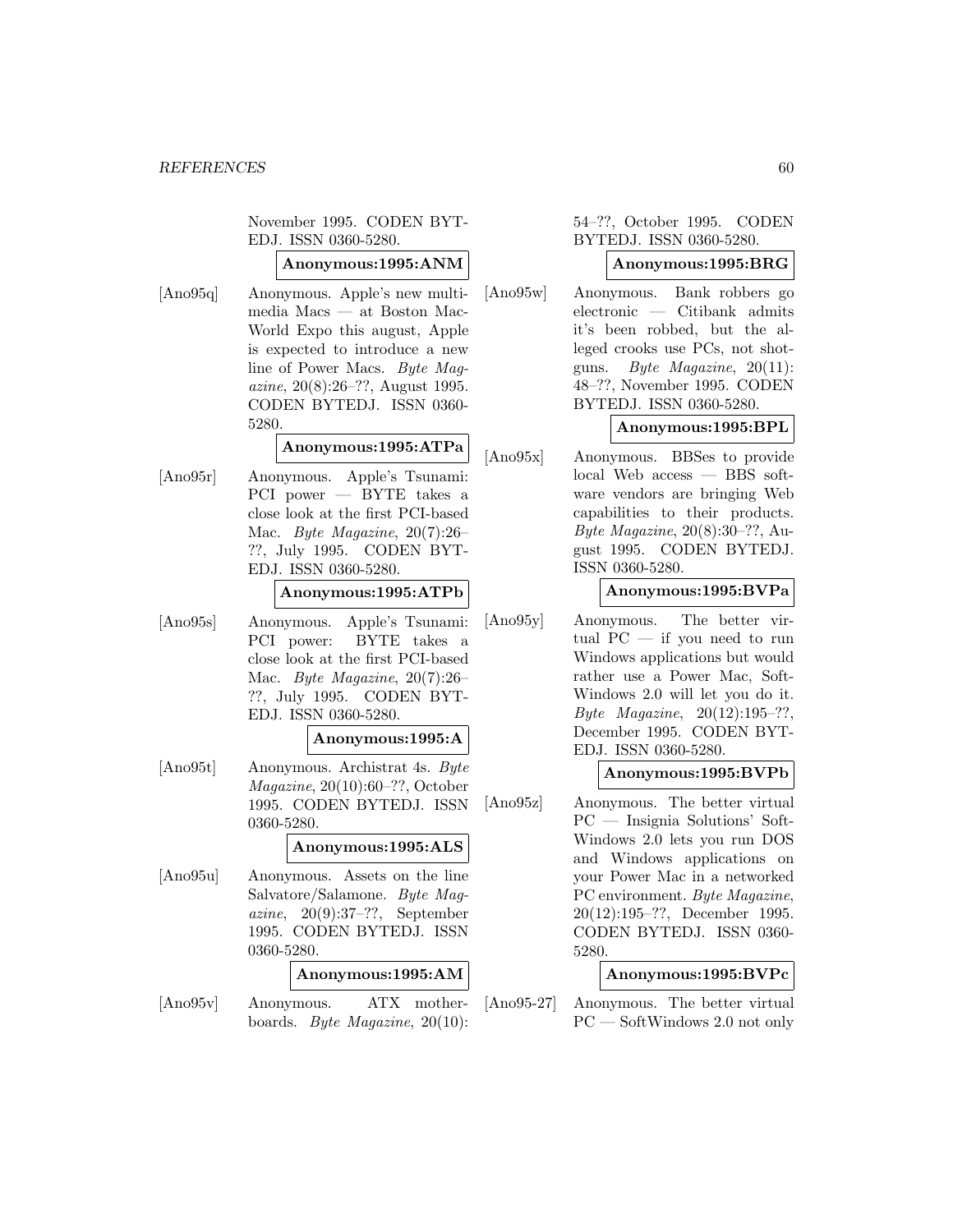#### *REFERENCES* 61

puts a 486 inside a Power Mac; it gives DOS and Windows programs access to the Mac's Ethernet port. Byte Magazine, 20(12): 195–??, December 1995. CO-DEN BYTEDJ. ISSN 0360-5280.

# **Anonymous:1995:BPHa**

[Ano95-28] Anonymous. Blasts from the past — highlights from two decades of covering the PC revolution. Byte Magazine, 20(7): 41–??, July 1995. CODEN BYT-EDJ. ISSN 0360-5280.

# **Anonymous:1995:BPHc**

[Ano95-29] Anonymous. Blasts from the past: Highlights from two decades of covering the PC revolution. Byte Magazine,  $20(1)$ : 41–??, January 1995. CODEN BYTEDJ. ISSN 0360-5280.

**Anonymous:1995:BPHd**

[Ano95-30] Anonymous. Blasts from the past: Highlights from two decades of covering the PC revolution. Byte Magazine, 20(2): 33–??, February 1995. CODEN BYTEDJ. ISSN 0360-5280.

# **Anonymous:1995:BPHe**

[Ano95-31] Anonymous. Blasts from the past: Highlights from two decades of covering the PC revolution. Byte Magazine,  $20(3):41-$ ??, March 1995. CODEN BYT-EDJ. ISSN 0360-5280.

#### **Anonymous:1995:BPHf**

[Ano95-32] Anonymous. Blasts from the past: Highlights from two decades of covering the PC revolution. Byte Magazine, 20(4):33–

??, April 1995. CODEN BYT-EDJ. ISSN 0360-5280.

# **Anonymous:1995:BPHg**

[Ano95-33] Anonymous. Blasts from the past: Highlights from two decades of covering the PC revolution. Byte Magazine, 20(5): 41–??, May 1995. CODEN BYT-EDJ. ISSN 0360-5280.

# **Anonymous:1995:BPHb**

[Ano95-34] Anonymous. Blasts from the past: Highlights from two decades of covering the PC revolution. Byte Magazine, 20(7): 41–??, July 1995. CODEN BYT-EDJ. ISSN 0360-5280.

### **Anonymous:1995:BTD**

[Ano95-35] Anonymous. Blasts from two decades of covering the PC revolution. Byte Magazine, 20(6): 41–??, June 1995. CODEN BYT-EDJ. ISSN 0360-5280.

#### **Anonymous:1995:BLB**

[Ano95-36] Anonymous. Blue laser, bright future — recent breakthroughs in blue laser diodes and blue LEDs portend higher-capacity CD-ROM discs and brighter projection displays. Byte Magazine, 20(8):34–??, August 1995. CO-DEN BYTEDJ. ISSN 0360-5280.

# **Anonymous:1995:BCH**

[Ano95-37] Anonymous. Books and CD-ROMs: How Microsoft works — A wealth of detail on how Microsoft operates; plus, a CD-ROM satire on bad art. Byte Magazine, 20(12):41–??, December 1995. CODEN BYTEDJ. ISSN 0360-5280.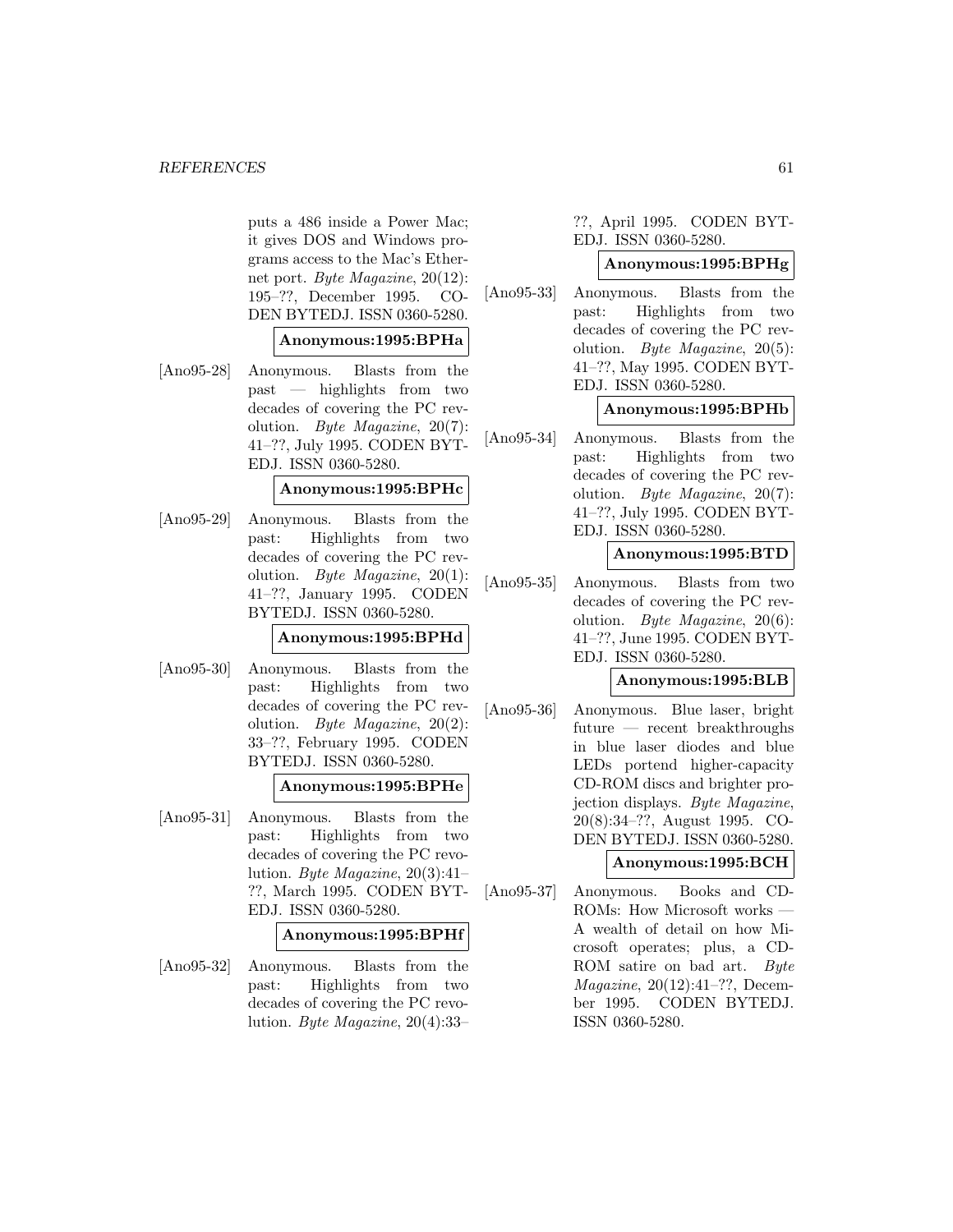# **Anonymous:1995:BCC**

[Ano95-38] Anonymous. Brooktrout cuts the cost of internal faxing: A new device from the Brooktrout Networks Group could save you a lot of money on intracompany fax phone calls. Byte Magazine, 20 (2):32–??, February 1995. CO-DEN BYTEDJ. ISSN 0360-5280.

# **Anonymous:1995:BGM**

[Ano95-39] Anonymous. BUYER's GUIDE — mail order. hardware/software showcase. buyer's mart. Byte Magazine, 20(10):201–??, October 1995. CODEN BYTEDJ. ISSN 0360-5280.

### **Anonymous:1995:BNP**

[Ano95-40] Anonymous. The BYTE network project: Perl magic have you visited BYTE's Virtual Press Room and wondered how we built it? Byte Maqazine, 20(12):115–??, December 1995. CODEN BYTEDJ. ISSN 0360-5280.

### **Anonymous:1995:BPC**

[Ano95-41] Anonymous. Byte picks CeBIT's best: BYTE editors scoured the CeBIT show for the best in new international products. Byte  $Magazine, 20(5):34-??, May$ 1995. CODEN BYTEDJ. ISSN 0360-5280.

# **Anonymous:1995:BBB**

[Ano95-42] Anonymous. BYTEmark bug bashed — an update to our tests of the P6 chip. Byte Magazine, 20(12):25–??, December 1995. CODEN BYTEDJ. ISSN 0360-5280.

# **Anonymous:1995:CMC**

[Ano95-43] Anonymous. A checklist for making CTI decisions. Byte Magazine, 20(9):206–??, September 1995. CODEN BYTEDJ. ISSN 0360-5280.

### **Anonymous:1995:CWD**

[Ano95-44] Anonymous. Chip wars drive down PC prices: Four companies are scrambling to put the fastest and lest expensive x86 chip in you PC. Byte Magazine, 20(6): 24–??, June 1995. CODEN BYT-EDJ. ISSN 0360-5280.

# **Anonymous:1995:CTN**

[Ano95-45] Anonymous. Code Talk: New Micro Focus tool converts COBOL into components — organizations with beaucoup lines of COBOL code can now wrap it all in OLE controls and bring it into the world of Windows. Byte Magazine, 20(12):36–??, December 1995. CODEN BYTEDJ. ISSN 0360-5280.

# **Anonymous:1995:CNM**

[Ano95-46] Anonymous. CodeTalk: New Micro Focus tool converts COBOL into components — something  $old - COBOL - meets some$ thing new — Windows 95–in Micro Focus's Visual Object. Byte Magazine, 20(12):36–??, December 1995. CODEN BYTEDJ. ISSN 0360-5280.

# **Anonymous:1995:CWC**

[Ano95-47] Anonymous. CodeTalk: Watcom  $C/C++$  gets visual — the new version of one of Rick Grehan's favorite compilers offers a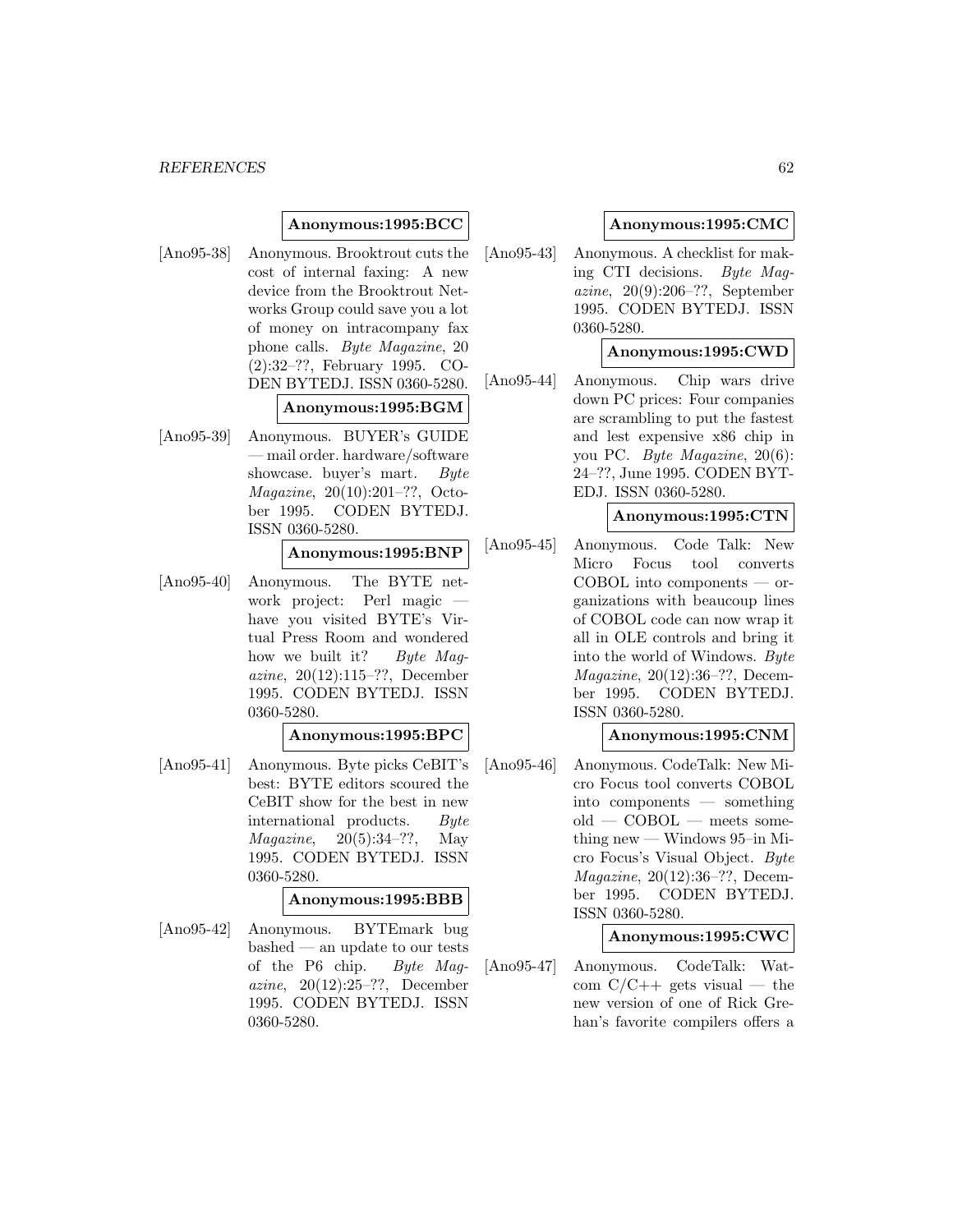much more visual development environment. Byte Magazine, 20 (11):47–??, November 1995. CO-DEN BYTEDJ. ISSN 0360-5280.

### **Anonymous:1995:CED**

[Ano95-48] Anonymous. Color encroaches on the desktop: Over the next several years, technological advances will accelerate the use of color printers. Byte Magazine, 20 (6):28–??, June 1995. CODEN BYTEDJ. ISSN 0360-5280.

# **Anonymous:1995:CLF**

[Ano95-49] Anonymous. Color lasers: Faster, easier, cheaper  $- A$  second generation of color laser printers is due soon. Byte Magazine, 20(8):40–??, August 1995. CODEN BYTEDJ. ISSN 0360- 5280.

# **Anonymous:1995:CBM**

[Ano95-50] Anonymous. Coming A better multimedia platform — several multimedia components for Win 95 won't be available for months. Byte Magazine, 20(10): 21–??, October 1995. CODEN BYTEDJ. ISSN 0360-5280.

# **Anonymous:1995:CCP**

[Ano95-51] Anonymous. Companies cut phone bills: Companies are starting to use the Internet as a pseudoprivate backbone to carry fax and voice traffic. Byte Magazine, 20(5):36–??, May 1995. CODEN BYTEDJ. ISSN 0360- 5280.

### **Anonymous:1995:CRC**

[Ano95-52] Anonymous. Compaq reduces cost of ownership: Compaq

Computer is making it easier for LAN management software vendors with its new line of Deskpro PCs. Byte Magazine, 20(5):30– ??, May 1995. CODEN BYT-EDJ. ISSN 0360-5280.

# **Anonymous:1995:CAW**

[Ano95-53] Anonymous. Convenience, but at what price? *Byte Magazine*, 20 (9):229–??, September 1995. CO-DEN BYTEDJ. ISSN 0360-5280.

### **Anonymous:1995:CP**

[Ano95-54] Anonymous. Crashing the party. Byte Magazine, 20(11):137–??, November 1995. CODEN BYT-EDJ. ISSN 0360-5280.

# **Anonymous:1995:DNDa**

[Ano95-55] Anonymous. Data to the nth dimension — this drill-down info analyzer works with a variety of DOS and Windows front ends, including Excel and 1-2-3. Byte Magazine, 20(12):193–??, December 1995. CODEN BYTEDJ. ISSN 0360-5280.

#### **Anonymous:1995:DNDb**

[Ano95-56] Anonymous. Data to the nth di $m$ ension — you can soup-up Excel for the Mac with the high-end data-analysis and development capabilities of Arbor's Essbase Analysis Server 3.2. Byte Magazine, 20(12):193–??, December 1995. CODEN BYTEDJ. ISSN 0360-5280.

### **Anonymous:1995:DCT**

[Ano95-57] Anonymous. Data-warehouse construction tips. Byte Magazine, 20(10):102–??, October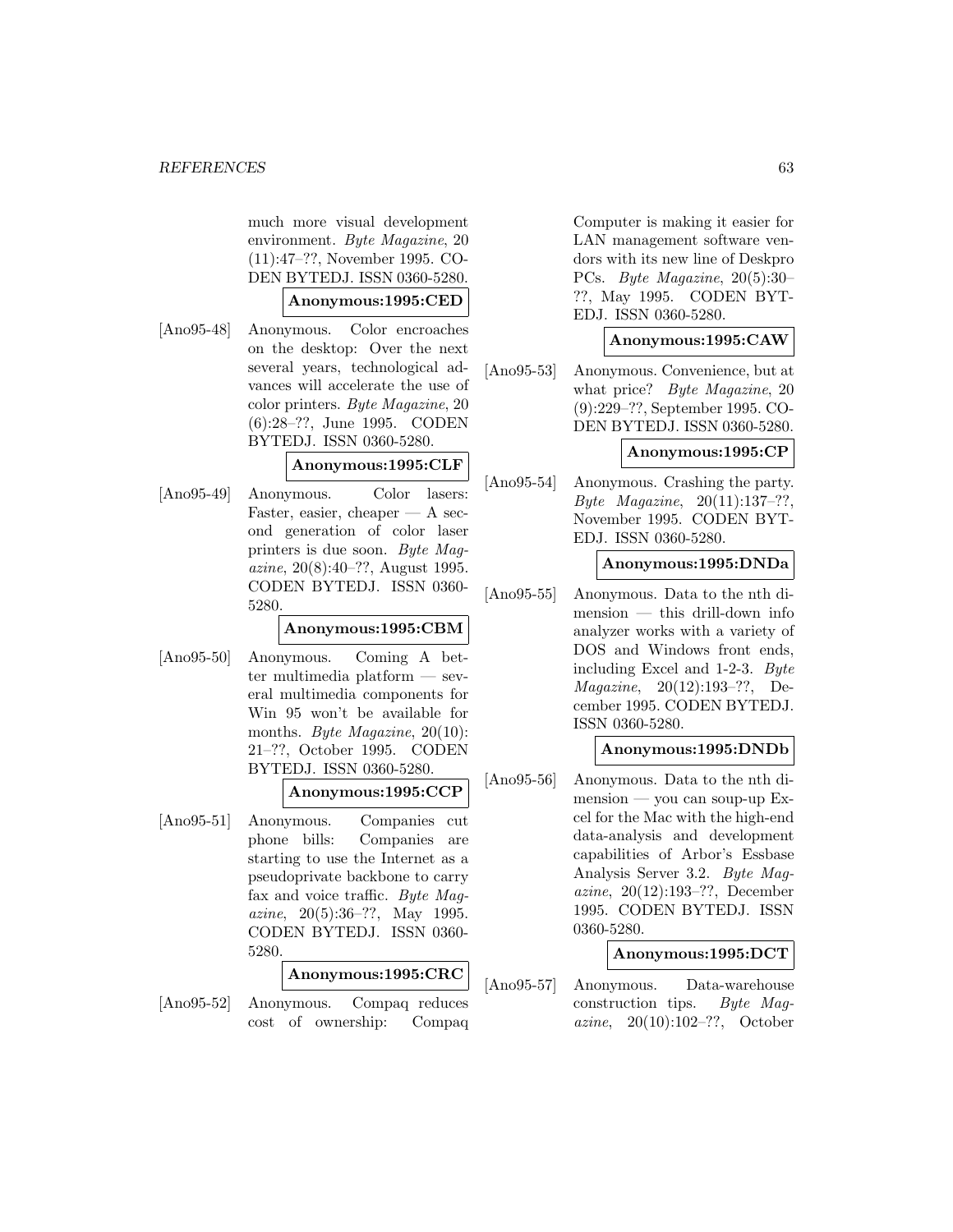1995. CODEN BYTEDJ. ISSN 0360-5280.

### **Anonymous:1995:DVT**

[Ano95-58] Anonymous. Delphi and VB turn 32. Byte Magazine, 20(9):26–??, September 1995. CODEN BYT-EDJ. ISSN 0360-5280.

# **Anonymous:1995:DDP**

[Ano95-59] Anonymous. Desktop databases pack more power: PC database vendors are touting their products' ability to scale from the desktop to the enterprise. but vendors' definitions of scalability vary widely. Byte Magazine, 20 (5):22–??, May 1995. CODEN BYTEDJ. ISSN 0360-5280.

### **Anonymous:1995:DCW**

[Ano95-60] Anonymous. Developers catch the 3-D wave: For the last five years, computer users who demanded sophisticated 3-D graphics turned to high-end workstations. now the computer industry is preparing to bring this level of performance to low-end desktop systems. Byte Magazine, 20 (3):34–??, March 1995. CODEN BYTEDJ. ISSN 0360-5280.

# **Anonymous:1995:DWF**

[Ano95-61] Anonymous. Dialects of the Web: A future version of HTML (Hypertext Markup Language) could ensure that simple and complex Web documents can be read by any Web user. in this vision, the Web will use an objectoriented model: the core classes — basic headings, paragraphs, and links — will be understood

by all browsers, but richer "subclass" distinctions would be allowed for use by more sophisticated browsers. Byte Magazine, 20(3):30–??, March 1995. CO-DEN BYTEDJ. ISSN 0360-5280.

# **Anonymous:1995:DGU**

[Ano95-62] Anonymous. DragNET — Gmen use a network of databases and POTS to track down public enemies. Byte Magazine, 20(12): 106–??, December 1995. CO-DEN BYTEDJ. ISSN 0360-5280.

# **Anonymous:1995:EMH**

[Ano95-63] Anonymous. End migration headaches — upgrading from NetWare 3.x to NetWare 4.x can be less painful with these NDS migration utilities. Byte Magazine, 20(11):30–??, November 1995. CODEN BYTEDJ. ISSN 0360-5280.

# **Anonymous:1995:EWD**

[Ano95-64] Anonymous. End-User Windows databases take off: BYTE looks at three Windows database offerings — Microsoft Access 2.0, Lotus Approach 3.0, and Alpha Software's Alpha Fiver for Windows — that claim to be the best end-user database available. Byte Magazine, 20(1):28– ??, January 1995. CODEN BYT-EDJ. ISSN 0360-5280.

# **Anonymous:1995:FPF**

[Ano95-65] Anonymous. Factoring in publickey's future. Byte Magazine, 20 (10):78–??, October 1995. CO-DEN BYTEDJ. ISSN 0360-5280.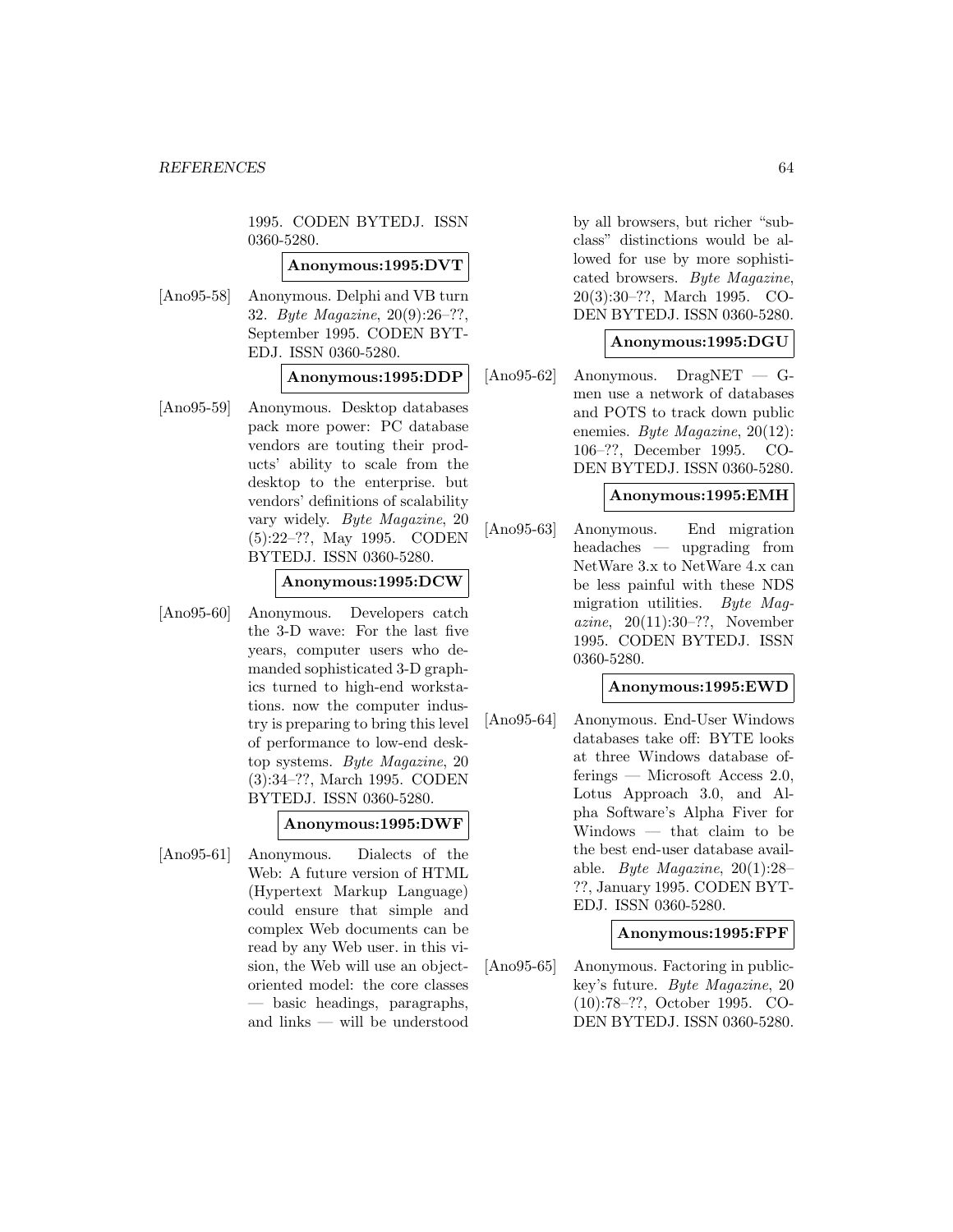#### *REFERENCES* 65

# **Anonymous:1995:FGC**

[Ano95-66] Anonymous. Faster graphics cards on the horizon: Better graphic performance thanks to new kinds of graphics memory. Byte Magazine, 20(4):24–??, April 1995. CODEN BYTEDJ. ISSN 0360-5280.

### **Anonymous:1995:FSR**

[Ano95-67] Anonymous. File servers with RAID. Byte Magazine, 20(9): 252–??, September 1995. CO-DEN BYTEDJ. ISSN 0360-5280.

#### **Anonymous:1995:FWB**

[Ano95-68] Anonymous. Filling in Windows blanks. Byte Magazine, 20(11): 103–??, November 1995. CO-DEN BYTEDJ. ISSN 0360-5280.

# **Anonymous:1995:FML**

[Ano95-69] Anonymous. Flash memory looks bright. Byte Magazine, 20 (6):188–??, June 1995. CODEN BYTEDJ. ISSN 0360-5280.

### **Anonymous:1995:FDS**

[Ano95-70] Anonymous. Flat displays squeeze bulky CRTs — big screens, small space-coming soon to a desktop near you. Byte Magazine, 20(11):38–??, November 1995. CODEN BYTEDJ. ISSN 0360-5280.

# **Anonymous:1995:FRD**

[Ano95-71] Anonymous. Free rides are disappearing: Features of the Internet that users currently use for free may cost them in the future. Byte Magazine, 20(4):26– ??, April 1995. CODEN BYT-EDJ. ISSN 0360-5280.

### **Anonymous:1995:GCR**

[Ano95-72] Anonymous. Ga cote, Raymond: With its quick object-oriented Pascal compiler, extensible development environment, and integrated database access, Borland's Delphi is a powerful base for prototyping and developing applications. Byte Magazine, 20 (5):133–??, May 1995. CODEN BYTEDJ. ISSN 0360-5280.

# **Anonymous:1995:GPW**

[Ano95-73] Anonymous. The games people write — Microsoft's new Game SDK takes some horror out of designing for Windows 95. Byte Magazine, 20(12):135– ??, December 1995. CODEN BYTEDJ. ISSN 0360-5280.

### **Anonymous:1995:GCA**

[Ano95-74] Anonymous. Getting clear about fuzzy: What do pension plans, elevators, and battery charges have in common? each is an application of fuzzy logic. Byte *Magazine*,  $20(6):34-??$ , June 1995. CODEN BYTEDJ. ISSN 0360-5280.

#### **Anonymous:1995:GTI**

[Ano95-75] Anonymous. Groupware taps the Internet — the planned merger between Netscape and Collabra will result in a Notes-killer of an application, some say. Byte Magazine, 20(12):24–??, December 1995. CODEN BYTEDJ. ISSN 0360-5280.

### **Anonymous:1995:HH**

[Ano95-76] Anonymous. Helpful hints. Byte Magazine, 20(9):259–??, Septem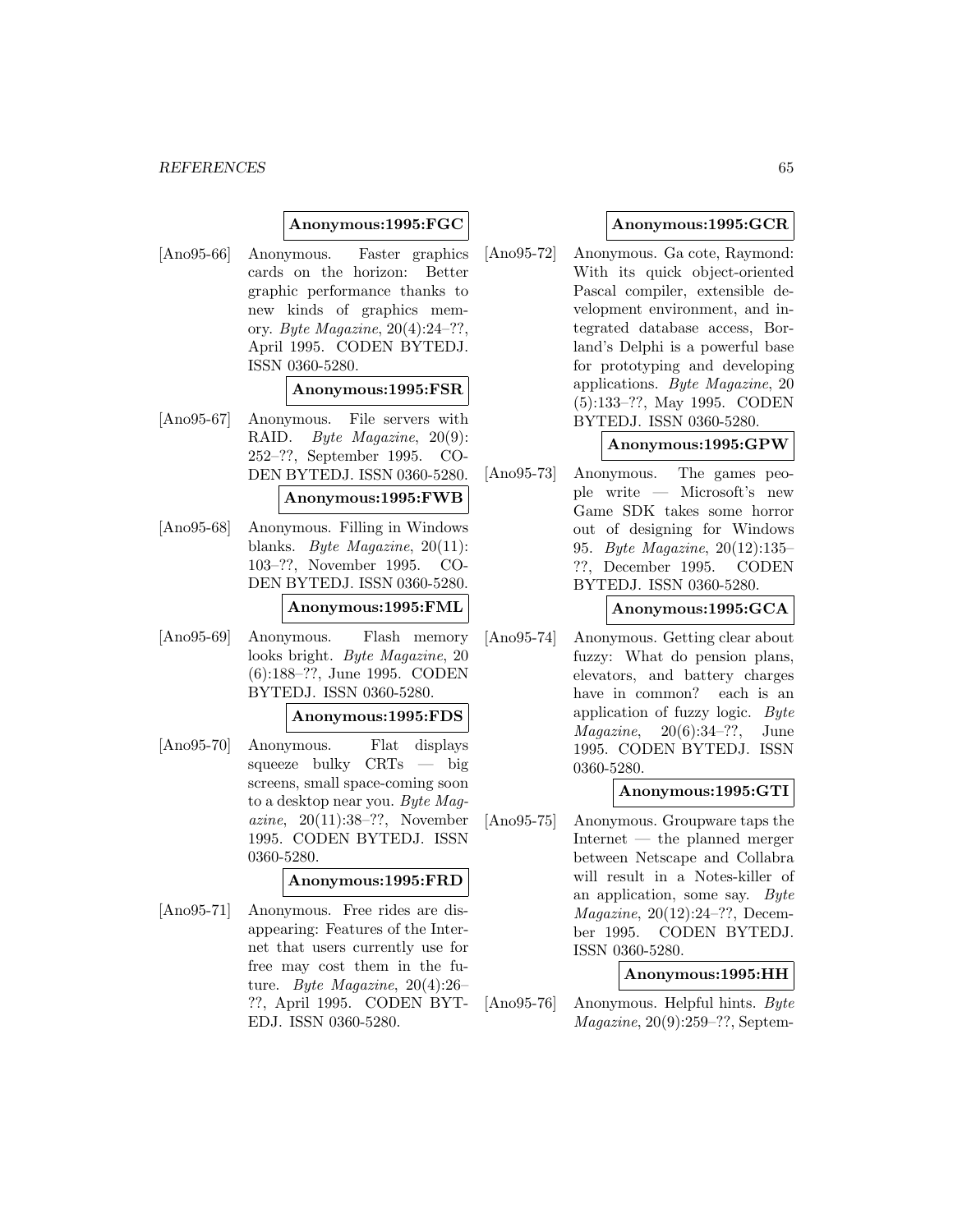ber 1995. CODEN BYTEDJ. ISSN 0360-5280.

# **Anonymous:1995:HPT**

[Ano95-77] Anonymous. High-End portables take off: High-end notebook computers are accounting for an increasing percentage of portables sales thanks in part to a higher demand by businesses for desktop PC replacements. here's what to expect from new product introductions in 1995. Byte Magazine, 20(2):26–??, February 1995. CODEN BYTEDJ. ISSN 0360-5280.

# **Anonymous:1995:HM**

[Ano95-78] Anonymous. Honorable mentions. Byte Magazine, 20(9):259– ??, September 1995. CODEN BYTEDJ. ISSN 0360-5280.

**Anonymous:1995:HMD**

[Ano95-79] Anonymous. Honorable mentions/dubious achievement. Byte Magazine, 20(11):244–??, November 1995. CODEN BYTEDJ. ISSN 0360-5280.

### **Anonymous:1995:HCT**

[Ano95-80] Anonymous. Hot chips, tough choices — A new wave of multimedia processors will rely heavily on software support. Byte Magazine, 20(8):25–??, August 1995. CODEN BYTEDJ. ISSN 0360- 5280.

# **Anonymous:1995:HEC**

[Ano95-81] Anonymous. How error corrections works. Byte Magazine, 20 (9):250–??, September 1995. CO-DEN BYTEDJ. ISSN 0360-5280.

# **Anonymous:1995:HBIa**

[Ano95-82] Anonymous. How to build an Internet app — Brett Glass explains how to take a bit of Visual Basic code, some knowledge of Internet protocols, and build an on-line application — during your lunch break. Byte Magazine, 20(12):211–??, December 1995. CODEN BYTEDJ. ISSN 0360-5280.

# **Anonymous:1995:HBIb**

[Ano95-83] Anonymous. How to build an Internet app — thanks to the net's protocol suite, it's not as hard as you might think. Byte Magazine, 20(12):211–??, December 1995. CODEN BYTEDJ. ISSN 0360-5280.

# **Anonymous:1995:HWTb**

[Ano95-84] Anonymous. How we tested. *Byte Magazine*,  $20(9):254-??,$ September 1995. CODEN BYT-EDJ. ISSN 0360-5280.

### **Anonymous:1995:HWTa**

[Ano95-85] Anonymous. How we tested. Byte Magazine, 20(11):245–??, November 1995. CODEN BYT-EDJ. ISSN 0360-5280.

### **Anonymous:1995:IAI**

[Ano95-86] Anonymous. Index to advertisers by inquiry reply cards. Byte Magazine, 20(10):96A–??, October 1995. CODEN BYTEDJ. ISSN 0360-5280.

### **Anonymous:1995:IAP**

[Ano95-87] Anonymous. Index to advertisers by product category. Byte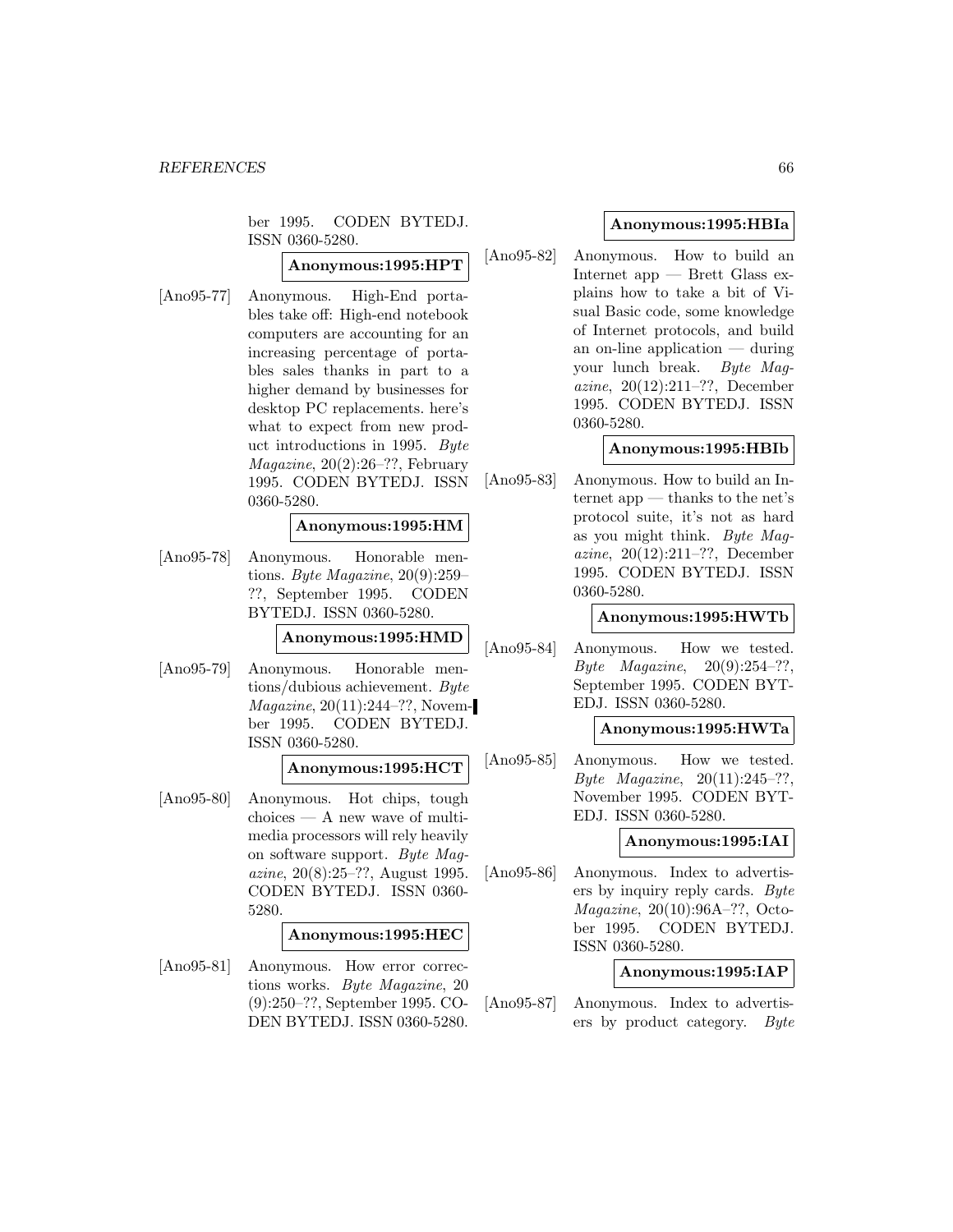Magazine, 20(10):246–??, October 1995. CODEN BYTEDJ. ISSN 0360-5280.

# **Anonymous:1995:IGS**

[Ano95-88] Anonymous. Indexing gets smart: Information publishers are turning to a new breed of smart indexing tools that can automatically summarize and condense huge documents without human intervention. Byte Magazine, 20(1):36–??, January 1995. CODEN BYTEDJ. ISSN 0360- 5280.

# **Anonymous:1995:IGR**

[Ano95-89] Anonymous. Infrared gets real: The Infrared Data Association's new standard has vendors getting on board the infrared bandwagon. Byte Magazine, 20(1):30– ??, January 1995. CODEN BYT-EDJ. ISSN 0360-5280.

# **Anonymous:1995:IRC**

[Ano95-90] Anonymous. Inquiry reply cards. Byte Magazine, 20(11):122–??, November 1995. CODEN BYT-EDJ. ISSN 0360-5280.

# **Anonymous:1995:IT**

[Ano95-91] Anonymous. Integrated telephony. Byte Magazine, 20(10): 64–??, October 1995. CODEN BYTEDJ. ISSN 0360-5280.

#### **Anonymous:1995:IMA**

[Ano95-92] Anonymous. Intel and Microsoft: The agents of change. Byte Magazine, 20(10):58–??, October 1995. CODEN BYTEDJ. ISSN 0360-5280.

# **Anonymous:1995:IRR**

[Ano95-93] Anonymous. Intel's rivals ready to exploit P6 weakness — Intel's rivals say their next chips will be better than the P6 running 16 bit software. Byte Magazine, 20 (10):26–??, October 1995. CO-DEN BYTEDJ. ISSN 0360-5280.

### **Anonymous:1995:IMV**

[Ano95-94] Anonymous. Interactive music videos arrive for Macs and PCs. Byte Magazine, 20(9):32– ??, September 1995. CODEN BYTEDJ. ISSN 0360-5280.

### **Anonymous:1995:IPT**

[Ano95-95] Anonymous. Internet publishing tools proliferate: The best World Wide Web publishing tool for you, whether it's a word processor add-on or a relational database/SGML hybrid publishing tool, depends in part on how often you'll need to update the information that you're publishing on the Internet. Byte Magazine, 20(3):30–??, March 1995. CODEN BYTEDJ. ISSN 0360- 5280.

### **Anonymous:1995:ICL**

[Ano95-96] Anonymous. Is cache losing its cachet? Byte Magazine, 20 (6):191–??, June 1995. CODEN BYTEDJ. ISSN 0360-5280.

### **Anonymous:1995:KDM**

[Ano95-97] Anonymous. Keep the data moving — handy Intel-based computers and PC cards are helping mobile data collectors who work in rugged environments.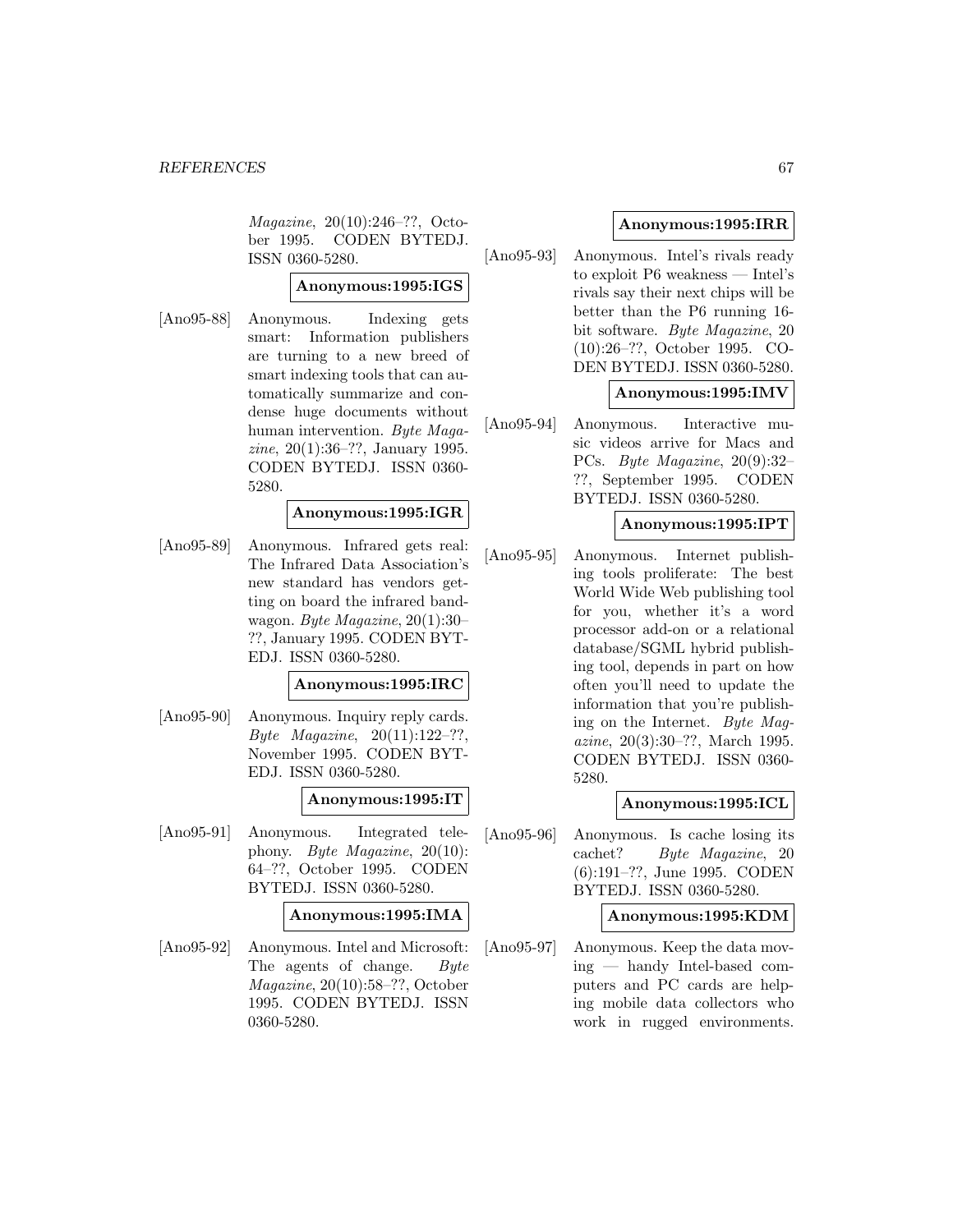plus, tips on buying a hand-held computer. Byte Magazine, 20 (12):87–??, December 1995. CO-DEN BYTEDJ. ISSN 0360-5280.

### **Anonymous:1995:LRNa**

[Ano95-98] Anonymous. Lab report: 12 network printers set the pace we test networked laser printers with fast engines, built-in Ethernet, large paper capacities, long life, and security features. Byte Magazine, 20(11):238–??, November 1995. CODEN BYT-EDJ. ISSN 0360-5280.

**Anonymous:1995:LRF**

[Ano95-99] Anonymous. Lab report: 16 fast, reliable RAID subsystems. Byte Magazine, 20(9):248–??, September 1995. CODEN BYTEDJ. ISSN 0360-5280.

**Anonymous:1995:LRSa**

[Ano95-100] Anonymous. Lab report: 26 safeguards against LAN data loss: BYTE/NSTL selects the best single-medium tape drives for backing up midrange networks. we tested tape subsystems in a range of environments, including server-based, workstation-based, and Windows NT configurations. 4-mm DAT drives; QIC drives; 8-mm videocassett drives; DLT drives; honorable mentions; dubious achievement. Byte Magazine, 20(3):144–??, March 1995. CODEN BYTEDJ. ISSN 0360- 5280.

#### **Anonymous:1995:LRP**

[Ano95-101] Anonymous. Lab report: 29 printers that mean business: Ac-

quire speed and pizzazz with printer from this month's lab report. we test color ink-jets, 6-to 10ppm laser printers, 11-to 30 ppm lasers for networks, and a few select color lasers. 11- to 30- PPM laser printers; honorable mentions; 6- to 10-PPM laser printers; color ink-jet printers; color laser printers. Byte Magazine, 20(5):154–??, May 1995. CODEN BYTEDJ. ISSN 0360- 5280.

# **Anonymous:1995:LRSb**

[Ano95-102] Anonymous. Lab report: 29 switching hubs save the bandwidth. Byte Magazine, 20(7): 162–??, July 1995. CODEN BYTEDJ. ISSN 0360-5280.

### **Anonymous:1995:LRSc**

[Ano95-103] Anonymous. Lab report: 29 switching hubs save the bandwidth: Looking for more bandwidth? our BYTE/NSTL lab rport describes how we tested 29 Ethernet switching hubs. we provide the data and the analysis — you make the choice. storeand-forwards; cut-throughs; how we tested; hub glossary; honorable mentions; dubious achievements. *Byte Magazine*, 20(7): 162–??, July 1995. CODEN BYTEDJ. ISSN 0360-5280.

# **Anonymous:1995:LRNb**

[Ano95-104] Anonymous. Lab report: 30 No-Compromise notebooks: We run 30 active-matrix, 3.3 volt 486DX4 and Pentium notebooks through extensive benchmarks and choose the best Windows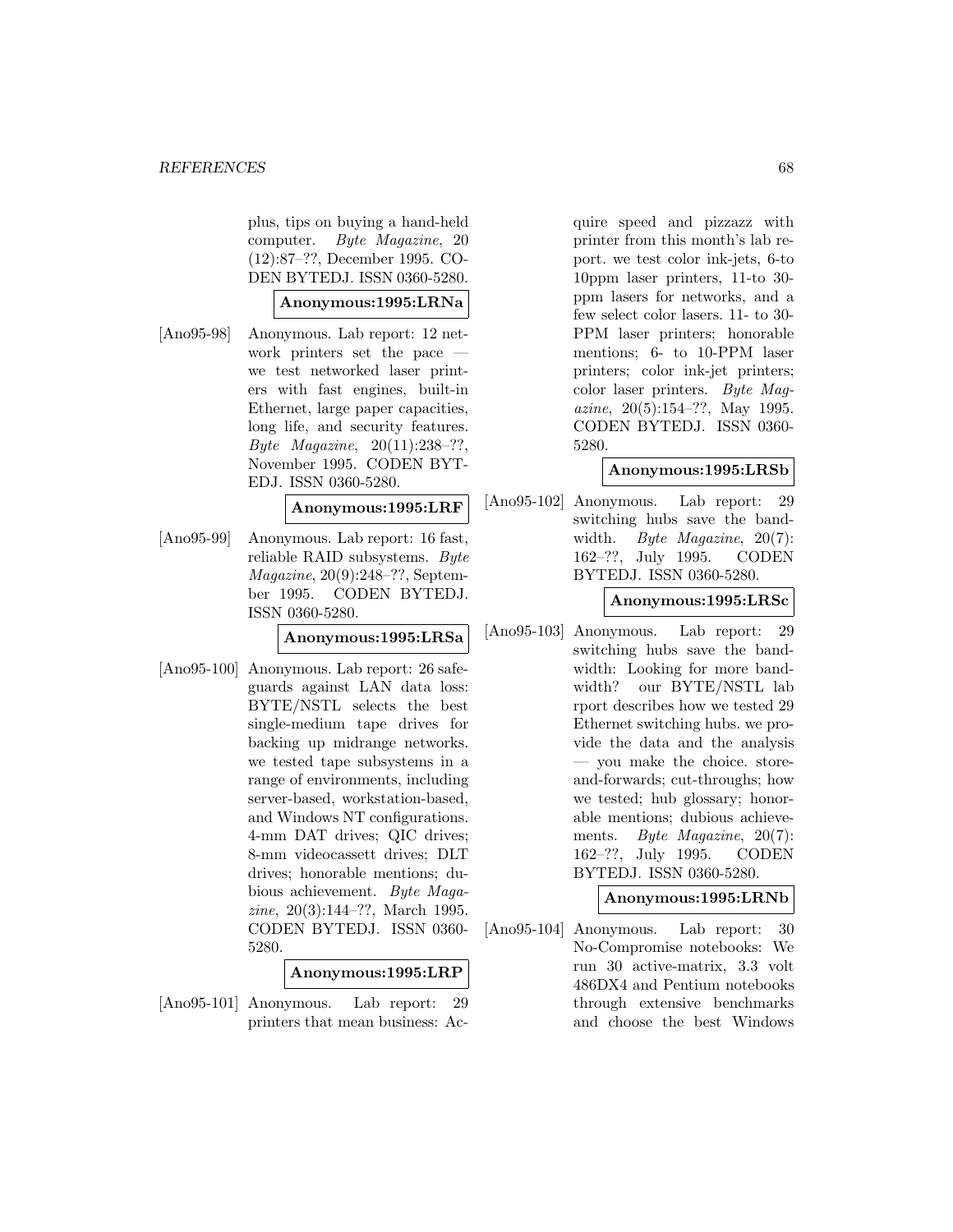and DOS portables for power users. we also report on Apple's PowerBook 540c and compare the performance of AST's 66-MHz Ascentia 810N to the 75 MHz 486DX4 notebooks. best 386DX4-based notebooks; how we tested; best Pentium-based notebooks. honorable mentions; dubious achievements. Byte Magazine, 20(4):194–??, April 1995. CODEN BYTEDJ. ISSN 0360-5280.

### **Anonymous:1995:LRV**

[Ano95-105] Anonymous. Lab report: 32 V.34 modems answer the call: V.34 represents the best and fastest modem technology available today. NSTL evaluates 32 state-of-the-market modems for throughout, reliability, robustness, and compatibility. external V.34 modems; how we tested; pick a PC card; honorable mentions. Byte Magazine, 20(6):224– ??, June 1995. CODEN BYT-EDJ. ISSN 0360-5280.

#### **Anonymous:1995:LRB**

[Ano95-106] Anonymous. Lab report: 62 big, beautiful color monitors: BYTE/NSTL searches for the best 17-, 20-, and 21-inch monitors, using an extensive battery of tests to measure image quality, sharpness, contrast, convergence, legibility, power consumption, and distortion. we also evaluate ease of setup, controls, power management, and documentation. the best 17-inch monitors; how we tested; the best 20-and 21-inch monitors; honor-

able mentions; dubious achievements. Byte Magazine, 20(1): 204–??, January 1995. CODEN BYTEDJ. ISSN 0360-5280.

#### **Anonymous:1995:LRT**

[Ano95-107] Anonymous. Lab report: True-Color graphics accelerators: PCI cards are finally delivering on earlier promises. our custom tests find the fastest PCI graphics accelerators under Windows, as well as some hot new Macintosh cards. the best graphics accelerators for general business; graphics glossary; video tests; the best PCI graphics adapters for drafting; how we tested; the best graphics accelerators for Macintosh NuBus systems; video glossary; honorable mentions. Byte Magazine, 20(2): 136–??, February 1995. CODEN BYTEDJ. ISSN 0360-5280.

#### **Anonymous:1995:LD**

[Ano95-108] Anonymous. Learn by doing. Byte Magazine,  $20(11):72-$ ??, November 1995. CODEN BYTEDJ. ISSN 0360-5280.

### **Anonymous:1995:LLM**

[Ano95-109] Anonymous. Legal land mines cloud multimedia: Legal problems lurk behind multimedia development. Byte Magazine, 20 (4):31–??, April 1995. CODEN BYTEDJ. ISSN 0360-5280.

#### **Anonymous:1995:LHH**

[Ano95-110] Anonymous. Letters — huzzahs for heuristics, plus comments on mobile computing. Byte Magazine, 20(8):18–??, August 1995.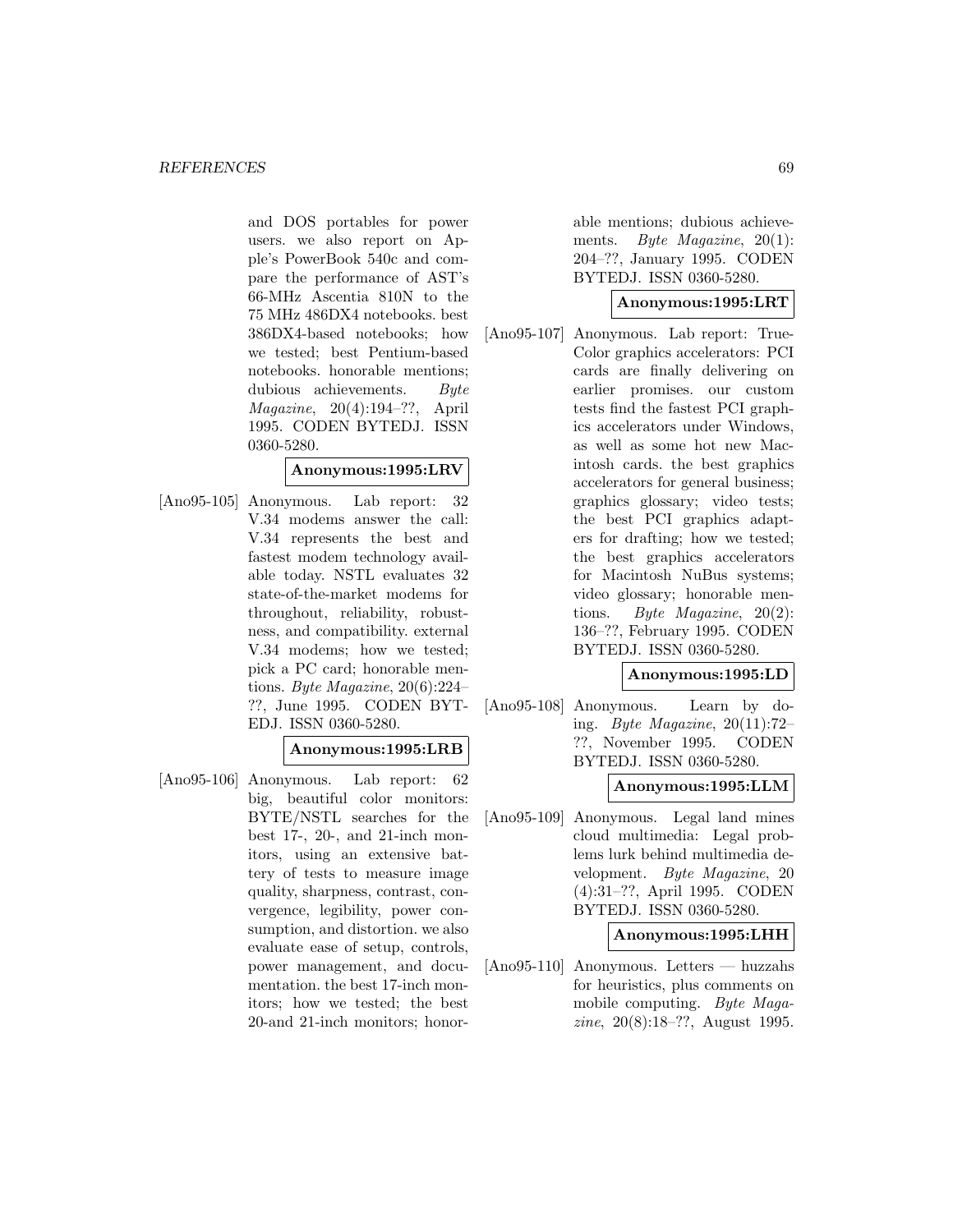CODEN BYTEDJ. ISSN 0360- 5280.

**Anonymous:1995:LRWa**

[Ano95-111] Anonymous. Letters — readers write about our anniversary edition, OS/2, RAD, the BYTE Web site, and more. Byte Magazine, 20(11):20–??, November 1995. CODEN BYTEDJ. ISSN 0360-5280.

### **Anonymous:1995:LRWb**

[Ano95-112] Anonymous. Letters — readers write about our coverage of Windows 95, Microsoft, OS/2, and RAD; an Amiga update; and more. Byte Magazine, 20(10):20– ??, October 1995. CODEN BYT-EDJ. ISSN 0360-5280.

# **Anonymous:1995:LFL**

[Ano95-113] Anonymous. Letters: February letters cover platform debates and programming issues. Byte  $Magazine, 20(2):18-??, February$ 1995. CODEN BYTEDJ. ISSN 0360-5280.

#### **Anonymous:1995:LIO**

[Ano95-114] Anonymous. Letters: Information overload and Apple's Newton MessagePad. Byte Magazine, 20(4):18–??, April 1995. CODEN BYTEDJ. ISSN 0360-5280.

### **Anonymous:1995:LLI**

[Ano95-115] Anonymous. Letters: Letter on Intel's P6, Microsoft's Bob, and personal quandaries. Byte Magazine, 20(6):18–??, June 1995. CODEN BYTEDJ. ISSN 0360- 5280.

# **Anonymous:1995:LRD**

[Ano95-116] Anonymous. Letters: Readers describe solutions using agent technology and express frustration with TCP/IP addressing. Byte Magazine, 20(1):18– ??, January 1995. CODEN BYT-EDJ. ISSN 0360-5280.

# **Anonymous:1995:LML**

[Ano95-117] Anonymous. Letters: This month's letters discuss computers in education, Internet attitudes, and SGML, as well as clarify results in our lab report on tape drives. Byte Magazine, 20 (5):17–??, May 1995. CODEN BYTEDJ. ISSN 0360-5280.

# **Anonymous:1995:LDO**

[Ano95-118] Anonymous. LexMark delivers outstanding resolution: Lexmark's new 1200-dpi printer delivers excellent quality when printing gray-scale images, such as photographs. but when printing standard text, the differences between 1200 and 600 dpi are not as noticeable. Byte Magazine, 20 (2):23–??, February 1995. CO-DEN BYTEDJ. ISSN 0360-5280.

### **Anonymous:1995:LSG**

[Ano95-119] Anonymous. Low-End servers grow up: Features associated with high-end PC LAN servers are migrating to the low end.  $Byte$  *Magazine*,  $20(4):23-??$ , April 1995. CODEN BYTEDJ. ISSN 0360-5280.

# **Anonymous:1995:MCF**

[Ano95-120] Anonymous. Mac clones — finally: The first Apple-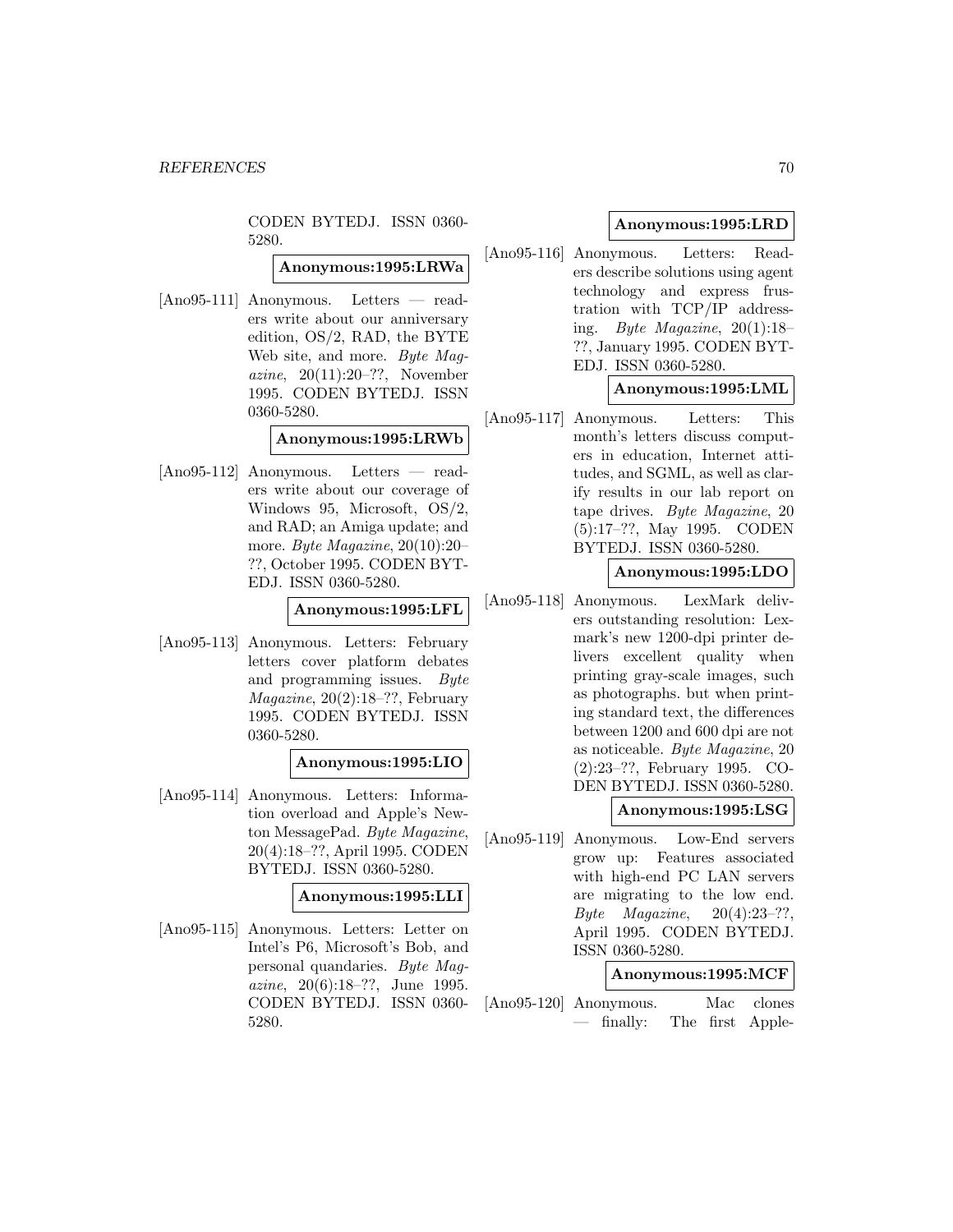sanctioned Mac OS-compatible systems have finally arrived. Byte Magazine,  $20(4):22-??$ , April 1995. CODEN BYTEDJ. ISSN 0360-5280.

#### **Anonymous:1995:MIC**

[Ano95-121] Anonymous. Making the Internet connection. Byte Magazine, 20(1):126–??, January 1995. CO-DEN BYTEDJ. ISSN 0360-5280.

# **Anonymous:1995:MPR**

[Ano95-122] Anonymous. Memory price relief to come in late 1996 — if you've been holding out for lower prices before buying more memory, that hungry little beastie inside your Windows PC will have to wait a while for its next feeding. Byte Magazine,  $20(12):34-$ ??, December 1995. CODEN BYTEDJ. ISSN 0360-5280.

# **Anonymous:1995:MFN**

[Ano95-123] Anonymous. Microsoft furthers NetWare-to-NT transition: Microsoft's file and print service for NetWare eases the transition to Windows NT server. Byte Magazine, 20(4):26–??, April 1995. CODEN BYTEDJ. ISSN 0360- 5280.

**Anonymous:1995:MNG**

[Ano95-124] Anonymous. MIPS' next generation: R10000. Byte Magazine, 20(11):190, November 1995. CO-DEN BYTEDJ. ISSN 0360-5280.

**Anonymous:1995:MRW**

[Ano95-125] Anonymous. More RAM for Win  $3$  holdouts  $-$  if you like

Windows 3.x but not its memory confusion, maybe it's time to buy one of these RAM doublers. Byte Magazine, 20(12): 191–??, December 1995. CO-DEN BYTEDJ. ISSN 0360-5280.

# **Anonymous:1995:MDI**

[Ano95-126] Anonymous. MSN: Desktop Internet. Byte Magazine, 20(9): 231–??, September 1995. CO-DEN BYTEDJ. ISSN 0360-5280.

# **Anonymous:1995:MXCa**

[Ano95-127] Anonymous. Multimedia x86 CPUs coming in 1996 — new x86 microprocessors will integrate DSP functions. Byte Magazine, 20(12):30–??, December 1995. CODEN BYTEDJ. ISSN 0360-5280.

# **Anonymous:1995:MXCb**

[Ano95-128] Anonymous. Multimedia x86 CPUs coming in 1996 — thanks to upcoming chips with integrated DSP functions, your next PC could be a real smoker when it comes to running mixed-media applications. Byte Magazine, 20 (12):30–??, December 1995. CO-DEN BYTEDJ. ISSN 0360-5280.

### **Anonymous:1995:NNB**

[Ano95-129] Anonymous. The net's next big thing: Virtual reality: VRML (Virtual Reaity Markup Language) could make navigating on-line a snap. Byte Magazine, 20(4):28–??, April 1995. CODEN BYTEDJ. ISSN 0360-5280.

### **Anonymous:1995:NS**

[Ano95-130] Anonymous. Network-printermanagement software. Byte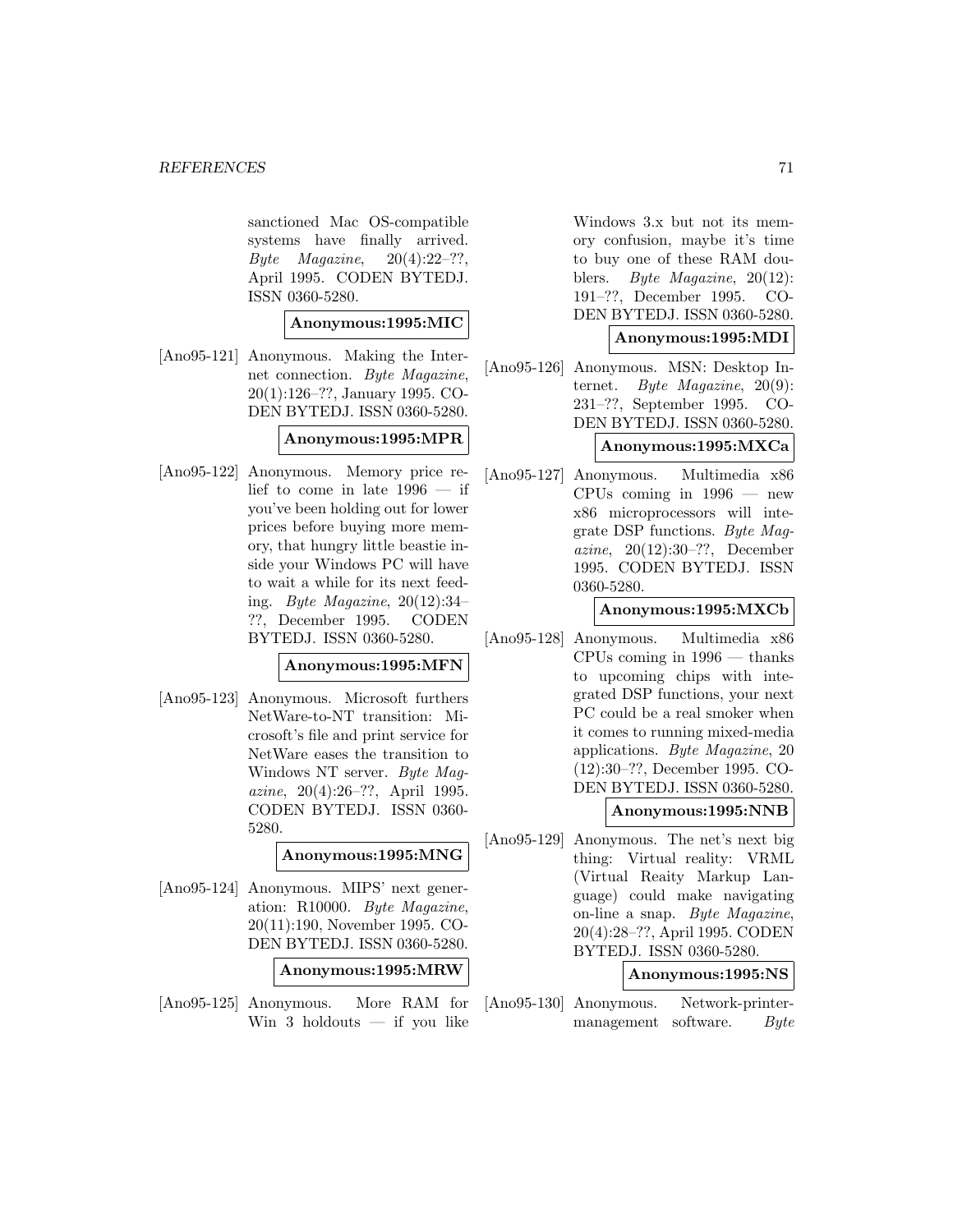Magazine, 20(11):244–??, November 1995. CODEN BYTEDJ. ISSN 0360-5280.

# **Anonymous:1995:NCD**

[Ano95-131] Anonymous. New 486 chips deliver inexpensive power. Byte  $Magazine, 20(9):30-??, Septem$ ber 1995. CODEN BYTEDJ. ISSN 0360-5280.

# **Anonymous:1995:NPS**

[Ano95-132] Anonymous. New PowerPC standard supports Macs: While still in its early stages, the new CHRP (Common Hardware Reference Platform) standard promises to let PowerPC systems freely use different operating systems. Byte Magazine, 20(3):24–??, March 1995. CO-DEN BYTEDJ. ISSN 0360-5280.

### **Anonymous:1995:NROa**

[Ano95-133] Anonymous. New replication options in Access, Oracle, and Notes — Access for Windows 95 acquires a compelling feature. Byte Magazine,  $20(10):30-$ ??, October 1995. CODEN BYT-EDJ. ISSN 0360-5280.

# **Anonymous:1995:NSEa**

[Ano95-134] Anonymous. New suites embrace the Web — software houses are adding much more to their Windows communications programs than just data comm and fax. Byte Magazine,  $20(12):25-$ ??, December 1995. CODEN BYTEDJ. ISSN 0360-5280.

### **Anonymous:1995:NSEb**

[Ano95-135] Anonymous. New suites embrace the Web — terminal emulation is dead. well, not quite. but vendors are adding much more to Windows communications programs than just data comm and fax. Byte Magazine,  $20(12):25$ ??, December 1995. CODEN BYTEDJ. ISSN 0360-5280.

# **Anonymous:1995:NOW**

[Ano95-136] Anonymous. The next On-Line wave: On-line services are responding to the enormous demand of users for Internet accessibility by incorporating Internet access and tools. Byte Magazine, 20(1):40–??, January 1995. CO-DEN BYTEDJ. ISSN 0360-5280.

### **Anonymous:1995:JAF**

[Ano95-137] Anonymous. Not just another free Unix — FreeBSD can be used for everything from commercial Internet service to a home-desktop solution, running on relatively inexpensive PC equipment. Byte Magazine, 20(12):207–??, December 1995. CODEN BYTEDJ. ISSN 0360- 5280.

# **Anonymous:1995:**

[Ano95-138] Anonymous. Not that DOS. Byte Magazine, 20(11):113–??, November 1995. CODEN BYT-EDJ. ISSN 0360-5280.

### **Anonymous:1995:NHDa**

[Ano95-139] Anonymous. Notebook hard drives hold more. Byte Magazine,  $20(7):25-??$ , July 1995. CODEN BYTEDJ. ISSN 0360- 5280.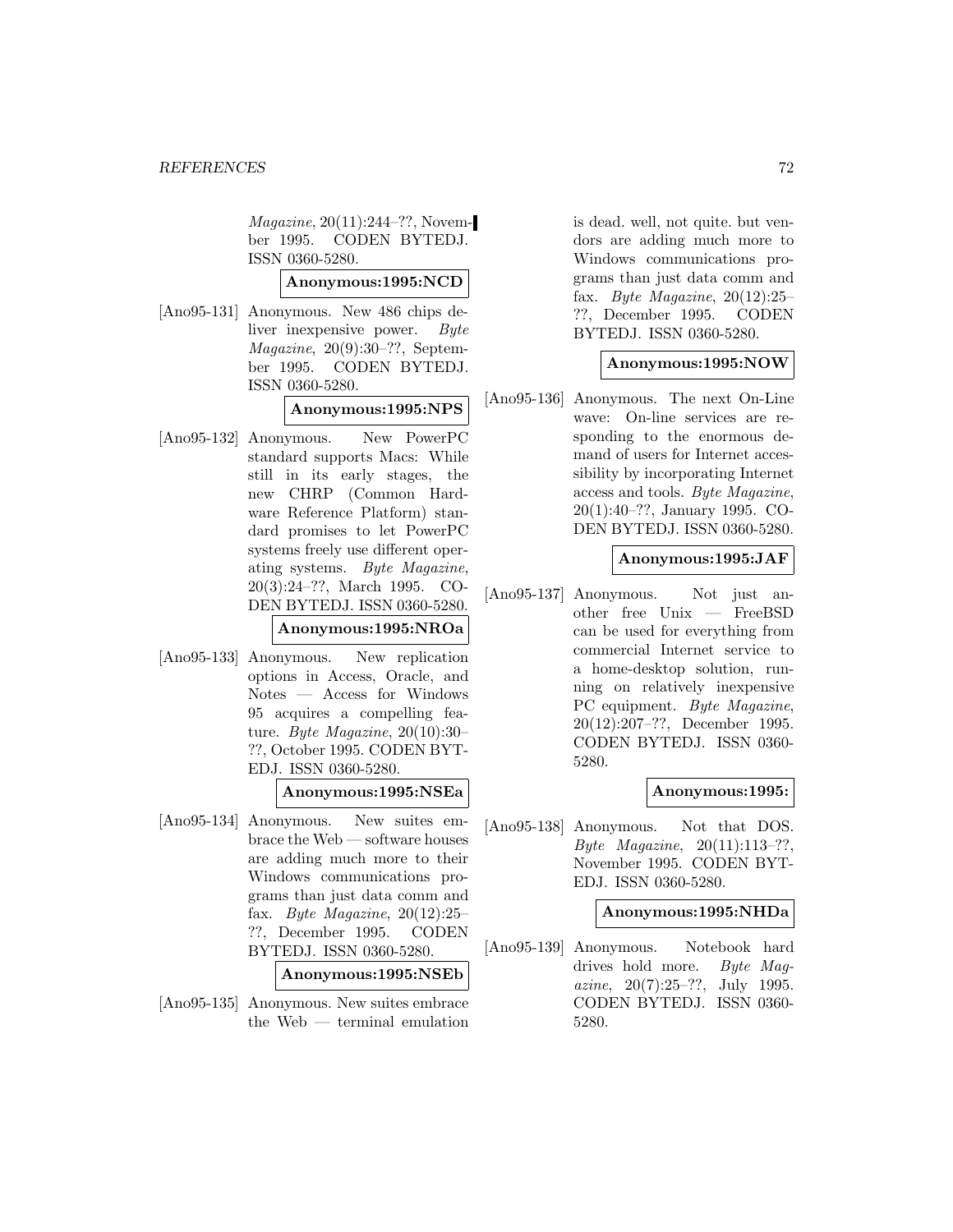### **Anonymous:1995:NHDb**

[Ano95-140] Anonymous. Notebook hard drives hold more: Gigabyte drives for notebooks will be standard this fall. Byte Magazine, 20 (7):25–??, July 1995. CODEN BYTEDJ. ISSN 0360-5280.

# **Anonymous:1995:NNC**

[Ano95-141] Anonymous. Notebooks, NT clusters capture awards: BYTE editors searched throughout the convention halls of Fall Comdex 1994 for innovative new products that had been publicly announced within 30 days of the show and that would have a strong influence on business computing. Byte Magazine, 20(2): 24–??, February 1995. CODEN BYTEDJ. ISSN 0360-5280.

### **Anonymous:1995:NMIa**

[Ano95-142] Anonymous. Notes meets the Internet — new products and services that link Lotus Notes to the Internet are expanding the uses of Lotus's groupware platform. Byte Magazine, 20(7):26– ??, July 1995. CODEN BYT-EDJ. ISSN 0360-5280.

**Anonymous:1995:NMIb**

[Ano95-143] Anonymous. Notes meets the Internet: New products and services that link Lotus Notes to the Internet are expanding the uses of Lotus's groupware platform. Byte Magazine, 20(7):26– ??, July 1995. CODEN BYT-EDJ. ISSN 0360-5280.

## **Anonymous:1995:NNI**

[Ano95-144] Anonymous. NSTL's new Inter-Mark suite. Byte Magazine, 20 (3):80–??, March 1995. CODEN BYTEDJ. ISSN 0360-5280.

# **Anonymous:1995:NROb**

[Ano95-145] Anonymous. NT roars on the 604 — our tests of new systems from Austin Direct, IBM, and Motorola show that the PowerPC 604 chip makes for a mean Windows NT workstation. Bute Maaazine, 20(11):209–??, November 1995. CODEN BYTEDJ. ISSN 0360-5280.

# **Anonymous:1995:OFS**

[Ano95-146] Anonymous. OCR fuels slow paper burn: OCR is getting easier, and who knows, maybe the elusive paperless office will one day become reality. naaaaah. Byte *Magazine*,  $20(5):40-??$ , May 1995. CODEN BYTEDJ. ISSN 0360-5280.

### **Anonymous:1995:OMM**

[Ano95-147] Anonymous. One machine, many RAMs. Byte Magazine, 20(6): 192–??, June 1995. CODEN BYTEDJ. ISSN 0360-5280.

### **Anonymous:1995:OPI**

[Ano95-148] Anonymous. One person's Internet business. Byte Magazine, 20 (1):132–??, January 1995. CO-DEN BYTEDJ. ISSN 0360-5280.

### **Anonymous:1995:M**

[Ano95-149] Anonymous. OO meets OS. Byte Magazine, 20(11):123–??, November 1995. CODEN BYT-EDJ. ISSN 0360-5280.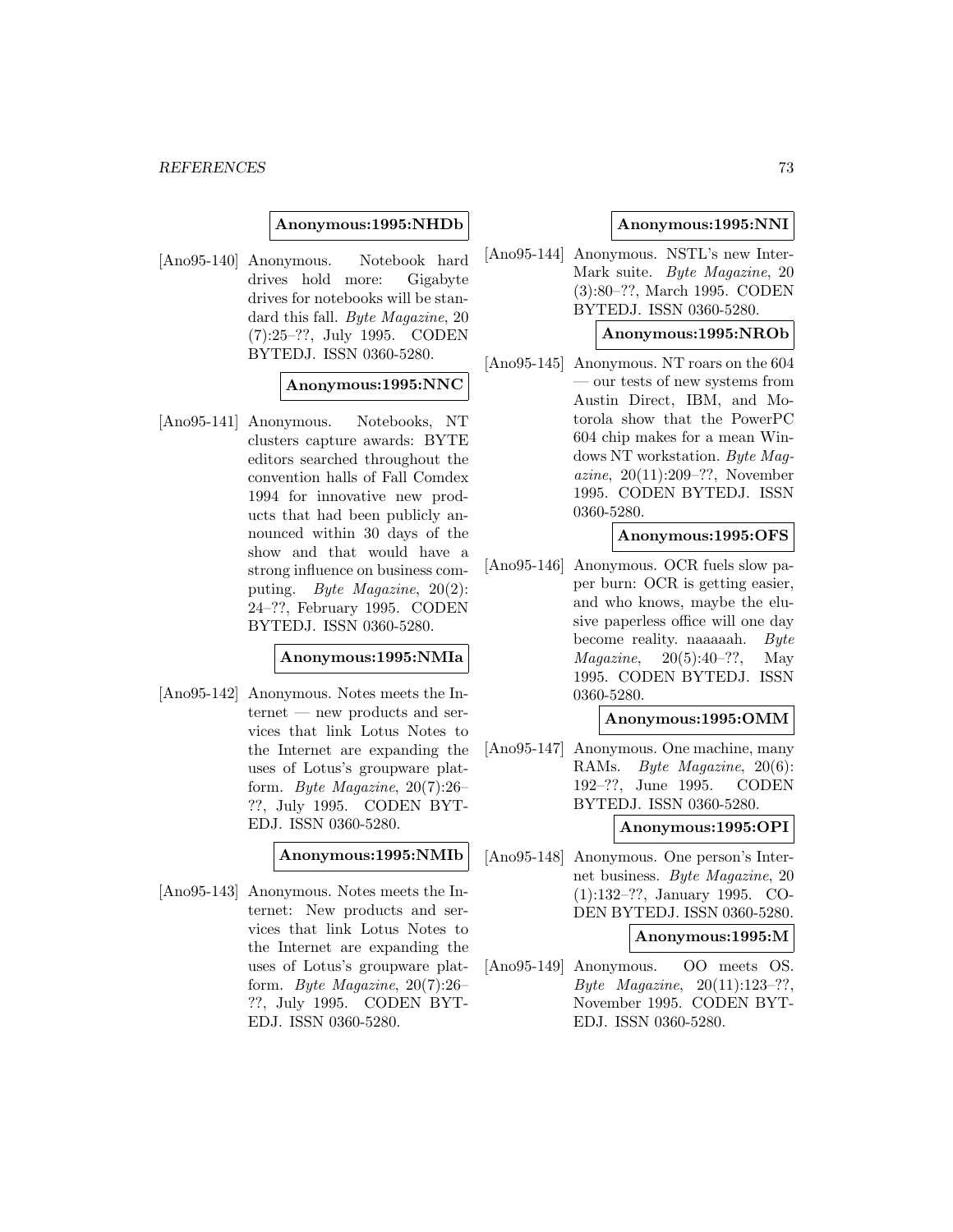## **Anonymous:1995:OSH**

[Ano95-150] Anonymous. Operating systems — hot new developments in the software that runs the software. Byte Magazine, 20(11): 77–??, November 1995. CODEN BYTEDJ. ISSN 0360-5280.

### **Anonymous:1995:ORDa**

[Ano95-151] Anonymous. Oracle releases 64- Bit database bullet — high-end network servers offer an alternative to mainframe systems when combined with new 64-bit relational database management software from Oracle. Byte Magazine, 20(7):30–??, July 1995. CODEN BYTEDJ. ISSN 0360- 5280.

# **Anonymous:1995:ORDb**

[Ano95-152] Anonymous. Oracle releases 64- Bit database bullet: High-end network servers offer an alternative to mainframe systems when combined with new 64-bit relational database management software from Oracle. Byte Magazine,  $20(7):30-??$ , July 1995. CODEN BYTEDJ. ISSN 0360- 5280.

# **Anonymous:1995:P**

[Ano95-153] Anonymous. OS paradise. Byte *Magazine*,  $20(11):81-??$ , November 1995. CODEN BYTEDJ. ISSN 0360-5280.

#### **Anonymous:1995:PEP**

[Ano95-154] Anonymous. P6 expands PC spectnum — thought the first P6 systems would be big servers, did you? many companies are actually preparing to ship desktop

boxes first, some for less than USD4000. Byte Magazine, 20 (11):28–??, November 1995. CO-DEN BYTEDJ. ISSN 0360-5280.

### **Anonymous:1995:PWR**

[Ano95-155] Anonymous. P6 weakness revealed. Byte Magazine, 20(9): 24–??, September 1995. CODEN BYTEDJ. ISSN 0360-5280.

# **Anonymous:1995:PPC**

[Ano95-156] Anonymous. PC power comes to the calculator. Byte Magazine,  $20(9):25-??$ , September 1995. CODEN BYTEDJ. ISSN 0360-5280.

# **Anonymous:1995:PSF**

[Ano95-157] Anonymous. The penthouse suite — forget the Windows 95 hype for a while Office 95 really delivers: true 32-bit code, full OLE 2 support, better integration, and a great way to mix files from different applications. Byte Magazine, 20(12): 179–??, December 1995. CO-DEN BYTEDJ. ISSN 0360-5280.

# **Anonymous:1995:PDS**

[Ano95-158] Anonymous. Pentium dream systems arrive: An early look at two of the first 120-MHz Pentium machines reveals more than just a fast processor inside the box. Byte Magazine, 20(5):23– ??, May 1995. CODEN BYT-EDJ. ISSN 0360-5280.

## **Anonymous:1995:POM**

[Ano95-159] Anonymous. Pentium Over-Drive = moderate upgrade: Intel's Pentium OverDrive processor puts a rocket in your socket,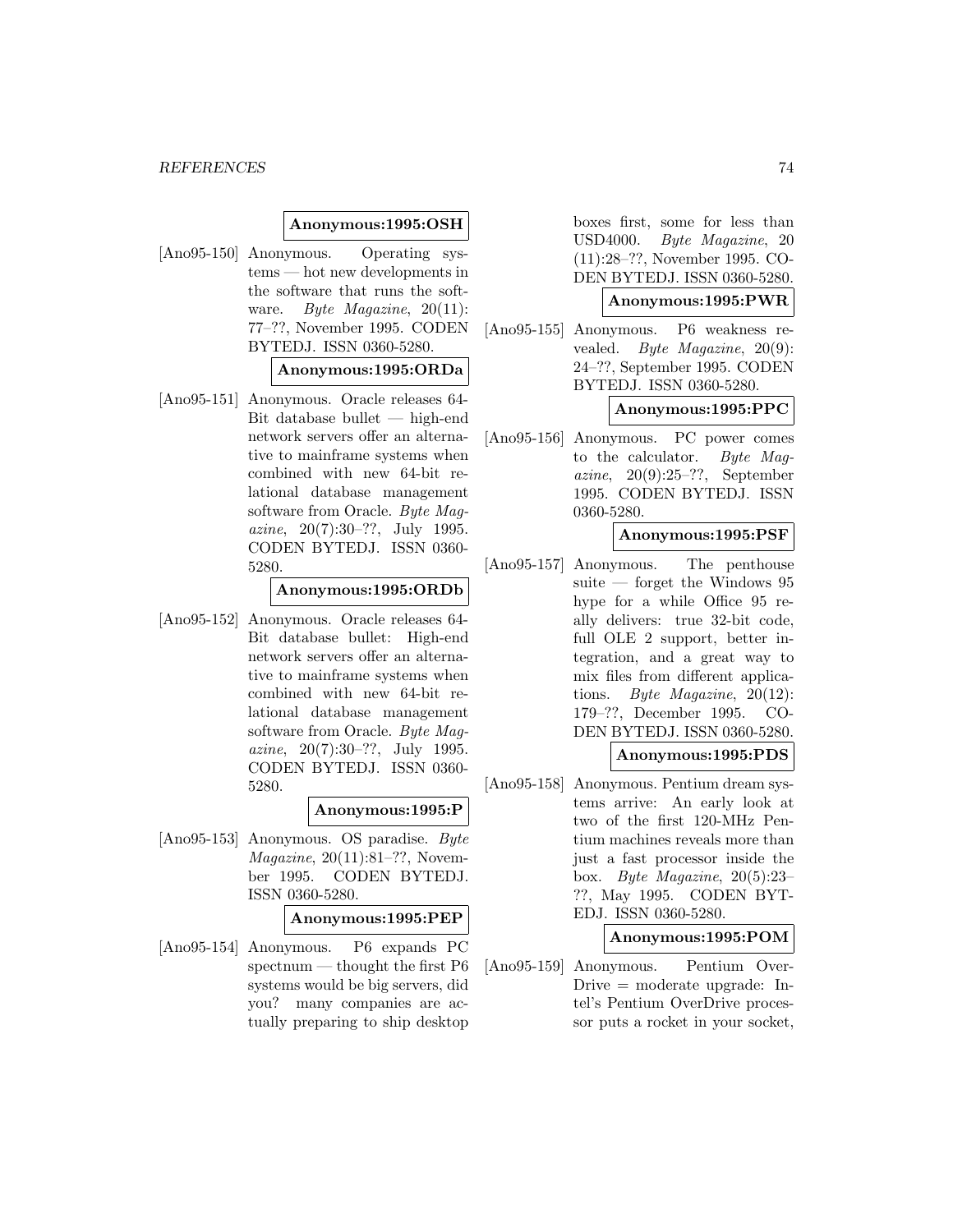but the upgrade has a 32-bit 486 style I/O bus — not the 64-bit bus of a Pentium. Byte Magazine, 20(6):30–??, June 1995. CODEN BYTEDJ. ISSN 0360- 5280.

# **Anonymous:1995:PSC**

[Ano95-160] Anonymous. PerfectOffice a strong contender: WorkPerfect's new applications suite is powerful. Byte Magazine, 20(4):30–??, April 1995. CODEN BYTEDJ. ISSN 0360-5280.

**Anonymous:1995:PLS**

[Ano95-161] Anonymous. Phone lines stymie  $V.34$  modems — that spiffy new V.34 modem may feel like a station wagon instead of a turbocharged racer. here's why. Byte Magazine,  $20(11):40-??$ , November 1995. CODEN BYT-EDJ. ISSN 0360-5280.

# **Anonymous:1995:PTP**

[Ano95-162] Anonymous. Piecing together puzzles: Finding and understanding patterns in data are key to creating mainstream applications for speechand handwriting-recognition or machine-vision systems. Byte Magazine, 20(2):82–??, February 1995. CODEN BYTEDJ. ISSN 0360-5280.

**Anonymous:1995:PNM**

[Ano95-163] Anonymous. Pournelle: A new mutation — Jerry gets a hesitation problem in his DOS word processor. to solve it, he decides to install his shrink-wrapped copy of Windows 95. adventure

ensues. Byte Magazine, 20(12): 197–??, December 1995. CO-DEN BYTEDJ. ISSN 0360-5280.

# **Anonymous:1995:PTW**

[Ano95-164] Anonymous. PowerPC tidal wave: Apple and IBM will make major PowerPC-related announcements this spring and summer. Byte Magazine, 20(6): 25–??, June 1995. CODEN BYT-EDJ. ISSN 0360-5280.

# **Anonymous:1995:PVP**

[Ano95-165] Anonymous. Professional video prices drop: Powerful desktop computers combined with new video editing programs are delivering professional video editing to the PC, Mac, and Power Mac platforms. Byte Magazine, 20(1):34–??, January 1995. CO-DEN BYTEDJ. ISSN 0360-5280.

# **Anonymous:1995:RDWa**

[Ano95-166] Anonymous. Radical databases — Windows desktop databases, such as Microsoft's FoxPro, must compete with rapid application development tools. Byte Magazine, 20(7):24–??, July 1995. CODEN BYTEDJ. ISSN 0360- 5280.

# **Anonymous:1995:RDWb**

[Ano95-167] Anonymous. RADical databses: Windows desktop databases, such as Microsoft's FoxPro, must compete with rapid application development tools. Byte Magazine, 20(7):24–??, July 1995. CODEN BYTEDJ. ISSN 0360- 5280.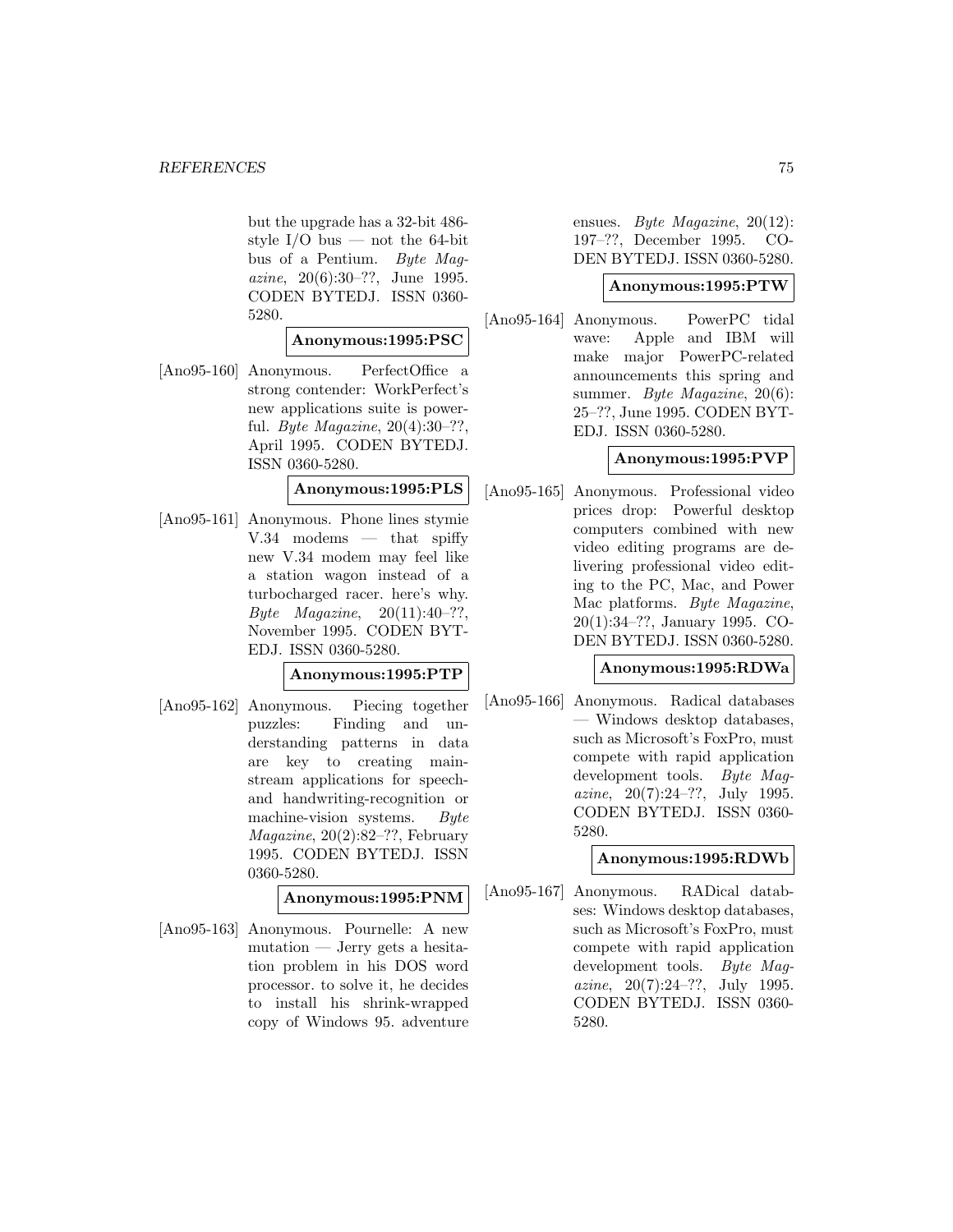### **Anonymous:1995:RCC**

[Ano95-168] Anonymous. Radio comes to cyberspace — A new era in broadcasting begins on the Internet. Byte Magazine, 20(10):46– ??, October 1995. CODEN BYT-EDJ. ISSN 0360-5280.

## **Anonymous:1995:RDI**

[Ano95-169] Anonymous. Rewritable drive integrates two optical technologies: Phase change promised much as a rewritable medium, but high costs have kept it out of the mainstream. Matsushita hopes to change that. Byte Magazine, 20(2):28–??, February 1995. CO-DEN BYTEDJ. ISSN 0360-5280.

# **Anonymous:1995:RR**

[Ano95-170] Anonymous. RFC 1597 revisited. Byte Magazine, 20(11):203– ??, November 1995. CODEN BYTEDJ. ISSN 0360-5280.

### **Anonymous:1995:RIS**

[Ano95-171] Anonymous. RISC invades the school and home: Apple's Power Mac 5200 beefs up the LC line for the school and home with a new PowerPC processor. Byte Magazine, 20(5):30–??, May 1995. CODEN BYTEDJ. ISSN 0360- 5280.

# **Anonymous:1995:RC**

[Ano95-172] Anonymous. Roll call. Byte Magazine, 20(11):246–??, November 1995. CODEN BYTEDJ. ISSN 0360-5280.

## **Anonymous:1995:REC**

[Ano95-173] Anonymous. Run-time error checking comes to compilers —

Borland, Microsoft, and Nu-Mega are. Byte Magazine, 20 (10):34–??, October 1995. CO-DEN BYTEDJ. ISSN 0360-5280.

# **Anonymous:1995:SPC**

[Ano95-174] Anonymous. Service providers consolidate: The day of numerous, tiny Internet service providers may be over. Byte  $Magazine, 20(6):28-??, June$ 1995. CODEN BYTEDJ. ISSN 0360-5280.

#### **Anonymous:1995:SNW**

[Ano95-175] Anonymous. Seven new ways to learn. Byte Magazine, 20(3):54– ??, March 1995. CODEN BYT-EDJ. ISSN 0360-5280.

### **Anonymous:1995:SSC**

[Ano95-176] Anonymous. The shape of systems to come. Byte Magazine, 20 (4):52–??, April 1995. CODEN BYTEDJ. ISSN 0360-5280.

#### **Anonymous:1995:SF**

[Ano95-177] Anonymous. Sincere OS flattery. Byte Magazine,  $20(11):119-$ ??, November 1995. CODEN BYTEDJ. ISSN 0360-5280.

# **Anonymous:1995:SMP**

[Ano95-178] Anonymous. Smarter, more powerful systems. Byte Magazine, 20 (4):56–??, April 1995. CODEN BYTEDJ. ISSN 0360-5280.

#### **Anonymous:1995:SO**

[Ano95-179] Anonymous. Smooth operators. Byte Magazine, 20(11):77– ??, November 1995. CODEN BYTEDJ. ISSN 0360-5280.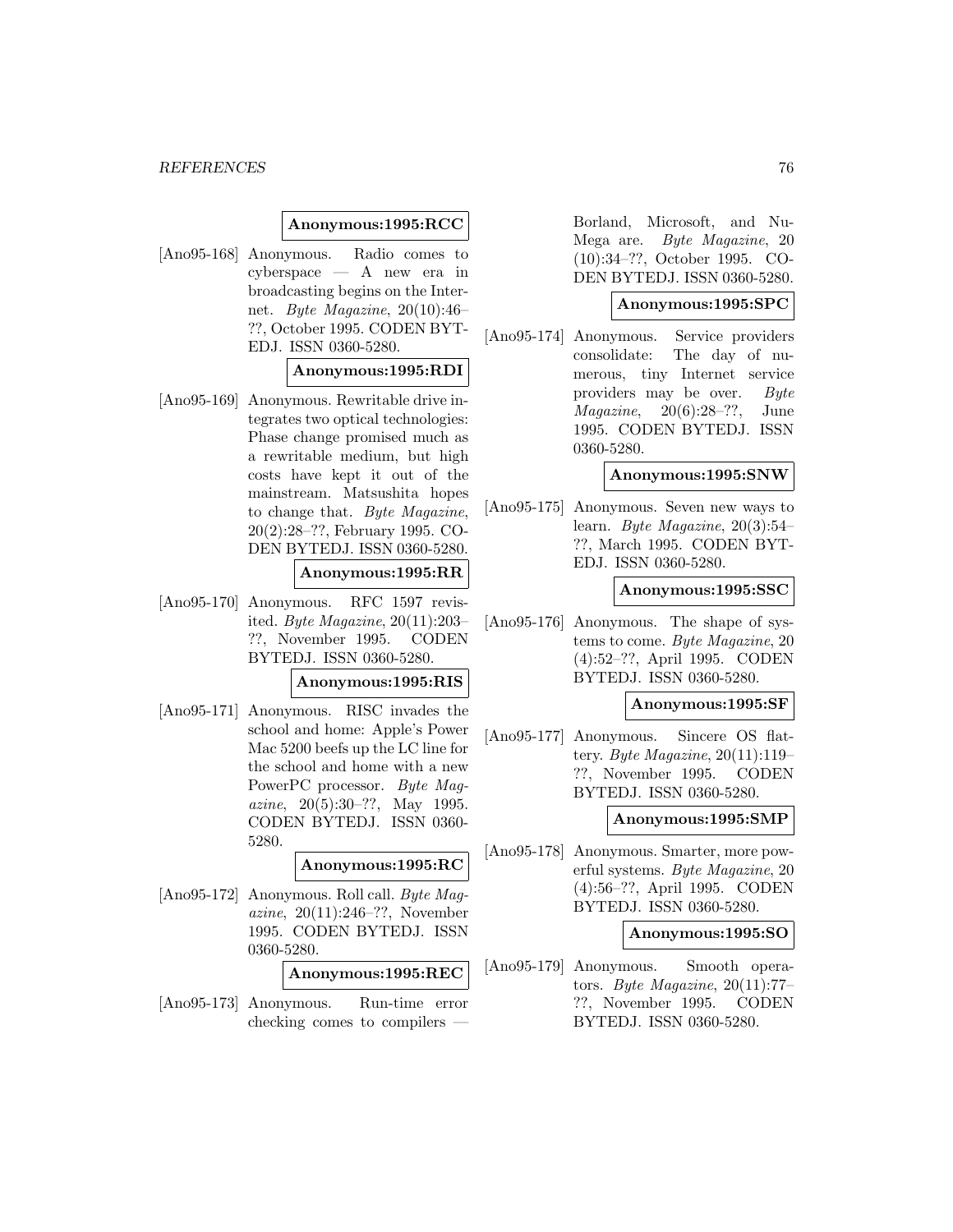## **Anonymous:1995:SRS**

[Ano95-180] Anonymous. Software RAID solutions. Byte Magazine, 20(9): 256–??, September 1995. CO-DEN BYTEDJ. ISSN 0360-5280.

## **Anonymous:1995:SS**

[Ano95-181] Anonymous. Starting from scratch. Byte Magazine, 20(3): 62–??, March 1995. CODEN BYTEDJ. ISSN 0360-5280.

### **Anonymous:1995:SWP**

[Ano95-182] Anonymous. Still a work in progress — Windows 95 brings benefits to network managers, but some of the best stuff is yet to come. Byte Magazine, 20(11): 34–??, November 1995. CODEN BYTEDJ. ISSN 0360-5280.

### **Anonymous:1995:SIA**

[Ano95-183] Anonymous. Strategic industry alliances. Byte Magazine, 20(9): 203–??, September 1995. CO-DEN BYTEDJ. ISSN 0360-5280.

### **Anonymous:1995:SCDa**

[Ano95-184] Anonymous. Symantec C++ differences — the latest edition of Symantec's C++ package adds network-distributable compiling and an object-oriented editor. version 7.2 ensures Windows compatibility via MFC 3.0, ODBC, and OLE 2. Byte Magazine, 20(12):183–??, December 1995. CODEN BYTEDJ. ISSN 0360-5280.

# **Anonymous:1995:SCDb**

[Ano95-185] Anonymous. Symantec C++ differences — the new edition of

Symantec's C++ for the Macintosh supports the PowerPC. Byte Magazine, 20(12):183–??, December 1995. CODEN BYT-EDJ. ISSN 0360-5280.

### **Anonymous:1995:SDO**

[Ano95-186] Anonymous. Systems design in ObjecTime — with this modeling program, you can build an object-oriented system from the top down. ObjecTime runs on workstations from Sun and Hewlett–Packard and the IBM RS/6000. Byte Magazine, 20 (12):189–??, December 1995. CODEN BYTEDJ. ISSN 0360- 5280.

### **Anonymous:1995:TMW**

[Ano95-187] Anonymous. Talking to machines — "wuzzatdoonear?" your PC might not understand that question, but some speechrecognition products would recognize "what's that doing here?". *Byte Magazine*, 20(12): 97–??, December 1995. CODEN BYTEDJ. ISSN 0360-5280.

## **Anonymous:1995:TPa**

[Ano95-188] Anonymous. Test: 16-to 20ppm printers. Byte Magazine, 20(11): 241–??, November 1995. CO-DEN BYTEDJ. ISSN 0360-5280.

# **Anonymous:1995:TPb**

[Ano95-189] Anonymous. Test: 30 to 32-ppm printers. Byte Magazine, 20(11): 243–??, November 1995. CO-DEN BYTEDJ. ISSN 0360-5280.

# **Anonymous:1995:TCB**

[Ano95-190] Anonymous. Tools cover big and little iron — new enter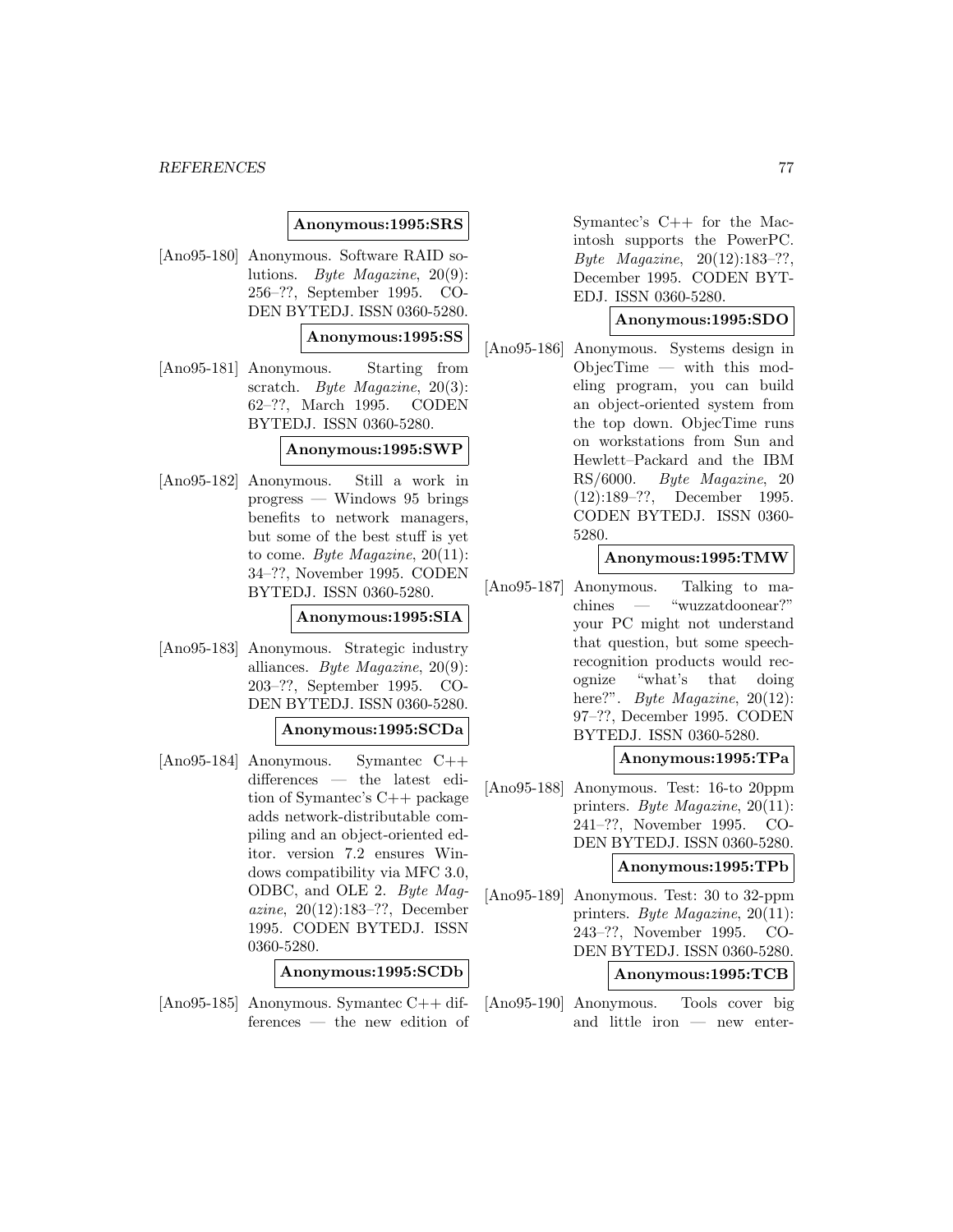prise client/server programs provide tools for writing applications that span mainframes, workstations, and personal computers. Byte Magazine, 20(12): 26–??, December 1995. CODEN BYTEDJ. ISSN 0360-5280.

# **Anonymous:1995:UFE**

[Ano95-191] Anonymous. Untangling fast Ethernet cables — this faster standard will run over a variety of wires. we help you sort them out. Byte Magazine, 20(12):213– ??, December 1995. CODEN BYTEDJ. ISSN 0360-5280.

# **Anonymous:1995:VRU**

[Ano95-192] Anonymous. Vendors rally for 64-Bit Unix — the list of backers is impressive, but we might not see the results of a new 64 bit Unix initiative for a couple years. Byte Magazine, 20(11): 47–??, November 1995. CODEN BYTEDJ. ISSN 0360-5280.

### **Anonymous:1995:VRB**

[Ano95-193] Anonymous. Vendors ride bus to better telephony: A new universal serial bus that supports a maximum 12 mbps could become standard PC connector. Byte Magazine,  $20(6):30-??$ , June 1995. CODEN BYTEDJ. ISSN 0360-5280.

# **Anonymous:1995:VAH**

[Ano95-194] Anonymous. Videoconferencing's Achilles' heels — videoconferencing won't be used widely in business until two things change: interoperability improves and ISDN becomes more available.

Byte Magazine, 20(8):24–??, August 1995. CODEN BYTEDJ. ISSN 0360-5280.

# **Anonymous:1995:VCL**

[Ano95-195] Anonymous. Virtual CDs on the LAN — CD-QuickShare offers a cost-effective alternative to hanging gangs of CD-ROM drives off your network. Byte Magazine, 20(12):153–??, December 1995. CODEN BYTEDJ. ISSN 0360-5280.

# **Anonymous:1995:VPP**

[Ano95-196] Anonymous. Visual Pascal with a punch: Borland's Delphi unites a visual design environment with the industrial strength of Borland's Pascal compiler and database connectivity engines. Byte Magazine, 20(2):22–??, February 1995. CODEN BYTEDJ. ISSN 0360-5280.

# **Anonymous:1995:VCI**

[Ano95-197] Anonymous. VR can improve your health: Virtual reality is fundamentally altering and improving the way medical care is taught and delivered. Byte Magazine, 20(5):26–??, May 1995. CODEN BYTEDJ. ISSN 0360- 5280.

# **Anonymous:1995:WCM**

[Ano95-198] Anonymous. Wavelets challenge MPEG, fractals — developers claim 300-to-1 compression. Byte Magazine, 20(12):34–??, December 1995. CODEN BYTEDJ. ISSN 0360-5280.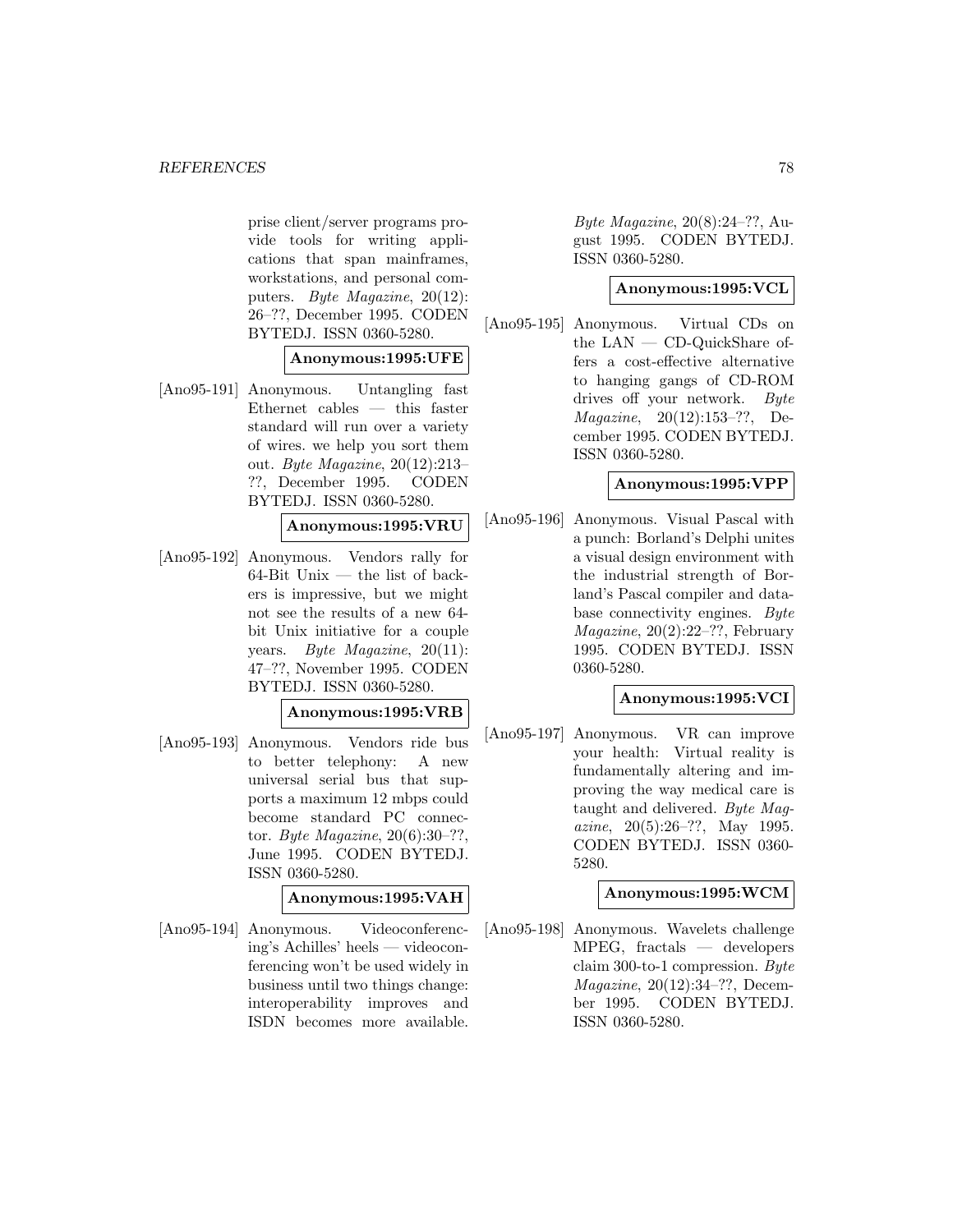# **Anonymous:1995:WPT**

[Ano95-199] Anonymous. We plugged, but they didn't all play — tests of several new Plug and Play devices show that unless you have all the required pieces in your system, you can expect to do a lot of work. Byte Magazine, 20 (10):36–??, October 1995. CO-DEN BYTEDJ. ISSN 0360-5280.

## **Anonymous:1995:WPM**

[Ano95-200] Anonymous. Web publishing made easier  $-$  A review of Cyberleaf, HotMetal Pro, HTML Assistant Pro, and Spider. Byte Magazine, 20(12):170–??, December 1995. CODEN BYTEDJ. ISSN 0360-5280.

# **Anonymous:1995:WNU**

[Ano95-201] Anonymous. What Notes users want: As great as Lotus Notes is for deploying productivityenhancing applications throughout a company, it still suffers from numerous weaknesses. here's what users want and a hint of things to come from Lotus. Byte Magazine, 20(1):24– ??, January 1995. CODEN BYT-EDJ. ISSN 0360-5280.

### **Anonymous:1995:WN**

[Ano95-202] Anonymous. What's new. Byte Magazine, 20(9):286–??, September 1995. CODEN BYTEDJ. ISSN 0360-5280.

# **Anonymous:1995:WNAa**

 $[Ano95-203]$  Anonymous. What's new Apple's PowerBook 5300c combines RISC processing power

with great battery life; Intuit's QuickBooks Pro manages your business finances; plus more. Byte Magazine, 20(10):190–??, October 1995. CODEN BYT-EDJ. ISSN 0360-5280.

# **Anonymous:1995:WNAb**

 $[Ano95-204]$  Anonymous. What's new AST Research's Ascentia 950N notebook offers full-motion video and graphics; Xerox improves the OCR accuracy in TextBridge Professional Edition 3.0; View-Sonic's 15GA and 17GA monitors include built-in speakers; and more. Byte Magazine, 20 (7):192–??, July 1995. CODEN BYTEDJ. ISSN 0360-5280.

## **Anonymous:1995:WNG**

 $[Ano95-205]$  Anonymous. What's new Gateway 2000's 133-MHz Pentium PC is a tower of multimedia power; PhoneKits turns your PC into a personal phone manager; plus more. Byte Magazine, 20(8):168–??, August 1995. CO-DEN BYTEDJ. ISSN 0360-5280.

# **Anonymous:1995:WNI**

[Ano95-206] Anonymous. What's new — intel's newest OverDrive, which is faster and less expensive than the company's first Pentium Over-Drive, is a bargain upgrade; askSam is. Byte Magazine, 20(11):262–??, November 1995. CODEN BYTEDJ. ISSN 0360- 5280.

## **Anonymous:1995:WNPa**

 $[Ano95-207]$  Anonymous. What's new previews of HP's CopyJet color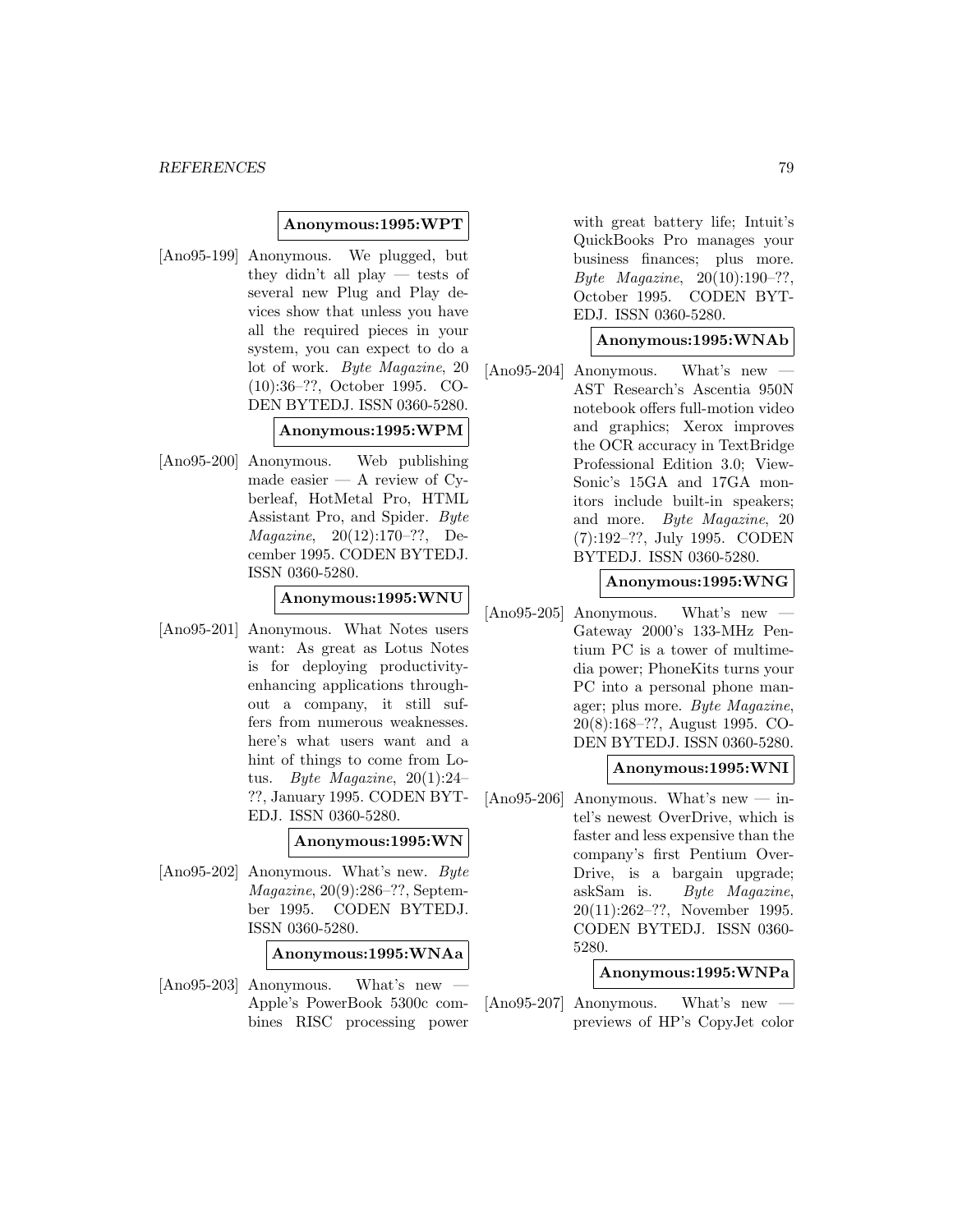printer/copier and Delrina's WinFax Pro for Windows 95. Byte Magazine, 20(12):216–??, December 1995. CODEN BYT-EDJ. ISSN 0360-5280.

### **Anonymous:1995:WNPe**

[Ano95-208] Anonymous. What's new: A 100-MHz Pentium notebook; wireless infrared printers from Hewlett–Packard; the latest version of Dr. Solomon's Anti-Virus toolkit; and more. Byte Magazine, 20(6):258–??, June 1995. CODEN BYTEDJ. ISSN 0360- 5280.

## **Anonymous:1995:WNAc**

[Ano95-209] Anonymous. What's new: AST Research's Ascentia 950N notebook offers full-motion video and graphics. Xerox improves the OCR accuracy in TextBridge professional edition 3.0; View-Sonic's 15GA and 17GA monitors include built-in speakers; and more. Byte Magazine, 20 (7):192–??, July 1995. CODEN BYTEDJ. ISSN 0360-5280.

# **Anonymous:1995:WNC**

[Ano95-210] Anonymous. What's new: The CruisePad provides wireless control locally; Process Charter for Windows does smart flowcharting; WinDD puts Windows on Unix; and more. Byte Magazine,  $20(2):180-??$ , February 1995. CODEN BYTEDJ. ISSN 0360-5280.

**Anonymous:1995:WND**

[Ano95-211] Anonymous. What's new: The Doubleplay Series I doubles your

PC storage; the JetEye ESI-9580A provides wireless printing; English Wizard translates English into SQL; Cruiser takes you down a virtual hallway; and more. Byte Magazine, 20(3):186– ??, March 1995. CODEN BYT-EDJ. ISSN 0360-5280.

## **Anonymous:1995:WNPb**

[Ano95-212] Anonymous. What's new: The PageCard Wireless Messaging System keeps you up-to-date anywhere; PaperPort 2.0 for Windows converts documents into editable text; and more. Byte Magazine,  $20(5):202-??$ , May 1995. CODEN BYTEDJ. ISSN 0360-5280.

## **Anonymous:1995:WNPc**

[Ano95-213] Anonymous. What's new: The PN60 prints color anywhere; CalcPac calculates in Windows; Duet puts a Mac voice in PCs; and more. Byte Magazine, 20(1): 240–??, January 1995. CODEN BYTEDJ. ISSN 0360-5280.

# **Anonymous:1995:WNPd**

[Ano95-214] Anonymous. What's new: The PowerLite 85 notebook offers Micro Sparc II performance, Limur includes Unix source code; DragStrip organizes your Mac programs; and more. Byte Magazine, 20(4):232–??, April 1995. CODEN BYTEDJ. ISSN 0360- 5280.

# **Anonymous:1995:WMI**

[Ano95-215] Anonymous. When money is plentiful. Byte Magazine, 20(3):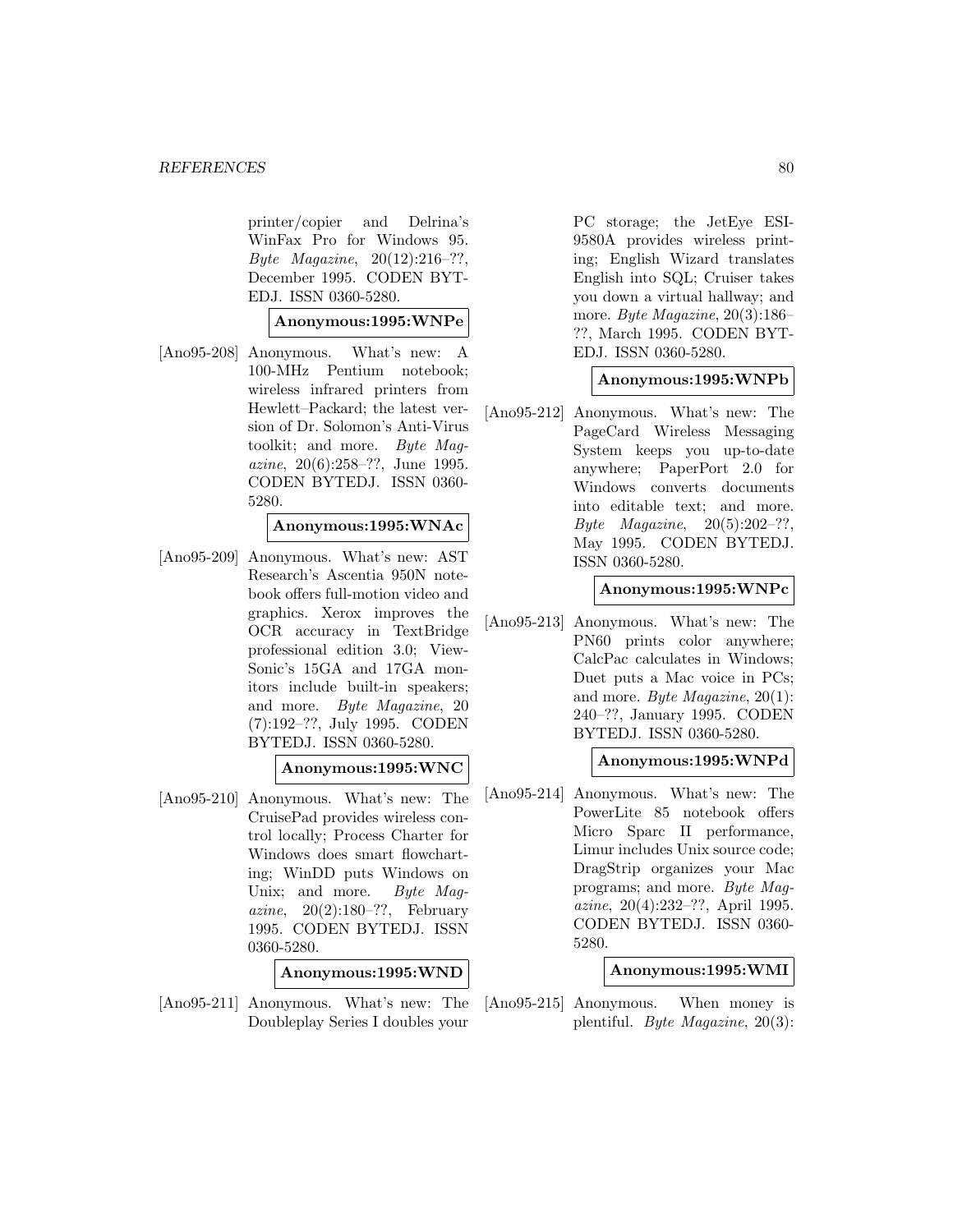66–??, March 1995. CODEN BYTEDJ. ISSN 0360-5280.

# **Anonymous:1995:WWW**

[Ano95-216] Anonymous. Why the Web won't work. *Byte Magazine*, 20(11): 60–??, November 1995. CODEN BYTEDJ. ISSN 0360-5280.

### **Anonymous:1995:WOW**

[Ano95-217] Anonymous. Wildfire: One wild and not-so-crazy helper. Byte Magazine, 20(9):216–??, September 1995. CODEN BYTEDJ. ISSN 0360-5280.

#### **Anonymous:1995:WMP**

[Ano95-218] Anonymous. Windows 95 migration planning kit. Byte Magazine, 20(7):52–??, July 1995. CODEN BYTEDJ. ISSN 0360- 5280.

### **Anonymous:1995:WSB**

[Ano95-219] Anonymous. Windows 95 sees better future: Microsoft says it will work to improve Window's support for blind users. Byte *Magazine*,  $20(6):36-??$ , June 1995. CODEN BYTEDJ. ISSN 0360-5280.

# **Anonymous:1995:WEC**

[Ano95-220] Anonymous. WinSock 2 enhances connectiviy — the new WinSock promises to liberate network applications from dependency on a single transport protocol. Byte Magazine, 20(8): 30–??, August 1995. CODEN BYTEDJ. ISSN 0360-5280.

| Anonymous:1995:XOF |  |  |  |  |  |  |  |
|--------------------|--|--|--|--|--|--|--|
|--------------------|--|--|--|--|--|--|--|

[Ano95-221] Anonymous. X.500: The once and future answer. Byte Mag-

azine, 20(11):52–??, November 1995. CODEN BYTEDJ. ISSN 0360-5280.

# **Anonymous:1995:YSM**

[Ano95-222] Anonymous. You're saving money when the meter's running: Software metering programs, which were originally designed to enforce concurrent licensing agreements and prevent liability for inappropriate use of software, are now being used to cut software costs. Byte Magazine, 20(3):26–??, March 1995. CODEN BYTEDJ. ISSN 0360- 5280.

### **Anonymous:1996:ECA**

[Ano96a] Anonymous. 1995 editors' choice awards. Byte Magazine, 21(2): 43–??, February 1996. CODEN BYTEDJ. ISSN 0360-5280.

## **Anonymous:1996:IE**

[Ano96b] Anonymous. 4.0 isn't for everyone. Byte Magazine, 21(7):121– ??, July 1996. CODEN BYT-EDJ. ISSN 0360-5280.

# **Anonymous:1996:AT**

[Ano96c] Anonymous. Aerial telecommuting. Byte Magazine,  $21(10):30-$ ??, October 1996. CODEN BYT-EDJ. ISSN 0360-5280.

### **Anonymous:1996:AIA**

[Ano96d] Anonymous. Alphabetical index to advertisers. Byte Magazine, 21 (5):222–??, May 1996. CODEN BYTEDJ. ISSN 0360-5280.

### **Anonymous:1996:AIS**

[Ano96e] Anonymous. Alternative input spells relief. Byte Magazine, 21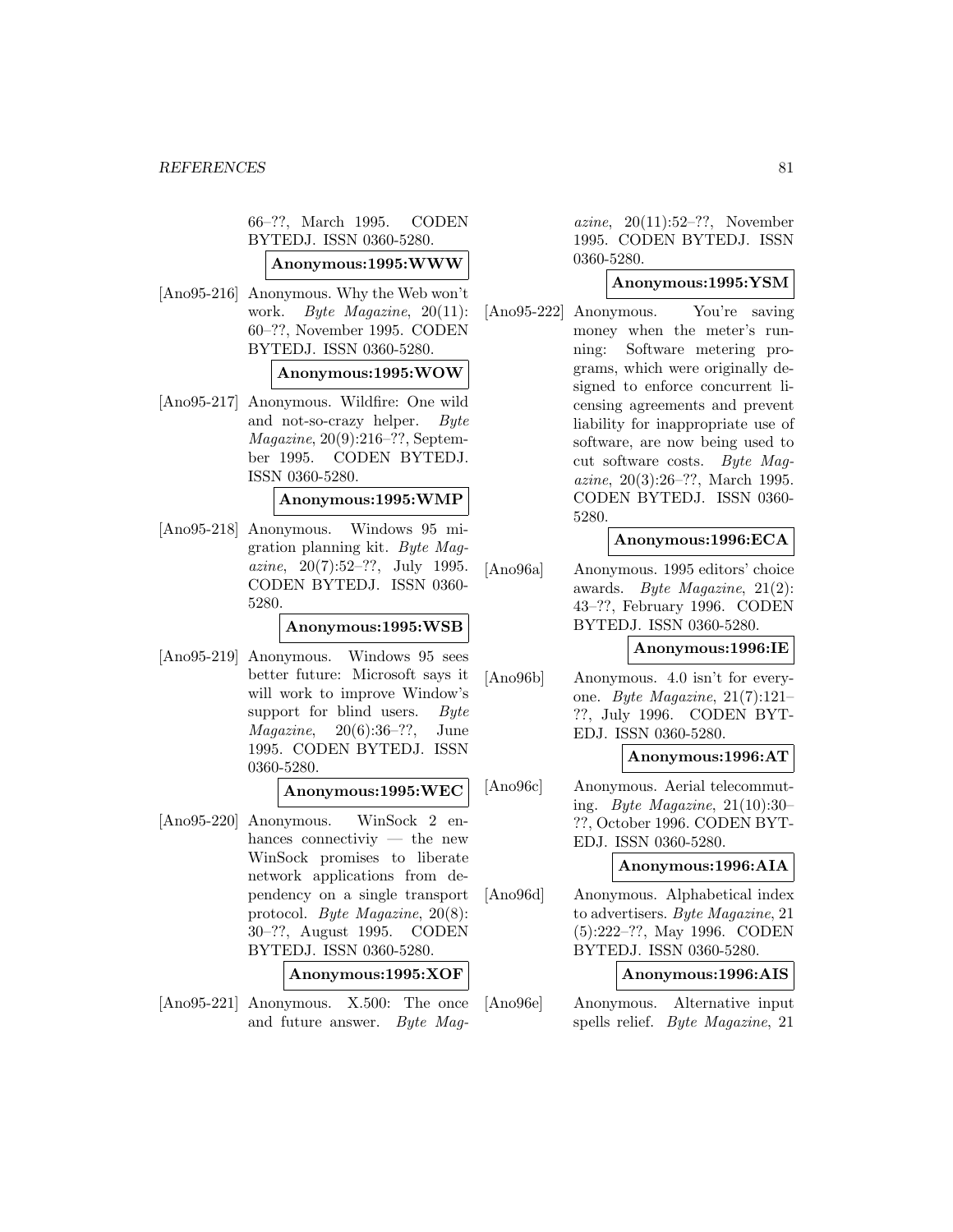(2):26–??, February 1996. CO-DEN BYTEDJ. ISSN 0360-5280.

# **Anonymous:1996:ACM**

[Ano96f] Anonymous. Anyone connected to the MBone? Byte Magazine, 21(2):60–??, February 1996. CO-DEN BYTEDJ. ISSN 0360-5280.

## **Anonymous:1996:ANN**

[Ano96g] Anonymous. Apple's new notebooks. Byte Magazine, 21(12): 34–??, December 1996. CODEN BYTEDJ. ISSN 0360-5280.

## **Anonymous:1996:APB**

[Ano96h] Anonymous. AT and T Paradyne's bandwidth revolution. Byte *Magazine*,  $21(2):60-??$ , February 1996. CODEN BYT-EDJ. ISSN 0360-5280.

# **Anonymous:1996:ARO**

[Ano96i] Anonymous. Au revoir, overheads. *Byte Magazine*, 21(2): 34–??, February 1996. CODEN BYTEDJ. ISSN 0360-5280.

#### **Anonymous:1996:BO**

[Ano96j] Anonymous. Banking on-line. Byte Magazine, 21(12):38–??, December 1996. CODEN BYT-EDJ. ISSN 0360-5280.

## **Anonymous:1996:BUG**

[Ano96k] Anonymous. The best in ultrafast graphics adapters. Byte Magazine, 21(2):144–??, February 1996. CODEN BYTEDJ. ISSN 0360-5280.

#### **Anonymous:1996:BC**

[Ano96l] Anonymous. The best of Comdex. Byte Magazine, 21(1):

40–??, January 1996. CODEN BYTEDJ. ISSN 0360-5280.

### **Anonymous:1996:BIT**

[Ano96m] Anonymous. Better images through micromirrors. Byte  $Magazine, 21(7):28-??, July$ 1996. CODEN BYTEDJ. ISSN 0360-5280.

# **Anonymous:1996:BRC**

[Ano96n] Anonymous. Better replication coming for databases. Byte Magazine, 21(5):36–??, May 1996. CODEN BYTEDJ. ISSN 0360- 5280.

### **Anonymous:1996:BTR**

[Ano96o] Anonymous. Better tools reduce clutter. Byte Magazine, 21(1): 26–??, January 1996. CODEN BYTEDJ. ISSN 0360-5280.

### **Anonymous:1996:BCA**

[Ano96p] Anonymous. Books and CD-ROMs: The art of software design. Byte Magazine,  $21(5):41-$ ??, May 1996. CODEN BYT-EDJ. ISSN 0360-5280.

### **Anonymous:1996:BBc**

[Ano96q] Anonymous. Browsers for the blind. Byte Magazine, 21(12): 36–??, December 1996. CODEN BYTEDJ. ISSN 0360-5280.

### **Anonymous:1996:BG**

[Ano96r] Anonymous. Buyer's guide. Byte Magazine, 21(5):183–??, May 1996. CODEN BYTEDJ. ISSN 0360-5280.

### **Anonymous:1996:BBa**

[Ano96s] Anonymous. BYTE best. Byte *Magazine*,  $21(3):125-??$ , March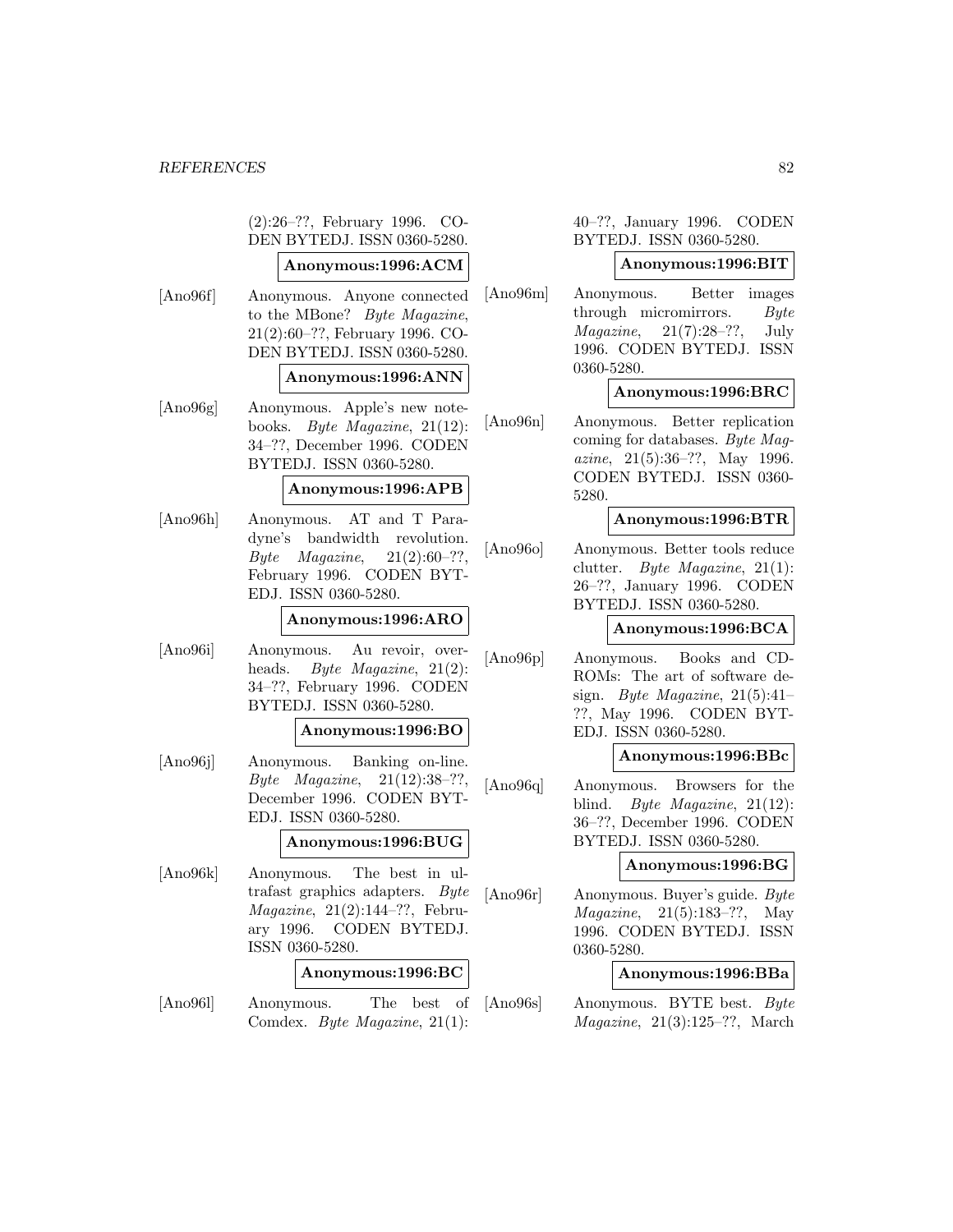1996. CODEN BYTEDJ. ISSN 0360-5280.

# **Anonymous:1996:BBb**

[Ano96t] Anonymous. BYTE BEST. Byte Magazine, 21(4):159–??, April 1996. CODEN BYTEDJ. ISSN 0360-5280.

## **Anonymous:1996:BRW**

[Ano96u] Anonymous. BYTE readers write about new server architectures, Windows NT issues, MMX programming, and "free PCs". Byte Magazine, 21(10): 19–??, October 1996. CODEN BYTEDJ. ISSN 0360-5280.

## **Anonymous:1996:BS**

[Ano96v] Anonymous. BYTE survey. Byte Magazine, 21(12):32–??, December 1996. CODEN BYTEDJ. ISSN 0360-5280.

### **Anonymous:1996:BBP**

[Ano96w] Anonymous. BYTE's best of PC Expo. Byte Magazine, 21(9):30– ??, September 1996. CODEN BYTEDJ. ISSN 0360-5280.

### **Anonymous:1996:CCD**

[Ano96x] Anonymous. Call centers deliver data. Byte Magazine, 21(12): 28–??, December 1996. CODEN BYTEDJ. ISSN 0360-5280.

### **Anonymous:1996:CTP**

[Ano96y] Anonymous. Code talk: A programmer needs a Mais. Byte  $Magazine, 21(1):38-??, January$ 1996. CODEN BYTEDJ. ISSN 0360-5280.

# **Anonymous:1996:CTA**

[Ano96z] Anonymous. Code talk: Add spreadsheets, charting to programs with ease. Byte Magazine, 21(2):38–??, February 1996. CO-DEN BYTEDJ. ISSN 0360-5280.

### **Anonymous:1996:CTW**

[Ano96-27] Anonymous. Code talk: Write Windows 95 virtual device drivers on higher ground. Byte *Magazine*,  $21(5):38-??$ , May 1996. CODEN BYTEDJ. ISSN 0360-5280.

### **Anonymous:1996:Ca**

[Ano96-28] Anonymous. Codetalk. Byte Magazine, 21(6):36–??, June 1996. CODEN BYTEDJ. ISSN 0360-5280.

### **Anonymous:1996:Cc**

[Ano96-29] Anonymous. Codetalk. Byte  $Magazine, 21(7):32-??, July$ 1996. CODEN BYTEDJ. ISSN 0360-5280.

# **Anonymous:1996:Cd**

[Ano96-30] Anonymous. Codetalk. Byte  $Magazine, 21(8):32-??, August$ 1996. CODEN BYTEDJ. ISSN 0360-5280.

### **Anonymous:1996:CSP**

[Ano96-31] Anonymous. Codetalk: Symantec pours Java into its development environment. Byte Magazine, 21(3):38–??, March 1996. CODEN BYTEDJ. ISSN 0360- 5280.

### **Anonymous:1996:CFC**

[Ano96-32] Anonymous. Coming faster, cheaper optical data links. Byte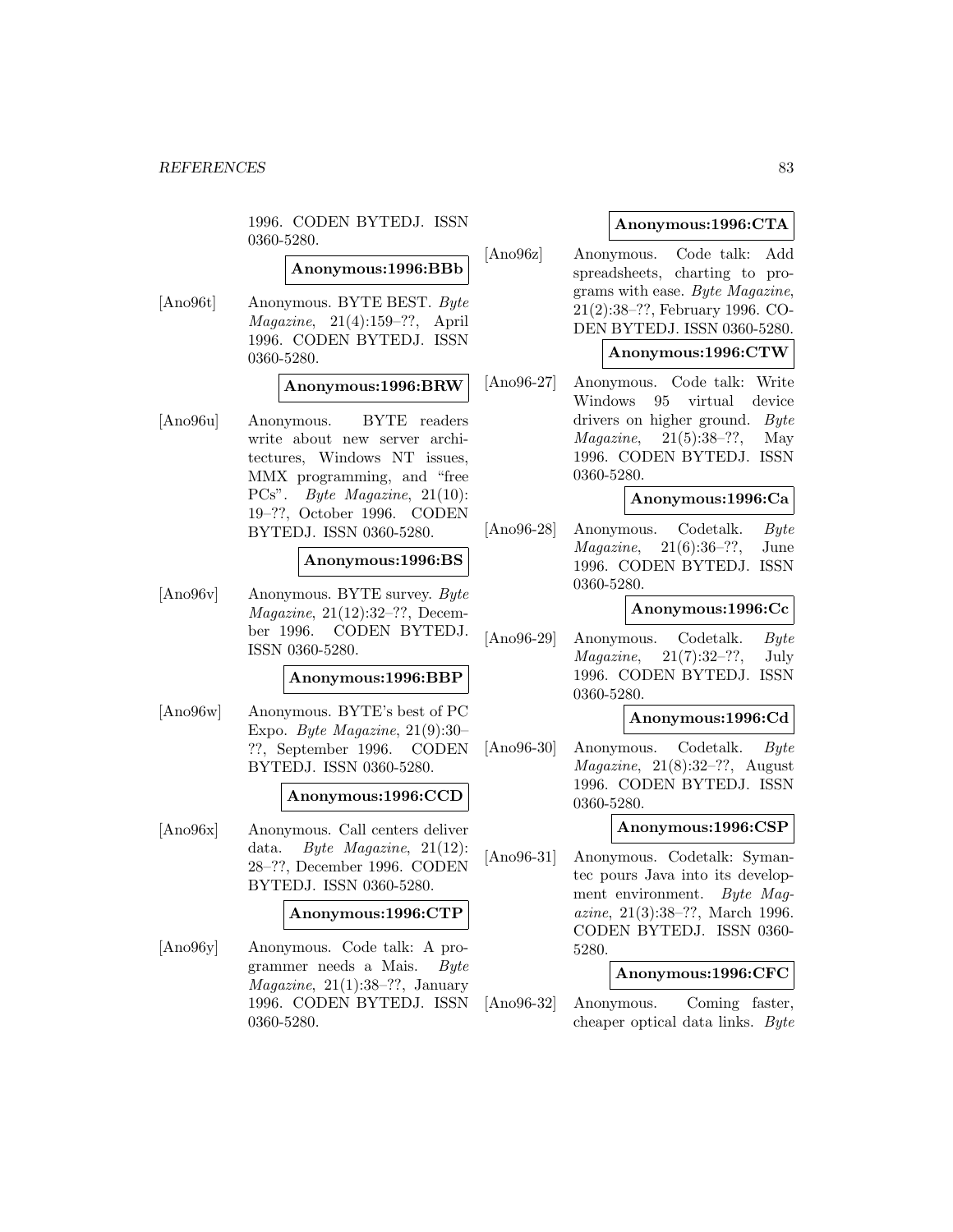Magazine, 21(2):40–??, February 1996. CODEN BYTEDJ. ISSN 0360-5280.

# **Anonymous:1996:CTI**

[Ano96-33] Anonymous. Coming thousands of Internet on-ramps. Byte  $Magazine, 21(1):36-??, January$ 1996. CODEN BYTEDJ. ISSN 0360-5280.

# **Anonymous:1996:CCW**

[Ano96-34] Anonymous. Comments on code — why C is a disaster, and other ruminations on programming. Byte Magazine, 21(7):163– ??, July 1996. CODEN BYT-EDJ. ISSN 0360-5280.

## **Anonymous:1996:CS**

[Ano96-35] Anonymous. Convergence strategies. Byte Magazine, 21(9):123– ??, September 1996. CODEN BYTEDJ. ISSN 0360-5280.

# **Anonymous:1996:CHS**

[Ano96-36] Anonymous. Creating holographic storage. Byte Magazine, 21(4):48–??, April 1996. CODEN BYTEDJ. ISSN 0360-5280.

# **Anonymous:1996:CB**

[Ano96-37] Anonymous. Cyrix 6x86 bug.  $Byte$   $Magazine$ ,  $21(11):30-??$ , November 1996. CODEN BYT-EDJ. ISSN 0360-5280.

### **Anonymous:1996:CVP**

[Ano96-38] Anonymous. Cyrix 6x86 vs. Pentium. Byte Magazine, 21(9):26– ??, September 1996. CODEN BYTEDJ. ISSN 0360-5280.

# **Anonymous:1996:DNV**

[Ano96-39] Anonymous. Data's new voice. Byte Magazine, 21(9):129–??, September 1996. CODEN BYT-EDJ. ISSN 0360-5280.

# **Anonymous:1996:LMM**

[Ano96-40] Anonymous. de lorme's Map'n'Go makes an excellent traveling companion; Gateway's newest Pentium machine has more than just a zippy CPU. Byte Magazine, 21(9):220–??, September 1996. CODEN BYTEDJ. ISSN 0360-5280.

# **Anonymous:1996:DNE**

[Ano96-41] Anonymous. Diamond's new edge. Byte Magazine, 21(2): 147–??, February 1996. CODEN BYTEDJ. ISSN 0360-5280.

### **Anonymous:1996:DC**

[Ano96-42] Anonymous. Digital cameras. Byte Magazine, 21(12):32–??, December 1996. CODEN BYT-EDJ. ISSN 0360-5280.

# **Anonymous:1996:DIN**

[Ano96-43] Anonymous. Digital imagery new digital cameras from Kodak and Polaroid. Byte Magazine, 21 (7):220–??, July 1996. CODEN BYTEDJ. ISSN 0360-5280.

### **Anonymous:1996:DCP**

[Ano96-44] Anonymous. Dirt-cheap color printers. Byte Magazine, 21(10): 36–??, October 1996. CODEN BYTEDJ. ISSN 0360-5280.

### **Anonymous:1996:DTM**

[Ano96-45] Anonymous. Double trouble for 56-Kbps modems. Byte Mag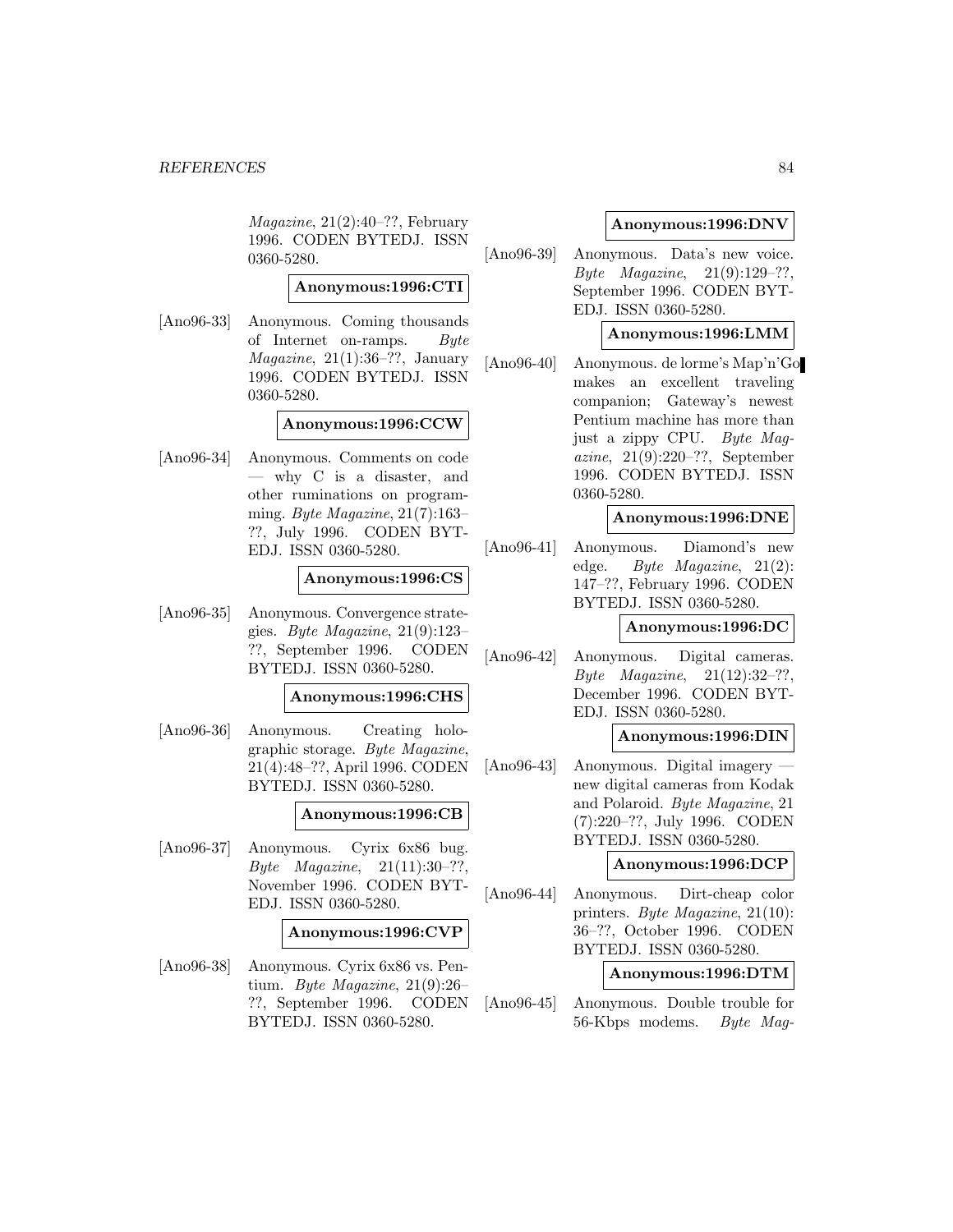azine, 21(12):27–??, December 1996. CODEN BYTEDJ. ISSN 0360-5280.

# **Anonymous:1996:EICa**

[Ano96-46] Anonymous. Editorial index by company. Byte Magazine, 21 (5):226–??, May 1996. CODEN BYTEDJ. ISSN 0360-5280.

### **Anonymous:1996:EICb**

[Ano96-47] Anonymous. Editorial index by company. Byte Magazine, 21 (7):212–??, July 1996. CODEN BYTEDJ. ISSN 0360-5280.

## **Anonymous:1996:EIG**

[Ano96-48] Anonymous. Elsa incorporates Glint chip for accelerated 3- D. Byte Magazine, 21(2):147–??, February 1996. CODEN BYT-EDJ. ISSN 0360-5280.

### **Anonymous:1996:EBB**

[Ano96-49] Anonymous. Entomophagous Bruce Brown. Byte Magazine, 21 (10):48–??, October 1996. CO-DEN BYTEDJ. ISSN 0360-5280.

## **Anonymous:1996:FFC**

[Ano96-50] Anonymous. Faster, fatter CD-ROM titles on hold. Byte Magazine, 21(6):46–??, June 1996. CODEN BYTEDJ. ISSN 0360- 5280.

# **Anonymous:1996:FPP**

[Ano96-51] Anonymous. Finally,pushbutton PDA-to PC integration. Byte Magazine, 21(3):40– ??, March 1996. CODEN BYT-EDJ. ISSN 0360-5280.

## **Anonymous:1996:FWP**

[Ano96-52] Anonymous. First Web PCs arrive. Byte Magazine, 21(4):24– ??, April 1996. CODEN BYT-EDJ. ISSN 0360-5280.

# **Anonymous:1996:FG**

[Ano96-53] Anonymous. FlashPix graphics. Byte Magazine,  $21(11):36$ ??, November 1996. CODEN BYTEDJ. ISSN 0360-5280.

## **Anonymous:1996:FR**

[Ano96-54] Anonymous. Flying robots. Byte Magazine, 21(11):48–??, November 1996. CODEN BYTEDJ. ISSN 0360-5280.

**Anonymous:1996:FFF**

[Ano96-55] Anonymous. Forms follow function — Peter/Jerram electronic forms linked to Web front ends could help replace those zillion pieces of paper. Byte Magazine, 21(9):153–??, September 1996. CODEN BYTEDJ. ISSN 0360- 5280.

## **Anonymous:1996:FKT**

[Ano96-56] Anonymous. Four key technologies. Byte Magazine, 21(3):46– ??, March 1996. CODEN BYT-EDJ. ISSN 0360-5280.

## **Anonymous:1996:FNS**

[Ano96-57] Anonymous. Future notebook screens. *Byte Magazine*, 21(11): 42–??, November 1996. CODEN BYTEDJ. ISSN 0360-5280.

### **Anonymous:1996:GGP**

[Ano96-58] Anonymous. Geoprocessing goes prime time. Byte Magazine, 21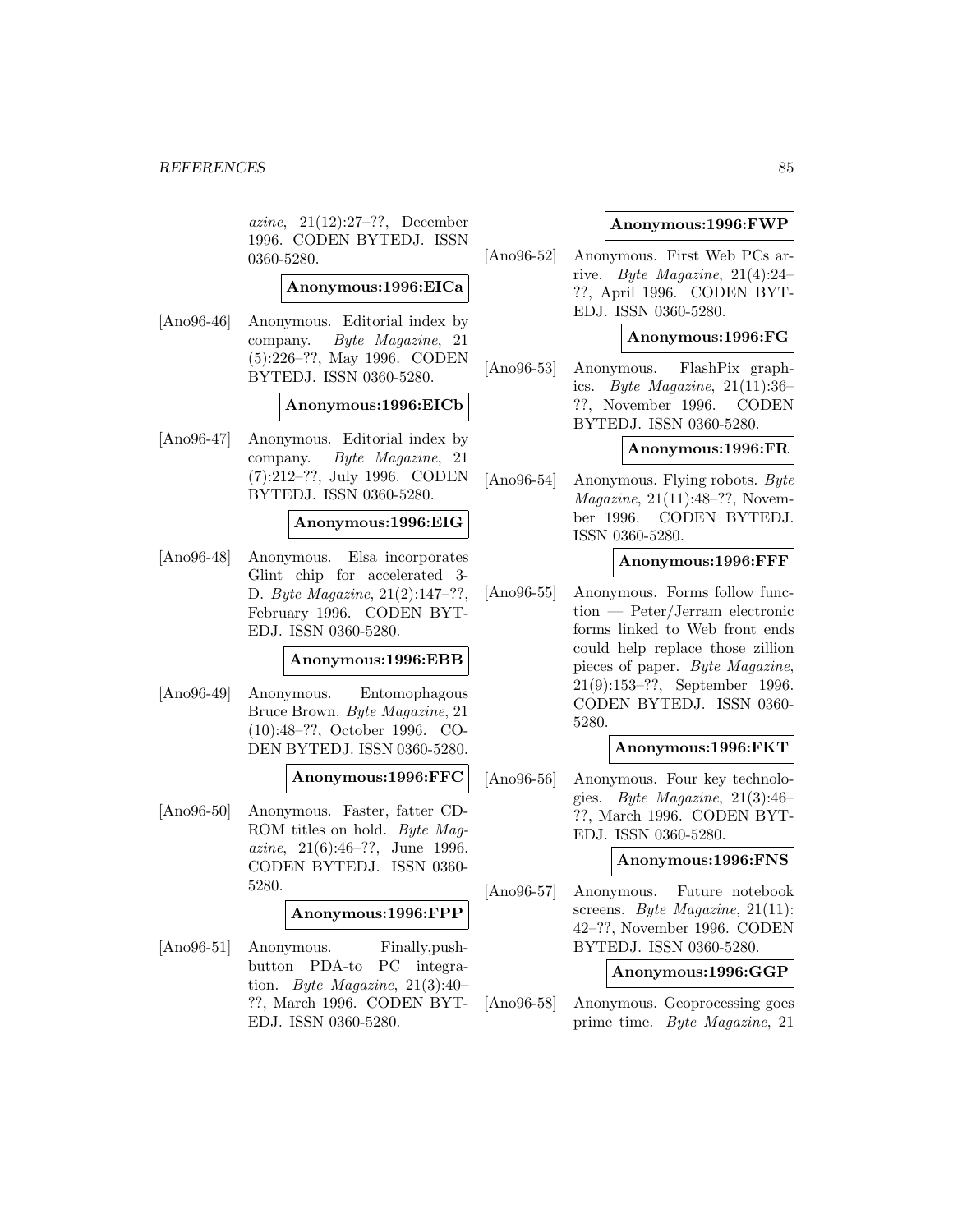(7):27–??, July 1996. CODEN BYTEDJ. ISSN 0360-5280. **Anonymous:1996:GR** [Ano96-59] Anonymous. Get real-time. Byte  $Magazine, 21(2):53-??, February$ 1996. CODEN BYTEDJ. ISSN 0360-5280. **Anonymous:1996:GSW** [Ano96-60] Anonymous. Get smart — wear a PC. Byte Magazine, 21(3):36–??, March 1996. CODEN BYTEDJ. ISSN 0360-5280. **Anonymous:1996:GVV** [Ano96-61] Anonymous. Global video village. Byte Magazine, 21(9):137– ??, September 1996. CODEN BYTEDJ. ISSN 0360-5280. **Anonymous:1996:HDS** [Ano96-62] Anonymous. Higher data speeds coming for plain phone lines. Byte Magazine,  $21(1):30-??$ , January 1996. CODEN BYT-EDJ. ISSN 0360-5280. **Anonymous:1996:HGS** [Ano96-63] Anonymous. Holiday gift sampler. Byte Magazine, 21(12):30– ??, December 1996. CODEN BYTEDJ. ISSN 0360-5280. **Anonymous:1996:HPS** [Ano96-64] Anonymous. Home PC sales pass peak. Byte Magazine, 21(2): 36–??, February 1996. CODEN BYTEDJ. ISSN 0360-5280. **Anonymous:1996:HM** [Ano96-65] Anonymous. Honorable mentions. Byte Magazine,  $21(3):128-$ ??, March 1996. CODEN BYT-EDJ. ISSN 0360-5280.

# **Anonymous:1996:HJC**

[Ano96-66] Anonymous. How Java can pay the rent. Byte Magazine,  $21(6)$ : 27–??, June 1996. CODEN BYT-EDJ. ISSN 0360-5280.

# **Anonymous:1996:HNM**

[Ano96-67] Anonymous. How NT 4.0 merges Win APIs... right! Byte Maqazine, 21(7):36–??, July 1996. CODEN BYTEDJ. ISSN 0360- 5280.

# **Anonymous:1996:HTC**

[Ano96-68] Anonymous. How te create a network security policy. Byte Magazine, 21(8):36–??, August 1996. CODEN BYTEDJ. ISSN 0360- 5280.

## **Anonymous:1996:HWW**

[Ano96-69] Anonymous. How the Web will change computing. Byte Magazine, 21(1):24–??, January 1996. CODEN BYTEDJ. ISSN 0360- 5280.

# **Anonymous:1996:HWTa**

[Ano96-70] Anonymous. How we tested. *Byte Magazine*,  $21(2):148-??$ , February 1996. CODEN BYT-EDJ. ISSN 0360-5280.

### **Anonymous:1996:HWTb**

[Ano96-71] Anonymous. How we tested. Byte Magazine, 21(3):130–??, March 1996. CODEN BYTEDJ. ISSN 0360-5280.

## **Anonymous:1996:HWTc**

[Ano96-72] Anonymous. How we tested. *Byte Magazine*,  $21(4):164-??$ , April 1996. CODEN BYTEDJ. ISSN 0360-5280.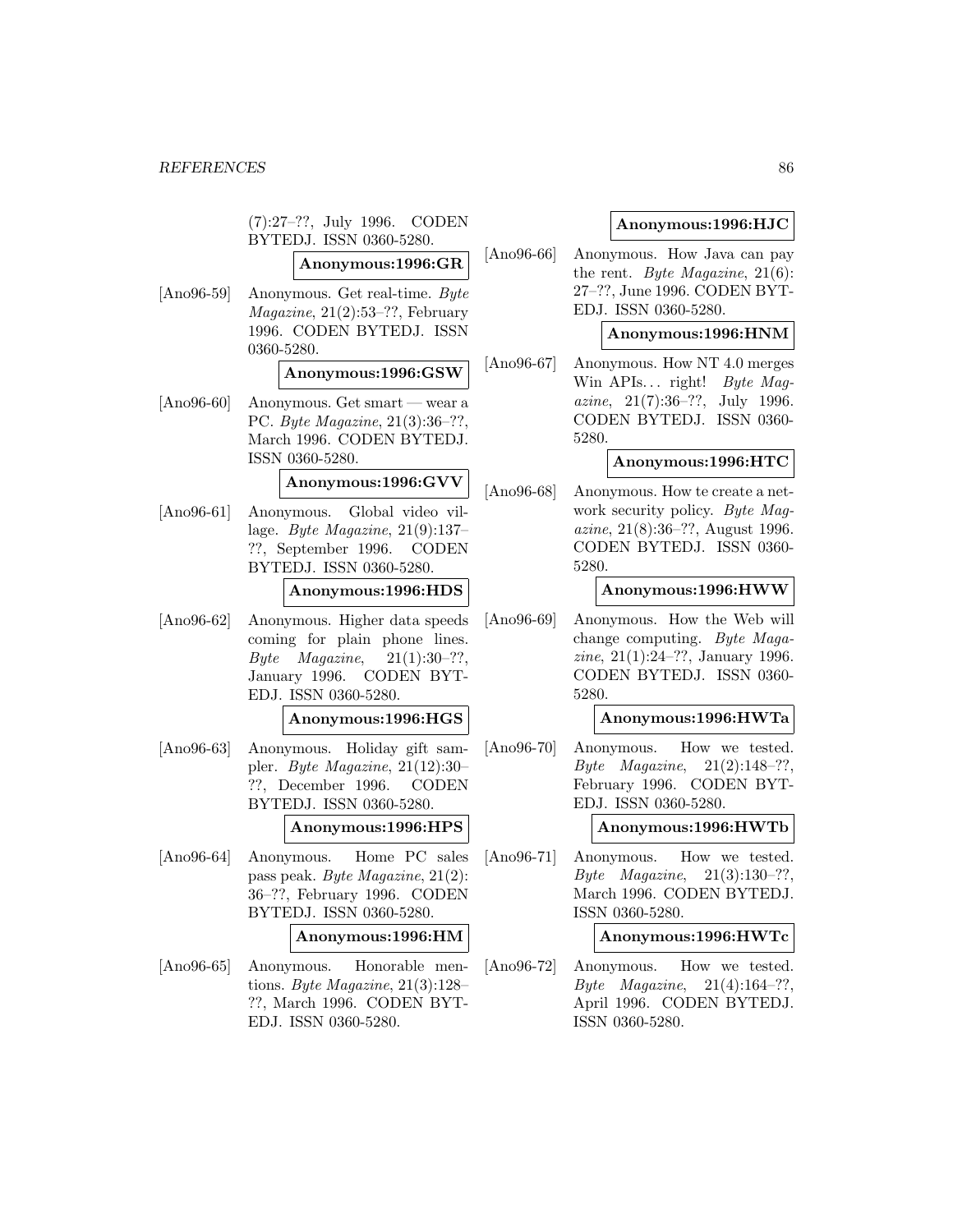# **Anonymous:1996:HTL**

[Ano96-73] Anonymous. HP takes the lead in workstation performance. Byte  $Magazine, 21(7):36-??, July$ 1996. CODEN BYTEDJ. ISSN 0360-5280.

### **Anonymous:1996:IIE**

[Ano96-74] Anonymous. IBM to improve enterprise support in OS/2 server. Byte Magazine,  $21(6):27-??,$ June 1996. CODEN BYTEDJ. ISSN 0360-5280.

# **Anonymous:1996:ITY**

[Ano96-75] Anonymous. I'll talk to you soon. Byte Magazine, 21(3):30– ??, March 1996. CODEN BYT-EDJ. ISSN 0360-5280.

# **Anonymous:1996:IBRa**

[Ano96-76] Anonymous. INBOX — BYTE readers sound off on electric money, Internet commerce and privacy, programming for Intel's MMX, and praise the core of BYTE. Byte Magazine, 21(9): 19–??, September 1996. CODEN BYTEDJ. ISSN 0360-5280.

### **Anonymous:1996:IBRb**

[Ano96-77] Anonymous. INBOX — BYTE readers write about our Web coverage, NT security, the on-line future, and more. Byte Magazine, 21(11):19–??, November 1996. CODEN BYTEDJ. ISSN 0360-5280.

# **Anonymous:1996:IBRc**

[Ano96-78] Anonymous. INBOX — BYTE readers write about that bandwidth barrier and the future of the Internet, Web conferencing, and the search for killer software. Byte Magazine, 21(12): 19–??, December 1996. CODEN BYTEDJ. ISSN 0360-5280.

### **Anonymous:1996:IAA**

[Ano96-79] Anonymous. Index to advertisers by alphabetical order. Byte Magazine, 21(7):208–??, July 1996. CODEN BYTEDJ. ISSN 0360- 5280.

### **Anonymous:1996:IAI**

[Ano96-80] Anonymous. Index to advertisers by inquiry reply cards. Byte *Magazine*,  $21(5):64-??$ , May 1996. CODEN BYTEDJ. ISSN 0360-5280.

## **Anonymous:1996:IAPa**

[Ano96-81] Anonymous. Index to advertisers by product category. Byte Magazine, 21(5):224–??, May 1996. CODEN BYTEDJ. ISSN 0360- 5280.

## **Anonymous:1996:IAPb**

[Ano96-82] Anonymous. Index to advertisers by product category. Byte Magazine, 21(7):210–??, July 1996. CODEN BYTEDJ. ISSN 0360- 5280.

### **Anonymous:1996:IRC**

[Ano96-83] Anonymous. Inquiry reply cards. Byte Magazine, 21(4):144–??, April 1996. CODEN BYTEDJ. ISSN 0360-5280.

### **Anonymous:1996:IP**

[Ano96-84] Anonymous. Inside the Pippin. Byte Magazine, 21(3):54–??, March 1996. CODEN BYTEDJ. ISSN 0360-5280.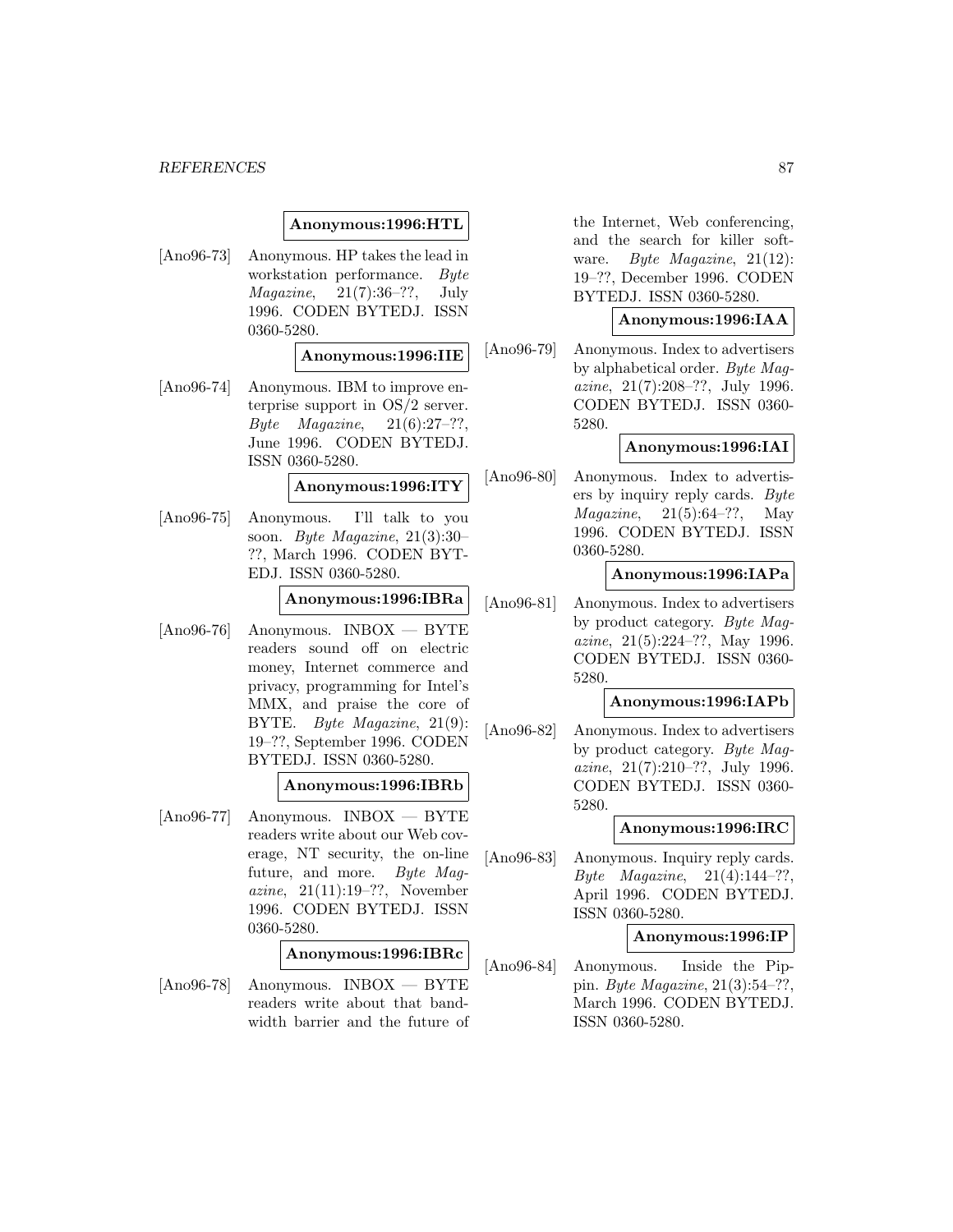# **Anonymous:1996:IUW**

[Ano96-85] Anonymous. Inside the ultimate Web site. *Byte Magazine*, 21(5): 26–??, May 1996. CODEN BYT-EDJ. ISSN 0360-5280.

# **Anonymous:1996:IBC**

[Ano96-86] Anonymous. Intel beats the clock... again. Byte Magazine, 21(1):25–??, January 1996. CO-DEN BYTEDJ. ISSN 0360-5280.

### **Anonymous:1996:IMO**

[Ano96-87] Anonymous. The interviews: MOLAP,ROLAP, overlap. Byte  $Magazine, 21(8):40-??, August$ 1996. CODEN BYTEDJ. ISSN 0360-5280.

### **Anonymous:1996:IGB**

[Ano96-88] Anonymous. ISDN: The good, bad, and ugly. Byte Magazine, 21(7):32–??, July 1996. CODEN BYTEDJ. ISSN 0360-5280.

### **Anonymous:1996:JBA**

[Ano96-89] Anonymous. Java business applications arrive. Byte Magazine, 21 (8):30–??, August 1996. CODEN BYTEDJ. ISSN 0360-5280.

### **Anonymous:1996:JCB**

[Ano96-90] Anonymous. Java chips boost applet speed. Byte Magazine, 21 (4):25–??, April 1996. CODEN BYTEDJ. ISSN 0360-5280.

### **Anonymous:1996:LPM**

[Ano96-91] Anonymous. Lower prices, modularity lead notebook trends. Byte Magazine, 21(8):38–??, August 1996. CODEN BYTEDJ. ISSN 0360-5280.

## **Anonymous:1996:MPP**

[Ano96-92] Anonymous. MPEG: Pay for play. Byte Magazine, 21(2):144– ??, February 1996. CODEN BYTEDJ. ISSN 0360-5280.

# **Anonymous:1996:MTA**

[Ano96-93] Anonymous. Multimedia tools animate the Web. Byte Magazine, 21(3):28–??, March 1996. CODEN BYTEDJ. ISSN 0360- 5280.

# **Anonymous:1996:NPM**

[Ano96-94] Anonymous. Net programming for the masses. Byte Magazine,  $21(2):101-??$ , February 1996. CODEN BYTEDJ. ISSN 0360-5280.

### **Anonymous:1996:NNA**

[Ano96-95] Anonymous. Netscape's Navigator 2.0 adds? security and interactive multimedia. Byte Magazine, 21(3):126–??, March 1996. CODEN BYTEDJ. ISSN 0360- 5280.

### **Anonymous:1996:NFSa**

[Ano96-96] Anonymous. NetWare: Fight or switch? Byte Magazine, 21 (7):127–??, July 1996. CODEN BYTEDJ. ISSN 0360-5280.

### **Anonymous:1996:NCG**

[Ano96-97] Anonymous. Network cameras go mobile. Byte Magazine, 21 (10):44–??, October 1996. CO-DEN BYTEDJ. ISSN 0360-5280.

### **Anonymous:1996:NBW**

[Ano96-98] Anonymous. New batteries will keep you running. Byte Magazine, 21(3):27–??, March 1996.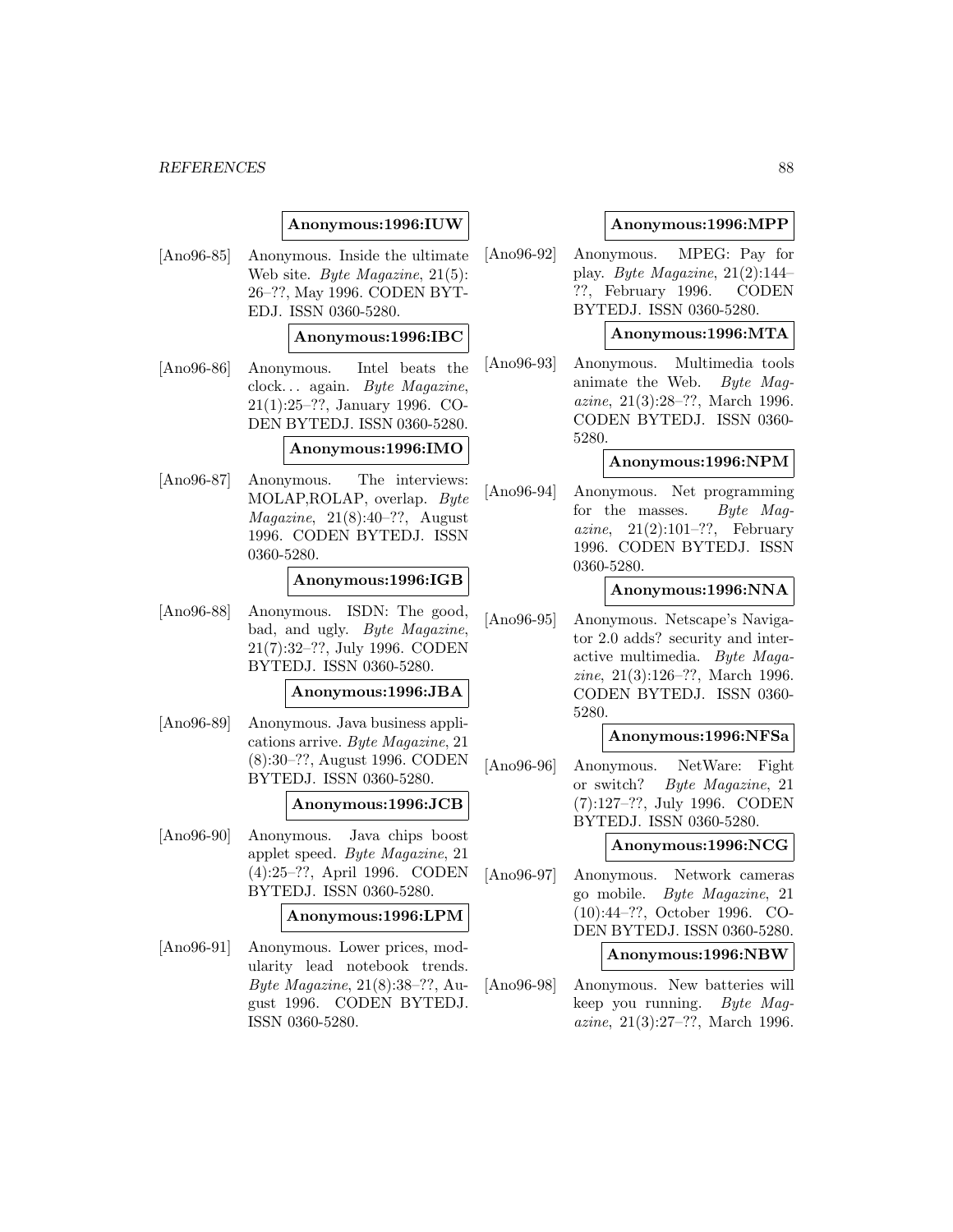CODEN BYTEDJ. ISSN 0360- 5280.

# **Anonymous:1996:NCS**

[Ano96-99] Anonymous. New CPUs signal bener multimedia PCs. Byte  $Magazine, 21(4):30-??,$  April 1996. CODEN BYTEDJ. ISSN 0360-5280.

# **Anonymous:1996:NDS**

[Ano96-100] Anonymous. New desktop standard: 200 MHz. Byte Magazine, 21(8):26–??, August 1996. CO-DEN BYTEDJ. ISSN 0360-5280.

#### **Anonymous:1996:NDI**

[Ano96-101] Anonymous. New docks improve commuter computers. Byte  $Magazine, 21(2):38-??, February$ 1996. CODEN BYTEDJ. ISSN 0360-5280.

### **Anonymous:1996:NFSb**

[Ano96-102] Anonymous. New face of security. Byte Magazine, 21(10):30– ??, October 1996. CODEN BYT-EDJ. ISSN 0360-5280.

#### **Anonymous:1996:NNO**

[Ano96-103] Anonymous. New NT to offer Win 95 look, Internet links. Byte Magazine, 21(4):34–??, April 1996. CODEN BYTEDJ. ISSN 0360-5280.

# **Anonymous:1996:NPI**

[Ano96-104] Anonymous. New PCs improve your image. Byte Magazine, 21 (5):25–??, May 1996. CODEN BYTEDJ. ISSN 0360-5280.

## **Anonymous:1996:NPa**

[Ano96-105] Anonymous. New PowerMacs. Byte Magazine,  $21(9):34-??$ ,

September 1996. CODEN BYT-EDJ. ISSN 0360-5280.

### **Anonymous:1996:NPb**

[Ano96-106] Anonymous. New PowerPCs. Byte Magazine,  $21(11):44-??$ , November 1996. CODEN BYT-EDJ. ISSN 0360-5280.

## **Anonymous:1996:NIF**

[Ano96-107] Anonymous. The next Internet file system. Byte Magazine, 21 (10):32–??, October 1996. CO-DEN BYTEDJ. ISSN 0360-5280.

#### **Anonymous:1996:NTR**

[Ano96-108] Anonymous. Notebooks take on rugged challenges. Byte Magazine, 21(2):30–??, February 1996. CODEN BYTEDJ. ISSN 0360- 5280.

### **Anonymous:1996:NN**

[Ano96-109] Anonymous. NT and the net. Byte Magazine, 21(7):133–??, July 1996. CODEN BYTEDJ. ISSN 0360-5280.

# **Anonymous:1996:NE**

[Ano96-110] Anonymous. NT everywhere. Byte Magazine,  $21(7):119-??$ , July 1996. CODEN BYTEDJ. ISSN 0360-5280.

### **Anonymous:1996:NSG**

[Ano96-111] Anonymous. NT server's growing pains. Byte Magazine, 21 (7):137–??, July 1996. CODEN BYTEDJ. ISSN 0360-5280.

### **Anonymous:1996:OW**

[Ano96-112] Anonymous. Objects and the Web. Byte Magazine, 21(9):36– ??, September 1996. CODEN BYTEDJ. ISSN 0360-5280.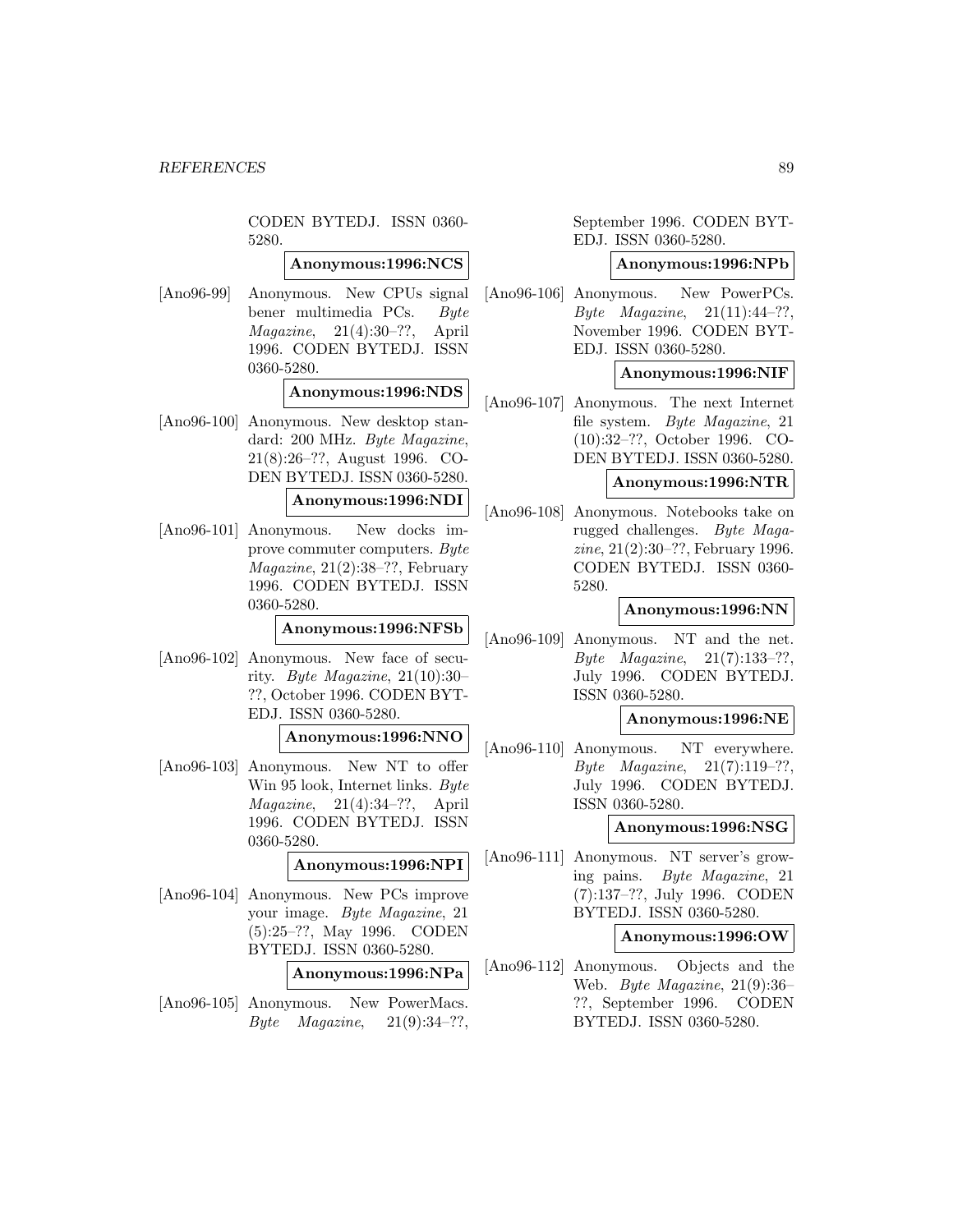# **Anonymous:1996:OIS**

[Ano96-113] Anonymous. On-line information services deliver disaster recovery for small business. Byte Magazine, 21(5):30–??, May 1996. CODEN BYTEDJ. ISSN 0360- 5280.

### **Anonymous:1996:OSJ**

[Ano96-114] Anonymous. On-line shoppers: "Just Looking, Thanks". Byte  $Magazine, 21(3):34-??, March$ 1996. CODEN BYTEDJ. ISSN 0360-5280.

#### **Anonymous:1996:OBO**

[Ano96-115] Anonymous. OpenDoc: A better OLE than OLE? Byte Magazine, 21(7):30–??, July 1996. CODEN BYTEDJ. ISSN 0360-5280.

## **Anonymous:1996:PVI**

[Ano96-116] Anonymous. PDA vendors improve PC links. Byte Magazine, 21(1):34–??, January 1996. CO-DEN BYTEDJ. ISSN 0360-5280.

#### **Anonymous:1996:PPM**

[Ano96-117] Anonymous. Pentium Pro moves to the desktop. Byte Magazine, 21(6):26–??, June 1996. CODEN BYTEDJ. ISSN 0360-5280.

### **Anonymous:1996:PP**

[Ano96-118] Anonymous. Perfect-fit portables. Byte Magazine, 21(5):83– ??, May 1996. CODEN BYT-EDJ. ISSN 0360-5280.

### **Anonymous:1996:PLE**

[Ano96-119] Anonymous. Phar Lap's embeddable kernel. Byte Magazine, 21 (4):38–??, April 1996. CODEN BYTEDJ. ISSN 0360-5280.

### **Anonymous:1996:PMG**

[Ano96-120] Anonymous. Playing MIME games. Byte Magazine, 21(2): 56–??, February 1996. CODEN BYTEDJ. ISSN 0360-5280.

# **Anonymous:1996:PCb**

[Ano96-121] Anonymous. Plugged-in CD-ROMs. Byte Magazine, 21(11): 32–??, November 1996. CODEN BYTEDJ. ISSN 0360-5280.

# **Anonymous:1996:PDH**

[Ano96-122] Anonymous. Portable devices highlight best of CeBIT. Byte  $Magazine, 21(6):32-??, June$ 1996. CODEN BYTEDJ. ISSN 0360-5280.

# **Anonymous:1996:PCa**

[Ano96-123] Anonymous. Post-millennium cruising. Byte Magazine, 21(11): 30–??, November 1996. CODEN BYTEDJ. ISSN 0360-5280.

### **Anonymous:1996:PSS**

[Ano96-124] Anonymous. PowerPCs still a spec on the horizon. Byte Magazine, 21(2):25–??, February 1996. CODEN BYTEDJ. ISSN 0360- 5280.

### **Anonymous:1996:PUN**

[Ano96-125] Anonymous. Previews of an urban navigator and a Macintosh ISDN pod. Byte Magazine, 21 (7):214–??, July 1996. CODEN BYTEDJ. ISSN 0360-5280.

### **Anonymous:1996:RCC**

[Ano96-126] Anonymous. R5000 cuts 3-D cost. Byte Magazine, 21(4):26– ??, April 1996. CODEN BYT-EDJ. ISSN 0360-5280.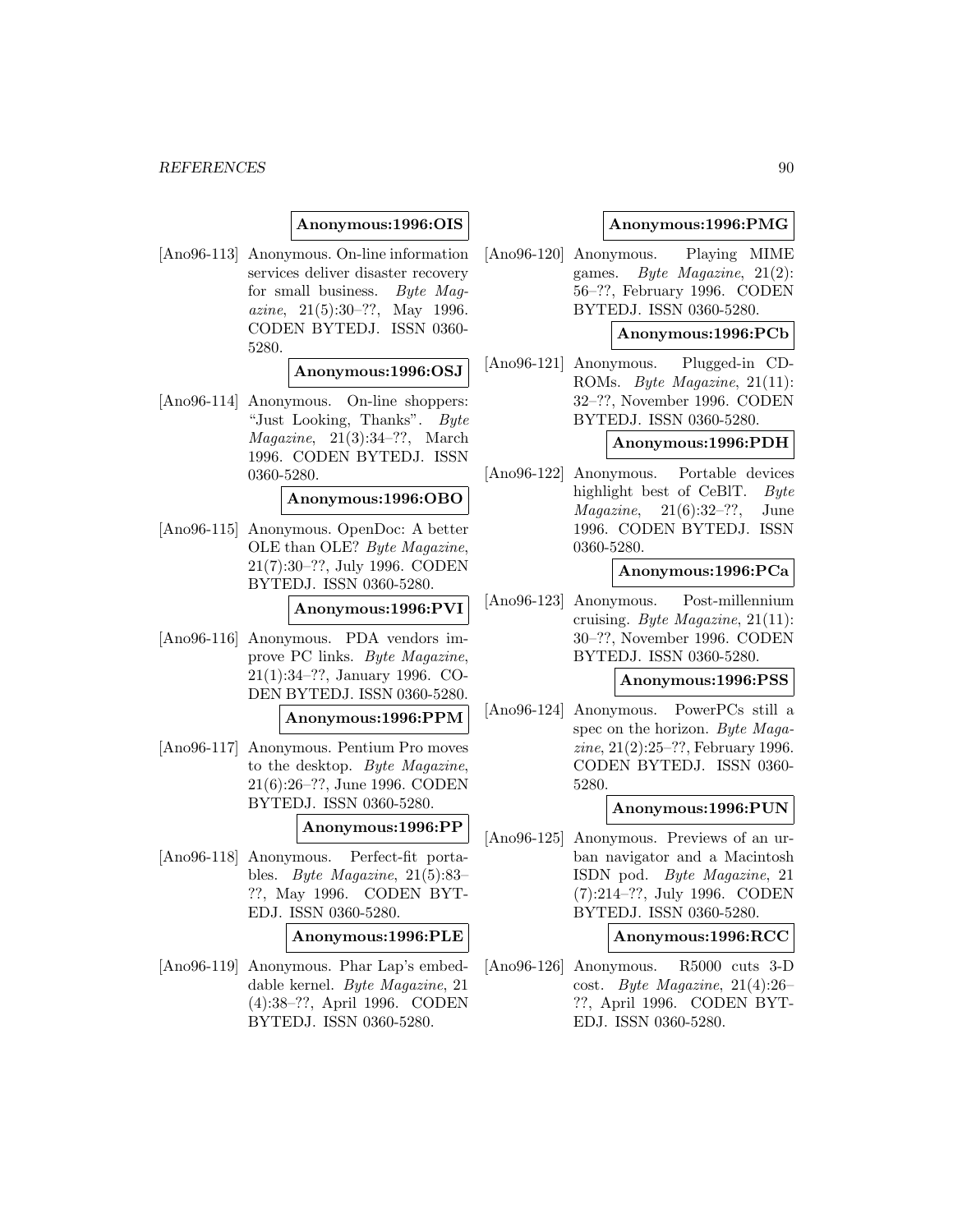# **Anonymous:1996:RRO**

[Ano96-127] Anonymous. Raders react to our stories on Unix vs. NT and works flow, and write about problems with the year 2000. Byte Magazine, 21(8):19–??, August 1996. CODEN BYTEDJ. ISSN 0360- 5280.

# **Anonymous:1996:RBW**

[Ano96-128] Anonymous. Reach beyond Win 95. Byte Magazine, 21(5):91–??, May 1996. CODEN BYTEDJ. ISSN 0360-5280.

# **Anonymous:1996:RSIc**

[Ano96-129] Anonymous. Reader service inquiry reply cards. Byte Magazine, 21(10):44A–44B, 200A– 200B, October 1996. CODEN BYTEDJ. ISSN 0360-5280.

# **Anonymous:1996:RSId**

[Ano96-130] Anonymous. Reader service inquiry reply cards. Byte Magazine, 21(11):104A–B, 232A–B, November 1996. CODEN BYT-EDJ. ISSN 0360-5280.

### **Anonymous:1996:RSIe**

[Ano96-131] Anonymous. Reader service inquiry reply cards. Byte Magazine, 21(12):152C–D, 192A–B, December 1996. CODEN BYT-EDJ. ISSN 0360-5280.

# **Anonymous:1996:RSIb**

[Ano96-132] Anonymous. Reader service inquiry reply cards 1 28A-B, 21 2A-B. Byte Magazine, 21(9):??, September 1996. CODEN BYT-EDJ. ISSN 0360-5280.

## **Anonymous:1996:RSIa**

[Ano96-133] Anonymous. Reader service inquiry reply cards 1 36A-D, 208 A-B. Byte Magazine, 21(7):??, July 1996. CODEN BYTEDJ. ISSN 0360-5280.

## **Anonymous:1996:RWA**

[Ano96-134] Anonymous. Readers write ahout Unix and NT, the Web PC, and how Microsoft blew it with ISDN. *Byte Magazine*, 21 (7):19–??, July 1996. CODEN BYTEDJ. ISSN 0360-5280.

#### **Anonymous:1996:RHW**

[Ano96-135] Anonymous. The return of handheld Windows. Byte Magazine, 21(11):26–??, November 1996. CODEN BYTEDJ. ISSN 0360- 5280.

### **Anonymous:1996:RTN**

[Ano96-136] Anonymous. Richer, thinner notebooks arrive. Byte Magazine, 21(7):26–??, July 1996. CODEN BYTEDJ. ISSN 0360- 5280.

### **Anonymous:1996:RMB**

[Ano96-137] Anonymous. A road map to better bandwidth. Byte Magazine, 21(6):27–??, June 1996. CODEN BYTEDJ. ISSN 0360-5280.

### **Anonymous:1996:RMR**

[Ano96-138] Anonymous. RoboCop, meet robo fire fighter. Byte Magazine, 21(7):34–??, July 1996. CODEN BYTEDJ. ISSN 0360-5280.

## **Anonymous:1996:SIS**

[Ano96-139] Anonymous. Service instead of server? Byte Magazine, 21(3):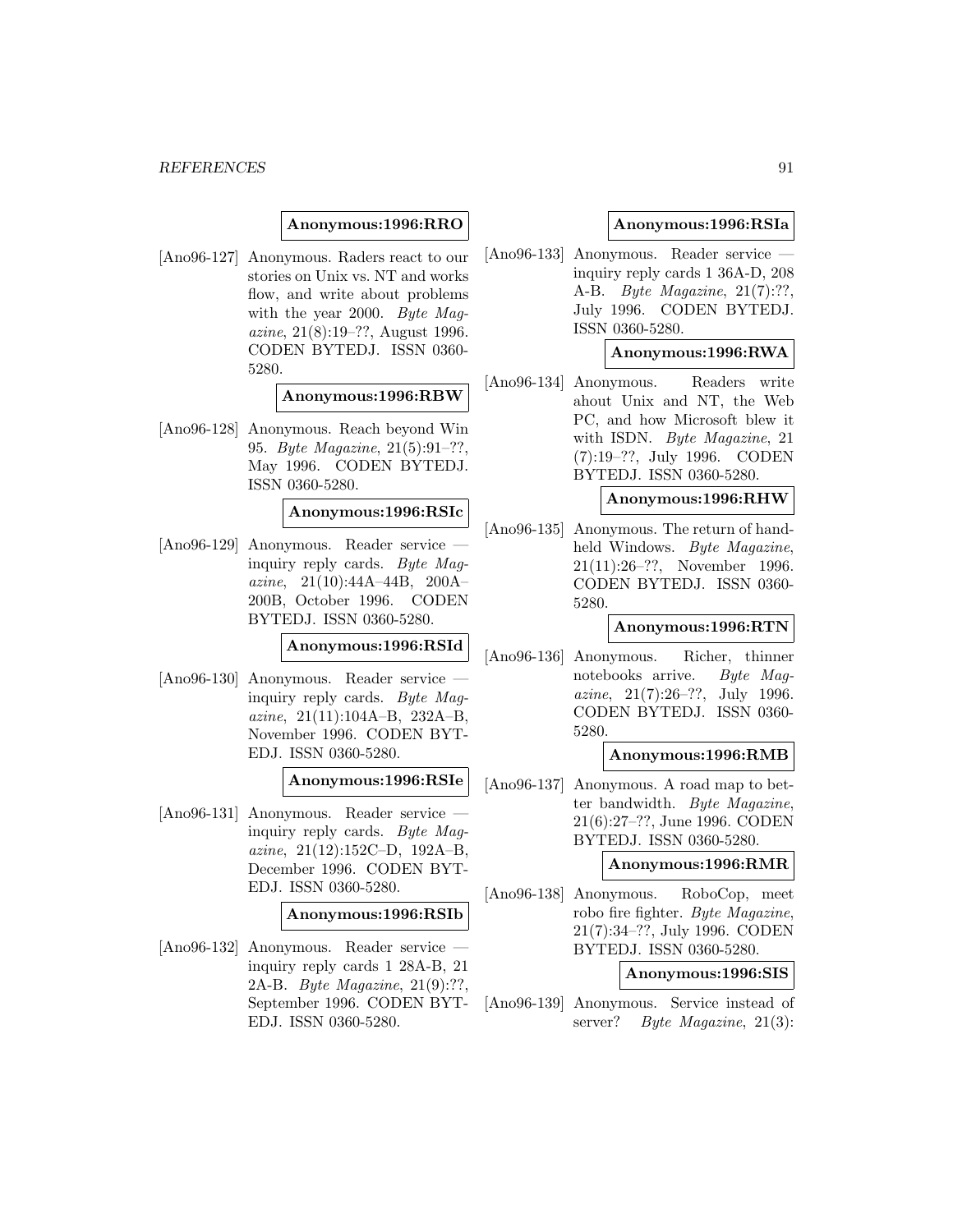128–??, March 1996. CODEN BYTEDJ. ISSN 0360-5280.

**Anonymous:1996:SRD**

[Ano96-140] Anonymous. Smarter radar detectors. Byte Magazine, 21(9): 28–??, September 1996. CODEN BYTEDJ. ISSN 0360-5280.

## **Anonymous:1996:SDA**

[Ano96-141] Anonymous. SSA drives arrive. Byte Magazine, 21(9):28– ??, September 1996. CODEN BYTEDJ. ISSN 0360-5280.

**Anonymous:1996:SA**

[Ano96-142] Anonymous. Stack attack. Byte Magazine, 21(2):105–??, February 1996. CODEN BYTEDJ. ISSN 0360-5280.

# **Anonymous:1996:SC**

[Ano96-143] Anonymous. Stay connected. Byte Magazine,  $21(5):95-??$ . May 1996. CODEN BYTEDJ. ISSN 0360-5280.

### **Anonymous:1996:SPS**

[Ano96-144] Anonymous. Stratus PC server wins best of COMDEX. Byte  $Magazine, 21(8):28-??, August$ 1996. CODEN BYTEDJ. ISSN 0360-5280.

# **Anonymous:1996:SOL**

[Ano96-145] Anonymous. SunSoft's object lesson. Byte Magazine, 21(2): 117–??, February 1996. CODEN BYTEDJ. ISSN 0360-5280.

### **Anonymous:1996:SWC**

[Ano96-146] Anonymous. Survey: Web commerce. *Byte Magazine*, 21(11): 36–??, November 1996. CODEN BYTEDJ. ISSN 0360-5280.

# **Anonymous:1996:TS**

[Ano96-147] Anonymous. Tech-support software. Byte Magazine, 21(10):26– ??, October 1996. CODEN BYT-EDJ. ISSN 0360-5280.

### **Anonymous:1996:TRB**

[Ano96-148] Anonymous. Ten reasons to buy duplex printers. Byte Magazine, 21(7):32–??, July 1996. CODEN BYTEDJ. ISSN 0360-5280.

# **Anonymous:1996:TMT**

[Ano96-149] Anonymous. Tool makers take it to the net. Byte Magazine, 21 (6):31–??, June 1996. CODEN BYTEDJ. ISSN 0360-5280.

### **Anonymous:1996:TSS**

[Ano96-150] Anonymous. Tour the sites and sounds. Byte Magazine, 21(2): 62–??, February 1996. CODEN BYTEDJ. ISSN 0360-5280.

### **Anonymous:1996:TVR**

[Ano96-151] Anonymous. Toys — virtual reality. Byte Magazine, 21(6):224– ??, June 1996. CODEN BYT-EDJ. ISSN 0360-5280.

### **Anonymous:1996:TW**

[Ano96-152] Anonymous. Tuned into the Web. Byte Magazine, 21(12): 40–??, December 1996. CODEN BYTEDJ. ISSN 0360-5280.

### **Anonymous:1996:US**

[Ano96-153] Anonymous. Unix survey. Byte Magazine, 21(10):42–??, October 1996. CODEN BYTEDJ. ISSN 0360-5280.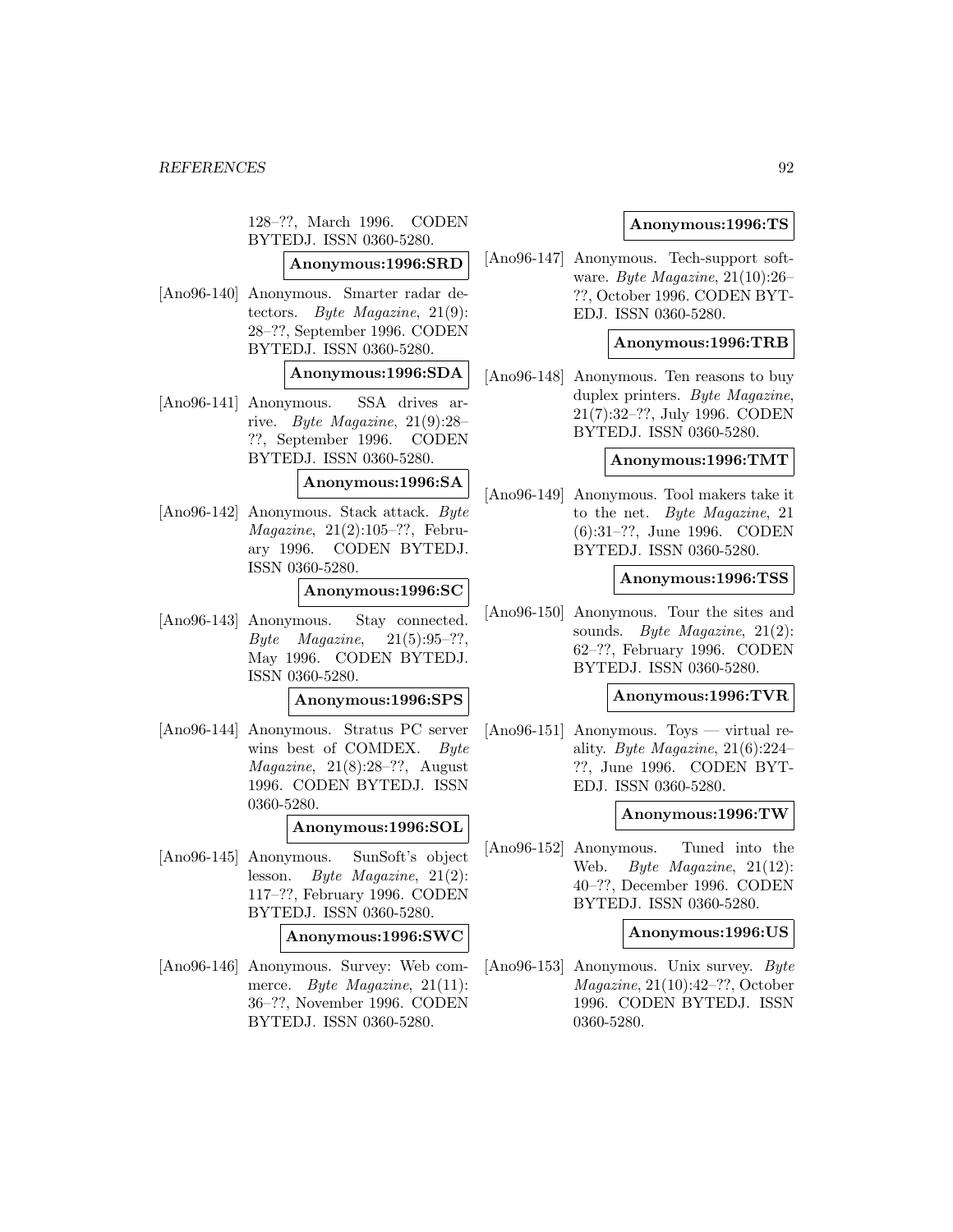## **Anonymous:1996:UVNb**

[Ano96-154] Anonymous. Unix vs. NT: Technical head-to-head. Byte Magazine, 21(5):50–??, May 1996. CODEN BYTEDJ. ISSN 0360- 5280.

### **Anonymous:1996:UVNa**

[Ano96-155] Anonymous. Unix vs. NT: The (edited) vendors' view. Byte *Magazine*,  $21(5):44-??$ , May 1996. CODEN BYTEDJ. ISSN 0360-5280.

# **Anonymous:1996:ULS**

[Ano96-156] Anonymous. Users like Smart-Suite's team computing. Byte Magazine, 21(3):38–??, March 1996. CODEN BYTEDJ. ISSN 0360-5280.

## **Anonymous:1996:VEI**

[Ano96-157] Anonymous. Vendors eye Internet telephony standard. Byte  $Magazine, 21(8):27-??, August$ 1996. CODEN BYTEDJ. ISSN 0360-5280.

### **Anonymous:1996:VRG**

[Ano96-158] Anonymous. Virtual reality goes to work. Byte Magazine, 21(3): 26–??, March 1996. CODEN BYTEDJ. ISSN 0360-5280.

## **Anonymous:1996:VN**

[Ano96-159] Anonymous. A vote for NT. Byte *Magazine*,  $21(5):48-??$ , May 1996. CODEN BYTEDJ. ISSN 0360-5280.

### **Anonymous:1996:VU**

[Ano96-160] Anonymous. A vote for Unix. Byte Magazine,  $21(5):46-??$ ,

May 1996. CODEN BYTEDJ. ISSN 0360-5280.

### **Anonymous:1996:WPP**

[Ano96-161] Anonymous. Watch out: 500- MHz PowerPCs planned for 1997. Byte Magazine, 21(5):40– ??, May 1996. CODEN BYT-EDJ. ISSN 0360-5280.

### **Anonymous:1996:WDN**

[Ano96-162] Anonymous. We don't need no stinking computers. Byte Magazine, 21(2):54–??, February 1996. CODEN BYTEDJ. ISSN 0360- 5280.

### **Anonymous:1996:WGM**

[Ano96-163] Anonymous. We get mail about our Webserver review, the future of computing, and our cover story on the Web PC. Byte Magazine, 21(6):19–??, June 1996. CODEN BYTEDJ. ISSN 0360- 5280.

# **Anonymous:1996:WDM**

[Ano96-164] Anonymous. Web development — this month we take an indepth look at the technologies that will shape the Web of tomorrow. Byte Magazine, 21(12): 118–??, December 1996. CO-DEN BYTEDJ. ISSN 0360-5280.

### **Anonymous:1996:WFC**

[Ano96-165] Anonymous. Web forces change. Byte Magazine,  $21(2):25-??$ , February 1996. CODEN BYT-EDJ. ISSN 0360-5280.

## **Anonymous:1996:WID**

[Ano96-166] Anonymous. Web info delivery. Byte Magazine,  $21(11):27$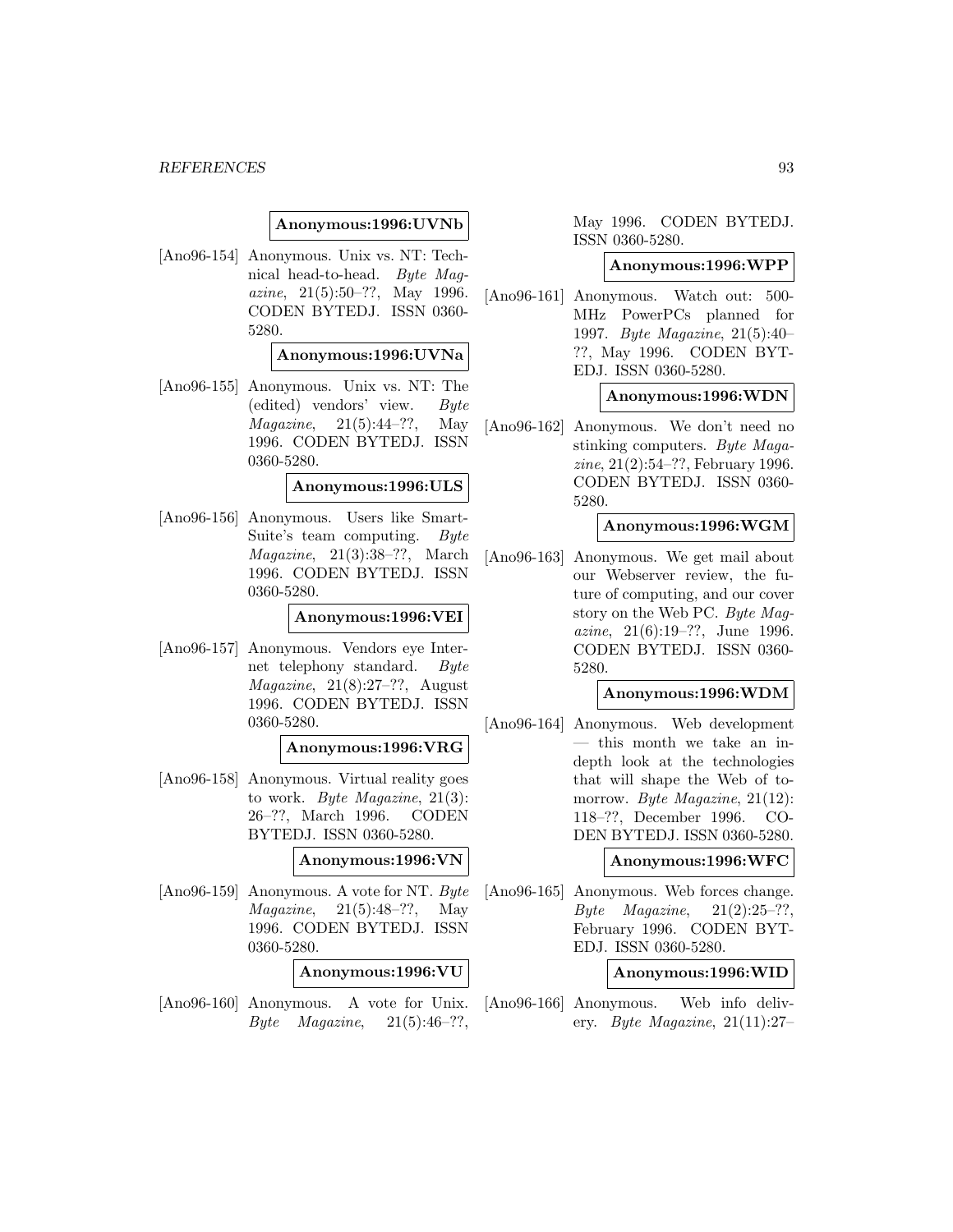??, November 1996. CODEN BYTEDJ. ISSN 0360-5280.

# **Anonymous:1996:WPb**

[Ano96-167] Anonymous. Web phones. Byte Magazine, 21(8):188–??, August 1996. CODEN BYTEDJ. ISSN 0360-5280.

### **Anonymous:1996:WPa**

[Ano96-168] Anonymous. Well-connected PDAs. Byte Magazine, 21(5): 103–??, May 1996. CODEN BYTEDJ. ISSN 0360-5280.

## **Anonymous:1996:WHJ**

[Ano96-169] Anonymous. Whatever happened to Josephson junctions? Byte Magazine,  $21(4):54-??$ , April 1996. CODEN BYTEDJ. ISSN 0360-5280.

### **Anonymous:1996:WNPc**

 $[Ano96-170]$  Anonymous. What's new A preview of AMD's 5K86-P75 CPU, plus a look at Micro-Help's zip file utility. Byte Magazine, 21(8):182–??, August 1996. CO-DEN BYTEDJ. ISSN 0360-5280.

# **Anonymous:1996:WNPd**

[Ano96-171] Anonymous. What's new — A preview of Matrox's Mystique PCI graphics board, plus a look at Microsoft's Outlook 97. Byte Magazine, 21(10):208–??, October 1996. CODEN BYTEDJ. ISSN 0360-5280.

# **Anonymous:1996:WNPe**

[Ano96-172] Anonymous. WHAT'S NEW — A preview of Psion's Siena handheld information manager, plus a look at Macromedia's FreeHand

Graphics Suite 7. Byte Magazine, 21(12):200–??, December 1996. CODEN BYTEDJ. ISSN 0360-5280.

### **Anonymous:1996:WNA**

[Ano96-173] Anonymous. What's new — Apple's QuickDraw 3D accelerator card promises more realistic 3-D imagery: Lotus cc:Mail for Macintosh Release 3 helps you automate handling; plus more new hardware and software. Byte Magazine, 21(3):154–??, March 1996. CODEN BYTEDJ. ISSN 0360-5280.

### **Anonymous:1996:WNF**

[Ano96-174] Anonymous. WHAT'S NEW fractal design's expression goes beyond standard vector-drawing packages; Gateway's Solo 2100 S5-120 combines raw power and good looks. Byte Magazine, 21(11):240–??, November 1996. CODEN BYTEDJ. ISSN 0360- 5280.

# **Anonymous:1996:WNG**

 $[Ano96-175]$  Anonymous. What's new Gateway's Solo V120 is a zippy little Win 95 notebook: Lotus Approach 96 makes database work a breeze; plus more. Byte Magazine, 21(1):168–??, January 1996. CODEN BYTEDJ. ISSN 0360-5280.

### **Anonymous:1996:WNPb**

[Ano96-176] Anonymous. What's new — pick your CPU for this PC. Byte Magazine, 21(6):216–??, June 1996. CODEN BYTEDJ. ISSN 0360- 5280.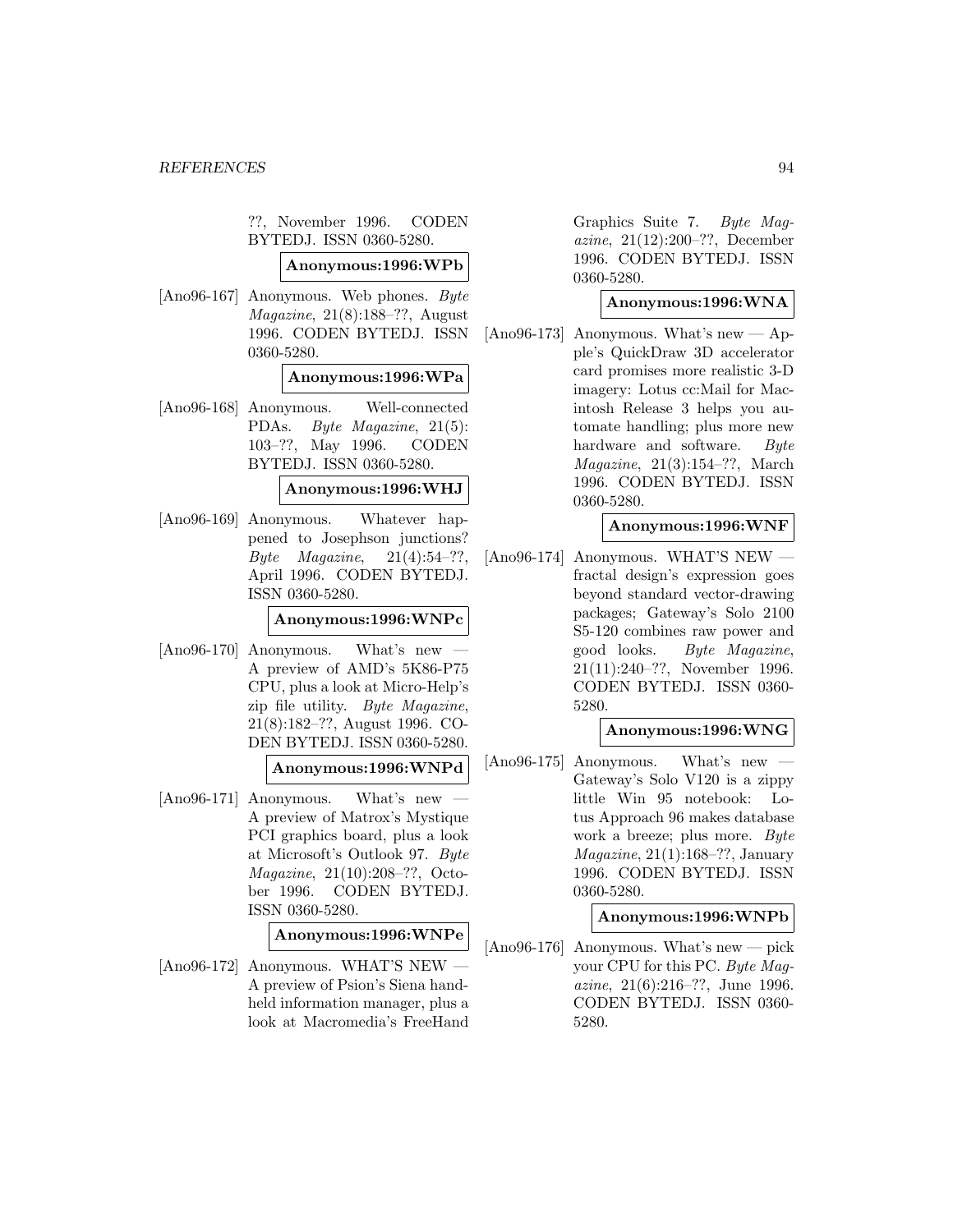### **Anonymous:1996:WNPa**

[Ano96-177] Anonymous. What's new — previews of a pointing device and AT and T's PC Phone, as well as lots of new hardware and software. Byte Magazine, 21(2): 202–??, February 1996. CODEN BYTEDJ. ISSN 0360-5280.

### **Anonymous:1996:WNS**

 $[Ano96-178]$  Anonymous. What's new Sys Technology's 200-MHz Performance Pro 200 workstation proves that two disks are better than one: the latest version of Symantec's Act! gives Psion 3A users contact management and scheduling capabilities: plus more new hardware and software. Byte Magazine, 21(4):187– ??, April 1996. CODEN BYT-EDJ. ISSN 0360-5280.

# **Anonymous:1996:WNE**

 $[Ano96-179]$  Anonymous. What's new — the EpixPro digital camera makes it easy to zap photos into your PC; DeltaPoint's QuickSite software lets you do your own Web pages. Byte Magazine, 21(5): 176–??, May 1996. CODEN BYTEDJ. ISSN 0360-5280.

**Anonymous:1996:WRP**

[Ano96-180] Anonymous. Win 95 roars with Pentium-Class PCs. Byte Magazine, 21(2):24–??, February 1996. CODEN BYTEDJ. ISSN 0360- 5280.

### **Anonymous:1996:WW**

[Ano96-181] Anonymous. Windows without walls. Byte Magazine,  $21(2)$ :

109–??, February 1996. CODEN BYTEDJ. ISSN 0360-5280.

#### **Anonymous:1996:WLG**

[Ano96-182] Anonymous. WordPerfect losing ground to Microsoft. Byte Magazine, 21(5):38–??, May 1996. CODEN BYTEDJ. ISSN 0360- 5280.

### **Anonymous:1996:YPS**

[Ano96-183] Anonymous. Year 2000 promises strange days ahead. Byte Magazine, 21(2):36–??, February 1996. CODEN BYTEDJ. ISSN 0360- 5280.

## **Anonymous:1996:ZHV**

[Ano96-184] Anonymous. Zoom in on highquality video. Byte Magazine, 21 (4):162–??, April 1996. CODEN BYTEDJ. ISSN 0360-5280.

# **Anonymous:1997:ECA**

[Ano97a] Anonymous. 1997 Editors' choice awards — we honor software and hardware that prove innovation was alive and well in 1997. Byte Magazine, 22(12):103–??, December 1997. CODEN BYT-EDJ. ISSN 0360-5280.

## **Anonymous:1997:PIT**

[Ano97b] Anonymous. 300-MHz Pentium II tests. Byte Magazine, 22(7): 22–??, July 1997. CODEN BYT-EDJ. ISSN 0360-5280.

### **Anonymous:1997:PIP**

[Ano97c] Anonymous. 400-MHz Pentium II PCs. Byte Magazine, 22(11): 22–??, November 1997. CODEN BYTEDJ. ISSN 0360-5280.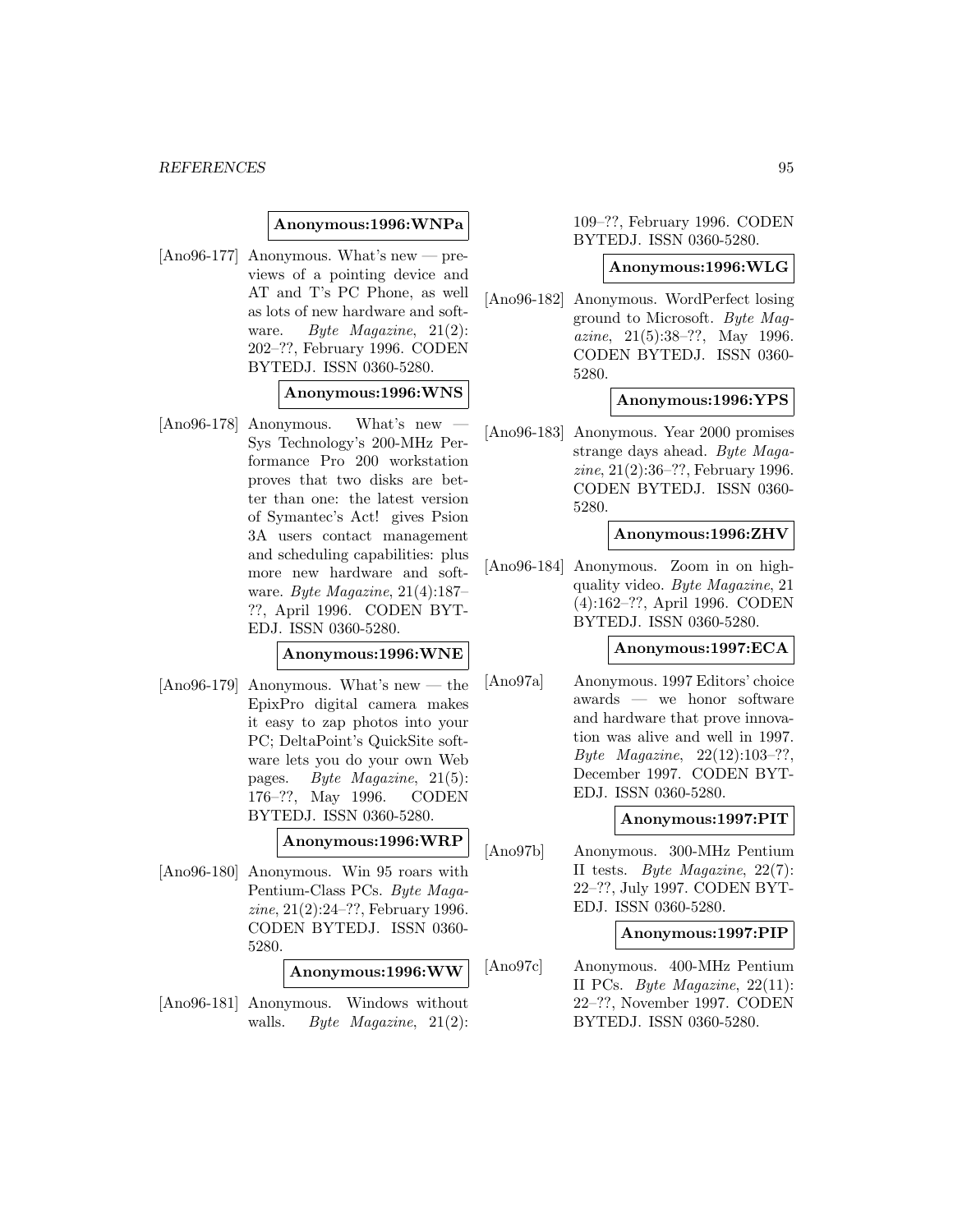# **Anonymous:1997:VIF**

[Ano97d] Anonymous. 57 varieties of Internet faxing — now you can do it without a Net connection. Byte Magazine, 22(2):34–??, February 1997. CODEN BYTEDJ. ISSN 0360-5280.

# **Anonymous:1997:A**

[Ano97e] Anonymous. 600-MHz Alpha. Byte Magazine, 22(11):18–??, November 1997. CODEN BYT-EDJ. ISSN 0360-5280.

# **Anonymous:1997:ARC**

[Ano97f] Anonymous. Advances and retreats in computing — Internet Barbie, a new threat to data warehouses, and a request for terabytes of quality. Byte Magazine, 22(4):188–??, April 1997. CODEN BYTEDJ. ISSN 0360- 5280.

# **Anonymous:1997:AWT**

[Ano97g] Anonymous. Air war — TDMA, CDMA, GSM — from this alphabet soup will come tomorrow's wireless network. Byte Magazine, 22(8):93–??, August 1997. CO-DEN BYTEDJ. ISSN 0360-5280.

# **Anonymous:1997:AWS**

[Ano97h] Anonymous. All the Web's a stage — trusted Web, a onestep authentication server. Byte Magazine, 22(8):135–??, August 1997. CODEN BYTEDJ. ISSN 0360-5280.

### **Anonymous:1997:AN**

[Ano97i] Anonymous. Apple's next OS. Byte Magazine,  $22(4):26-??$ ,

April 1997. CODEN BYTEDJ. ISSN 0360-5280.

### **Anonymous:1997:BNB**

[Ano97j] Anonymous. Bad news for broken portables. Byte Magazine, 22(2):32–??, February 1997. CO-DEN BYTEDJ. ISSN 0360-5280.

# **Anonymous:1997:BC**

[Ano97k] Anonymous. Best of Comdex.  $Byte$   $Magazine$ ,  $22(2):27-??$ , February 1997. CODEN BYT-EDJ. ISSN 0360-5280.

### **Anonymous:1997:BBS**

[Ano97l] Anonymous. Better backbones to shoulder bigger network burden — new high-speed links and services are on the way. Byte Magazine, 22(2):36–??, February 1997. CODEN BYTEDJ. ISSN 0360-5280.

### **Anonymous:1997:BFS**

[Ano97m] Anonymous. Better in fits and starts — we test a new Pentium hopped up with Intel's MMX. Byte Magazine, 22(2): 26–??, February 1997. CODEN BYTEDJ. ISSN 0360-5280.

# **Anonymous:1997:BWT**

[Ano97n] Anonymous. Better Web tools on the way. Byte Magazine,  $22(1)$ : 26–??, January 1997. CODEN BYTEDJ. ISSN 0360-5280.

### **Anonymous:1997:BFC**

[Ano97o] Anonymous. Bits — fatter, cheaper pipes. Byte Magazine, 22(5):32–??, May 1997. CODEN BYTEDJ. ISSN 0360-5280.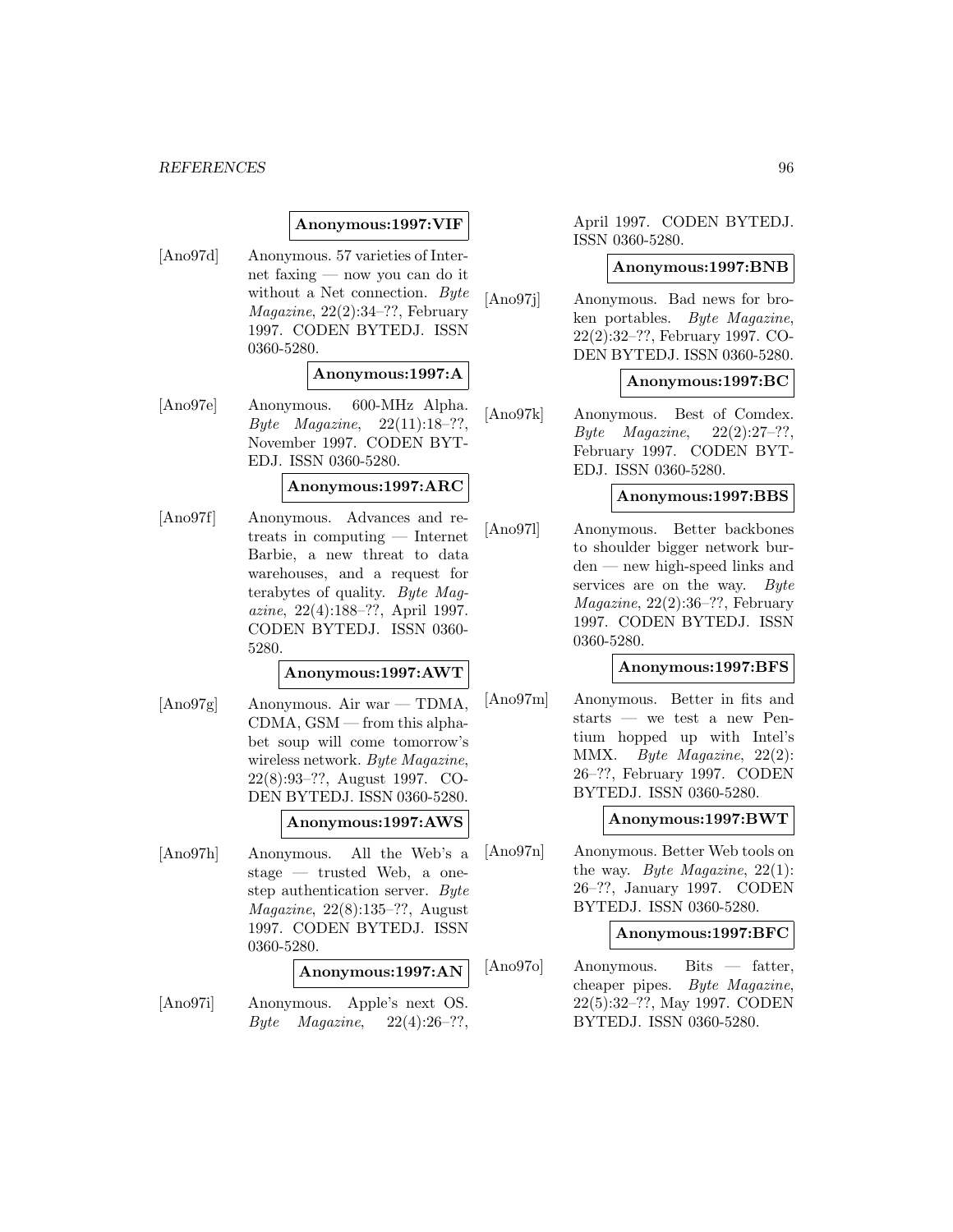# **Anonymous:1997:BNS**

[Ano97p] Anonymous. Bits — new storage technology. Byte Magazine, 22(5):28–??, May 1997. CODEN BYTEDJ. ISSN 0360-5280.

### **Anonymous:1997:BXB**

[Ano97q] Anonymous. Bits — x86 breaks 200 MHz. Byte Magazine, 22(5): 26–??, May 1997. CODEN BYT-EDJ. ISSN 0360-5280.

#### **Anonymous:1997:BBE**

[Ano97r] Anonymous. Building a better error trap. Byte Magazine, 22 (3):32–??, March 1997. CODEN BYTEDJ. ISSN 0360-5280.

### **Anonymous:1997:BPI**

[Ano97s] Anonymous. Burning paper with Internet EDI — VARs are building new models for electronic commerce. Byte Magazine, 22 (8):116–??, August 1997. CO-DEN BYTEDJ. ISSN 0360-5280.

### **Anonymous:1997:BRW**

[Ano97t] Anonymous. BYTE readers write about Copland, network computers, impolite robots and users, and our 64-hit future. Byte Magazine, 22(2):19– ??, February 1997. CODEN BYTEDJ. ISSN 0360-5280.

### **Anonymous:1997:BSD**

[Ano97u] Anonymous. BYTE survey: Data warehouse woes. Byte  $Magazine, 22(1):32-??, January$ 1997. CODEN BYTEDJ. ISSN 0360-5280.

# **Anonymous:1997:CDG**

[Ano97v] Anonymous. Cell death — A great new way to terminate annoying cell-phone calls. Byte Magazine, 22(12):168–??, December 1997. CODEN BYTEDJ. ISSN 0360-5280.

## **Anonymous:1997:CNW**

[Ano97w] Anonymous. Centaur's new WinChip. Byte Magazine, 22 (12):24–??, December 1997. CO-DEN BYTEDJ. ISSN 0360-5280.

# **Anonymous:1997:CPC**

[Ano97x] Anonymous. Chips promise cheaper modems. Byte Magazine, 22(12):28–??, December 1997. CODEN BYTEDJ. ISSN 0360-5280.

### **Anonymous:1997:CT**

[Ano97y] Anonymous. Clustering technology. Byte Magazine, 22(7):26–??, July 1997. CODEN BYTEDJ. ISSN 0360-5280.

# **Anonymous:1997:CGP**

[Ano97z] Anonymous. CMOS gets the picture — using a CMOS sensor, Sound Vision's SVmini-209 delivers high-quality pics at a low price. Byte Magazine, 22(11): 34–??, November 1997. CODEN BYTEDJ. ISSN 0360-5280.

## **Anonymous:1997:CNP**

[Ano97-27] Anonymous. Corel's nearly perfect suite spot — WordPerfect 8. Byte Magazine, 22(7):36–??, July 1997. CODEN BYTEDJ. ISSN 0360-5280.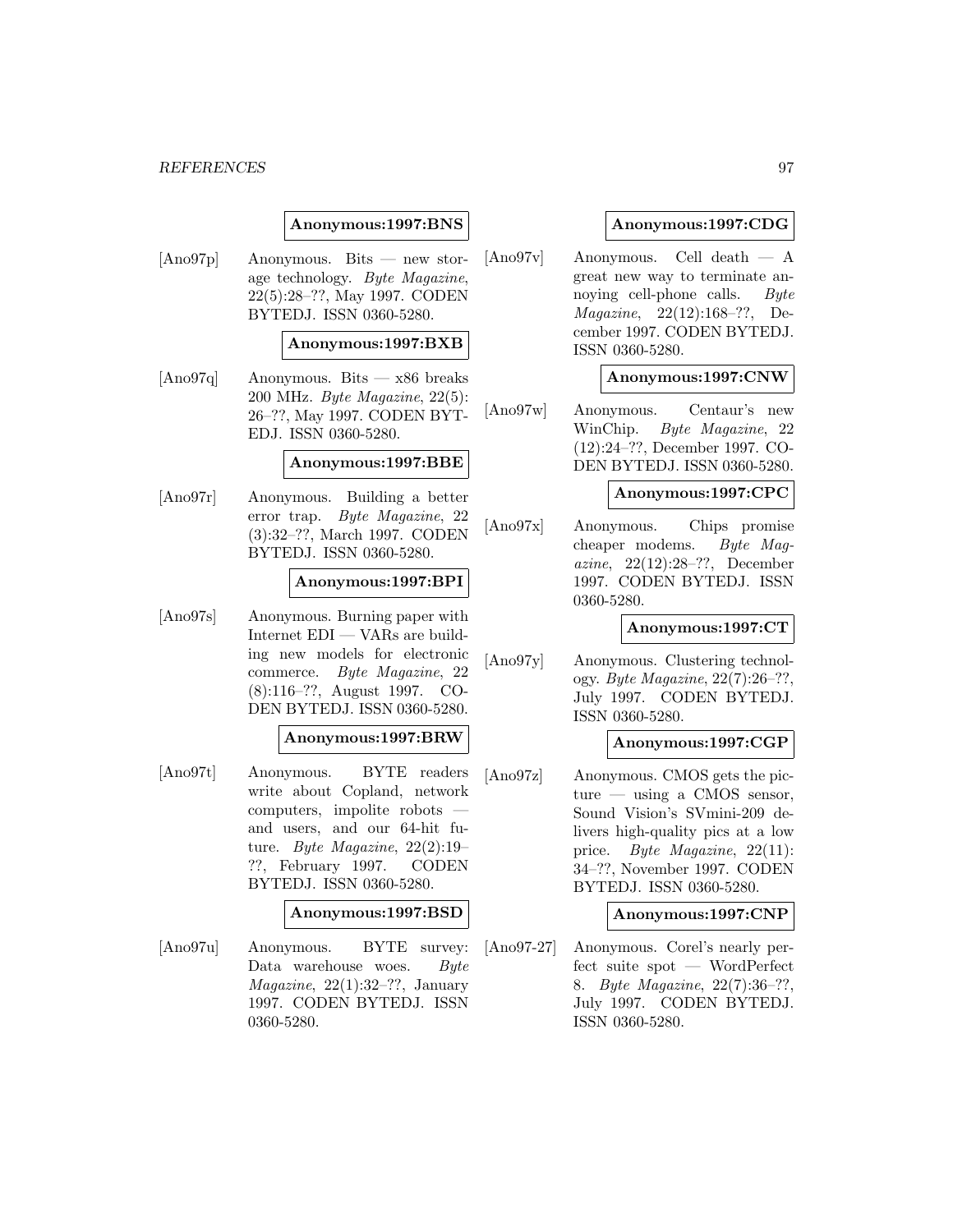# **Anonymous:1997:CGR**

[Ano97-28] Anonymous. CTI gets ready for the masses — commercial middleware helps ring up profits with telephony. Byte Magazine, 22(8): 116–??, August 1997. CODEN BYTEDJ. ISSN 0360-5280.

### **Anonymous:1997:CPPa**

[Ano97-29] Anonymous. CTI, piece by piece — setting communications standards throughout an enterprise is one of the most, fundamental yet contentious tasks in a CTI launch. Byte Magazine, 22(2): 85–??, February 1997. CODEN BYTEDJ. ISSN 0360-5280.

## **Anonymous:1997:CPPb**

[Ano97-30] Anonymous. CTI, piece by piece — the scalability and reliability of Unix make it the traditional choice for running CTI servers. Byte Magazine,  $22(2)$ : 85–??, February 1997. CODEN BYTEDJ. ISSN 0360-5280.

# **Anonymous:1997:CPPc**

[Ano97-31] Anonymous. CTI, piece by piece — wider applications support and open APIs are making more companies consider Windows NT for CTI systems. Byte Magazine, 22(2):85–??, February 1997. CO-DEN BYTEDJ. ISSN 0360-5280.

### **Anonymous:1997:DWH**

[Ano97-32] Anonymous. Data warehouses — how to build the best facility for your information, and how to help users find the data they need right now. Byte Magazine, 22(1):82–??, January 1997. CO-DEN BYTEDJ. ISSN 0360-5280.

## **Anonymous:1997:DNM**

[Ano97-33] Anonymous. Dawn of the new millennium — Matrox's upgraded hardware. Byte Magazine, 22(7):121–??, July 1997. CODEN BYTEDJ. ISSN 0360- 5280.

## **Anonymous:1997:DN**

[Ano97-34] Anonymous. Decongesting the net. Byte Magazine, 22(4):40–??, April 1997. CODEN BYTEDJ. ISSN 0360-5280.

## **Anonymous:1997:DMT**

[Ano97-35] Anonymous. DVD: A moving target. Byte Magazine, 22(12): 30–??, December 1997. CODEN BYTEDJ. ISSN 0360-5280.

### **Anonymous:1997:ESA**

[Ano97-36] Anonymous. Editorial — step aside, x86. Byte Magazine, 22 (12):14–??, December 1997. CO-DEN BYTEDJ. ISSN 0360-5280.

# **Anonymous:1997:EICa**

[Ano97-37] Anonymous. Editorial index by company. Byte Magazine, 22 (7):154–??, July 1997. CODEN BYTEDJ. ISSN 0360-5280.

### **Anonymous:1997:EICb**

[Ano97-38] Anonymous. Editorial index by company. Byte Magazine, 22(11):158–??, November 1997. CODEN BYTEDJ. ISSN 0360- 5280.

## **Anonymous:1997:EAU**

[Ano97-39] Anonymous. Enterprise apps use Web. Byte Magazine, 22(8):26– ??, August 1997. CODEN BYT-EDJ. ISSN 0360-5280.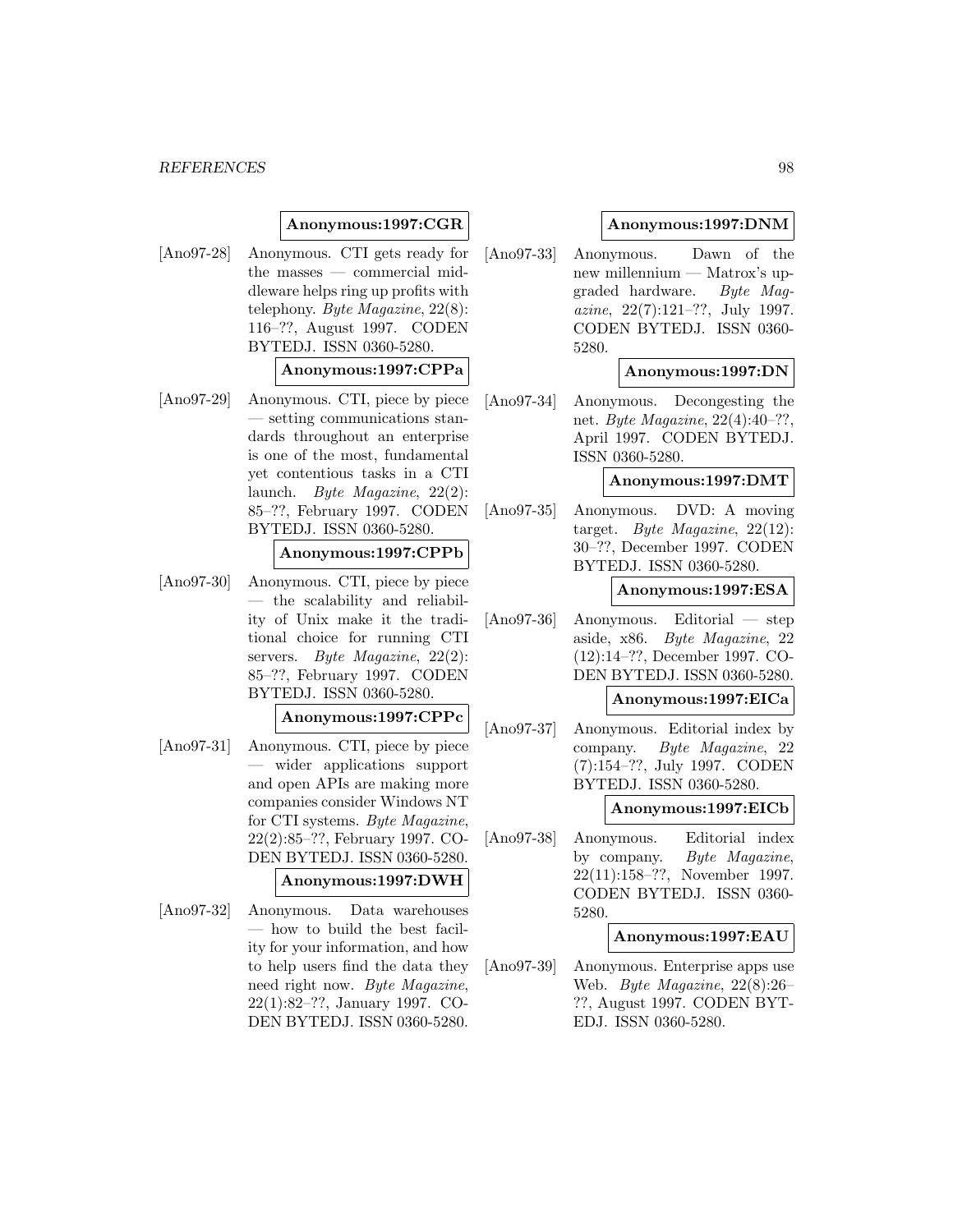# **Anonymous:1997:FMB**

[Ano97-40] Anonymous. Faster Mac bus. Byte Magazine, 22(8):24–??, August 1997. CODEN BYTEDJ. ISSN 0360-5280.

# **Anonymous:1997:FDA**

[Ano97-41] Anonymous. Faster on the draw  $-$  AutoCAD 14. Byte Magazine, 22(7):119–??, July 1997. CO-DEN BYTEDJ. ISSN 0360-5280.

### **Anonymous:1997:FGB**

[Ano97-42] Anonymous. Five guides to better site construction. Byte Magazine, 22(3):34–??, March 1997. CODEN BYTEDJ. ISSN 0360- 5280.

# **Anonymous:1997:FJP**

[Ano97-43] Anonymous. A free Java platform. Byte Magazine,  $22(7)$ :158, July 1997. CODEN BYTEDJ. ISSN 0360-5280.

### **Anonymous:1997:FWI**

[Ano97-44] Anonymous. Future watch: I2O processors. Byte Magazine, 22 (12):28–??, December 1997. CO-DEN BYTEDJ. ISSN 0360-5280.

# **Anonymous:1997:GDT**

[Ano97-45] Anonymous. Guaranteed delivery — transaction processing monitors keep Web servers humming. Byte Magazine, 22(8):77– ??, August 1997. CODEN BYT-EDJ. ISSN 0360-5280.

### **Anonymous:1997:SUA**

[Ano97-46] Anonymous. I say! an understanding application — dragon's naturally speaking. Byte Magazine, 22(8):33–??, August 1997.

CODEN BYTEDJ. ISSN 0360- 5280.

#### **Anonymous:1997:IBB**

[Ano97-47] Anonymous. IBM builds a better DBMS — IBM's enhanced DB 2 5.0. Byte Magazine, 22(8):133– ??, August 1997. CODEN BYT-EDJ. ISSN 0360-5280.

## **Anonymous:1997:IDS**

[Ano97-48] Anonymous. IBM's digital shrinkwrapper — an early look at Cryptolope. Byte Magazine, 22(8):138–??, August 1997. CO-DEN BYTEDJ. ISSN 0360-5280.

### **Anonymous:1997:IRa**

[Ano97-49] Anonymous. Improbable research. Byte Magazine,  $22(2)$ : 38–??, February 1997. CODEN BYTEDJ. ISSN 0360-5280.

#### **Anonymous:1997:IRb**

[Ano97-50] Anonymous. Improbable research. Byte Magazine, 22(3):38– ??, March 1997. CODEN BYT-EDJ. ISSN 0360-5280.

### **Anonymous:1997:Ia**

[Ano97-51] Anonymous. Inbox. Byte Magazine, 22(11):13–??, November 1997. CODEN BYTEDJ. ISSN 0360-5280.

### **Anonymous:1997:Ib**

[Ano97-52] Anonymous. Inbox. Byte Magazine, 22(12):17–??, December 1997. CODEN BYTEDJ. ISSN 0360-5280.

## **Anonymous:1997:IBR**

[Ano97-53] Anonymous. INBOX — BYTE readers sound off on Moore's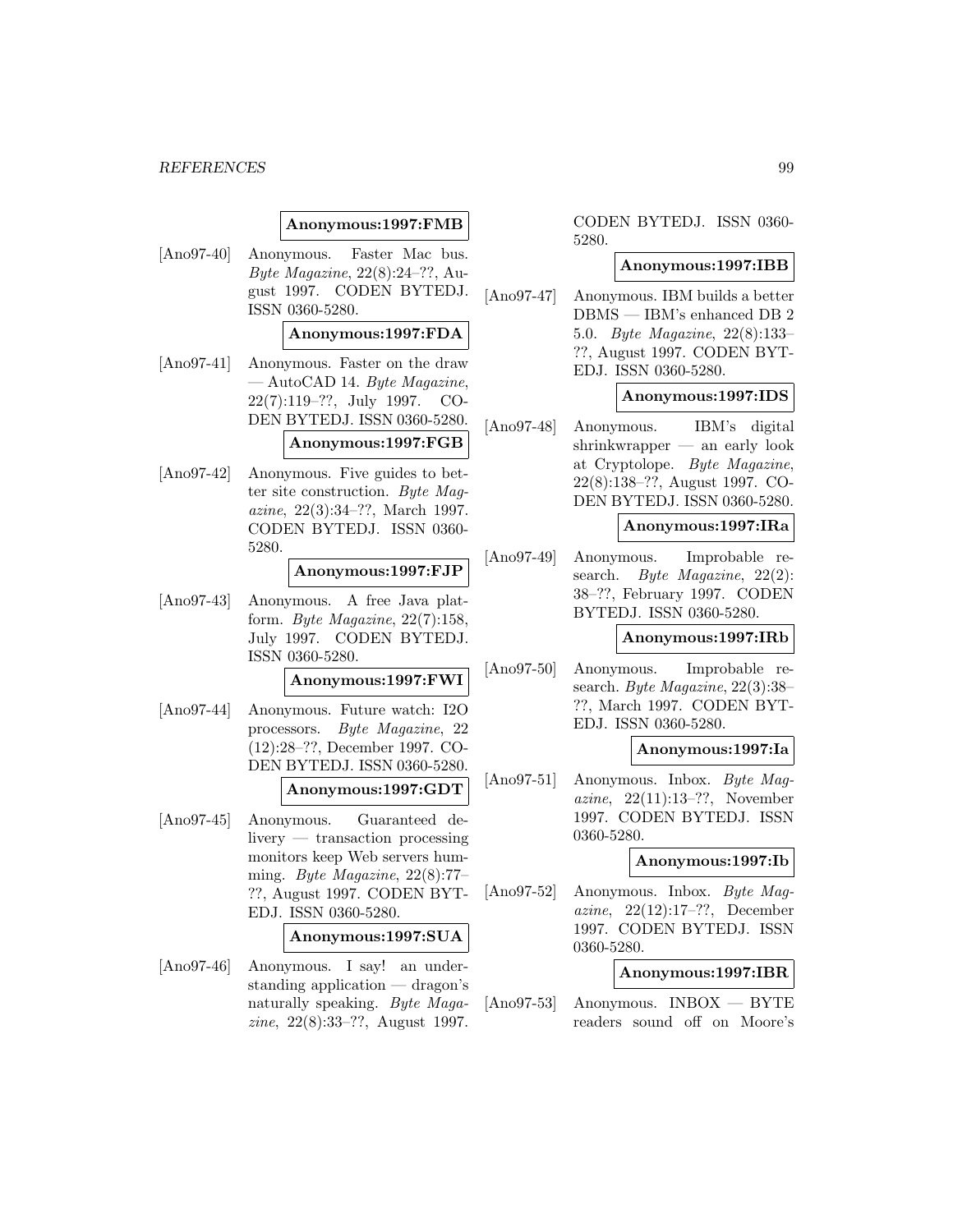law, Windows NT network architecture, e-mail standards, and more. Byte Magazine, 22(3):19– ??, March 1997. CODEN BYT-EDJ. ISSN 0360-5280.

## **Anonymous:1997:IRRa**

[Ano97-54] Anonymous. INBOX — readers react to our stories on 64 bit OSes, WebNFS, network computers, on-line help, and more. Byte Magazine, 22(1):19– ??, January 1997. CODEN BYT-EDJ. ISSN 0360-5280.

# **Anonymous:1997:IRRb**

[Ano97-55] Anonymous. Inbox — readers respond to BYTE. Byte Magazine, 22(4):19–??, April 1997. CODEN BYTEDJ. ISSN 0360-5280.

## **Anonymous:1997:IO**

[Ano97-56] Anonymous. Internet and outernet. Byte Magazine, 22(1):34– ??, January 1997. CODEN BYT-EDJ. ISSN 0360-5280.

**Anonymous:1997:IVJ**

[Ano97-57] Anonymous. Interview: A voice for Java developers. Byte Magazine, 22(12):44, December 1997. CODEN BYTEDJ. ISSN 0360- 5280.

### **Anonymous:1997:IWJ**

[Ano97-58] Anonymous. Interview: Why Java won't repeat the mistakes of Unix. Scott McNealy, chairman and CEO of Sun Microsystems, talks about how Java will change computing and the computer industry. Byte Magazine, 22(1):40, January 1997. CODEN BYT-EDJ. ISSN 0360-5280. Some

McNealy quotes: "And I'm urging every CEO to make sure it [Windows] runs really slowly, so people stop using that stuff. The right way is to ban PowerPoint from your company." "I banned PowerPoint from my company and we have had the best two quarters we've ever had... " "I want to give everybody plastic Mylar sheets and all the pens they need to scribble on them. And I said use what I call the [Sun cofounder] Bill Joy font. You can see where he licked his thumb and erases; it's so much faster.".

## **Anonymous:1997:JHF**

[Ano97-59] Anonymous. Just how fast are those new MMX chips?  $Byte$ Magazine, 22(2):26–??, February 1997. CODEN BYTEDJ. ISSN 0360-5280.

### **Anonymous:1997:KSW**

[Ano97-60] Anonymous. A kinder, smaller Windows — porting to handheld PCs is nothing to dread. Byte Magazine, 22(8):103–??, August 1997. CODEN BYT-EDJ. ISSN 0360-5280.

### **Anonymous:1997:LV**

[Ano97-61] Anonymous. Lanier on VR. Byte Magazine, 22(8):32–??, August 1997. CODEN BYTEDJ. ISSN 0360-5280.

### **Anonymous:1997:LCI**

[Ano97-62] Anonymous. Laser color, inexpensive and quick — Xerox's DocuPrint. Byte Magazine, 22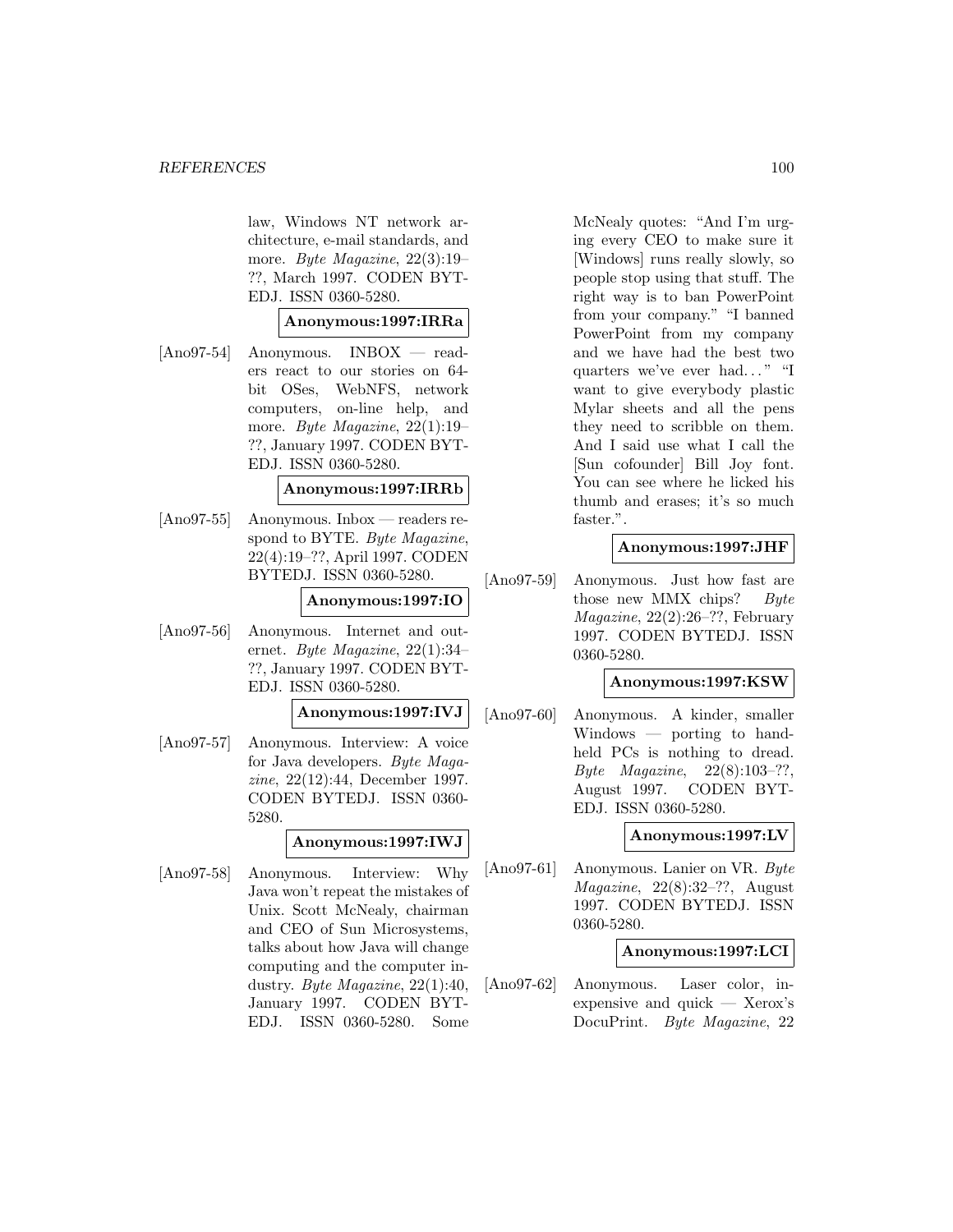(8):37–??, August 1997. CODEN BYTEDJ. ISSN 0360-5280.

# **Anonymous:1997:LDM**

[Ano97-63] Anonymous. Lessons in data mining. *Byte Magazine*, 22(2): 40–??, February 1997. CODEN BYTEDJ. ISSN 0360-5280.

## **Anonymous:1997:MLM**

[Ano97-64] Anonymous. Making Linux more livable — Caldera's OpenLinux base. Byte Magazine, 22(7):124– ??, July 1997. CODEN BYT-EDJ. ISSN 0360-5280.

### **Anonymous:1997:MOJ**

[Ano97-65] Anonymous. Manage objects in Java. Byte Magazine, 22(7):158, July 1997. CODEN BYTEDJ. ISSN 0360-5280.

# **Anonymous:1997:MPF**

[Ano97-66] Anonymous. Microsoft promises fewer headaches. Byte Magazine, 22(3):40–??, March 1997. CO-DEN BYTEDJ. ISSN 0360-5280.

### **Anonymous:1997:MPD**

[Ano97-67] Anonymous. MMX power for desktop PCs: We look at 10 Pentium systems souped-up with MMX technology. Byte Magazine, 22(7):106–??, July 1997. CODEN BYTEDJ. ISSN 0360- 5280.

# **Anonymous:1997:MV**

[Ano97-68] Anonymous. Multipoint videoconferencing. Byte Magazine, 22 (4):32–??, April 1997. CODEN BYTEDJ. ISSN 0360-5280.

# **Anonymous:1997:ND**

[Ano97-69] Anonymous. Natural dictation. Byte Magazine, 22(7):22– ??, July 1997. CODEN BYT-EDJ. ISSN 0360-5280.

# **Anonymous:1997:NH**

[Ano97-70] Anonymous. The networked house. *Byte Magazine*, 22(2): 28–??, February 1997. CODEN BYTEDJ. ISSN 0360-5280.

## **Anonymous:1997:NPS**

[Ano97-71] Anonymous. Never-ending power supply — APC's Symmetra UPS. Byte Magazine, 22(8): 38–??, August 1997. CODEN BYTEDJ. ISSN 0360-5280.

## **Anonymous:1997:NPP**

[Ano97-72] Anonymous. New PC phones. Byte Magazine,  $22(3):28-??$ , March 1997. CODEN BYTEDJ. ISSN 0360-5280.

# **Anonymous:1997:NXP**

[Ano97-73] Anonymous. New x86 processors. Byte Magazine, 22(8):20– ??, August 1997. CODEN BYT-EDJ. ISSN 0360-5280.

### **Anonymous:1997:N**

[Ano97-74] Anonymous. New.domain.names. Byte Magazine,  $22(7):25-??$ , July 1997. CODEN BYTEDJ. ISSN 0360-5280.

### **Anonymous:1997:NSW**

[Ano97-75] Anonymous. NT security — Windows NT security isn't perfect. this month's Web project offers seven ways to make NT safer. *Byte Magazine*, 22(2):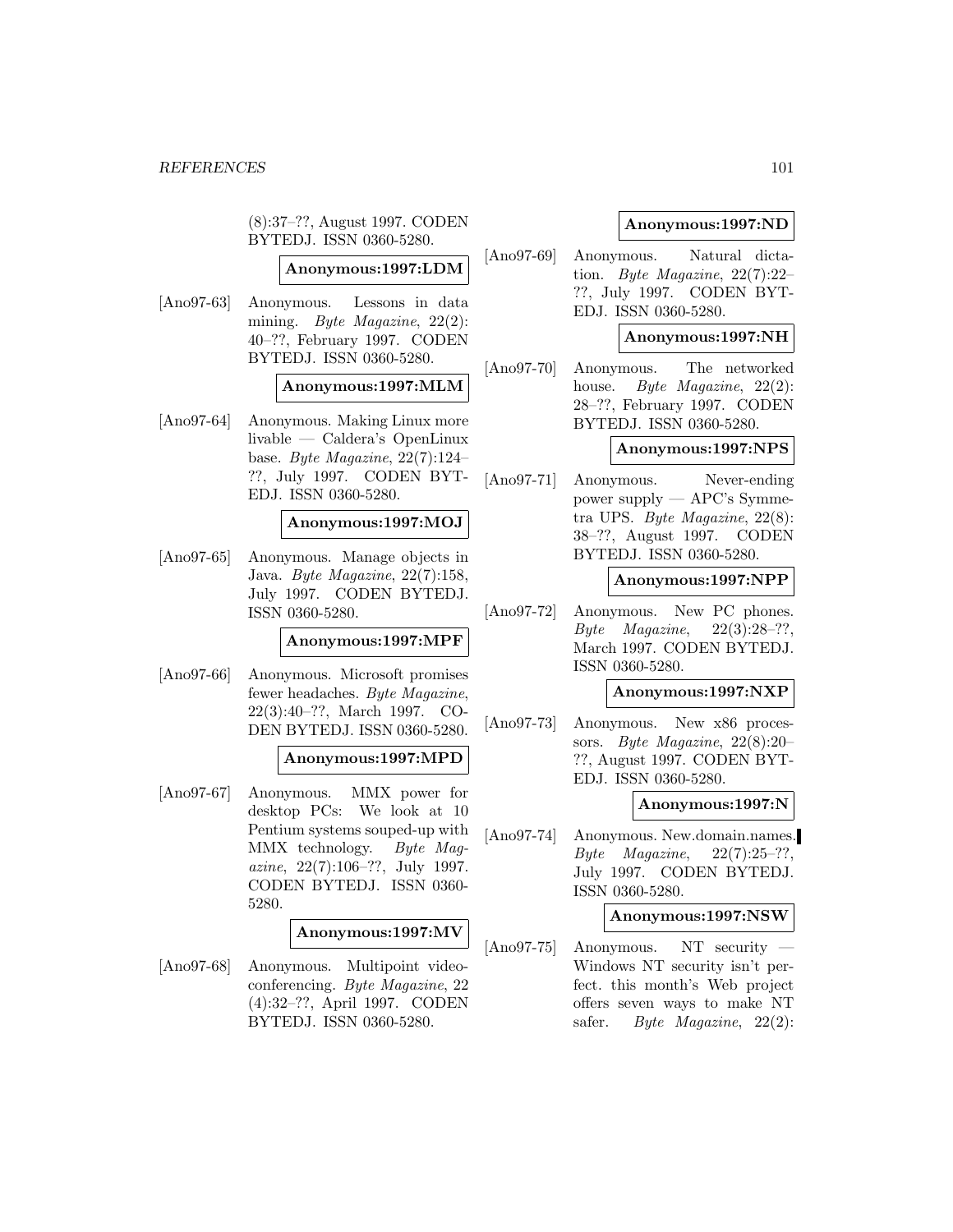117–??, February 1997. CODEN BYTEDJ. ISSN 0360-5280.

**Anonymous:1997:NSE**

[Ano97-76] Anonymous. NT suits up for enterprise computing. Byte Magazine, 22(3):36–??, March 1997. CODEN BYTEDJ. ISSN 0360- 5280.

# **Anonymous:1997:NNN**

[Ano97-77] Anonymous. Number Nine's new spin: Revolution 3D — fast video playback and your choice of AGP or PCI. Byte Magazine,  $22(11)$ : 33–??, November 1997. CODEN BYTEDJ. ISSN 0360-5280.

# **Anonymous:1997:PHP**

[Ano97-78] Anonymous. PCI hot plug for servers. *Byte Magazine*, 22(7): 23–??, July 1997. CODEN BYT-EDJ. ISSN 0360-5280.

# **Anonymous:1997:PRA**

[Ano97-79] Anonymous. PCs: The road ahead. Byte Magazine, 22(3):26– ??, March 1997. CODEN BYT-EDJ. ISSN 0360-5280.

# **Anonymous:1997:PMP**

[Ano97-80] Anonymous. Power Mac prevails. Byte Magazine, 22(11): 22–??, November 1997. CODEN BYTEDJ. ISSN 0360-5280.

# **Anonymous:1997:PSP**

[Ano97-81] Anonymous. Power to the server — for performance and reliability, RISC servers running Unix excel as applications servers. Byte Magazine,  $22(2)$ : 133–??, February 1997. CODEN BYTEDJ. ISSN 0360-5280.

# **Anonymous:1997:PSS**

[Ano97-82] Anonymous. Power to the server — SMP and economical prices are turning NT and x8 6-based machines into decent applications servers. Byte Magazine, 22 (2):133–??, February 1997. CO-DEN BYTEDJ. ISSN 0360-5280.

# **Anonymous:1997:RSIa**

[Ano97-83] Anonymous. Reader service inquiry reply cards. Byte Magazine, 22(1):48A–B, 176A–B, January 1997. CODEN BYTEDJ. ISSN 0360-5280.

## **Anonymous:1997:RSIb**

[Ano97-84] Anonymous. Reader service inquiry reply cards. Byte Magazine, 22(2):144A–B, 144C–D, 176A–B, February 1997. CO-DEN BYTEDJ. ISSN 0360-5280.

## **Anonymous:1997:RSIc**

[Ano97-85] Anonymous. Reader service inquiry reply cards. Byte Magazine, 22(7):152A–??, July 1997. CODEN BYTEDJ. ISSN 0360- 5280.

# **Anonymous:1997:RSId**

[Ano97-86] Anonymous. Reader service inquiry reply cards. Byte Magazine, 22(11):156A–??, November 1997. CODEN BYTEDJ. ISSN 0360-5280.

# **Anonymous:1997:RHR**

[Ano97-87] Anonymous. Rebuilding human resources — as HR departments get smaller, resellers have more opportunities. Byte Magazine, 22 (7):104K–??, July 1997. CODEN BYTEDJ. ISSN 0360-5280.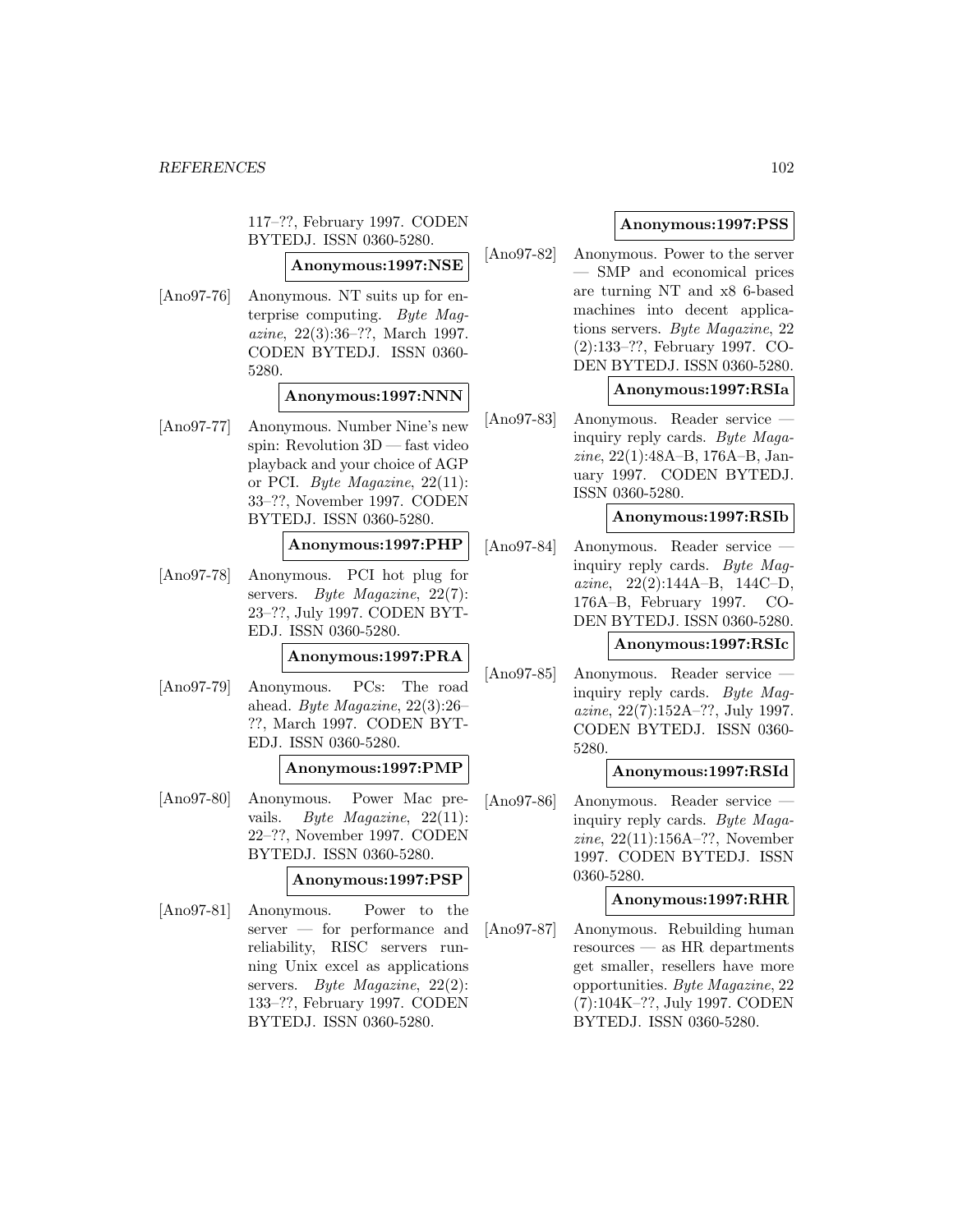# **Anonymous:1997:RDI**

[Ano97-88] Anonymous. Recycling digital ink. Byte Magazine, 22(8):22– ??, August 1997. CODEN BYT-EDJ. ISSN 0360-5280.

# **Anonymous:1997:RE**

[Ano97-89] Anonymous. Replication everywhere. Byte Magazine, 22(4):34– ??, April 1997. CODEN BYT-EDJ. ISSN 0360-5280.

## **Anonymous:1997:RCW**

[Ano97-90] Anonymous. Reseller — cashing in on Web shopping sprees. Byte Magazine, 22(12):116C–??, December 1997. CODEN BYT-EDJ. ISSN 0360-5280.

# **Anonymous:1997:ROI**

[Ano97-91] Anonymous. Reseller — Oracle8: Have it your way. Byte Magazine, 22(12):116K–??, December 1997. CODEN BYTEDJ. ISSN 0360- 5280.

# **Anonymous:1997:RLW**

[Ano97-92] Anonymous. Resellers learn Wall Street smarts — custom middleware helps resellers profit from the financial industry's volatility. Byte Magazine,  $22(7):104C-$ ??, July 1997. CODEN BYT-EDJ. ISSN 0360-5280.

# **Anonymous:1997:SWC**

[Ano97-93] Anonymous. Security wake-up call. Byte Magazine, 22(1):36– ??, January 1997. CODEN BYT-EDJ. ISSN 0360-5280.

## **Anonymous:1997:SW**

[Ano97-94] Anonymous. Share the wealth. Byte Magazine,  $22(2):123-??$ 

# February 1997. CODEN BYT-EDJ. ISSN 0360-5280.

### **Anonymous:1997:SNC**

[Ano97-95] Anonymous. Smart netcards coming to America. Byte Magazine, 22(1):28–??, January 1997. CODEN BYTEDJ. ISSN 0360- 5280.

### **Anonymous:1997:SS**

[Ano97-96] Anonymous. Socket 7 successor? Byte Magazine, 22(11): 19–??, November 1997. CODEN BYTEDJ. ISSN 0360-5280.

### **Anonymous:1997:SSA**

[Ano97-97] Anonymous. Something to  $STARE$  at  $-4-D$  images arrive (on our very own pages)! senders of junk e-mail get hosed. Byte Magazine,  $22(11):164-??$ , November 1997. CODEN BYT-EDJ. ISSN 0360-5280.

### **Anonymous:1997:SREb**

[Ano97-98] Anonymous. Special report extending the enterprise — defending from the unthinkable. Byte Magazine, 22(12):67–??, December 1997. CODEN BYT-EDJ. ISSN 0360-5280.

## **Anonymous:1997:SREc**

[Ano97-99] Anonymous. Special report extending the enterprise — extranets at your service. Byte Magazine, 22(12):75–??, December 1997. CODEN BYTEDJ. ISSN 0360-5280.

# **Anonymous:1997:SREa**

[Ano97-100] Anonymous. Special report extending the enterprise — the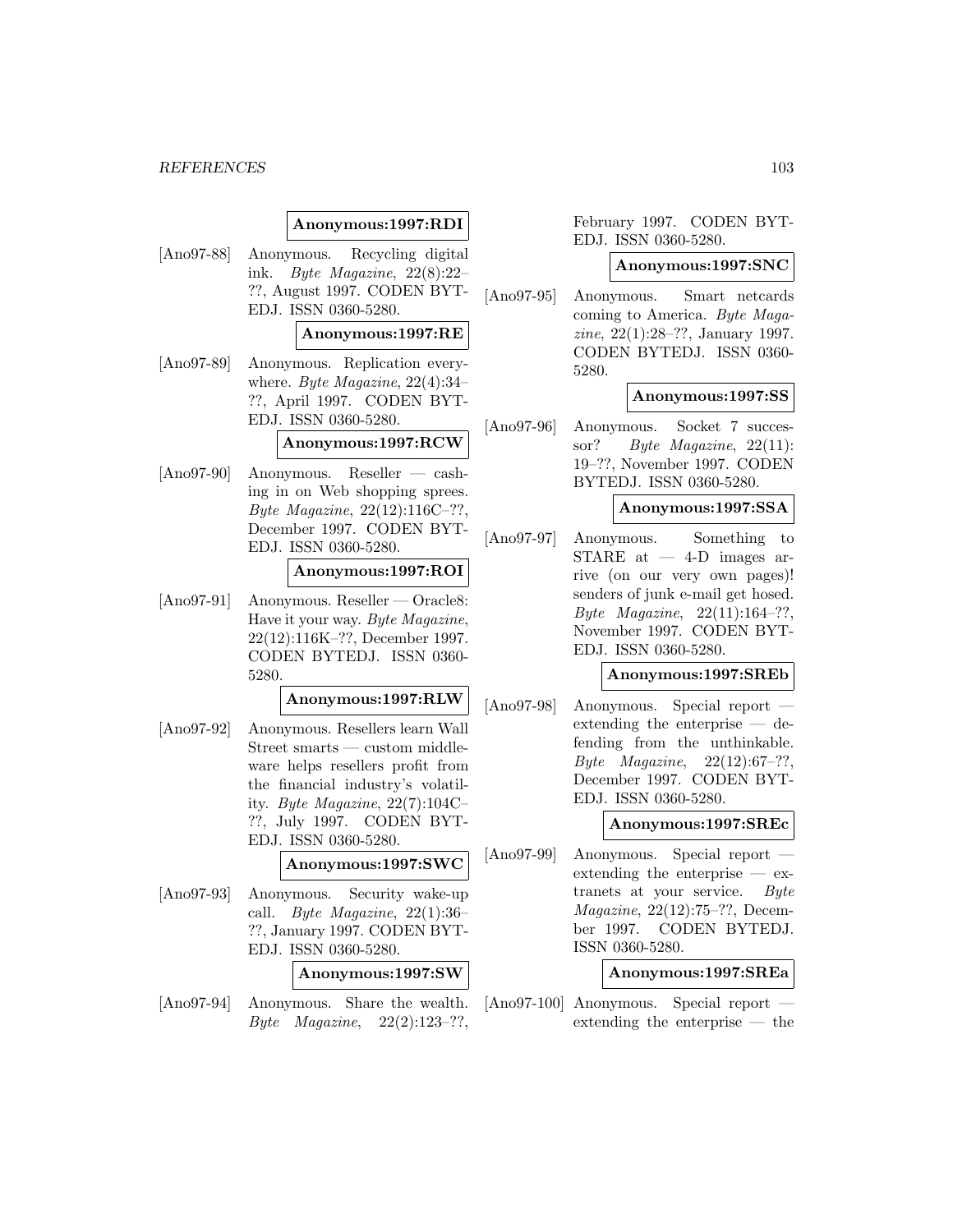extranet revolution. Byte Magazine, 22(12):65–??, December 1997. CODEN BYTEDJ. ISSN 0360-5280.

**Anonymous:1997:SFD**

[Ano97-101] Anonymous. Speedy file deliv $ery$  — Tumbleweed's Posta. Byte Magazine, 22(8):137–??, August 1997. CODEN BYTEDJ. ISSN 0360-5280.

**Anonymous:1997:SSB**

 $[Ano97-102]$  Anonymous. Suite and sour BackOffice slugs it out in the features war with IBM Software servers. Byte Magazine, 22(2): 131–??, February 1997. CODEN BYTEDJ. ISSN 0360-5280.

### **Anonymous:1997:SSN**

[Ano97-103] Anonymous. Suite and sour — the nine server components within IBM Software Servers let you scale a client/server implementation to your particular needs. Byte Magazine, 22(2): 131–??, February 1997. CODEN BYTEDJ. ISSN 0360-5280.

### **Anonymous:1997:TWS**

[Ano97-104] Anonymous. Tiniest weather station. Byte Magazine, 22(4):28– ??, April 1997. CODEN BYT-EDJ. ISSN 0360-5280.

# **Anonymous:1997:TTA**

[Ano97-105] Anonymous. Tools for telephony apps — building CTI applications requires choosing among three classes of CTI development tools, which offer varying degrees of control and difficulty. Byte Magazine, 22(2):91–??, February

1997. CODEN BYTEDJ. ISSN 0360-5280.

### **Anonymous:1997:TLN**

[Ano97-106] Anonymous. Toshiba's Libretto notebook, Motorola's 300-MHz Mac, Hauppauge's VideoTalk, plus new development tools. *Byte Magazine*,  $22(7):155-??$ , July 1997. CODEN BYTEDJ. ISSN 0360-5280.

## **Anonymous:1997:TTM**

[Ano97-107] Anonymous. Two things for the modern Jack Kerouac to take on the road: DeLorme's Tripmate satellite navigator and Millenia's Email Reader. Byte Magazine, 22(2):182–??, February 1997. CODEN BYTEDJ. ISSN 0360-5280.

### **Anonymous:1997:UGM**

[Ano97-108] Anonymous. Ultraportables get more power. Byte Magazine, 22 (12):25–??, December 1997. CO-DEN BYTEDJ. ISSN 0360-5280.

# **Anonymous:1997:UN**

[Ano97-109] Anonymous. Unhinged notebooks. Byte Magazine, 22(2): 30–??, February 1997. CODEN BYTEDJ. ISSN 0360-5280.

### **Anonymous:1997:UMW**

[Ano97-110] Anonymous. Upwardly mobile 3-D workstation — Digital Equipment's dual-CPU machine. Byte Magazine, 22(7):35– ??, July 1997. CODEN BYT-EDJ. ISSN 0360-5280.

## **Anonymous:1997:VJV**

[Ano97-111] Anonymous. Visual Java for Visual Basic developers. Byte Mag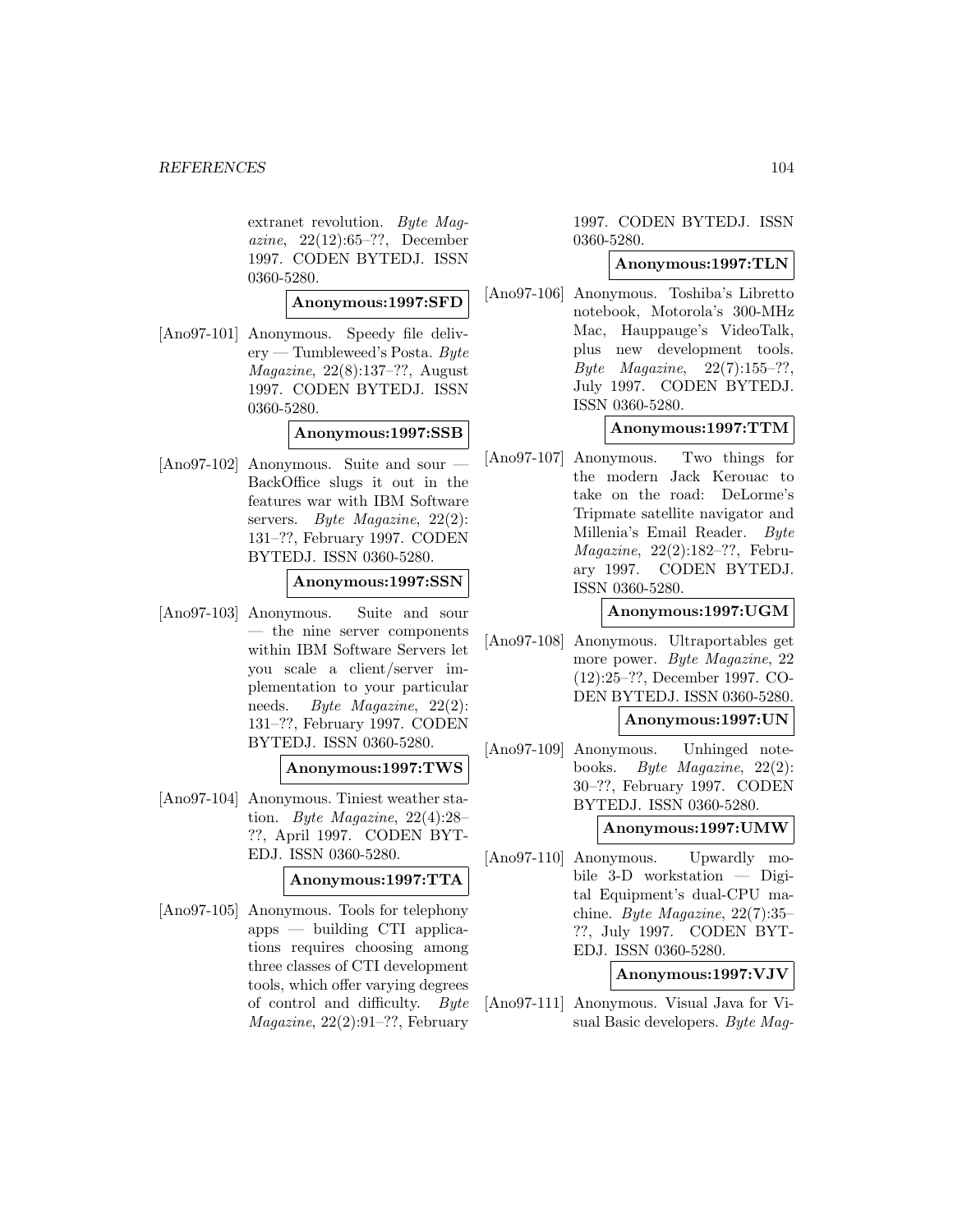azine, 22(9):145–146, September 1997. CODEN BYTEDJ. ISSN 0360-5280.

# **Anonymous:1997:WWD**

[Ano97-112] Anonymous. A watchamacallit for words — Dan Bricklin's software for making hypertext documents. Byte Magazine,  $22(11)$ : 37–??, November 1997. CODEN BYTEDJ. ISSN 0360-5280.

# **Anonymous:1997:WSW**

[Ano97-113] Anonymous. What's in store for the Web — Object Design's ObjectStore 5. Byte Magazine, 22 (8):34–??, August 1997. CODEN BYTEDJ. ISSN 0360-5280.

# **Anonymous:1997:WNAa**

 $[Ano97-114]$  Anonymous. What's new Adobe's Acrobat 3.0 adds a hefty list of Web-integration features. Hewlett–Packard's ScanJet 5p adds improved image quality, a sleek design, and plug and play installation. Byte Magazine, 22 (3):178–??, March 1997. CO-DEN BYTEDJ. ISSN 0360-5280.

# **Anonymous:1997:WNAd**

 $[Ano97-115]$  Anonymous. What's new — Alpha workstations hit 600 MHz; Unix notebooks; and more new products. Byte Magazine, 22 (11):159–??, November 1997. CODEN BYTEDJ. ISSN 0360- 5280.

**Anonymous:1997:WNAb**

[Ano97-116] Anonymous. What's new  $\rightarrow$  Apple's PowerBook 3400 is faster, brighter, and better; Adobe's PageMaker 6.5 has improved

power, flexibility, and electronic publishing. Byte Magazine, 22 (4):178–??, April 1997. CODEN BYTEDJ. ISSN 0360-5280.

# **Anonymous:1997:WNAc**

 $[Ano97-117]$  Anonymous. What's New AST's quiet Pentium machine, Kai's PhotoSoap image cleanser, digital cameras, programming tools, and more new hardware and software. Byte Magazine, 22 (8):163–??, August 1997. CO-DEN BYTEDJ. ISSN 0360-5280.

# **Anonymous:1997:WND**

[Ano97-118] Anonymous. What's new — Design Intelligence's i-publish helps you turn ideas into compelling documents; the Tektronix Phaser 350 rivals fast color laser printers. Byte Magazine, 22(1): 184–??, January 1997. CODEN BYTEDJ. ISSN 0360-5280.

# **Anonymous:1997:WNM**

 $[Ano97-119]$  Anonymous. What's new MetaCreations' Ray Dream 3- D, Tektronix's new color printer, better OCR from Scan-Soft, and more hardware and software. Byte Magazine, 22(12):163–??, December 1997. CODEN BYT-EDJ. ISSN 0360-5280.

# **Anonymous:1997:WNN**

[Ano97-120] Anonymous. What's new — NEC's low-cost SuperScript 660Plus prints 600 dpi; Corel's Lumiere moves video editing into the mainstream. Byte Magazine, 22(5):155–??, May 1997. CO-DEN BYTEDJ. ISSN 0360-5280.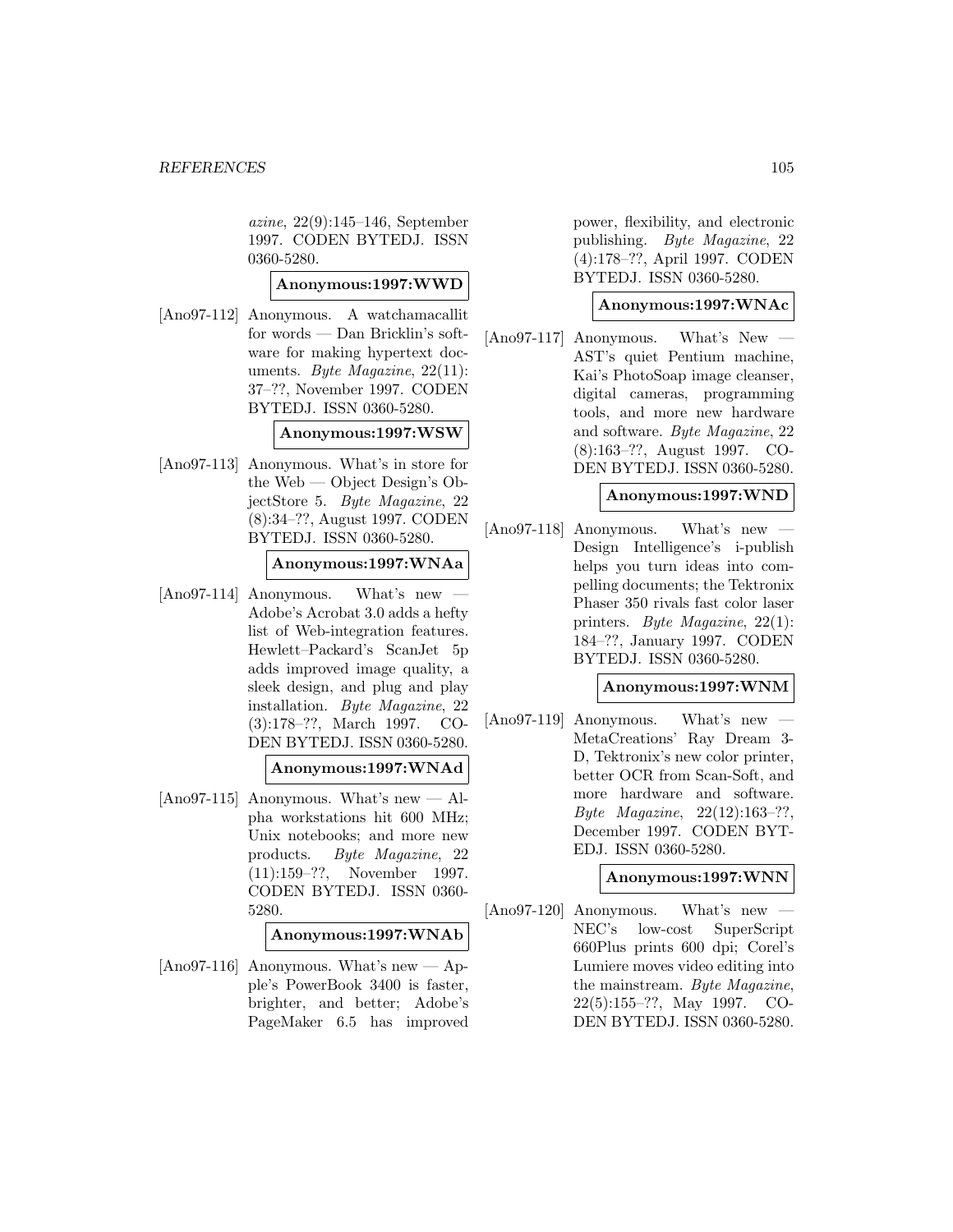## **Anonymous:1997:WNS**

 $[Ano97-121]$  Anonymous. Which OS? NT server offers an ever-growing base of applications that leverage the multiprocessing nature of the OS. Byte Magazine, 22(2): 125–??, February 1997. CODEN BYTEDJ. ISSN 0360-5280.

# **Anonymous:1997:WSS**

 $[Ano97-122]$  Anonymous. Which OS? Sun's Solaris is easily customizable, which means you can create applications servers that are tuned to your particular needs. Byte Magazine, 22(2): 125–??, February 1997. CODEN BYTEDJ. ISSN 0360-5280.

## **Anonymous:1997:WWS**

 $[Ano97-123]$  Anonymous. Which OS? Warp Server provides solid applications-server capabilities, file and print services, management tools, remote connectivity, and backup and recovery. Byte Magazine, 22(2):125–??, February 1997. CODEN BYTEDJ. ISSN 0360-5280.

### **Anonymous:1997:WIM**

[Ano97-124] Anonymous. Why interfaces matter — computers are about to join the Information Age. Byte  $Magazine, 22(7):12-??, July$ 1997. CODEN BYTEDJ. ISSN 0360-5280.

### **Anonymous:1997:WMR**

[Ano97-125] Anonymous. Windows 95/ Memphis: Ready for the future — the next Windows upgrade. Byte Magazine, 22(7):33–

# ??, July 1997. CODEN BYT-EDJ. ISSN 0360-5280.

### **Anonymous:1997:WP**

[Ano97-126] Anonymous. Wireless PDAs.  $Byte$  *Magazine*,  $22(1):30-??$ , January 1997. CODEN BYT-EDJ. ISSN 0360-5280.

# **Anonymous:1997:YEO**

[Ano97-127] Anonymous. Your E-mail is obsolete — the impact of the Internet on your proprietary e-mail system? it's probably obsolete now. here's how to get back up to speed. Byte Magazine,  $22(2)$ : 66–??, February 1997. CODEN BYTEDJ. ISSN 0360-5280.

### **Anonymous:1998:MSB**

[Ano98a] Anonymous. 100-MHz: A system bus for tomorrow: PIIs ride a faster bus. Byte Magazine, 23 (6):125–??, June 1998. CODEN BYTEDJ. ISSN 0360-5280.

#### **Anonymous:1998:AAF**

[Ano98b] Anonymous. Actions on all fronts. Byte Magazine, 23(1):88– ??, January 1998. CODEN BYT-EDJ. ISSN 0360-5280.

# **Anonymous:1998:AUD**

[Ano98c] Anonymous. Actual USB devices. Byte Magazine, 23(2): 32–??, February 1998. CODEN BYTEDJ. ISSN 0360-5280.

### **Anonymous:1998:APR**

[Ano98d] Anonymous. Apple plays a Rhapsody. Byte Magazine, 23 (1):70–??, January 1998. CO-DEN BYTEDJ. ISSN 0360-5280.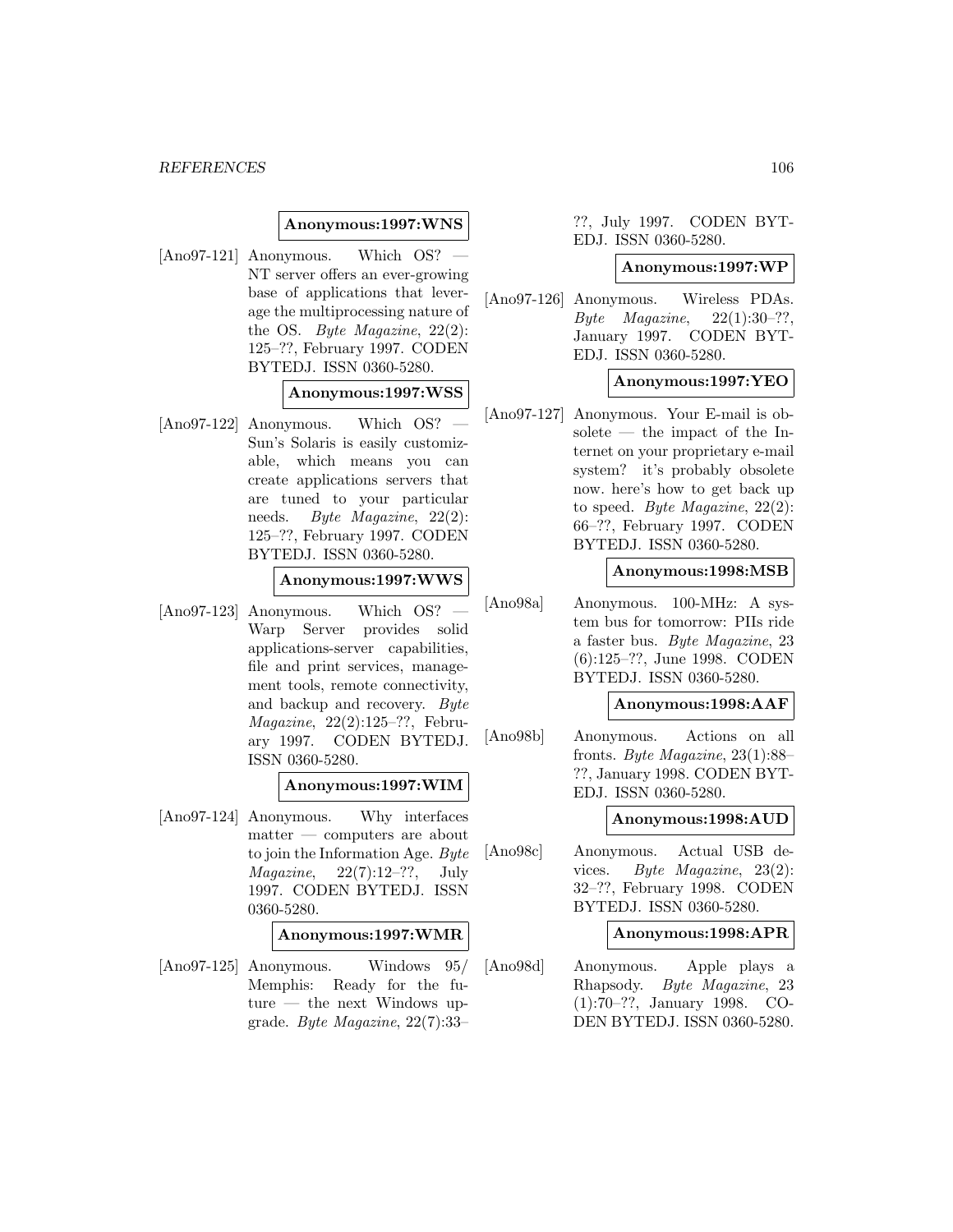# **Anonymous:1998:BFR**

[Ano98e] Anonymous. Baan fires up rapid deployment. Byte Magazine, 23 (1):96C–??, January 1998. CO-DEN BYTEDJ. ISSN 0360-5280.

## **Anonymous:1998:BSN**

[Ano98f] Anonymous. Backup software: Network backup that users will like. Byte Magazine, 23(7):38–??, July 1998. CODEN BYTEDJ. ISSN 0360-5280.

### **Anonymous:1998:BNS**

[Ano98g] Anonymous. Better notebook screens. Byte Magazine, 23(7): 20–??, July 1998. CODEN BYT-EDJ. ISSN 0360-5280.

### **Anonymous:1998:BDM**

[Ano98h] Anonymous. A "box" designed for manageability: Toshiba's Equium 7000S. Byte Magazine, 23(6):128–??, June 1998. CO-DEN BYTEDJ. ISSN 0360-5280.

### **Anonymous:1998:BGG**

[Ano98i] Anonymous. Broadband goes guerrilla. Byte Magazine, 23(1): 78–??, January 1998. CODEN BYTEDJ. ISSN 0360-5280.

### **Anonymous:1998:BG**

[Ano98j] Anonymous. Buyer's guide. Byte Magazine, 23(6):112K–??, June 1998. CODEN BYTEDJ. ISSN 0360-5280.

#### **Anonymous:1998:BBC**

[Ano98k] Anonymous. Byte's best of CeBIT. Byte Magazine, 23(6): 30–??, June 1998. CODEN BYT-EDJ. ISSN 0360-5280.

### **Anonymous:1998:CFB**

[Ano98l] Anonymous. C++ forever!: Borland's  $C++$  builder 3. Byte Maqazine, 23(6):124–??, June 1998. CODEN BYTEDJ. ISSN 0360- 5280.

# **Anonymous:1998:CMT**

[Ano98m] Anonymous. Cable modems take the early lead — cable modems live up to their promise of highspeed access. Byte Magazine, 23 (1):119–??, January 1998. CO-DEN BYTEDJ. ISSN 0360-5280.

# **Anonymous:1998:CSC**

[Ano98n] Anonymous. CAD software — CADzooks! what a deal — we test Visio's IntelliCAD, a heavyduty but low-cost alternative to AutoCAD. Byte Magazine, 23 (2):130–??, February 1998. CO-DEN BYTEDJ. ISSN 0360-5280.

## **Anonymous:1998:CCR**

[Ano98o] Anonymous. Call control for the rest of us. Byte Magazine, 23(1): 86–??, January 1998. CODEN BYTEDJ. ISSN 0360-5280.

#### **Anonymous:1998:CMD**

[Ano98p] Anonymous. Centralized management for desktops. Byte  $Magazine, 23(1):63-??, January$ 1998. CODEN BYTEDJ. ISSN 0360-5280.

# **Anonymous:1998:CA**

[Ano98q] Anonymous. Computers with attitude. Byte Magazine, 23(7):87– ??, July 1998. CODEN BYT-EDJ. ISSN 0360-5280.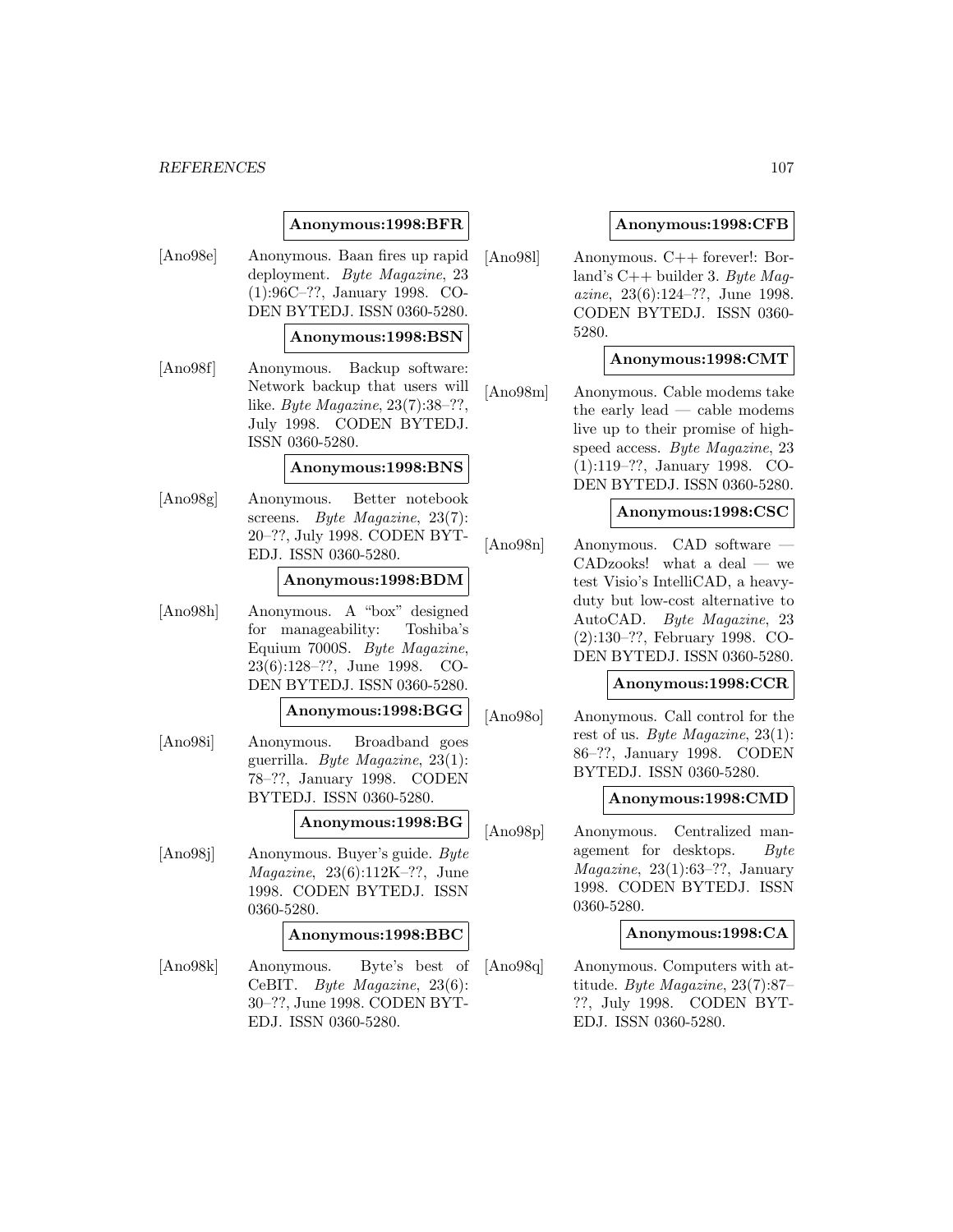# **Anonymous:1998:CIW**

[Ano98r] Anonymous. CPU interface wars. Byte Magazine, 23(1):58– ??, January 1998. CODEN BYT-EDJ. ISSN 0360-5280.

### **Anonymous:1998:DYS**

[Ano98s] Anonymous. Databases Year 2000 survival guide. Byte Magazine, 23(7):52–??, July 1998. CODEN BYTEDJ. ISSN 0360- 5280.

### **Anonymous:1998:DNE**

[Ano98t] Anonymous. The days of ninetyeight. Byte Magazine,  $23(7):111-$ ??, July 1998. CODEN BYT-EDJ. ISSN 0360-5280.

# **Anonymous:1998:DH**

[Ano98u] Anonymous. Detecting hackers. Byte Magazine, 23(6):40–??, June 1998. CODEN BYTEDJ. ISSN 0360-5280.

### **Anonymous:1998:DYH**

[Ano98v] Anonymous. Do you hear what I say? dictation with continuous speech recognition. Byte Magazine, 23(1):115–??, January 1998. CODEN BYTEDJ. ISSN 0360-5280.

### **Anonymous:1998:DSA**

[Ano98w] Anonymous. Doing something about Microsoft — Jerry has some ideas about how to resolve the Microsoft/Justice flap. plus, another encounter with Plug and No Play. Byte Magazine, 23(3): 129–??, March 1998. CODEN BYTEDJ. ISSN 0360-5280.

## **Anonymous:1998:DE**

[Ano98x] Anonymous. DSL for everyman. Byte Magazine, 23(2):34– ??, February 1998. CODEN BYTEDJ. ISSN 0360-5280.

### **Anonymous:1998:DDD**

[Ano98y] Anonymous. DSL's devilish details. Byte Magazine, 23(7):72– ??, July 1998. CODEN BYT-EDJ. ISSN 0360-5280.

## **Anonymous:1998:DAR**

[Ano98z] Anonymous. Dual analog routers. Byte Magazine, 23(3): 32–??, March 1998. CODEN BYTEDJ. ISSN 0360-5280.

# **Anonymous:1998:DSD**

[Ano98-27] Anonymous. DVD stands for Di-VideD. Byte Magazine, 23(1): 77–??, January 1998. CODEN BYTEDJ. ISSN 0360-5280.

## **Anonymous:1998:DHS**

[Ano98-28] Anonymous. Dynamic HTML and scriptlets add life. Byte  $Magazine, 23(1):79-??, January$ 1998. CODEN BYTEDJ. ISSN 0360-5280.

### **Anonymous:1998:ES**

[Ano98-29] Anonymous. E-commerce strategy. Byte Magazine,  $23(4):40-??$ , April 1998. CODEN BYTEDJ. ISSN 0360-5280.

# **Anonymous:1998:E**

[Ano98-30] Anonymous. Editorial. Byte  $Magazine, 23(7):12-??, July$ 1998. CODEN BYTEDJ. ISSN 0360-5280.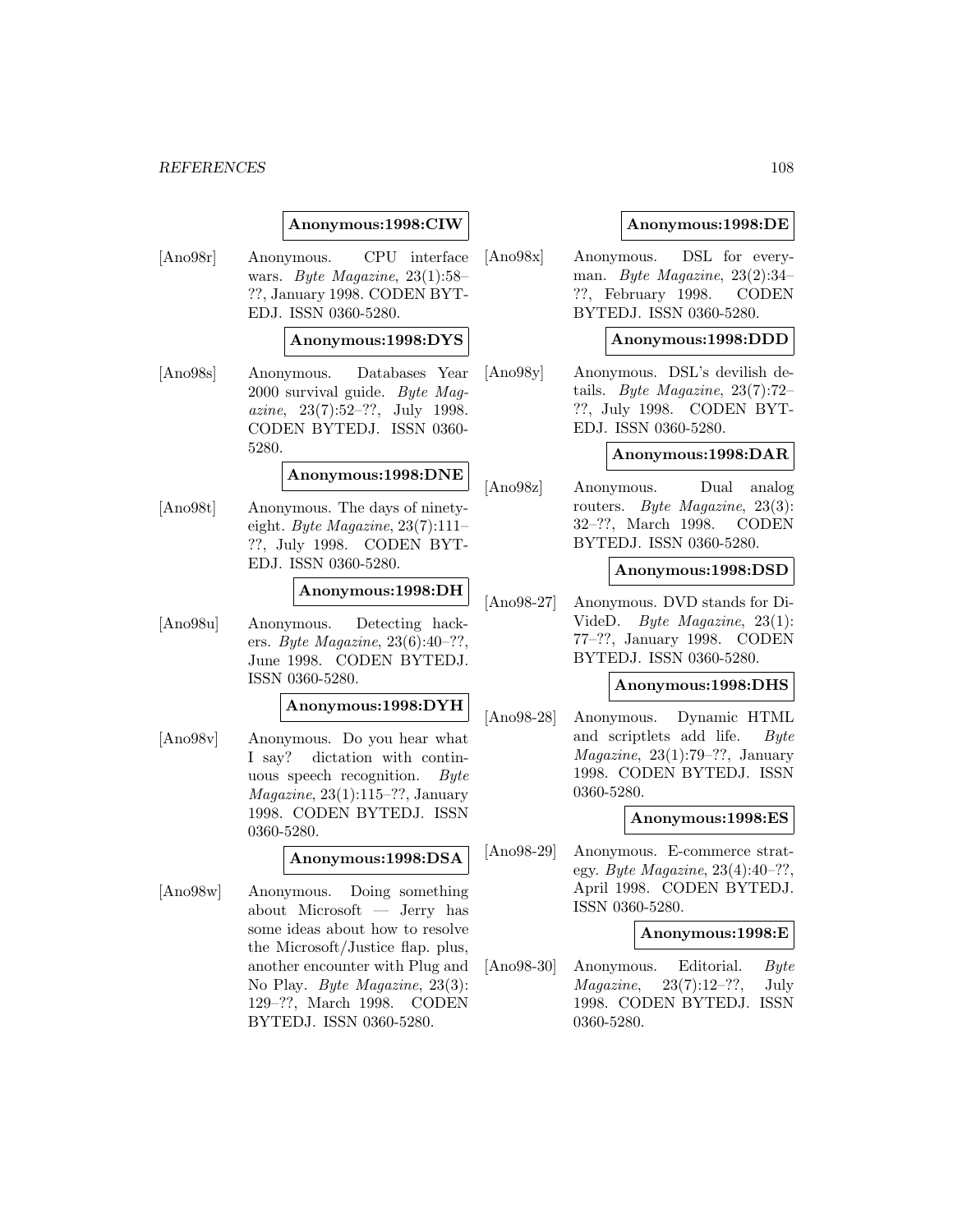#### *REFERENCES* 109

# **Anonymous:1998:ECC**

[Ano98-31] Anonymous. Editorial — coping with change. Byte Magazine, 23 (2):14–??, February 1998. CO-DEN BYTEDJ. ISSN 0360-5280.

### **Anonymous:1998:EICa**

[Ano98-32] Anonymous. Editorial index by company. Byte Magazine, 23 (4):162–??, April 1998. CODEN BYTEDJ. ISSN 0360-5280.

#### **Anonymous:1998:EICb**

[Ano98-33] Anonymous. Editorial index by company. Byte Magazine, 23 (5):154–??, May 1998. CODEN BYTEDJ. ISSN 0360-5280.

#### **Anonymous:1998:EICc**

[Ano98-34] Anonymous. Editorial index (by company). Byte Magazine, 23 (7):138–??, July 1998. CODEN BYTEDJ. ISSN 0360-5280.

#### **Anonymous:1998:ERS**

[Ano98-35] Anonymous. Extranets reach the spotlight. Byte Magazine, 23(1): 71–??, January 1998. CODEN BYTEDJ. ISSN 0360-5280.

#### **Anonymous:1998:FO**

[Ano98-36] Anonymous. Future office. Byte  $Magazine, 23(7):32-??, July$ 1998. CODEN BYTEDJ. ISSN 0360-5280.

# **Anonymous:1998:GRA**

[Ano98-37] Anonymous. GartnerGroup on remote access and the Net. Byte Magazine, 23(4):34–??, April 1998. CODEN BYTEDJ. ISSN 0360-5280.

#### **Anonymous:1998:GR**

[Ano98-38] Anonymous. GartnerGroup report. Byte Magazine, 23(7):28– ??, July 1998. CODEN BYT-EDJ. ISSN 0360-5280.

### **Anonymous:1998:GRF**

[Ano98-39] Anonymous. GartnerGroup report: Firewalls. Byte Magazine, 23(6):34–??, June 1998. CODEN BYTEDJ. ISSN 0360-5280.

#### **Anonymous:1998:GRE**

[Ano98-40] Anonymous. GartnerGroup report on ERP software. Byte  $Magazine, 23(3):34-??, March$ 1998. CODEN BYTEDJ. ISSN 0360-5280.

#### **Anonymous:1998:GPP**

[Ano98-41] Anonymous. Get to the point — A product to end voice-mail hemming and hawing. Byte Magazine, 23(3):158–??, March 1998. CODEN BYTEDJ. ISSN 0360- 5280.

#### **Anonymous:1998:GM**

[Ano98-42] Anonymous. Getting the message. Byte Magazine, 23(1):87– ??, January 1998. CODEN BYT-EDJ. ISSN 0360-5280.

#### **Anonymous:1998:GHM**

[Ano98-43] Anonymous. Giant heads, monster drives — IBM's GMR drives. Byte Magazine, 23(4):42– ??, April 1998. CODEN BYT-EDJ. ISSN 0360-5280.

### **Anonymous:1998:GEG**

[Ano98-44] Anonymous. Gigabit Ethernet gears up. Byte Magazine,  $23(1)$ :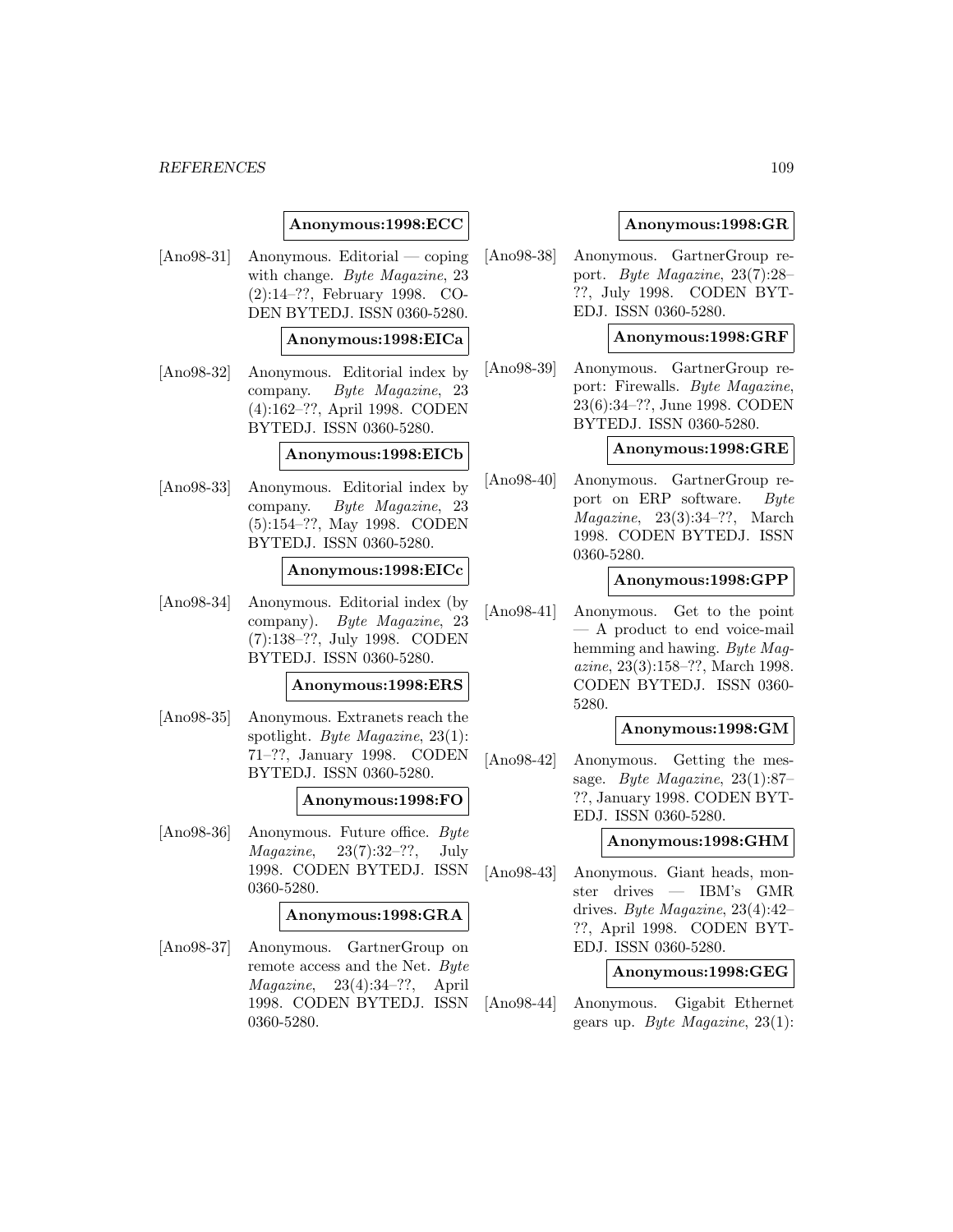84–??, January 1998. CODEN BYTEDJ. ISSN 0360-5280.

**Anonymous:1998:GBT**

[Ano98-45] Anonymous. Groupware: Browsing through Notes. Byte Magazine, 23(7):33–??, July 1998. CODEN BYTEDJ. ISSN 0360- 5280.

#### **Anonymous:1998:HWH**

[Ano98-46] Anonymous. Hackers in white hats. Byte Magazine, 23(6): 112O–??, June 1998. CODEN BYTEDJ. ISSN 0360-5280.

#### **Anonymous:1998:HDM**

[Ano98-47] Anonymous. Help desks make the Web connection — Webbased customer service can lower costs and improve response. Byte Magazine, 23(4):112K–??, April 1998. CODEN BYTEDJ. ISSN 0360-5280.

### **Anonymous:1998:HDT**

[Ano98-48] Anonymous. High-speed desktops — three vendors make an Alpha bet — Alpha-powered PCs from Aspen, Polywell, and Tri-Star. Byte Magazine, 23(2): 43–??, February 1998. CODEN BYTEDJ. ISSN 0360-5280.

# **Anonymous:1998:HG**

[Ano98-49] Anonymous. HTML groupware. Byte Magazine, 23(1):73– ??, January 1998. CODEN BYT-EDJ. ISSN 0360-5280.

#### **Anonymous:1998:AVH**

[Ano98-50] Anonymous. I am virus: Hear me roar. Byte Magazine, 23(1): 83–??, January 1998. CODEN BYTEDJ. ISSN 0360-5280.

# **Anonymous:1998:ITM**

[Ano98-51] Anonymous. IBM's ThinkPad 600, monster workstations, a funky desktop machine, simple drawing software, and a translation tool for Web sites. Byte Magazine, 23(7):139–??, July 1998. CODEN BYTEDJ. ISSN 0360-5280.

# **Anonymous:1998:IYB**

[Ano98-52] Anonymous. If you build it, will they come? — Sitara rewrites TCP. Byte Magazine, 23(3):125– ??, March 1998. CODEN BYT-EDJ. ISSN 0360-5280.

#### **Anonymous:1998:IAAa**

[Ano98-53] Anonymous. Index to advertis $ers$  — alphabetical order. Byte Magazine, 23(1):148–??, January 1998. CODEN BYTEDJ. ISSN 0360-5280.

#### **Anonymous:1998:IAAb**

[Ano98-54] Anonymous. Index to advertisers: Alphabetical order. Byte Magazine, 23(5):152–??, May 1998. CODEN BYTEDJ. ISSN 0360-5280.

# **Anonymous:1998:IJT**

[Ano98-55] Anonymous. Inprise's JBuilder: Take 2. Byte Magazine, 23(7): 85–??, July 1998. CODEN BYT-EDJ. ISSN 0360-5280.

# **Anonymous:1998:ILC**

[Ano98-56] Anonymous. Intel's low-cost CPU. Byte Magazine, 23(6):24– ??, June 1998. CODEN BYT-EDJ. ISSN 0360-5280.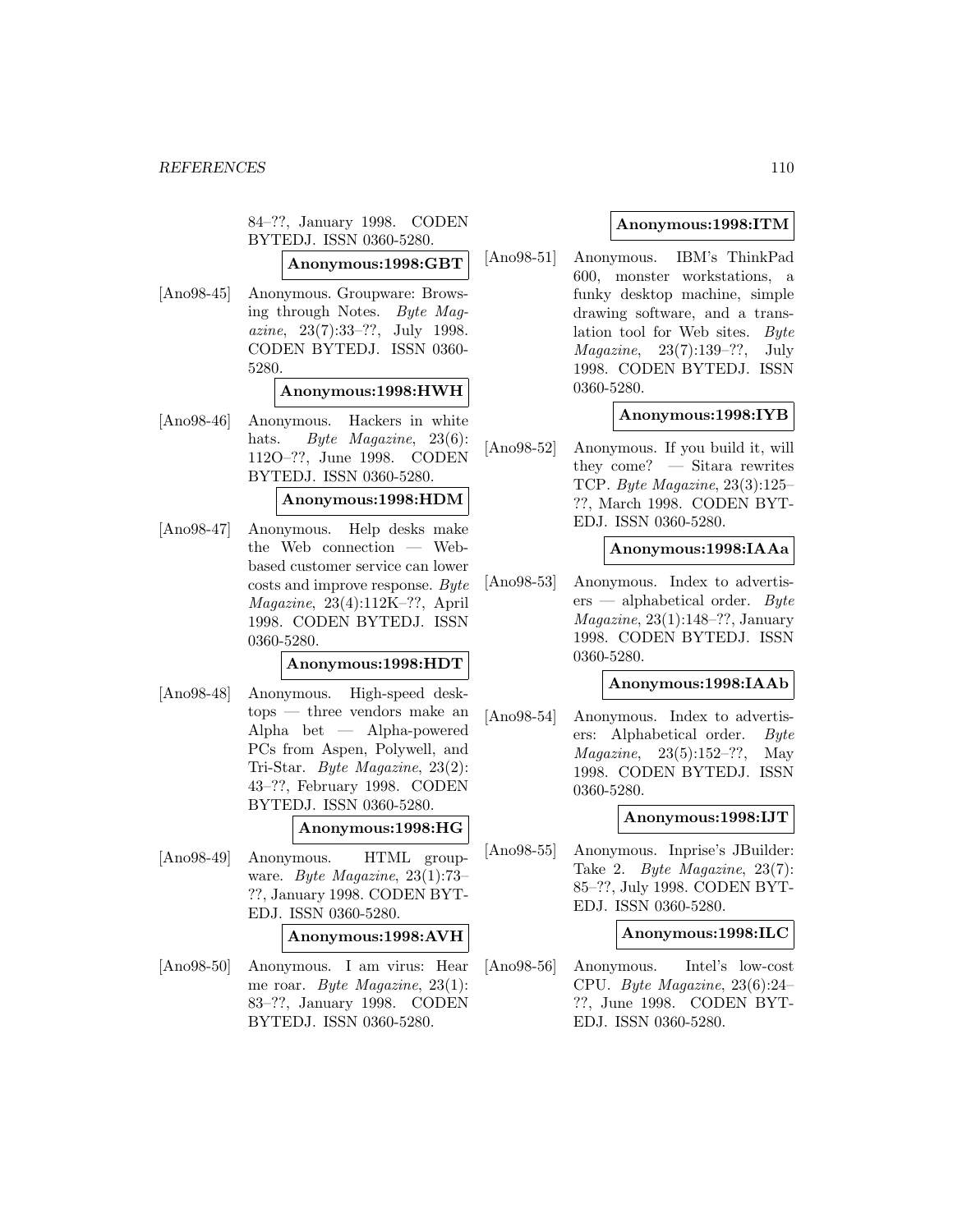# **Anonymous:1998:RYN**

[Ano98-57] Anonymous. Is that really you?: Nuance Verifier knows. Byte Magazine, 23(6):123–??, June 1998. CODEN BYTEDJ. ISSN 0360-5280.

#### **Anonymous:1998:JAC**

[Ano98-58] Anonymous. Jackpot at Comdex — we check out the hundreds of new products at the big show in Vegas and pick the best. Byte Magazine, 23(2):77–??, February 1998. CODEN BYTEDJ. ISSN 0360-5280.

# **Anonymous:1998:JRA**

[Ano98-59] Anonymous. JavaSoft rides again — A peek at the highlights of the upcoming JDK 1.2. Byte Magazine, 23(4):46–??, April 1998. CODEN BYTEDJ. ISSN 0360- 5280.

#### **Anonymous:1998:MCR**

[Ano98-60] Anonymous. Mail call — readers respond to the big question: Besides civilization, what is the Net the end of? Byte Magazine, 23 (2):160–??, February 1998. CO-DEN BYTEDJ. ISSN 0360-5280.

# **Anonymous:1998:MPC**

[Ano98-61] Anonymous. Managing PC costs. Byte Magazine, 23(7):65– ??, July 1998. CODEN BYT-EDJ. ISSN 0360-5280.

#### **Anonymous:1998:MTC**

[Ano98-62] Anonymous. Memories of things to come. Byte Magazine,  $23(1)$ : 74–??, January 1998. CODEN BYTEDJ. ISSN 0360-5280.

### **Anonymous:1998:MDD**

[Ano98-63] Anonymous. Microsoft's dataacces directions — A practical look at the giant's strategy. Byte Magazine, 23(3):104K–??, March 1998. CODEN BYTEDJ. ISSN 0360-5280.

### **Anonymous:1998:MPS**

[Ano98-64] Anonymous. Middleware — publish and subscribe meets the Internet — pull out the old and push in the new with scalable publish/subscribe middleware for WANs and the Web. *Byte Magazine*,  $23(2):125-??$ , February 1998. CODEN BYT-EDJ. ISSN 0360-5280.

### **Anonymous:1998:MA**

[Ano98-65] Anonymous. MMX alternatives. Byte Magazine, 23(7):26– ??, July 1998. CODEN BYT-EDJ. ISSN 0360-5280.

### **Anonymous:1998:MOB**

[Ano98-66] Anonymous. Multicast offers bandwidth salvation — three for data broadcasting. Byte Magazine, 23(3):121–??, March 1998. CODEN BYTEDJ. ISSN 0360- 5280.

#### **Anonymous:1998:MGA**

[Ano98-67] Anonymous. MultiWin gets its audition. Byte Magazine, 23(1): 66–??, January 1998. CODEN BYTEDJ. ISSN 0360-5280.

#### **Anonymous:1998:NEN**

[Ano98-68] Anonymous. NetWare enters the nineties — Netware 5 makes it easy to use TCP/IP for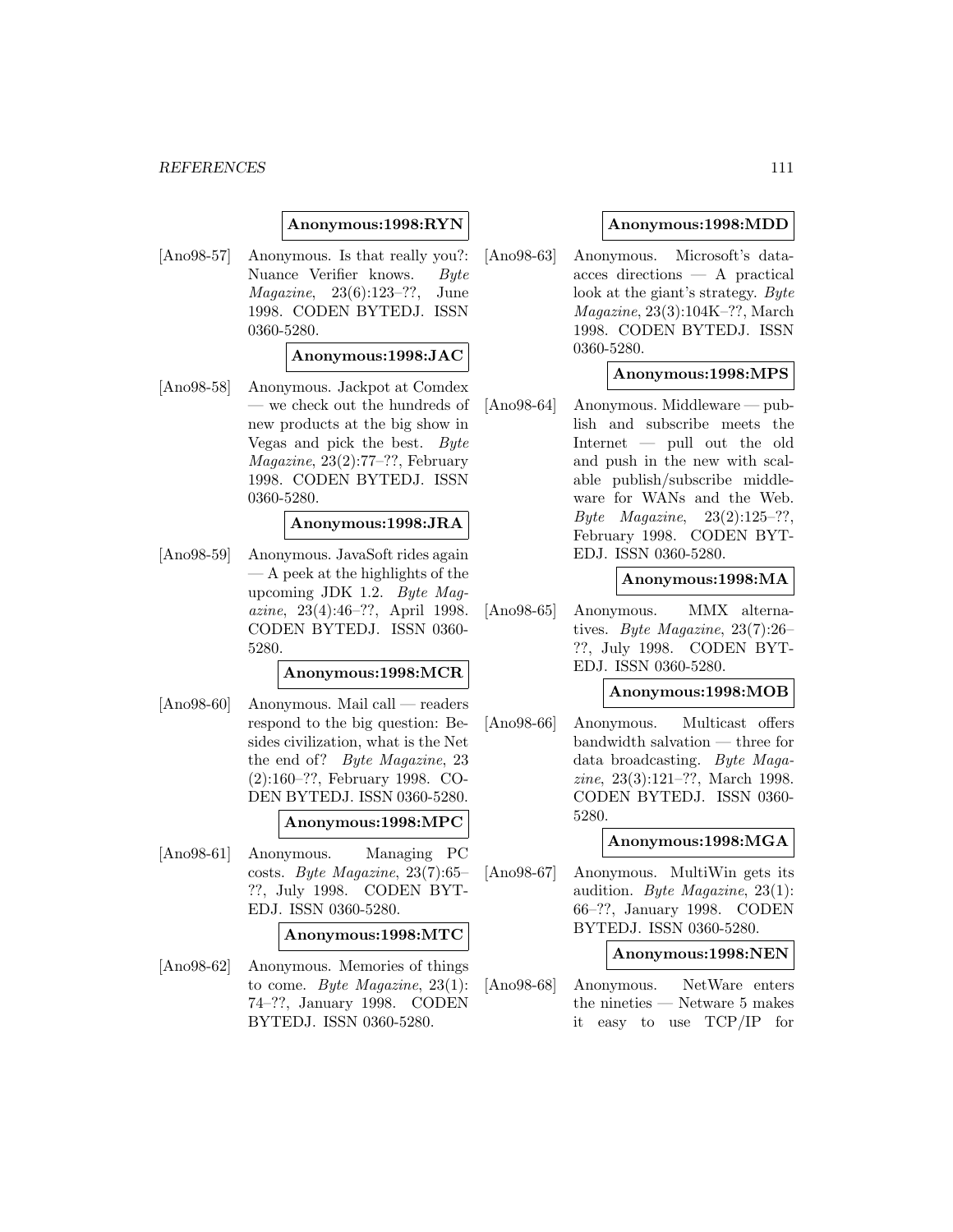all network client communications. Byte Magazine, 23(3):44– ??, March 1998. CODEN BYT-EDJ. ISSN 0360-5280.

# **Anonymous:1998:NWT**

[Ano98-69] Anonymous. Networks: Windows Terminal Server gets a hand. Byte Magazine, 23(7):30– ??, July 1998. CODEN BYT-EDJ. ISSN 0360-5280.

#### **Anonymous:1998:NNDb**

[Ano98-70] Anonymous. New notes and domino. Byte Magazine, 23(4): 24–??, April 1998. CODEN BYTEDJ. ISSN 0360-5280.

#### **Anonymous:1998:NI**

[Ano98-71] Anonymous. The next Internet. Byte Magazine, 23(1):82– ??, January 1998. CODEN BYT-EDJ. ISSN 0360-5280.

# **Anonymous:1998:NW**

[Ano98-72] Anonymous. The next Windows. Byte Magazine, 23(1):56– ??, January 1998. CODEN BYT-EDJ. ISSN 0360-5280.

#### **Anonymous:1998:NNDa**

[Ano98-73] Anonymous. Novell's new directory direction — with NDS for NT, Novell tries to solve a big problem. Byte Magazine, 23(3): 126–??, March 1998. CODEN BYTEDJ. ISSN 0360-5280.

# **Anonymous:1998:OWR**

[Ano98-74] Anonymous. OfficeMac: Worth revisiting in 98 — Microsoft restores Mac/Windows file compatibility. Byte Magazine, 23(3): 128–??, March 1998. CODEN BYTEDJ. ISSN 0360-5280.

# **Anonymous:1998:PI**

[Ano98-75] Anonymous. Pentium II in '98. Byte Magazine, 23(3):24–??, March 1998. CODEN BYTEDJ. ISSN 0360-5280.

# **Anonymous:1998:PIN**

[Ano98-76] Anonymous. A Pentium II notebook that talks to you: Digital's HiNote VP 765. Byte Magazine, 23(6):122–??, June 1998. CO-DEN BYTEDJ. ISSN 0360-5280.

# **Anonymous:1998:PIP**

[Ano98-77] Anonymous. PENTIUM II PCs — shooting the rapids at 333  $MHz$  — we test new systems from Compaq and HP. Byte Magazine, 23(3):41–??, March 1998. CODEN BYTEDJ. ISSN 0360-5280.

# **Anonymous:1998:PAP**

[Ano98-78] Anonymous. Performance analyzers — profilers for a component world — NuMega's True-Time and Rational's Visual Quantify find bottlenecks in Windows code. Byte Magazine, 23(2):46–??, February 1998. CO-DEN BYTEDJ. ISSN 0360-5280.

#### **Anonymous:1998:PAA**

[Ano98-79] Anonymous. Perl and Apache Apache's embedded Perl interpreter, mod-perl, integrates Web services with scripting. Byte Magazine, 23(3):97–??, March 1998. CODEN BYTEDJ. ISSN 0360-5280.

#### **Anonymous:1998:PWD**

[Ano98-80] Anonymous. A Perl for Web developers. Byte Magazine, 23(7):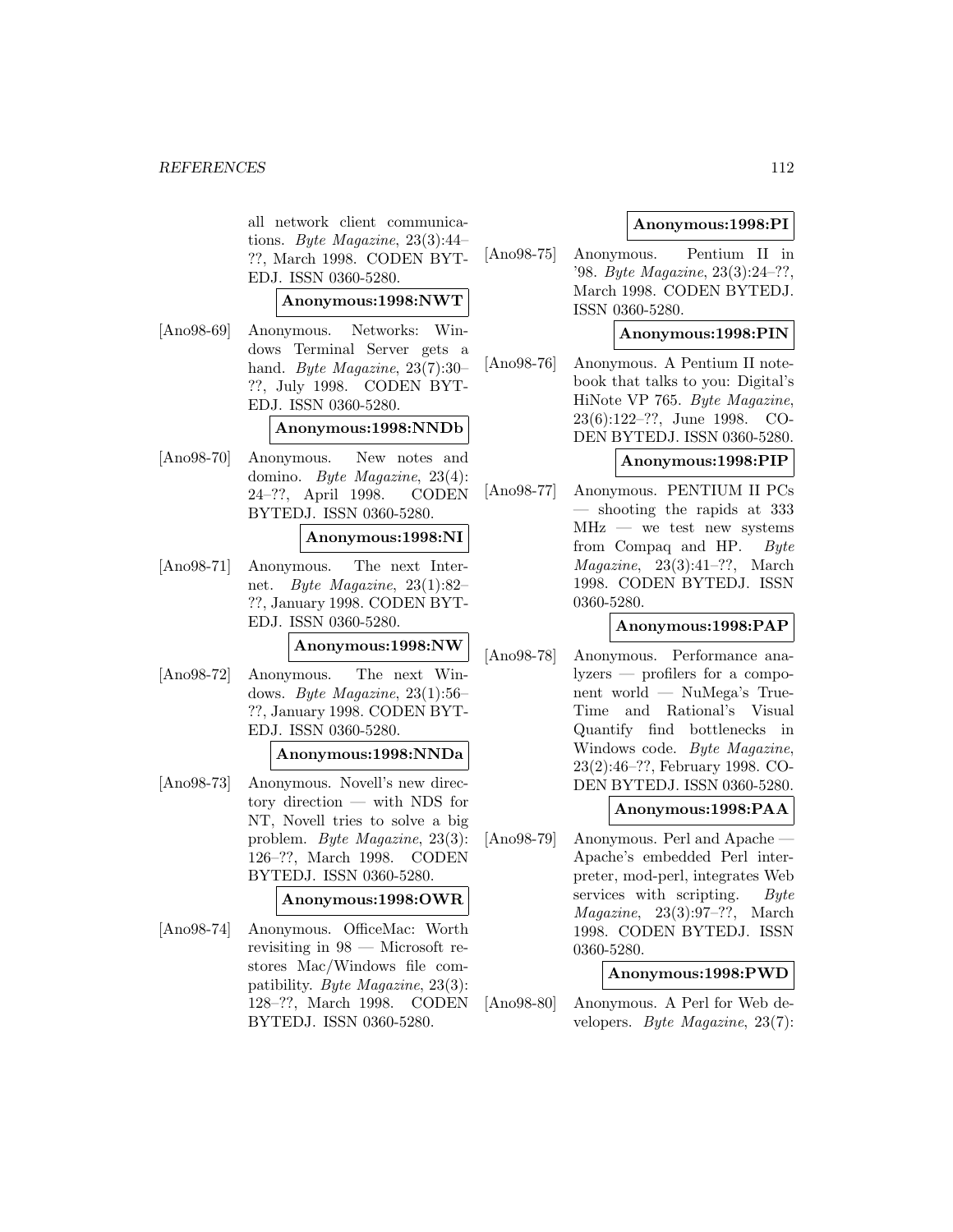30–??, July 1998. CODEN BYT-EDJ. ISSN 0360-5280.

# **Anonymous:1998:PSN**

[Ano98-81] Anonymous. Pet sounds — new technology combines three of the most annoying things about modern life: car alarms, barking dogs, and cell phones. Byte  $Magazine, 23(1):156-??, January$ 1998. CODEN BYTEDJ. ISSN 0360-5280.

# **Anonymous:1998:PDP**

[Ano98-82] Anonymous. A portable device for PBX(a)Home-EXTender lets phones roam. Byte Magazine, 23 (6):48–??, June 1998. CODEN BYTEDJ. ISSN 0360-5280.

#### **Anonymous:1998:PM**

[Ano98-83] Anonymous. PowerPC: 400 MHz in '98. Byte Magazine, 23(4):30– ??, April 1998. CODEN BYT-EDJ. ISSN 0360-5280.

#### **Anonymous:1998:PSO**

[Ano98-84] Anonymous. PowerSite straddles the object world — Sybase PowerSite offers agnostic Web development. Byte Magazine, 23(1): 39–??, January 1998. CODEN BYTEDJ. ISSN 0360-5280.

**Anonymous:1998:PTV**

[Ano98-85] Anonymous. Pretty thin, very wide — Gateway's Solo 5100. Byte Magazine,  $23(4):41-??,$ April 1998. CODEN BYTEDJ. ISSN 0360-5280.

**Anonymous:1998:PNT**

[Ano98-86] Anonymous. Previews of a new Toshiba Satellite and Softimage's

Digital Studio. Byte Magazine, 23(3):153–??, March 1998. CO-DEN BYTEDJ. ISSN 0360-5280.

# **Anonymous:1998:QPU**

[Ano98-87] Anonymous. Quality problems — an unlikely new use for toothpaste and a call for Ugly Tech Building photos. Byte Magazine, 23(4):168–??, April 1998. CO-DEN BYTEDJ. ISSN 0360-5280.

# **Anonymous:1998:QCS**

[Ano98-88] Anonymous. Qube is convenience squared — services for small LANs. Byte Magazine, 23 (6):47–??, June 1998. CODEN BYTEDJ. ISSN 0360-5280.

#### **Anonymous:1998:RTS**

[Ano98-89] Anonymous. Remote terminal server — terminal compromises — Windows-based terminal server: a leap forward or a step back in time? Byte Magazine, 23(3):43–??, March 1998. CODEN BYTEDJ. ISSN 0360- 5280.

#### **Anonymous:1998:SS**

[Ano98-90] Anonymous. Serving up storage. Byte Magazine, 23(1):72– ??, January 1998. CODEN BYT-EDJ. ISSN 0360-5280.

#### **Anonymous:1998:SIb**

[Ano98-91] Anonymous. The Smartcard invasion. Byte Magazine, 23(1):76– ??, January 1998. CODEN BYT-EDJ. ISSN 0360-5280.

# **Anonymous:1998:SIC**

[Ano98-92] Anonymous. Smartcard invasion continues — security applications will be the spearhead for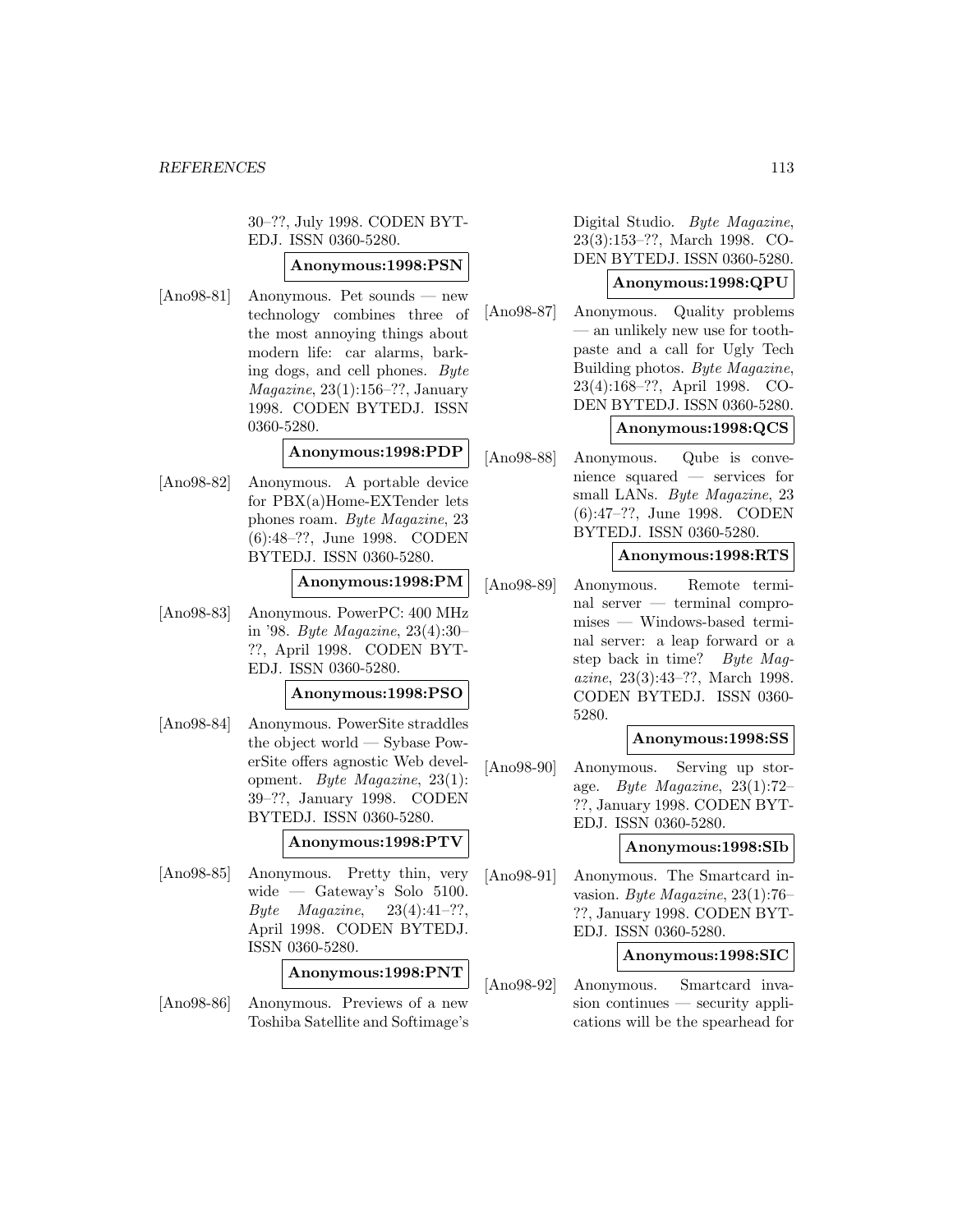these "credit cards with brains.". Byte Magazine, 23(4):112C–??, April 1998. CODEN BYTEDJ. ISSN 0360-5280.

# **Anonymous:1998:SHM**

[Ano98-93] Anonymous. SmartSuite heads for the millennium — Lotus adds Web technology. Byte Magazine, 23(6):42–??, June 1998. CODEN BYTEDJ. ISSN 0360-5280.

#### **Anonymous:1998:SBB**

[Ano98-94] Anonymous. Software building blocks. Byte Magazine, 23(2): 40–??, February 1998. CODEN BYTEDJ. ISSN 0360-5280.

#### **Anonymous:1998:SY**

[Ano98-95] Anonymous. Solving for the Year 2000. Byte Magazine, 23(1):75– ??, January 1998. CODEN BYT-EDJ. ISSN 0360-5280.

# **Anonymous:1998:SND**

[Ano98-96] Anonymous. Sony's 3-pound notebook, Dell's speedy PII desktops, and Compaq's 5-pound Armada. Byte Magazine, 23(4): 163–??, April 1998. CODEN BYTEDJ. ISSN 0360-5280.

#### **Anonymous:1998:SSI**

[Ano98-97] Anonymous. Speedier server I/O. Byte Magazine, 23(2):28– ??, February 1998. CODEN BYTEDJ. ISSN 0360-5280.

#### **Anonymous:1998:SMP**

[Ano98-98] Anonymous. Standing on a moving platform. Byte Magazine, 23 (1):54–??, January 1998. CO-DEN BYTEDJ. ISSN 0360-5280.

### **Anonymous:1998:SIa**

[Ano98-99] Anonymous. Stop the insanity. Byte Magazine,  $23(1):64-??$ . January 1998. CODEN BYT-EDJ. ISSN 0360-5280.

# **Anonymous:1998:SSS**

[Ano98-100] Anonymous. Storing smart saves space — HSM moves little-used data where it belongs: elsewhere. Byte Magazine, 23(3):104C–??, March 1998. CODEN BYTEDJ. ISSN 0360-5280.

# **Anonymous:1998:SDE**

[Ano98-101] Anonymous. Sweet dreams with embedded databases. Byte Magazine, 23(6):112C–??, June 1998. CODEN BYTEDJ. ISSN 0360- 5280.

# **Anonymous:1998:TCW**

[Ano98-102] Anonymous. Thin clients for Windows. Byte Magazine, 23(2): 24–??, February 1998. CODEN BYTEDJ. ISSN 0360-5280.

#### **Anonymous:1998:TLM**

[Ano98-103] Anonymous. Thin's in: 20 LCD monitors for your desktop. Byte Magazine, 23(7):90–??, July 1998. CODEN BYTEDJ. ISSN 0360-5280.

#### **Anonymous:1998:CFM**

[Ano98-104] Anonymous. To cure a failing memory — Jerry's unending quest for more storage space and RAM leads him into the thicket of disk and memory optimization. Byte Magazine, 23(2): 131–??, February 1998. CODEN BYTEDJ. ISSN 0360-5280.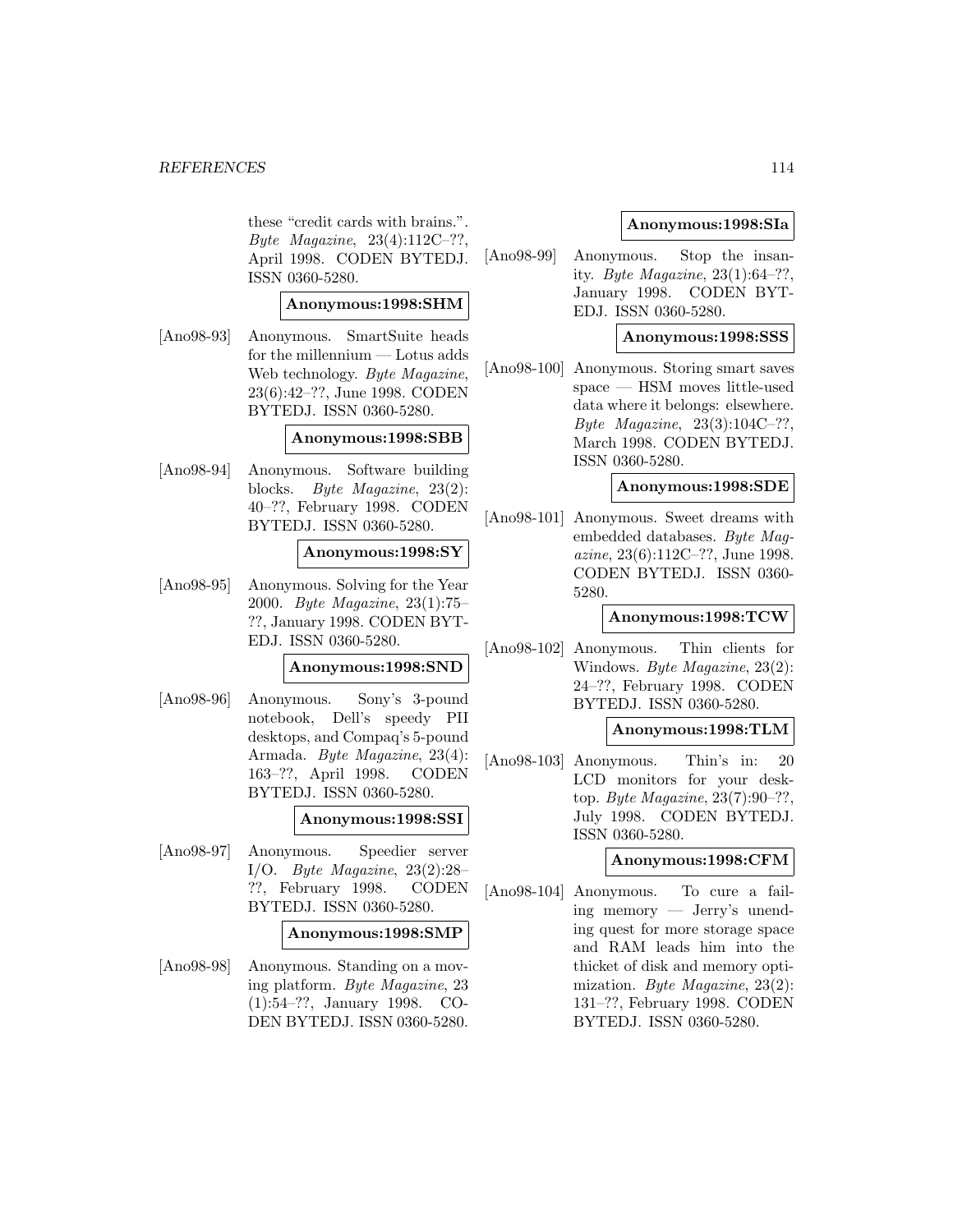### **Anonymous:1998:TW**

[Ano98-105] Anonymous. Transacting on the Web. Byte Magazine, 23(1):81– ??, January 1998. CODEN BYT-EDJ. ISSN 0360-5280.

### **Anonymous:1998:UBR**

[Ano98-106] Anonymous. Unix's bum rap. Byte Magazine,  $23(1):96I-??$ , January 1998. CODEN BYT-EDJ. ISSN 0360-5280.

#### **Anonymous:1998:VMS**

[Ano98-107] Anonymous. V.90 modem sets a standard. Byte Magazine, 23(7): 37–??, July 1998. CODEN BYT-EDJ. ISSN 0360-5280.

#### **Anonymous:1998:VIG**

[Ano98-108] Anonymous. Visual InterDev grows up fast — Microsoft's RAD Web tool. Byte Magazine, 23(6):41–??, June 1998. CODEN BYTEDJ. ISSN 0360-5280.

#### **Anonymous:1998:VMP**

[Ano98-109] Anonymous. Voice-mail purgatory. Byte Magazine, 23(6):34– ??, June 1998. CODEN BYT-EDJ. ISSN 0360-5280.

#### **Anonymous:1998:VSB**

[Ano98-110] Anonymous. VPNs for small businesses. Byte Magazine, 23 (7):21–??, July 1998. CODEN BYTEDJ. ISSN 0360-5280.

### **Anonymous:1998:WPa**

[Ano98-111] Anonymous. Wanted: Programmers. Byte Magazine, 23(3):40– ??, March 1998. CODEN BYT-EDJ. ISSN 0360-5280.

#### **Anonymous:1998:WPb**

[Ano98-112] Anonymous. Web project. Byte  $Magazine, 23(7):81-??, July$ 1998. CODEN BYTEDJ. ISSN 0360-5280.

#### **Anonymous:1998:WNC**

 $[Ano98-113]$  Anonymous. What's new Compaq's notebook, Philips' latest Velo, and Accent's translation software. plus, IBM brings its "giant MR" technology to a desktop disk. Byte Magazine, 23 (2):155–??, February 1998. CO-DEN BYTEDJ. ISSN 0360-5280.

#### **Anonymous:1998:WNW**

 $[Ano98-114]$  Anonymous. What's new Wintel notebooks from a former Mac cloner, HP's Kayaks, NT clustering, Web commerce tools, and more new hardware and software. Byte Magazine, 23(1):151– ??, January 1998. CODEN BYT-EDJ. ISSN 0360-5280.

#### **Anonymous:1998:WNH**

[Ano98-115] Anonymous. What's new: HP's multifunction machine, Photoshop 5, graphics accelerators, doit-yourself G3 Mac upgrades, PII servers, and lots of development tools. Byte Magazine, 23(6):155– ??, June 1998. CODEN BYT-EDJ. ISSN 0360-5280.

#### **Anonymous:1998:WT**

[Ano98-116] Anonymous. What's up with tape? Byte Magazine, 23(4):26– ??, April 1998. CODEN BYT-EDJ. ISSN 0360-5280.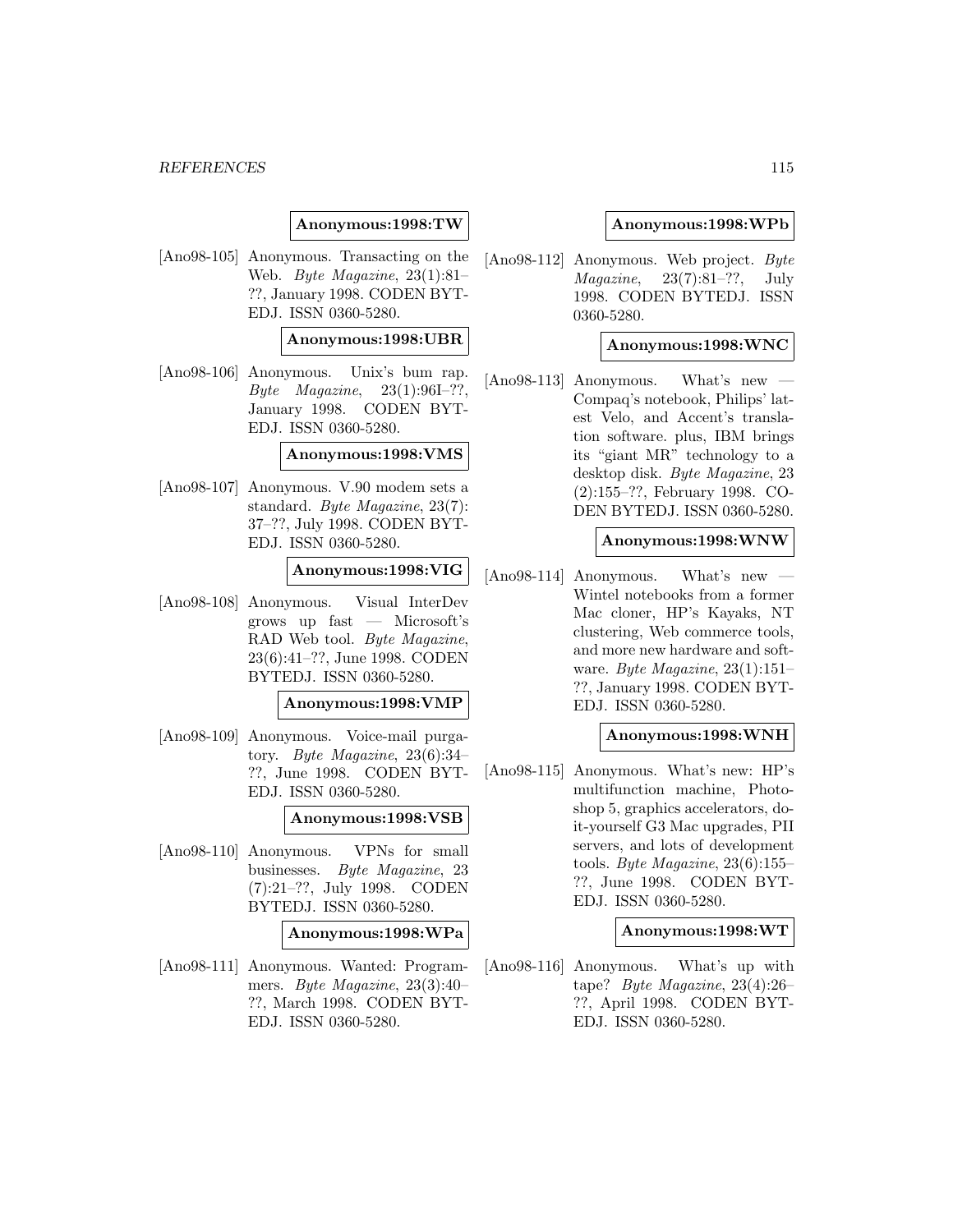#### **Anonymous:1998:WPC**

[Ano98-117] Anonymous. When push comes to serve. Byte Magazine, 23(7): 98–??, July 1998. CODEN BYT-EDJ. ISSN 0360-5280.

#### **Anonymous:1998:WWE**

[Ano98-118] Anonymous. When will E-cash jingle in your E-pocket? Byte  $Magazine, 23(1):85-??, January$ 1998. CODEN BYTEDJ. ISSN 0360-5280.

#### **Anonymous:1998:WWF**

[Ano98-119] Anonymous. Wherefore warehouse? the future of data mining. Byte Magazine,  $23(1)$ : 88NA1–??, January 1998. CO-DEN BYTEDJ. ISSN 0360-5280.

#### **Anonymous:1998:NN**

[Ano98-120] Anonymous. Where's NetWare headed? Eric Schmidt, CEO and chairman of the board, discusses the technology directions he's setting for Novell. Byte Magazine, 23(1):32, January 1998. CODEN BYTEDJ. ISSN 0360- 5280. First question: "What's your greatest technology challenge at Novell?" Answer: "We need to get to the TCP/IP platform as fast as we can.".

#### **Anonymous:1998:WCF**

[Ano98-121] Anonymous. Which compiler is fastest? our tests reveal surprising bugs and inefficiencies. Byte Magazine, 23(1):122–??, January 1998. CODEN BYTEDJ. ISSN 0360-5280.

#### **Anonymous:1998:WR**

[Ano98-122] Anonymous. Win98 roadmap.  $Byte$  *Magazine*,  $23(6):63-??$ , June 1998. CODEN BYTEDJ. ISSN 0360-5280.

# **Anonymous:1998:WCG**

[Ano98-123] Anonymous. Windows CE goes  $global$  — with Windows CE 2.0, you can now put Windows on color hand-helds. Byte Magazine, 23(1):40–??, January 1998. CO-DEN BYTEDJ. ISSN 0360-5280.

# **Anonymous:1998:WFI**

[Ano98-124] Anonymous. Windows: Fast inkjet takes on lasers. Byte Magazine, 23(7):24–??, July 1998. CODEN BYTEDJ. ISSN 0360- 5280.

### **Anonymous:1998:WTS**

[Ano98-125] Anonymous. Windows Terminal Server gets a hand. Byte Magazine, 23(7):30–??, July 1998. CODEN BYTEDJ. ISSN 0360- 5280.

#### **Anonymous:1998:WPH**

[Ano98-126] Anonymous. Workgroup printer — HP makes an even better impression — the new LaserJet 4000 delivers 1200 dpi, lets you manage more of the print process from your ... . Byte Magazine, 23 (2):129–??, February 1998. CO-DEN BYTEDJ. ISSN 0360-5280.

#### **Anonymous:1998:X**

[Ano98-127] Anonymous. XML. Byte Magazine, 23(1):80–??, January 1998. CODEN BYTEDJ. ISSN 0360- 5280.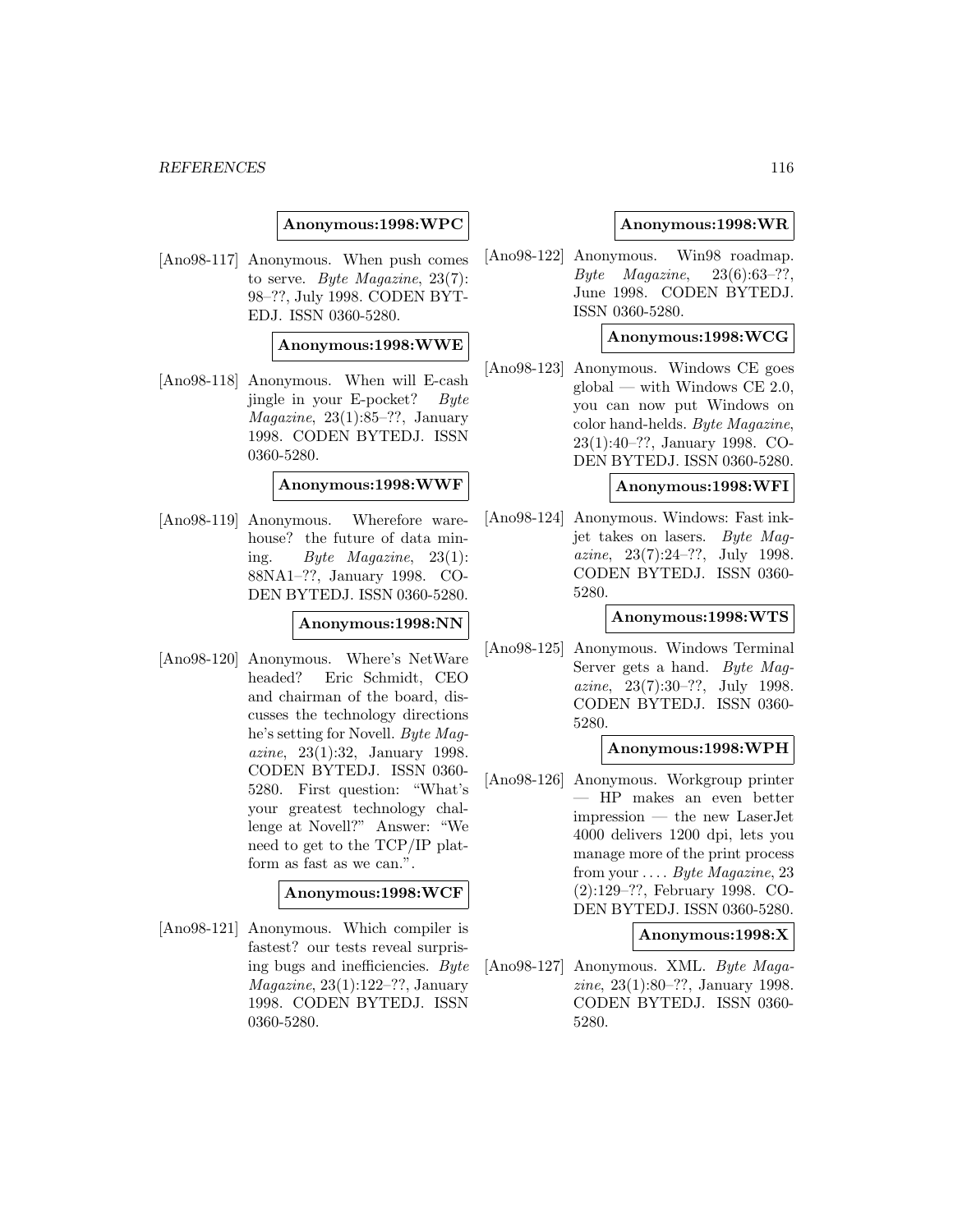### **Anonymous:1998:YBS**

[Ano98-128] Anonymous. Your brain in software — Natrificial's The Brain. Byte Magazine, 23(4):45– ??, April 1998. CODEN BYT-EDJ. ISSN 0360-5280.

### **Apiki:1995:OCG**

[Api95a] Steve Apiki. OLE controls from the ground up: OLE controls are the technology of choice for lightweight software components under Windows. building one is easy using the Control Development Kit, but starting from scratch provides an inside look at the underlying technology. Byte Magazine, 20(3):169–??, March 1995. CODEN BYTEDJ. ISSN 0360-5280.

#### **Apiki:1995:SSR**

[Api95b] Steve Apiki. Simple, scalable RAID: Micropolis makes RAID both scalable and multiplatform with the Raidion LTX, a modular RAID system that works with any SCSI host. Byte Magazine, 20(2):115–??, February 1995. CODEN BYTEDJ. ISSN 0360-5280.

# **Apiki:1995:VCG**

[Api95c] Steve Apiki. Visual C++ goes multiplatform: With versions on Intel, mips, and Alpha; a slick, well-designed integrated environment; class-library enhancements; and a Macintosh cross-development package, Visual C++ is an impressive package. but be prepared to jump into 32-bit development with

both feet. Byte Magazine, 20 (4):167–??, April 1995. CODEN BYTEDJ. ISSN 0360-5280.

# **Apiki:1997:CEL**

[Api97] Steve Apiki. C++ on every level — Microsoft's Visual C++ 5.0. Byte Magazine, 22(5):47–??, May 1997. CODEN BYTEDJ. ISSN 0360-5280.

# **Archide:1998:FCD**

[Arc98] Reynaldo Archide. A flexible CPU for digital cameras — the MIPS processor architecture offers ways to extend computing power for custom applications. LSI Logic used it. Byte Magazine, 23(3):49–??, March 1998. CODEN BYTEDJ. ISSN 0360- 5280.

# **Amine:1995:CIG**

[ARH95] Gilbert Amine, Annette Riggio, and Ellis Hill. Caller ID goes to work. Byte Magazine, 20(1):149– ??, January 1995. CODEN BYT-EDJ. ISSN 0360-5280.

#### **Andrews:1996:BCF**

[ATA96] Dave Andrews, Tom Thompson, and Rowland Aertker. Books and CD-ROMs: The future, according to Bill. Byte Magazine, 21 (3):41–??, March 1996. CODEN BYTEDJ. ISSN 0360-5280.

# **Baker:1995:PXWa**

[Bak95a] Steven Baker. The power of X for Windows NT. Byte Magazine, 20 (7):149–??, July 1995. CODEN BYTEDJ. ISSN 0360-5280.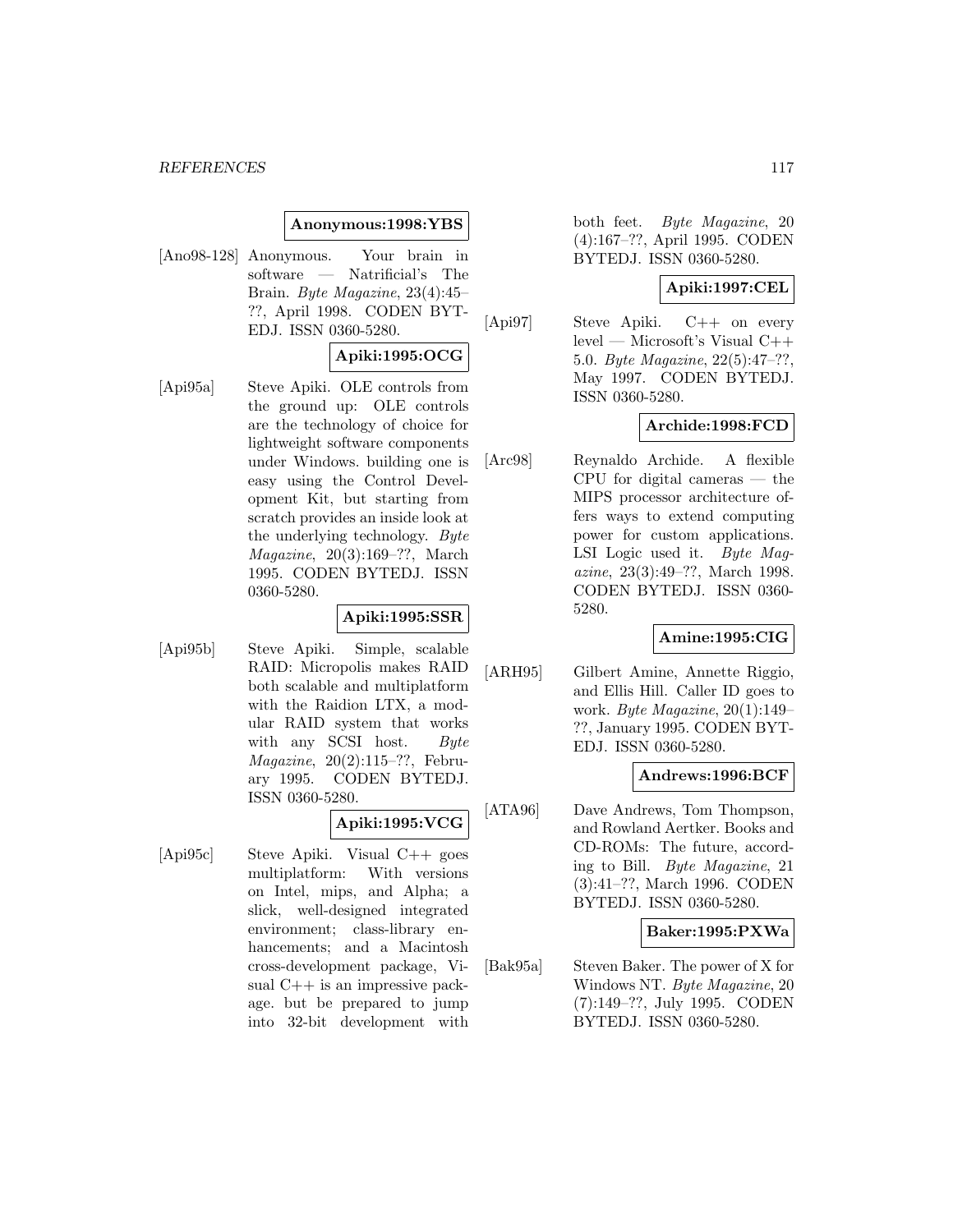#### *REFERENCES* 118

# **Baker:1995:PXWb**

[Bak95b] Steven Baker. The power of X for Windows NT: Hummingbird's eXceed delivers native X Window System to Windows NT. Byte Magazine, 20(7):149– ??, July 1995. CODEN BYT-EDJ. ISSN 0360-5280.

#### **Baldazo:1995:RMP**

[Bal95a] R. Baldazo. Red-hot 100 MHz portable Pentium (Tadpole P1000). Byte Magazine, 20(6): 165, June 1995. CODEN BYT-EDJ. ISSN 0360-5280.

#### **Baldazo:1995:ATG**

[Bal95b] Rex Baldazo. 3-D Action three-dimensional games have changed enormously since the days of Atari Battlezone. Byte Magazine, 20(12):123–??, December 1995. CODEN BYTEDJ. ISSN 0360-5280.

# **Baldazo:1995:ATL**

[Bal95c] Rex Baldazo. ATM with a twist of LAN — ATM must interoperate with legacy systems, especially LANs. LAN emulation might do the trick. Byte Magazine, 20(11):255–??, November 1995. CODEN BYTEDJ. ISSN 0360-5280.

#### **Baldazo:1995:CPG**

[Bal95d] Rex Baldazo. Color and a Pentium to go: Toshiba's T4900CT lightweight, low-voltage Pentium powerhouse makes a great traveling companion. Byte Magazine, 20(7):153–??, July 1995. CO-DEN BYTEDJ. ISSN 0360-5280.

# **Baldazo:1995:LAN**

[Bal95e] Rex Baldazo. Local air networks: With roaming-enabled access points, good range, and high throughout, WaveLANbase wireless LANs are the ones to beat in North America. Byte *Magazine*,  $20(6):201-??$ , June 1995. CODEN BYTEDJ. ISSN 0360-5280.

# **Baldazo:1995:PMS**

[Bal95f] Rex Baldazo. Portable multimedia: Satellite Pro — power at the right price. Byte Magazine, 20 (6):173–??, June 1995. CODEN BYTEDJ. ISSN 0360-5280.

# **Baldazo:1995:RPP**

[Bal95g] Rex Baldazo. Red-Hot 100-MHz portable Pentium: The Tadpole PI000 – screaming performance. *Byte Magazine*, 20(6): 167–??, June 1995. CODEN BYTEDJ. ISSN 0360-5280.

# **Baldazo:1995:TMR**

[Bal95h] Rex Baldazo. Tru multimedia road warrior: IBM's latest ThinkPad with CD-ROM, motion-video support, and mwave DSP brings multimedia to the road warrior. this new machine also moves laptops a step closer to desktops. Byte Magazine, 20(3):129–??, March 1995. CODEN BYTEDJ. ISSN 0360-5280.

# **Baldazo:1995:VCL**

[Bal95i] Rex Baldazo. Virtual CDs on the LAN — CD-QuickShare speeds up your shared network CD-ROM drives. Byte Magazine,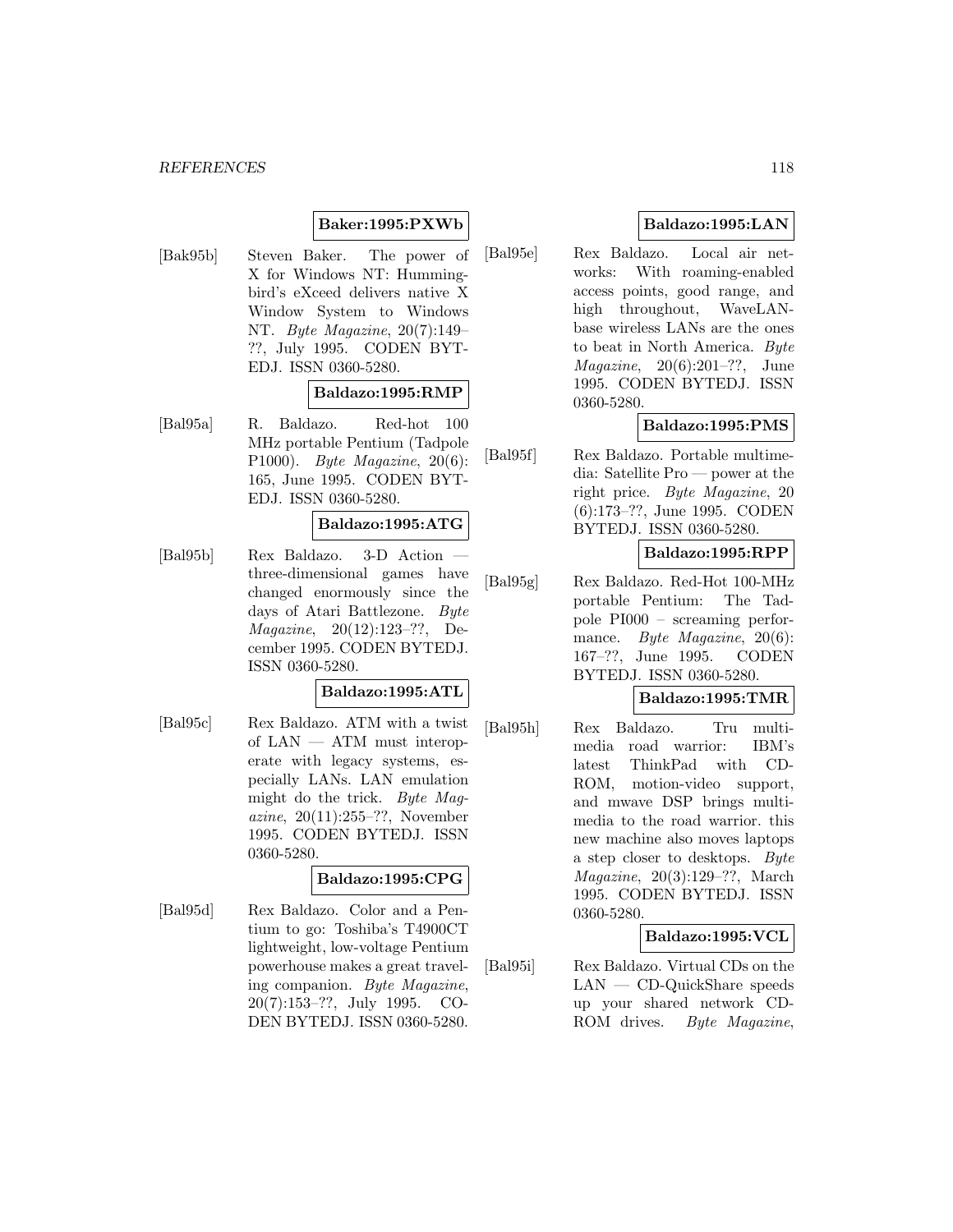20(12):153–??, December 1995. CODEN BYTEDJ. ISSN 0360- 5280.

# **Baldazo:1996:BWS**

[Bal96a] Rex Baldazo. Battle of the Web site builders. Byte Magazine, 21 (7):157–158, July 1996. CODEN BYTEDJ. ISSN 0360-5280.

### **Baldazo:1996:BOS**

[Bal96b] Rex Baldazo. The be-all of operating systems. Byte Magazine, 21(5):163–??, May 1996. CO-DEN BYTEDJ. ISSN 0360-5280.

#### **Baldazo:1996:JA**

[Bal96c] Rex Baldazo. JavaScript adventures. Byte Magazine,  $21(8):117-$ ??, August 1996. CODEN BYT-EDJ. ISSN 0360-5280.

# **Baldazo:1996:MCN**

[Bal96d] Rex Baldazo. Microsoft catches up with Netscape — Microsoft's latest Web browser matches Netscape Navigator feature for feature, plus adds some tricks all its own. Byte Magazine, 21(9): 41–??, September 1996. CODEN BYTEDJ. ISSN 0360-5280.

# **Baldazo:1996:NWC**

[Bal96e] Rex Baldazo. Navigating with a Web compass. Byte Magazine, 21 (3):97–98, March 1996. CODEN BYTEDJ. ISSN 0360-5280.

# **Baldazo:1996:NT**

[Bal96f] Rex Baldazo. Navigator turns 3.0. Byte Magazine, 21(8):42, August 1996. CODEN BYT-EDJ. ISSN 0360-5280.

# **Bannon:1997:AAA**

[Ban97] Peter J. Bannon. Alpha arrives at the desktop — A low-cost version brings workstation power to desktop PCs. Byte Magazine, 22 (5):59–??, May 1997. CODEN BYTEDJ. ISSN 0360-5280.

# **Baran:1995:IGS**

[Bar95a] Nicholas Baran. The Internet: The greatest show on earth: Ten tips for using the Internet as a strategic business tool. Byte Magazine, 20(7):69– ??, July 1995. CODEN BYT-EDJ. ISSN 0360-5280.

# **Baran:1995:CSL**

[Bar95b] Nick Baran. Commentary: Stop, look, and listen! just because you can put it on-line doesn't mean people want it. Byte Magazine, 20(8):218–??, August 1995. CO-DEN BYTEDJ. ISSN 0360-5280.

# **Barker:1995:BAB**

[Bar95c] Dennis Barker. 1994 BYTE awards: BYTE editors pick the 50 outstanding products or technologies of the past year. Byte  $Magazine, 20(1):49-??, January$ 1995. CODEN BYTEDJ. ISSN 0360-5280.

# **Barker:1995:BPH**

[Bar95d] Dennis Barker. Blasts from the past — highlights from two decades of the PC revolution. Byte Magazine, 20(8):41–??, August 1995. CODEN BYTEDJ. ISSN 0360-5280.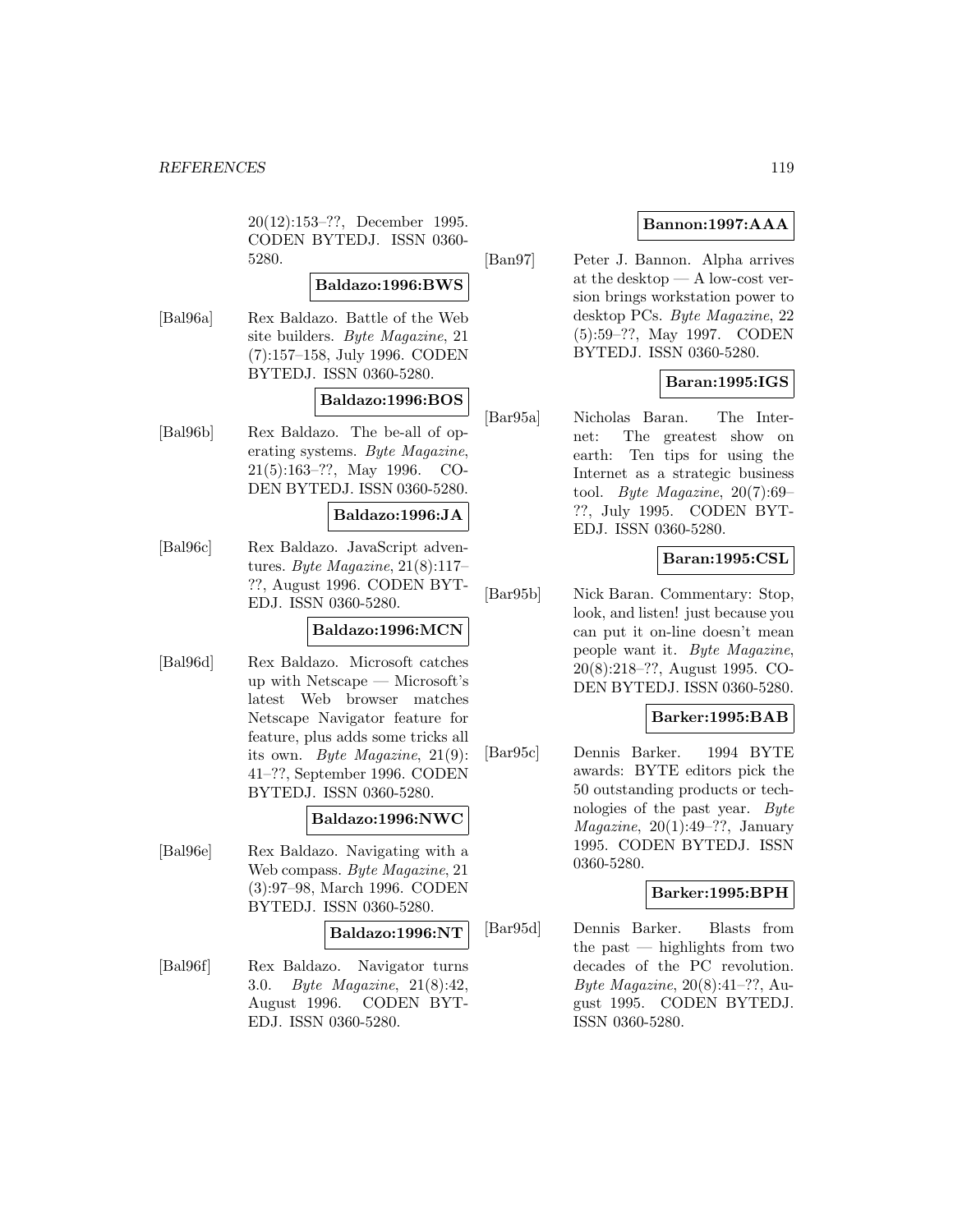# **Bassak:1995:BBB**

[Bas95] Gil Bassak. Brainy, brawny batteries: Battery technology for mobile computing is at a crossroads. Byte Magazine, 20(6): 131–??, June 1995. CODEN BYTEDJ. ISSN 0360-5280.

# **Baum:1995:AWF**

[Bau95] David Baum. Assets in wonderland: Financial traders can operate almost anywhere with new data-analysis software and virtual-reality interfaces. Byte Magazine, 20(7):111–116, 118, July 1995. CODEN BYTEDJ. ISSN 0360-5280.

# **Baum:1996:IWC**

[Bau96] David W. Baum. Installations: When COBOL is cool. Byte Magazine, 21(4):64–??, April 1996. CODEN BYTEDJ. ISSN 0360-5280.

### **Baum:1997:IPT**

[Bau97] David Baum. Intranet politics and technologies — VARs and integrators are successfully tangling with the intranet maelstrom. Byte Magazine, 22(5): 88A–??, May 1997. CODEN BYTEDJ. ISSN 0360-5280.

# **Baldazo:1995:WCG**

[BD95a] R. Baldazo and S. Diehl. Workgroup conferencing (groupware for Windows). Byte Magazine, 20(3):125–126, 128, March 1995. CODEN BYTEDJ. ISSN 0360- 5280.

# **Baldazo:1995:WCL**

[BD95b] Rex Baldazo and Stanford Diehl. Workgroup conferencing: A look at two new groupware solutions for Windows: Collabra Share and Attachmate's OpenMind. both products deliver an effective conferencing system to large and small workgroups. Open-Mind also includes document management and OLE automation features. Byte Magazine, 20(3):125–??, March 1995. CO-DEN BYTEDJ. ISSN 0360-5280.

# **Baldazo:1996:BCB**

[BDF96] Rex Baldazo, Stanford Diehl, and Rich Friedman. Books and CD-ROMs: Baby's first Java book. Byte Magazine, 21(4):41– ??, April 1996. CODEN BYT-EDJ. ISSN 0360-5280.

# **Beard:1996:DGO**

[Bea96] N. Beard. Doctors go on-line. Byte Magazine, 21(6):7–8, June 1996. CODEN BYTEDJ. ISSN 0360-5280.

#### **Beebe:1996:LEW**

[Bee96] Nelson H. F. Beebe. Letter to the editor: Web lessons learned. Byte Magazine, 21(9):20, 22, September 1996. CODEN BYT-EDJ. ISSN 0360-5280. Advocates use of HTML/SGML grammar checkers.

#### **Baldazo:1995:SRI**

[BEM95] Rex Baldazo, David Essex, and Stan Miastkowski. Software roundup: Industrial-strength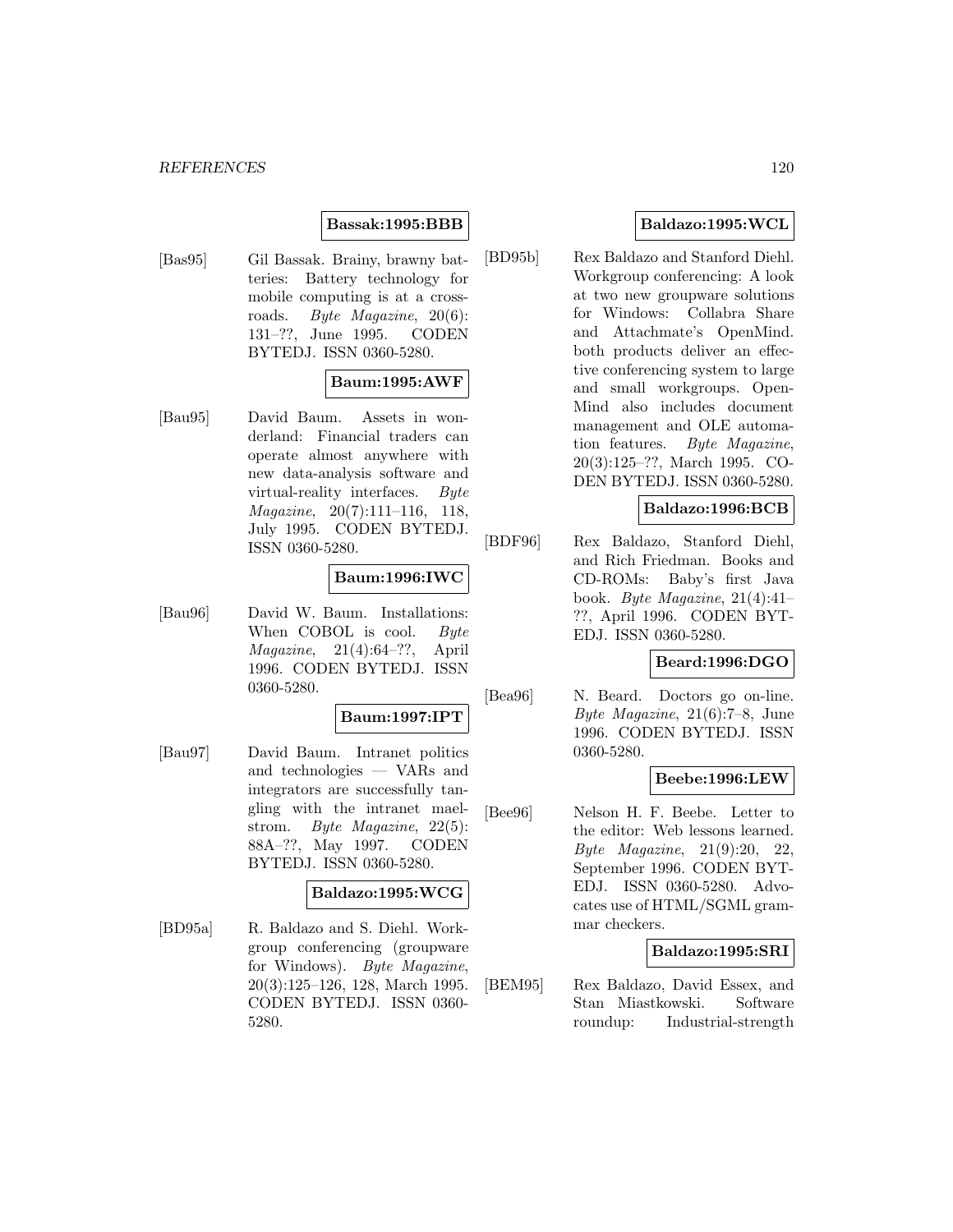fax servers — after some hairpulling, teeth-gnashing installations, we test network-based faxing software that can handle the heavy loads of a workgroup. Byte Magazine, 20(10):137–??, October 1995. CODEN BYTEDJ. ISSN 0360-5280.

# **Berg:1995:BOD**

[Ber95] Kevin Sven Berg. Business objects done right: Using objectoriented tools to capture business processes and data is a hot trend in client/server computing. Next's Enterprise Objects Framework is among the best at exploiting this potent application of the object paradigm. Byte Magazine, 20(4):175–176, April 1995. CODEN BYTEDJ. ISSN 0360-5280.

# **Baldazo:1995:SDU**

[BGR95a] R. Baldazo, R. Grehan, and D. Rowell. Sudden darkness (uninterruptible power supplies). Byte Magazine, 20(11):227–231, November 1995. CODEN BYT-EDJ. ISSN 0360-5280.

# **Baldazo:1995:SDW**

[BGR95b] Rex Baldazo, Rick Grehan, and Dave Rowell. Sudden darkness — when the lights go out, which uninterruptible power supply is going to keep your network running? we test 31 UPS models to find the best. Byte Magazine, 20(11):227–??, November 1995. CODEN BYTEDJ. ISSN 0360- 5280.

# **Bender:1996:MTB**

[BHKM96a] Maggi Bender, Dorothy Hudson, Jim Kane, and John Mc-Donough. 10 multifunction telephony boards — NSTL tests allin-one boards that let you dial up, dial in, send faxes, browse on- line, and do voice mail. Byte Magazine, 21(9):104–??, September 1996. CODEN BYTEDJ. ISSN 0360-5280.

# **Bender:1996:ETP**

[BHKM96b] Maggi Bender, Dorothy Hudson, Jim Kane, and John Mc-Donough. Eight twin-engine Pentium Pro workstations — our tests point out the peak performers and the best buys. Byte Magazine, 21(11):112–??, November 1996. CODEN BYTEDJ. ISSN 0360-5280.

# **Bienvenu:1995:SDO**

[Bie95] Mike Bienvenu. Systems design in object time  $-$  Objec-Time can reduce development time. Byte Magazine, 20(12): 189–??, December 1995. CO-DEN BYTEDJ. ISSN 0360-5280.

# **Bender:1996:PPD**

[BKM96] Maggi Bender, Jim Kane, and John McDonough. 19 Pentium portables do multimedia — the current crop of Pentium. Byte Magazine, 21(10):114–??, October 1996. CODEN BYTEDJ. ISSN 0360-5280.

# **Blake:1996:RGI**

[Bla96] Joy-Lyn Blake. A (re)touch of genius — image manipula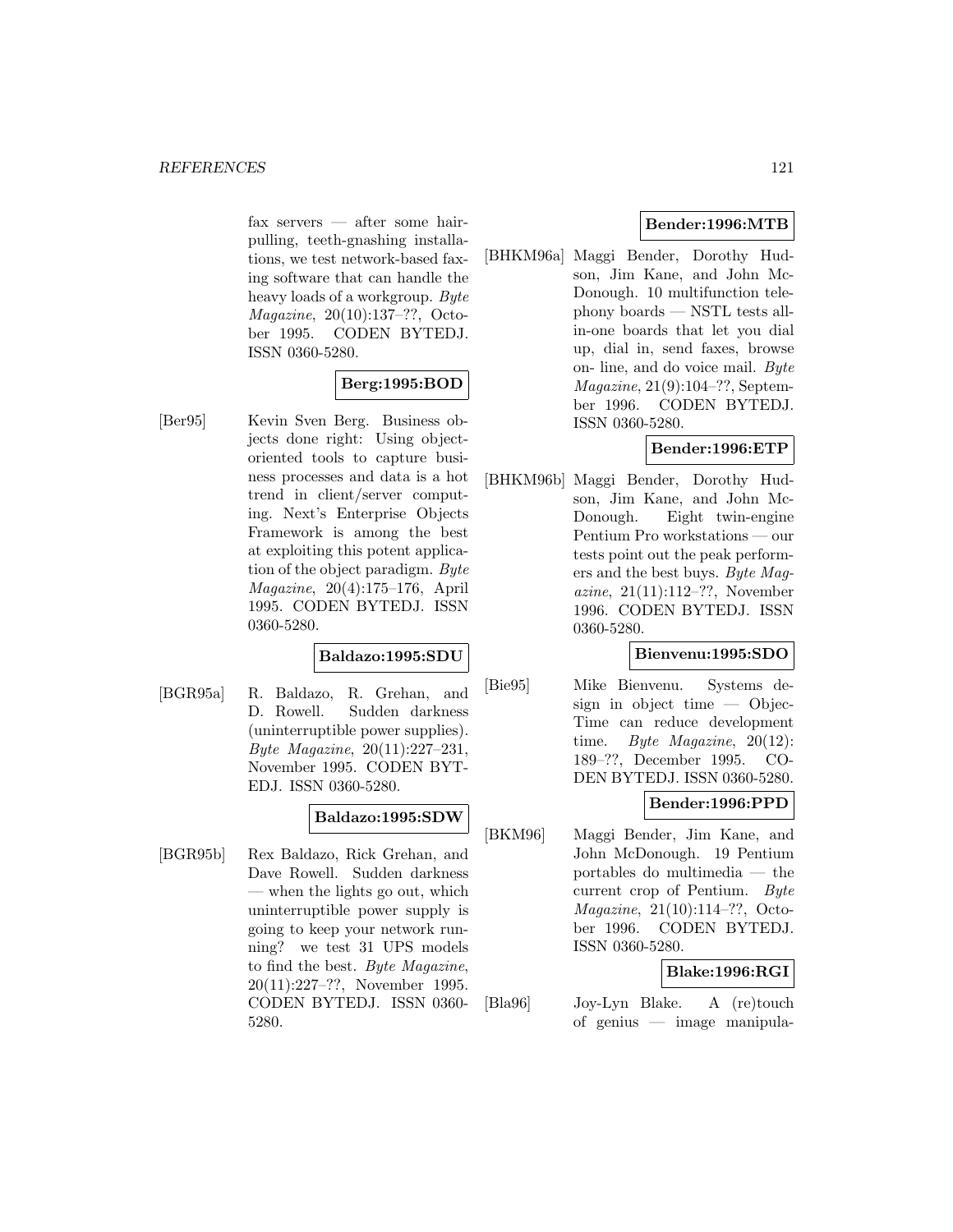tion gets easier and more powerful with Adobe's Photoshop 4.0. Byte Magazine, 21(12):48– ??, December 1996. CODEN BYTEDJ. ISSN 0360-5280.

# **Barker:1995:BCW**

[BM95] Dennis Barker and Jeff Macclay. Books and CD-ROMs: Working in the Code Mine: A novel about working at Microsoft. plus, a Marilyn Monroe CD-ROM. Byte Magazine, 20(10):49–??, October 1995. CODEN BYTEDJ. ISSN 0360-5280.

# **Bielefeld:1997:UWM**

[BMW97] Alexa Bielefeld, Rick Martin, and Brian Wachter. Using the Web to maintain legacy databases — Salvo lets you use protocols to manage mainframe data. Byte Magazine,  $22(7):41-$ ??, July 1997. CODEN BYT-EDJ. ISSN 0360-5280.

# **Borsook:1995:SC**

[BN95] Paulina Borsook and Michael Nadeau. Small-office computing. Byte Magazine,  $20(1):120-$ ??, January 1995. CODEN BYT-EDJ. ISSN 0360-5280.

# **Bond:1995:CBO**

[Bon95a] George Bond. Commentary: Bosnia On-Line: The Internet is becoming populated with enclaves of xenophobic, crabby egotists. Byte Magazine, 20(3):250– ??, March 1995. CODEN BYT-EDJ. ISSN 0360-5280.

#### **Bond:1995:GI**

[Bon95b] George Bond. Gateways to the Internet. Byte Magazine, 20(9):

229–231, September 1995. CO-DEN BYTEDJ. ISSN 0360-5280.

#### **Boucher:1995:DHF**

[Bou95] Grant S. Boucher. Desktop Hollywood  $F/X$  — Hollywood-style computer-generated 3-D special effects are no further than your desktop computer. Byte Magazine, 20(7):103–??, July 1995. CODEN BYTEDJ. ISSN 0360- 5280.

#### **Boyle:1997:BMD**

[Boy97] James Boyle. A blueprint for managing documents — ways to find the needle in the gigabyte haystack. Byte Magazine, 22(5): 75–??, May 1997. CODEN BYT-EDJ. ISSN 0360-5280.

### **Breton:1998:RDR**

[Bre98] Bob Breton. Reliable data replication. Byte Magazine, 23(4):57– ??, April 1998. CODEN BYT-EDJ. ISSN 0360-5280.

# **Brickman:1997:FIA**

[Bri97a] Jonathan E. Brickman. Faster Internet access — by caching name/address translations on your own system, you can speed your way to Web sites. Byte  $Magazine, 22(8):47-??, August$ 1997. CODEN BYTEDJ. ISSN 0360-5280.

# **Briggs:1997:SFI**

[Bri97b] Chris Briggs. Smarter and faster I/O for servers — I2O blasts bottlenecks. Byte Magazine, 22(5): 51–??, May 1997. CODEN BYT-EDJ. ISSN 0360-5280.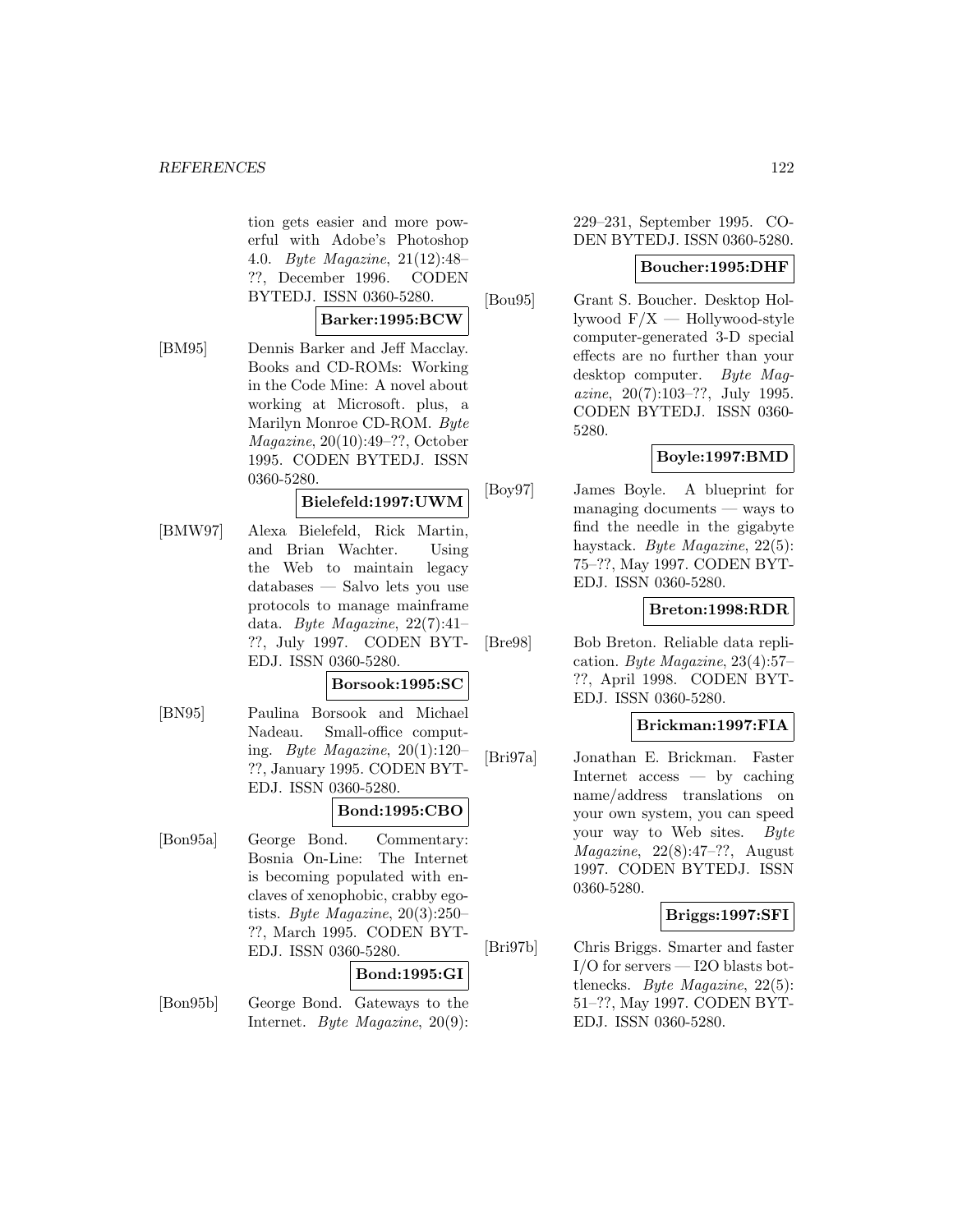# **Bryan:1995:BFN**

[Bry95a] J. Bryan. Build a firewall (networks protection). Byte Magazine, 20(4):91–94, 96, April 1995. CODEN BYTEDJ. ISSN 0360- 5280.

# **Bryan:1995:FS**

[Bry95b] J. Bryan. Firewalls for sale. Byte Magazine,  $20(4):99-100$ . 102, 104, April 1995. CODEN BYTEDJ. ISSN 0360-5280.

# **Bryan:1995:BFP**

[Bry95c] John Bryan. Build a firewall: Protect your networks from unwanted intruders — build a firewall. Byte Magazine, 20(4):91– ??, April 1995. CODEN BYT-EDJ. ISSN 0360-5280.

# **Bryan:1995:CSC**

[Bry95d] John Bryan. Compression scorecard: Compression's more efficient than ever if you pick the right code. our scorecards compare compression quality and speed of seven leading choices. Byte Magazine,  $20(5):107-??$ , May 1995. CODEN BYTEDJ. ISSN 0360-5280.

# **Bryan:1995:FSH**

[Bry95e] John Bryan. Firewalls for sale: Here's a look at five different firewall products and services that you can install today. Byte Magazine, 20(4):99–??, April 1995. CODEN BYTEDJ. ISSN 0360- 5280.

# **Burton:1995:SIC**

[Bur95a] J. Burton. Standard issue (computer telephony integration).

Byte Magazine, 20(9):201–204, 206, 208, September 1995. CO-DEN BYTEDJ. ISSN 0360-5280.

# **Burton:1995:BTA**

[Bur95b] James Burton. Building telephony applications. Byte Magazine, 20(9):211–??, September 1995. CODEN BYTEDJ. ISSN 0360-5280.

# **Burton:1995:SI**

[Bur95c] James Burton. Standard issue. Byte Magazine, 20(9):201– ??, September 1995. CODEN BYTEDJ. ISSN 0360-5280.

# **Baldazo:1995:SRW**

- [BVN95] Rex Baldazo and Steven J. Vaughan-Nichols. Software roundup: Web publishing made easier — HTML authoring and editing tools promise to make your documents Web-ready in no time. but few live up to their claims. Byte Magazine, 20(12): 170–??, December 1995. CO-DEN BYTEDJ. ISSN 0360-5280. **Campanale:1997:BFN**
- [Cam97a] Michelle Campanale. Back to the future with 9 network computers — we test the current crop of thin clients to see what they're good for. Byte Magazine, 22(12): 124–??, December 1997. CO-DEN BYTEDJ. ISSN 0360-5280.

# **Campanale:1997:SPM**

[Cam97b] Michelle Campanale. Smart phones make the grade — Mitsubishi's MobileAccess and Samsung's duette. Byte Magazine, 22 (12):47–??, December 1997. CO-DEN BYTEDJ. ISSN 0360-5280.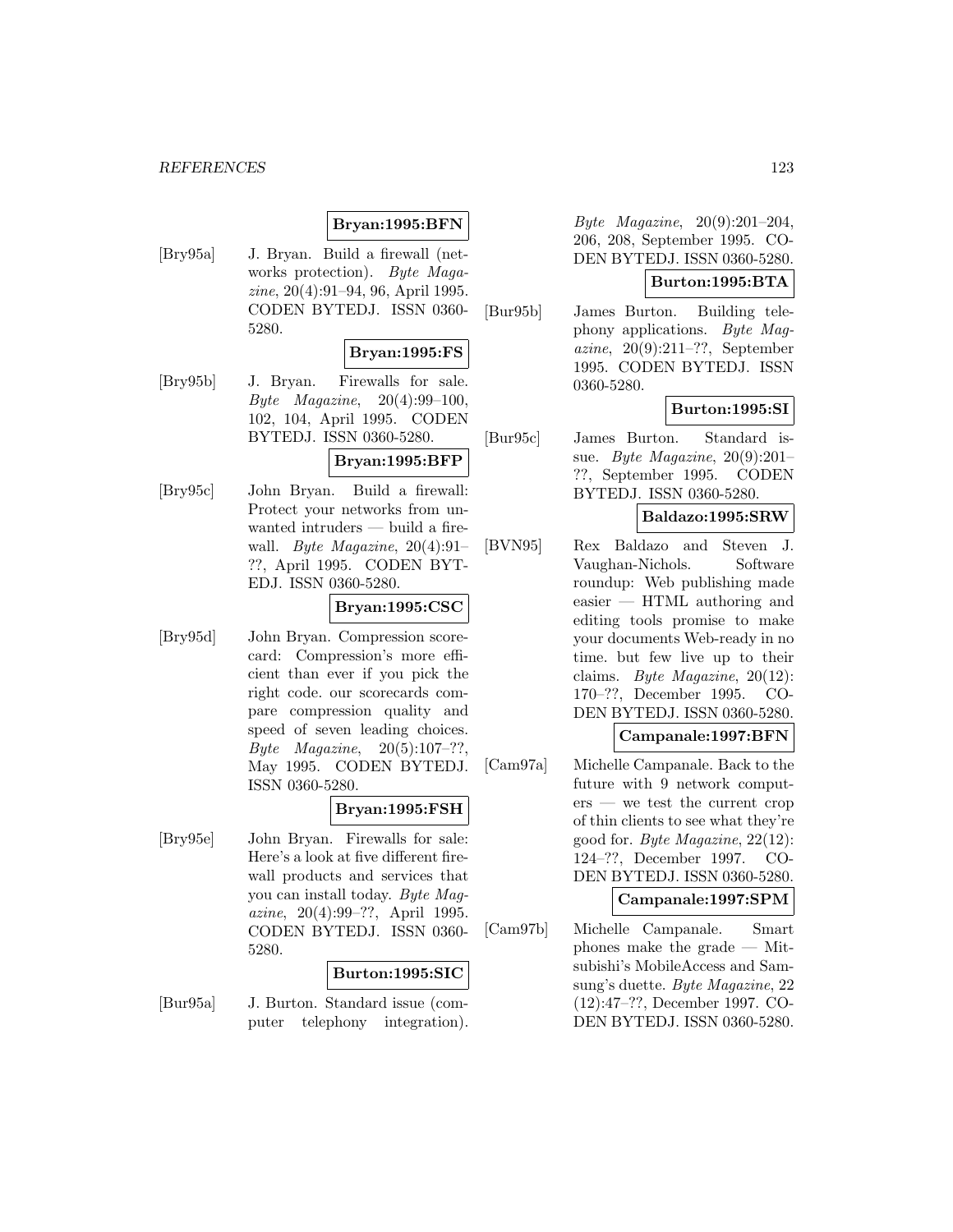#### *REFERENCES* 124

# **Campanale:1998:EHN**

[Cam98a] Michelle Campanale. Eight heavy-hitting NT workstations — we stress-test 300-MHz PII workstations with the 440LX chip set. Byte Magazine,  $23(1)$ : 98–??, January 1998. CODEN BYTEDJ. ISSN 0360-5280.

#### **Campanale:1998:RAS**

[Cam98b] Michelle Campanale. Remote access for short attention spans: We check out Covad's TeleSpeed ADSL service. Byte Magazine, 23(5):129–??, May 1998. CO-DEN BYTEDJ. ISSN 0360-5280.

# **Carls:1995:DDW**

[Car95] Jim Carls. dBase does Windows: The Windows version of dBase makes all the right noises in object orientation and ease of use, and it knows how to read old dBase files. Byte Magazine, 20 (1):193–194, 196, January 1995. CODEN BYTEDJ. ISSN 0360- 5280.

# **Celko:1997:DZM**

[CC97] Joe Celko and Jackie Celko. Double zero — 2000 means trouble for computers, including  $gulp - PCs. Byte Magazine, 22$ (7):89–??, July 1997. CODEN BYTEDJ. ISSN 0360-5280.

# **Celko:1998:SPT**

[CC98] Joe Celko and Jackie Celko. Stored procedures: Threat or menace? — stored procedures are fine — if you want to produce slow code. Byte Magazine, 23(3):87–??, March 1998. CO-DEN BYTEDJ. ISSN 0360-5280.

# **Carreira:1997:FTW**

[CCS97] Joao Carreira, Diamantino Costa, and Joao Gabriel Silva. Fault tolerance for Windows applications — here's a utility that provides fault tolerance so that mission-critical 32-bit Windows applications can run reliably and continuously. Byte Magazine, 22 (2):51–??, February 1997. CO-DEN BYTEDJ. ISSN 0360-5280.

#### **Campanale:1998:HHP**

[CE98] Michelle Campanale and David Essex. Hand-held PCs: Computing out of your palm. Byte Magazine, 23(7):103–??, July 1998. CODEN BYTEDJ. ISSN 0360- 5280.

# **Cook:1995:BCI**

[CFDT95] Rich Cook, Rich Friedman, Brenda Daunt, and Matt Trask. Books and CD-ROMs: Is There a God: An original work of theology, a CD-ROM to help you redesign your yard, and graphics file formats. Byte Magazine, 20 (4):37–??, April 1995. CODEN BYTEDJ. ISSN 0360-5280.

# **Chappell:1997:ERW**

[Cha97] David Chappell. Enterprise ready  $5.0 -$  Windows NT is gaining powerful distributed features for advanced networking. Byte Magazine, 22(5):66–??, May 1997. CODEN BYTEDJ. ISSN 0360-5280.

### **Chinnock:1995:CGN**

[Chi95] Chris Chinnock. Color to go: New display technologies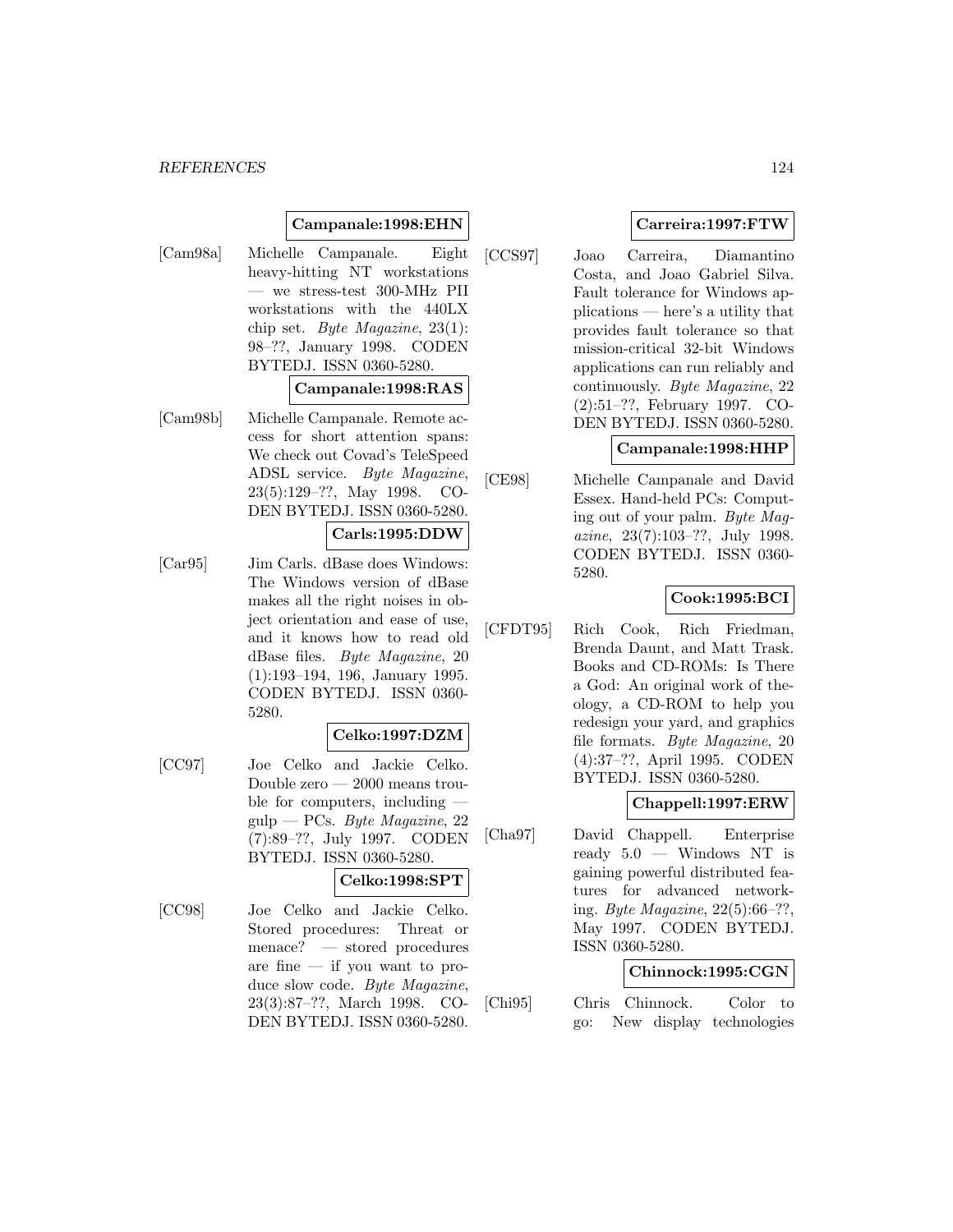are coming, but LCD is still king. Byte Magazine, 20(6):115– ??, June 1995. CODEN BYT-EDJ. ISSN 0360-5280.

### **Chiquoine:1996:ALD**

[Chi96a] Selinda Chiquoine. Alpha learns to do Windows — Digital's clever technology lets you run 32-bit x86 code on an Alpha machine. Byte Magazine, 21(10):56– ??, October 1996. CODEN BYT-EDJ. ISSN 0360-5280.

# **Chiquoine:1996:MPP**

[Chi96b] Selinda Chiquoine. Mainstreaming Pentium Pro [Bravo MS-T 6200]. Byte Magazine, 21(8):41, August 1996. CODEN BYT-EDJ. ISSN 0360-5280.

# **Chiquoine:1996:NFA**

[Chi96c] Selinda Chiquoine. NT flies at 333 MHz. Byte Magazine, 21(6): 65, June 1996. CODEN BYT-EDJ. ISSN 0360-5280.

#### **Chien:1997:VEC**

[Chi97] William Chien. Video for everyone — C-Cube's low-cost MPEG encoder can turn a desktop PC into a video-editing station. Byte  $Magazine, 22(1):59-??, January$ 1997. CODEN BYTEDJ. ISSN 0360-5280.

# **Circello:1995:CHA**

[Cir95] Joe Circello. ColdFire: A hot architecture: A new architecture for 68000 processing means low cost and high power for embedded applications. Byte Magazine, 20(5):173–??, May 1995. CO-DEN BYTEDJ. ISSN 0360-5280.

# **Ckappell:1997:CNG**

[Cka97] David Ckappell. COM+: The next generation — Microsoft's next component object model will make it easier to create and use objects. Byte Magazine, 22 (12):99–??, December 1997. CO-DEN BYTEDJ. ISSN 0360-5280.

# **Chappell:1997:ADI**

[CL97] David Chappell and David S. Linthicum. ActiveX demystified: It's invasive. it's ubiquitous. but what, exactly, is ActiveX? Byte Magazine, 22(9):56–62, 64, September 1997. CODEN BYT-EDJ. ISSN 0360-5280. Contains a comparison of Java and ActiveX.

# **Clarkson:1995:MEH**

[Cla95a] M. Clarkson. Moody's evolving help desk (financial services agency). Byte Magazine,  $20(2)$ : 76–78, 80, February 1995. CO-DEN BYTEDJ. ISSN 0360-5280.

# **Clarkson:1995:EEB**

[Cla95b] Mark Clarkson. Eyes, ears, and brains on a chip: Economical pattern-recognition horsepower comes to the desktop thanks to the latest generations of DSPs (digital signal processors) and dedicated processors. here's how systems developers are using this power in commercial products. Byte Magazine, 20 (2):91–??, February 1995. CO-DEN BYTEDJ. ISSN 0360-5280.

# **Clarkson:1995:SFM**

[Cla95c] Mark Clarkson. Solutions focus: Moody's evolving help desk: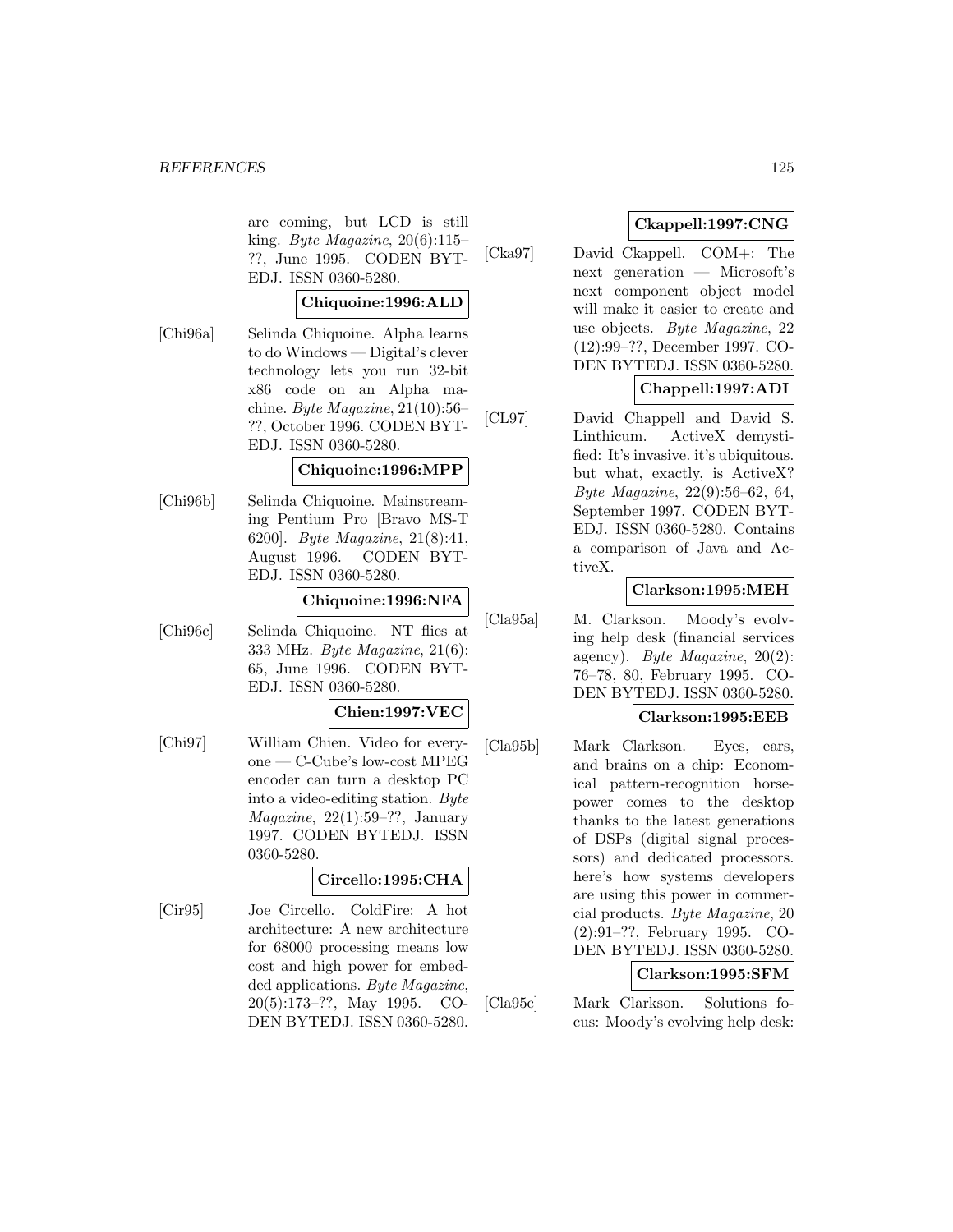A distinctly different approach to departmental scheduling uses genetic algorithms to maximize productivity. Byte Magazine, 20 (2):76–??, February 1995. CO-DEN BYTEDJ. ISSN 0360-5280.

# **Clip:1998:DME**

[Cli98a] Paul Clip. DCOM: Microsoft enhances DCE — the Distributed Component Object Model is an object-oriented RPC architecture that's built on standards, yet it's extensible. Byte Magazine, 23(3):47–??, March 1998. CODEN BYTEDJ. ISSN 0360- 5280.

# **Clip:1998:INH**

[Cli98b] Paul Clip. IIOP: The next HTTP? TCP/IP version of a messaging protocol enables client/server communications over the Net. Byte Magazine, 23(1):47–??, January 1998. CO-DEN BYTEDJ. ISSN 0360-5280.

# **Clip:1998:NJO**

[Cli98c] Paul Clip. Networks — Java's object-oriented communications — remote method invocation is a powerful mechanism that enables flexible and scalable distributed communications among Java programs. Byte Magazine, 23(2):53–54, February 1998. CO-DEN BYTEDJ. ISSN 0360-5280.

### **Clip:1998:SCJ**

[Cli98d] Paul Clip. Servlets: CGI the Java way: These server-oriented Java classes offer better performance than CGI programs. they bring system-independence,

too. Byte Magazine, 23(5):55–56, May 1998. CODEN BYTEDJ. ISSN 0360-5280.

# **Cobb:1995:IFI**

[Cob95] Stephen Cobb. Internet firewalls — an industry group is attempting to bring order to firewalls, demand for which is spurred by intrusions, building real-time error. Byte Magazine, 20(10):179– ??, October 1995. CODEN BYT-EDJ. ISSN 0360-5280.

# **Colwell:1996:BPL**

[Col96] Susan Colwell. Big picture, little box [NEC's LCD300 monitor]. Byte Magazine,  $21(6):66$ , June 1996. CODEN BYTEDJ. ISSN 0360-5280.

# **Cook:1995:MML**

[Coo95] Rick Cook. More memory in less space: Packing silicon wafers tightly creates compact new memory devices. Byte Magazine, 20(6):197–??, June 1995. CODEN BYTEDJ. ISSN 0360- 5280.

# **Cook:1996:WAF**

[Coo96a] Rick Cook. The way of all flash. Byte Magazine, 21(6):99– 100, 102, June 1996. CODEN BYTEDJ. ISSN 0360-5280.

# **Cooper:1996:YRA**

[Coo96b] Lane F. Cooper. Are you ready for ATM? Byte Magazine, 21(8): 85–86, 88, 90, August 1996. CO-DEN BYTEDJ. ISSN 0360-5280.

# **Cooper:1996:PAC**

[Coo96c] Lane F. Cooper. Playing the ATM card. Byte Magazine, 21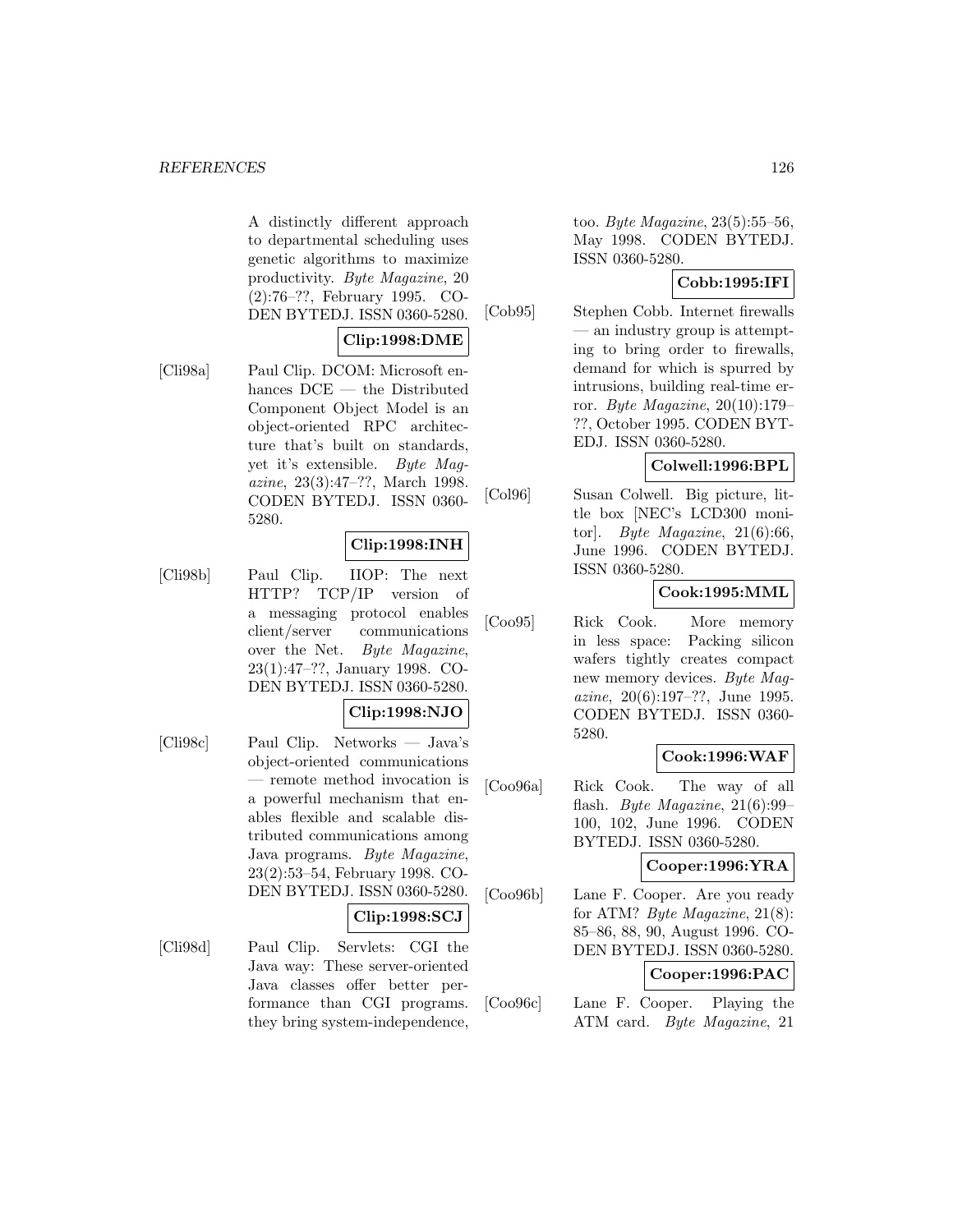(5):71–??, May 1996. CODEN BYTEDJ. ISSN 0360-5280.

#### **Corcoran:1996:IUT**

[Cor96] Cate T. Corcoran. Installations: Unix takes off. Byte Magazine, 21(1):80–??, January 1996. CO-DEN BYTEDJ. ISSN 0360-5280.

# **Corcoran:1997:CHC**

[Cor97] Cate T. Corcoran. Cutting-edge health care — medicine counts on IT to take the knife to paperwork and inefficiency. Byte Magazine, 22(5):88M–??, May 1997. CODEN BYTEDJ. ISSN 0360- 5280.

# **GaCote:1995:AWS**

[Cot95a] Raymond Ga Cote. Apple's Workgroup Server 9150: Apple presents its top-of-the-line PowerPC-based system as an application server. Byte Magazine,  $20(1):175-176$ , 178, January 1995. CODEN BYTEDJ. ISSN 0360-5280.

# **GaCote:1995:PCP**

[Cot95b] Raymond Ga Cote. Prograph CPX: Purely visual: Macintosh programmers have access to a powerful visual-programming environment — and it's not from Microsoft. Byte Magazine, 20(1): 179–??, January 1995. CODEN BYTEDJ. ISSN 0360-5280.

# **Cote:1995:SCD**

[Cot95c] Raymond Ga Cote. Symantec C++ differences — Symantec's new object-oriented compiler lets you distribute compilation jobs

across the network. Byte Magazine, 20(12):183–??, December 1995. CODEN BYTEDJ. ISSN 0360-5280.

### **GaCote:1996:OSB**

[Cot96a] R. Ga Cote. OpenDoc: small is beautiful. Byte Magazine, 21 (2):167–168, February 1996. CO-DEN BYTEDJ. ISSN 0360-5280.

# **Cote:1996:NBB**

[Cot96b] Raymond Ga Cote. The new OS in the blue box. Byte Magazine, 21(7):41–??, July 1996. CODEN BYTEDJ. ISSN 0360-5280.

#### **Cote:1996:OSI**

[Cot96c] Raymond Ga Cote. Open-Doc: Small is beautiful. Byte Magazine, 21(2):167–??, February 1996. CODEN BYTEDJ. ISSN 0360-5280.

### **Cote:1997:MCM**

[Cot97] Raymond G. A. Cote. Multiplatform CodeWarrior — Metrowerks' CodeWarrior 10 hits the scene with development tools for some PDAs. Byte Magazine, 22 (1):47–??, January 1997. CO-DEN BYTEDJ. ISSN 0360-5280.

# **Cox:1998:MLP**

[Cox98a] Tony Cox. MkLinux: Linux for the Power Mac. Byte Magazine, 23(6):51–??, June 1998. CODEN BYTEDJ. ISSN 0360-5280.

# **Cox:1998:UPD**

[Cox98b] Tony Cox. Using Perl with databases: For a Unix shop, getting a Windows database connected to the Web need not be an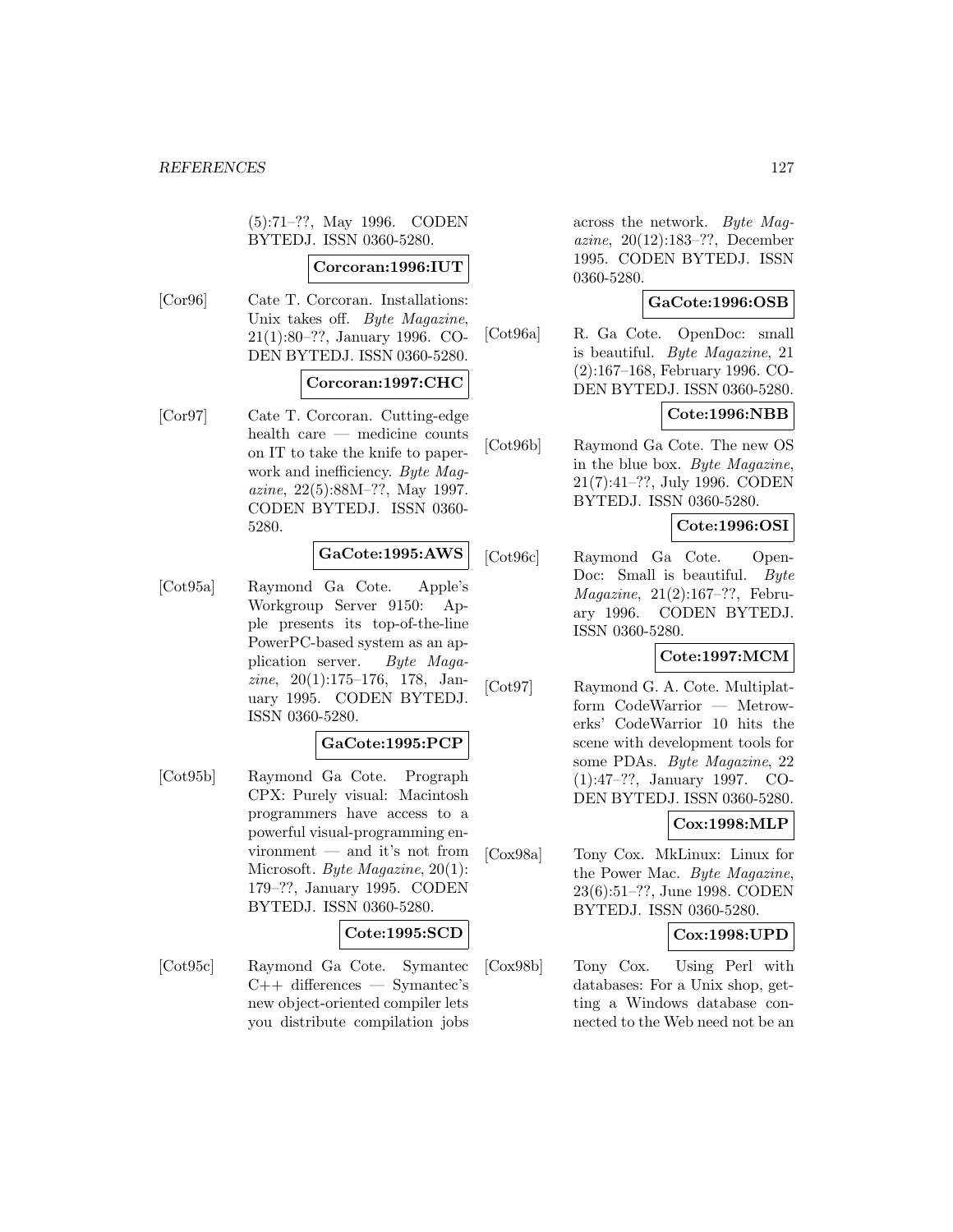expensive and time-consuming task. Byte Magazine, 23(5):57– ??, May 1998. CODEN BYT-EDJ. ISSN 0360-5280.

# **Coyle:1998:SYE**

[Coy98] Dan Coyle. Security for your eyes only: Iris-scanning security. Byte Magazine, 23(5):26, 30, May 1998. CODEN BYT-EDJ. ISSN 0360-5280.

# **Chiquioine:1996:PPM**

[CR96a] Selinda Chiquioine and Dave Rowell. Pentium Pro makes NT fly. Byte Magazine,  $21(2):155-??$ , February 1996. CODEN BYT-EDJ. ISSN 0360-5280.

#### **Chiquoine:1996:PPM**

[CR96b] S. Chiquoine and D. Rowell. Pentium Pro makes NT fly. Byte Magazine, 21(2):155–156, 158, 160, 162, February 1996. CO-DEN BYTEDJ. ISSN 0360-5280.

#### **Cranford:1996:SWR**

[Cra96] Richard Cranford. The spreadsheet war, Revive — Lotus's release of a 32-bit version of 1-2-3 for Windows revives the spreadsheet fight, but not for long. our reviewer examines why. Byte Magazine, 21(12):149–??, December 1996. CODEN BYT-EDJ. ISSN 0360-5280.

# **Crehan:1996:RRV**

[Cre96] Rick Crehan. Real-time RAD — Verilog's ObjectGeode does a decent job of marrying realtime control to OO-modeling standards. Byte Magazine, 21(11): 181–??, November 1996. CO-DEN BYTEDJ. ISSN 0360-5280.

# **Cronk:1995:SFN**

[Cro95] Randall D. Cronk. Solutions focus: The net that manages the mail: A new, traffic-oriented network of multimedia, multiprocessor workstations with integrated telephony gives the U.S. Postal Service the ability to handle bad weather, deal with unforeseen operational contingencies, and manage the flow of mail based on real-time information. Byte Magazine, 20(3):84–86, 88, 90, 92, March 1995. CODEN BYTEDJ. ISSN 0360-5280.

# **Cuadrado:1995:ODQa**

[Cua95a] John Cuadrado. Optimize database queries: Optimizing complex queries on distributed databases. Byte Magazine, 20 (7):57–??, July 1995. CODEN BYTEDJ. ISSN 0360-5280.

# **Cuadrado:1995:MSS**

[Cua95b] John L. Cuadrado. Mining statistics: Statistical-pattern analysis provides the technical underpinnings to make many types of recognition systems more accurate. Byte Magazine, 20(2):97–??, February 1995. CO-DEN BYTEDJ. ISSN 0360-5280.

# **Cuadrado:1995:ODQb**

[Cua95c] John L. Cuadrado. Optimize database queries. Byte Magazine,  $20(7):51-??$ , July 1995. CODEN BYTEDJ. ISSN 0360- 5280.

# **Cunningham:1995:UFE**

[Cun95] Paul Cunningham. Untangling fast Ethernet cables — the fast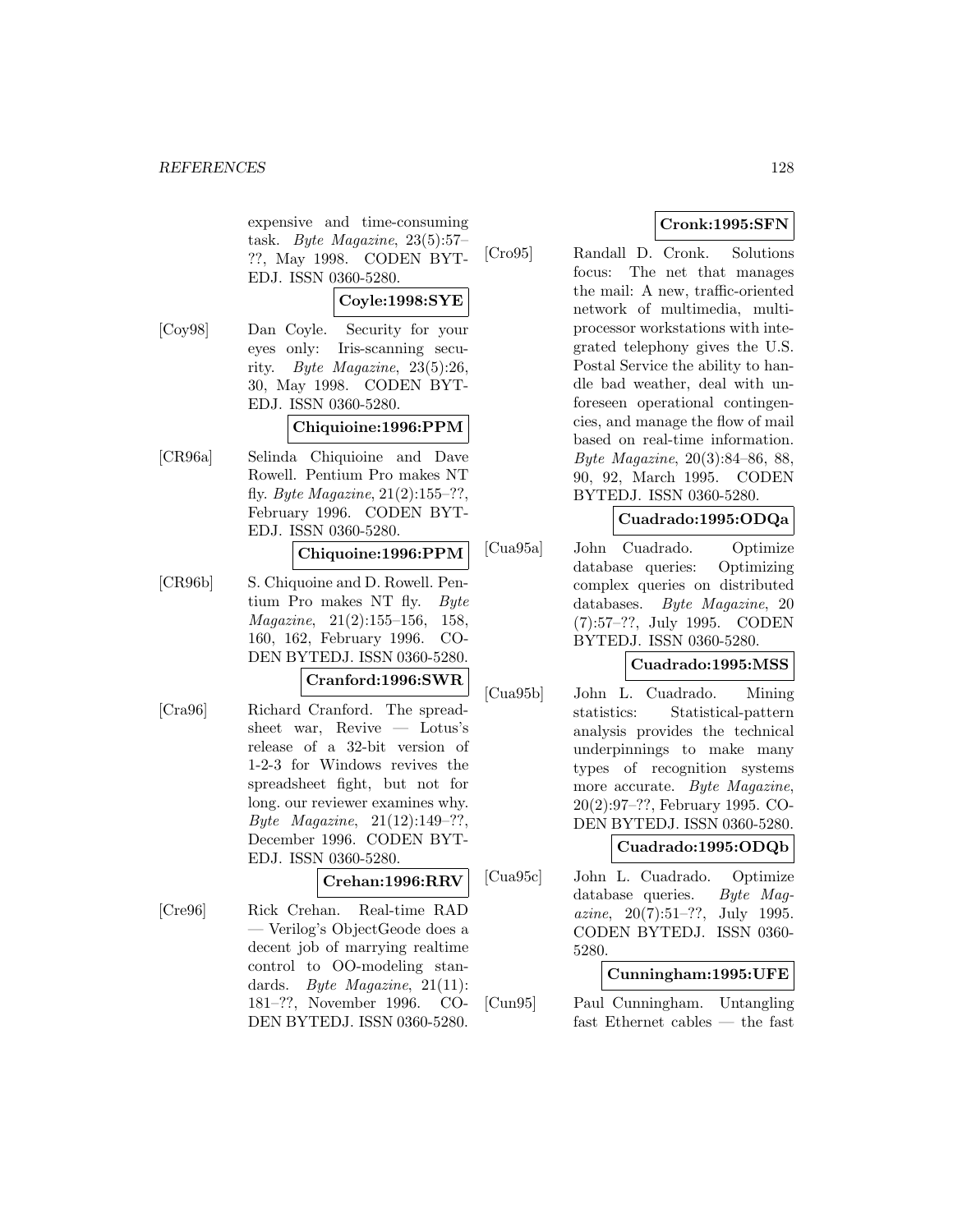Ethernet standard specifies a variety of cabling types used in 100- Mbps networks. Byte Magazine, 20(12):213–??, December 1995. CODEN BYTEDJ. ISSN 0360- 5280.

#### **Dobson:1995:WNU**

[DA95] R. Dobson and D. Andrews. What Notes users want (groupware requirements and prospects). Byte Magazine,  $20(1):24-25$ , January 1995. CODEN BYT-EDJ. ISSN 0360-5280.

# **Davis:1995:FFV**

[Dav95] Andrew W. Davis. Face to face — videoconferencing systems from different vendors can now wor together, thanks to the H.32x standard. plus, some products that let you. Byte Magazine, 20(10):69–??, October 1995. CO-DEN BYTEDJ. ISSN 0360-5280.

# **Davis:1996:DS**

[Dav96] Andrew W. Davis. A DSP sampler. Byte Magazine, 21(5):56– ??, May 1996. CODEN BYT-EDJ. ISSN 0360-5280.

# **Dawson:1995:IPN**

[Daw95] J. Bruce Dawson. Intrusion protection for networks: The Internet is a two-way street that can let unauthorized users into your network. CheckPont's FireWall-I software monitors your gateways for such security breaches. Byte Magazine, 20(4):171–172, April 1995. CODEN BYTEDJ. ISSN 0360-5280.

# **Deitel:1997:JMC**

[DD97] Harvey M. Deitel and Paul J. Deitel. Java Multimedia Cyber Classroom. Prentice-Hall PTR, Upper Saddle River, NJ 07458, USA, January 1997. ISBN 0- 13-271974-6. ???? pp. LCCN ???? US\$69.95. URL http: //www.deitel.com; http:// www.prenhall.com/. See review [Die97b].

# **DeJesus:1995:PQI**

[DeJ95a] E. X. DeJesus. Presentation quality (IBM ThinkPad 755CV). Byte Magazine, 20(9): 233, September 1995. CODEN BYTEDJ. ISSN 0360-5280.

# **Dejesus:1995:GTG**

[Dej95b] Edmund Dejesus. 3-D graphic technology: 3-D graphics is becoming essential in applications from financial analysis to entertainment, and new standards support the trend. Byte Magazine, 20(7):101–??, July 1995. CODEN BYTEDJ. ISSN 0360- 5280.

# **Dejesus:1995:GT**

[Dej95c] Edmund X. Dejesus. 3-D graphics technology. Byte Magazine, 20(7):101–??, July 1995. CO-DEN BYTEDJ. ISSN 0360-5280.

### **Dejesus:1995:DMT**

[Dej95d] Edmund X. Dejesus. Data mining — there's gold in those hills of data. Byte Magazine, 20(10): 81–??, October 1995. CODEN BYTEDJ. ISSN 0360-5280.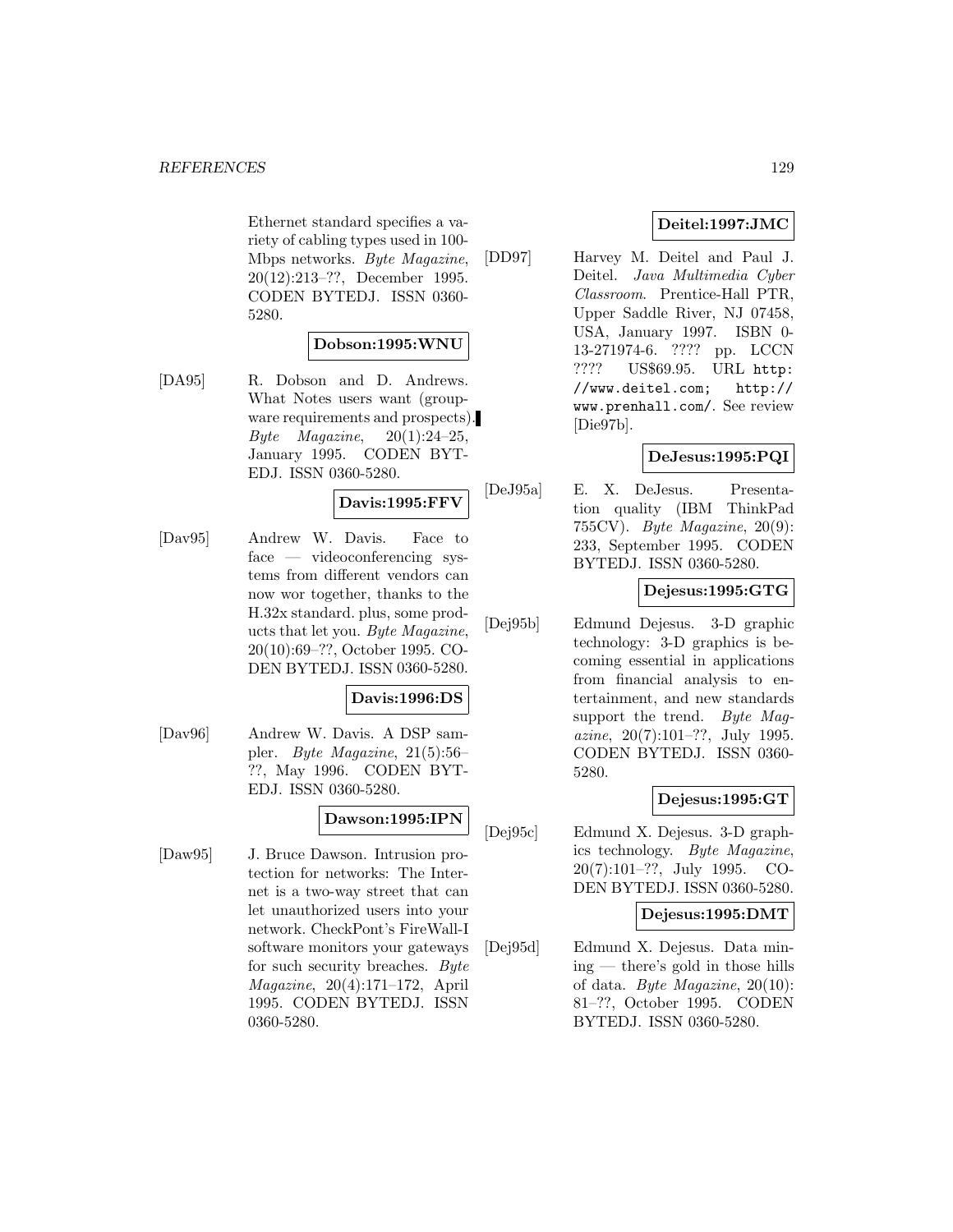# **Dejesus:1995:DND**

[Dej95e] Edmund X. Dejesus. Data to the nth dimension — Arbor Software's Essbase adds multidimensional analysis to familiar front ends, such as Lotus 1-2- 3. Byte Magazine, 20(12):193–??, December 1995. CODEN BYT-EDJ. ISSN 0360-5280.

### **Dejesus:1995:DDT**

[Dej95f] Edmund X. Dejesus. Dimensions of data: Tools that bring multidimensional analysis to the client/ server world. Byte Magazine, 20 (4):139–??, April 1995. CODEN BYTEDJ. ISSN 0360-5280.

#### **Dejesus:1995:FVN**

[Dej95g] Edmund X. Dejesus. Face value: New facial-recognition research is yielding fast, accurate, and commercially viable algorithms for a variety of applications. Byte Magazine, 20(2):85–??, February 1995. CODEN BYTEDJ. ISSN 0360-5280.

### **Dejesus:1995:MDB**

[Dej95h] Edmund X. Dejesus. Manufacturing data — big changes on the factory floor. new technology for data acquisition is changing the way that manufacturing works. Byte Magazine, 20(12): 63–??, December 1995. CODEN BYTEDJ. ISSN 0360-5280.

# **Dejesus:1995:PQ**

[Dej95i] Edmund X. Dejesus. Presentation quality. Byte Magazine, 20 (9):233–??, September 1995. CO-DEN BYTEDJ. ISSN 0360-5280.

# **Dejesus:1995:SFB**

[Dej95j] Edmund X. Dejesus. Solutions focus: Big OOP, no oops moving to object-oriented development can be like diving into shark-infested waters. GTE took the plunge. here's what happened. Byte Magazine, 20(8):74– ??, August 1995. CODEN BYT-EDJ. ISSN 0360-5280.

# **DeJesus:1996:PED**

[DeJ96a] E. X. DeJesus. A place for everything [data storage]. Byte Magazine, 21(6):88–89, June 1996. CODEN BYTEDJ. ISSN 0360- 5280.

# **DeJesus:1996:CQM**

[DeJ96b] Edmund X. DeJesus. Control quality — maintaining software quality when developing client/ server applications requires new tools–and new concepts. Byte Magazine, 21(9):82–??, September 1996. CODEN BYTEDJ. ISSN 0360-5280.

# **DeJesus:1996:HTB**

[DeJ96c] Edmund X. DeJesus. How to tame big networks — it's easier when you use intelligent design, simulation, and maintenance tools. Byte Magazine, 21 (10):90–??, October 1996. CO-DEN BYTEDJ. ISSN 0360-5280.

# **Dejesus:1996:ID**

[DeJ96d] Edmund X. DeJesus. Irresistible drives. Byte Magazine,  $21(6):91-$ 96, June 1996. CODEN BYT-EDJ. ISSN 0360-5280.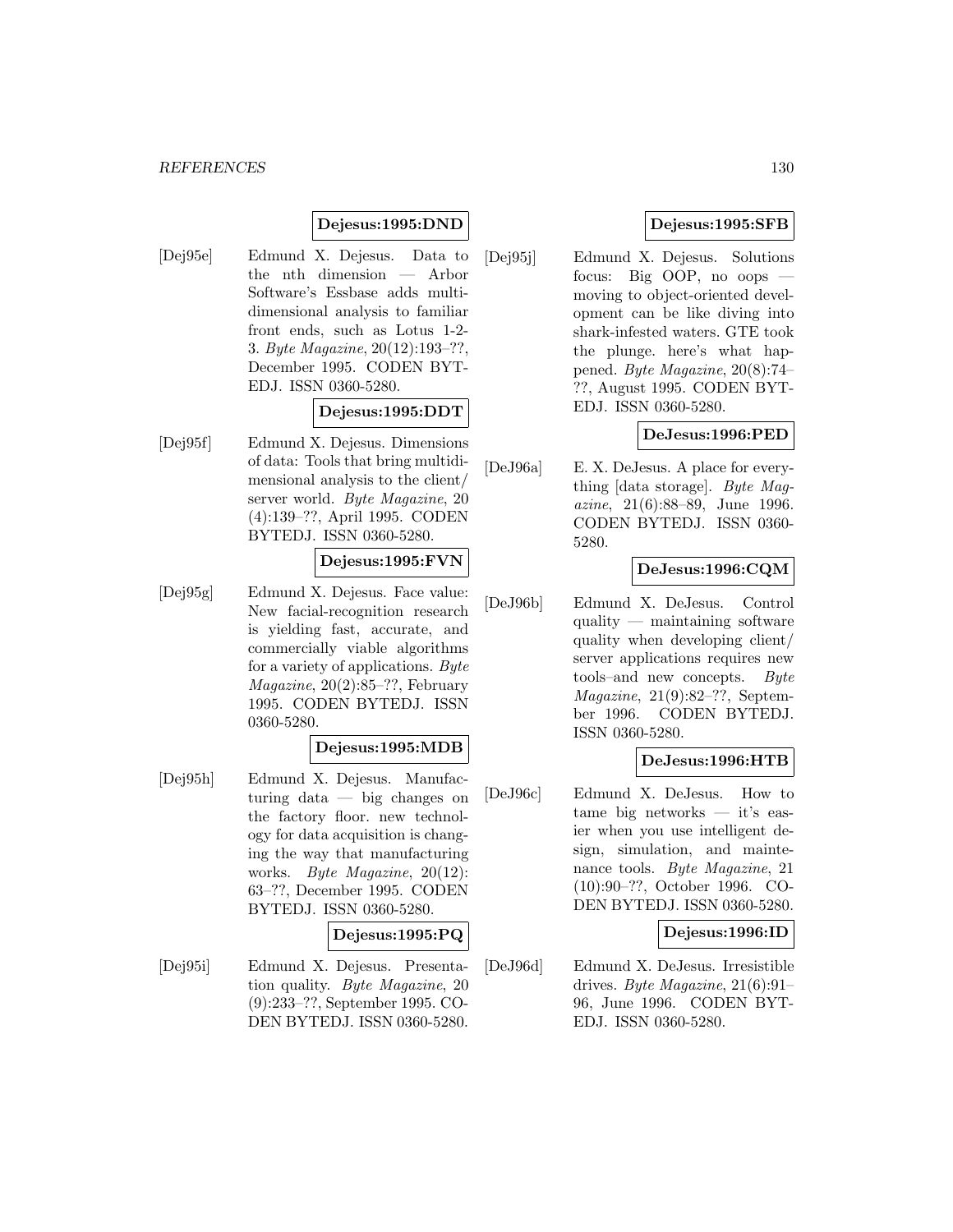#### *REFERENCES* 131

# **Dejesus:1996:MR**

[Dej96e] Edmund X. Dejesus. The middleware riddle. Byte Magazine, 21(4):65–??, April 1996. CODEN BYTEDJ. ISSN 0360-5280.

# **DeJesus:1996:PE**

[DeJ96f] Edmund X. DeJesus. A place for everything. Byte Magazine, 21 (6):88–??, June 1996. CODEN BYTEDJ. ISSN 0360-5280.

#### **DeJesus:1996:TYT**

[Dej96g] Edmund X. Dejesus. Toss your TV. Byte Magazine, 21(2):50– 54, 56, 60, 62, 64, February 1996. CODEN BYTEDJ. ISSN 0360- 5280.

### **DeJesus:1997:PPF**

[DeJ97] Edmund X. DeJesus. The pull of push — five types of "push" technology are transforming info delivery. Byte Magazine, 22(8):84– ??, August 1997. CODEN BYT-EDJ. ISSN 0360-5280.

#### **DeJesus:1998:PII**

[DeJ98] Edmund X. DeJesus. Part II: Infinite space — holograms, molecules, and atoms will be the components of tomorrow's storage technology. Byte Magazine,  $23(2):121-??$ , February 1998. CODEN BYTEDJ. ISSN 0360-5280.

#### **Delrossi:1996:LLM**

[Del96a] R. A. Delrossi. Learn the lingo [multimedia authoring tools]. Byte Magazine, 21(3):85–86, 88, 90, March 1996. CODEN BYT-EDJ. ISSN 0360-5280.

- **Delrossi:1996:LL** [Del96b] Robert A. Delrossi. Learn the
	- lingo. Byte Magazine, 21(3):85– ??, March 1996. CODEN BYT-EDJ. ISSN 0360-5280.

# **Dejesus:1995:BCI**

[DFT95a] Edmund X. Dejesus, Rich Friedman, and Doug Tamasanis. Books and CD-ROMs: Impossible-to-use software. Byte  $Magazine, 20(7):45-??, July$ 1995. CODEN BYTEDJ. ISSN 0360-5280.

# **Dejusus:1995:BCI**

[DFT95b] Edmund X. Dejusus, Rich Friedman, and Doug Tamasanis. Books and CD-ROMs: Impossible-to-use software: What's wrong with computers, a CD-ROM for real golf fans, and believe it or not — a Unix book that's fun to read. Byte Magazine,  $20(7):45-??$ , July 1995. CODEN BYTEDJ. ISSN 0360- 5280.

# **Diehl:1995:WGA**

[Die95a] Standford Diehl. Windows 95 Graphics Architecture: Windows 95 will eventually unify a series of graphics APIs — for video, games, and  $3-D$  — using a new set of device-driver interfaces. Byte Magazine,  $20(6):241-$ ??, June 1995. CODEN BYT-EDJ. ISSN 0360-5280.

# **Diehl:1995:AAP**

[Die95b] Stanford Diehl. Applications 95 arrive — programs that make Windows 95 worth the wait. Byte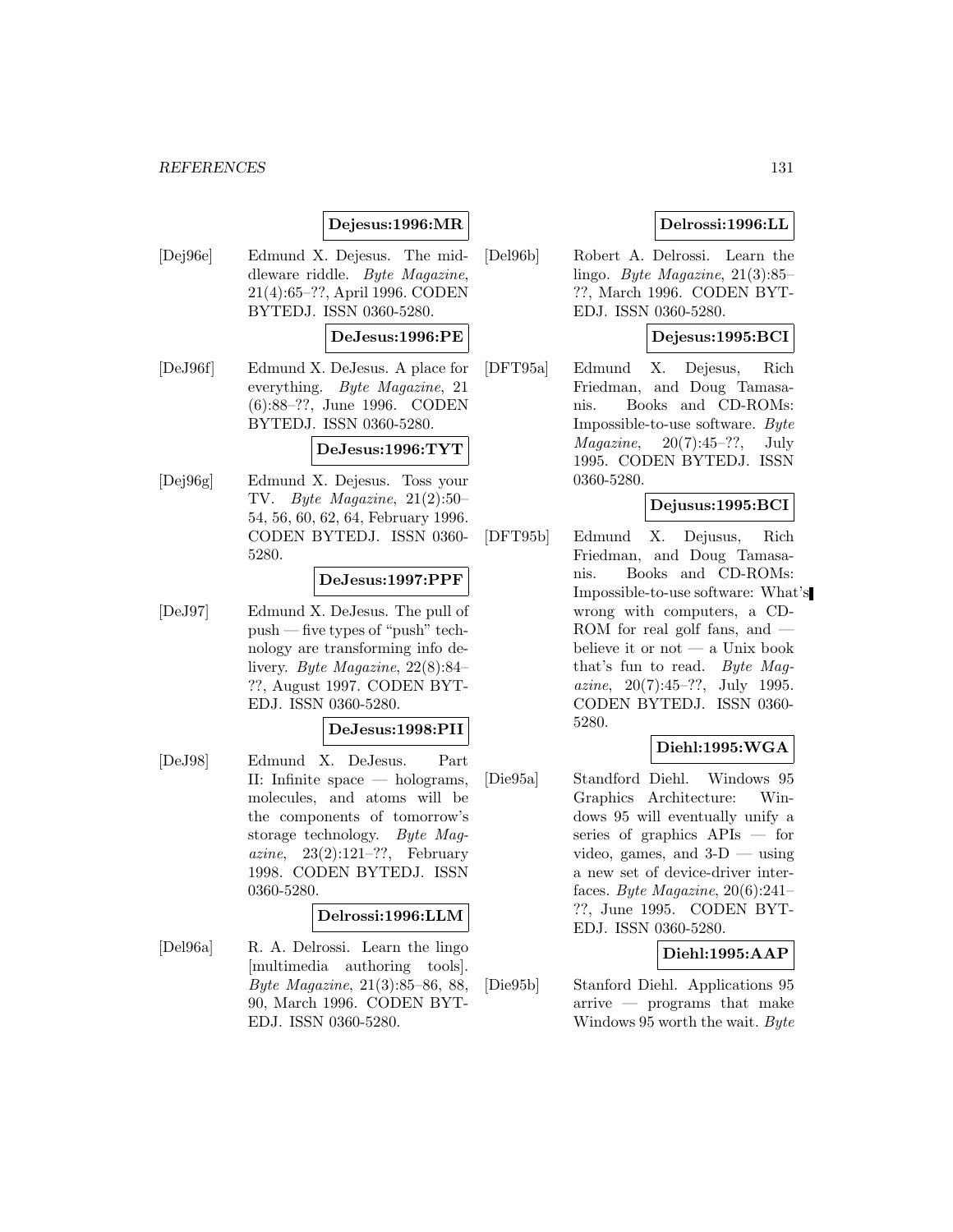Magazine, 20(10):117–??, October 1995. CODEN BYTEDJ. ISSN 0360-5280.

# **Diehl:1995:BVW**

[Die95c] Stanford Diehl. BYTE's video workshop: BYTE sets up a digital video studio to test the viability of corporate video production on the PC desktop. using Windows tools for digital and analog video production, we address the major issues of developing and deploying video content. Byte Magazine, 20(5):97– ??, May 1995. CODEN BYT-EDJ. ISSN 0360-5280.

# **Diehl:1995:WNN**

[Die95d] Stanford Diehl. Windows 95: The numbers — the new Windows architecture delivers enhanced performance, but as BYTE testing reveals, there are strings attached. Byte Magazine, 20(10):113–??, October 1995. CODEN BYTEDJ. ISSN 0360-5280.

# **Diehl:1996:FNM**

[Die96a] Stanford Diehl. Forging a new medium [Strata's MediaForge 2.0 multimedia authoring tool]. Byte Magazine, 21(7):161–162, July 1996. CODEN BYTEDJ. ISSN 0360-5280.

# **Diehl:1996:PC**

[Die96b] Stanford Diehl. The paperless cubicle. Byte Magazine, 21(3): 107–108, March 1996. CODEN BYTEDJ. ISSN 0360-5280.

# **Anonymous:1997:KNK**

[Die97a] Stan Diehl. Book reviews: The bible, updated. Byte Magazine, 22(11):28, November 1997. CO-DEN BYTEDJ. ISSN 0360-5280. Review of D. E. Knuth's third edition of Volume 1 of the Art of Computer Programming.

# **Diehl:1997:JCC**

[Die97b] Stan Diehl. Java cyber class: Java multimedia study hall. Byte Magazine, 22(9):30, September 1997. CODEN BYTEDJ. ISSN 0360-5280. Review of [DD97].

# **Diehl:1995:VFH**

[DL95] Stanford Diehl and Greg Loveria. Video for free: High-performance desktop systems, graphics-chip innovations, and the new DCI (Display Control Interface) software layer will soon make digital video a standard feature for Windows graphics cards. Byte Magazine, 20(2):105–??, February 1995. CODEN BYTEDJ. ISSN 0360-5280.

# **Dern:1998:NII**

[DM98] Daniel P. Dern and Scott Mace. Network integration — the Internet reinvented — changing the way researcher work and collaborate, newly minted high-speed networks will also benefit. Byte Magazine, 23(2):89–??, February 1998. CODEN BYTEDJ. ISSN 0360-5280.

# **Dobson:1995:AAD**

[Dob95] Rick Dobson. Access 95 advances database design — Mi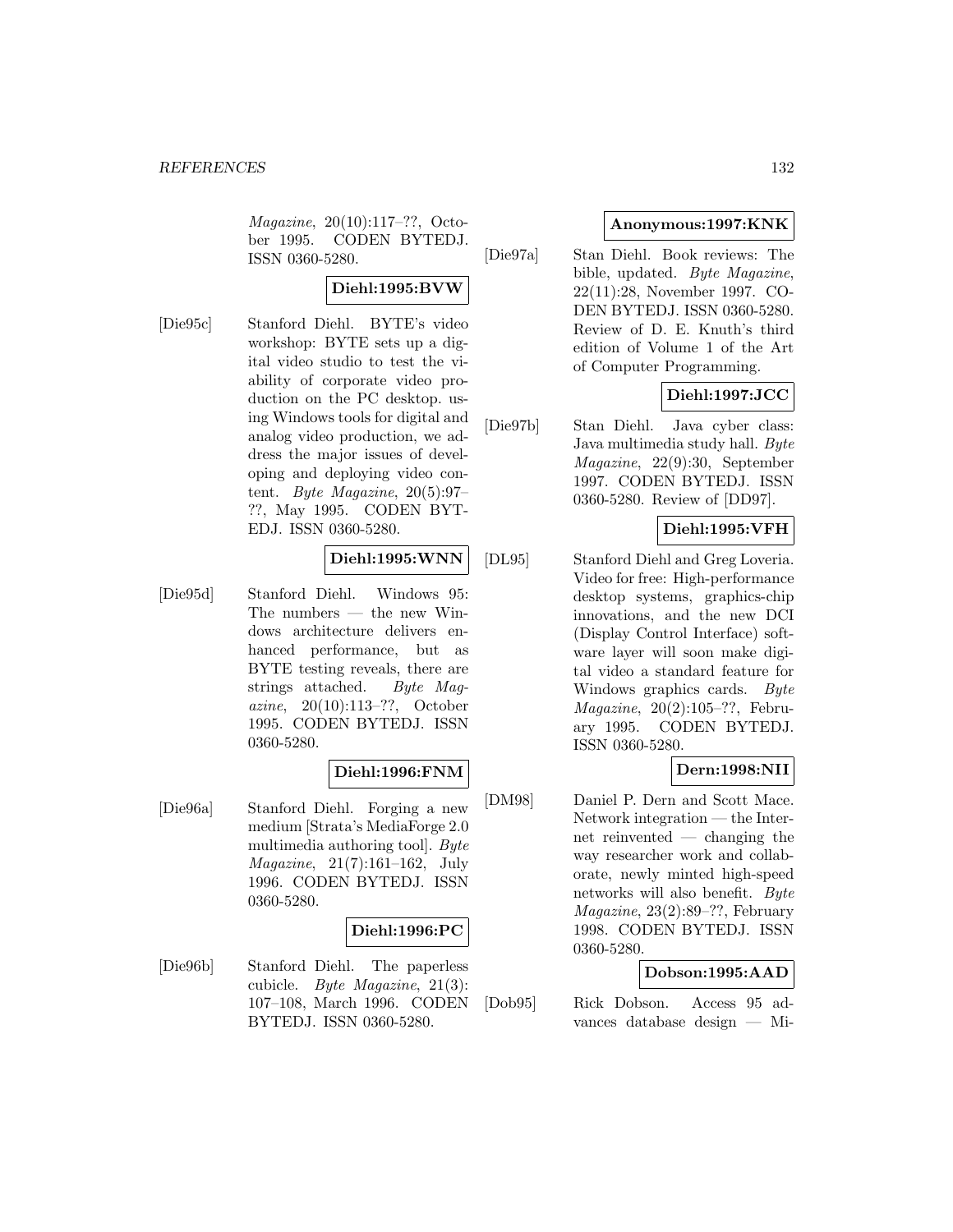crosoft's new version of Access gets more than just the Windows 95 look. replication technology helps coordinate changes. Byte Magazine, 20(12):18–??, December 1995. CODEN BYTEDJ. ISSN 0360-5280.

# **Dobson:1996:MAW**

[Dob96] Rick Dobson. Make Access and the Web work together how to use Microsoft Access and ODBC drivers to produce interactive Web pages and on-line databases. notebooks are expensive, but testing shows they're worth it. Byte Magazine, 21(10): 71–??, October 1996. CODEN BYTEDJ. ISSN 0360-5280.

# **Dobson:1997:DHEa**

[Dob97a] Rick Dobson. Dynamic HTML explained, part  $1 -$  dynamic objects and client-side processing mean better Web sites and better browsing. Byte Magazine, 22 (11):53–54, November 1997. CO-DEN BYTEDJ. ISSN 0360-5280.

# **Dobson:1997:DHEb**

[Dob97b] Rick Dobson. Dynamic HTML explained, part II. Byte Magazine, 22(12):61–62, December 1997. CODEN BYTEDJ. ISSN 0360-5280.

#### **Dobson:1997:FFA**

[Dob97c] Rick Dobson. Fast and flexible access to databases — Microsoft's ODBCDirect gives programmers better ways of processing ODBC data sources. Byte  $Magazine, 22(8):53-??, August$ 

1997. CODEN BYTEDJ. ISSN 0360-5280.

#### **Dobson:1997:VBW**

[Dob97d] Rick Dobson. A Visual Basic for Web work — A variant of Visual Basic allows you to script and control objects on a Web page. Byte Magazine, 22(3):51– ??, March 1997. CODEN BYT-EDJ. ISSN 0360-5280.

# **Dobson:1998:DHE**

[Dob98a] Rick Dobson. Dynamic HTML explained, part  $III$  — data binding utilizes data source objects that can cache Web pages, speeding up Internet access. Byte *Magazine*,  $23(1):43-??$ , January 1998. CODEN BYTEDJ. ISSN 0360-5280.

# **Dobson:1998:PEH**

[Dob98b] Rick Dobson. Programming ECMAScript: The holy standard? *Byte Magazine*, 23(7): 47–??, July 1998. CODEN BYT-EDJ. ISSN 0360-5280.

#### **Dobson:1998:SS**

[Dob98c] Rick Dobson. Scriptlets simplified. *Byte Magazine*,  $23(4):55$ – ??, April 1998. CODEN BYT-EDJ. ISSN 0360-5280.

# **Dobson:1998:SEY**

[Dob98d] Rick Dobson. Scriptlets to energize your site  $-$  this technology could have major impact on Web developers and their clients. we look at its strengths and weaknesses. Byte Magazine, 23(4): 96NA1, 96NA4, 96NA6, April 1998. CODEN BYTEDJ. ISSN 0360-5280.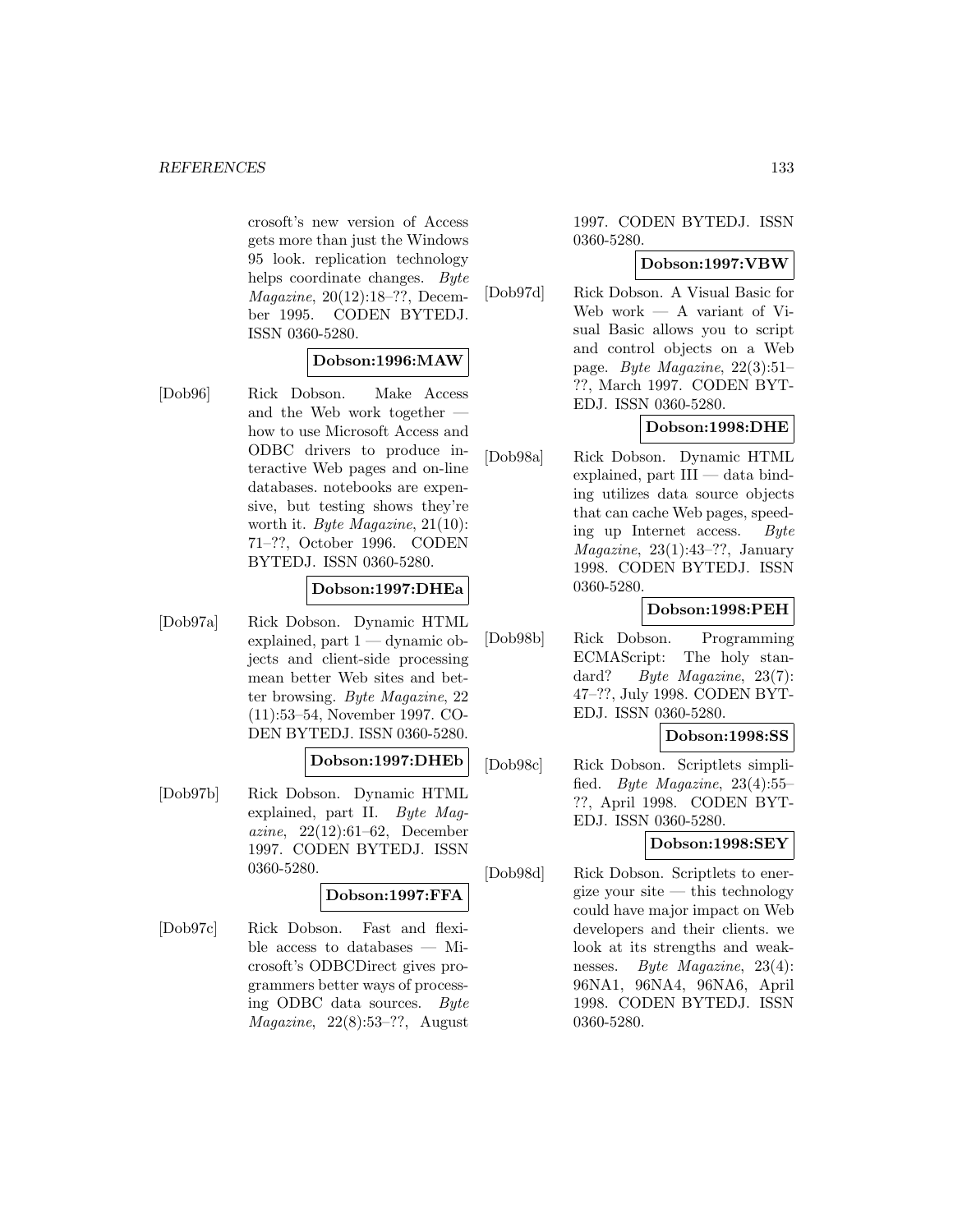# **Dreystadt:1998:SJR**

[Dre98] John Dreystadt. Storing Java in a relational database. Byte Magazine, 23(6):61–??, June 1998. CODEN BYTEDJ. ISSN 0360- 5280.

# **Dutt:1998:BQS**

[Dut98] Dinesh Dutt. Bringing quality of service to IP. Byte Magazine, 23 (6):49–??, June 1998. CODEN BYTEDJ. ISSN 0360-5280.

# **Diehl:1996:SGG**

[DV96] Stanford Diehl and G. Armour Van Horn. Sumo graphics giants weigh in. Byte Magazine, 21(1): 129–130, 132, January 1996. CO-DEN BYTEDJ. ISSN 0360-5280.

#### **Emmerson:1996:GEG**

[EG96a] B. Emmerson and D. Greetham. GSM's extraordinary growth. Byte Magazine,  $21(3):IS40/21-$ 22, IS40/24, March 1996. CO-DEN BYTEDJ. ISSN 0360-5280.

#### **Emmerson:1996:TN**

[EG96b] B. Emmerson and D. Greetham. Teamwork on the net. Byte Magazine, 21(7):IS40/9–12, July 1996. CODEN BYTEDJ. ISSN 0360-5280.

# **Egan:1995:PL**

[Ega95] David Egan. Publisher's letter. *Byte Magazine*,  $20(1):14-??$ . January 1995. CODEN BYT-EDJ. ISSN 0360-5280.

# **Em:1998:LPG**

[Em98] David Em. 3D Labs puts a glint in graphics world's eye: The first single-chip geometry and lighting processor, 3D Lab's Glint GMX 2000 screams on Windows NT. Byte Magazine, 23(5):42, May 1998. CODEN BYTEDJ. ISSN 0360-5280.

# **Emigh:1997:ACD**

[Emi97] Jacqueline Emigh. All 12X CD-ROM drives are not equal  $- A$ look at the first four 12X CD-ROM drives. Byte Magazine, 22 (2):141–??, February 1997. CO-DEN BYTEDJ. ISSN 0360-5280.

# **Emmerson:1996:CWC**

[Emm96] Bob Emmerson. Commentary: Wake-up call. Byte Magazine, 21 (5):228–??, May 1996. CODEN BYTEDJ. ISSN 0360-5280.

### **Engelbart:1995:CDF**

[Eng95] Douglas Engelbart. Commentaly: Dreaming of the future. Byte Magazine, 20(9):330– ??, September 1995. CODEN BYTEDJ. ISSN 0360-5280.

# **Engst:1997:IRG**

[Eng97] Tonya Engst. The Internet robot's guide to a Web site — how to block Netbot access. Byte Magazine, 22(5):63– ??, May 1997. CODEN BYT-EDJ. ISSN 0360-5280.

# **Em:1997:ABN**

[EP97] David Em and Alex Pournelle. 3-D animation blossoms on NT — three high-end programs let you create Hollywood-quality 3- D animation on an NT workstation. Byte Magazine, 22(12):133– ??, December 1997. CODEN BYTEDJ. ISSN 0360-5280.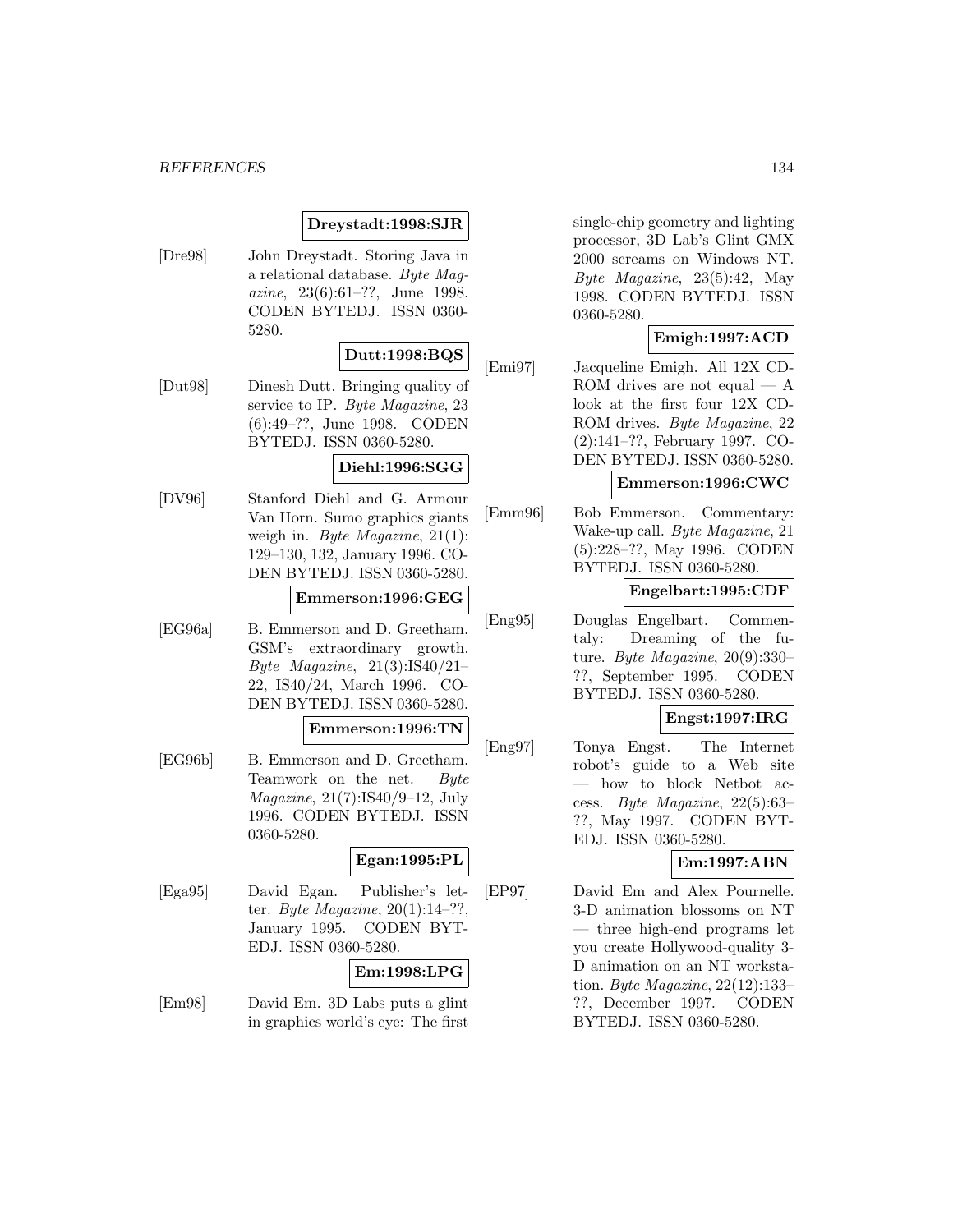# **Esch:1995:FM**

[Esc95a] J. Esch. A fine MES. Byte Magazine, 20(12):67–68, 70, 74, 76, December 1995. CODEN BYT-EDJ. ISSN 0360-5280.

# **Esch:1995:FMM**

[Esc95b] Jim Esch. A fine MES — manufacturing execution systems unite factory computers from the planning level to the machine level. (A new dimension in bar codes p 68). Byte Magazine, 20 (12):67–??, December 1995. CO-DEN BYTEDJ. ISSN 0360-5280.

#### **Esposito:1995:OSC**

[Esp95] Bill Esposito. On-Line service on the cheap: Mustang Software's popular wildcat BBS software gets increased capacity, customizable menus, V.34 modem support, and an optional utilities suite that includes a QuickBasiclike language. Byte Magazine, 20 (2):131–??, February 1995. CO-DEN BYTEDJ. ISSN 0360-5280.

#### **Essex:1995:BBP**

[Ess95] David Essex. Better business processes: Scitor links an optimized spreadsheet to flowchart objects, and  $-$  presto!  $-$  an instant simulator that most anyone can use. Byte Magazine, 20(6): 211–212, 214, June 1995. CO-DEN BYTEDJ. ISSN 0360-5280.

#### **Evans:1998:OSE**

[Eva98] Daniel Evans. The OQL standard emerges — Object Query Language offers a good solution for complex data management

and distributed object computing. Byte Magazine, 23(3):55–??, March 1998. CODEN BYTEDJ. ISSN 0360-5280.

### **Essex:1996:SIF**

[EVN96a] D. Essex and S. J. Vaughan-Nichols. Self-serve information [fax-on-demand]. Byte Magazine, 21(1):133–134, 136, January 1996. CODEN BYTEDJ. ISSN 0360-5280.

# **Essex:1996:SI**

[EVN96b] David Essex and Steven J. Vaughan-Nichols. Self-serve information. Byte Magazine, 21(1): 133–??, January 1996. CODEN BYTEDJ. ISSN 0360-5280.

# **Faust:1995:DAS**

- [Fau95] Bruce Faust. Designing Alphabased systems: Digital's three CPUs bring powerful possibilities to desktop and workstation systems design. Byte Magazine, 20(6):239–??, June 1995. CO-DEN BYTEDJ. ISSN 0360-5280. **Fedyk:1997:LEJ**
- [Fed97] Roger Fedyk. Letter to the editor: Java unveiled. Byte Magazine, 22(6):19, June 1997. CO-DEN BYTEDJ. ISSN 0360-5280.

# **Feniello:1995:OVW**

[Fen95] Mark Feniello. Open(ing) VMS to  $Win32 - adding Win32 sup$ port to Digital's OS means good news for developers: They can build for both OpenVMS and NT machines. Byte Magazine, 20(11):251–??, November 1995. CODEN BYTEDJ. ISSN 0360- 5280.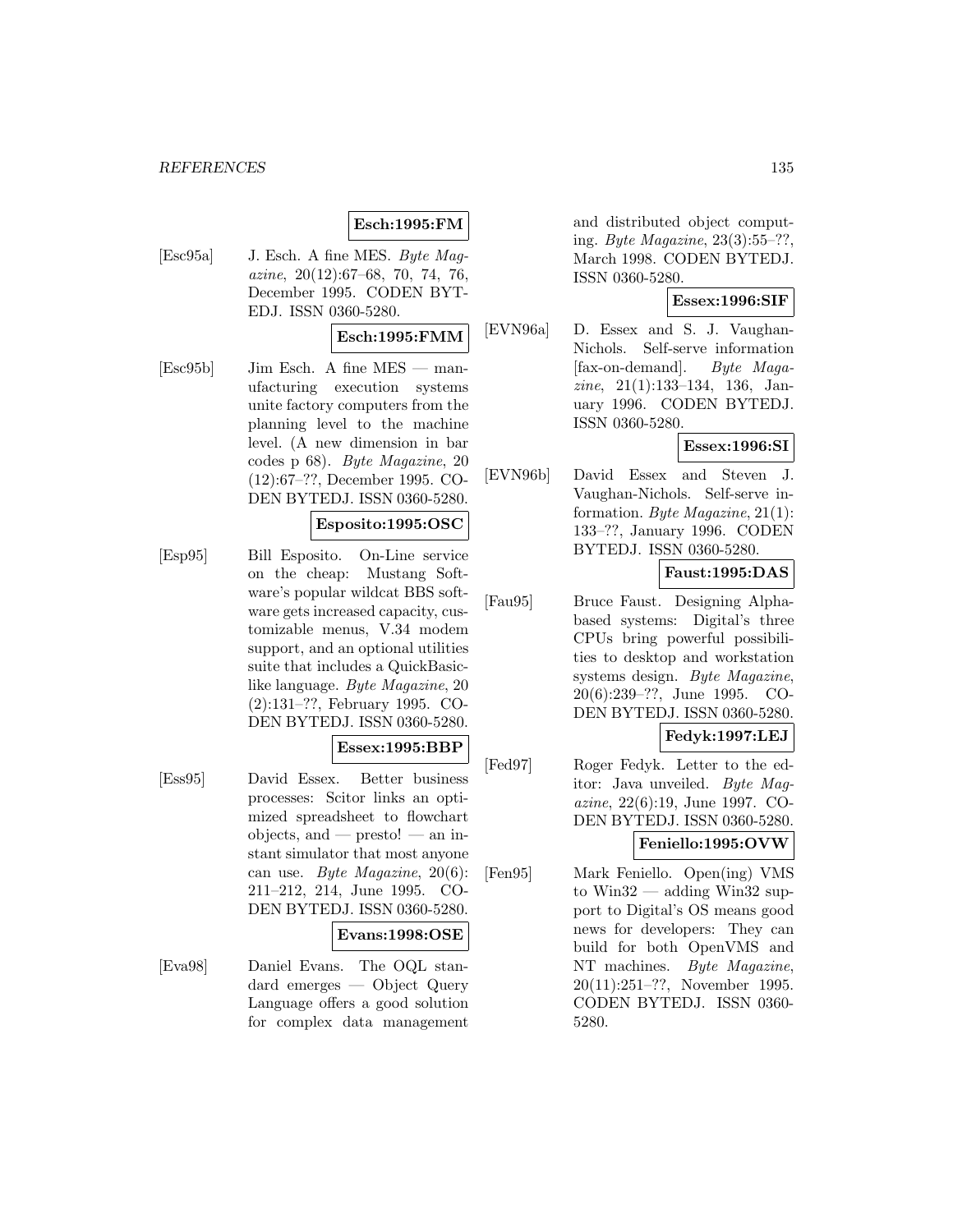# **Froning:1997:MFW**

[FH97] Andrew Froning and Helen Holzbaur. 13 modems: Fast for the Web  $-$  if you browse the Web, it's time to upgrade your 14.4-Kbps modem. we test a baker's dozen of the first 33.6 kbps modems. Byte Magazine, 22(3):120–??, March 1997. CO-DEN BYTEDJ. ISSN 0360-5280.

**Fillinich:1996:PFF**

[Fil96] Paul Fillinich. Plan 9: Feature film to feature-rich OS. Byte Magazine, 21(3):143–144, March 1996. CODEN BYTEDJ. ISSN 0360-5280.

# **Fink:1998:NIB**

[Fin98] Robert Fink. Network integra- $\text{tion}$  — boning up on IPv6 the 6bone global test bed will become the new Internet. Byte Magazine, 23(3):96NA–3–96NA– 8, March 1998. CODEN BYT-EDJ. ISSN 0360-5280.

#### **Flohr:1995:HOW**

[Flo95] Udo Flohr. Hyper-G organizes the Web — this could be the next big thing on the Web: a new hypermedia architecture that makes it easier to find what you're looking for. Byte Magazine, 20(11):59–??, November 1995. CODEN BYTEDJ. ISSN 0360-5280.

#### **Flohr:1996:ECS**

[Flo96a] Udo Flohr. 3D for everyone coming soon to a screen near you: low-cost 3-D graphics. but first, some technical difficulties. Byte

Magazine, 21(10):76–??, October 1996. CODEN BYTEDJ. ISSN 0360-5280.

# **Flohr:1996:EM**

[Flo96b] Udo Flohr. Electric money. Byte Magazine, 21(6):74–78, 80, 82, 84, June 1996. CODEN BYT-EDJ. ISSN 0360-5280.

# **Flohr:1996:PSC**

[Flo96c] Udo Flohr. Put the space in cyberspace [Virtual Reality Markup Language]. Byte Magazine, 21(3):61–62, 64, March 1996. CODEN BYTEDJ. ISSN 0360-5280.

# **Flohr:1997:IIS**

[Flo97] Udo Flohr. Intelligent intranets — some tips and products that will help you avoid anarchy. Byte  $Magazine, 22(8):69-??, August$ 1997. CODEN BYTEDJ. ISSN 0360-5280.

# **Flohr:1998:QL**

[Flo98a] Udo Flohr. Quantum leaps. Byte *Magazine*,  $23(6):111-??$ , June 1998. CODEN BYTEDJ. ISSN 0360-5280.

# **Flohr:1998:SCD**

[Flo98b] Udo Flohr. The smallest components: Deep inside IBM's R&D labs, the future of computing looks nanomechanical and optical. *Byte Magazine*,  $23(5):111-$ ??, May 1998. CODEN BYT-EDJ. ISSN 0360-5280.

### **Fomook:1998:DMM**

[Fom98] John Fomook. Databases: Moving mission-critical apps to the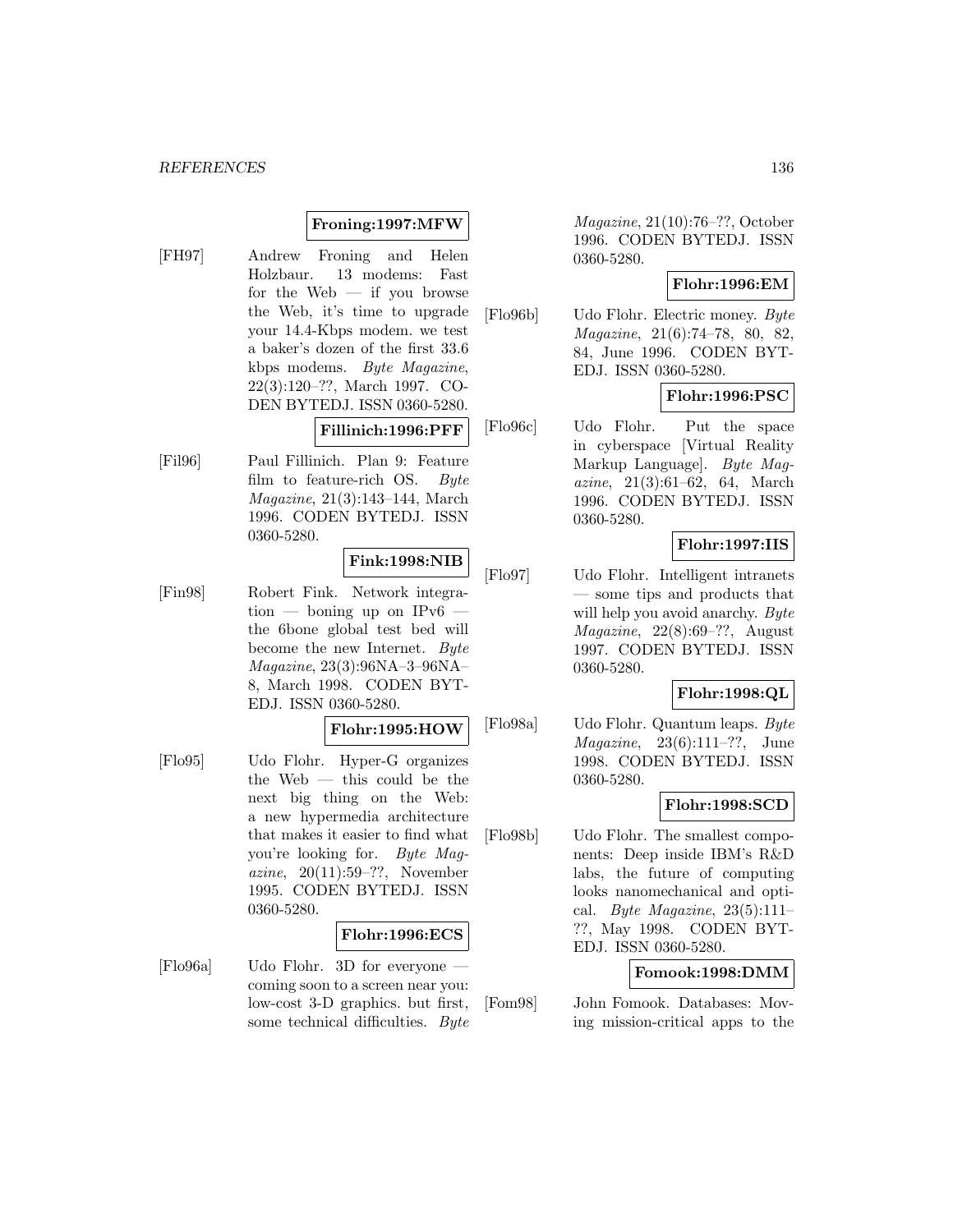Web. Byte Magazine, 23(7):49– ??, July 1998. CODEN BYT-EDJ. ISSN 0360-5280.

# **Foust:1995:SFNa**

[Fou95a] John Foust. 3-D step forward: New 3-D standards will enhance the applications — and even the  $OS$  — you'll be using. Byte Magazine, 20(7):123–??, July 1995. CODEN BYTEDJ. ISSN 0360- 5280.

# **Foust:1995:SFNb**

[Fou95b] John Foust. 3-D steps forward new 3-D standards will enhance the applications — and even the  $OS$  — you'll be using. Byte Magazine, 20(7):123–??, July 1995. CODEN BYTEDJ. ISSN 0360- 5280.

# **Fowles:1997:GSU**

[Fow97] Ken Fowles. Globalization software: Unicode evolves: Worried about localization problems? content-enabled software, through Unicode, may be what really matters. Byte Magazine, 22(3):105, 106, 108, 110, March 1997. CODEN BYTEDJ. ISSN 0360-5280.

# **Franklin:1996:COG**

[Fra96] Curtis Franklin, Jr. Commentary: Oh, grow up. Byte Maqazine, 21(3):216–??, March 1996. CODEN BYTEDJ. ISSN 0360- 5280.

# **Frederick:1996:WNE**

[Fre96] Terry Frederick. Windows NT event logging. Byte Magazine, 21 (4):183–??, April 1996. CODEN BYTEDJ. ISSN 0360-5280.

# **Friesenhahn:1995:BYO**

[Fri95a] Bob Friesenhahn. Build your own WWW server: Setting up a WWW server offers real benefits for many organizations, and it's probably easier to accomplish than you think. here's a look at what's involved. Byte Magazine, 20(4):83–??, April 1995. CODEN BYTEDJ. ISSN 0360-5280.

# **Fritz:1995:TI**

[Fri95b] Jeffrey Fritz. Tuning in to ISDN. Byte Magazine, 20(9): 273–??, September 1995. CO-DEN BYTEDJ. ISSN 0360-5280.

# **Fritz:1995:VCI**

[Fri95c] Jeffrey Fritz. Video connections: Isochronous Ethernet and ATM race to bring video to your desktop. Byte Magazine,  $20(5):113-$ ??, May 1995. CODEN BYT-EDJ. ISSN 0360-5280.

# **Fritz:1995:YCT**

[Fri95d] Jeffrey Fritz. You can take it with you. Byte Magazine, 20(9): 41–??, September 1995. CODEN BYTEDJ. ISSN 0360-5280.

# **Friesenhahn:1996:FSW**

[Fri96a] Bob Friesenhahn. A file system for the Web — A modified version of Sun's NFS can deal with large amounts of Web data. Byte Magazine, 21(11):63–??, November 1996. CODEN BYTEDJ. ISSN 0360-5280.

# **Fritz:1996:BB**

[Fri96b] J. N. Fritz. Building bandwidth. Byte Magazine, 21(6):146–148,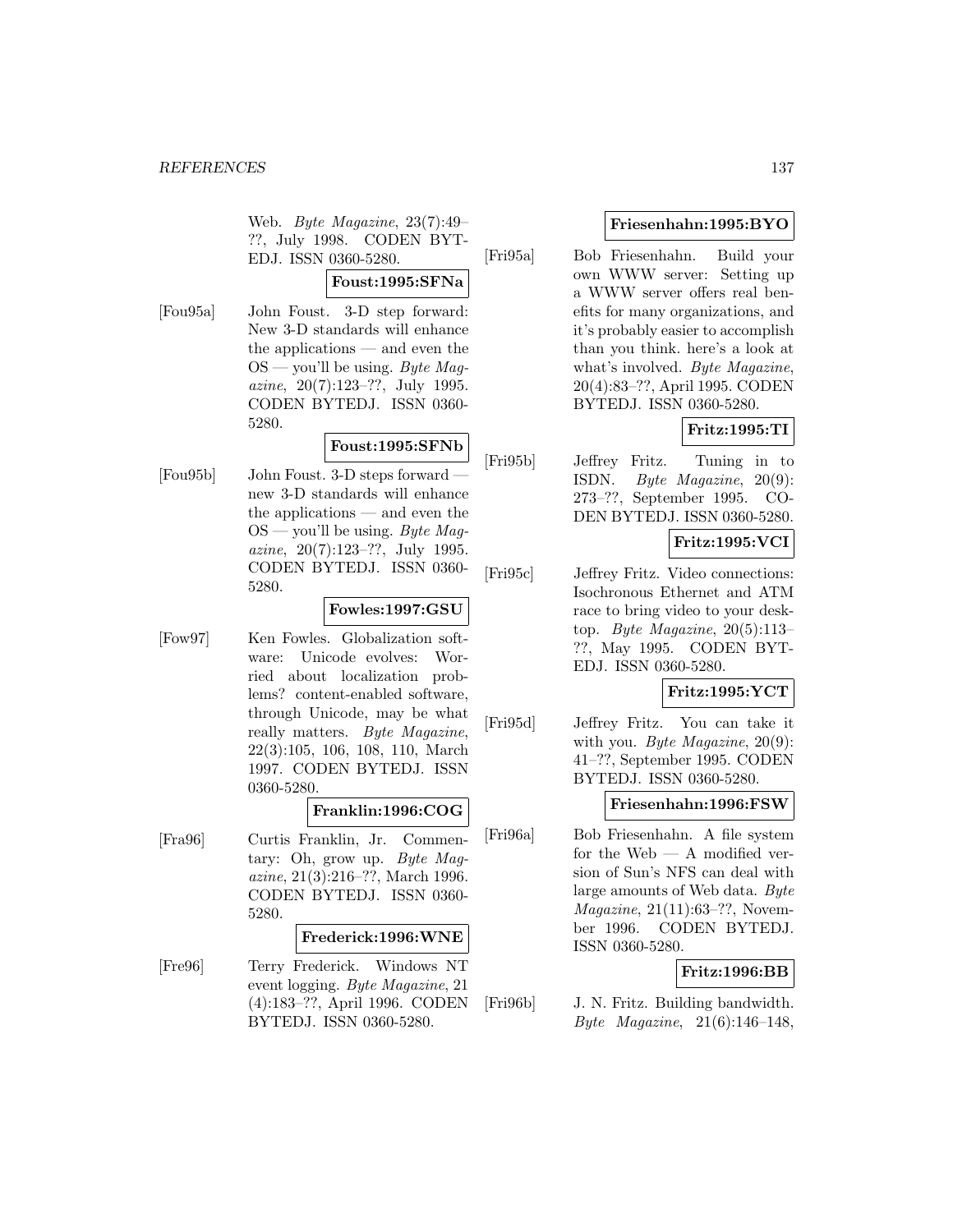150, June 1996. CODEN BYT-EDJ. ISSN 0360-5280.

# **Fritz:1996:CIT**

[Fri96c] Jeffery N. Fritz. The complete ISDN telecommuter — A look at connection issues of using an ISDN line to support the home office. Byte Magazine, 21(12): 53–??, December 1996. CODEN BYTEDJ. ISSN 0360-5280.

# **Fritz:1996:LWI**

[Fri96d] Jeffrey N. Fritz. From LAN to WAN with  $ISBN - ISDN$  can extend your LAN to the Internet, remote users, and enterprise networks. an expert examines the technologies, the  $\dots$  *Bute Maq*azine, 21(11):104–??, November 1996. CODEN BYTEDJ. ISSN 0360-5280.

# **Friesenhahn:1997:AMP**

[Fri97a] Bob Friesenhahn. Autoconf makes for portable software use of OS features and a freeware scripting utility solves application portability across various flavors of Unix. Byte Magazine, 22(11):45–46, November 1997. CODEN BYTEDJ. ISSN 0360-5280.

# **Friesenhahn:1997:EOU**

[Fri97b] Bob Friesenhahn. Expect offers Unix scripting — embeddable language offers pattern-matching capabilities. Byte Magazine, 22 (4):63–??, April 1997. CODEN BYTEDJ. ISSN 0360-5280.

# **Fritz:1997:BBS**

[Fri97c] Jeffrey Fritz. Building bridges and secure connections — A look

at the Point-to-Point Protocol and how it fits into the corporate network. Byte Magazine, 22(2): 55–??, February 1997. CODEN BYTEDJ. ISSN 0360-5280.

# **Fritz:1997:BAP**

[Fri97d] Jeffrey Fritz. Bulletproofing ATM, part  $2 - \text{how LAN em}$ ulation and proper switch and router configuration can establish redundancy. Byte Magazine, 22(7):55–??, July 1997. CODEN BYTEDJ. ISSN 0360-5280.

# **Fritz:1997:DAA**

[Fri97e] Jeffrey N. Fritz. Demystifying ATM addressing — before connecting your ATM network to the outside world, consider its addressing scheme. Byte Magazine, 22(12):57–??, December 1997. CODEN BYTEDJ. ISSN 0360-5280.

# **Friesenhahn:1998:OSR**

[Fri98a] Bob Friesenhahn. Operating systems: Real time goes mainstream. new additions to the post. Byte Magazine, 23(7):39– ??, July 1998. CODEN BYT-EDJ. ISSN 0360-5280.

# **Friesenhahn:1998:PWJ**

[Fri98b] Bob Friesenhahn. Programming — writing JavaScript applications — some tricks for building useful applications, and some ways to get around this language's limitations. Byte Magazine, 23(2):59–60, February 1998. CODEN BYTEDJ. ISSN 0360-5280.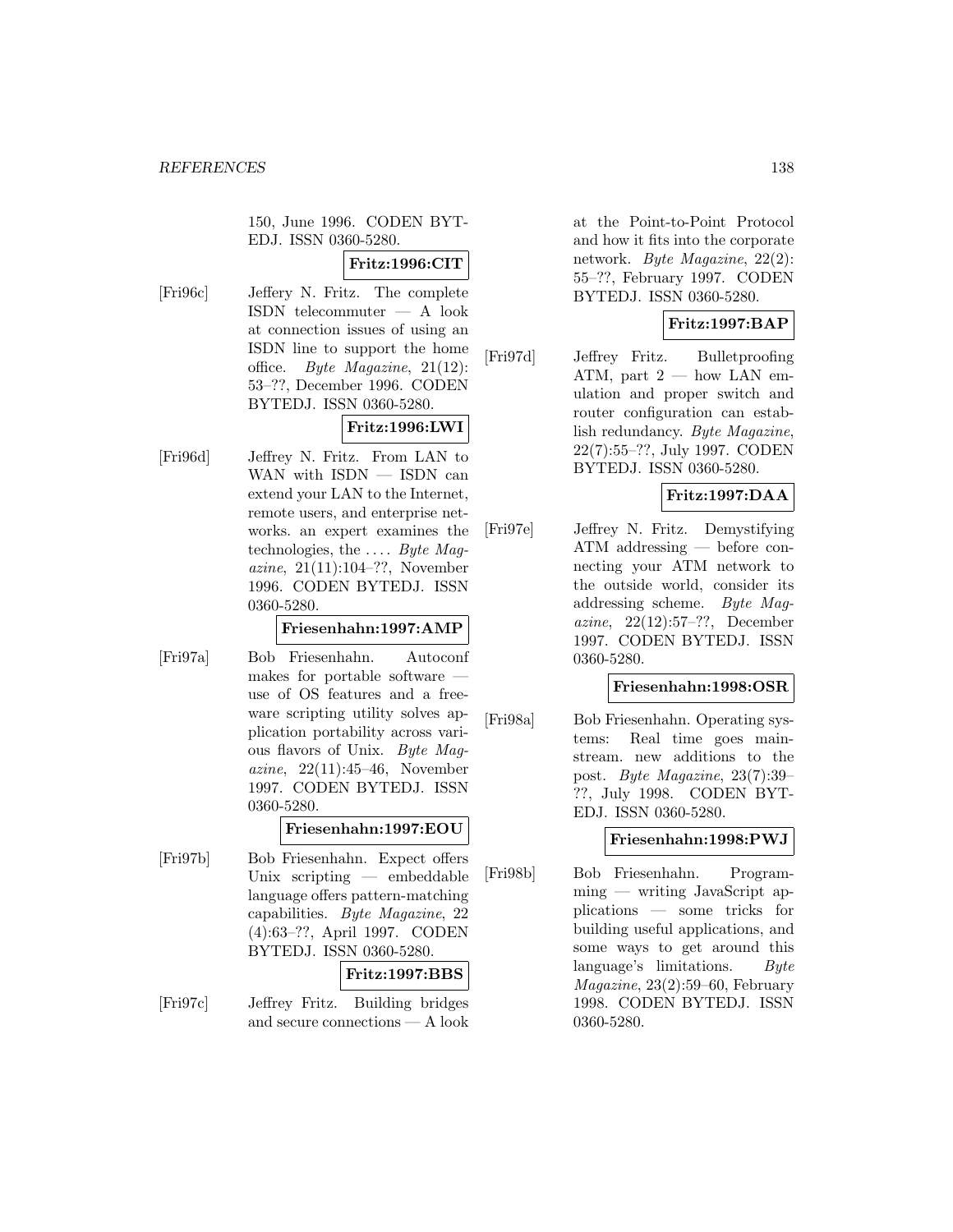# **Froning:1996:CNM**

[Fro96] Andrew Froning. CD-ROM has a new MO. Byte Magazine, 21(2): 165–??, February 1996. CODEN BYTEDJ. ISSN 0360-5280.

# **Fryer:1998:DWS**

[Fry98] Ron Fryer. Data-warehouse scalability. Byte Magazine, 23(6):63– ??, June 1998. CODEN BYT-EDJ. ISSN 0360-5280.

#### **Fritz:1996:MI**

[FS96] Jeffrey Fritz and Salvatore Salamone. Marrying ISDN to the OS. Byte Magazine, 21(4):185– ??, April 1996. CODEN BYT-EDJ. ISSN 0360-5280.

# **Gaida:1996:IH**

[Gai96] K. Gaida. Interactive highway. Byte Magazine, 21(1):IS40/17– 18, IS40/20, January 1996. CO-DEN BYTEDJ. ISSN 0360-5280.

# **Gardner:1997:QSM**

[Gar97] Stephen R. Gardner. The quest to standardize metadata someday, disparate data manipulation tools will be able to exchange information. Byte Magazine, 22(11):47–??, November 1997. CODEN BYTEDJ. ISSN 0360-5280.

# **Gartenberg:1998:GRW**

[Gar98] Michael Gartenberg. Gartnergroup report: Win 98 or NT for the PC desktop? it depends. Byte Magazine, 23(5):38, May 1998. CODEN BYTEDJ. ISSN 0360-5280.

# **Gasteiger:1995:WGO**

[Gas95] Daniel Gasteiger. Wanted: A good OS/2 spreadsheet: In the OS/2 spreadsheet duel, upstart Mesa 2 has the advanced GUI features that 1-2-3 should have. Byte Magazine,  $20(6):215-$ ??, June 1995. CODEN BYT-EDJ. ISSN 0360-5280.

# **Gates:1998:VCG**

[Gat98] Bill Gates. VBA and COM — Gates discusses his view of the future of application programmability. Byte Magazine, 23 (3):70–??, March 1998. CODEN BYTEDJ. ISSN 0360-5280.

# **Gray:1995:STM**

[GE95] Jim Gray and Jeri Edwards. Scale up with TP monitors: How TP monitors enable client/server applications to scale up. Byte Magazine, 20(4):123–??, April 1995. CODEN BYTEDJ. ISSN 0360-5280.

# **Gillmor:1995:SEM**

[Gil95] Steve Gillmor. Storming the enterprise — Microsoft bolsters Visual Basic 4.0 with distributedobject technology and enhanced OLE automation. but, as our reviewer explains, not all objects are alike. Byte Magazine, 20(11): 219–??, November 1995. CO-DEN BYTEDJ. ISSN 0360-5280.

**Gillmer:1996:NFS**

[Gil96a] S. Gillmer. NetWare: fight or switch? Byte Magazine, 21(7): 127–128, 130, 132, July 1996. CODEN BYTEDJ. ISSN 0360- 5280.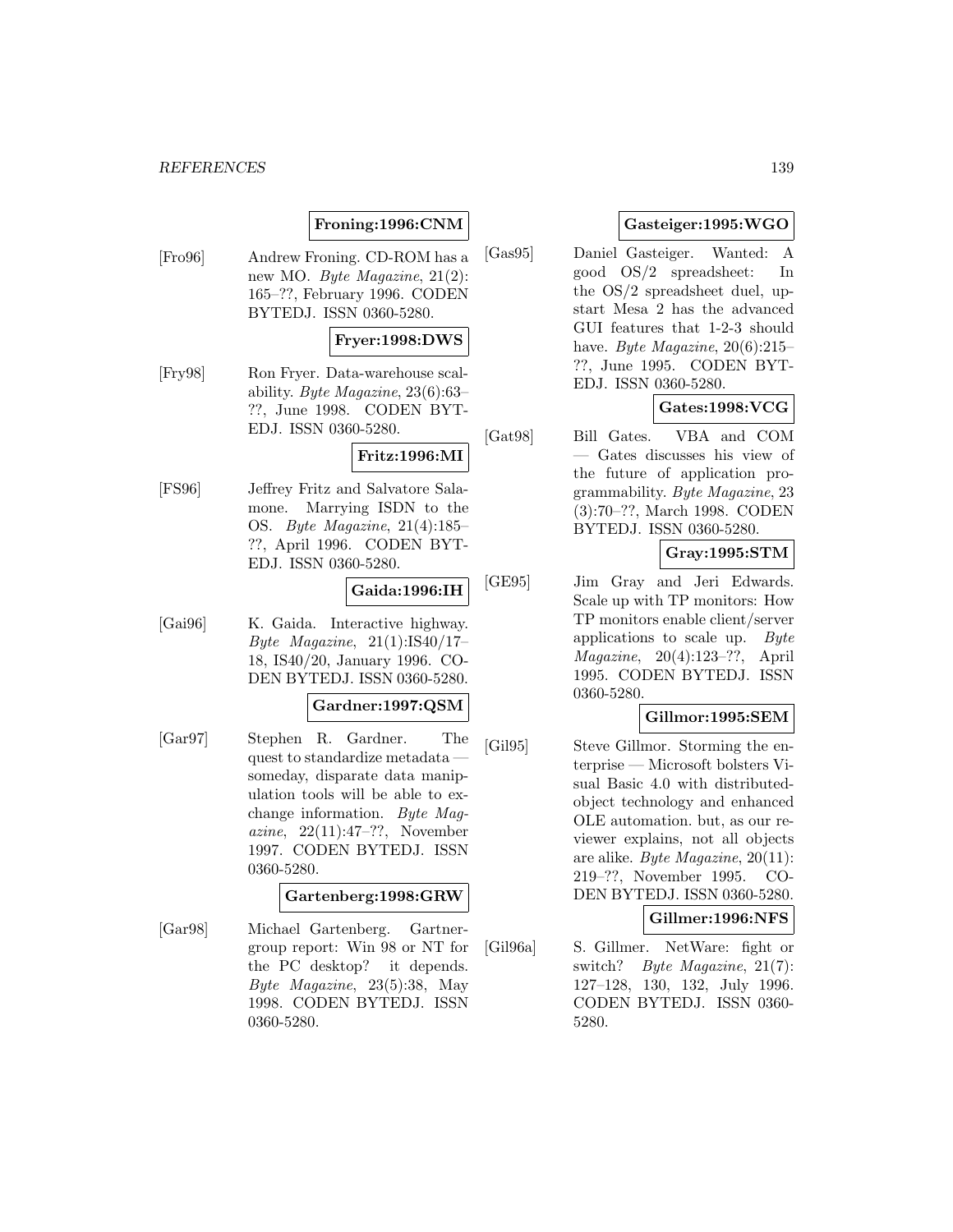# **Gillmor:1996:NNW**

[Gil96b] S. Gillmor. Notes 4.0: now it's Webware. Byte Magazine, 21(4): 133–136, April 1996. CODEN BYTEDJ. ISSN 0360-5280.

#### **Gillmor:1996:ENI**

[Gil96c] Steve Gillmor. Enter the Net-Ware impostor. Byte Magazine,  $21(2):163-??$ , February 1996. CODEN BYTEDJ. ISSN 0360-5280.

#### **Gillmor:1996:GSM**

[Gil96d] Steve Gillmor. GroupWise sends a message — Novell's Release 5 makes the choice of groupware a tougher decision. Byte Magazine, 21(11):53–??, November 1996. CODEN BYTEDJ. ISSN 0360-5280.

#### **Gillmor:1996:NNI**

[Gil96e] Steve Gillmor. Notes 4.0: Now it's Webware. Byte Magazine, 21 (4):133–??, April 1996. CODEN BYTEDJ. ISSN 0360-5280.

# **Gillmor:1996:NOW**

[Gil96f] Steve Gillmor. Notes opens up to the Web — Lotus Domino delivers Notes databases to Web clients and powerful tools to Notes developers. Byte Magazine, 21(10):49–??, October 1996. CODEN BYTEDJ. ISSN 0360-5280.

# **Gillmor:1996:TMP**

[Gil96g] Steve Gillmor. Toward a more productive office in '97 — Microsoft's Office 97 sets a new standard in applications software suites. Byte Magazine, 21(12): 42–??, December 1996. CODEN BYTEDJ. ISSN 0360-5280.

# **Gilmor:1996:RS**

[Gil96h] Steve Gilmor. Reinventing SmartSuite. Byte Magazine, 21 (5):131–??, May 1996. CODEN BYTEDJ. ISSN 0360-5280.

# **Gillmor:1997:BWD**

[Gil97a] Steve Gillmor. The basics of Web development — Visual Basic 5 supports easy component construction. Byte Magazine, 22 (4):41–??, April 1997. CODEN BYTEDJ. ISSN 0360-5280.

# **Gillmor:1997:DDA**

[Gil97b] Steve Gillmor. Dial 411 for directory assistance — Novell's latest NetWare release bets big on Java and the intranet. Byte Magazine, 22(1):137–??, January 1997. CO-DEN BYTEDJ. ISSN 0360-5280.

### **Gillmor:1997:TBW**

[Gil97c] Steve Gillmor. Toolkits for building Web applications — we look at seven sitebuilding and maintenance kits to help you choose the right one. Byte Magazine, 22(12):118–??, December 1997. CODEN BYTEDJ. ISSN 0360- 5280.

#### **Gillmor:1998:JWM**

[Gil98a] Steve Gillmor. Java for windows: Microsoft's Visual  $J++6.0$  ties Java ever more tightly into the Windows platform. Byte Magazine, 23(5):41, May 1998. CO-DEN BYTEDJ. ISSN 0360-5280.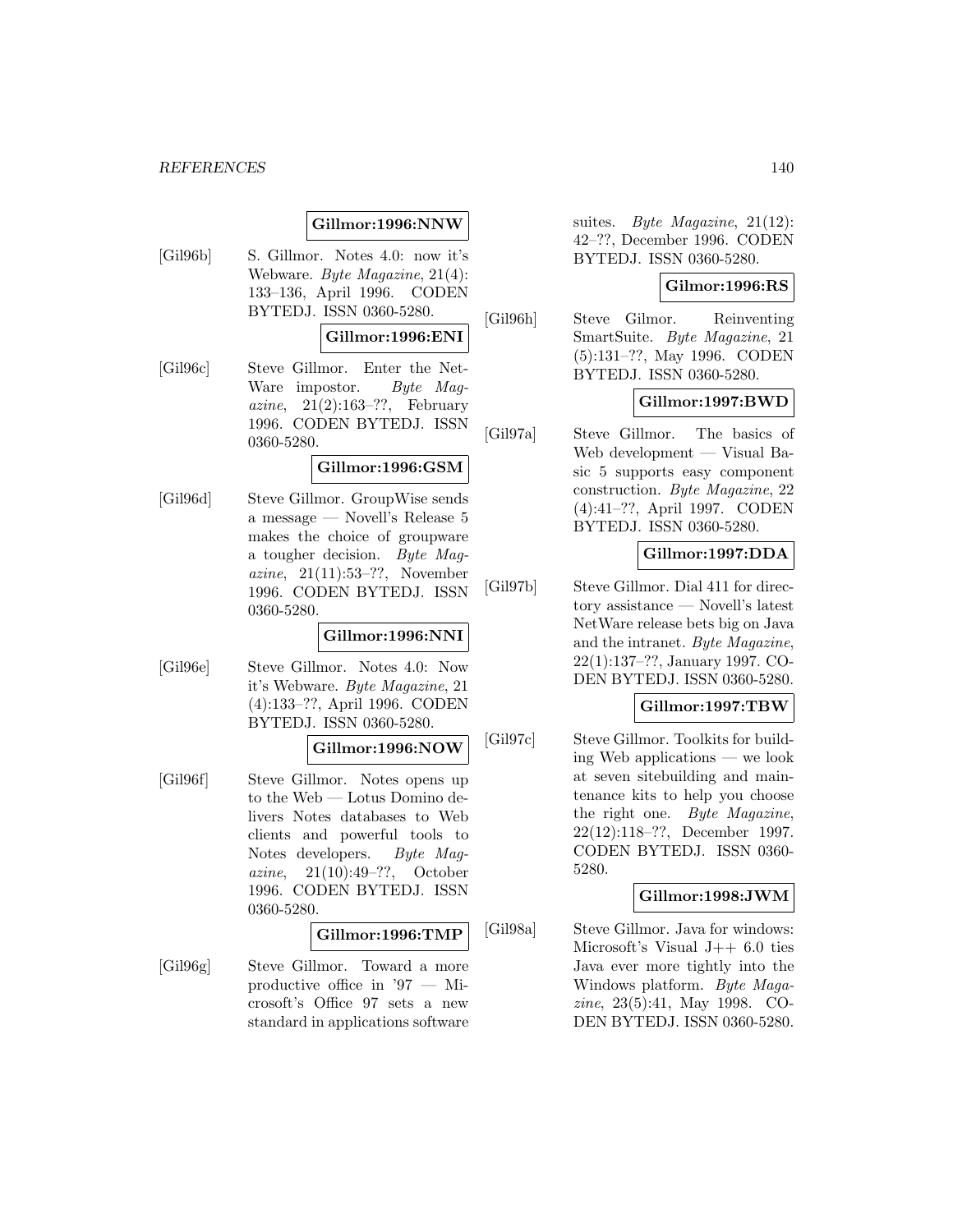#### *REFERENCES* 141

# **Gillmor:1998:PSD**

- [Gil98b] Steve Gillmor. Productivity software — A different desktop for the workplace — Lotus' eSuite uses JavaBeans. Byte Magazine, 23(2):41, February 1998. CO-DEN BYTEDJ. ISSN 0360-5280. **Giorgis:1995:SRN**
- [Gio95] Tadesse W. Giorgis. Software roundup: Networks for the enterprise: Heterogeneous enterprise networks require a robust, reliable, and secure software environment. NSTL evaluates the major server-based network operating systems, including OS/2 Lan Server, Windows NT, and two flavors of NetWare. Byte Magazine, 20(2):119–??, February 1995. CODEN BYTEDJ. ISSN 0360-5280.

### **Giorgis:1996:TNN**

[Gio96a] T. W. Giorgis. Tame the network [network management tools]. Byte Magazine, 21(1): 147–148, 150–151, January 1996. CODEN BYTEDJ. ISSN 0360- 5280.

#### **Giorgis:1996:SCP**

[Gio96b] Tadesse W. Giorgis. Six comm programs that speak Windows 95. Byte Magazine, 21(7):110– 114, July 1996. CODEN BYT-EDJ. ISSN 0360-5280.

#### **Giorgis:1996:SRB**

[Gio96c] Tadesse W. Giorgis. Software roundup: Big decision: Warp vs. Windows. Byte Magazine, 21 (4):154–??, April 1996. CODEN BYTEDJ. ISSN 0360-5280.

# **Giorgis:1996:SRT**

[Gio96d] Tadesse W. Giorgis. Software roundup: Tame the network. Byte Magazine, 21(1):147– ??, January 1996. CODEN BYT-EDJ. ISSN 0360-5280.

# **Giorgis:1997:TWY**

[Gio97] Tadesse Giorgis. 8 tools for weaving your Web site — build your Web site with one of these authoring tools. Byte Magazine, 22 (1):116–??, January 1997. CO-DEN BYTEDJ. ISSN 0360-5280.

### **Glass:1995:HBI**

[Gla95] Brett Glass. How to build an Internet app — with a bit of Visual Basic code, the author builds his own weather channel in a flash. *Byte Magazine*, 20(12): 211–??, December 1995. CO-DEN BYTEDJ. ISSN 0360-5280.

# **Glass:1996:VTA**

[Gla96] Brett Glass. Visual toolkits for audio apps. Byte Magazine, 21 (4):147–??, April 1996. CODEN BYTEDJ. ISSN 0360-5280.

# **Giorgis:1995:SAL**

[GM95a] T. W. Giorgis and J. Mc-Donough. 26 safeguards against LAN data loss (single-medium tape drives for backing up midrange networks). Byte Maga $zine, 20(3):144-148, 150, 152,$ 154, 156, 158, 160–161, March 1995. CODEN BYTEDJ. ISSN 0360-5280.

# **Guy:1995:PMB**

[GM95b] M. Guy and J. McDonough. 29 printers that mean business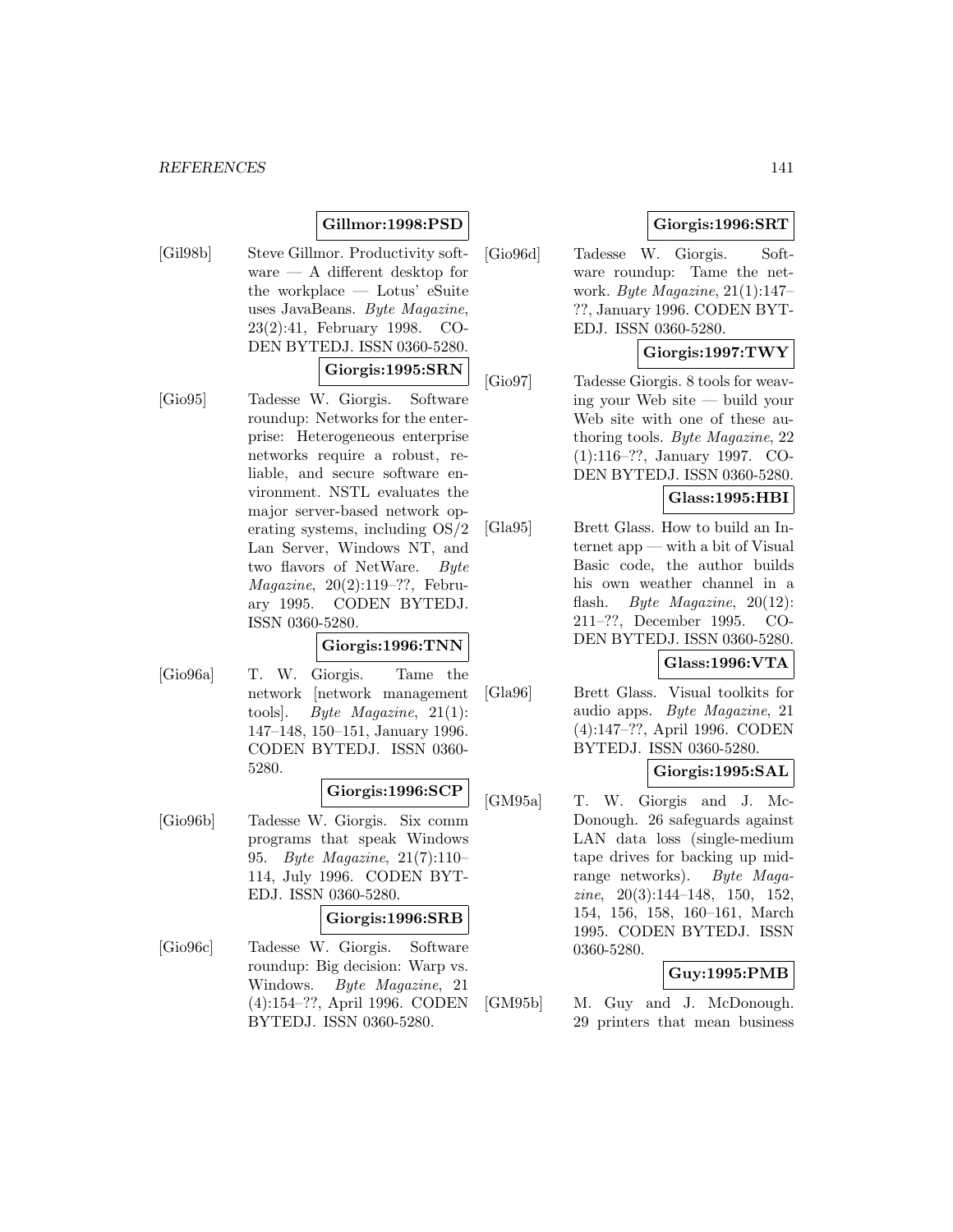#### *REFERENCES* 142

(evaluation). Byte Magazine, 20 (5):154–158, 160–162, 164, 166, 168, 170–171, May 1995. CO-DEN BYTEDJ. ISSN 0360-5280.

# **Goodman:1995:MRW**

[Goo95a] John M. Goodman. More RAM for Win 3 holdouts — some RAM doublers can help Windows 3.x manage physical and virtual RAM. and some can't. Byte Magazine, 20(12):191–??, December 1995. CODEN BYT-EDJ. ISSN 0360-5280.

### **Goodrich:1995:AMF**

[Goo95b] Floyd Goodrich. AMD's 29030 microprocessor: A flexible bus interface and the ability to sustain high performance with lowcost memory make the 29030 a good choice for the embedded market. Byte Magazine, 20(1): 225–??, January 1995. CODEN BYTEDJ. ISSN 0360-5280.

# **Gould:1995:IAR**

[Gou95] Lawrence Gould. If Al ran the zoo — ready to turn your operation over to a bunch of algorithms? neural networks and fuzzy logic are helping to control complex manufacturing processes. Byte Magazine, 20(12): 79–83, December 1995. CODEN BYTEDJ. ISSN 0360-5280.

# **Grace:1996:BB**

[Gra96] Rich Grace. Beyond benchmarketing. Byte Magazine, 21(8): 121–??, August 1996. CODEN BYTEDJ. ISSN 0360-5280.

# **Grehan:1995:BNB**

[Gre95a] Rick Grehan. BYTE's new benchmarks: The benchmark picture just got a whole lot brighter: BYTE has released new cross-platform benchmarks, the BYTE Native Mode suite, for testing CPUs and FPUs. and NSTL has released its InterMark suite for testing hardware under Windows. Byte Magazine, 20 (3):73–??, March 1995. CODEN BYTEDJ. ISSN 0360-5280.

# **Grehan:1995:CASa**

[Gre95b] Rick Grehan. Casting arrays sometimes a wrong answer to a programming problem leads you to the right answer. Byte Magazine, 20(7):179–??, July 1995. CODEN BYTEDJ. ISSN 0360- 5280.

#### **Grehan:1995:CASb**

[Gre95c] Rick Grehan. Casting arrays: Sometimes a wrong answer to a programming problem leads you to the right answer. Byte Magazine, 20(7):179–??, July 1995. CODEN BYTEDJ. ISSN 0360- 5280.

# **Grehan:1995:LGS**

[Gre95d] Rick Grehan. Let's get small — A remarkably complete embedded development system. Byte Magazine, 20(10):133–??, October 1995. CODEN BYTEDJ. ISSN 0360-5280.

# **Grehan:1995:RXO**

[Gre95e] Rick Grehan. Radical Xbase objects: CA-Visual objects,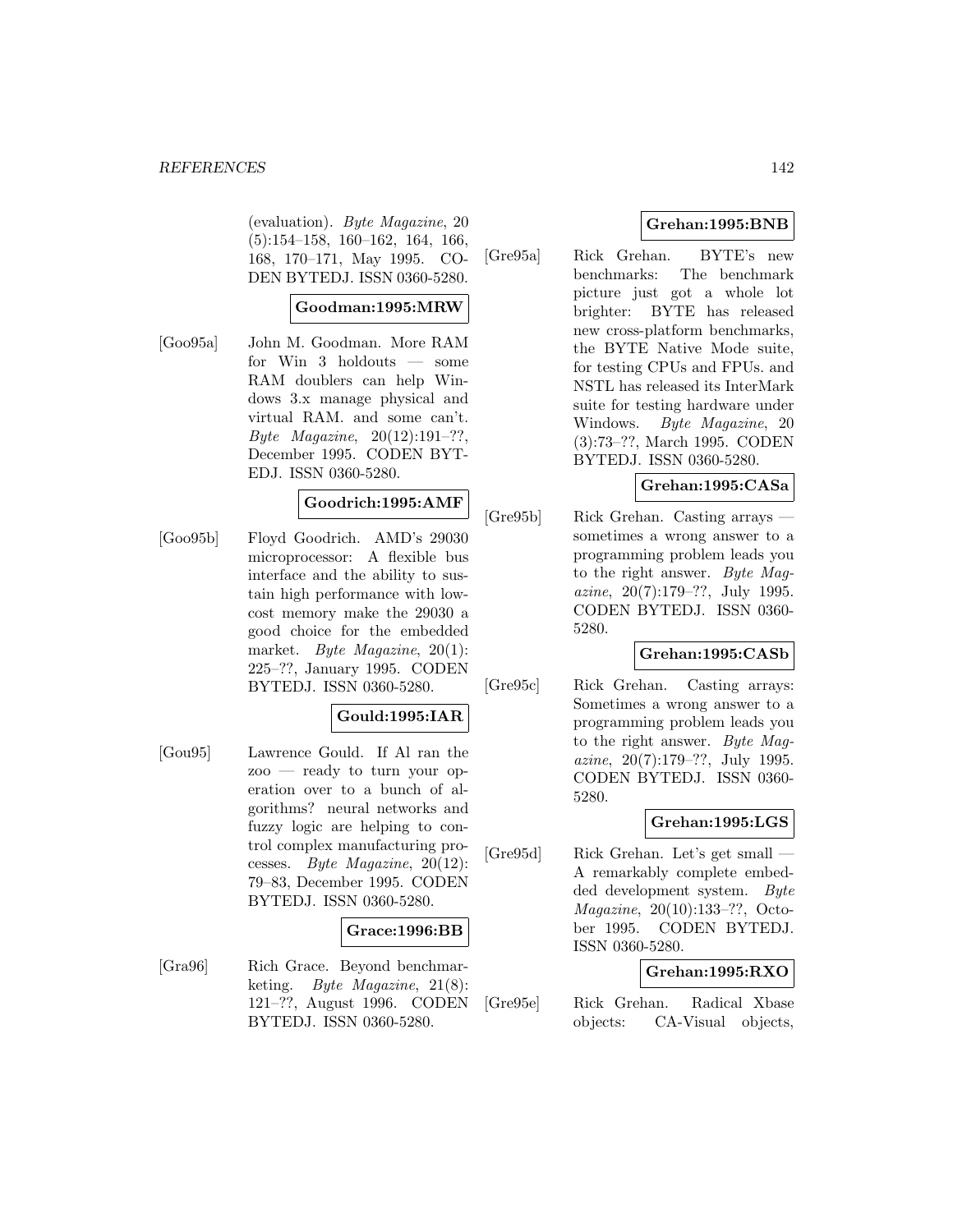Computer Associate's classy new entry into the Windows application-development field, is also a migration path for DOSbased Clipper developers. Byte Magazine, 20(4):179–??, April 1995. CODEN BYTEDJ. ISSN 0360-5280.

# **Grehan:1995:SSO**

[Gre95f] Rick Grehan. The software stopwatch: Optimize timeconsuming routines with highresolution software timers. Byte Magazine, 20(4):215–??, April 1995. CODEN BYTEDJ. ISSN 0360-5280.

# **Grehan:1996:NMM**

[Gre96a] R. Grehan. New media is the message. Byte Magazine, 21(1): 113–114, January 1996. CODEN BYTEDJ. ISSN 0360-5280.

# **Grehan:1996:BBH**

[Gre96b] Rick Grehan. Beyond the bouncing heads — Rogue Wave's JFactory can get you started building Java applications quickly. Byte Magazine, 21(10):216–??, October 1996. CODEN BYTEDJ. ISSN 0360-5280.

#### **Grehan:1996:BB**

[Gre96c] Rick Grehan. Bug-free benchmarks. *Byte Magazine*, 21(3): 149–150, March 1996. CODEN BYTEDJ. ISSN 0360-5280.

### **Grehan:1996:CTC**

[Gre96d] Rick Grehan. A C++ tool that cures VB envy — drag-and-drop C++ programming doesn't get any better than Powersoft's slick

Optima++. Byte Magazine, 21 (10):153–??, October 1996. CO-DEN BYTEDJ. ISSN 0360-5280.

### **Grehan:1996:CC**

[Gre96e] Rick Grehan. Compiling convenience +. Byte Magazine,  $21(3)$ : 109–112, March 1996. CODEN BYTEDJ. ISSN 0360-5280.

# **Grehan:1996:NMI**

[Gre96f] Rick Grehan. New media is the message. Byte Magazine, 21(1): 113–??, January 1996. CODEN BYTEDJ. ISSN 0360-5280.

# **Grehan:1996:NRT**

[Gre96g] Rick Grehan. NT in real time — embedded-systems developers can now add Windows NT to their list of real-time OSes. Byte Magazine, 21(10):88–??, October 1996. CODEN BYTEDJ. ISSN 0360-5280.

# **Grehan:1996:VAB**

[Gre96h] Rick Grehan. Visual Age for BASIC... sort of — Visual Age for BASIC has more in common with Visual Basic than with the other Visual Age products. Byte Magazine, 21(11):248–??, November 1996. CODEN BYT-EDJ. ISSN 0360-5280.

# **Grehan:1996:VPS**

[Gre96i] Rick Grehan. Visual programming for science — Rick checks out Visual Science, a mathematical programming and simulation tool. Byte Magazine, 21(12):208– ??, December 1996. CODEN BYTEDJ. ISSN 0360-5280.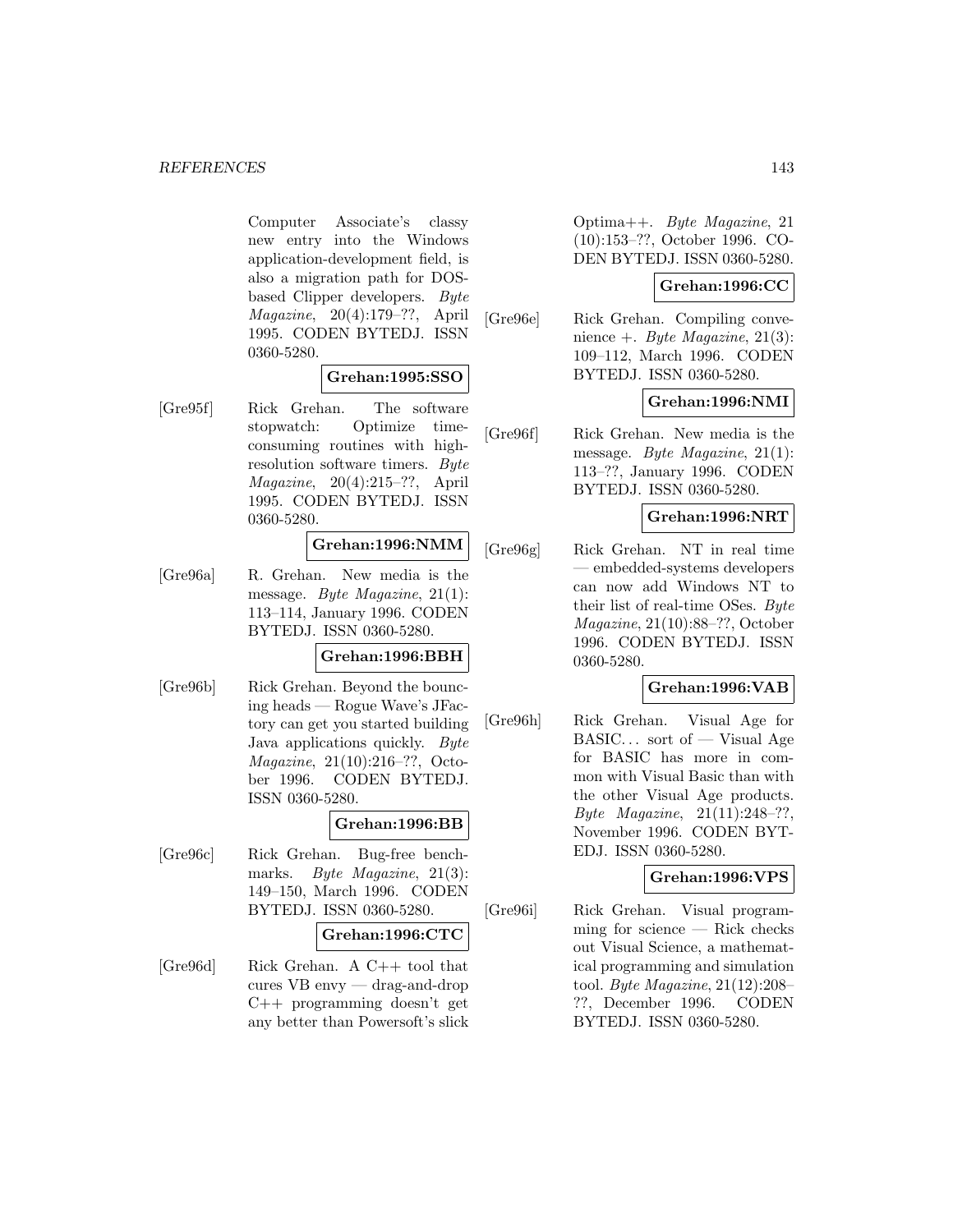# **Grehan:1996:VW**

[Gre96j] Rick Grehan. VxDs in Windows 95. Byte Magazine, 21(6):63–64, June 1996. CODEN BYTEDJ. ISSN 0360-5280.

# **Grehan:1996:WCD**

[Gre96k] Rick Grehan. Womb-to-tomb  $C++$  development. Byte Maqazine, 21(7):159–160, July 1996. CODEN BYTEDJ. ISSN 0360- 5280.

#### **Greenberg:1997:MMP**

[Gre97a] Ilan Greenberg. Making money with point-of-sale. Byte Magazine, 22(11):104M–??, November 1997. CODEN BYTEDJ. ISSN 0360-5280.

### **Greenberg:1997:UI**

[Gre97b] Ilan Greenberg. The universal inbox. Byte Magazine, 22(11): 104S–??, November 1997. CO-DEN BYTEDJ. ISSN 0360-5280.

### **Grehan:1997:JCV**

[Gre97c] Rich Grehan. Javatalk: Convert Visual Basic to Java. Byte Magazine, 22(3):188, March 1997. CO-DEN BYTEDJ. ISSN 0360-5280.

#### **Grehan:1997:JJA**

[Gre97d] Rich Grehan. Javatalk: Jetassisted Java: Optima++ developers will feel at home in Powersoft's PowerJ for Java. Byte Magazine, 22(5):103–104, May 1997. CODEN BYTEDJ. ISSN 0360-5280.

### **Grehan:1997:JRP**

[Gre97e] Rich Grehan. Javatalk: Rebuilt parts: Parts for Java delivers an

excellent visual programming environment for Java. Byte Magazine, 22(10):117–118, October 1997. CODEN BYTEDJ. ISSN 0360-5280.

# **Grehan:1997:CSC**

[Gre97f] Rick Grehan. Client/server  $C++:$  Write fast, run fast  $$ picking a visual tool to program client/server databases in C++ involves many trade-offs. we try toolkits. Byte Magazine, 22(3): 139–??, March 1997. CODEN BYTEDJ. ISSN 0360-5280.

# **Grehan:1997:DDC**

[Gre97g] Rick Grehan. Delphi does  $C++$  — Borland's popular RAD tool sheds its Pascal beginnings and gets a new name: C++ Builder. Byte Magazine, 22(2): 42–??, February 1997. CODEN BYTEDJ. ISSN 0360-5280.

# **Grehan:1997:JRR**

[Gre97h] Rick Grehan. Java's RAD route to data access — developing distributed data access applications? Visual Café Pro can handle some of the ugliness for you. Byte Magazine, 22(2):192, February 1997. CODEN BYT-EDJ. ISSN 0360-5280.

# **Grehan:1997:JSL**

[Gre97i] Rick Grehan. Javatalk: SuperCede lives up to its names. Byte Magazine, 22(4):125–126, April 1997. CODEN BYTEDJ. ISSN 0360-5280.

# **Grehan:1997:JVJ**

[Gre97j] Rick Grehan. Javatalk: Vibe Java: Feel that cross-platform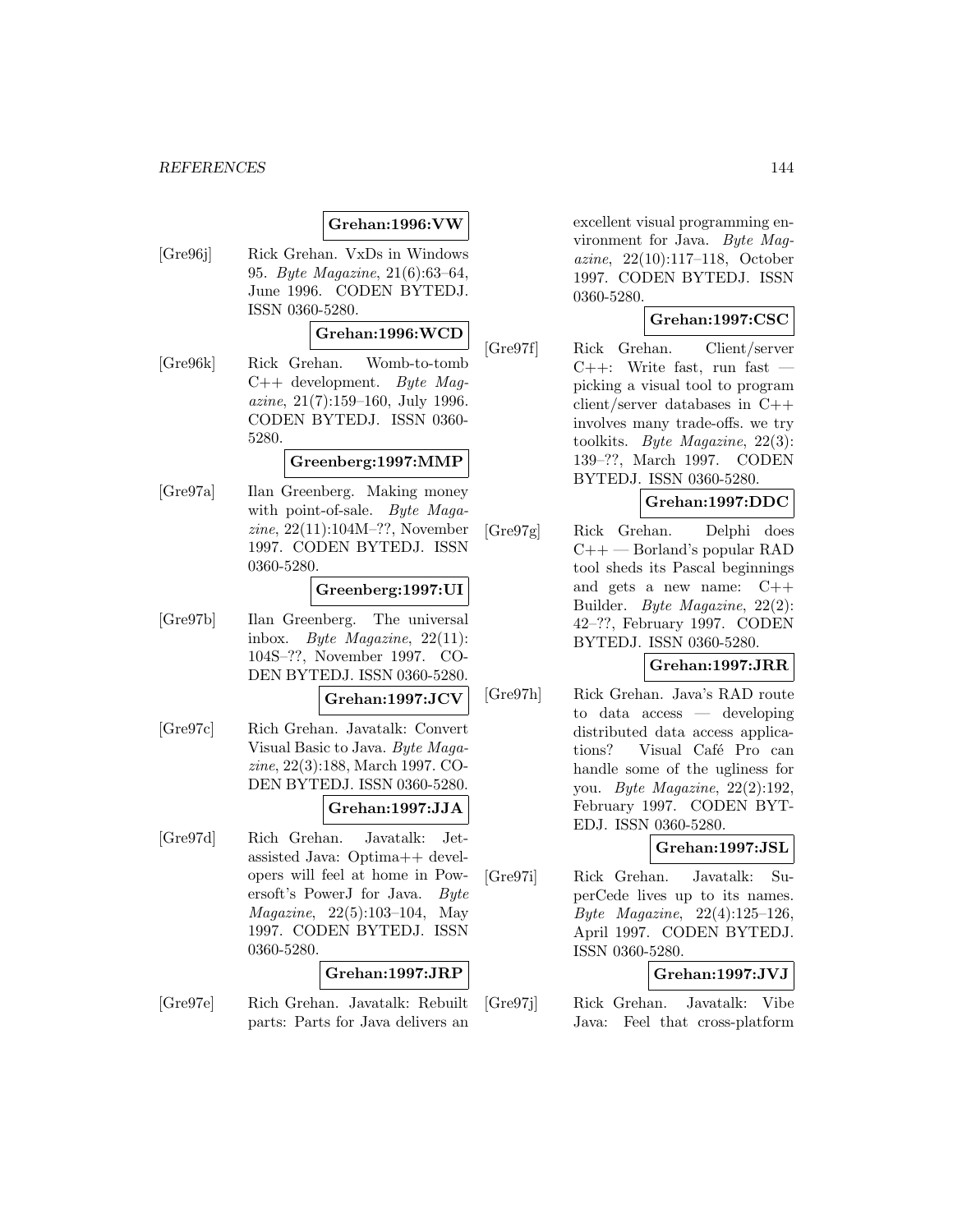Vibe is one thing; deploying it is something else. Byte Magazine, 22(9):89–90, September 1997. CODEN BYTEDJ. ISSN 0360- 5280. Praises Visix's [Nan95g] Vibe springs-and-strut geometry management, but is severely critical of its non-standardness and lack of security.

# **Grehan:1997:JVA**

[Gre97k] Rick Grehan. Javatalk: Visual Age for Java: IBM's Visual Age for Java isn't just beans. Byte Magazine, 22(7):101–102, July 1997. CODEN BYTEDJ. ISSN 0360-5280.

# **Grehan:1997:JWC**

[Gre97l] Rick Grehan. Javatalk: Write cosmic code: Cosmo Code, soon to be combined with SGI's Cosmo Worlds 3-D development system, is a worthy Java IDE on its own. Byte Magazine, 22(8): 113–114, August 1997. CODEN BYTEDJ. ISSN 0360-5280.

# **Grehan:1997:PGJ**

[Gre97m] Rick Grehan. Poet goes Java an OODBMS takes the plunge into Java. Byte Magazine, 22(12):113–??, December 1997. CODEN BYTEDJ. ISSN 0360- 5280.

# **Grehan:1997:RDM**

[Gre97n] Rick Grehan. Redesigned Delphi masters networked apps the emphasis is on Web and distributed applications. Byte Magazine, 22(5):121–??, May 1997. CODEN BYTEDJ. ISSN 0360- 5280.

# **Grehan:1997:RDS**

[Gre97o] Rick Grehan. Review: Development software: Java Development Kit, take two. Byte Magazine, 22(4):145–146, April 1997. CODEN BYTEDJ. ISSN 0360- 5280.

# **Grehan:1997:UDM**

[Gre97p] Rick Grehan. An uncertain discovery — Metrowerks' Discover Programming will give you a decent introduction to Java, but it can be annoying. Byte Magazine, 22(11):101–??, November 1997. CODEN BYTEDJ. ISSN 0360-5280.

# **Grehan:1997:WSA**

[Gre97q] Rick Grehan. Web server activator — Microsoft's Visual InterDev provides the means for building Active Server-based Web sites. Byte Magazine, 22 (3):41–??, March 1997. CODEN BYTEDJ. ISSN 0360-5280.

# **Grehan:1997:YCS**

[Gre97r] Rick Grehan. You can start developing now — Moss Micro's programming tool guides you down the path of Visual Basic. Byte Magazine,  $22(1):192-$ ??, January 1997. CODEN BYT-EDJ. ISSN 0360-5280.

# **Grehan:1998:MJP**

[Gre98a] Rich Grehan. More Java persistence: A look at another Javaenable database reveals what's in store for you. Byte Magazine, 23(1):93–94, January 1998. CO-DEN BYTEDJ. ISSN 0360-5280.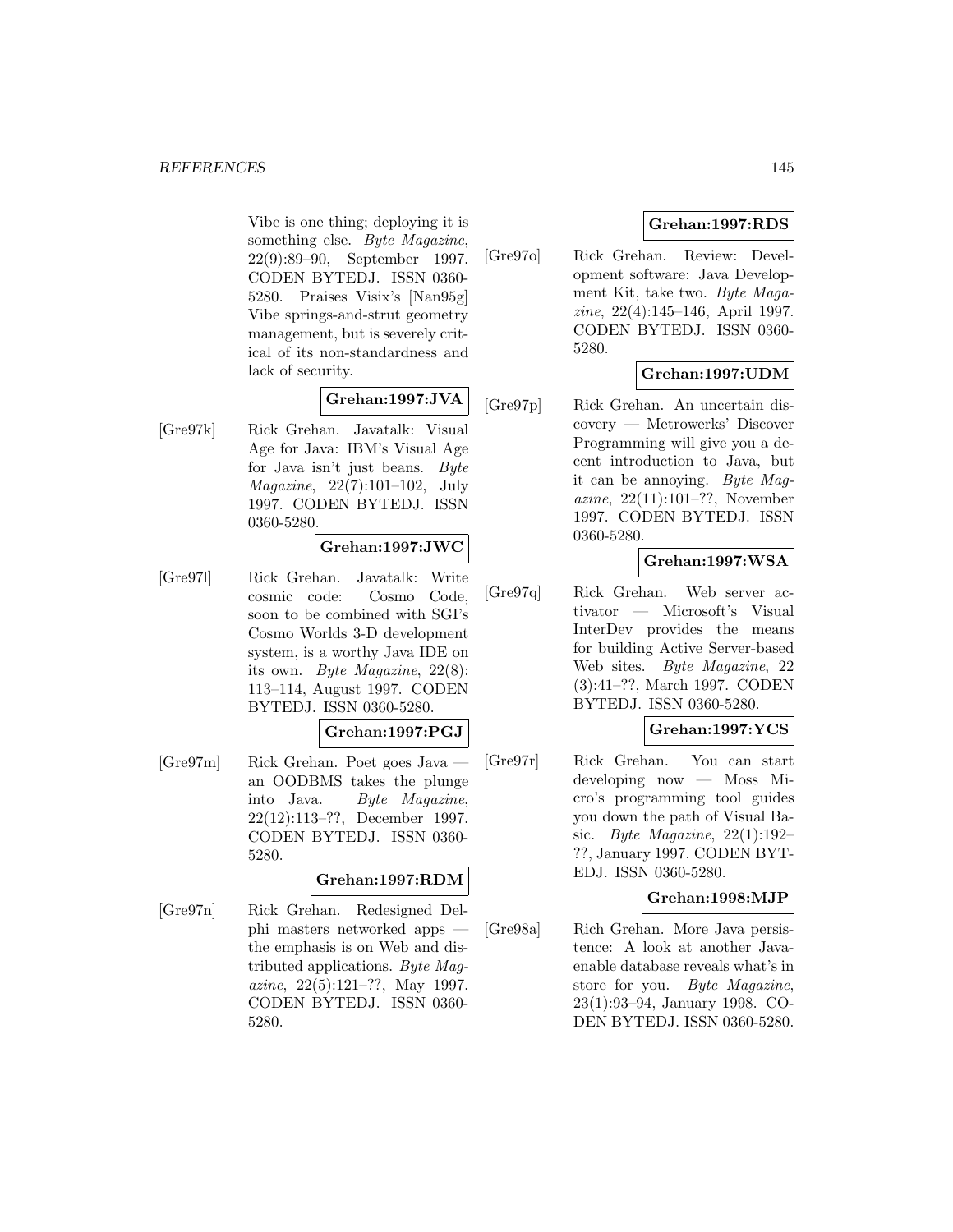# **Grehan:1998:OMR**

[Gre98b] Rich Grehan. Object marries relational — Ardent's Java Relational Binding turns a relational database into a Java objectoriented database management system. Byte Magazine, 23(3): 101–102, March 1998. CODEN BYTEDJ. ISSN 0360-5280.

# **Grehan:1998:FDO**

[Gre98c] Rick Grehan. The federated database — Objectivity/DB, a Java-based OODBMS Plus, Powersoft's component transaction server. Byte Magazine, 23 (2):101–102, February 1998. CO-DEN BYTEDJ. ISSN 0360-5280.

# **Grehan:1998:RJD**

[Gre98d] Rick Grehan. Rapid Java development. Byte Magazine, 23 (6):109–??, June 1998. CODEN BYTEDJ. ISSN 0360-5280.

#### **Grehan:1998:SFW**

[Gre98e] Rick Grehan. Small footprint, will travel. Byte Magazine, 23 (4):109–??, April 1998. CODEN BYTEDJ. ISSN 0360-5280.

# **Grehan:1998:TBT**

[Gre98f] Rick Grehan. TopLink bridges two worlds: A pure Java object-relational database system maps Java objects to relational databases. Byte Magazine, 23(5):107–108, May 1998. CO-DEN BYTEDJ. ISSN 0360-5280.

#### **Gronert:1996:GMC**

[Gro96] E. Gronert. Global mobile communications. Byte Magazine, 21

(7):IS40/6–8, July 1996. CO-DEN BYTEDJ. ISSN 0360-5280.

# **Guy:1995:FRR**

[Guy95] M. Guy. 16 fast, reliable RAID subsystems. Byte Magazine, 20 (9):248–252, 254, 256, 259–261, September 1995. CODEN BYT-EDJ. ISSN 0360-5280.

# **Gwennap:1995:WMH**

[Gwe95] Linley Gwennap. Why the 615 matters — here's our design for how IBM could build a PowerPC chip that runs x86 software. Byte Magazine, 20(11): 198–??, November 1995. CO-DEN BYTEDJ. ISSN 0360-5280.

#### **Gwenmap:1996:BCB**

[Gwe96] Linley Gwenmap. Birth of a chip — A brief history of the microprocessor, from the 4004 to today's nitro-burning rockets. Byte Magazine, 21(12):77–??, December 1996. CODEN BYTEDJ. ISSN 0360-5280.

# **Hackathorn:1997:DWC**

[Hac97] Richard Hackathorn. Data warehousing's credibility crisis — "we've got a problem: The VP of finance is questioning our reports". Byte Magazine, 22(8):43– ??, August 1997. CODEN BYT-EDJ. ISSN 0360-5280.

#### **Halfhill:1995:IPW**

[Hal95a] Tom R. Halfhill. Intel's P6: A worthy successor to the Pentium, the P6 furthers blurs the already fuzzy boundaries between CISC and RISC. Byte Magazine, 20 (4):42–??, April 1995. CODEN BYTEDJ. ISSN 0360-5280.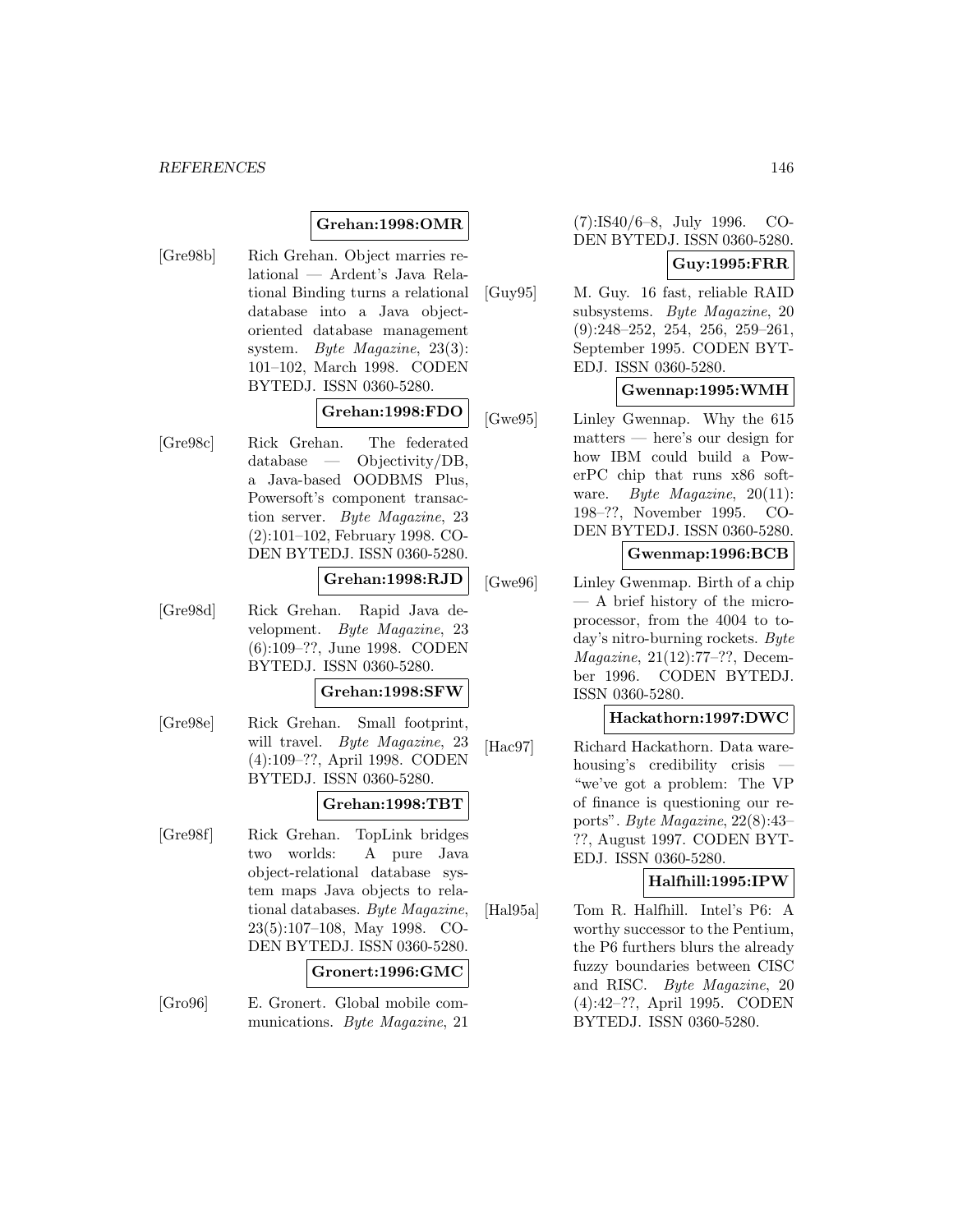# **Halfhill:1995:MML**

[Hal95b] Tom R. Halfhill. Multimedia masterpieces — A look at the technology behind the scenes of two dazzling, movie-like adventures: Phantasmagoria and Buried in Time. Byte Magazine, 20(12):129–??, December 1995. CODEN BYTEDJ. ISSN 0360- 5280.

# **Halfhill:1995:NPD**

[Hal95c] Tom R. Halfhill. The new PC — despite faster and faster chips, today's PC is basically yesterday's AT. but that's about to change. here are the technologies that will. Byte Magazine,  $20(10)$ : 52–??, October 1995. CODEN BYTEDJ. ISSN 0360-5280.

# **Halfhill:1995:SYA**

[Hal95d] Tom R. Halfhill. See you around: A look at how the panoramicvideo technology used by Apple's QuickTime VR and Microsoft's Surround Video can open up a wraparound, photo-quality, virtual-reality world right on your computer screen. Byte Magazine, 20(5):85–??, May 1995. CODEN BYTEDJ. ISSN 0360- 5280.

# **Halfhill:1995:TBP**

[Hal95e] Tom R. Halfhill. The truth behind the Pentium bug: How often do the five empty cells in the Pentium's FPU lookup table spell miscalculation? Byte Magazine, 20(3):163–??, March 1995. CODEN BYTEDJ. ISSN 0360- 5280.

# **Halfhill:1996:AA**

[Hal96a] Tom R. Halfhill. Agents and avatars. Byte Magazine, 21(2): 69–70, 72, February 1996. CO-DEN BYTEDJ. ISSN 0360-5280.

# **Halfhill:1996:AKT**

[Hal96b] Tom R. Halfhill. AMD K6 takes on Intel P6. Byte Magazine, 21 (1):67–68, 70, 72, January 1996. CODEN BYTEDJ. ISSN 0360- 5280.

# **Halfhill:1996:BBB**

[Hal96c] Tom R. Halfhill. Break the bandwidth barrier — new technologies will deliver an unprecedented amount of speedy on-line bandwidth. Byte Magazine, 21 (9):68–??, September 1996. CO-DEN BYTEDJ. ISSN 0360-5280.

# **Halfhill:1996:CGE**

[Hal96d] Tom R. Halfhill. CDs for the gigabyte era — thanks to DVD technology, next-generation optical discs will hold 25 times more data than current CD-ROMs. Byte Magazine, 21(10):139–??, October 1996. CODEN BYT-EDJ. ISSN 0360-5280.

# **Halfhill:1996:IWP**

[Hal96e] Tom R. Halfhill. Inside the Web PC. Byte Magazine, 21(3):44–48, 50, 52, 54, 56, March 1996. CO-DEN BYTEDJ. ISSN 0360-5280.

**Halfhill:1996:MRF**

[Hal96f] Tom R. Halfhill. Mips R5000: Fast, affordable 3-D. Byte Magazine, 21(5):161–??, May 1996. CODEN BYTEDJ. ISSN 0360- 5280.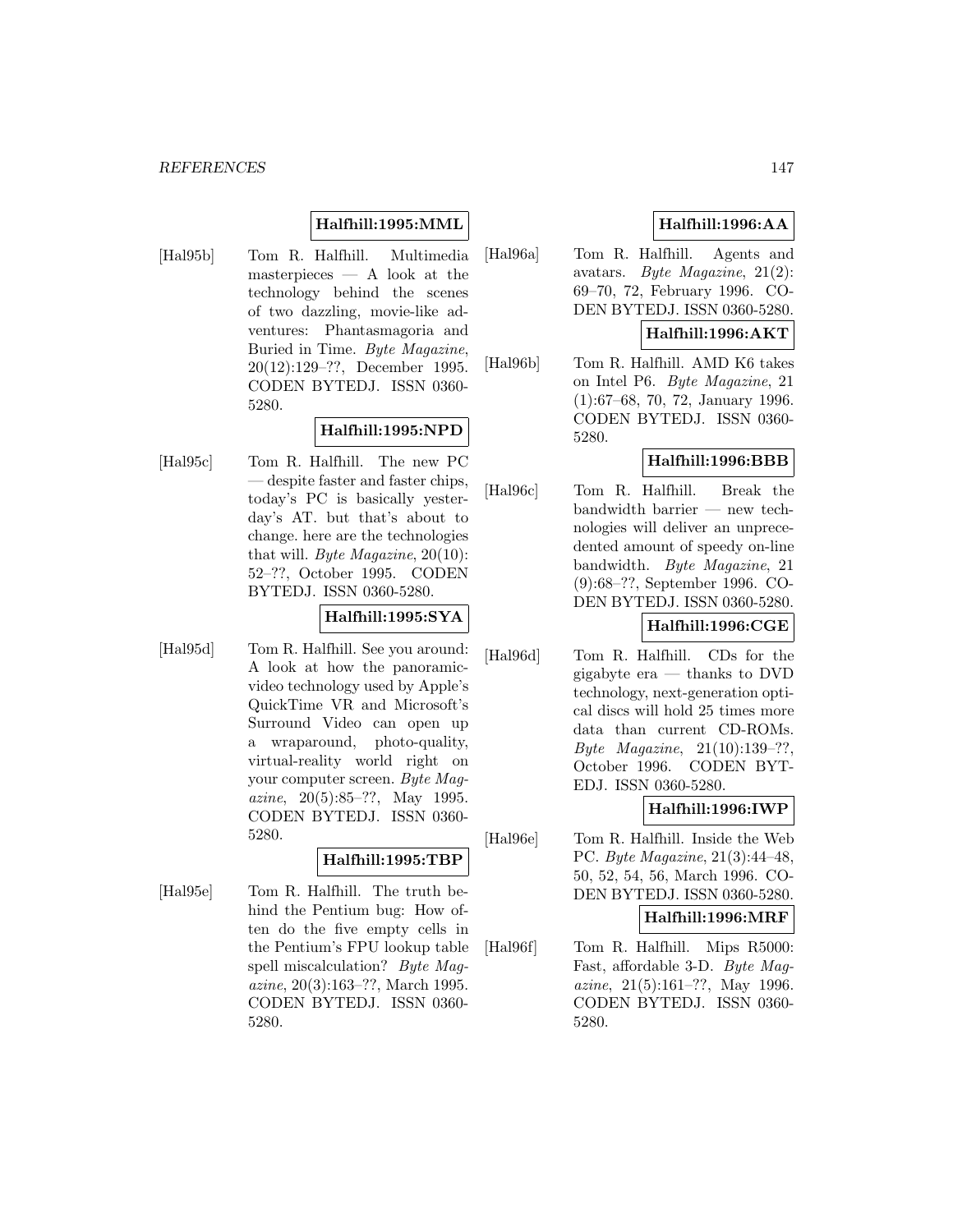# **Halfhill:1996:PRP**

[Hal96g] Tom R. Halfhill. PowerPC regroups — the PowerPC may break the 300-MHz barrier before the Pentium. Byte Magazine, 21(11):101–??, November 1996. CODEN BYTEDJ. ISSN 0360-5280.

# **Halfhill:1996:PSD**

[Hal96h] Tom R. Halfhill. PowerPC speed demon — bipolar transistors give Exponential's 533-MHz PowerPC chip the performance of an Alpha at an affordable price. Byte Magazine, 21(12): 88NA1–??, December 1996. CO-DEN BYTEDJ. ISSN 0360-5280.

# **Halfhill:1996:WSY**

[Hal96i] Tom R. Halfhill. Which side are you on? Byte Magazine, 21(5): 42–??, May 1996. CODEN BYT-EDJ. ISSN 0360-5280.

#### **Halfhill:1996:XEM**

[Hal96j] Tom R. Halfhill. x86 enters the multimedia era. Byte Magazine, 21(7):59–60, July 1996. CODEN BYTEDJ. ISSN 0360-5280.

# **Halfhill:1996:XFA**

[Hal96k] Tom R. Halfhill. The x86, faster with age  $-$  A guide to the PC chip choices you'll face in the next year. Byte Magazine, 21 (11):89–??, November 1996. CO-DEN BYTEDJ. ISSN 0360-5280.

#### **Halfhill:1996:GGF**

[Hal96l] Tonl R. Halfhill. GUIs get a facelift. Byte Magazine, 21(7): 83–84, 86, 88, 90, July 1996. CO-DEN BYTEDJ. ISSN 0360-5280.

# **Halfbill:1997:GGH**

[Hal97a] Tom R. Halfbill. Good-bye GUI, hello NUI — the user interface is about to undergo the biggest revolution since 1984 — how IBM's team defeated the world champ. Byte Magazine, 22(7): 60–??, July 1997. CODEN BYT-EDJ. ISSN 0360-5280.

# **Halfhill:1997:TWT**

[Hal97b] Tom H. Halfhill. Today the Web, tomorrow the world. is Java a serious programming language? yes. will it become a Windows killer? maybe. Byte Magazine, 22(1):68–71, 74, 76, 78, 80, January 1997. CODEN BYTEDJ. ISSN 0360-5280.

# **Halfhill:1997:BMN**

[Hal97c] Tom R. Halfhill. Beyond MMX — new 3-D power of AMD, Centaur, and Cyrix chips will challenge Intel. Byte Magazine, 22 (12):87–??, December 1997. CO-DEN BYTEDJ. ISSN 0360-5280.

# **Halfhill:1997:BPI**

[Hal97d] Tom R. Halfhill. Beyond Pentium II — the first detailed look at the new breakthrough microprocessor architecture from Intel and Hewlett–Packard — and what it will mean for developers and users. Byte Magazine, 22 (12):80–??, December 1997. CO-DEN BYTEDJ. ISSN 0360-5280.

# **Halfhill:1997:SMP**

[Hal97e] Tom R. Halfhill. Socket to me — the Pentium II's proprietary slots could mean trouble for Intel's competitors. what does it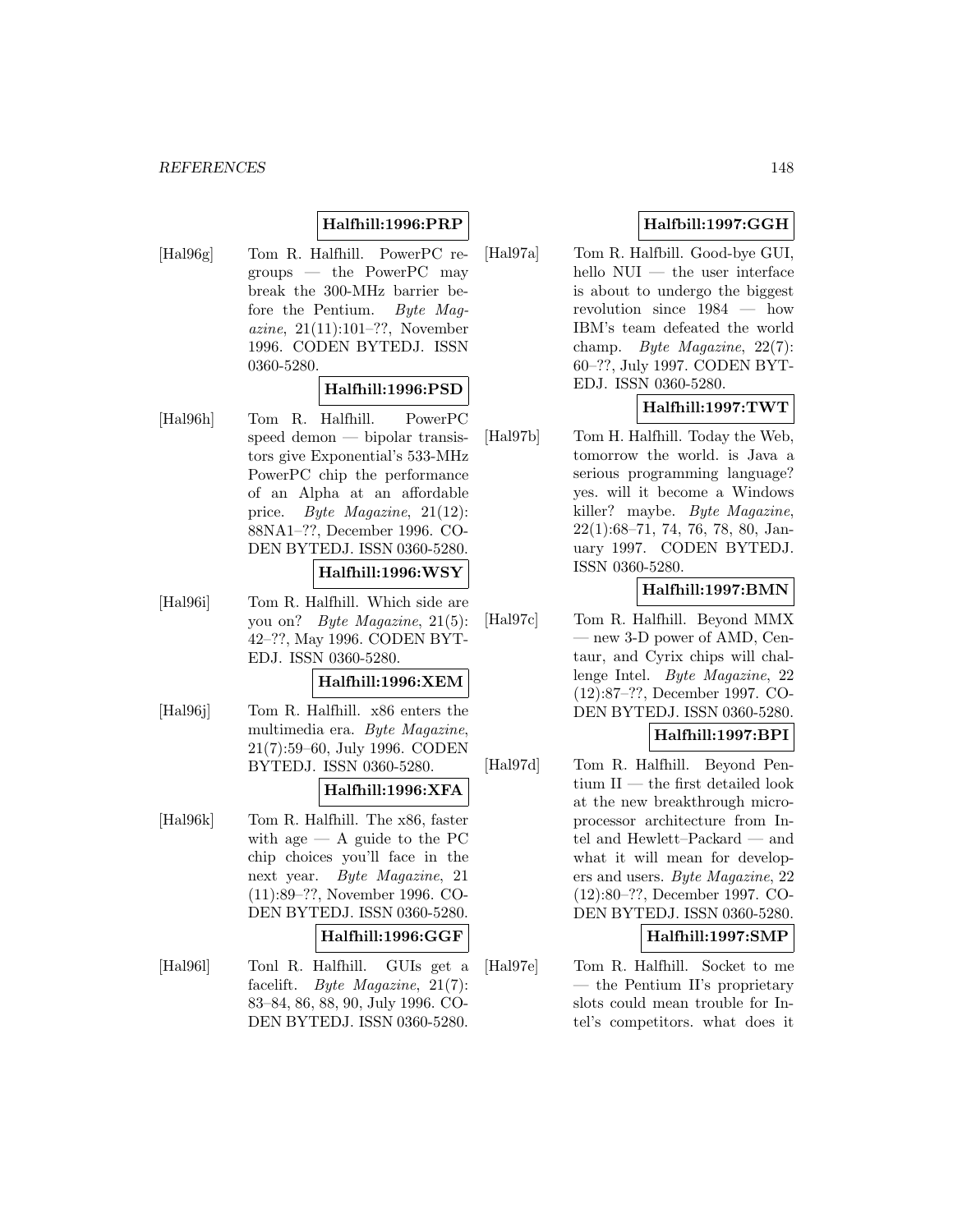mean for users? Byte Maqazine, 22(11):73–??, November 1997. CODEN BYTEDJ. ISSN 0360-5280.

#### **Halfhill:1998:DPN**

- 
- [Hal98a] Tom R. Halfhill. Disposable PCs: New technology, fragmenting standards, and a revolt against rapid obsolescence will radically change the PC landscape over the next two years. are you ready? Byte Magazine, 23 (2):62–??, February 1998. CO-DEN BYTEDJ. ISSN 0360-5280.

# **Halfhill:1998:HSJ**

[Hal98b] Tom R. Halfhill. How to soup up Java: Part 1: The rap on Java is that it's too slow. proponents are inventing ways to speed it up, including better compilers. Byte Magazine, 23(5):60–64, 66, 68, 70, 72, 74, May 1998. CO-DEN BYTEDJ. ISSN 0360-5280.

# **Halfhill:1998:IPC**

[Hal98c] Tom R. Halfhill. IBM's powerhouse chip. Byte Magazine, 23 (4):51–??, April 1998. CODEN BYTEDJ. ISSN 0360-5280.

# **Halfhill:1998:II**

[Hal98d] Tom R. Halfhill. Inside IA-64. Byte Magazine, 23(6):81–88, June 1998. CODEN BYTEDJ. ISSN 0360-5280.

#### **Halfhill:1998:RFB**

[Hal98e] Tom R. Halfhill. RISC fights back with the Mips R12000 — SGI tweaks its chip with better bus bandwidth, wider parallelism, and stronger emphasis on

FP performance. Byte Magazine, 23(1):49–??, January 1998. CO-DEN BYTEDJ. ISSN 0360-5280.

# **Halfhill:1998:SRJ**

[Hal98f] Tom R. Halfhill. Survey reveals Java adoption plans. Byte Magazine, 23(3):26, 30, March 1998. CODEN BYTEDJ. ISSN 0360- 5280.

# **Halfhill:1998:TPM**

[Hal98g] Tom R. Halfhill. Today's PCs are the most crash-prone computers ever built here's why, and here's how you can make yours more reliable. Byte Magazine, 23(4):60– ??, April 1998. CODEN BYT-EDJ. ISSN 0360-5280.

# **Hars:1996:OB**

[Har96] A. Hars. Organizing Babylon. Byte Magazine,  $21(3):IS40/11-$ 12, IS40/14, IS40/16, IS40/18, March 1996. CODEN BYTEDJ. ISSN 0360-5280.

#### **Haskin:1996:WW**

[Has96] D. Haskin. Windows without walls. Byte Magazine,  $21(2)$ : 109–110, 112, 114, 116, February 1996. CODEN BYTEDJ. ISSN 0360-5280.

# **Halfhill:1996:BCP**

[HCM96] Tom R. Halfhill, Rick Cook, and Jeff Macclay. Books and CD-ROMs: Pentium pin-out signals and more. Byte Magazine, 21(1): 41–??, January 1996. CODEN BYTEDJ. ISSN 0360-5280.

#### **ReeseHedberg:1995:DGR**

[Hed95] Sara Reese Hedberg. The data gold rush — here's how corpora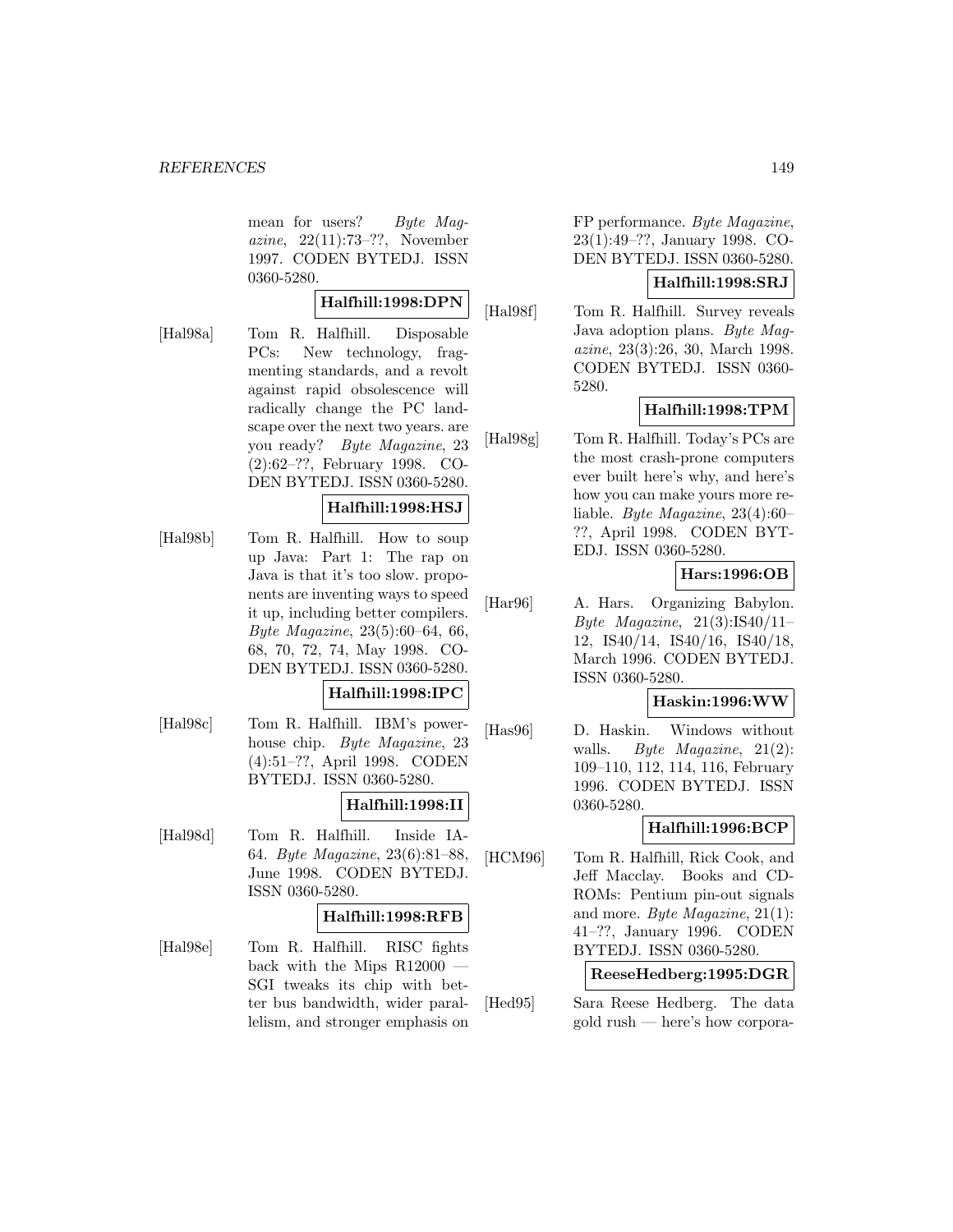tions, researchers, and scientists are using data-mining techniques to discover everything from new customers to new galaxies. Byte Magazine, 20(10):83–??, October 1995. CODEN BYTEDJ. ISSN 0360-5280.

#### **Henderson:1996:PWC**

[Hen96] Liza Henderson. The price of WAN connectivity. Byte Magazine, 21(5):65–??, May 1996. CODEN BYTEDJ. ISSN 0360- 5280.

**Hess:1997:DRN**

[Hes97] Deborah Hess. Datapro report: New Java tools cozy up to servers. Byte Magazine, 22(7):28, July 1997. CODEN BYTEDJ. ISSN 0360-5280.

**Hettler:1996:SFE**

[Het96a] M. Hettler. Smart forms for the enterprise. Byte Magazine, 21(3): 119–120, 122–123, March 1996. CODEN BYTEDJ. ISSN 0360- 5280.

# **Hettler:1996:LNV**

[Het96b] Mark Hettler. Lotus Notes vs. Microsoft Exchange — our testing shows that Lotus Notes remains a generation or two ahead of Microsoft Exchange, its closest groupware competitor. Byte Magazine, 21(12):112–??, December 1996. CODEN BYTEDJ. ISSN 0360-5280.

# **Hettler:1996:NLC**

[Het96c] Mark Hettler. New leaders of the client/server migration. Byte Magazine, 21(6):124–126, 128,

130, June 1996. CODEN BYT-EDJ. ISSN 0360-5280.

#### **Hettler:1996:SDW**

[Het96d] Mark Hettler. Serving up data on the Web — we take a close look at three Web-server programs designed to deliver database access to your browser. Byte Magazine, 21(9):112–??, September 1996. CODEN BYTEDJ. ISSN 0360-5280.

# **Hettler:1996:SRS**

[Het96e] Mark Hettler. Software roundup: Smart forms for the enterprise. Byte Magazine, 21(3):119–??, March 1996. CODEN BYTEDJ. ISSN 0360-5280.

#### **Hettler:1996:SSS**

[Het96f] Mark Hettler. SQL server: The sequel's better. Byte Magazine, 21(8):131–132, August 1996. CODEN BYTEDJ. ISSN 0360-5280.

# **Hettler:1996:UCT**

[Het96g] Mark Hettler. Upgraded C/S tools: How much better? evaluating new versions of two client/ server toolkits: Power-Builder and Centura Team Builder (the program formerly known as SQLWindows). Byte Magazine, 21(11):177–??, November 1996. CODEN BYTEDJ. ISSN 0360- 5280.

# **Hettler:1997:OSY**

[Het97] Mark Hettler. OLAP serves up your data — powerful on-line analytical processing servers from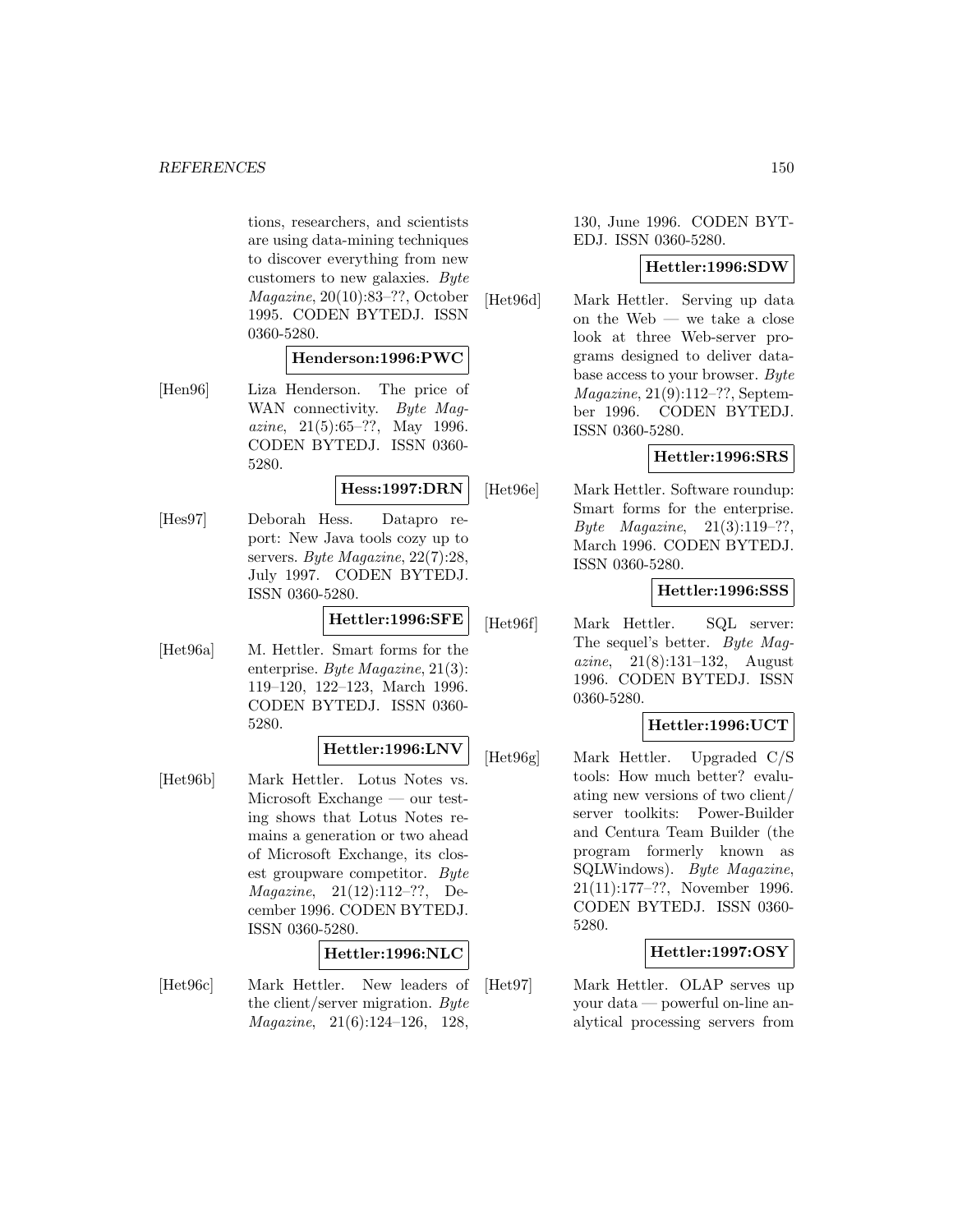Arbor Software and Oracle offer serious enterprise-wide data analysis. Byte Magazine, 22(3): 130–??, March 1997. CODEN BYTEDJ. ISSN 0360-5280.

#### **Heckart:1996:VGF**

[HG96] Christine Heckart and Beth Gage. Voice gets framed. Byte Magazine, 21(2):89–90, 92, 94, 96, February 1996. CODEN BYTEDJ. ISSN 0360-5280.

# **Higgs:1995:PMW**

[Hig95a] S. Higgs. Project Management for Windows (software review). Byte Magazine, 20(4):185–186, 188, 190, 192, April 1995. CO-DEN BYTEDJ. ISSN 0360-5280.

### **Higgs:1995:SRWa**

[Hig95b] Scott Higgs. Software roundup: Windows to the internet. Byte *Magazine*,  $20(7):142-??$ , July 1995. CODEN BYTEDJ. ISSN 0360-5280.

# **Higgs:1995:SRWb**

[Hig95c] Scott Higgs. Software roundup: Windows to the Internet: Five all-in-one packages make it easy to get on the Internet, but not without some bumps along the way. Byte Magazine, 20(7):142– ??, July 1995. CODEN BYT-EDJ. ISSN 0360-5280.

# **Higgs:1995:SRP**

[Hig95d] Scott Higgs. Sofware roundup: Project Management for Windows: While supporting timehonored models, such as Gantt and PERT charts, the current generation of projects managers also use newer E-mail and

workgroup concepts to involve groups of people in project tracking. Byte Magazine, 20(4):185– ??, April 1995. CODEN BYT-EDJ. ISSN 0360-5280.

# **Hilliard:1995:OCT**

[Hil95] Bill Hilliard. On-Screen color: Today's crop of monitors are producing better color than ever. here are some tips on how you can pick the best monitor and video card to get the kind of color accuracy you need. Byte  $Magazine, 20(1):101-??, January$ 1995. CODEN BYTEDJ. ISSN 0360-5280.

# **Hudson:1996:SLP**

[HKM96] Dorothy Hudson, Jim Kane, and John McDonough. Six laser printers for workgroups — we test six of the latest 17- and 24-ppm network laser printers for workgroups. Byte Magazine, 21(12):100–??, December 1996. CODEN BYTEDJ. ISSN 0360- 5280.

# **Hudson:1997:GCB**

[HKM97a] Dorothy Hudson, Jim Kane, and John McDonough. 13 graphics cards for business — we test 13 high-end graphics cards that can really speed up the Windows interface and even have some low-end 3-D features. Byte Magazine, 22(2):100–??, February 1997. CODEN BYTEDJ. ISSN 0360-5280.

# **Hudson:1997:LRHa**

[HKM97b] Dorothy Hudson, Jim Kane, and John McDonough. LAN re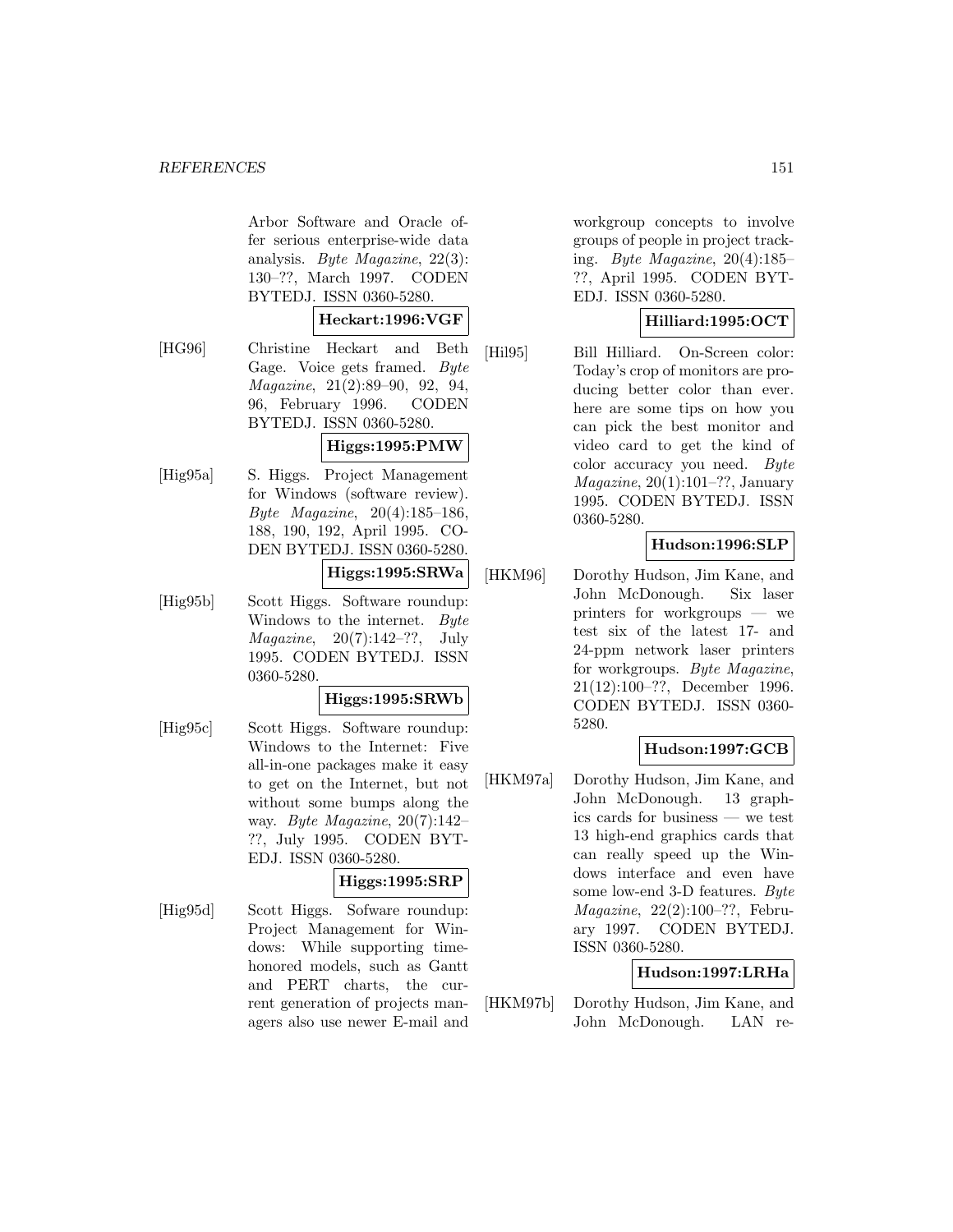port: Hardware — big screens for big jobs — we pick the best of the big-screen monitors. Byte Magazine, 22(1):104–??, January 1997. CODEN BYTEDJ. ISSN 0360-5280.

# **Halfhill:1995:CFY**

[HM95] Tom R. Halfhill and John Montgomery. Chip fashion — you ain't seen nothing yet. new multimediachips, appearing in products next year, will power eyepopping graphics. Byte Magazine, 20(11):171–??, November 1995. CODEN BYTEDJ. ISSN 0360-5280.

# **Hyon:1996:CIY**

[HM96] Jason J. Hyon and Michael D. Martin. CD it for yourself. Byte Magazine, 21(6):105–106, 108, 110, 112, June 1996. CODEN BYTEDJ. ISSN 0360-5280.

# **Hudson:1997:LRHb**

[HR97] Dorothy Hudson and Dave Rowell. Lab report: Hardware: Seven fast color printers: These midrange printers, though still pricy, give you business-quality color without trading off performance. Byte Magazine, 22(4):128–135, April 1997. CODEN BYTEDJ. ISSN 0360-5280.

# **Halfhill:1996:CE**

[HS96] Tom R. Halfhill and Salvatore Salamone. Components everywhere. Byte Magazine,  $21(1):97-$ 98, 102, 104, 106, January 1996. CODEN BYTEDJ. ISSN 0360- 5280.

# **Hubbard:1995:JAF**

[Hub95] Jordan Hubbard. Not just another free Unix — FreeBSD is fast and open, it runs powerful applications, and it won't cost you a cent. Byte Magazine, 20(12):207–??, December 1995. CODEN BYTEDJ. ISSN 0360- 5280.

# **Hummel:1996:UDS**

[Hum96a] R. L. Hummel. UltraSCSI doubles speed. Byte Magazine, 21 (8):126–128, 130, August 1996. CODEN BYTEDJ. ISSN 0360- 5280.

# **Hummel:1996:AWD**

[Hum96b] Rob Hummel. Affordable 3-D workstations — with dual Pentium Pros and accelerators, these PCs bring 3-D graphics down to earth. Byte Magazine, 21(12): 145–??, December 1996. CO-DEN BYTEDJ. ISSN 0360-5280.

# **Hummel:1996:EWF**

[Hum96c] Robert Hummel. Eight ways to the future — technology experts agree: Change is the only sure thing about computing in the next decade. Byte Magazine, 21 (12):85–??, December 1996. CO-DEN BYTEDJ. ISSN 0360-5280.

# **Hummel:1996:BCL**

[Hum96d] Robert L. Hummel. Browse this color laser. Byte Magazine, 21 (5):119–??, May 1996. CODEN BYTEDJ. ISSN 0360-5280.

#### **Hummel:1996:DYD**

[Hum96e] Robert L. Hummel. Ditto your data — Iomega's Ditto 2GB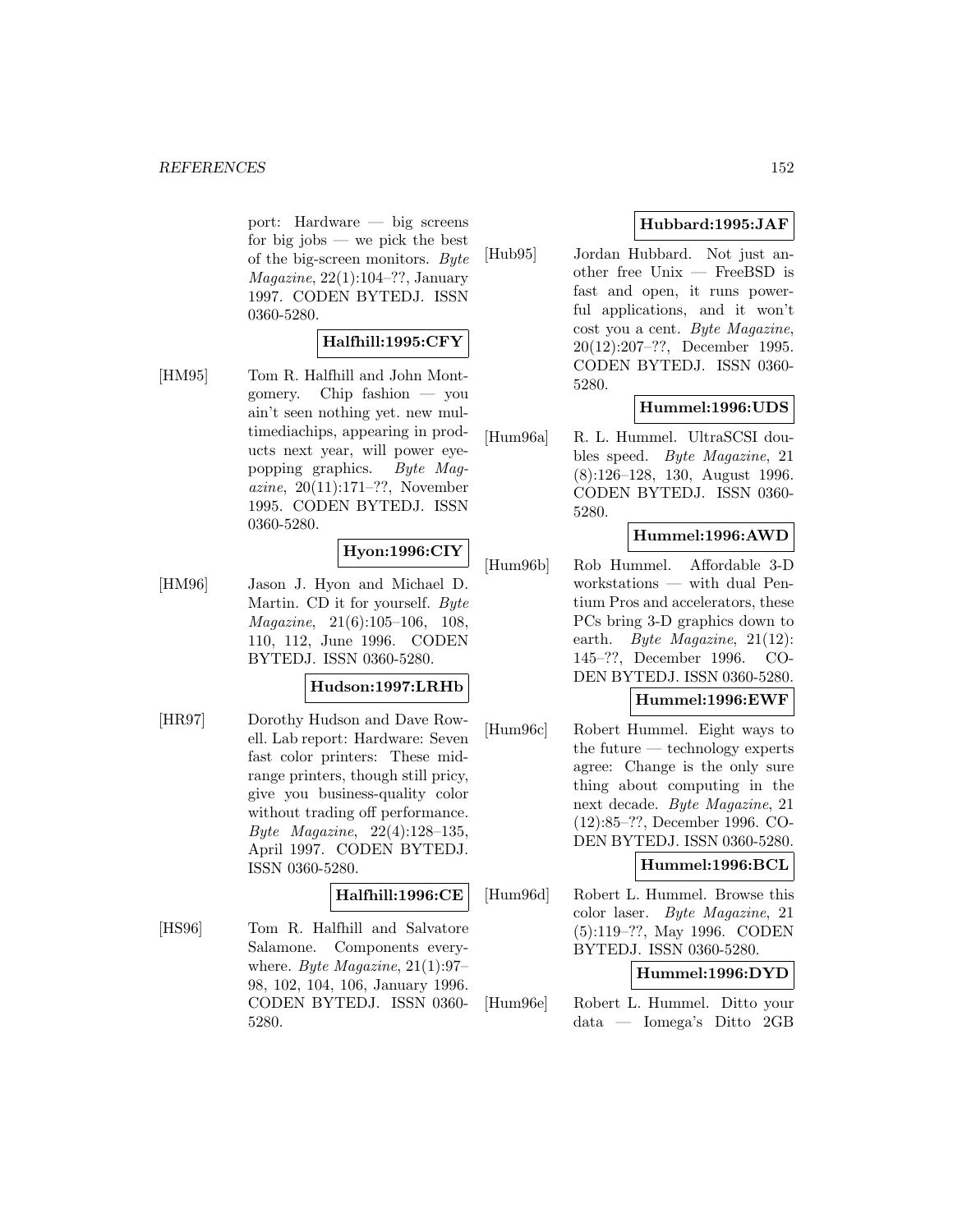external drive delivers everything you expect from a portable backup unit: convenience, low cost, ease of use. Byte Magazine, 21(11):184–??, November 1996. CODEN BYTEDJ. ISSN 0360-5280.

# **Hummel:1996:DS**

[Hum96f] Robert L. Hummel. Doublespeed SCSI. Byte Magazine, 21 (8):126–??, August 1996. CO-DEN BYTEDJ. ISSN 0360-5280.

# **Hummel:1996:QPF**

[Hum96g] Robert L. Hummel. Quality printing, fast and cheap — NEC's SuperScript 860 combines great features with Adobe Print-Gear technology for good Windows performance in a low-cost laser printer. Byte Magazine, 21 (9):47–??, September 1996. CO-DEN BYTEDJ. ISSN 0360-5280.

# **Hummel:1996:RNN**

[Hum96h] Robert L. Hummel. Running on NT — NT 4.0's Win 95 interface and leading-edge connectivity features make for a valuable upgrade — but beware those nasty installation glitches. Byte Magazine, 21(10):126–??, October 1996. CODEN BYTEDJ. ISSN 0360-5280.

# **Hummel:1996:WCL**

[Hum96i] Robert L. Hummel. Waterproof color that lasts — the Alps MD-4000 prints smudge-proof color images and razor-sharp text. it's also a 600-dpi color scanner. Byte *Magazine*,  $21(11):50-??$ , Novem-

ber 1996. CODEN BYTEDJ. ISSN 0360-5280.

# **Hummel:1996:HFL**

[Hum96j] Robert S. Hummel. A high five for the latest LaserJet — Hewlett–Packard's LaserJet 5 is an impressive workgroup/ network printer. Byte Magazine, 21(9):167–??, September 1996. CODEN BYTEDJ. ISSN 0360- 5280.

# **Hummel:1997:MMD**

[Hum97a] Robert L. Hummel. 3-D mighty mite — Dynamic Pictures' Oxygen 202 is a single-slot PCI card that can compete with 3- D graphics accelerators. Byte Magazine, 22(2):47–??, February 1997. CODEN BYTEDJ. ISSN 0360-5280.

# **Hummel:1997:MIS**

[Hum97b] Robert L. Hummel. Multiprocessor intranet servers — we stresstest six SMP boxes. Byte Magazine, 22(5):106–??, May 1997. CODEN BYTEDJ. ISSN 0360- 5280.

# **Hummel:1997:NVN**

[Hum97c] Robert L. Hummel. Notebook with a view — NEC's Versa 6200MX is a natural for presentations. Byte Magazine, 22 (4):45–??, April 1997. CODEN BYTEDJ. ISSN 0360-5280.

# **Hummel:1997:QMM**

[Hum97d] Robert L. Hummel. Quickstriking mighty mite — Avatar's Shark portable drive. Byte Magazine, 22(5):48–??, May 1997.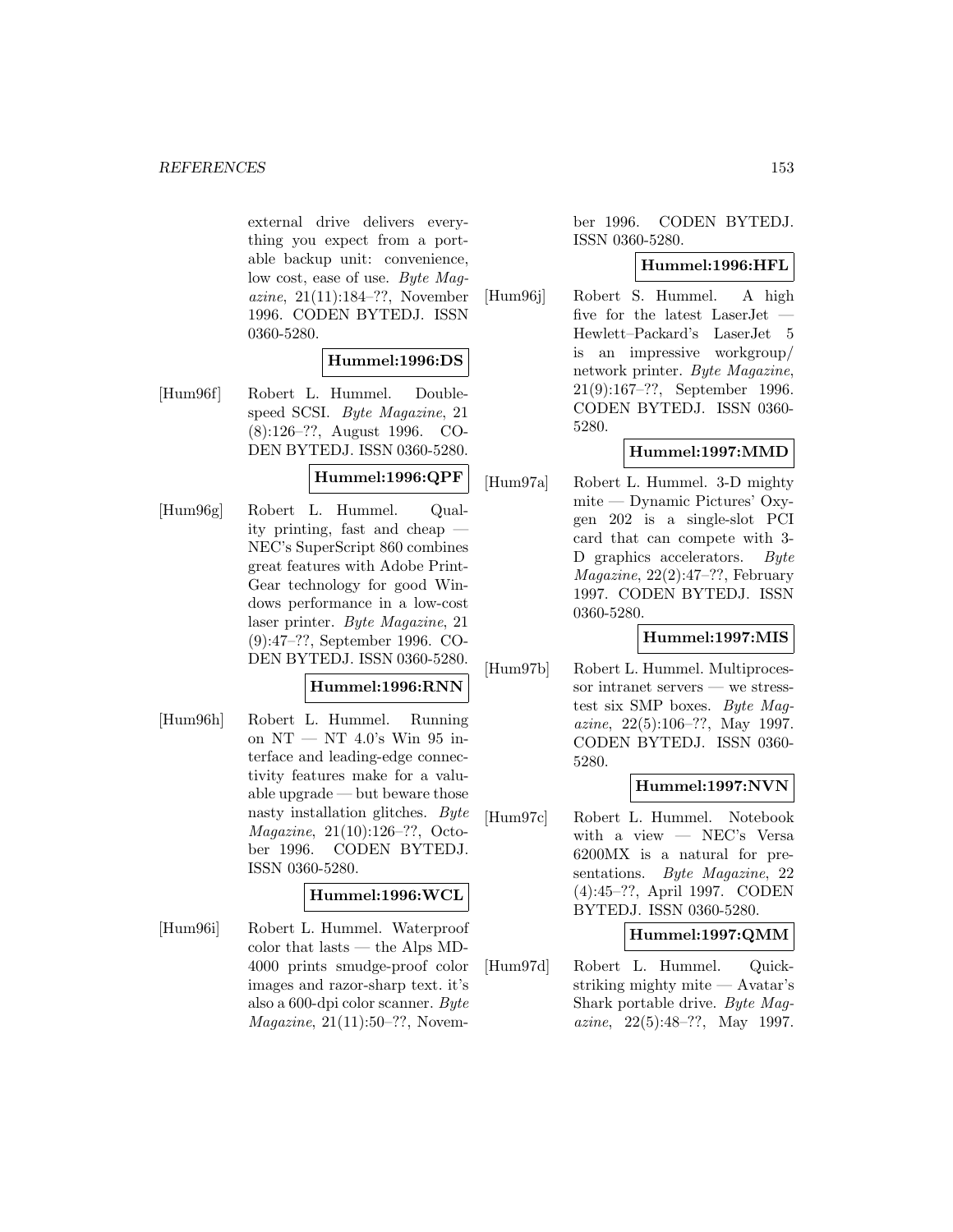CODEN BYTEDJ. ISSN 0360- 5280.

# **Hummel:1998:BBB**

[Hum98a] Robert L. Hummel. Big backup on a budget, image editing tools, easy Web access, and PA-RISC notebooks. Byte Magazine, 23 (5):155–??, May 1998. CODEN BYTEDJ. ISSN 0360-5280.

# **Hummel:1998:CPB**

[Hum98b] Robert L. Hummel. Cheap PCs: Bargain or blunder? they cost less than a grand: are they worth it? Byte Magazine, 23(5):125– ??, May 1998. CODEN BYT-EDJ. ISSN 0360-5280.

# **Hummel:1998:EWS**

[Hum98c] Robert L. Hummel. Eightway servers race for the NT prize. Byte Magazine, 23(6):114– ??, June 1998. CODEN BYT-EDJ. ISSN 0360-5280.

#### **Hurwicz:1997:PSB**

[Hur97a] Mike Hurwicz. PCs strike back — armed with zero administration and NetPCs, Microsoft and Intel counterattack the NC rebels. Byte Magazine, 22(5):81– ??, May 1997. CODEN BYT-EDJ. ISSN 0360-5280.

# **Hurwicz:1997:RTE**

[Hur97b] Mike Hurwicz. Reach out and touch everyone — global enterprise directories offer a big payoff, but the technology's new, and the integration requires hard work. Byte Magazine, 22(12): 92NA1–??, December 1997. CO-DEN BYTEDJ. ISSN 0360-5280.

# **Hurwicz:1997:SPS**

[Hur97c] Mike Hurwicz. Superfast peripherals — SCSI is nearing its limits, and serial is going to eat its breakfast. Byte Magazine, 22 (3):89–??, March 1997. CODEN BYTEDJ. ISSN 0360-5280.

# **Hurwicz:1997:TYD**

[Hur97d] Mike Hurwicz. Take your data to the cleaners — "dirty" data could bring your warehouse tumbling down. Byte Magazine, 22 (1):97–??, January 1997. CO-DEN BYTEDJ. ISSN 0360-5280.

# **Hurwicz:1997:VPA**

[Hur97e] Mike Hurwicz. A virtual private affair — finally, a real way to save money with the Internet: Virtual private networks. Byte Magazine, 22(7):79–??, July 1997. CODEN BYTEDJ. ISSN 0360- 5280.

# **Hurwicz:1998:CTM**

[Hur98a] Michael Hurwicz. Cracker tracking: Tighter security with intrusion detection. Byte Magazine, 23(5):112C, 112D, 112F, 112H, 112J, May 1998. CODEN BYT-EDJ. ISSN 0360-5280.

# **Hurwicz:1998:SFC**

[Hur98b] Michael Hurwicz. Swimming the fibre channel. Byte Magazine, 23(2):104C–??, February 1998. CODEN BYTEDJ. ISSN 0360- 5280.

# **Hurwicz:1998:BBC**

[Hur98c] Mike Hurwicz. Behind the benchmarks — can you really believe those test results the vendor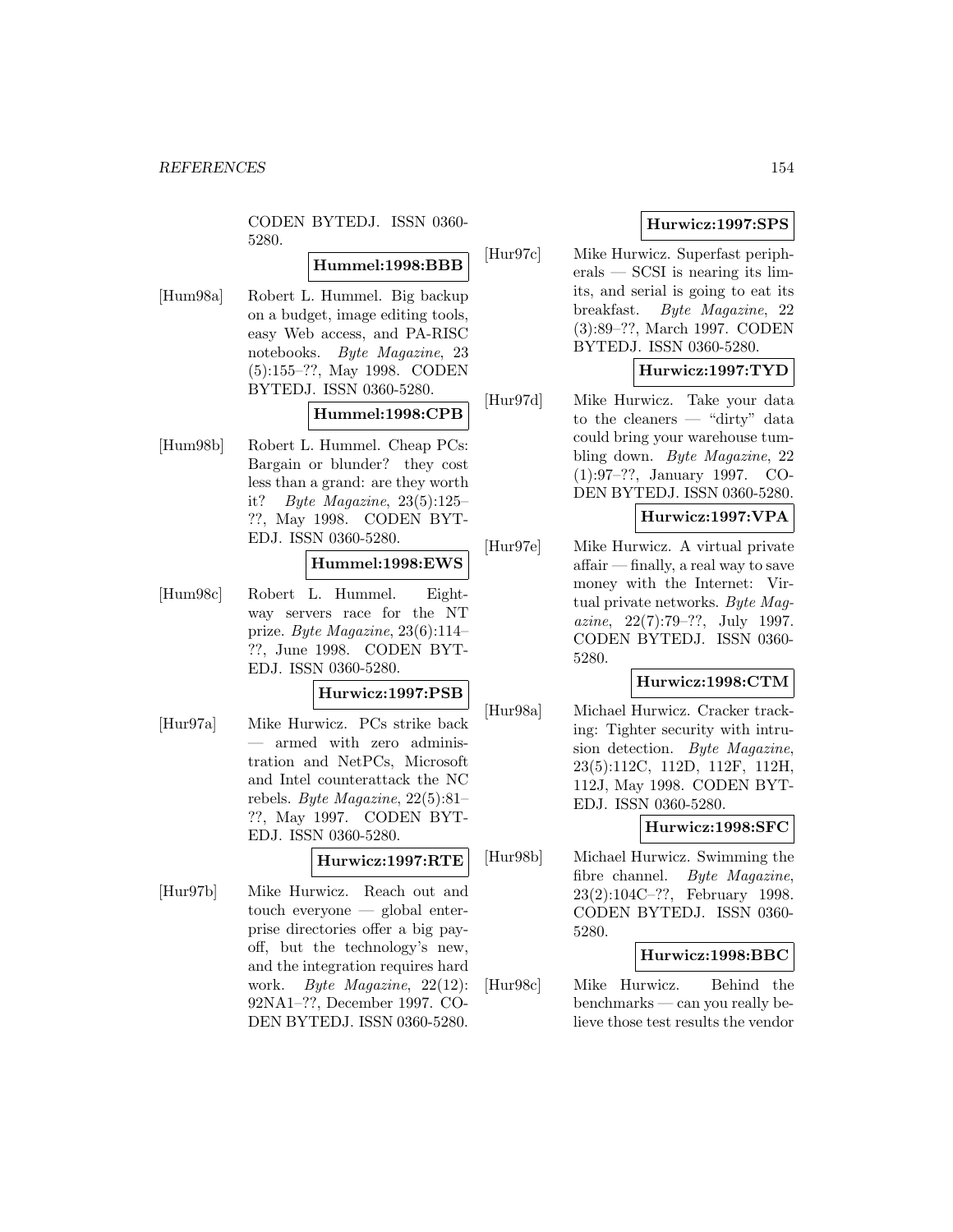gave you? Byte Magazine, 23 (4):75–??, April 1998. CODEN BYTEDJ. ISSN 0360-5280.

# **Husselbaugh:1995:BYN**

[Hus95] Brett Husselbaugh. Break up your network: Dividing your network into two or more parts can boost performance. Byte Magazine, 20(6):91–??, June 1995. CODEN BYTEDJ. ISSN 0360- 5280.

# **Hyde:1996:HMP**

[Hyd96] John Hyde. How to make Pentium Pros cooperate. Byte Magazine, 21(4):177–??, April 1996. CODEN BYTEDJ. ISSN 0360- 5280.

# **Irvine:1997:LEL**

[IF97] Aaron Irvine and Ken Fowles. Letter to the editor: Latin-X. Byte Magazine, 22(7):16, July 1997. CODEN BYTEDJ. ISSN 0360-5280. Comments and response on ISO 8859 Roman code pages, and Unicode.

# **Indermaur:1995:BST**

[Ind95] Kurt Indermaur. Baby steps: They may not fulfill our dreams yet, but agents and smart software are beginning to help us find information and do our jobs more effectively. Byte Magazine, 20(3):97–??, March 1995. CO-DEN BYTEDJ. ISSN 0360-5280.

# **Jennings:1995:CWN**

[Jen95] Richard Jennings. Commentary: Who needs the Internet: Heresy or a cogent view? Byte  $Magazine, 20(1):296-??, January$ 

1995. CODEN BYTEDJ. ISSN 0360-5280.

# **Joch:1995:BHI**

[Joc95a] Alan Joch. Beyond Hollywood: It's getting easier to bring digital video to your desktop. Byte Magazine, 20(5):95–??, May 1995. CODEN BYTEDJ. ISSN 0360- 5280.

# **Joch:1995:HNG**

[Joc95b] Alan Joch. Heartthrobs — the next generation of processors are guaranteed to get your heart, and your computer, pumping. Byte Magazine, 20(11):169–??, November 1995. CODEN BYT-EDJ. ISSN 0360-5280.

# **Joch:1995:HIG**

[Joc95c] Alan Joch. Herd instincts — Groupware's technical problems are huge, but they're being solved. Byte Magazine, 20(8):83– ??, August 1995. CODEN BYT-EDJ. ISSN 0360-5280.

# **Joch:1995:HSD**

[Joc95d] Alan Joch. How software doesn't work — bad code can lead to disaster. here's why there's a software crisis. and here's what you can do about it. (how to build reliable code p 50) (make quality job 1 p 54). Byte Magazine, 20 (12):48–??, December 1995. CO-DEN BYTEDJ. ISSN 0360-5280.

# **Joch:1995:IEK**

[Joc95e] Alan Joch. Incredible expanding keyboard: IBM's revolutionary ThinkPad 701C fits a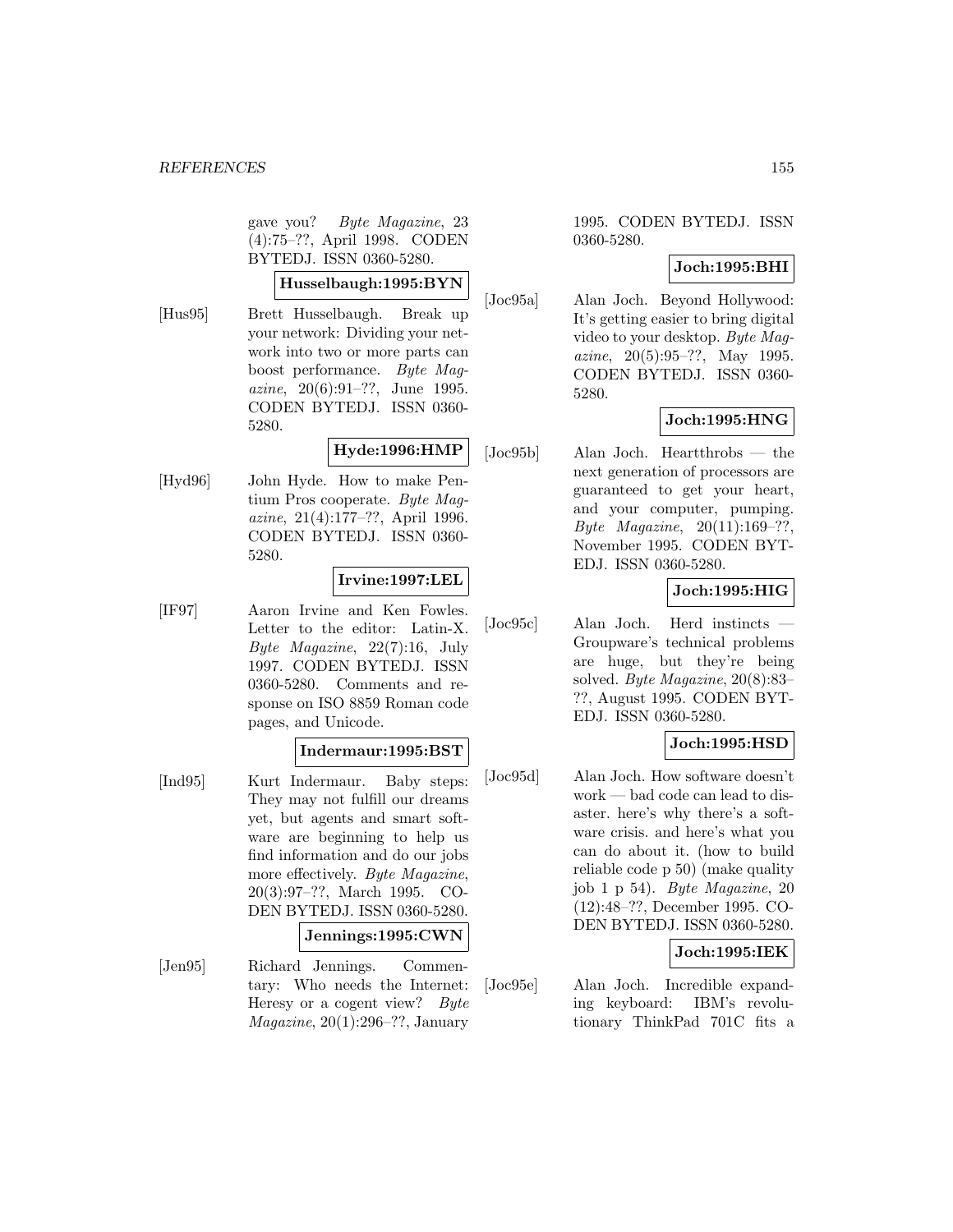#### *REFERENCES* 156

full-size keyboard and a 10.4 inch LCD screen into a subnotebook. you must see it to believe it. Byte Magazine, 20(5):119–??, May 1995. CODEN BYTEDJ. ISSN 0360-5280.

# **Joch:1996:WPT**

[Joc96a] A. Joch. What pupils teach computers. Byte Magazine, 21(7):99– 100, July 1996. CODEN BYT-EDJ. ISSN 0360-5280.

#### **Joch:1996:BNI**

[Joc96b] Alan Joch. Brave new interface worlds. Byte Magazine, 21(7): 80–??, July 1996. CODEN BYT-EDJ. ISSN 0360-5280.

# **Joch:1996:ARC**

[Joc96c] Alan Joch. Is ATM ready to catch fire? Byte Magazine, 21 (8):82–83, August 1996. CODEN BYTEDJ. ISSN 0360-5280.

#### **Joch:1996:KC**

[Joc96d] Alan Joch. Killer components. Byte Magazine, 21(1):81– ??, January 1996. CODEN BYT-EDJ. ISSN 0360-5280.

# **Joch:1996:TCT**

[Joc96e] Alan Joch. Tomorrow's CPUs — they just keep getting faster. Byte Magazine,  $21(11):76-??$ , November 1996. CODEN BYT-EDJ. ISSN 0360-5280.

#### **Joch:1996:VWC**

[Joc96f] Alan Joch. Virtually well connected. Byte Magazine, 21(8): 93–95, August 1996. CODEN BYTEDJ. ISSN 0360-5280.

# **Jock:1996:WPT**

[Joc96g] Alan Jock. What pupils teach computers. Byte Magazine, 21 (7):99–??, July 1996. CODEN BYTEDJ. ISSN 0360-5280.

# **Joch:1997:BAF**

[Joc97a] Alan Joch. BackOffice at the forefront. Byte Magazine, 22(11): 104C–??, November 1997. CO-DEN BYTEDJ. ISSN 0360-5280.

# **Joch:1997:CMI**

[Joc97b] Alan Joch. CTI matures integrating computers and telephones is still tricky, but new hardware and development tools are making the job easier. Byte Magazine, 22(2):82–??, February 1997. CODEN BYTEDJ. ISSN 0360-5280.

# **Joch:1998:IGP**

[Joc98a] Alan Joch. IDBC's growing pains: Java database connectivity: Developers need more than promises. Byte Magazine, 23(5): 112M, 112N, 112P, May 1998. CODEN BYTEDJ. ISSN 0360- 5280.

# **Joch:1998:SNS**

[Joc98b] Alan Joch. Sales with no strings attached. Byte Magazine, 23(2): 104K–??, February 1998. CO-DEN BYTEDJ. ISSN 0360-5280.

# **Johnson:1996:DRM**

[Joh96] Stephen P. Johnson. Direct3D revealed — Microsoft's Direct3D API allows 3-D applications to run on a wide variety of PCs.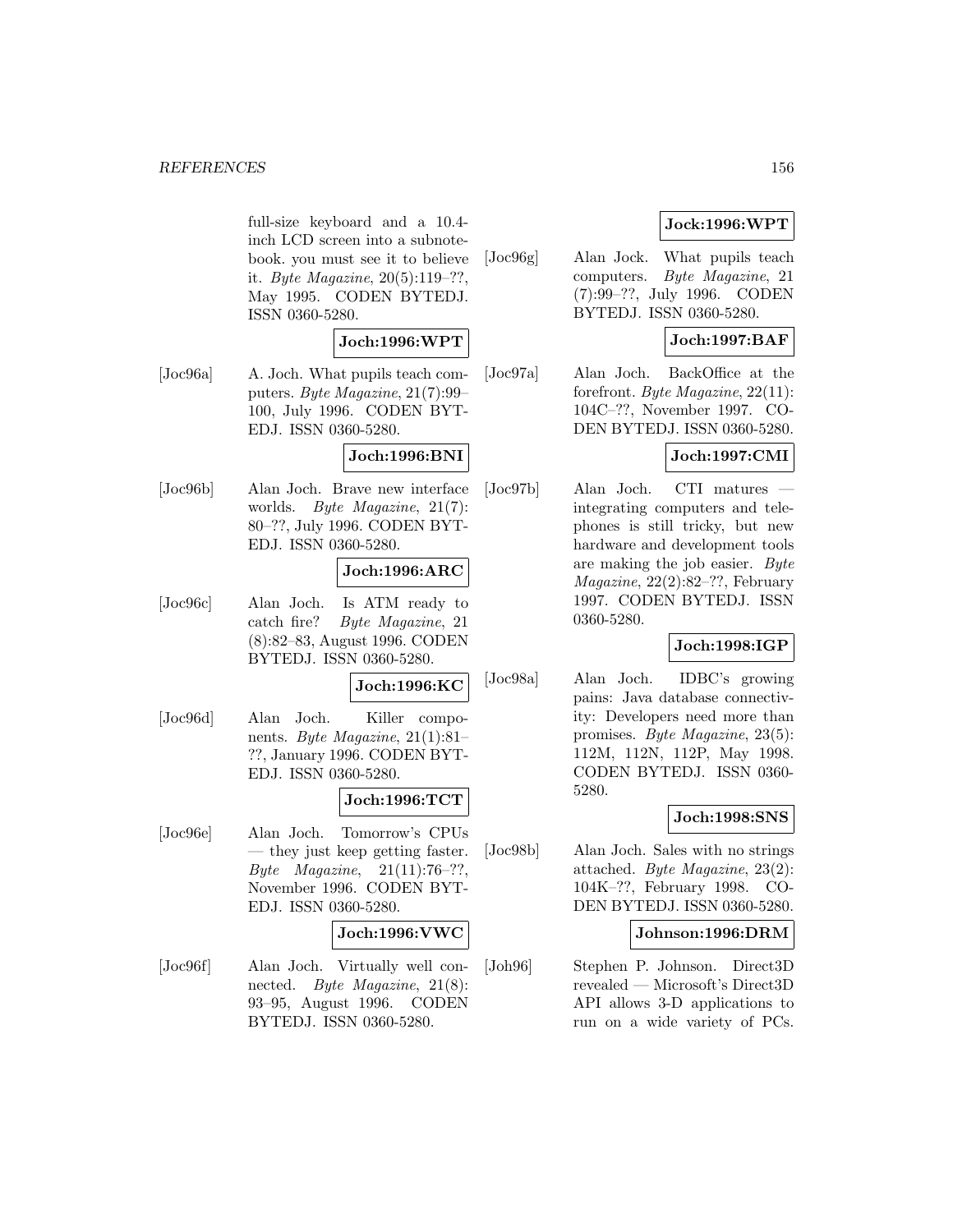A seasoned programmer of device drivers explains how to accomplish this task. Byte Magazine, 21(12):63–??, December 1996. CODEN BYTEDJ. ISSN 0360-5280.

# **Kador:1996:UM**

[Kad96] John Kador. The ultimate middleware. Byte Magazine, 21 (4):79–??, April 1996. CODEN BYTEDJ. ISSN 0360-5280.

# **Kay:1995:BNF**

[Kay95a] Russell Kay. Barricading the Net: Finding a safe path through the potential minefields of the Internet calls for planning. Byte Magazine, 20(4):89–??, April 1995. CODEN BYTEDJ. ISSN 0360-5280.

# **Kay:1995:C**

[Kay95b] Russell Kay. Collision! Byte Magazine, 20(9):199–??, September 1995. CODEN BYTEDJ. ISSN 0360-5280.

# **Kay:1995:IYM**

[Kay95c] Russell Kay. Improve your memory: Sorting out the dazzling variety of new memory technologies. Byte Magazine, 20(6):185– ??, June 1995. CODEN BYT-EDJ. ISSN 0360-5280.

# **Kay:1995:MCG**

[Kay95d] Russell Kay. Matching colors: Getting the color you want without unpleasant surprises is no simple trick. Byte Magazine, 20 (1):88–??, January 1995. CO-DEN BYTEDJ. ISSN 0360-5280.

# **Kay:1996:AFM**

[Kay96a] Russell Kay. Adobe's finally the managing type  $-$  get unified font management on the Mac and Windows PCs with Adobe's new ATM 4.0. Byte Magazine, 21 (9):42–??, September 1996. CO-DEN BYTEDJ. ISSN 0360-5280.

# **Kay:1996:BBB**

[Kay96b] Russell Kay. Big, bright, and beautiful. Byte Magazine, 21(3): 101–102, March 1996. CODEN BYTEDJ. ISSN 0360-5280.

# **Kay:1997:CRR**

[Kay97a] Russell Kay. CD-ROM review: Prevent Java attacks: Good explanations but lame advice. Byte Magazine, 22(4):38, April 1997. CODEN BYTEDJ. ISSN 0360- 5280. Brief review of [MF97d]. See rebuttal in [MF97b].

# **Kay:1997:CTS**

[Kay97b] Russell Kay. Color that's simply amazing — Epson's nifty and thrifty color ink-jet prints super images. Byte Magazine, 22 (5):124–??, May 1997. CODEN BYTEDJ. ISSN 0360-5280.

# **Kay:1997:HSC**

[Kay97c] Russell Kay. Hot sauce for cooking up databases — if you've got Salsa, you don't need to understand database theory to build an application. Byte Magazine, 22(1):139–??, January 1997. CO-DEN BYTEDJ. ISSN 0360-5280.

# **Kay:1998:CGW**

[Kay98a] Russell Kay. Computers to go: What to expect in the future of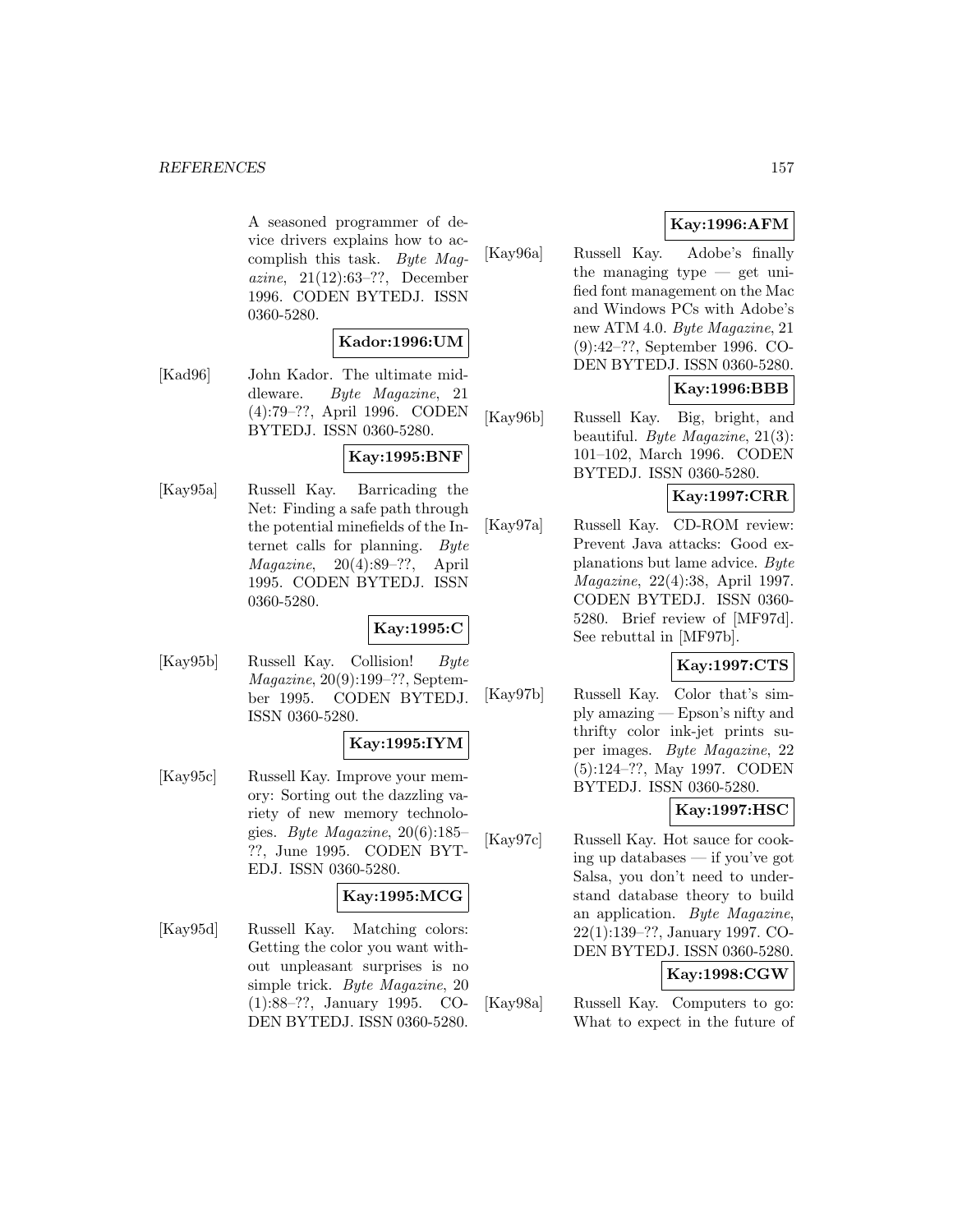portable computing. Byte Magazine, 23(5):80–??, May 1998. CODEN BYTEDJ. ISSN 0360- 5280.

#### **Kay:1998:HDC**

[Kay98b] Russell Kay. Hardware — 15 disks cover more data than ever — platter clatter: We test gigabyte disk drives for workstations and servers. Byte Magazine, 23 (2):112–??, February 1998. CO-DEN BYTEDJ. ISSN 0360-5280.

#### **Kay:1998:SPI**

[Kay98c] Russell Kay. Storage — part I: 15 disks cover more data than ever — platter clatter: We test gigabyte disk drives for workstations and servers. Byte Magazine, 23 (2):112–??, February 1998. CO-DEN BYTEDJ. ISSN 0360-5280.

#### **Khazam:1996:PSI**

[KB96] Jonathan Khazam and Bev Bachmayer. Programming strategies for Intel's MMX. Byte Magazine, 21(8):63–64, August 1996. CODEN BYTEDJ. ISSN 0360-5280.

# **Kohn:1997:MPV**

[KE97] Les Kohn and Greg Efland. Making personal video a reality — A video compressor/decompresser from C-Cube enables real-time MPEG-2 encoding for PCs. Byte Magazine, 22(12):59–??, December 1997. CODEN BYTEDJ. ISSN 0360-5280.

# **Keyes:1995:CWI**

[Key95] Jessica Keyes. Commentary: So where's the IT payoff: Flawed

technology and advice can seriously affect the bottom line. Byte Magazine, 20(5):260–??, May 1995. CODEN BYTEDJ. ISSN 0360-5280.

# **Kay:1995:BCR**

[KFT95] Russell Kay, Rich Friedman, and Tom Thompson. Books and CD-ROMs: Risky business and private E-Mail: An on-line forum in book form, secure communications, a CD-ROM to help you travel in Europe cheaply, and a major work on Mac programming. Byte Magazine, 20(5):43– ??, May 1995. CODEN BYT-EDJ. ISSN 0360-5280.

# **Kane:1995:VMA**

[KH95] J. Kane and H. Holzbaur. 32 V.34 modems answer the call (28.8-kbps external and PC Card modems, review). Byte Magazine, 20(6):224–228, 230–232, 234–237, June 1995. CODEN BYTEDJ. ISSN 0360-5280.

# **Kane:1996:IPQ**

[KH96] Jim Kane and Dorothy Hudson. 12 ink-jet printers for quality color. Byte Magazine,  $21(6):114-$ 118, 120, 122–123, June 1996. CODEN BYTEDJ. ISSN 0360- 5280.

# **Khare:1996:NBT**

[Kha96] Rohit Khare. The next big thing on the Web. Byte Magazine, 21 (7):42–??, July 1996. CODEN BYTEDJ. ISSN 0360-5280.

# **Khan:1998:TPV**

[Kha98] Osman Khan. TriMedia powers a videophone. Byte Magazine, 23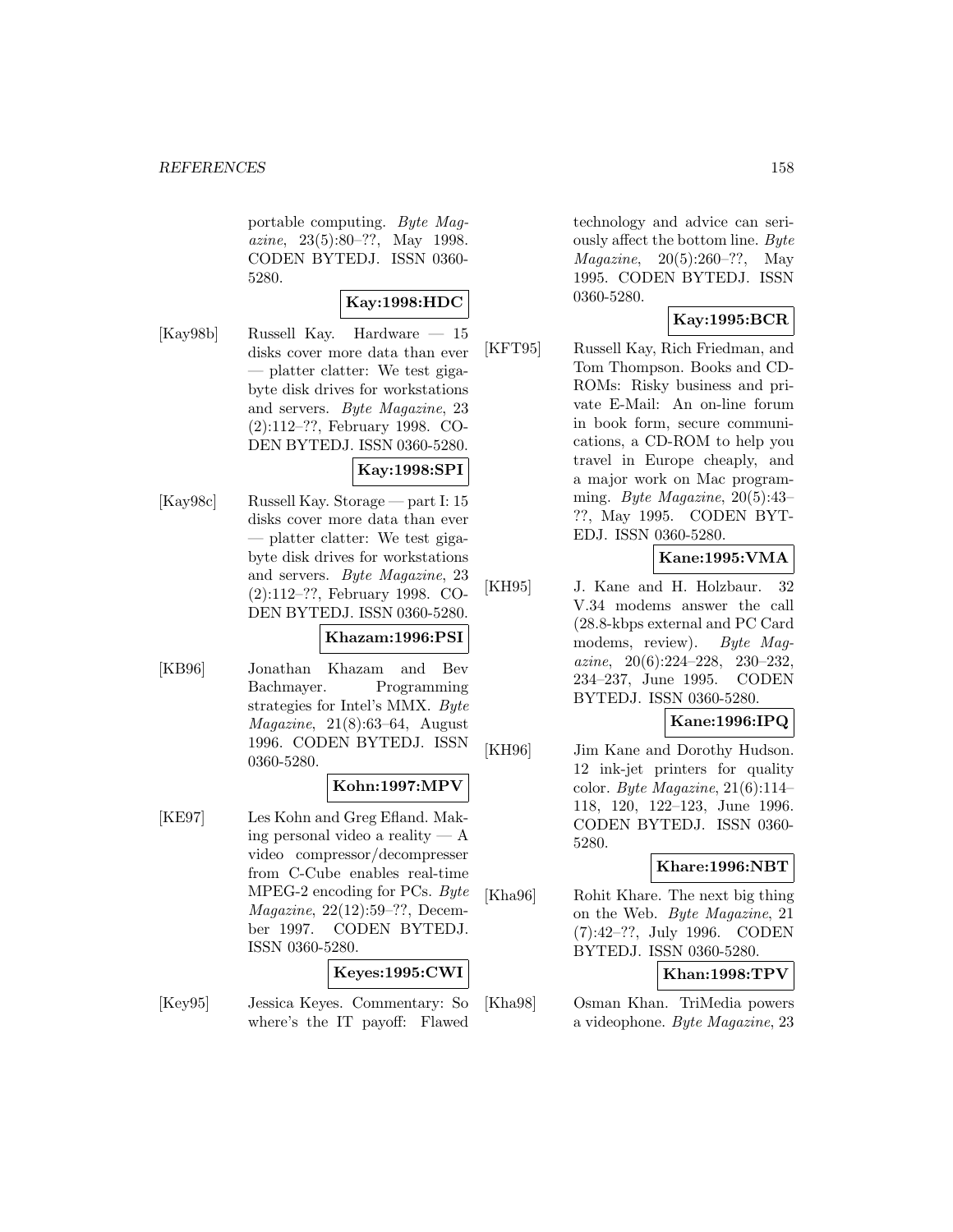(6):57–??, June 1998. CODEN BYTEDJ. ISSN 0360-5280.

#### **Kane:1996:TLN**

[KHB96a] J. Kane, D. Hudson, and M. Bender. 12 tape libraries for network backup. Byte Magazine, 21(8): 102–106, 109–111, August 1996. CODEN BYTEDJ. ISSN 0360- 5280.

# **Kane:1996:LRH**

[KHB96b] Jim Kane, Dorthy Hudson, and Maggi Bender. LAB report: Hardware 12 tape libraries for network backup. Byte Magazine, 21(8):102–??, August 1996. CO-DEN BYTEDJ. ISSN 0360-5280.

#### **Kane:1996:RSR**

[KHM<sup>+</sup>96] Jim Kane, Dorothy Hudson, J. McDonough, M. Bender, and S. Colwell. 5 reliable servers for remote access. Byte Magazine, 21(7):102–108, July 1996. CO-DEN BYTEDJ. ISSN 0360-5280.

#### **Kinal:1996:WEA**

[Kin96] George V. Kinal. Where on Earth am I? [GPS]. Byte Magazine, 21(2):175–176, 178, February 1996. CODEN BYTEDJ. ISSN 0360-5280.

# **Kane:1996:NVM**

[KM96a] J. Kane and J. McDonough. 13 notebooks with video muscle. Byte Magazine,  $21(4):158-$ 162, 164, 166–167, April 1996. CODEN BYTEDJ. ISSN 0360- 5280.

#### **Kane:1996:GCQ**

[KM96b] J. Kane and J. McDonough. 18 graphics cards quick on the draw.

Byte Magazine, 21(2):142–145, 148, 150–151, February 1996. CODEN BYTEDJ. ISSN 0360- 5280.

# **Kane:1996:LRN**

[KM96c] Jim Kane and John McDonough. Lab report: 13 notebooks with video muscle. Byte Magazine, 21 (4):158–??, April 1996. CODEN BYTEDJ. ISSN 0360-5280.

# **Kane:1996:LRG**

[KM96d] Jim Kane and John McDonough. Lab report: 18 graphics cards quick on the draw. Byte Magazine,  $21(2):142-??$ , February 1996. CODEN BYTEDJ. ISSN 0360-5280.

# **Knuth:1996:IKC**

[Knu96a] Don Knuth. Interview: Knuth comments on code. Byte Magazine, 21(9):40, September 1996. CODEN BYTEDJ. ISSN 0360- 5280.

# **Knutson:1996:BMN**

[Knu96b] Charles D. Knutson. Building the model network — modeling and simulation provide a cure for pain. Byte Magazine, 21(10): 101–??, October 1996. CODEN BYTEDJ. ISSN 0360-5280.

# **Knutson:1996:DQA**

[Knu96c] Charles D. Knutson. Developing quality — advice on developing those scary distributed applications. Byte Magazine, 21(9): 93–??, September 1996. CODEN BYTEDJ. ISSN 0360-5280.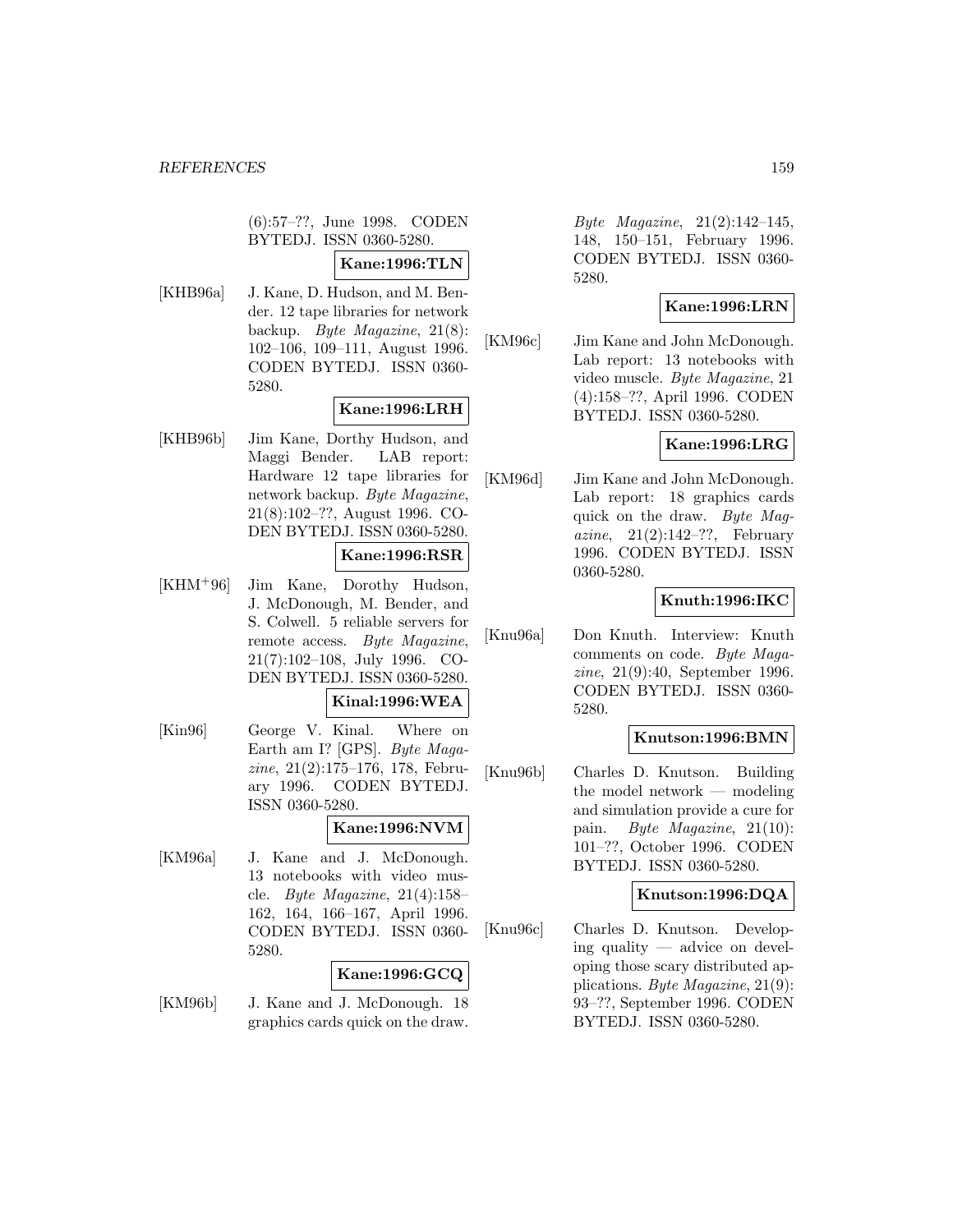#### **Korzeniowski:1995:NHY**

[Kor95] Paul Korzeniowski. Needle hunt $ing - you can't tell the base$ ball players without a scorecard. and you can't find network users without a directory. Byte Magazine, 20(11):51–??, November 1995. CODEN BYTEDJ. ISSN 0360-5280.

# **Kosiur:1996:EGI**

[Kos96] Dave Kosiur. E-Mail grows up — IMAP will provide email services and options impossible with the current POP. Byte Magazine, 21(12):135–??, December 1996. CODEN BYT-EDJ. ISSN 0360-5280.

#### **Kempf:1998:WYS**

[KP98] James Kempf and Charles Perkins. What's your service? the new Service Location Protocol enables computers to automatically locate and use resources on the network. Byte Magazine, 23(5):49–??, May 1998. CODEN BYTEDJ. ISSN 0360-5280.

#### **Krause:1998:UM**

[Kra98] Jason Krause. Unixes for Merced. Byte Magazine, 23(5): 25–26, May 1998. CODEN BYT-EDJ. ISSN 0360-5280.

# **Krivda:1995:DDS**

[Kri95] Cheryl D. Krivda. Data-mining dynamite — supercharge your data-mining projects with data cleansing, data warehouses, parallel processing, and megastorage. Byte Magazine, 20(10):

# 97–??, October 1995. CODEN BYTEDJ. ISSN 0360-5280.

# **Krten:1998:TSQ**

[Krt98] Robert Krten. A tiny OS that scales up: QNX/Neutrino is a microkernel-based OS suitable for embedded applications. it can also be scaled up for bigger jobs. Byte Magazine, 23(5): 47–48, May 1998. CODEN BYT-EDJ. ISSN 0360-5280.

# **Lachal:1996:ULC**

[Lac96] Laurent Lachal. Unix leads the 64-bit charge — 64-bit OSes are moving from the horizon to the desktop. Byte Magazine, 21(11): 139–??, November 1996. CO-DEN BYTEDJ. ISSN 0360-5280.

# **LaPedus:1996:AIF**

[LaP96a] M. LaPedus. Asian Internet fever. Byte Magazine, 21(8): IS40/16–20, August 1996. CO-DEN BYTEDJ. ISSN 0360-5280.

#### **LaPedus:1996:FN**

[LaP96b] M. LaPedus. Future notebooks. Byte Magazine, 21(6):19– 20, June 1996. CODEN BYT-EDJ. ISSN 0360-5280.

# **LaPedus:1996:MS**

[LaP96c] M. LaPedus. Motherboards smarten-up. Byte Magazine, 21 (7):IS40/13–17, July 1996. CO-DEN BYTEDJ. ISSN 0360-5280.

#### **Lawrence:1995:HBB**

[Law95] Bill Lawrence. Hands-off backup: Bundled with Palindrome's automated backup software for NetWare, HP's SureStore Tape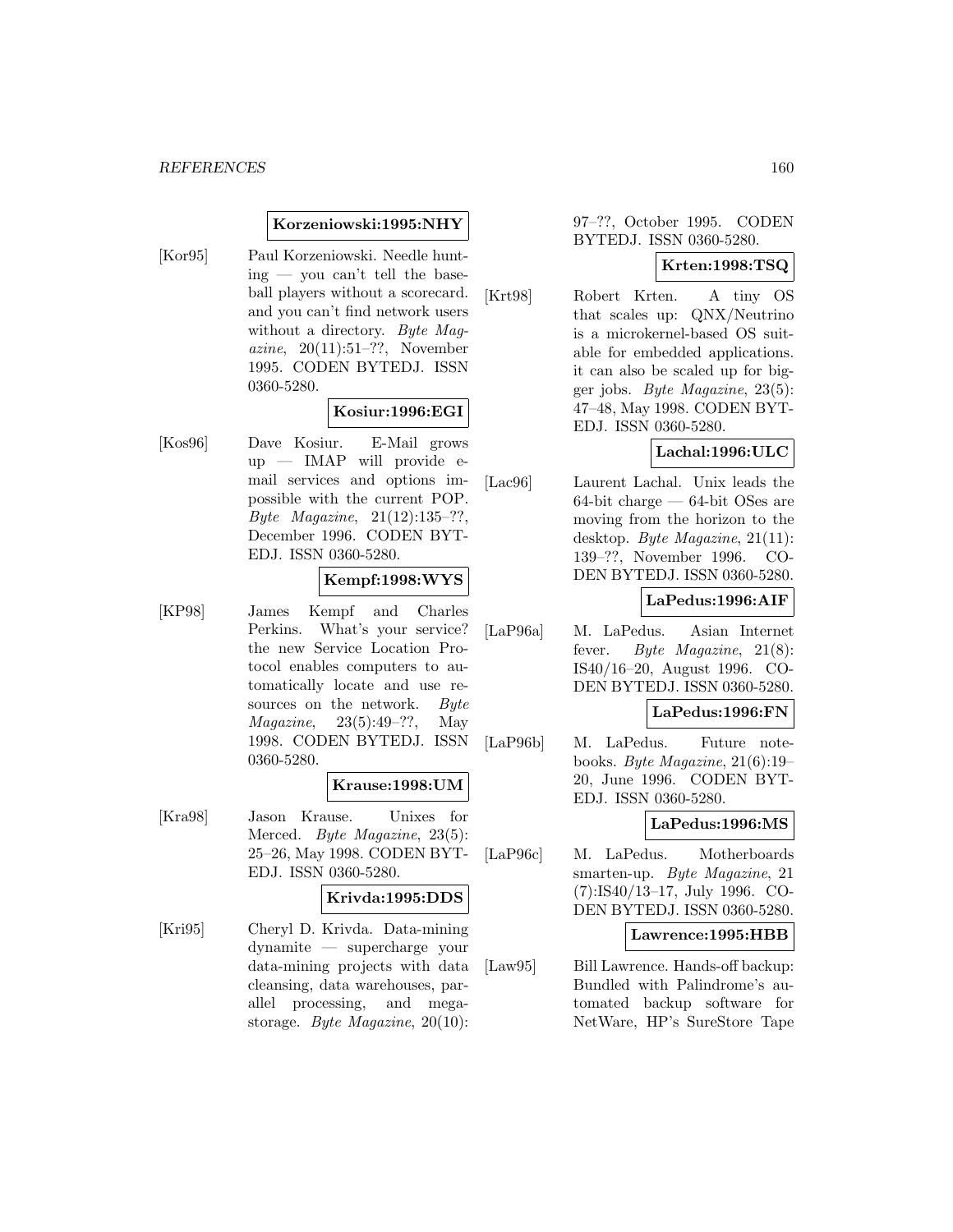12000e DAT Autoloader can provide weeks of unattended network backup. Byte Magazine, 20 (6):209–??, June 1995. CODEN BYTEDJ. ISSN 0360-5280.

#### **Lawrence:1996:NMT**

[Law96] Bill Lawrence. NetWare mirror with a twist. Byte Magazine, 21 (3):103–104, March 1996. CO-DEN BYTEDJ. ISSN 0360-5280.

#### **Lazzaro:1996:WAD**

[Laz96] Joseph J. Lazzaro. Windows 95: Aiding the disabled — computer users with disabilities need support from their OS to accomplish tasks independently. Byte Magazine, 21(10):59–??, October 1996. CODEN BYTEDJ. ISSN 0360-5280.

# **Lazarro:1997:UHD**

[Laz97a] Joseph J. Lazarro. Unix helps the disabled — long-awaited adaptive technology comes to Unix. Byte Magazine, 22(4):51– 52, April 1997. CODEN BYT-EDJ. ISSN 0360-5280. Discusses speech output, Braille output, screen readers, and voice recognition tools for UNIX, some of them freely available.

# **Lazzaro:1997:SEC**

[Laz97b] Joseph J. Lazzaro. Speech enables the common desktop PC — powerful processors, cheap memory, and a hardware standard enable speech recognition and synthesis on out-of-the-box PCs. Byte Magazine, 22(12):55– ??, December 1997. CODEN BYTEDJ. ISSN 0360-5280.

# **Lennon:1995:BBC**

[Len95] A. J. Lennon. 62 big, beautiful color monitors. Byte Maqazine,  $20(1):204-206$ ,  $209-210$ , 212, 215–216, 218–221, January 1995. CODEN BYTEDJ. ISSN 0360-5280.

# **Leslie:1995:CAM**

[Les95] Jacques Leslie. Commentary: Ambiguity machines — computers are better at poetry than mathematics. Byte Magazine, 20 (10):250–??, October 1995. CO-DEN BYTEDJ. ISSN 0360-5280.

# **Levkoff:1998:RAD**

[Lev98] Keith Levkoff. Remote access devices mix analog and digital. Byte Magazine,  $23(1):26-27$ , January 1998. CODEN BYT-EDJ. ISSN 0360-5280.

# **Lewis:1996:LUI**

[Lew96] Jamie Lewis. LDAP unites the Internet — new directory services, especially Lightweight Directory Access Protocol, extend the directory metaphor to the Internet. Byte Magazine, 21(12): 121–??, December 1996. CO-DEN BYTEDJ. ISSN 0360-5280.

# **Linthicum:1995:EPI**

[Lin95a] David S. Linthicum. The end of programming — it's over. finis. kaput. you'll never have to write another line of code ever again. yeah. right. Byte Magazine, 20 (8):69–??, August 1995. CODEN BYTEDJ. ISSN 0360-5280.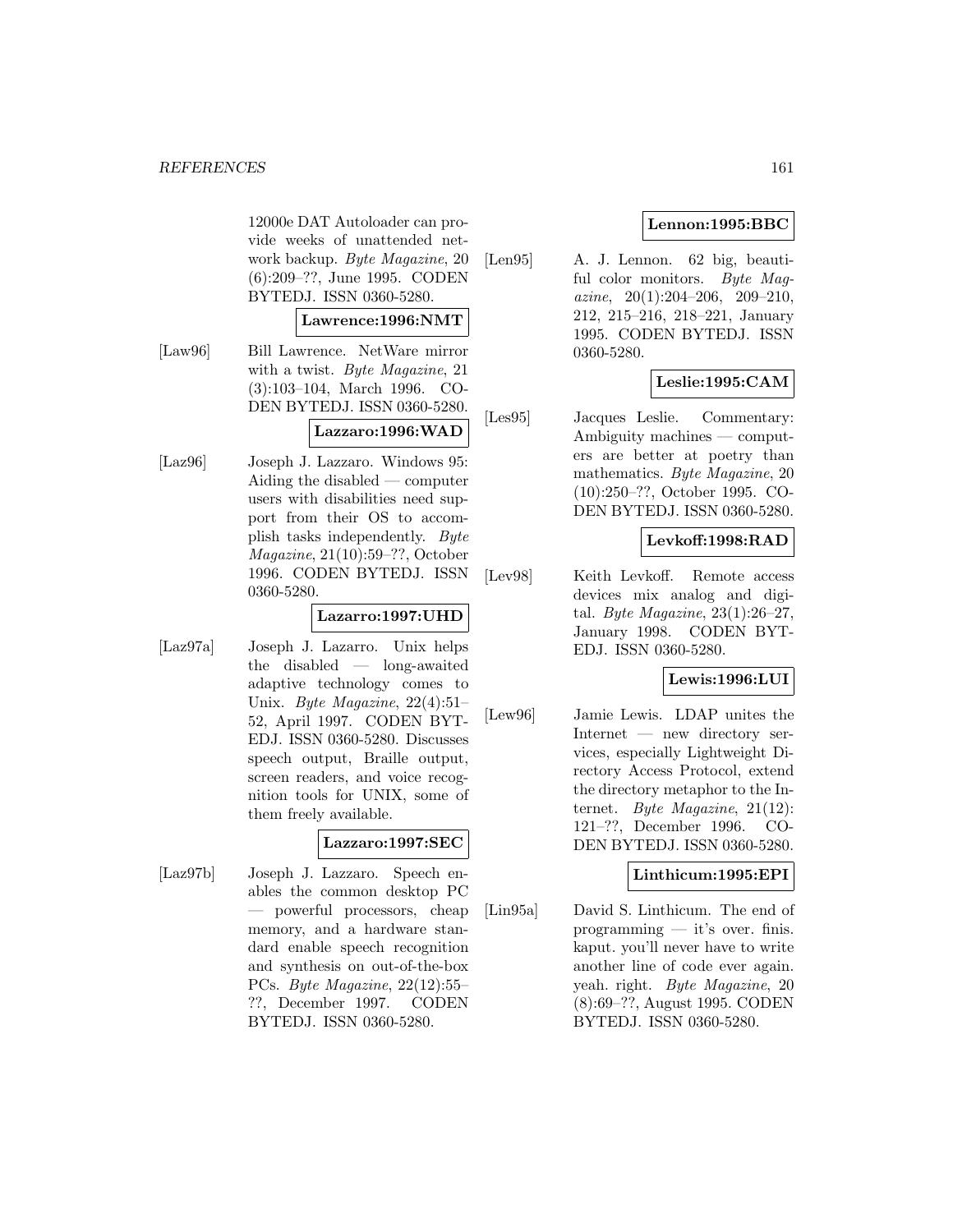#### *REFERENCES* 162

#### **Linthicum:1995:HBMa**

[Lin95b] David S. Linthicum. How best to migrate to Windows 95. Byte Magazine, 20(7):51–??, July 1995. CODEN BYTEDJ. ISSN 0360-5280.

#### **Linthicum:1995:HBMb**

[Lin95c] David S. Linthicum. How best to migrate to Windows 95: Slowly, very slowly. Byte Magazine, 20 (7):51–??, July 1995. CODEN BYTEDJ. ISSN 0360-5280.

#### **Linthicum:1995:MBS**

[Lin95d] David S. Linthicum. Make bulletproof SQL queries: Software AG's Esperant, a front end for SQL database querying, uses an SQL "expert" to guard against syntactically flawed queries. Byte Magazine, 20(2):111–??, February 1995. CODEN BYTEDJ. ISSN 0360-5280.

#### **Linthicum:1996:IEM**

[Lin96a] D. S. Linthicum. 4.0 isn't for everyone [Microsoft NT 4.0 release]. Byte Magazine, 21(7): 121–122, 124, 126, July 1996. CODEN BYTEDJ. ISSN 0360- 5280.

#### **Linthicum:1996:IP**

[Lin96b] David S. Linthicum. Integration, not perspiration. Byte Magazine, 21(1):83–84, 86–88, 90, 92, 94, 96, January 1996. CODEN BYT-EDJ. ISSN 0360-5280.

#### **Linthicum:1996:MVR**

[Lin96c] David S. Linthicum. Make voice response sing. Byte Magazine, 21

# (5):53–??, May 1996. CODEN BYTEDJ. ISSN 0360-5280.

#### **Linthicum:1996:PTD**

[Lin96d] David S. Linthicum. Power tools for data drilling. Byte Magazine, 21(1):143–144, 146, January 1996. CODEN BYTEDJ. ISSN 0360-5280.

#### **Linthicum:1998:JES**

[Lin98] David S. Linthicum. Java evolves: With solid standards and tools, Java is becoming important in enterprise and embedded development. Byte Magazine, 23(1):60, January 1998. CODEN BYTEDJ. ISSN 0360- 5280.

#### **Lennon:1995:NNR**

[LM95a] A. J. Lennon and J. McDonough. 30 no-compromise notebooks (review, testing). Byte Magazine, 20(4):194–196, 199–200, 202– 204, 206–209, April 1995. CO-DEN BYTEDJ. ISSN 0360-5280.

# **Lennon:1995:LRP**

[LM95b] Anthony J. Lennon and John McDonough. Lab repoet: 16 Pentiums high on Win 95 can't get enough speed? we test the latest 120-and 133-MHz Pentium machines using new Windows 95-based benchmarks. (120-MHz Pentiums p 158) (32- Bit performance advantages p 158) (133-MHz Pentiums p 160) (Triton-based Pentiums p 161) (honorable mentions p 161) (how we tested p 164). Byte Magazine, 20(12):156–??, December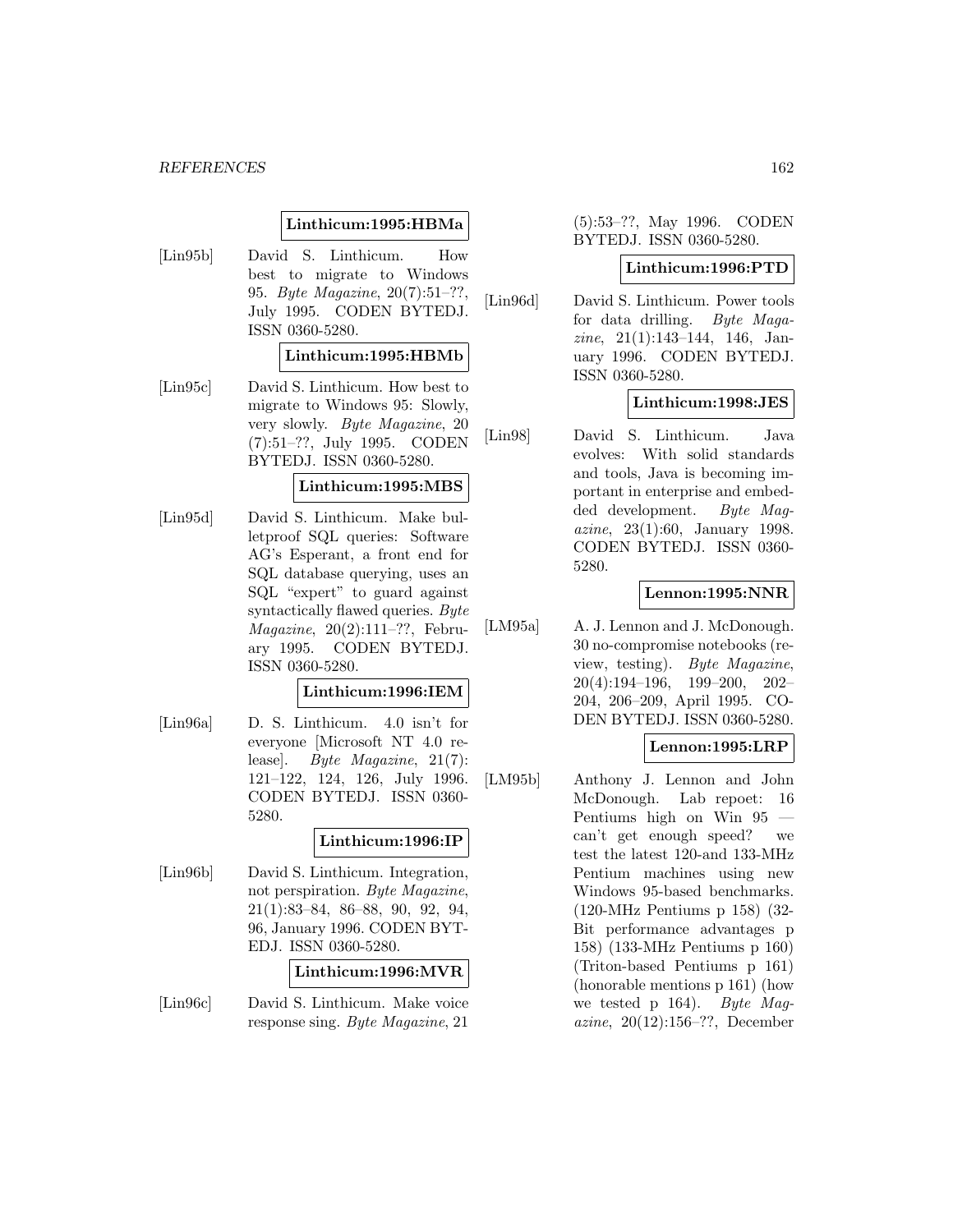1995. CODEN BYTEDJ. ISSN 0360-5280.

# **Lo:1997:IGE**

[Lo97] Selina Lo. Inside gigabit Ethernet — Ethernet and Fibre Channel team up for 1-Gb throughput. Byte Magazine, 22(5):55–??, May 1997. CODEN BYTEDJ. ISSN 0360-5280.

# **Logue:1996:CWI**

[Log96] Bob Logue. Commentary: A word is worth a thousand pictures. Byte Magazine, 21(4):236– ??, April 1996. CODEN BYT-EDJ. ISSN 0360-5280.

# **Lohse:1997:RAN**

[Loh97] Steen Lohse. Reliable ATM networking — LAN emulation links legacy networks and ATM segments. Byte Magazine, 22(4):55– ??, April 1997. CODEN BYT-EDJ. ISSN 0360-5280.

# **Loshin:1997:CGP**

[Los97a] Pete Loshin. Cryptography gets personal — six products that promise to secure your data, both over the Internet and on your desktop. Byte Magazine, 22(11):121–??, November 1997. CODEN BYTEDJ. ISSN 0360- 5280.

# **Loshin:1997:NES**

[Los97b] Pete Loshin. Netscape's enterprising server upgrade — 3.0 has promising cross-platform directory support. Byte Magazine, 22 (5):123–??, May 1997. CODEN BYTEDJ. ISSN 0360-5280.

# **Loshin:1997:TTW**

[Los97c] Pete Loshin. Tune in, turn on the Web — marimba's Castanet aims to solve the Web's bandwidth problems by "broadcasting" pages and applets over a distributed transmission system. Byte Magazine,  $22(2):145-$ ??, February 1997. CODEN BYTEDJ. ISSN 0360-5280.

# **Loveria:1995:GGZ**

[Lov95] Greg Loveria. 3-D graphics go zoom. Byte Magazine, 20(9): 243–244, September 1995. CO-DEN BYTEDJ. ISSN 0360-5280.

# **Laird:1998:GGS**

[LS98] Cameron Laird and Kathryn Soraiz. Get a grip on scripts. Byte Magazine, 23(6):89–??, June 1998. CODEN BYTEDJ. ISSN 0360-5280.

# **Moyer:1998:CRG**

[MA98] Bill Moyer and John Arends. CPUs — RISC gets small — Motorola's MCore embedded RISC processor has low-power modes that enable battery-juiced products to run for longer time. Byte Magazine, 23(2):55–56, February 1998. CODEN BYTEDJ. ISSN 0360-5280.

# **Mackenzie:1995:DRP**

[Mac95a] J. Mackenzie. Document repositories (product review). Byte Magazine, 20(4):131–132, 134, 136–138, April 1995. CODEN BYTEDJ. ISSN 0360-5280.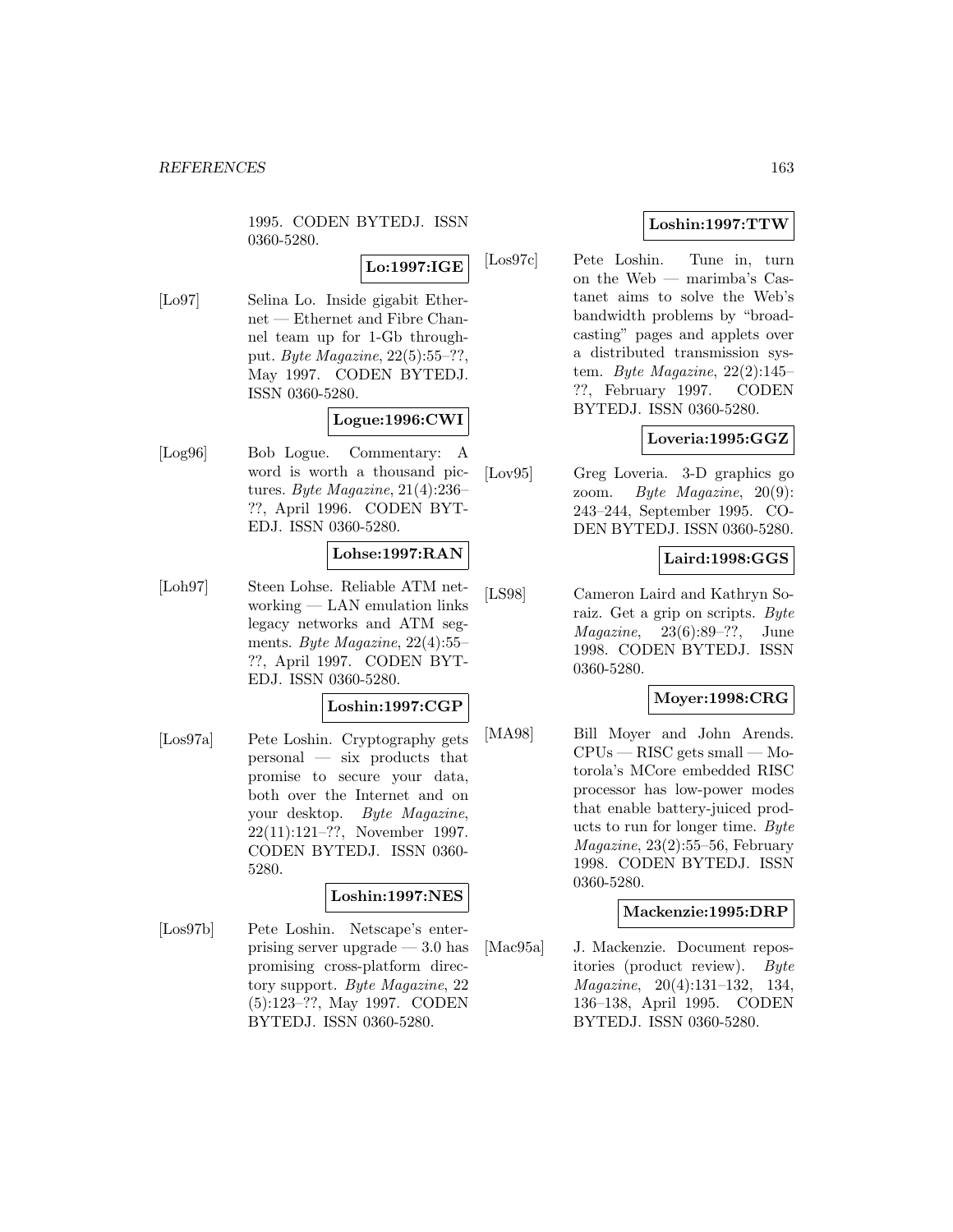#### *REFERENCES* 164

# **Mackenzie:1995:DRN**

[Mac95b] Jonathan Mackenzie. Document repositories: With Notes, users can build client/server document repositories. Byte Magazine, 20 (4):131–??, April 1995. CODEN BYTEDJ. ISSN 0360-5280.

# **Mace:1998:BBB**

[Mac98a] Scott Mace. Breaking bandwidth bottlenecks: Management tools can prioritize traffic, guarantee bandwidth, and cache data closer to users. Byte Magazine,  $23(5)$ : 89–??, May 1998. CODEN BYT-EDJ. ISSN 0360-5280.

# **Mace:1998:CCV**

[Mac98b] Scott Mace. Commodity clusters — the virtual interface architecture will tie together clusters from multiple vendors. Byte Magazine, 23(4):87–??, April 1998. CODEN BYTEDJ. ISSN 0360-5280.

#### **Markowitz:1995:TMS**

[Mar95a] Judith Markowitz. Talking to machines — Star Trek officers talk to their computers. here's how we can, too. (speechrecognition products p 98) (hidden Markov models p 100). Byte Magazine, 20(12):97–??, December 1995. CODEN BYTEDJ. ISSN 0360-5280.

#### **Marshak:1995:CPN**

[Mar95b] David Marshak. Competing platforms — now do Notes, Exchange, and GroupWise compare today? how will they compare tomorrow? Byte Magazine, 20

(8):84–??, August 1995. CODEN BYTEDJ. ISSN 0360-5280.

#### **Marshall:1995:LPP**

[Mar95c] T. Marshall. Lively pictures (Power Mac image editing). Byte Magazine, 20(1):171–172, 174, January 1995. CODEN BYT-EDJ. ISSN 0360-5280.

#### **Marshall:1995:LPH**

[Mar<sub>95d</sub>] Trevor Marshall. Lively pictures: HSC Software's Live Picture is an impressive image editor for the Power Mac. Byte Magazine, 20(1):171–??, January 1995. CO-DEN BYTEDJ. ISSN 0360-5280.

# **Martin:1995:CCR**

[Mar95e] James Martin. Commentary: CyberDavid rocks Goliath you don't have to be a giant to succeed. Byte Magazine, 20(12): 268–??, December 1995. CO-DEN BYTEDJ. ISSN 0360-5280.

# **Mauth:1996:CYP**

[Mau96] R. Mauth. A consultant in your PC. Byte Magazine, 21 (1):IS40/5–6, IS40/8, IS40/10– 11, January 1996. CODEN BYT-EDJ. ISSN 0360-5280.

# **Mudge:1997:DVA**

[MB97] Peter Mudge and Yobie Benjamin. Deja vu all over again those holes in NT security sure look familiar. no wonder: Other OSes patched them years ago. Byte Magazine,  $22(11):81$ ??, November 1997. CODEN BYTEDJ. ISSN 0360-5280.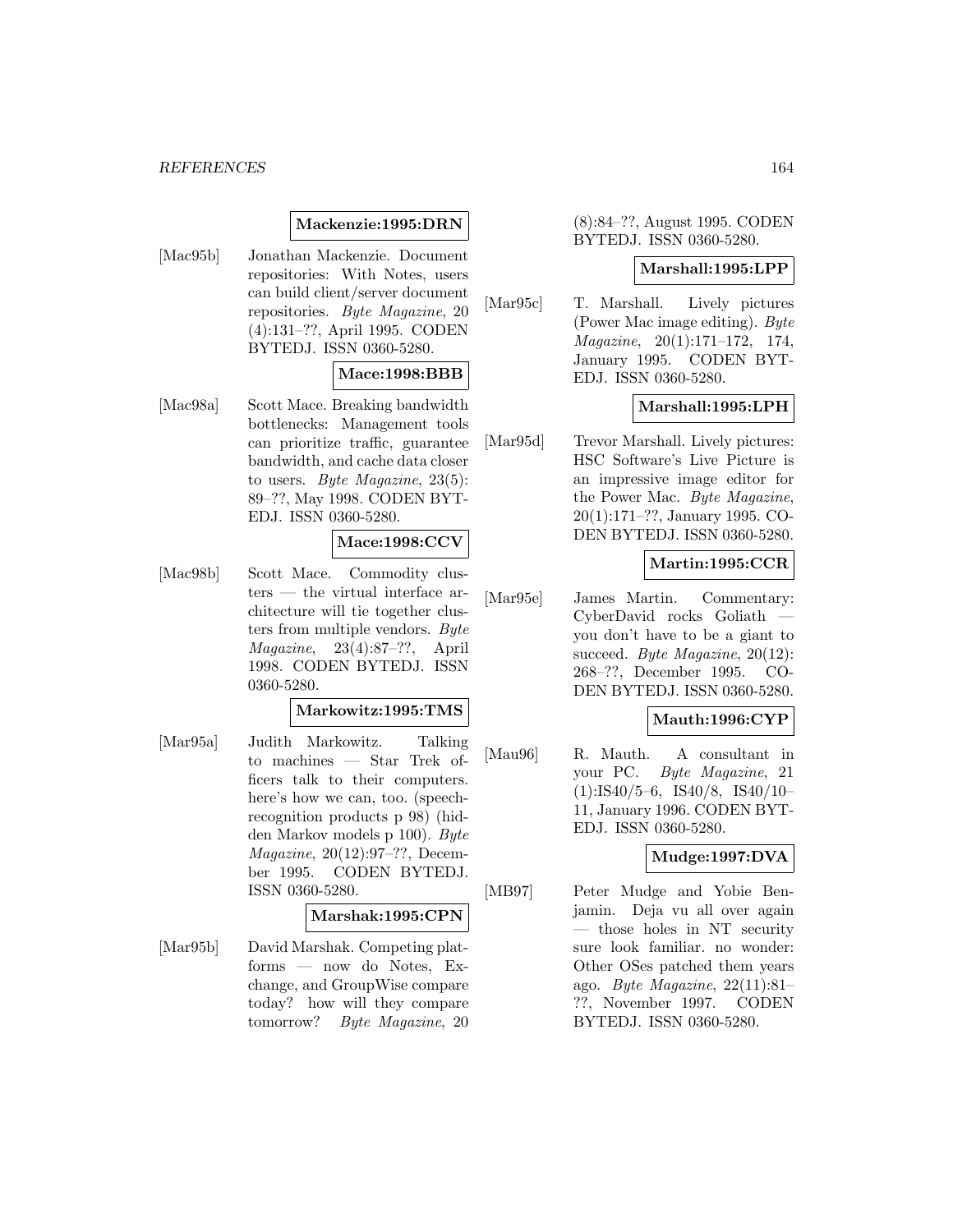# **Mirho:1997:JTC**

[MC97] Charles Mirho and Tom Clements. [Meh95a] JavaOS: Thin client, fat service — JavaOS uses a small memory footprint, yet its network-centric design lets it access large-scale services. Byte Magazine, 22(7): 53–54, July 1997. CODEN BYT-EDJ. ISSN 0360-5280.

# **Monti:1998:SRN**

[MC98] Gary Monti and John Clay. SMS: Ready for NT 5.0: Microsoft SMS (Systems Management Server) 2.0 has better inventorying and distribution, but upgrading might be tricky. Byte Magazine, 23(5):46, May 1998. CODEN BYTEDJ. ISSN 0360- 5280.

# **Marshall:1995:ITG**

[MD95] Trevor Marshall and John Davey. Is there a GLINT in your future? — 3Dlabs' chip produces fast 3- D graphics. here's how it does those dazzling displays. Byte Magazine, 20(10):167–??, October 1995. CODEN BYTEDJ. ISSN 0360-5280.

# **Montgomery:1995:BCR**

[MDM95] John Montgomery, Edmund X. Dejesus, and Jeff Macclay. Books and CD ROMs: Batlle of the sexes, part  $II$  — the confusion of a digital culture, computer "minds," and two CD-ROMs on getting back to nature. Byte Magazine, 20(11):49–??, November 1995. CODEN BYTEDJ. ISSN 0360-5280.

# **Mehta:1995:CRFa**

Arun Mehta. Commentary: Radio Free Usenet. Byte Magazine, 20(7):242–??, July 1995. CO-DEN BYTEDJ. ISSN 0360-5280.

# **Mehta:1995:CRFb**

[Meh95b] Arun Mehta. Commentary: Radio Free Usenet: Broadcasting Usenet can help avoid the problems of cost and censorship. Byte Magazine, 20(7):242– ??, July 1995. CODEN BYT-EDJ. ISSN 0360-5280.

#### **Mello:1995:TKA**

[Mel95] John P. Mello, Jr. Telephony's killer app. Byte Magazine, 20 (9):215–??, September 1995. CO-DEN BYTEDJ. ISSN 0360-5280.

# **McGraw:1997:AHA**

[MF97a] G. McGraw and E. Felten. Avoiding hostile applets: They're out there. and they want to get in. Byte Magazine, 22(5):89–??, May 1997. CODEN BYTEDJ. ISSN 0360-5280.

# **McGraw:1997:LEL**

[MF97b] Gary McGraw and Ed Felton. Letter to the editor: Lame review? Byte Magazine, 22(6): 20, June 1997. CODEN BYT-EDJ. ISSN 0360-5280. Authors' response to [Kay97a].

# **McGraw:1997:JST**

[MF97c] Gary McGraw and Edward Felton. Java security and type safety — Java's sophisticated security mechanism performs runtime safety checks before it al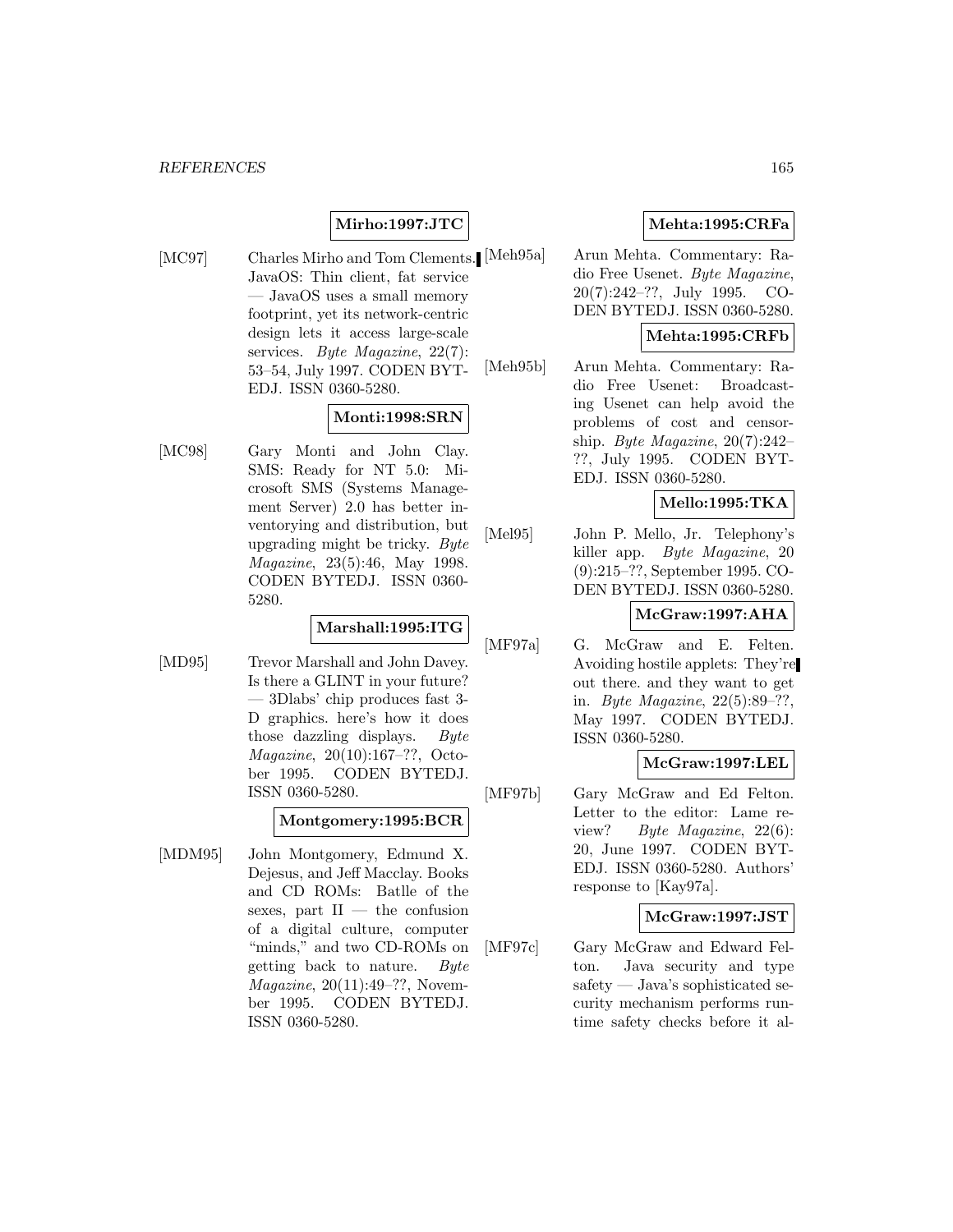lows a downloaded applet to execute. Byte Magazine, 22(1):63– 64, January 1997. CODEN BYT-EDJ. ISSN 0360-5280.

#### **McGraw:1997:JSM**

[MF97d] Gary McGraw and Edward Felton. Java Security: Managing the Risks. MindQ Publishing, Inc., 450 Springpark Place Ste. 1200, Herndon, VA 20170, USA, Tel: +1 703 708-9380, 1997. ISBN 1-57559-012-3. US\$59.95. URL http://www.mindq.com/ java/javasecu.html. CD ROM. See review [Kay97a].

# **Mace:1998:WBW**

[MFDG98] Scott Mace, Udo Flohr, Rick Dobson, and Tony Graham. Weaving a better Web — the Web is falling apart due to HTML's lack of essential features. but help is on the way. Byte Magazine,  $23(3):58-$ ??, March 1998. CODEN BYTEDJ. ISSN 0360-5280.

# **Montgomery:1996:BCT**

[MG96] John Montgomery and Rick Grehan. Books and CD-ROMs: Take home — takedown. Byte Magazine, 21(2):41–??, February 1996. CODEN BYTEDJ. ISSN 0360- 5280.

# **Mann:1997:HDO**

[MG97] Steve Mann and Rick Grehan. Hand-held development options — we test software for building applications for hand-helds, including CE-based HPCs. Byte Magazine, 22(4):141–??, April

1997. CODEN BYTEDJ. ISSN 0360-5280.

#### **Moore:1997:LEJ**

[MH97a] David L. Moore and Tom R. Halfhill. Letters to the Editor: On Java. Byte Magazine, 22 (4):19–20, April 1997. CODEN BYTEDJ. ISSN 0360-5280.

# **Moran:1997:LEA**

[MH97b] Tom Moran and Tom R. Halfhill. Letter to the Editor: Ada speaks Java. Byte Magazine, 22(4):20, April 1997. CODEN BYTEDJ. ISSN 0360-5280.

#### **Miastkowski:1995:CWF**

[Mia95a] Stan Miastkowski. Curing the Windows fax blues. Byte Magazine,  $20(1):133-??$ , January 1995. CODEN BYTEDJ. ISSN 0360-5280.

# **Miastkowski:1995:DEB**

[Mia95b] Stan Miastkowski. Daisy-Chain Ethernet: Bring the legendary simplicity and flexibility of PhoneNet to the twisted-pair Ethernet LAN. Byte Magazine, 20(1):229–??, January 1995. CO-DEN BYTEDJ. ISSN 0360-5280.

# **Miastkowski:1995:PPU**

[Mia95c] Stan Miastkowski. Peer power upgrade: If your LANtastic peer-to-peer network is running out of steam, Artisoft's Cor-Stream adds a NetWare 4.01 server wrapped in a familiar interface. Byte Magazine, 20(3): 135–??, March 1995. CODEN BYTEDJ. ISSN 0360-5280.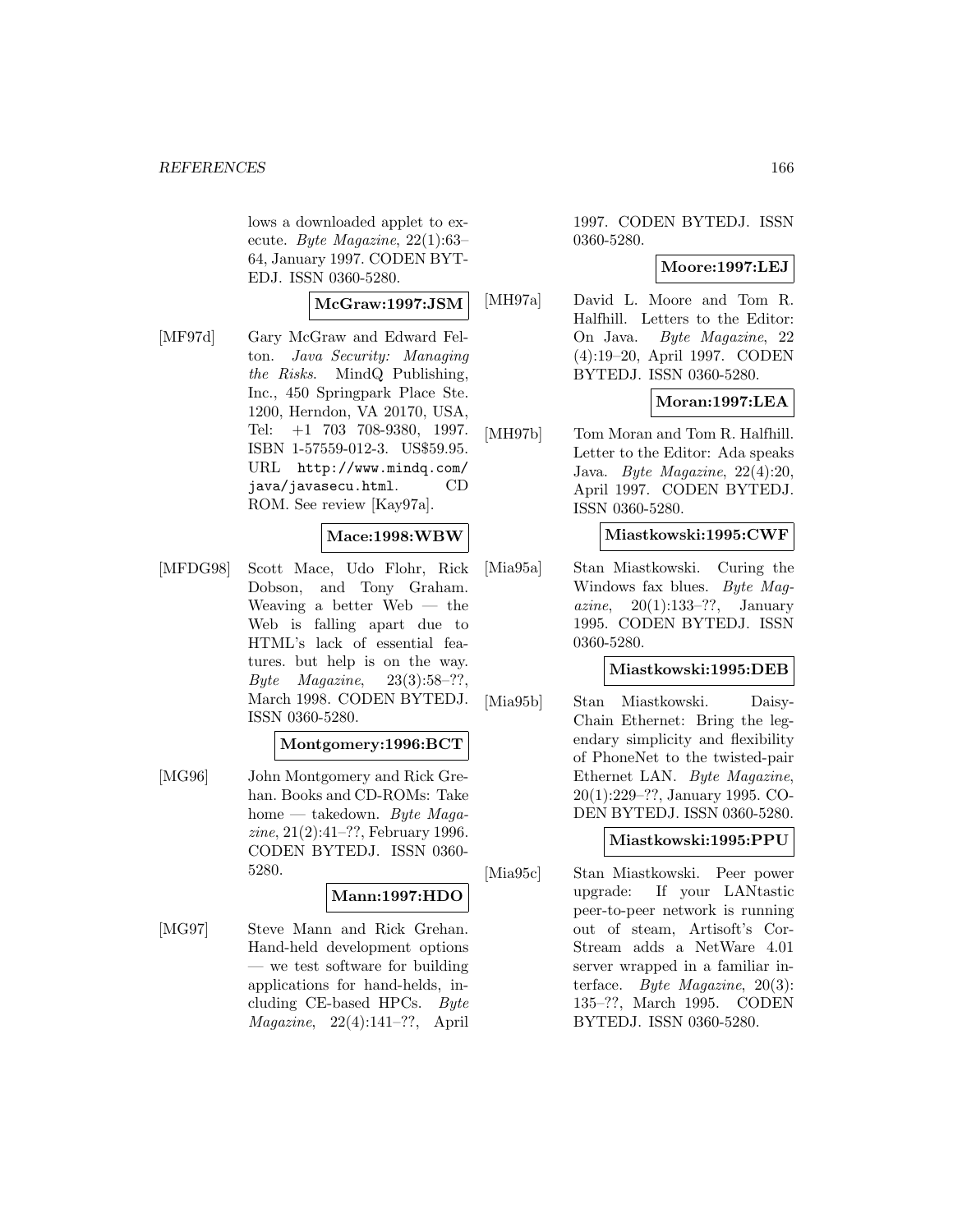#### *REFERENCES* 167

#### **Miastkowski:1995:PSM**

[Mia95d] Stan Miastkowski. The Penthouse Suite — Microsoft Office 95 moves up to true 32-bitness, provides full OLE 2 support, and introduces the Bindery for mixing data from different applications. Byte Magazine, 20(12): 179–??, December 1995. CO-DEN BYTEDJ. ISSN 0360-5280.

#### **Miastkowski:1995:WW**

[Mia95e] Stan Miastkowski. Weeding Windows. Byte Magazine, 20 (7):133–??, July 1995. CODEN BYTEDJ. ISSN 0360-5280.

#### **Miastkowski:1995:WWS**

[Mia95f] Stan Miastkowski. Weeding Windows: Six new uninstaller utilities take the pain and suffering out of removing Windows applications. Byte Magazine, 20 (7):133–??, July 1995. CODEN BYTEDJ. ISSN 0360-5280.

#### **Miastkowski:1997:MBH**

[Mia97a] Stan Miastkowski. Maximum DAT backup — HP's Sure-Store DAT24 offers great backup speed. Byte Magazine,  $22(5)$ : 125–??, May 1997. CODEN BYTEDJ. ISSN 0360-5280.

#### **Miastkowski:1997:CLS**

[Mia97b] Stan Miastkowski. This cartridge is loaded — SyQuest reaches a new milestone in fast, cost-effective, removable-media drives. Byte Magazine, 22(3):48– ??, March 1997. CODEN BYT-EDJ. ISSN 0360-5280.

#### **Miastkowski:1997:WFD**

[Mia97c] Stan Miastkowski. World's fastest disk drive — Seagate makes a giant leap in hard drive speed with the 10,000-rpm Cheetah. Byte Magazine,  $22(1):48-$ ??, January 1997. CODEN BYT-EDJ. ISSN 0360-5280.

# **Miller:1996:CCG**

[Mil96] Justin Miller. Clean up: C++ garbage collection. Byte Mag*azine*,  $21(1):157-158$ , January 1996. CODEN BYTEDJ. ISSN 0360-5280.

# **Minasi:1996:UCF**

[Min96] Mark Minasi. Unearthing Cairo — follow the signs to Cairo to get a glimpse of NT's future. Byte Magazine, 21(11):145–??, November 1996. CODEN BYT-EDJ. ISSN 0360-5280.

#### **Mysore:1996:STW**

[MM96] Chandrika Mysore and Brent Melson. 6 servers tangle on the Web. Byte Magazine, 21(3):124– 128, 130, 132–133, March 1996. CODEN BYTEDJ. ISSN 0360- 5280.

# **Mohr:1997:LGF**

[Moh97a] Jim Mohr. Linux in a gray flannel suit: It's powerful. it's open. it's free. that's why this Unix is entering corporate IS. Byte Magazine, 22(3):96NA3, 96NA6, 96NA8, March 1997. CODEN BYTEDJ. ISSN 0360-5280.

# **Mohr:1997:SLU**

[Moh97b] — Jim Mohr. The state of Linux an update on this 32-bit Unix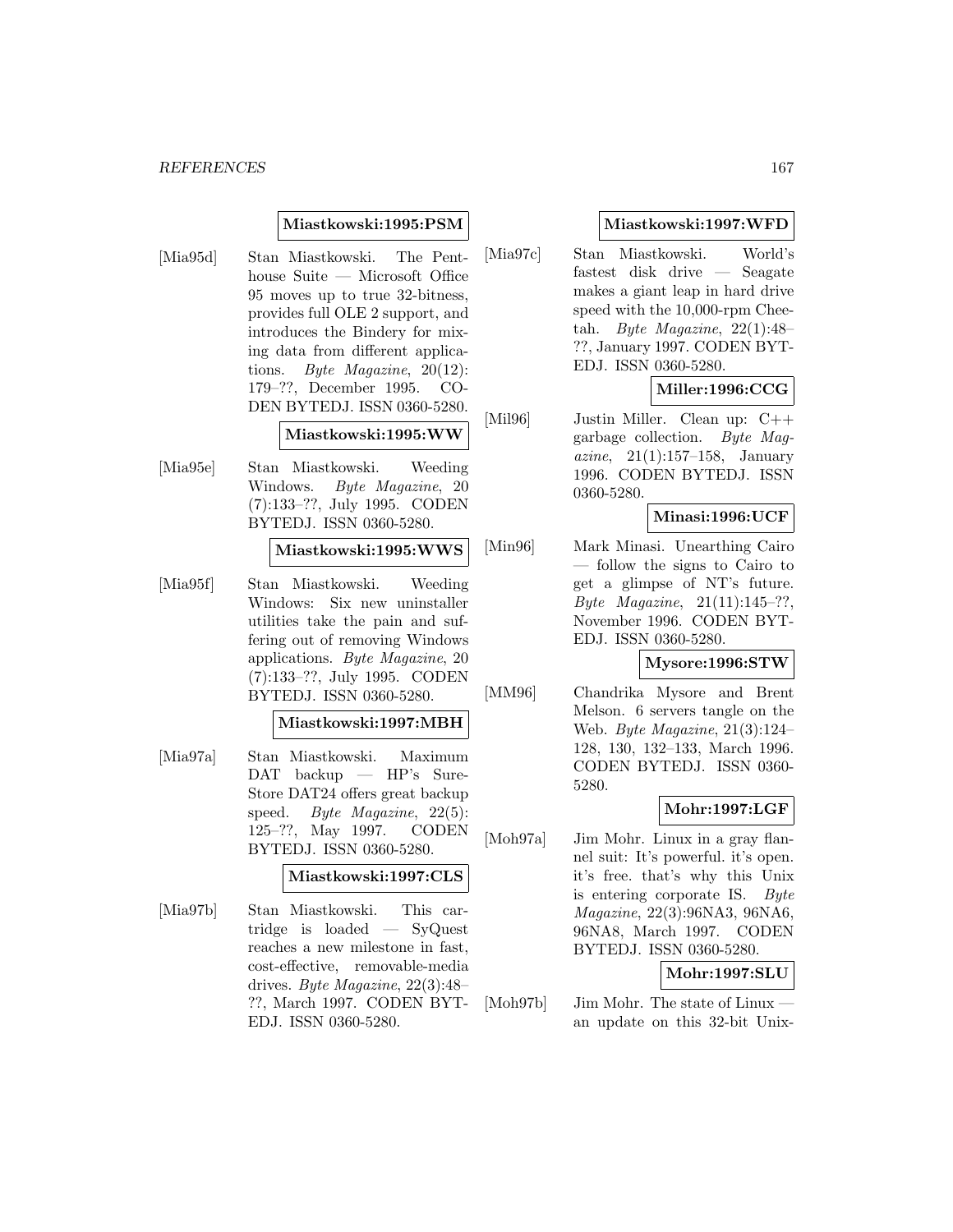like OS, with pointers to even more Linux info. Byte Magazine, 22(1):49–50, January 1997. CO-DEN BYTEDJ. ISSN 0360-5280.

#### **Mohseni:1998:OSG**

[Moh98] Piroz Mohseni. Operating systems — Glasgow enhances JavaBeans. Byte Magazine, 23(2): 51–52, February 1998. CODEN BYTEDJ. ISSN 0360-5280.

# **Montgomery:1995:GPW**

[Mon95a] John Montgomery. The games people write — Microsoft's Win32 development kit will help make designing games for Windows 95 a less-scary adventure. Byte Magazine, 20(12):135–??, December 1995. CODEN BYT-EDJ. ISSN 0360-5280.

# **Montgomery:1995:OML**

[Mon95b] John Montgomery. Organization made loud and clear — Net-Manage's ECCO Pro 3.0 offers clever OLE 2.0 integration and a compelling outline metaphor for the organizationally challenged. Byte Magazine, 20(11):217–218, November 1995. CODEN BYT-EDJ. ISSN 0360-5280.

#### **Moncur:1996:LEA**

- [Mon96a] Michael Moncur. Letter to the editor: Adventures in JavaScript. Byte Magazine, 21 (12):20, December 1996. CO-DEN BYTEDJ. ISSN 0360-5280. **Montgomery:1996:SOL**
- [Mon96b] J. Montgomery. Sunsoft's object lesson. Byte Magazine, 21 (2):117–120, 122, February 1996.

# CODEN BYTEDJ. ISSN 0360- 5280.

# **Montgomery:1997:FSB**

[Mon97] John Montgomery. Fiber in the sky — broadband satellite systems are ready to beam data around the world at multimegabit rates. so what's the catch? Byte Magazine, 22(11): 58–??, November 1997. CODEN BYTEDJ. ISSN 0360-5280.

#### **Mondrus:1998:HBE**

[Mon98a] Eugene Mondrus. How to build an electronic store fast. Byte Magazine, 23(5):32, 36, May 1998. CODEN BYTEDJ. ISSN 0360-5280.

#### **Montgomery:1998:WR**

[Mon98b] John Montgomery. Win98 roadmap. Byte Magazine, 23(6): 66–??, June 1998. CODEN BYT-EDJ. ISSN 0360-5280.

#### **Morgan:1997:CDC**

[Mor97] Justin Morgan. Cross-platform development with Concert here's a way to rapidly port a Mac OS application to Windows and Unix. Byte Magazine, 22(7): 51–??, July 1997. CODEN BYT-EDJ. ISSN 0360-5280.

# **Muller:1996:D**

[Mul96a] Nathan Muller. Dial 1-800- Internet. Byte Magazine, 21(2): 83–84, 86, 88, February 1996. CODEN BYTEDJ. ISSN 0360- 5280.

# **Muller:1996:DCI**

[Mul96b] Nathan J. Muller. Design and conquer — intelligent tools can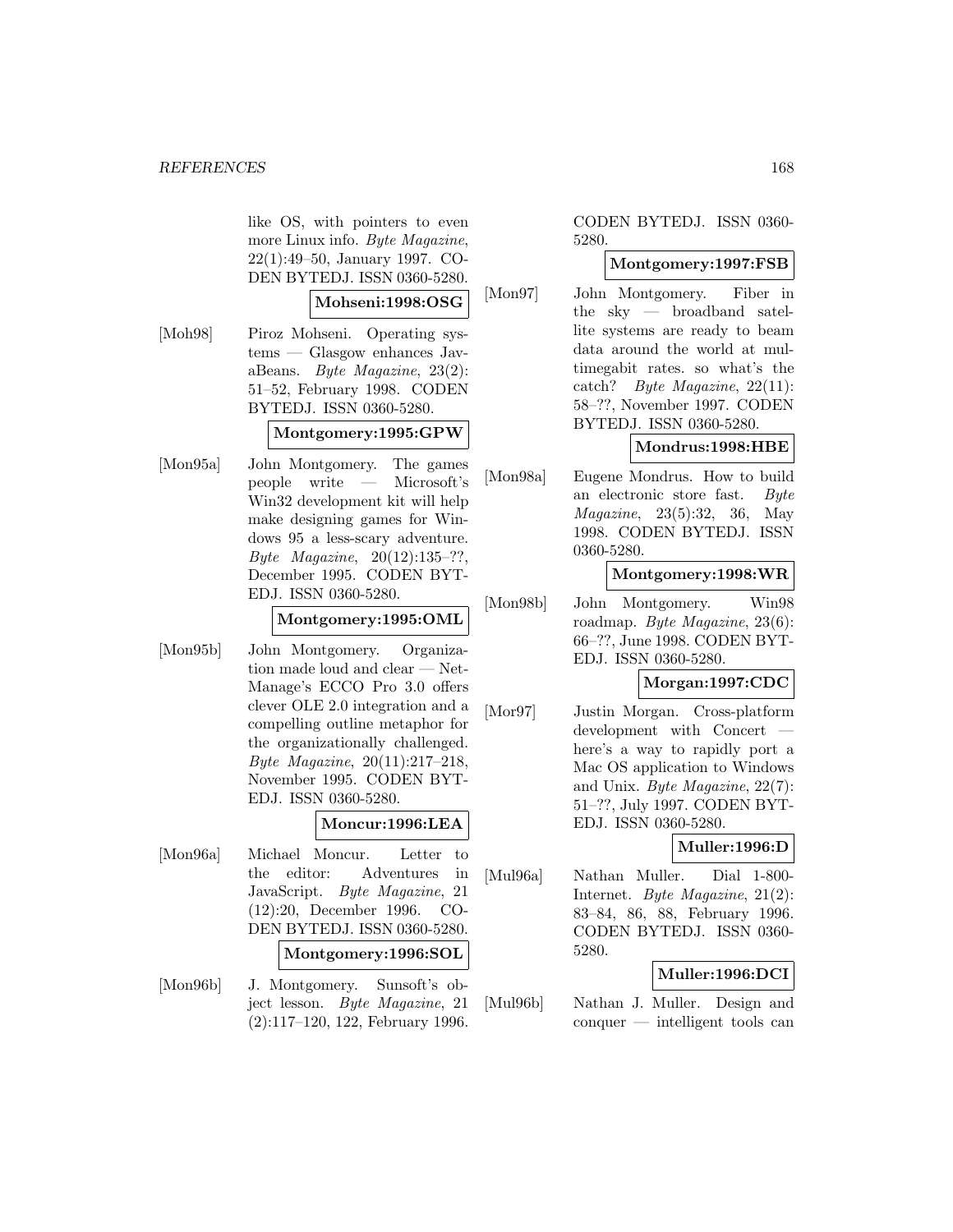validate your network design and gauge its performance before you buy a single piece of equipment. Byte Magazine,  $21(10):93-$ ??, October 1996. CODEN BYT-EDJ. ISSN 0360-5280.

# **Muller:1996:MN**

[Mul96c] Nathan J. Muller. Multimedia over the network. Byte Magazine, 21(3):73–74, 76–78, 80, 82, March 1996. CODEN BYTEDJ. ISSN 0360-5280.

# **Morgan:1995:DCR**

[MW95] Alan Morgan and Scott Wallace. Digital cameras for real work new digital cameras from Apple, Kodak, and Logitech find a balance between price and image quality. Byte Magazine,  $20(10)$ : 129–??, October 1995. CODEN BYTEDJ. ISSN 0360-5280.

#### **Mysore:1996:LRD**

[Mys96a] Chandrika Mysore. Lab report: 16 drives for fast data backup. Byte Magazine, 21(5): 142–??, May 1996. CODEN BYTEDJ. ISSN 0360-5280.

# **Mysore:1996:LRB**

[Mys96b] Chandrika Mysore. Lab report: 20 big-picture monitors. Byte Magazine, 21(1):116–??, January 1996. CODEN BYTEDJ. ISSN 0360-5280.

# **Nadeau:1995:PBB**

[Nad95a] Michael Nadeau. PDAs bounce back: PDAs finally evolve into useful business tools for mobile workers. Byte Magazine, 20(6): 147–??, June 1995. CODEN BYTEDJ. ISSN 0360-5280.

# **Nadeau:1995:QCD**

[Nad95b] Michael Nadeau. Quad-Speed CD-ROM delivers: Four new quad-speed CD-ROM drives are affordable if you work with highspeed video or animation. Byte Magazine, 20(1):165–167, January 1995. CODEN BYTEDJ. ISSN 0360-5280.

# **Nadeau:1995:SFL**

[Nad95c] Michael Nadeau. Solutions focus: Not lost in space: Xerox's entire sales force will soon be working from virtual offices. Byte Magazine, 20(6):50–??, June 1995. CODEN BYTEDJ. ISSN 0360- 5280.

# **Nadeau:1997:TTA**

[Nad97] Michael Nadeau. Tools for telephony apps — here's how to find the right telephony development tool for your needs and skill level. Byte Magazine, 22(2): 91–??, February 1997. CODEN BYTEDJ. ISSN 0360-5280.

# **Nance:1995:BBS**

[Nan95a] Barry Nance. Big Blue's speed trip: Behind all the hype about OS/2 warp, we found a stable, fast operating system that sports an updated GUI, improved hardware support, and a Bonus Pack loaded with useful OS/2 applications. but is it good enough to displace Windows? Byte Magazine, 20(3):131–??, March 1995. CODEN BYTEDJ. ISSN 0360- 5280.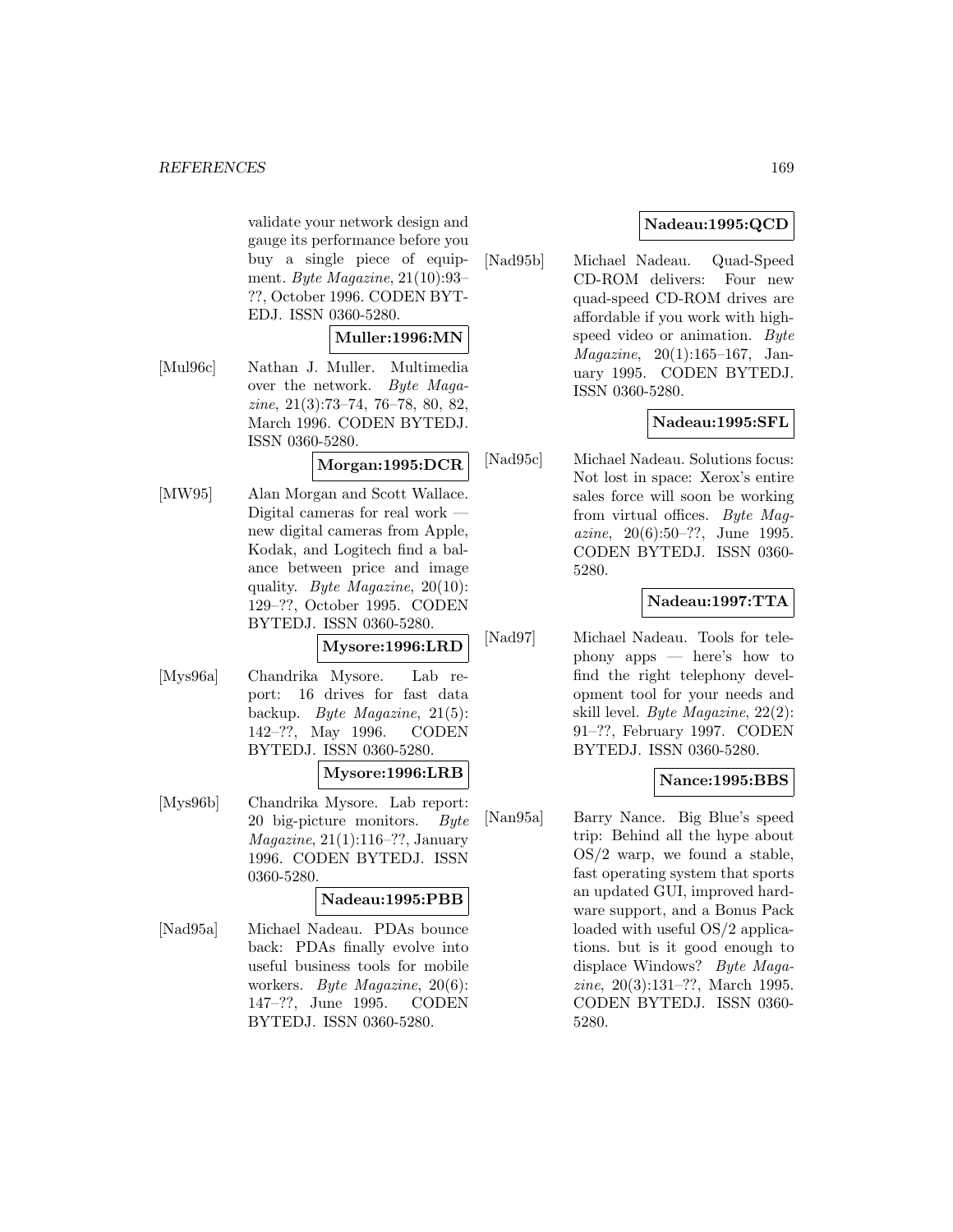# **Nance:1995:EDM**

[Nan95b] Barry Nance. Enterprise database managers — the latest versions of DB2/ 2, Oracle, and SQL server are strong enough to support a business, but they differ in reliability and scalability. Byte Magazine, 20(11):213–214, 216, November 1995. CODEN BYTEDJ. ISSN 0360-5280.

# **Nance:1995:FTS**

[Nan95c] Barry Nance. File transfer on steroids: LapLink for Windows includes some additional features beyond simple file transfers, including remote access, file synchronization, a chat facility, filedelta transfers, and security features. Byte Magazine, 20(2):129– 130, February 1995. CODEN BYTEDJ. ISSN 0360-5280.

# **Nance:1995:NFA**

[Nan95d] Barry Nance. NetWare 4.1 forges ahead: Can NetWare 4.1 stand up to strong competition from NT Server 3.5 and LAN server 4.O? Byte Magazine, 20(5):175– ??, May 1995. CODEN BYT-EDJ. ISSN 0360-5280.

**Nance:1995:NAW**

[Nan95e] Barry Nance. Networking at warp speed. Byte Magazine, 20 (9):235–??, September 1995. CO-DEN BYTEDJ. ISSN 0360-5280.

**Nance:1995:RNS**

[Nan95f] Barry Nance. Roundup: Network storage economizers: Previously available only on minicomputers and mainframes, HSM

(hierarchical storage management) is an increasingly popular way to economize on network storage. we took a look at three HSM products for PC LANs. Byte Magazine, 20(3): 137–??, March 1995. CODEN BYTEDJ. ISSN 0360-5280.

# **Nance:1995:WOG**

[Nan95g] Barry Nance. A whole other galaxy: quickly develop objectoriented applications without the shortcomings of high-level abstraction. Byte Magazine, 20 (7):155–??, July 1995. CODEN BYTEDJ. ISSN 0360-5280. See also [Gre97j].

# **Nance:1996:DTR**

[Nan96a] B. Nance. Diagnosing token ring ailments. Byte Magazine, 21(7): 63–64, July 1996. CODEN BYT-EDJ. ISSN 0360-5280.

### **Nance:1996:NSG**

[Nan96b] B. Nance. NT Server's growing pains. Byte Magazine, 21 (7):137–140, July 1996. CODEN BYTEDJ. ISSN 0360-5280.

# **Nance:1996:DTA**

[Nan96c] Barry Nance. Diagnosing tokenring ailments. Byte Magazine, 21 (7):63–??, July 1996. CODEN BYTEDJ. ISSN 0360-5280.

#### **Nance:1996:KNS**

[Nan96d] Barry Nance. Keep networks safe from viruses — networks put you at risk from viruses, an enterprise-wide strategy can help keep you safe. Byte Magazine, 21(11):167–??, November 1996.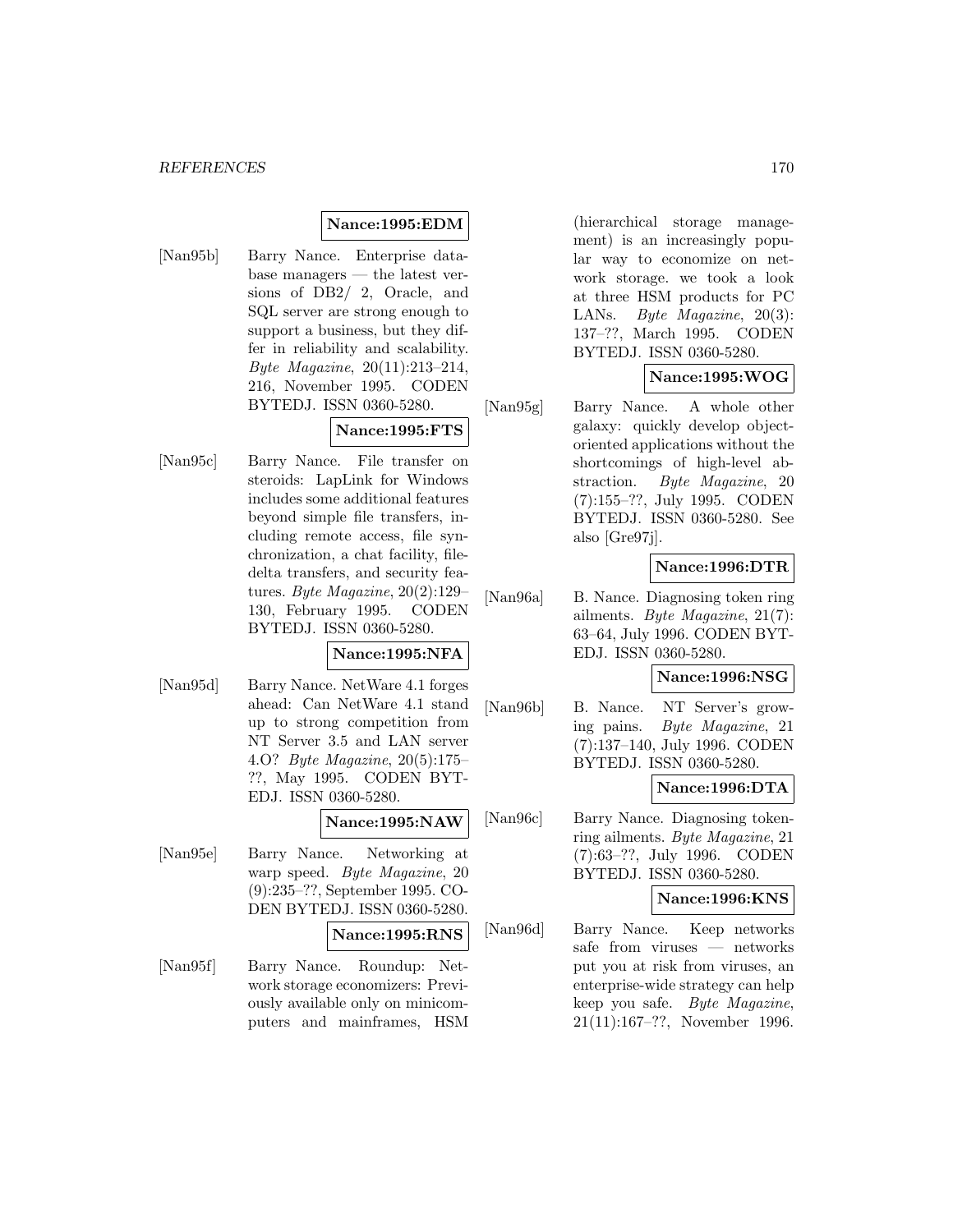CODEN BYTEDJ. ISSN 0360- 5280.

# **Nance:1996:TYA**

[Nan96e] Barry Nance. Teach your apps to speak ATM. Byte Magazine, 21(8):97–101, August 1996. CO-DEN BYTEDJ. ISSN 0360-5280.

#### **Nance:1996:WDA**

[Nan96f] Barry Nance. Workgroups dock at IR port. Byte Magazine, 21 (5):135–??, May 1996. CODEN BYTEDJ. ISSN 0360-5280.

#### **Nance:1996:YTW**

[Nan96g] Barry Nance. You talk, Warp listens — thanks to VoiceType technology, you can tell the new version of OS/2 where you want to go. Byte Magazine,  $21(9):48-$ ??, September 1996. CODEN BYTEDJ. ISSN 0360-5280.

#### **Nance:1997:BNS**

[Nan97a] Barry Nance. Battle of the network superservers — Netscape's SuiteSpot 3 vs. Microsoft's IIS 4. Byte Magazine, 22(11):125–??, November 1997. CODEN BYT-EDJ. ISSN 0360-5280.

# **Nance:1997:DYD**

[Nan97b] Barry Nance. Drive your data through the middle(ware) — we test two middleware programs that take the muddle out of multiple databases. Byte Magazine, 22(12):132–??, December 1997. CODEN BYTEDJ. ISSN 0360- 5280.

# **Nance:1997:YPR**

[Nan97c] Barry Nance. Your PC's ring $ing$  — answer it! — with EtherPhone, you can turn your Ethernet LAN into a phone system easily and inexpensively. Byte Magazine, 22(2):48–??, February 1997. CODEN BYTEDJ. ISSN 0360-5280.

# **Nance:1998:JCT**

[Nan98a] Barry Nance. Jasmine challenges traditional databases. Byte Magazine, 23(4):129–??, April 1998. CODEN BYTEDJ. ISSN 0360- 5280.

# **Nance:1998:PIR**

[Nan98b] Barry Nance. Part II: Relations with your data. Byte Magazine, 23(6):100–??, June 1998. CO-DEN BYTEDJ. ISSN 0360-5280.

# **Nance:1998:RYD**

[Nan98c] Barry Nance. Relations with your data. Byte Magazine, 23 (6):100–??, June 1998. CODEN BYTEDJ. ISSN 0360-5280.

# **Nance:1998:UGM**

[Nan98d] Barry Nance. Unix gears up for Merced. SCO's new UnixWare. Byte Magazine, 23(5):45, May 1998. CODEN BYTEDJ. ISSN 0360-5280.

# **Nance:1998:WSS**

[Nan98e] Barry Nance. Workgroup server: A server with headroom. Byte Magazine, 23(7):110–??, July 1998. CODEN BYTEDJ. ISSN 0360-5280.

# **Navas:1997:LEJ**

[Nav97] John Navas. Letter to the editor: The Java race. Byte Magazine, 22(2):20, February 1997.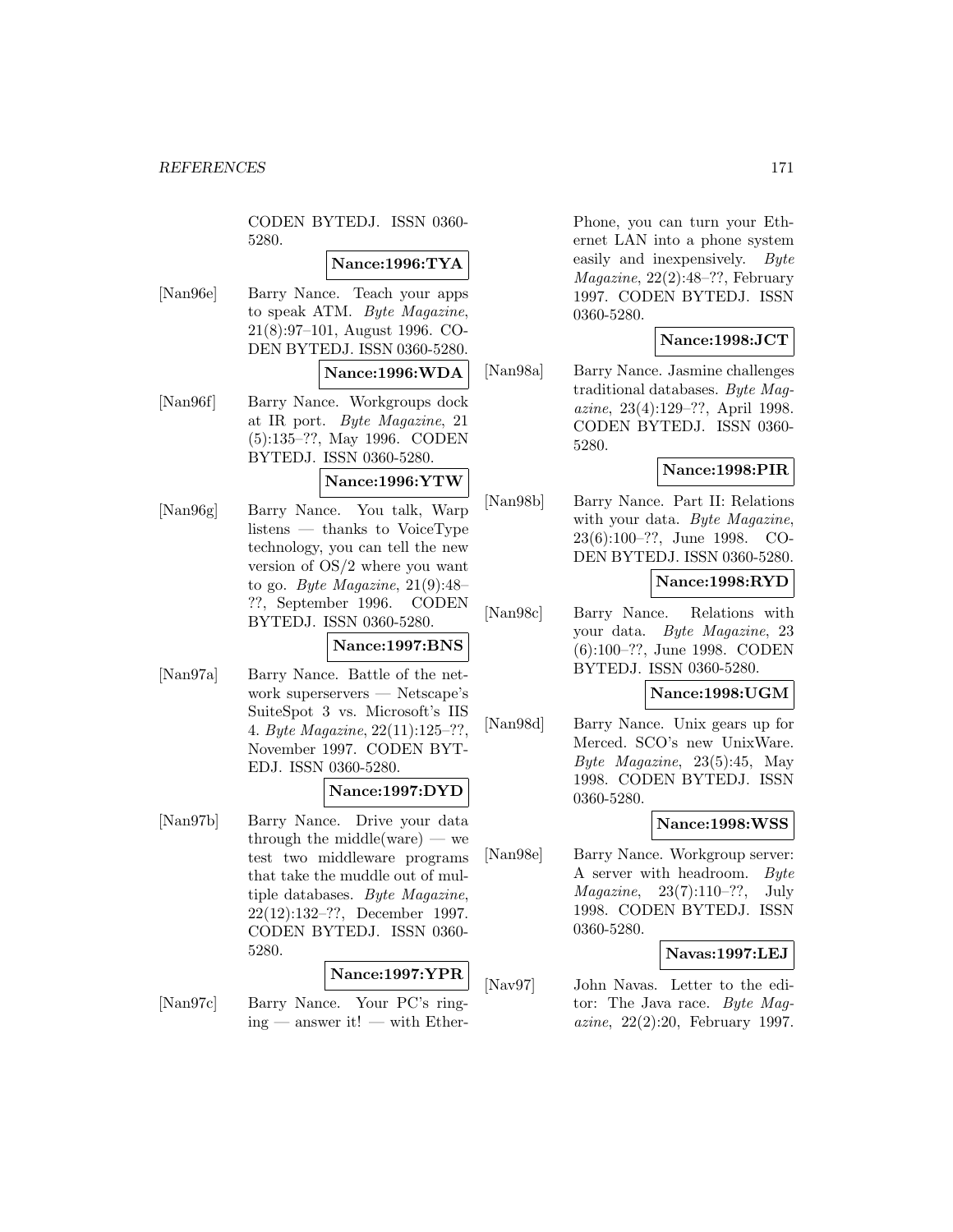CODEN BYTEDJ. ISSN 0360- 5280.

# **Needleman:1995:Ec**

[Nee95a] Raphael Needleman. Editorial. Byte Magazine,  $20(2):10-??$ , February 1995. CODEN BYT-EDJ. ISSN 0360-5280.

# **Needleman:1995:Ed**

[Nee95b] Raphael Needleman. Editorial. Byte Magazine,  $20(3):10-??$ , March 1995. CODEN BYTEDJ. ISSN 0360-5280.

### **Needleman:1995:Ee**

[Nee95c] Raphael Needleman. Editorial. Byte Magazine,  $20(4):10-??$ , April 1995. CODEN BYTEDJ. ISSN 0360-5280.

# **Needleman:1995:Ef**

[Nee95d] Raphael Needleman. Editorial. Byte Magazine,  $20(5):12-??$ , May 1995. CODEN BYTEDJ. ISSN 0360-5280.

# **Needleman:1995:Eg**

[Nee95e] Raphael Needleman. Editorial. Byte Magazine,  $20(6):10-??$ , June 1995. CODEN BYTEDJ. ISSN 0360-5280.

#### **Needleman:1995:Eh**

[Nee95f] Raphael Needleman. Editorial. Byte Magazine,  $20(7):10-??$ , July 1995. CODEN BYTEDJ. ISSN 0360-5280.

# **Needleman:1995:Ei**

[Nee95g] Raphael Needleman. Editorial. Byte Magazine, 20(7):10–??, ?? 1995. CODEN BYTEDJ. ISSN 0360-5280.

#### **Needleman:1995:Ej**

[Nee95h] Raphael Needleman. Editorial. Byte Magazine,  $20(8):10-??$ , August 1995. CODEN BYTEDJ. ISSN 0360-5280.

# **Needleman:1995:Ek**

[Nee95i] Raphael Needleman. Editorial. Byte Magazine,  $20(9):10-??$ , September 1995. CODEN BYT-EDJ. ISSN 0360-5280.

#### **Needleman:1995:Ea**

[Nee95j] Raphael Needleman. Editorial. Byte Magazine,  $20(10):12-$ ??, October 1995. CODEN BYT-EDJ. ISSN 0360-5280.

#### **Needleman:1995:Eb**

[Nee95k] Raphael Needleman. Editorial. Byte Magazine,  $20(11):12-$ ??, November 1995. CODEN BYTEDJ. ISSN 0360-5280.

#### **Needleman:1995:EBE**

[Nee95l] Raphael Needleman. Editorial: The butterfly effect. Byte Magazine, 20(12):10–??, December 1995. CODEN BYTEDJ. ISSN 0360-5280.

#### **Needleman:1995:TTT**

[Nee95m] Raphael Needleman. Tales from the trip: Tip from a savvy world traveler on getting on-line from anywhere. Byte Magazine, 20 (6):159–??, June 1995. CODEN BYTEDJ. ISSN 0360-5280.

#### **Needleman:1996:ESN**

[Nee96a] Rapahel Needleman. Editorial: But sir, I have no pornograph! Byte Magazine,  $21(4):10-$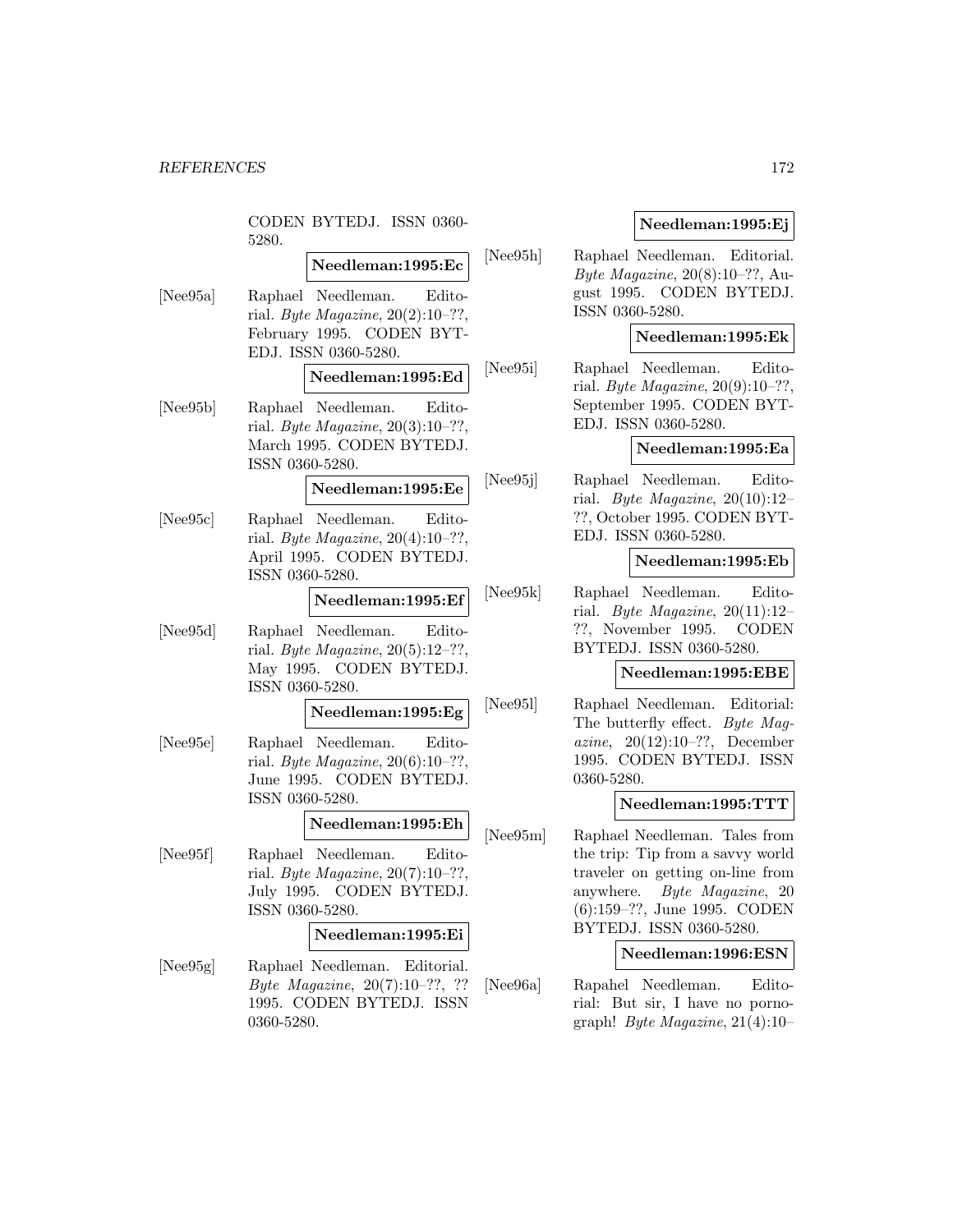??, April 1996. CODEN BYT-EDJ. ISSN 0360-5280.

# **Needleman:1996:BNI**

[Nee96b] Raphael Needleman. BYTE's new interface. Byte Magazine, 21 (6):14–??, June 1996. CODEN BYTEDJ. ISSN 0360-5280.

#### **Needleman:1996:EKY**

[Nee96c] Raphael Needleman. Editorial: Keep your eye off the ball. Byte  $Magazine, 21(3):12-??, March$ 1996. CODEN BYTEDJ. ISSN 0360-5280.

#### **Needleman:1996:ETI**

[Nee96d] Raphael Needleman. Editorial: Not till it flies! Byte Magazine, 21(2):10–??, February 1996. CO-DEN BYTEDJ. ISSN 0360-5280.

**Needleman:1996:EWS**

[Nee96e] Raphael Needleman. Editorial: Web sites: Don't blink. Byte  $Magazine, 21(1):10–??, January$ 1996. CODEN BYTEDJ. ISSN 0360-5280.

#### **Needleman:1996:EWY**

[Nee96f] Raphael Needleman. Editorial: While you're waiting for the Web. Byte Magazine, 21(5):10– ??, May 1996. CODEN BYT-EDJ. ISSN 0360-5280.

# **Nelson:1995:CTC**

[Nel95] Ted Nelson. Commentary: Things to come — the inventor of hypertext makes his forecasts on the future of computing and the human race. Byte Magazine, 20(11):312–??, November 1995. CODEN BYTEDJ. ISSN 0360- 5280.

# **Orfali:1995:CSD**

[OH95] Robert Orfali and Dan Harkey. Client/server with distributed objects: CORBA 2.0 mechanisms and services pave the way for client/server computing with distributed objects. Byte Maqazine, 20(4):151–??, April 1995. CODEN BYTEDJ. ISSN 0360- 5280.

# **Orfall:1995:ICS**

[OHE95] Robert Orfall, Dan Harkey, and Jeri Edwards. Intergalactic client/server computing: A look at four dominant client/server paradigms. Byte Magazine, 20 (4):108–??, April 1995. CODEN BYTEDJ. ISSN 0360-5280.

# **Orfali:1997:CJO**

[OHE97] Robert Orfali, Dan Harkey, and Jeri Edwards. CORBA, Java, and the Object Web: The Web is in trouble, CORBA and Java are out to save it. Byte Magazine, 22(10):95–98, 100, October 1997. CODEN BYTEDJ. ISSN 0360-5280.

# **OMalley:1996:CCI**

[O'M96] Chris O'Malley. CD-ROM changers: the inside story. Byte Magazine, 21(3):113–114, March 1996. CODEN BYTEDJ. ISSN 0360-5280.

# **Orchard:1998:BPE**

[Orc98] David Orchard. Better performance with exceptions in Java you can use the language's runtime error checking to improve a program's performance. Byte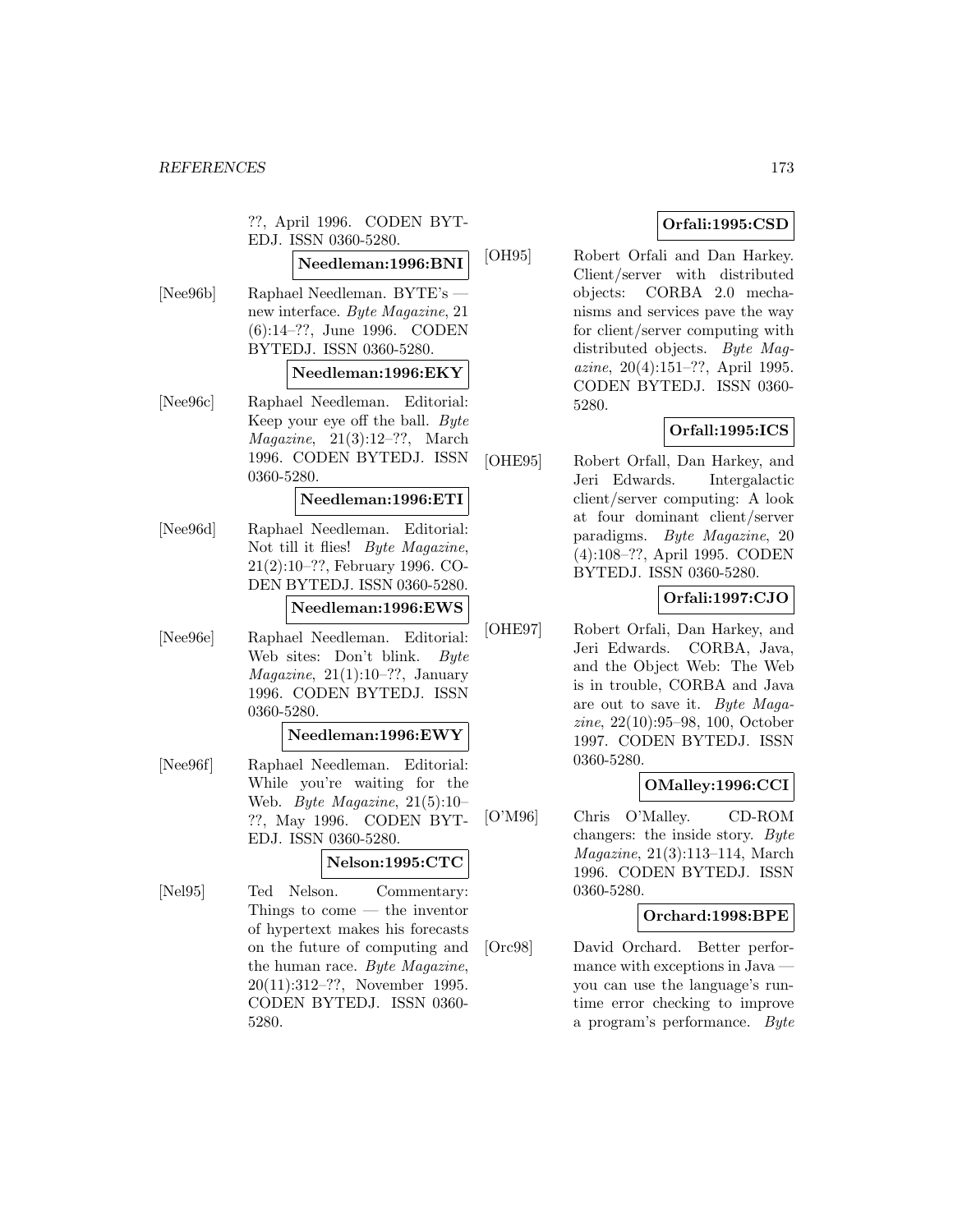Magazine, 23(3):53–54, March 1998. CODEN BYTEDJ. ISSN 0360-5280.

# **Palmer:1996:RAS**

[Pal96] Stewart Palmer. A RISC OS for all seasons — tired of OSes that require acres of memory and huge hard drives? Acorn's multifaceted RISC OS fits in ROM and runs in just 4 MB of RAM. Byte Magazine, 21(12): 49–??, December 1996. CODEN BYTEDJ. ISSN 0360-5280.

# **Pende:1998:MDO**

[Pen98] Nigel Pende. Managing data — OLAP omnipresent — online analytical processing is popping up in spreadsheets, on the Web, and in other new locations. Byte Magazine, 23(2):88NA1–??, February 1998. CODEN BYT-EDJ. ISSN 0360-5280.

# **Pepper:1997:CPB**

[Pep97] Jon Pepper. Corel PDA to bundle Java suite. Byte Magazine, 22(1):38, January 1997. CODEN BYTEDJ. ISSN 0360-5280.

# **Pepper:1998:BFP**

[Pep98] Jon Pepper. Bigger flat panels. Byte Magazine, 23(1):23, 25, January 1998. CODEN BYT-EDJ. ISSN 0360-5280.

# **Preston:1997:GSG**

[PF97] Holly Hubbard Preston and Udo Flohr. Globalizing software: Global from day one. Byte Magazine, 22(3):97, 98, 100, 102, 104, March 1997. CODEN BYTEDJ. ISSN 0360-5280. Discusses Unicode.

# **Pountain:1995:CST**

[PH95] Dick Pountain and Tom R. Halfhill. CPU scorecards technical details on nine nextgeneration chips, including three Intel challengers from AMD, Cyrix, and NexGen. Byte Magazine, 20(11):179–??, November 1995. CODEN BYTEDJ. ISSN 0360-5280.

# **Phillip:1997:ZAC**

[Phi97] Mike Phillip. Zen and the art of cache maintenance — proper understanding and use of on-chip cache can improve an application's performance. Byte Magazine, 22(3):59–??, March 1997. CODEN BYTEDJ. ISSN 0360- 5280.

# **Pountain:1997:WCC**

[PM97] Dick Pountain and John Montgomery. Web components: Components and the Web are a match made in developer heaven. Byte Magazine, 22(8):56–60, 62, 64, 66, 68, August 1997. CODEN BYTEDJ. ISSN 0360-5280. Discusses Sun's Java Beans, Microsoft's ActiveX, IBM's San Francisco Project, and OMG's CORBA.

# **Potter:1995:KIW**

[Pot95] Caren D. Potter. Kaboom, Inc — whether it's a factory explosion or James Dean's fatal car crash, the computer-toting detectives from Failure Analysis find out what went wrong. Byte Magazine, 20(11):48–??, Novem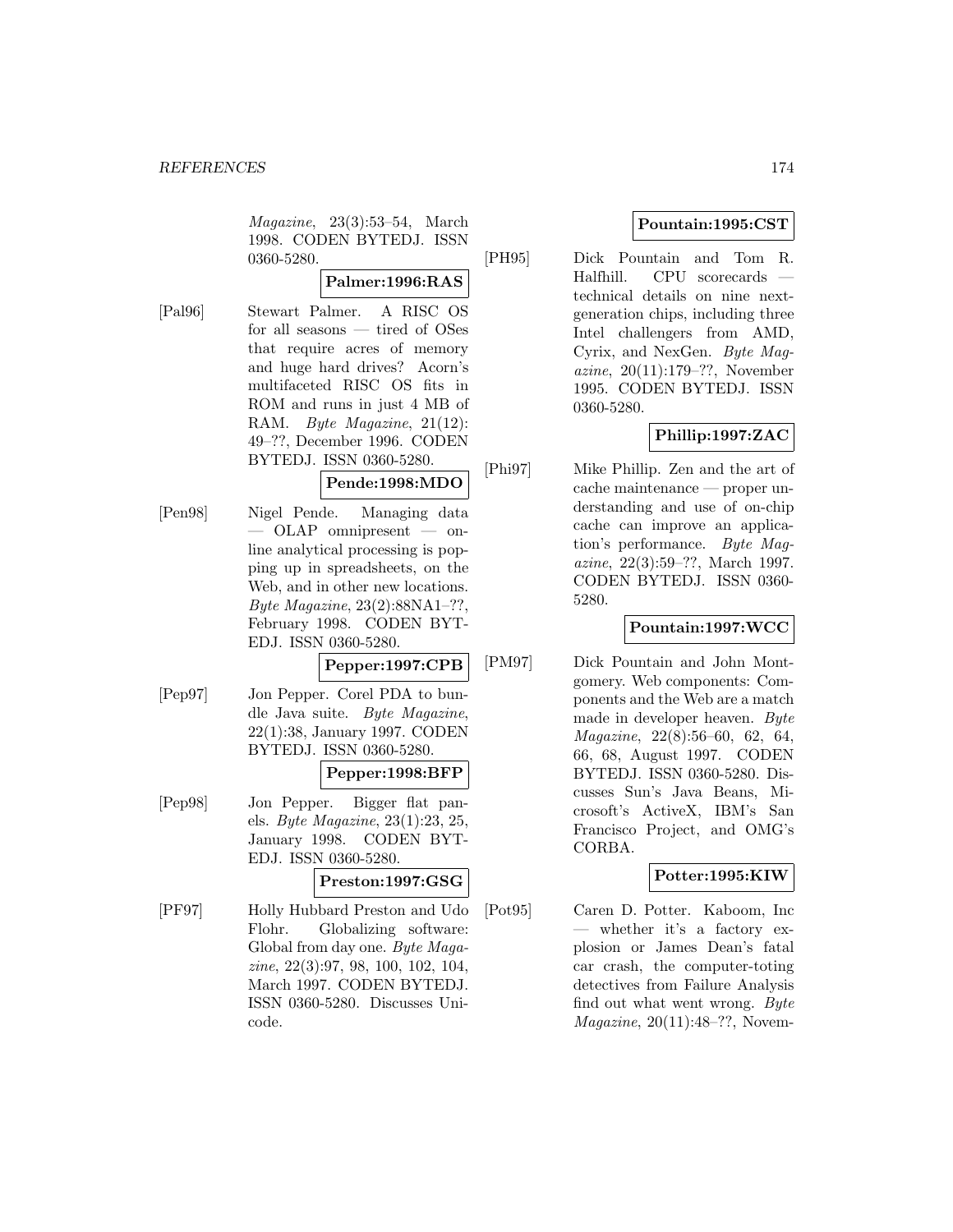ber 1995. CODEN BYTEDJ. ISSN 0360-5280.

# **Pountain:1995:BLC**

[Pou95a] D. Pountain. The British Library's catalog is on-line. Byte Magazine, 20(5):62–64, 66, 68, 70, May 1995. CODEN BYT-EDJ. ISSN 0360-5280.

# **Pountain:1995:CLP**

[Pou95b] Dick Pountain. Constraint Logic Programming: CLP's power to tackle difficult combinatorial problems may make it the most significant commercial programming paradigm over the next five years. Byte Magazine, 20(2): 159–??, February 1995. CODEN BYTEDJ. ISSN 0360-5280.

#### **Pountain:1995:HSRa**

[Pou95c] Dick Pountain. HP's speedy RISC. Byte Magazine, 20(7): 175–??, July 1995. CODEN BYTEDJ. ISSN 0360-5280.

#### **Pountain:1995:HSRb**

[Pou95d] Dick Pountain. HP's speedy RISC: HP's PA-8000 employs multiple function units and a radical out-of-oder execution strategy aimed at creating the fastest RISC yet. Byte Magazine, 20(7):175–??, July 1995. CO-DEN BYTEDJ. ISSN 0360-5280.

#### **Pountain:1995:JJ**

[Pou95e] Dick Pountain. The joy of J. Byte Magazine, 20(9):267–??, September 1995. CODEN BYT-EDJ. ISSN 0360-5280.

# **Pountain:1995:OFS**

[Pou95f] Dick Pountain. The Oberon/ F system: Niklaus Wirth's Oberon/F is a lightweight, portable, object-oriented component framework for the Windows and Mac environments. Byte Magazine,  $20(1):227-??$ , January 1995. CODEN BYTEDJ. ISSN 0360-5280.

# **Pountain:1995:PSI**

[Pou95g] Dick Pountain. PixelFlow: Scalable image processing — this new chip architecture takes an innovative approach to generating photo-realistic images. here's how this rapid renderer works. Byte Magazine, 20(11):249–??, November 1995. CODEN BYT-EDJ. ISSN 0360-5280.

# **Pountain:1995:SFB**

[Pou95h] Dick Pountain. Solutions focus: The British Library's Catalog is On-Line: The British Library computerizes its paper catalogs. Byte Magazine, 20(5):62– ??, May 1995. CODEN BYT-EDJ. ISSN 0360-5280.

# **Pountain:1995:TAU**

[Pou95i] Dick Pountain. Transport-Triggered architectures: The ultimate expression of the RISC philosophy is the Transport-Triggered architecture. Byte Magazine, 20(2):151–??, February 1995. CODEN BYTEDJ. ISSN 0360-5280.

# **Pournelle:1995:IGA**

[Pou95j] Jerry Pournelle. I'm game all work and no play at Chaos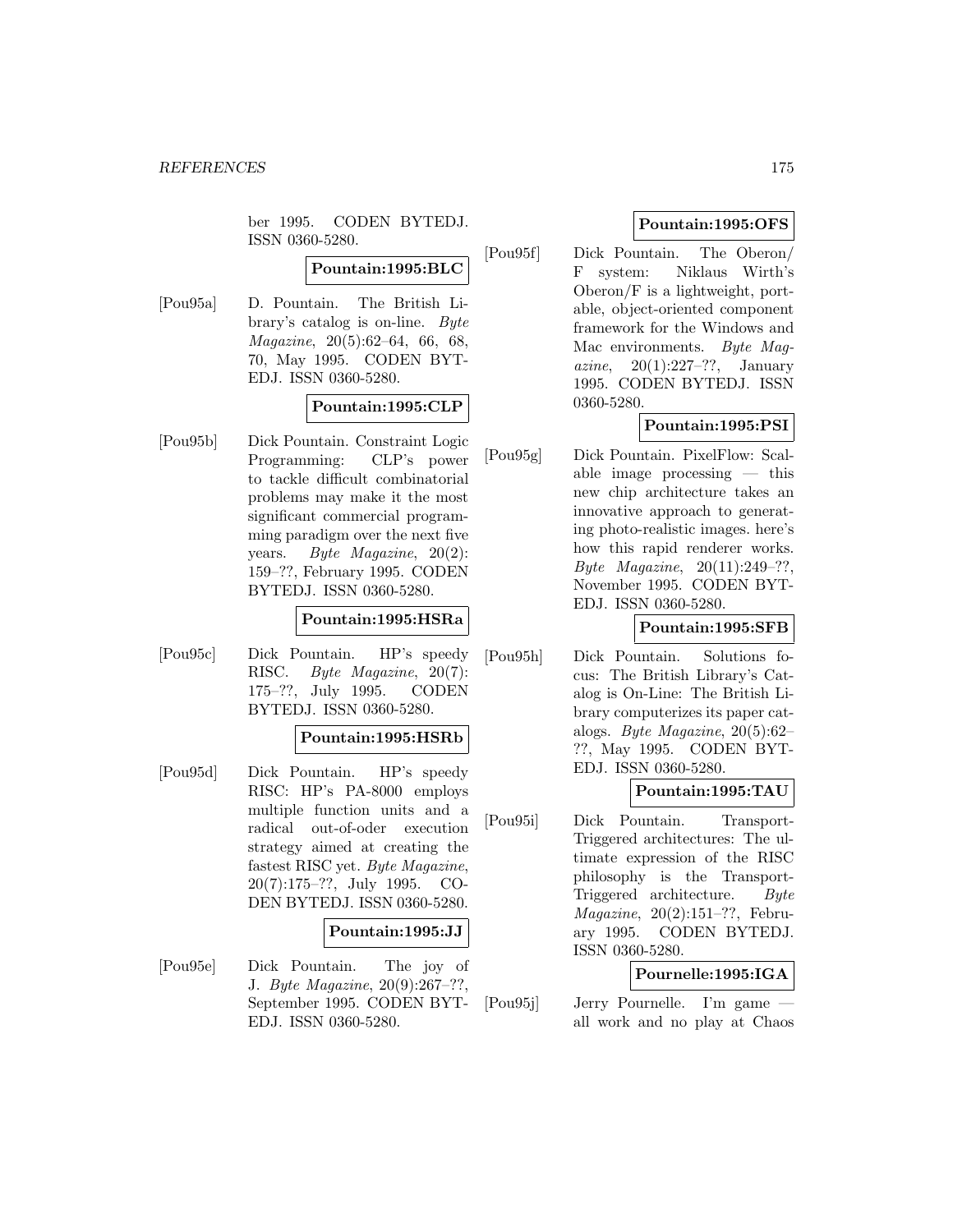Manor? not hardly. Byte Magazine, 20(12):139–??, December 1995. CODEN BYTEDJ. ISSN 0360-5280.

#### **Pournelle:1995:PNM**

[Pou95k] Jerry Pournelle. Pournelle: A new mutation — Jerry provides advice for dodging a new breed of virus and then returns to his explorations of Windows 95. Byte Magazine,  $20(12):197-??$ , December 1995. CODEN BYT-EDJ. ISSN 0360-5280.

# **Pournelle:1995:PCI**

[Pou95l] Jerry Pournelle. Pournelle: Communications issues: Jerry discusses modems and networking. Byte Magazine,  $20(1):231-$ ??, January 1995. CODEN BYT-EDJ. ISSN 0360-5280.

# **Pournelle:1995:PDS**

[Pou95m] Jerry Pournelle. Pournelle: Death swoops and upgrades — Jerry witnesses several test flights. first the  $DC/X$  spacecraft, and then a new Pentium, a new hard drive, and  $\dots$  *Byte* Magazine, 20(10):181–??, October 1995. CODEN BYTEDJ. ISSN 0360-5280.

#### **Pournelle:1995:PDM**

[Pou95n] Jerry Pournelle. Pournelle: Digital models — Jerry returns from SIGGRAPH, explores mountains of CD-ROMs and, yes, manages to find one more problem with Windows 95. Byte Magazine, 20(11):257–??, November 1995. CODEN BYTEDJ. ISSN 0360- 5280.

# **Pournelle:1995:PCP**

[Pou95o] Jerry Pournelle. Pournelle: Of COM ports and digital frogs. Byte Magazine,  $20(9):275-??$ , September 1995. CODEN BYT-EDJ. ISSN 0360-5280.

# **Pournelle:1995:POO**

[Pou95p] Jerry Pournelle. Pournelle: Orchids and onions: Part 1: What Jerry liked and didn't like in 1994. Byte Magazine, 20(4):221– ??, April 1995. CODEN BYT-EDJ. ISSN 0360-5280.

# **Pournelle:1995:PPL**

[Pou95q] Jerry Pournelle. Pournelle: Privacy and liberty: AAAS's annual meeting and Washington, DC, highlight Jerry's month. Byte Magazine, 20(6):249–??, June 1995. CODEN BYTEDJ. ISSN 0360-5280.

# **Pournelle:1995:PPS**

[Pou95r] Jerry Pournelle. Pournelle: Prizes and surprises: A visit to Microsoft finds Jerry coming away favorably impressed. Byte Magazine, 20(5):187–??, May 1995. CODEN BYTEDJ. ISSN 0360-5280.

# **Pournelle:1995:PSH**

[Pou95s] Jerry Pournelle. Pournelle: Software-installation hell: Jerry finds installing software a pain. Byte Magazine, 20(2):165–??, February 1995. CODEN BYT-EDJ. ISSN 0360-5280.

# **Pournelle:1995:PUA**

[Pou95t] Jerry Pournelle. Pournelle: Unexpected adventures: The sim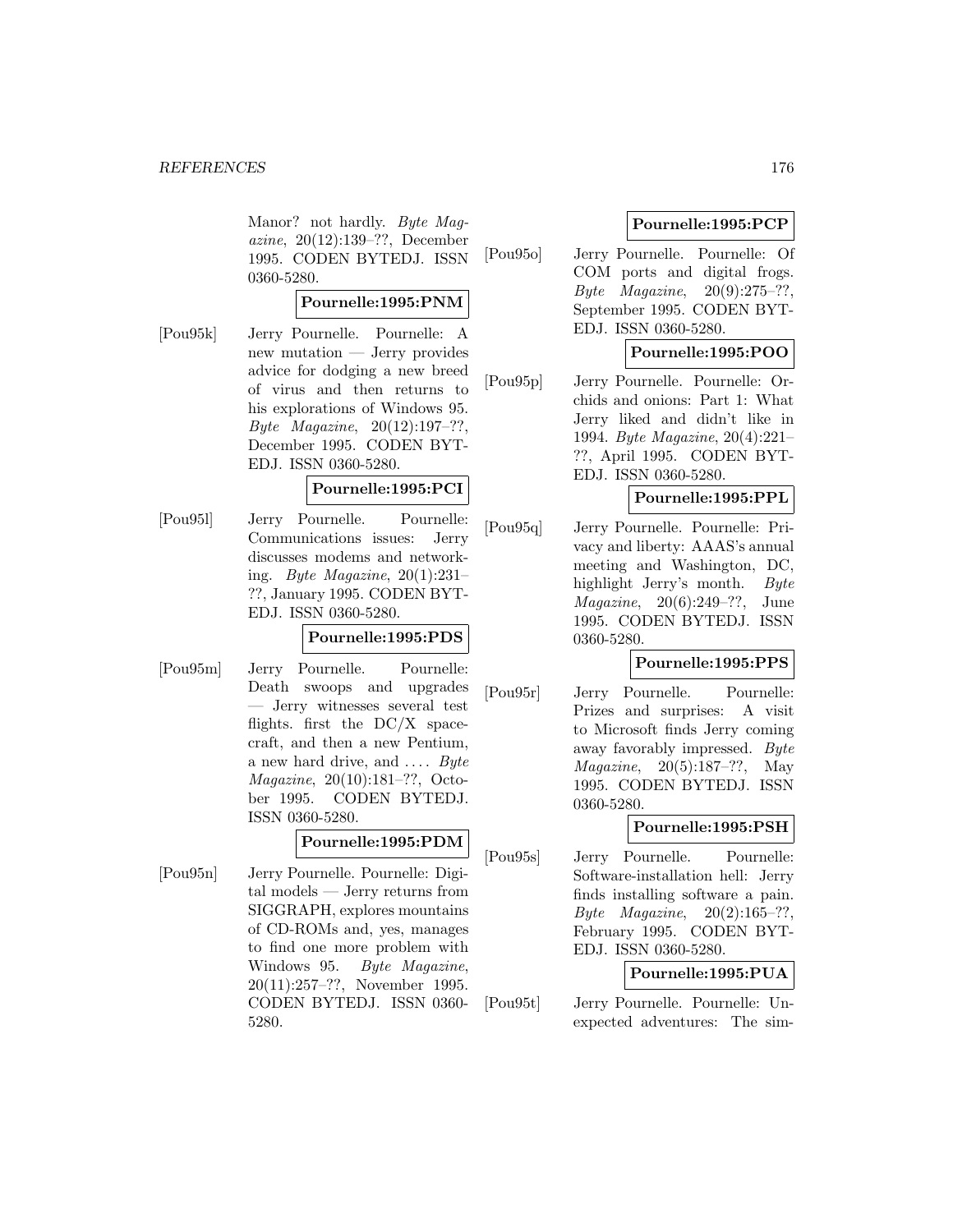plest things can be an adventure. Byte Magazine,  $20(3):175-$ ??, March 1995. CODEN BYT-EDJ. ISSN 0360-5280.

# **Pournelle:1995:PWAa**

[Pou95u] Jerry Pournelle. Pournelle: Windows 95 arrives. Byte Magazine, 20(7):183–??, July 1995. CO-DEN BYTEDJ. ISSN 0360-5280.

#### **Pournelle:1995:PWAb**

[Pou95v] Jerry Pournelle. Pournelle: Windows 95 arrives: Windows 95 comes to Chaos Manor, and Jerry gets yet another lesson in networking. Byte Magazine, 20 (7):183–??, July 1995. CODEN BYTEDJ. ISSN 0360-5280.

# **Pournelle:1995:PWP**

[Pou95w] Jerry Pournelle. Pournelle: Windows 95 pastiche — Jerry continues to pry the seams of Windows 95. Byte Magazine, 20(8): 159–??, August 1995. CODEN BYTEDJ. ISSN 0360-5280.

# **Pountain:1996:BCS**

[Pou96a] D. Pountain. Best CASE scenario: choosing OO methods. Byte Magazine,  $21(8):IS40/11-$ 15, August 1996. CODEN BYT-EDJ. ISSN 0360-5280.

# **Pountain:1996:PPB**

[Pou96b] Dick Pountain. Parallel processing in bulk  $-$  A new programming model offers hope for solving problems of complexity. Byte Magazine, 21(11):71–??, November 1996. CODEN BYTEDJ. ISSN 0360-5280.

# **Pountain:1996:ST**

[Pou96c] Dick Pountain. StrongARM tactics. Byte Magazine,  $21(1):153-$ 154, January 1996. CODEN BYTEDJ. ISSN 0360-5280.

# **Pountain:1996:VMR**

[Pou96d] Dick Pountain. VR meets reality. Byte Magazine, 21(7):93–94, 96, 98, July 1996. CODEN BYT-EDJ. ISSN 0360-5280.

#### **Pountain:1996:WFD**

[Pou96e] Dick Pountain. What's the future of Dylan? Byte Maq*azine*,  $21(2):197-198$ , February 1996. CODEN BYTEDJ. ISSN 0360-5280.

# **Pountain:1996:WV**

[Pou96f] Dick Pountain. The word on VLIW. Byte Magazine, 21(4):61– ??, April 1996. CODEN BYT-EDJ. ISSN 0360-5280.

#### **Pountain:1996:YNS**

[Pou96g] Dick Pountain. Your next OS — six key issues to consider. Byte Magazine, 21(11):134–??, November 1996. CODEN BYT-EDJ. ISSN 0360-5280.

# **Pournelle:1996:APC**

[Pou96h] Jerry Pournelle. Adieu, pentafluge... hello, cyrus. Byte Magazine, 21(8): 133–??, August 1996. CODEN BYTEDJ. ISSN 0360-5280.

#### **Pournelle:1996:DSJ**

[Pou96i] Jerry Pournelle. Don't swap– network! Jerry offers advice on upgrading and engages in another struggle over IRQ assignments, this time under Windows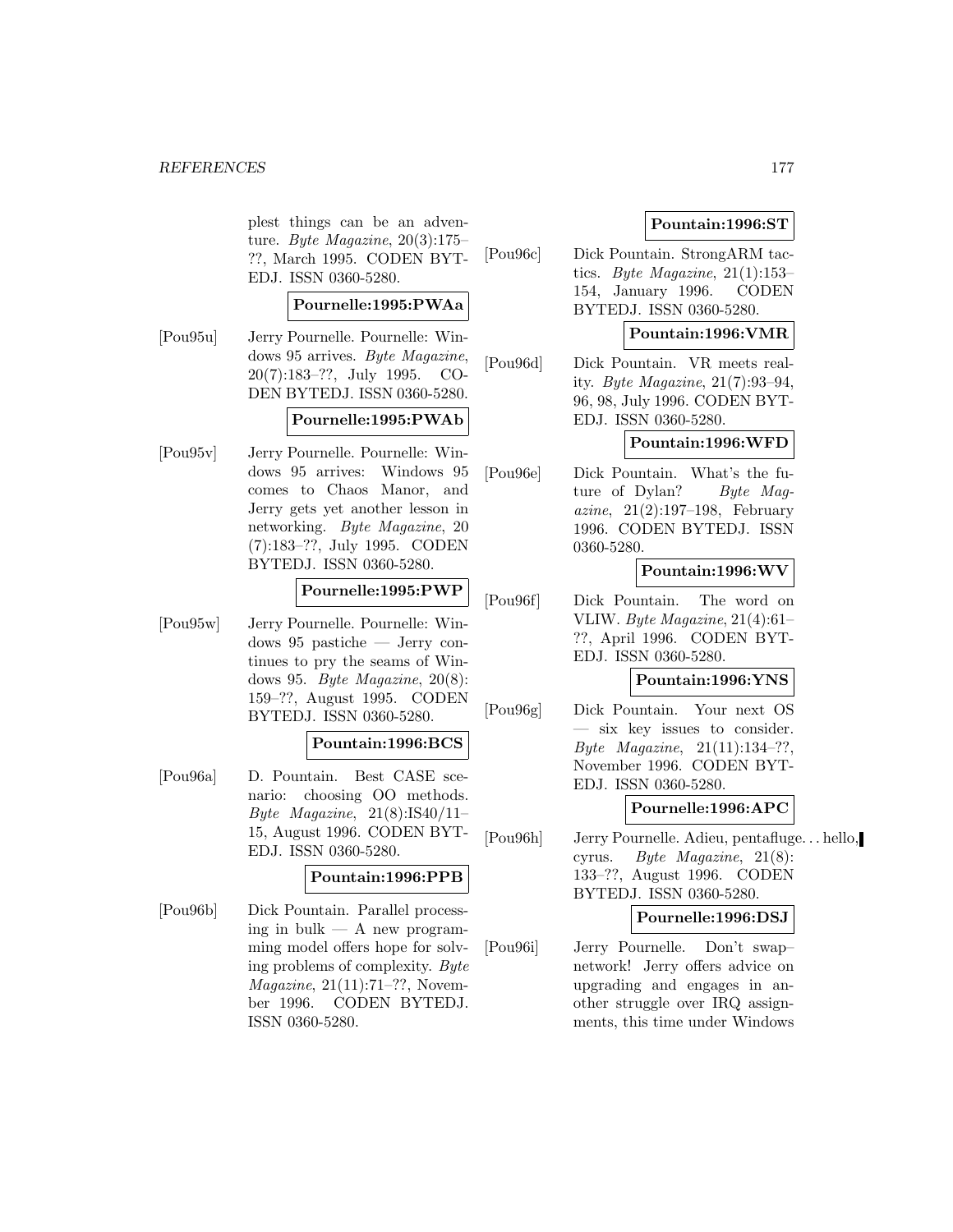3.11. Byte Magazine, 21(11): 185–??, November 1996. CO-DEN BYTEDJ. ISSN 0360-5280.

#### **Pournelle:1996:HNA**

[Pou96j] Jerry Pournelle. A hot night at the opera — A disk error on Cyrus's hard drive forces Jerry to reach for several of his favorite Win 95 utilities. Byte Magazine, 21(12):153–??, December 1996. CODEN BYTEDJ. ISSN 0360- 5280.

# **Pournelle:1996:LTC**

[Pou96k] Jerry Pournelle. A little taste of crow — Jerry tracks down the real reason his new Cyrix machine crashed and finds an answer in an unexpected place. Byte Magazine, 21(9):169–??, September 1996. CODEN BYT-EDJ. ISSN 0360-5280.

# **Pournelle:1996:ZSN**

[Pou96l] Jerry Pournelle. Of Zip and Spam and NT  $4.0$  — Jerry finds uses that go beyond backup for Iomega's Zip drives and takes a first look at the Windows NT 4.0 beta version. Byte Magazine, 21 (10):157–??, October 1996. CO-DEN BYTEDJ. ISSN 0360-5280.

#### **Pournelle:1996:PWD**

[Pou96m] Jerry Pournelle. Pournelle when D equals E. Byte Magazine, 21(6):157–??, June 1996. CODEN BYTEDJ. ISSN 0360- 5280.

#### **Pournelle:1996:PUM**

[Pou96n] Jerry Pournelle. Pournelle: An upgrade for Mrs Pournelle. Byte

Magazine, 21(3):137–??, March 1996. CODEN BYTEDJ. ISSN 0360-5280.

# **Pournelle:1996:PDC**

[Pou96o] Jerry Pournelle. Pournelle: Dead chickens and portable data. Byte Magazine, 21(1):161–??, January 1996. CODEN BYTEDJ. ISSN 0360-5280.

# **Pournelle:1996:PCC**

[Pou96p] Jerry Pournelle. Pournelle: Of cables and cards. Byte Magazine, 21(5):153–??, May 1996. CO-DEN BYTEDJ. ISSN 0360-5280.

# **Pournelle:1996:PSB**

[Pou96q] Jerry Pournelle. Pournelle: SuperCow on the beach. Byte Magazine, 21(2):185–??, February 1996. CODEN BYTEDJ. ISSN 0360-5280.

# **Pournelle:1996:PFF**

[Pou96r] Jerry Pournelle. Pournelle: The fragrant and the foul. Byte Magazine, 21(4):169–??, April 1996. CODEN BYTEDJ. ISSN 0360- 5280.

# **Pountain:1997:APS**

[Pou97a] Dick Pountain. Atomic power speeds data into the home — A new family of chips helps handle Digital Subscriber Line connections between the central office and the home. Byte Magazine, 22 (8):51–??, August 1997. CODEN BYTEDJ. ISSN 0360-5280.

# **Pountain:1997:CEF**

[Pou97b] Dick Pountain. The component enterprise — future apps will create a more flexible client/server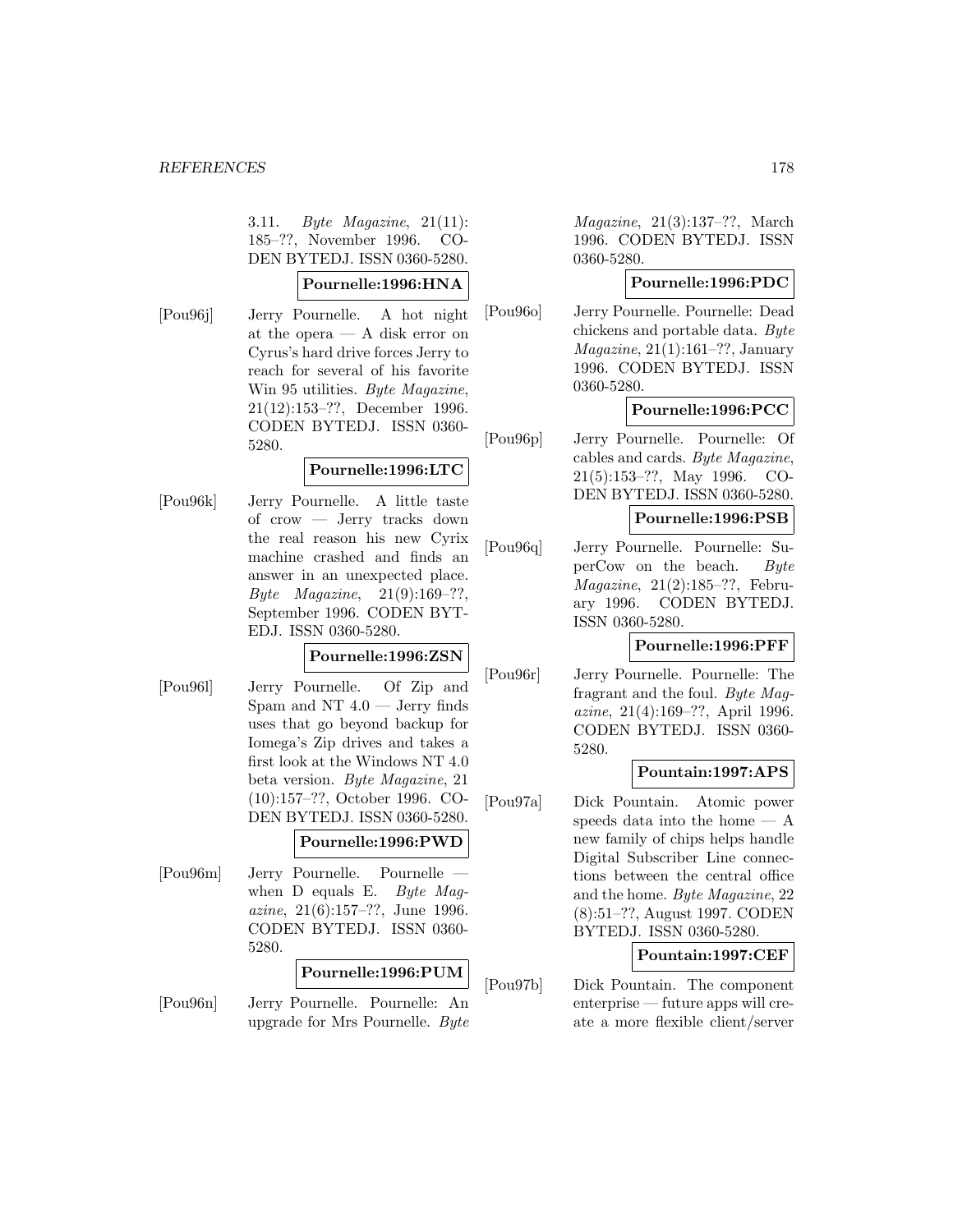architecture. Byte Magazine, 22 (5):93–??, May 1997. CODEN BYTEDJ. ISSN 0360-5280.

# **Pountain:1997:PGP**

[Pou97c] Dick Pountain. Parallel goes populist — three new technical trends could push parallel processing onto your desktop. Byte Magazine, 22(5):88NA3–??, May 1997. CODEN BYTEDJ. ISSN 0360-5280.

# **Pournelle:1997:FTE**

[Pou97d] Jerry Pournelle. Fire three for effect! building a new dual Pentium Pro system is a snap, until you try to put it on the network. Byte Magazine, 22(12): 139–??, December 1997. CO-DEN BYTEDJ. ISSN 0360-5280.

# **Pournelle:1997:FAW**

[Pou97e] Jerry Pournelle. Fooling around with the Web — new tools help build the Manor's Web site. plus, a visit to the world's greatest graphics show: SIGGRAPH. Byte Magazine, 22(11):129–??, November 1997. CODEN BYT-EDJ. ISSN 0360-5280.

# **Pournelle:1997:HDH**

[Pou97f] Jerry Pournelle. A hard drive and a hot Santa Ana — it's a month of disasters at Chaos Manor: Jerry has to replace a baked hard drive, and Cyrus needs internal surgery after taking a fall. Byte Magazine, 22(1): 141–??, January 1997. CODEN BYTEDJ. ISSN 0360-5280.

# **Pournelle:1997:IWG**

[Pou97g] Jerry Pournelle. It was a great Comdex — Comdex according to Jerry: What he liked — and a few words of warning. Byte Magazine, 22(3):143–??, March 1997. CODEN BYTEDJ. ISSN 0360- 5280.

# **Pournelle:1997:BNF**

[Pou97h] Jerry Pournelle. Of bug-hunting and a new frontier — Jerry offers his opinions on what's best for the desktop in the new age of graphics. Byte Magazine, 22(2): 149–??, February 1997. CODEN BYTEDJ. ISSN 0360-5280.

# **Pournelle:1997:OOB**

[Pou97i] Jerry Pournelle. Orchids and onions are blooming — Jerry looks back on the hits and misses of 1996. Byte Magazine, 22(4): 147–??, April 1997. CODEN BYTEDJ. ISSN 0360-5280.

# **Pournelle:1997:STM**

[Pou97j] Jerry Pournelle. Some things make you feel stupid — Win 95 rains plagues upon Jerry. but Softimage's graphics wizardry cheers him up. Byte Magazine, 22(8):139–??, August 1997. CODEN BYTEDJ. ISSN 0360- 5280.

# **Pournelle:1997:THB**

[Pou97k] Jerry Pournelle. Two heads are better than one — Chaos Manor gets a new multiprocessor Windows NT machine for high-end graphics. Byte Magazine, 22 (5):127–??, May 1997. CODEN BYTEDJ. ISSN 0360-5280.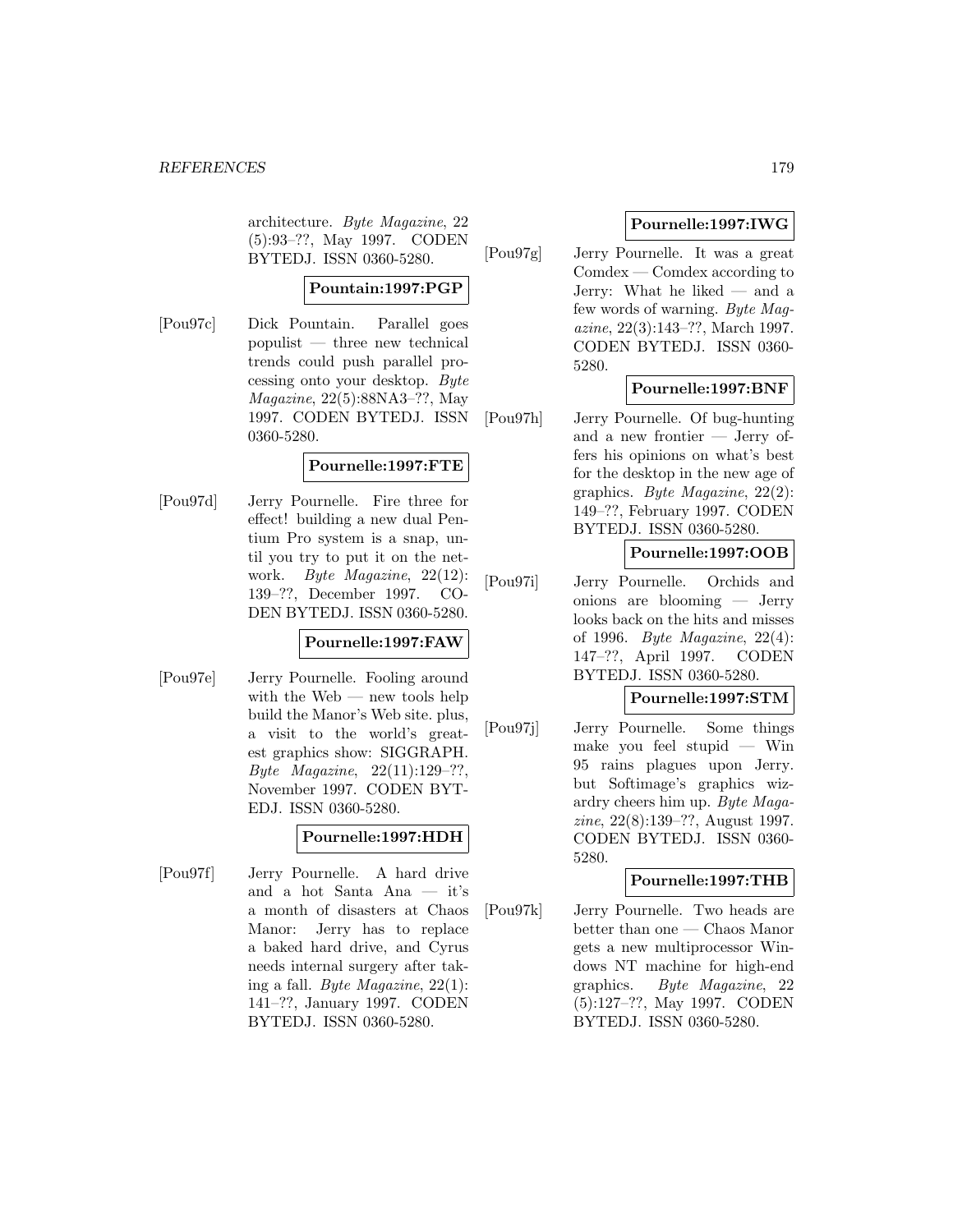#### *REFERENCES* 180

#### **Pournelle:1997:WSC**

[Pou97l] Jerry Pournelle. A Web site for Chaos Manor — Jerry builds a Web site, installs an OverDrive chip in Pentafluge, and pays a visit to WinHEC. Byte Magazine, 22(7):125–??, July 1997. CODEN BYTEDJ. ISSN 0360- 5280.

#### **Pountain:1998:AML**

[Pou98a] Dick Pountain. Amending Moore's law  $-$  technology, finance, and physical law may force chip transistor density to level off. Byte Magazine, 23(3): 91–??, March 1998. CODEN BYTEDJ. ISSN 0360-5280.

#### **Pountain:1998:TPB**

[Pou98b] Dick Pountain. TeraFLOPS power — big problem to solve? first you get 9000 Pentium chips. Byte Magazine, 23(3):73– ??, March 1998. CODEN BYT-EDJ. ISSN 0360-5280.

#### **Pournelle:1998:FWM**

[Pou98c] Jerry Pournelle. Four ways to more storage: Jerry tests five methods to increase storage, from adding disk drives, to RAID, to digital video. Byte Magazine, 23(5):131–??, May 1998. CODEN BYTEDJ. ISSN 0360-5280.

#### **Pournelle:1998:WJB**

[Pou98d] Jerry Pournelle. From the workbench — Jerry builds a new system that uses AMD's K6 MMX enhanced chip. Byte Magazine, 23(1):123–??, January 1998. CO-DEN BYTEDJ. ISSN 0360-5280.

# **Pournelle:1998:GEG**

[Pou98e] Jerry Pournelle. Good enough is good enough. Byte Magazine, 23 (4):135–??, April 1998. CODEN BYTEDJ. ISSN 0360-5280.

#### **Pournelle:1998:SW**

[Pou98f] Jerry Pournelle. A smarter Windows 95. Byte Magazine, 23 (6):129–??, June 1998. CODEN BYTEDJ. ISSN 0360-5280.

# **Prasad:1995:WTS**

[Pra95a] Shashi Prasad. Weaving a thread — Solaris and Windows NT bring the power, speed, and efficiency of multithreading and symmetric multiprocessing to the desktop. Byte Magazine, 20(10):173–??, October 1995. CODEN BYTEDJ. ISSN 0360-5280.

# **Prasad:1995:WNT**

[Pra95b] Shashi Prasad. Windows NT threads — A multithreaded application may actually run slower on an SMP machine than on its single-threaded equivalent. here's how to avoid that. Byte Magazine, 20(11):253–??, November 1995. CODEN BYT-EDJ. ISSN 0360-5280.

# **Prince:1995:CAA**

[Pri95] Ted Prince. Commentary: ATM = After the Millennium: Don't blindly jump on the bandwagon. Byte Magazine, 20(6):306–??, June 1995. CODEN BYTEDJ. ISSN 0360-5280.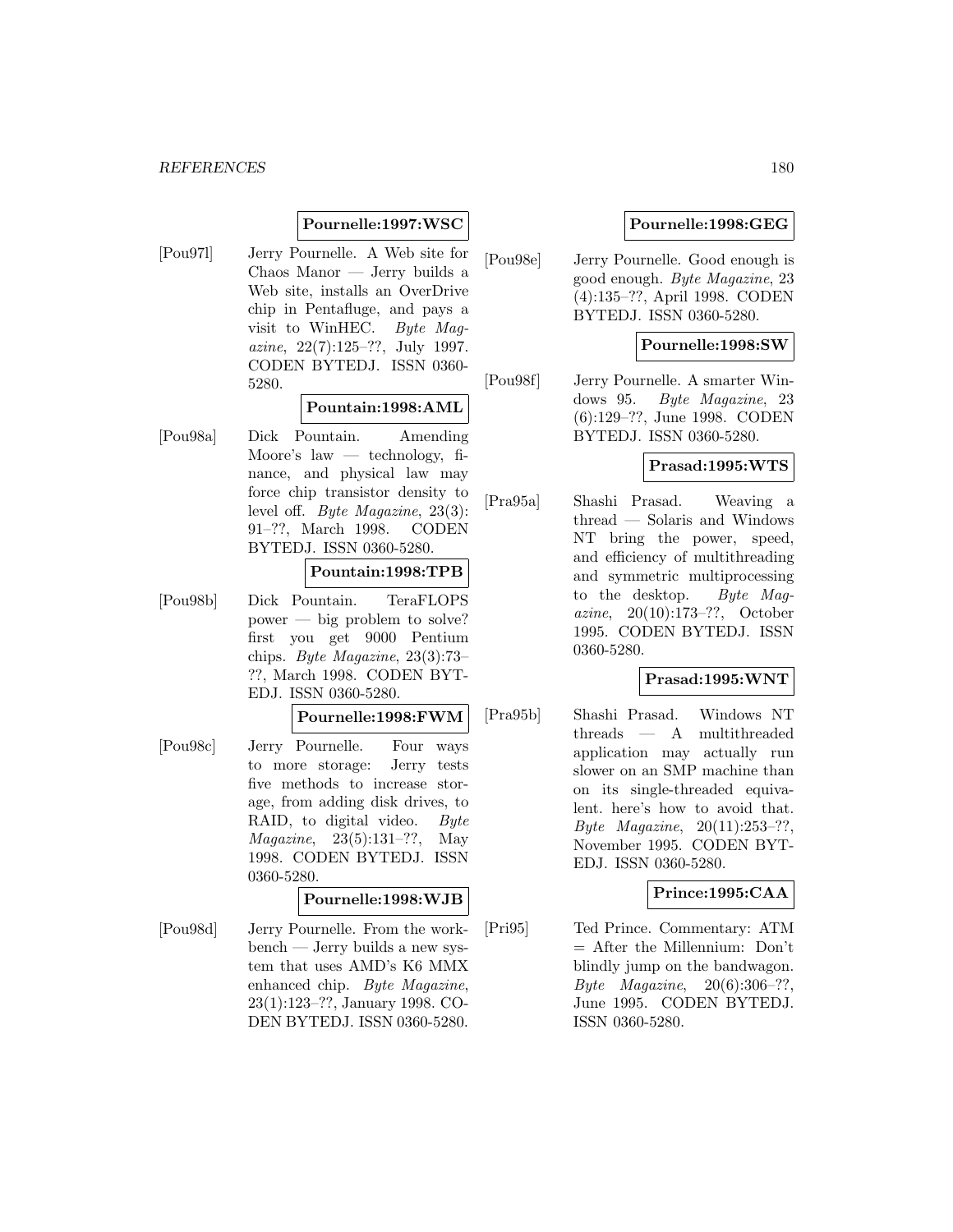# **Quinn:1996:TTS**

[QS96] Stephen R. Quinn and Muralidhar Sitaram. Testing, testing simplify testing client/server applications with shrink-wrapped and custom tools. Byte Magazine, 21(9):97–??, September 1996. CODEN BYTEDJ. ISSN 0360-5280.

## **Quinn:1997:TWF**

[Qui97] Bob Quinn. "thin" Windows firms up — Citrix's WinFrame 2.0. Byte Magazine, 22(5):41–??, May 1997. CODEN BYTEDJ. ISSN 0360-5280.

## **Raghunathan:1997:LEJ**

[Rag97] Balaji Raghunathan. Letter to the editor: Java for  $C++$ . Byte *Magazine*,  $22(5):19-20$ , May 1997. CODEN BYTEDJ. ISSN 0360-5280.

## **Rau:1997:CPP**

[Rau97] Larry Rau. Core programming: Programming in Limbo. Byte Magazine, 22(10):53–54, October 1997. CODEN BYTEDJ. ISSN 0360-5280.

#### **Reinhardt:1995:NGV**

[Rei95a] A. Reinhardt. The Newton goes vertical (phone testing equipment: automated field service). Byte Magazine, 20(1):64–66, 68, 70, 72, January 1995. CODEN BYTEDJ. ISSN 0360-5280.

#### **Reinhardt:1995:DIA**

[Rei95b] Andy Reinhardt. Doing it all on one line. Byte Magazine, 20(1): 145–??, January 1995. CODEN BYTEDJ. ISSN 0360-5280.

## **Reinhardt:1995:HMW**

[Rei95c] Andy Reinhardt. From here to mobility: What you need to know to hit the road. Byte Magazine, 20(6):100–??, June 1995. CODEN BYTEDJ. ISSN 0360- 5280.

## **Reinhardt:1995:NWL**

[Rei95d] Andy Reinhardt. New ways to learn: As networking, multimedia, and better software converge, corporations and schools will be offering much-improved ways of learning. Byte Magazine, 20(3):50–??, March 1995. CO-DEN BYTEDJ. ISSN 0360-5280.

### **Reinhardt:1995:SFN**

[Rei95e] Andy Reinhardt. Solutions focus: The Newton goes vertical: Why a maker of phone-testing equipment chose to repackage the Apple Newton MessagePad as its solution for client/serverbased automated field service. Byte Magazine,  $20(1):64-??$ , January 1995. CODEN BYT-EDJ. ISSN 0360-5280.

### **Reinhardt:1995:YNM**

[Rei95f] Andy Reinhardt. Your next mainframe: PCs are becoming as powerful as mainframes, and mainframes are being made from PC parts. but the mainframe of the future won't be a gigantic PC; it will be software and a network. Byte Magazine, 20(5):48– 52, 54, 56, 58, May 1995. CO-DEN BYTEDJ. ISSN 0360-5280.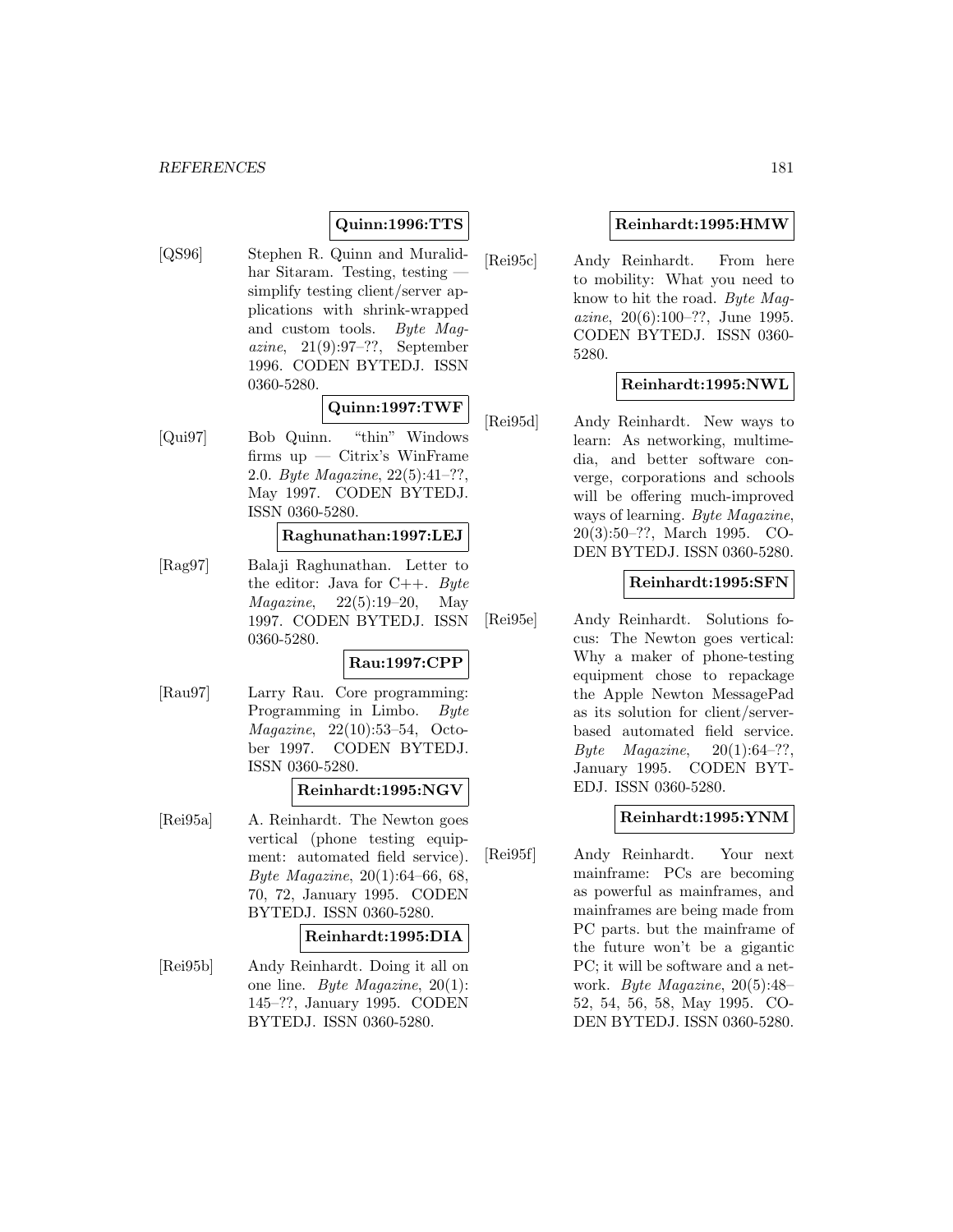### **Renshaw:1998:BNA**

[Ren98] David S. Renshaw. Building network apps — making components portable with JavaBeans — A key to integrated solutions across multiple platforms. Byte Magazine, 23(2):81–84, 86–88, February 1998. CODEN BYT-EDJ. ISSN 0360-5280.

### **Reynolds:1996:AWN**

[Rey96] Jim Reynolds. Air-tight Windows NT. Byte Magazine, 21(8): 51–52, August 1996. CODEN BYTEDJ. ISSN 0360-5280.

### **Reinhardt:1995:BCW**

[RFD95] Andy Reinhardt, Rich Friedman, and Edmund X. Dejesus. Books and CD-ROMs: Word overload, information shortage: Four books about the Internet, CD-ROMs for learning applications and computer languages, and Nicholas Negroponte's experiences, insights, and predictions. Byte Magazine,  $20(6):45$ ??, June 1995. CODEN BYT-EDJ. ISSN 0360-5280.

### **Richardson:1997:CBC**

[Ric97] Robert Richardson. Components battling components — software plug-ins for Windows and Macintosh can do remarkable things. but they're also a source of conflict. Byte Magazine,  $22(11):87-$ ??, November 1997. CODEN BYTEDJ. ISSN 0360-5280.

#### **Riddick:1996:CCT**

[Rid96] Wade Riddick. Commentary: From copyrights to telerights.

Byte Magazine, 21(2):248–??, February 1996. CODEN BYT-EDJ. ISSN 0360-5280.

## **Ranum:1998:FYF**

[RM98] Marcus Ranum and Scott Mace. Finding your firewall. Byte Magazine, 23(6):96–??, June 1998. CODEN BYTEDJ. ISSN 0360- 5280.

## **Roberts:1996:GS**

[Rob96] Bill Roberts. Groupware strategies. Byte Magazine, 21(7):68– 72, 74, 76, 78, July 1996. CO-DEN BYTEDJ. ISSN 0360-5280.

# **Rowell:1996:R**

[Row96a] D. Rowell. 3-D without RISC. Byte Magazine,  $21(1):137$ , January 1996. CODEN BYTEDJ. ISSN 0360-5280.

#### **Rowell:1996:BLP**

[Row96b] Dave Rowell. Best low-cost printer on the LAN. Byte  $Magazine, 21(1):141-??, January$ 1996. CODEN BYTEDJ. ISSN 0360-5280.

# **Rowell:1996:NUC**

[Row96c] Dave Rowell. Notebook under construction — you can reconfigure Compaq's Armada from a 5-pound notebook to a full-featured multimedia machine. Byte Magazine, 21(10): 154–??, October 1996. CODEN BYTEDJ. ISSN 0360-5280.

### **Rowell:1997:SGW**

[Row97] Dave Rowell. Silicon Graphics' Wintel killer — just when NT-based Pentium Pro PCs are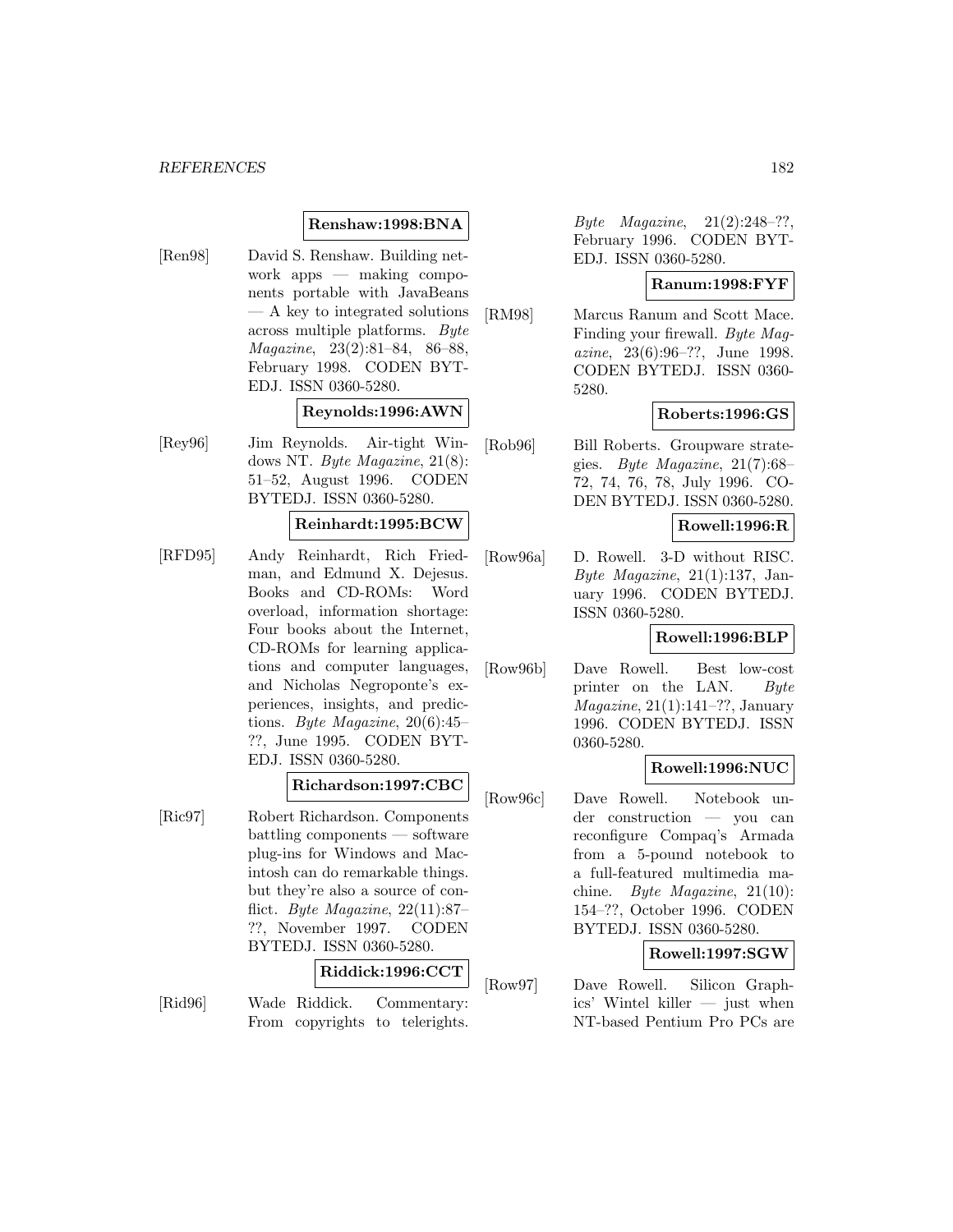starting to look like hot 3-D machines, SGI introduces the cool blue 02. Byte Magazine,  $22(1)$ : 41–??, January 1997. CODEN BYTEDJ. ISSN 0360-5280.

### **Rudin:1998:WPL**

[Rud98] Ken Rudin. When parallel lines meet: Parallel databases can wring the best performance out of parallel processing hardware. Byte Magazine, 23(5):81– ??, May 1998. CODEN BYT-EDJ. ISSN 0360-5280.

## **Rowell:1996:PPP**

[RV96] Dave Rowell and Peter D. Varhol. Powerhouse Pentium pros — we test the fastest Intel boxes on earth: 200-MHz quad-Pentium Pro servers from ALR and Compaq. Byte Magazine, 21 (9):161–??, September 1996. CO-DEN BYTEDJ. ISSN 0360-5280.

# **Rymer:1996:MM**

[Rym96] John R. Rymer. The muddle in the middle. Byte Magazine, 21 (4):67–??, April 1996. CODEN BYTEDJ. ISSN 0360-5280.

## **Salamon:1995:RDW**

[Sal95a] Salvatore Salamon. Radio days: Wireless links are expanding despite obstacles. Byte Magazine, 20(6):107–??, June 1995. CODEN BYTEDJ. ISSN 0360- 5280.

#### **Salamone:1995:ALC**

[Sal95b] S. Salamone. Assets on the line (computer asset management). Byte Magazine, 20(9):37–38, 40, September 1995. CODEN BYT-EDJ. ISSN 0360-5280.

# **Salamone:1995:CTW**

[Sal95c] Sal Salamone. Compatibility testing: Will computers replace singles bars? Byte Magazine, 20 (4):286–??, April 1995. CODEN BYTEDJ. ISSN 0360-5280.

# **Salamone:1995:CSC**

[Sal95d] Salvatore Salamone. Control software costs: An efficient software-monitoring strategy can save organisations thousands of dollars in unnecessary licensing fees. Byte Magazine, 20(4):75– 78, 80, 82, April 1995. CODEN BYTEDJ. ISSN 0360-5280.

## **Salamone:1995:IAAa**

[Sal95e] Salvatore Salamone. ISDN and analog access in one package. Byte Magazine, 20(7):181– ??, July 1995. CODEN BYT-EDJ. ISSN 0360-5280.

### **Salamone:1995:IAAb**

[Sal95f] Salvatore Salamone. ISDN and analog access in one package: For users who need both an ISDN link and a traditional analog phone line, the new hybrid ISDN/analog modems may be the perfect solution. Byte Magazine, 20(7):181–??, July 1995. CODEN BYTEDJ. ISSN 0360- 5280.

### **Salamone:1995:MAE**

[Sal95g] Salvatore Salamone. Merging ATM and Ethernet — combining ATM switches with Ethernet switching hubs economically increases network bandwidth. Byte  $Magazine, 20(8):155-??, August$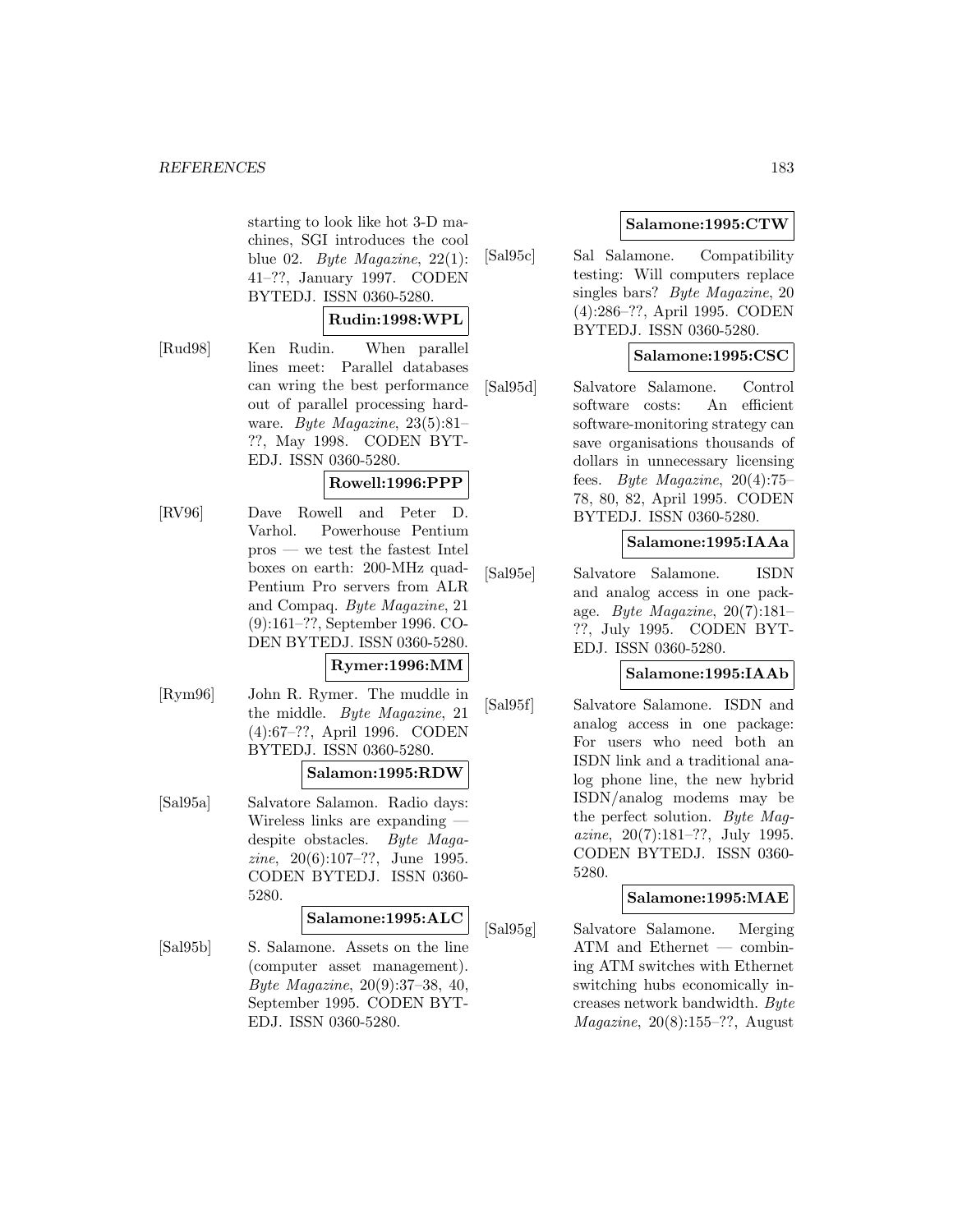1995. CODEN BYTEDJ. ISSN 0360-5280.

# **Salamone:1995:NBN**

[Sal95h] Salvatore Salamone. Novell builds a NEST. Novell's vision of pervasive computing requires NetWare to move beyond traditional networked computers. Embedded Systems Technology brings NetWare to the broader market for controllers and embedded devices. Byte Magazine, 20(8):151–??, August 1995. CO-DEN BYTEDJ. ISSN 0360-5280.

## **Salamone:1995:ODP**

[Sal95i] Salvatore Salamone. Olympic-Size data pool — athletes aren't the only ones in training for the Olympic Games in Atlanta. technology jocks have been running around to set. Byte Magazine, 20(10):80–??, October 1995. CO-DEN BYTEDJ. ISSN 0360-5280.

#### **Salamone:1995:SRM**

[Sal95j] Salvatore Salamone. Simplifying remote management: Remote monitoring lets managers find out what's going on at distant locations. Byte Magazine, 20(6):245–??, June 1995. CO-DEN BYTEDJ. ISSN 0360-5280.

### **Salamone:1995:SFPa**

[Sal95k] Salvatore Salamone. Solution focus: Pruning branch-office problems: The payoff is big if you replace an SNA backbone with access-routed networks. Byte Magazine, 20(7):64NA4–??, July 1995. CODEN BYTEDJ. ISSN 0360-5280.

## **Salamone:1995:SFPb**

[Sal95l] Salvatore Salamone. Solutions focus: Pruning branch-office problems. Byte Magazine, 20(7): 64NA4–??, July 1995. CODEN BYTEDJ. ISSN 0360-5280.

# **Salamone:1995:UWA**

[Sal95m] Salvatore Salamone. Untangling wireless — advice on choosing the right technology and service for your unplugged applications. Byte Magazine,  $20(12):96\text{NA}1 -$ ??, December 1995. CODEN BYTEDJ. ISSN 0360-5280.

## **Salamone:1995:VLG**

[Sal95n] Salvatore Salamone. Virtual LANs get real. Byte Magazine, 20(5):181–??, May 1995. CO-DEN BYTEDJ. ISSN 0360-5280.

### **Salamone:1996:SA**

[Sal96a] S. Salamone. Stack attack. Byte Magazine, 21(2):105–106, 108, February 1996. CODEN BYT-EDJ. ISSN 0360-5280.

### **Salamone:1996:WSM**

[Sal96b] S. Salamone. What's the story? [multimedia project development]. Byte Magazine, 21(3): 67–68, 70, March 1996. CODEN BYTEDJ. ISSN 0360-5280.

### **Salamone:1996:HPM**

[Sal96c] Salvatore Salamone. How to put mainframes on the Web. Byte Magazine, 21(6):53–54, June 1996. CODEN BYTEDJ. ISSN 0360-5280.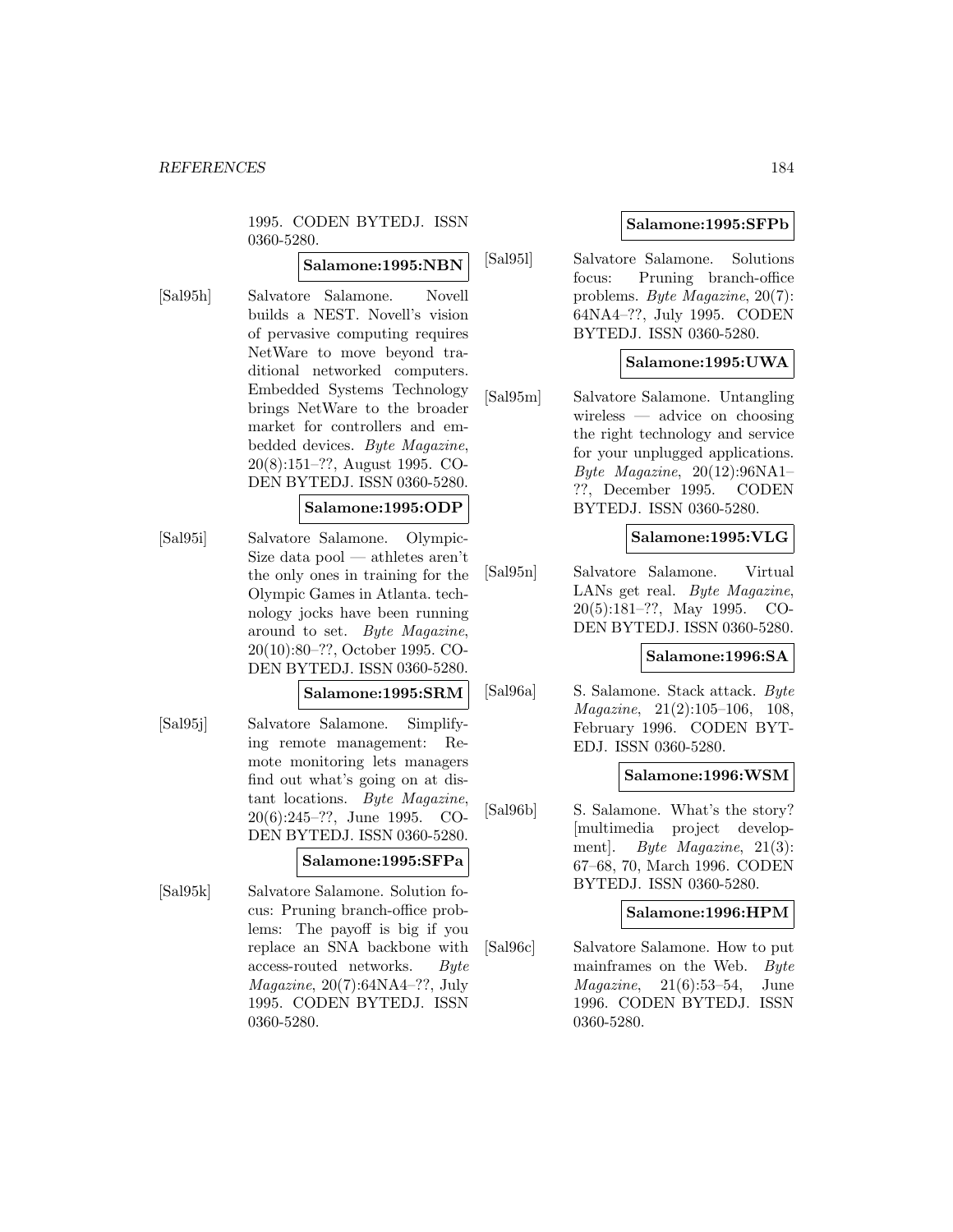#### *REFERENCES* 185

# **Salamone:1996:IA**

[Sal96d] Salvatore Salamone. Internet-Aware applications -. Byte Magazine, 21(3):151–152, March 1996. CODEN BYTEDJ. ISSN 0360-5280.

### **Salamone:1996:IGG**

[Sal96e] Salvatore Salamone. ISDN: Give up and go? Byte Magazine, 21 (2):75–76, 78, 80, February 1996. CODEN BYTEDJ. ISSN 0360- 5280.

# **Salamone:1996:LFL**

[Sal96f] Salvatore Salamone. Life in the fast LANE [ATM application]. Byte Magazine,  $21(7):53-$ 54, July 1996. CODEN BYT-EDJ. ISSN 0360-5280.

### **Salamone:1996:LU**

[Sal96g] Salvatore Salamone. The lines unleashed. Byte Magazine, 21 (5):57–??, May 1996. CODEN BYTEDJ. ISSN 0360-5280.

#### **Salamone:1996:MMH**

[Sal96h] Salvatore Salamone. Make multimedia happen. Byte Magazine, 21(3):65–??, March 1996. CO-DEN BYTEDJ. ISSN 0360-5280.

## **Salamone:1996:MVD**

[Sal96i] Salvatore Salamone. Merging voice and data. Byte Magazine, 21(2):73–??, February 1996. CO-DEN BYTEDJ. ISSN 0360-5280. **Salamone:1996:MM** [Sal96j] Salvatore Salamone. Middle(ware) management.  $Byte$  $Magazine, 21(4):71-??,$  April

1996. CODEN BYTEDJ. ISSN 0360-5280.

#### **Salamone:1996:MCF**

[Sal96k] Salvatore Salamone. More control, fewer headaches. Byte Magazine, 21(1):159–160, January 1996. CODEN BYTEDJ. ISSN 0360-5280.

#### **Salamone:1996:NW**

[Sal96l] Salvatore Salamone. The new WAN. Byte Magazine, 21(5):59– ??, May 1996. CODEN BYT-EDJ. ISSN 0360-5280.

## **Salamone:1996:OPD**

[Sal96m] Salvatore Salamone. Opening PBX doors. Byte Magazine, 21 (3):64–??, March 1996. CODEN BYTEDJ. ISSN 0360-5280.

#### **Salamone:1996:WS**

[Sal96n] Salvatore Salamone. What's the story? Byte Magazine, 21(3):67– ??, March 1996. CODEN BYT-EDJ. ISSN 0360-5280.

# **Sartin:1998:HJO**

[Sar98] Randy Sartin. HP JetSend: Offthe-cuff communications. Byte Magazine, 23(4):49–??, April 1998. CODEN BYTEDJ. ISSN 0360-5280.

#### **Sohal:1996:RRT**

[SB96] Vik Sohal and Mitch Bunnell. A real OS for real time — LynxOS provides a good, portable environment for embedded applications. Byte Magazine, 21(9):51– ??, September 1996. CODEN BYTEDJ. ISSN 0360-5280.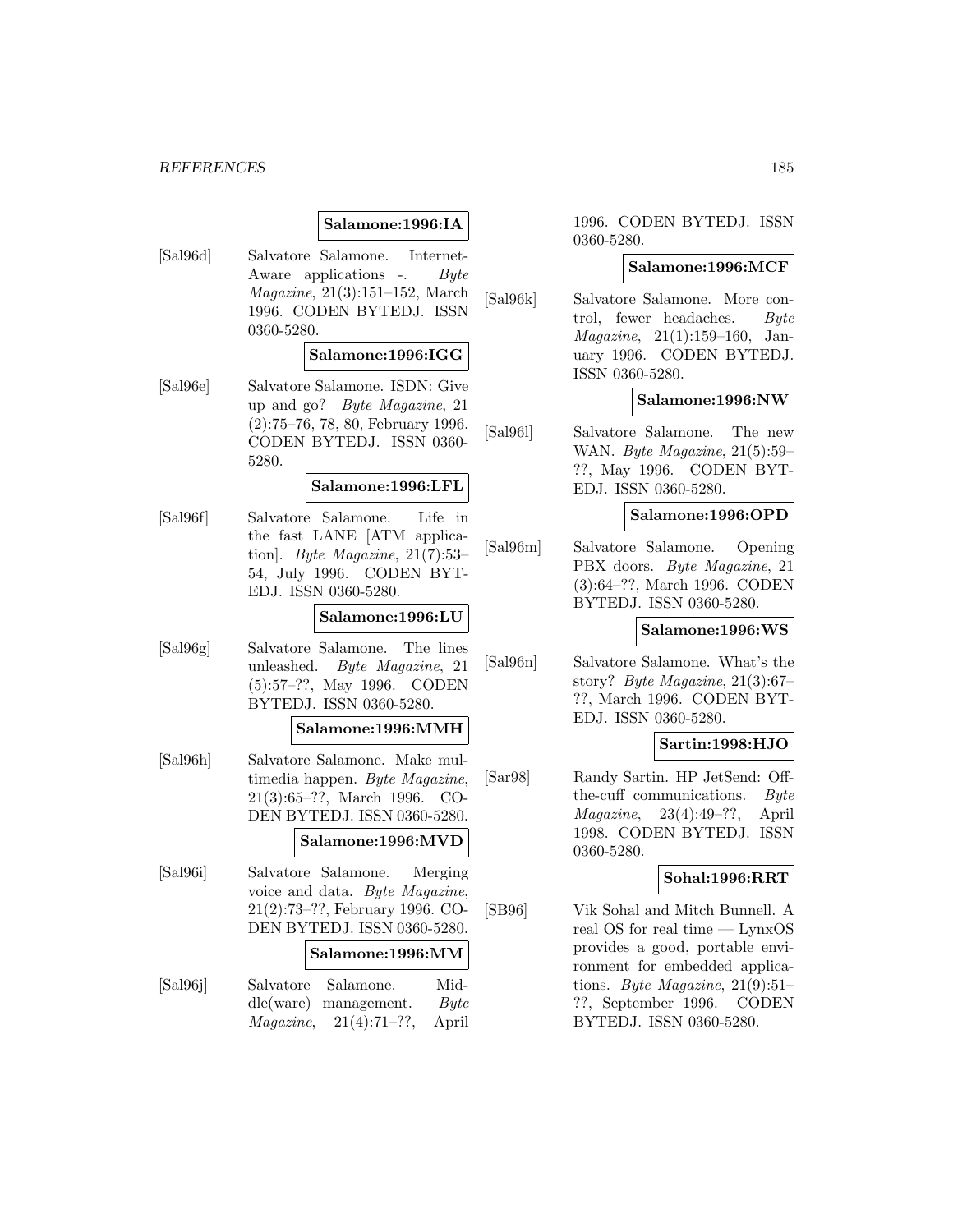#### *REFERENCES* 186

# **Satchell:1996:IVS**

[SC96] Stephen Satchell and H. B. J. Clifford. Internet video: Small isn't beautiful. Byte Magazine, 21(6):69, June 1996. CODEN BYTEDJ. ISSN 0360-5280.

#### **Schlack:1996:CCW**

[Sch96a] Mark Schlack. Computing crossroads: Will it be Intel inside or Java everywhere? Byte Magazine, 21(11):14, November 1996. CODEN BYTEDJ. ISSN 0360- 5280.

#### **Schlack:1996:PWP**

[Sch96b] Mark Schlack. Peace on the wired planet — Flaming's one thing, but the lack of civility online is getting out of control. Byte Magazine, 21(12):14–??, December 1996. CODEN BYTEDJ. ISSN 0360-5280.

#### **Schlack:1996:SFW**

[Sch96c] Mark Schlack. Smart, fast, and well connected. Byte Magazine,  $21(9):14-??$ , September 1996. CODEN BYTEDJ. ISSN 0360-5280.

#### **Schlack:1996:TT**

[Sch96d] Mark Schlack. Triumphant technologists. Byte Magazine, 21(7): 14–??, July 1996. CODEN BYT-EDJ. ISSN 0360-5280.

### **Schlack:1996:WNS**

[Sch96e] Mark Schlack. Wanted: New software — HTML converters for five-year-old applications: Is this the best we can hope for? Byte Magazine, 21(10):14–??, October

1996. CODEN BYTEDJ. ISSN 0360-5280.

### **Schlack:1996:WWW**

[Sch96f] Mark Schlack. Weird, wacky, and wonderful. Byte Magazine, 21 (8):14–??, August 1996. CODEN BYTEDJ. ISSN 0360-5280.

#### **Schoettle:1996:IML**

[Sch96g] B. Schoettle. IP-address management on LANs. Byte Magazine, 21(2):199–200, February 1996. CODEN BYTEDJ. ISSN 0360-5280.

#### **Schoettle:1996:IAM**

[Sch96h] Bob Schoettle. IP address management on LANs. Byte Magazine,  $21(2):199-??$ , February 1996. CODEN BYTEDJ. ISSN 0360-5280.

### **Schlack:1997:AOM**

[Sch97a] Mark Schlack. Apple's opening move — the IT community does indeed have an interest in seeing a revived Apple. Byte Magazine, 22(3):14–??, March 1997. CO-DEN BYTEDJ. ISSN 0360-5280.

## **Schlack:1997:CCI**

[Sch97b] Mark Schlack. Cadillacs or Cherokees? — it's wise not to confuse newness with appropriateness. Byte Magazine, 22(2): 14–??, February 1997. CODEN BYTEDJ. ISSN 0360-5280.

**Schlack:1997:ERJ**

[Sch97c] Mark Schlack. Editorial — raising the Java standard. Byte Magazine, 22(11):10, November 1997. CODEN BYTEDJ. ISSN 0360-5280.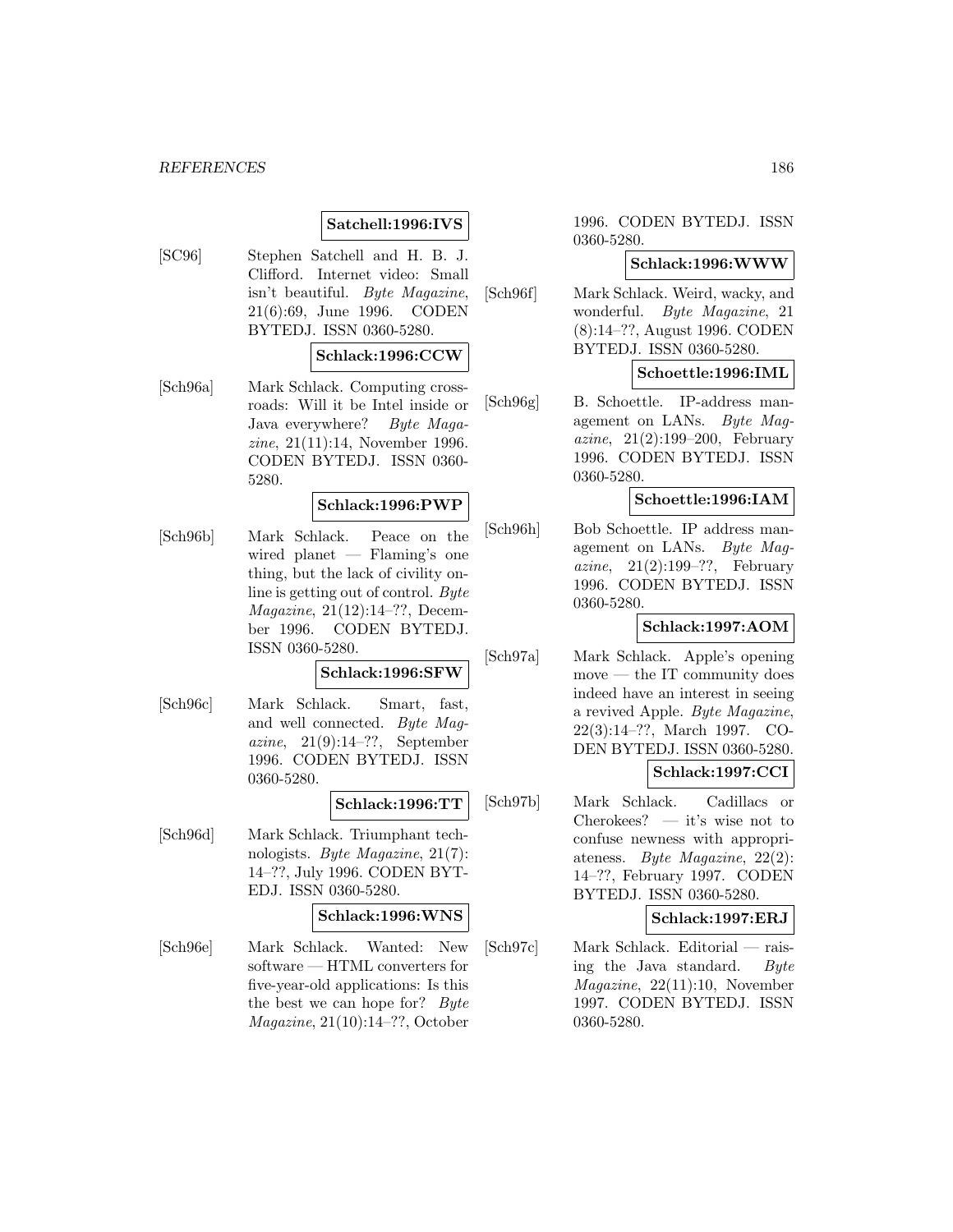## **Schlack:1997:ELD**

[Sch97d] Mark Schlack. Editorial: Living dangerously: The computer industry is engaged in a platform war. which side should you be on? Byte Magazine, 22(1):14, January 1997. CODEN BYT-EDJ. ISSN 0360-5280. Discusses Java, Network Computers, and NetPCs.

### **Schlack:1997:SH**

[Sch97e] Mark Schlack. Serve 'em up hot. Byte Magazine, 22(5):14–??, May 1997. CODEN BYTEDJ. ISSN 0360-5280.

#### **Schlack:1997:TNT**

[Sch97f] Mark Schlack. Tracking new technologies. Byte Magazine, 22 (4):14–??, April 1997. CODEN BYTEDJ. ISSN 0360-5280.

#### **Schneier:1998:CBT**

[Sch98] Bruce Schneier. The crypto bomb is ticking: Cracking encryption gets easier as computers get faster and cheaper. now what? Byte Magazine, 23(5): 97–??, May 1998. CODEN BYT-EDJ. ISSN 0360-5280.

### **Seachrist:1995:DIM**

[Sea95a] D. Seachrist. Document image managers. Byte Magazine, 20(5): 143–144, 146, 148, 150, 152, May 1995. CODEN BYTEDJ. ISSN 0360-5280.

### **Seachrist:1995:VWD**

[Sea95b] D. Seachrist. Virtual whiteboards (desktop conferencing). Byte Magazine, 20(11):233–234,

### 236–237, November 1995. CO-DEN BYTEDJ. ISSN 0360-5280.

### **Seachrist:1995:SRD**

[Sea95c] David Seachrist. Software roundup: Document image managers: NSTL surveyed eight document image managers for converting paper documents into electronic form and found promising programs with much room for improvement. Byte Magazine, 20(5):143–??, May 1995. CODEN BYTEDJ. ISSN 0360-5280.

### **Seachrist:1995:SRV**

[Sea95d] David Seachrist. Software roundup: Virtual whiteboards — desktop-conferencing whiteboarding — software is often a more viable solution than videoconferencing. BYTE and NSTL pick the best from seven Windows programs. Byte Magazine, 20(11):233–??, November 1995. CODEN BYTEDJ. ISSN 0360-5280.

### **Seachrist:1996:DPP**

[Sea96a] D. Seachrist. Desktop publishing photo finish. Byte Magazine, 21 (2):179–180, 182, 184, February 1996. CODEN BYTEDJ. ISSN 0360-5280.

### **Seachrist:1996:HMM**

[Sea96b] David Seachrist. How multimedia multitools compare — NSTL tests four authoring programs for building mixed-media applications. Byte Magazine, 21(11): 122–??, November 1996. CO-DEN BYTEDJ. ISSN 0360-5280.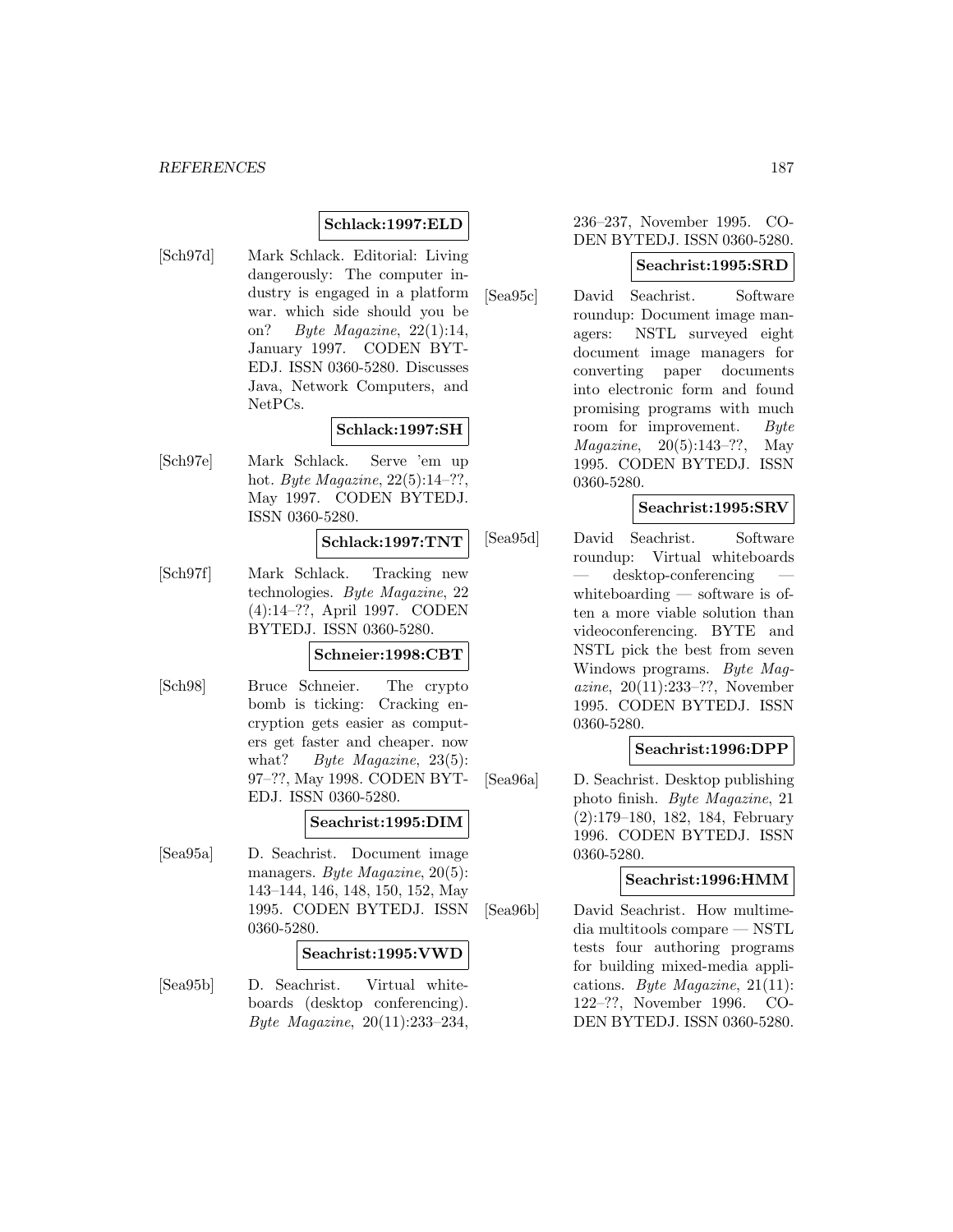#### *REFERENCES* 188

# **Seachrist:1996:SRD**

[Sea96c] David Seachrist. Software roundup: Desktop publishing photo finish. Byte Magazine, 21 (2):179–??, February 1996. CO-DEN BYTEDJ. ISSN 0360-5280.

### **Seachrist:1996:SRH**

[Sea96d] David Seachrist. Software roundup: Help-desk helpers. Byte Magazine, 21(5):138–??, May 1996. CODEN BYTEDJ. ISSN 0360-5280.

# **Seachrist:1997:PBS**

[Sea97] David Seachrist. Present a businesslike slide show — present your case more effectively with one of these five graphics packages. Byte Magazine, 22(2):108– ??, February 1997. CODEN BYTEDJ. ISSN 0360-5280.

### **Shapiro:1995:CNG**

[Sha95a] Ezra Shapiro. Commentary: Needed: A GUI revolution: GUIs have become fat — and not very intuitive. Byte Magazine, 20 (2):238–??, February 1995. CO-DEN BYTEDJ. ISSN 0360-5280.

### **Sharp:1995:FPS**

[Sha95b] Oliver Sharp. FPU precision: A simple comparison program can help programmers who grapple with FPU imprecision. Byte  $Magazine, 20(1):223-??, January$ 1995. CODEN BYTEDJ. ISSN 0360-5280.

### **Sharp:1995:GCR**

[Sha95c] Oliver Sharp. The grand challenges: Researchers are begin-

ning to tackle problems in geography, weather, and other areas that require more computing capability than today's most powerful computers can muster. here's a look at the biggest of these challenges and the ways in which scientists are attacking them with supercomputers. Byte  $Magazine, 20(2):65-??$ , February 1995. CODEN BYTEDJ. ISSN 0360-5280.

### **Shaw:1996:HPW**

[Sha96] Andrew Shaw. How PrintGear works — Adobe's custom processor implements a print architecture for high-performance, low-cost laser printers. Byte  $Magazine, 21(9):59-??, Septem$ ber 1996. CODEN BYTEDJ. ISSN 0360-5280.

### **Shafron:1998:SSW**

[Sha98] Tom Shafron. Slip into Silverstream's Web app services. Byte Magazine, 23(4):133–??, April 1998. CODEN BYTEDJ. ISSN 0360-5280.

### **Sheldon:1995:HBP**

[She95a] K. M. Sheldon. High-tech bookkeeping (personal computer applications). Byte Magazine, 20 (1):155–156, January 1995. CO-DEN BYTEDJ. ISSN 0360-5280.

### **Sheldon:1995:HB**

[She95b] Ken Sheldon. High-tech bookkeeping. Byte Magazine, 20(1): 155–??, January 1995. CODEN BYTEDJ. ISSN 0360-5280.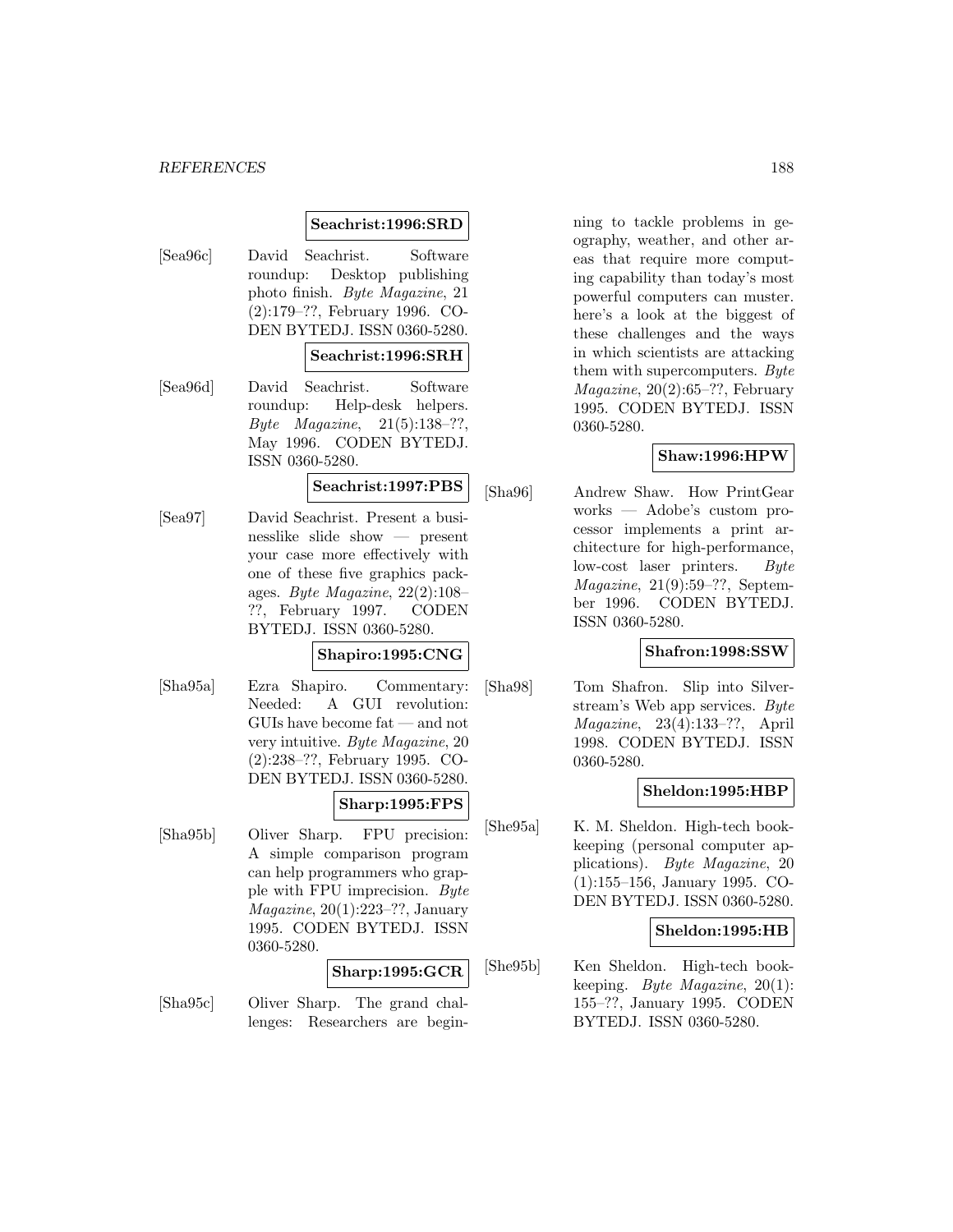# **Sheldon:1995:ARM**

[She95c] Kenneth M. Sheldon. Au revoir, mon ami — Ami Pro gets a major upgrade, new workgroup features, and a new name, Word Pro. Byte Magazine, 20(10):127– ??, October 1995. CODEN BYT-EDJ. ISSN 0360-5280.

### **Shell:1997:PDS**

[She97] Jeffrey P. Shell. Python does scripts and objects — Python is a platform-independent OOP language with capabilities ranging from simple scripting to sophisticated object libraries. Byte Magazine, 22(2):63–??, February 1997. CODEN BYTEDJ. ISSN 0360-5280.

## **Shimshock:1998:CRM**

[Shi98] Susan Shimshock. ColdFire revisited: Motorola's thirdgeneration embedded processor boosts performance with a RISC core. Byte Magazine, 23(5):51– ??, May 1998. CODEN BYT-EDJ. ISSN 0360-5280.

#### **Shoffner:1996:JBA**

[Sho96] Michael Shoffner. Java's busting out all over. Byte Magazine, 21 (5):32, May 1996. CODEN BYT-EDJ. ISSN 0360-5280.

## **Silling:1997:CPP**

[Sil97] John Silling. CTI, piece by piece — these basic building blocks can help you launch a successful CTI implementation. Byte Magazine, 22(2):85–??, February 1997. CODEN BYTEDJ. ISSN 0360-5280.

# **Simha:1996:SMC**

[Sim96] Satya Simha. Super mario chip — inside the 64-bit RISC processor that powers the new Nintendo game machine. Byte Magazine, 21(12):59–??, December 1996. CODEN BYTEDJ. ISSN 0360-5280.

# **Simon:1997:BCB**

[Sim97] Alan Simon. Better clients, better decisions — the right tools can turn all that data into useful information. Byte Magazine, 22(1):91–??, January 1997. CO-DEN BYTEDJ. ISSN 0360-5280.

## **Singleton:1995:CWS**

[Sin95a] Andrew Singleton. Cash on the wirehead: Six new pavement systems aim to move your money across the Internet. Byte Magazine, 20(6):71–??, June 1995. CODEN BYTEDJ. ISSN 0360- 5280.

## **Singleton:1995:VS**

[Sin95b] Andrew Singleton. The virtual storefront. Byte Magazine, 20(1): 125–??, January 1995. CODEN BYTEDJ. ISSN 0360-5280.

#### **Singleton:1996:HCJ**

[Sin96a] Andrew Singleton. A hot cup of Java. Byte Magazine, 21(4):129– ??, April 1996. CODEN BYT-EDJ. ISSN 0360-5280.

### **Singleton:1996:WW**

[Sin96b] Andrew Singleton. Wired on the Web. Byte Magazine, 21(1):77– 78, 80, January 1996. CODEN BYTEDJ. ISSN 0360-5280. Discusses Java and HotJava.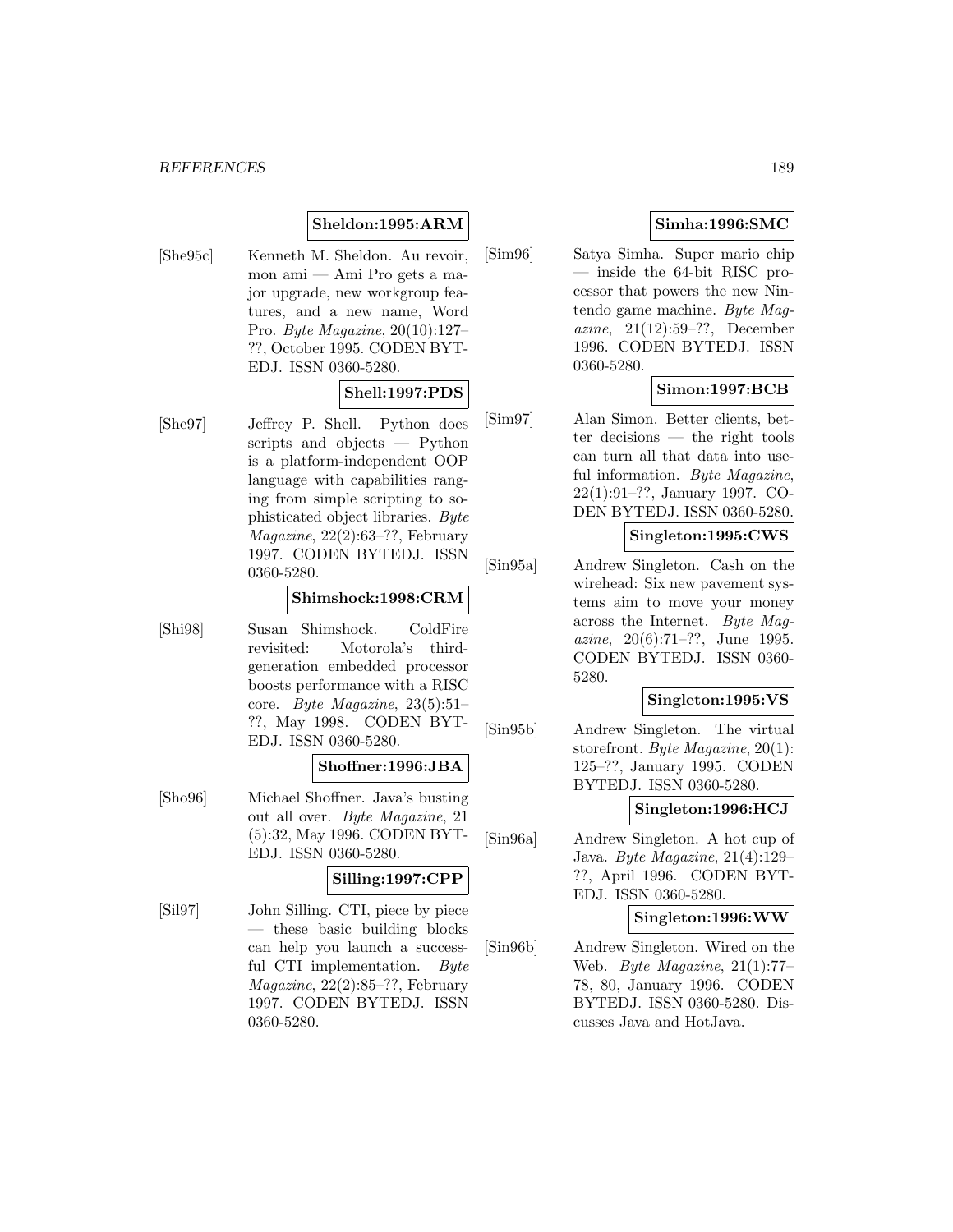## **Singleton:1995:BCC**

[SK95] Andrew Singleton and Russell Kay. Books and CD-ROMs: Creating life in a computer: A look at books on artificial life and genetic programming and a CD-ROM on warplanes. Byte Magazine, 20(1):45–??, January 1995. CODEN BYTEDJ. ISSN 0360- 5280.

### **Seachrist:1996:MSV**

[SK96a] D. Seachrist and R. Kay. Microsoft's suite victory [Office 95/Office Professional]. Byte Magazine, 21(8):112–116, August 1996. CODEN BYTEDJ. ISSN 0360-5280.

### **Seachrist:1996:LRS**

[SK96b] David Seachrist and Russel Kay. LAB report: Software — Microsoft's suite victory. Byte Magazine, 21(8):112–??, August 1996. CODEN BYTEDJ. ISSN 0360-5280.

#### **Skeen:1998:DRQ**

[Ske98a] Dale Skeen. Databases — realtime queries in the enterprise new forms of persistent queries are necessary to handle live data as it speeds through a network. Byte Magazine, 23(2): 47–??, February 1998. CODEN BYTEDJ. ISSN 0360-5280.

# **Skeen:1998:ERE**

[Ske98b] Dale Skeen. Enabling the real-time enterprise — A new communications infrastructure moves critical data through intranets at nearly real-time speed.

Byte Magazine,  $23(1):51-??$ , January 1998. CODEN BYT-EDJ. ISSN 0360-5280.

### **Stern:1997:MLE**

[SM97] Morgan Stern and Gary Monti. Microsoft laces up for the enterprise race — enterprise-ready Windows NT 4.0. Byte Magazine, 22(12):45–??, December 1997. CODEN BYTEDJ. ISSN 0360-5280.

## **Smith:1995:ISN**

[Smi95a] Ben Smith. Internet with style: Netscape Communication's free Mosaic browser is optimized for 14.4-Kpbs modem connections. versions of its commercial Mosaic server offer security features to enable commerce on the Internet. Byte Magazine, 20(1):197– ??, January 1995. CODEN BYT-EDJ. ISSN 0360-5280.

### **Smith:1995:SSM**

[Smi95b] Ben Smith. Server with a slot: Microplex's M204 multiprotocol print server is winning the features-for-the-price war among stand-alone print servers, and it has little to do with the unit's PCMCIA network adapter design. Byte Magazine, 20(4):181– ??, April 1995. CODEN BYT-EDJ. ISSN 0360-5280.

## **Smith:1995:SOI**

[Smi95c] Ben Smith. Short order Internet access. Byte Magazine, 20 (7):139–??, July 1995. CODEN BYTEDJ. ISSN 0360-5280.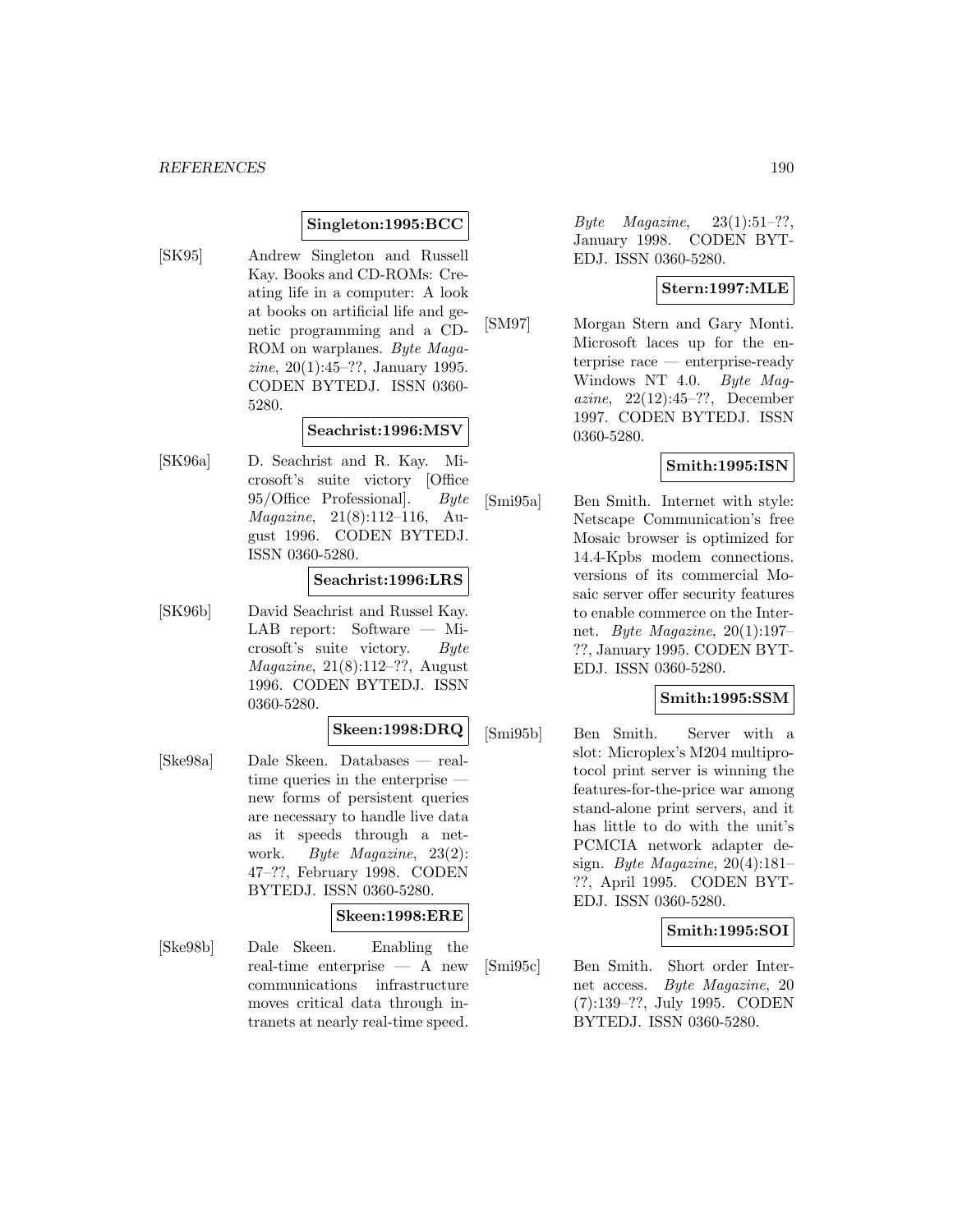## **Smith:1995:SIA**

[Smi95d] Ben Smith. Short-Order Internet access: Sun's Netra and Performance Technology's Instant Internet can both get your LAN onto the Internet fast. Byte Magazine, 20(7):139–??, July 1995. CODEN BYTEDJ. ISSN 0360- 5280.

### **Smith:1996:HNN**

[Smi96a] Ben Smith. Holes in the neural network. Byte Magazine, 21 (4):145–??, April 1996. CODEN BYTEDJ. ISSN 0360-5280.

### **Smith:1996:UU**

[Smi96b] Ben Smith. Ultrafast Ultra-SPARCs. Byte Magazine, 21(1): 139–140, January 1996. CODEN BYTEDJ. ISSN 0360-5280.

# **Smith:1996:VAW**

[Smi96c] Ben Smith. VMS: Alive and well — A young horse is fast, but an old horse knows what's going on. Byte Magazine,  $21(11)$ : 59–??, November 1996. CODEN BYTEDJ. ISSN 0360-5280.

# **Sontag:1995:HHP**

[Son95] John Sontag. HP-UX 10.0: Hewlett–Packard's new HP-UX 10.0 will be faster, more reliable, and easier to use. Byte Magazine, 20(4):213–??, April 1995. CO-DEN BYTEDJ. ISSN 0360-5280.

### **Seachrist:1997:WAA**

[SP97] David Seachrist and Stephen Platt. Web applications at your service — enliven your Web site with one of these application

servers. Byte Magazine, 22(7): 114–??, July 1997. CODEN BYTEDJ. ISSN 0360-5280.

### **Stallings:1995:EI**

[Sta95a] William Stallings. Endian issues. Byte Magazine, 20(9):263– ??, September 1995. CODEN BYTEDJ. ISSN 0360-5280.

## **Stallings:1995:PWT**

[Sta95b] William Stallings. The PGP Web of trust: Managing public keys with the PGP (Pretty Good Privacy) web of trust. Byte Magazine, 20(2):161–??, February 1995. CODEN BYTEDJ. ISSN 0360-5280.

## **Stallings:1996:PSS**

[Sta96a] W. Stallings. Patching the stacks in SNMP. Byte Magazine, 21 (8):55–56, August 1996. CODEN BYTEDJ. ISSN 0360-5280.

### **Stallings:1996:BWH**

[Sta96b] William Stallings. The backbone of the Web — HTTP 1.1 is a much-needed standard for the growing Internet. here's what it does and how it works. Byte Magazine, 21(10):63–??, October 1996. CODEN BYTEDJ. ISSN 0360-5280.

### **Stallings:1996:IAS**

[Sta96c] William Stallings. Internet armor — secure IP lets you use the open Internet with privacy and confidence. Byte Magazine, 21(12):127–??, December 1996. CODEN BYTEDJ. ISSN 0360- 5280.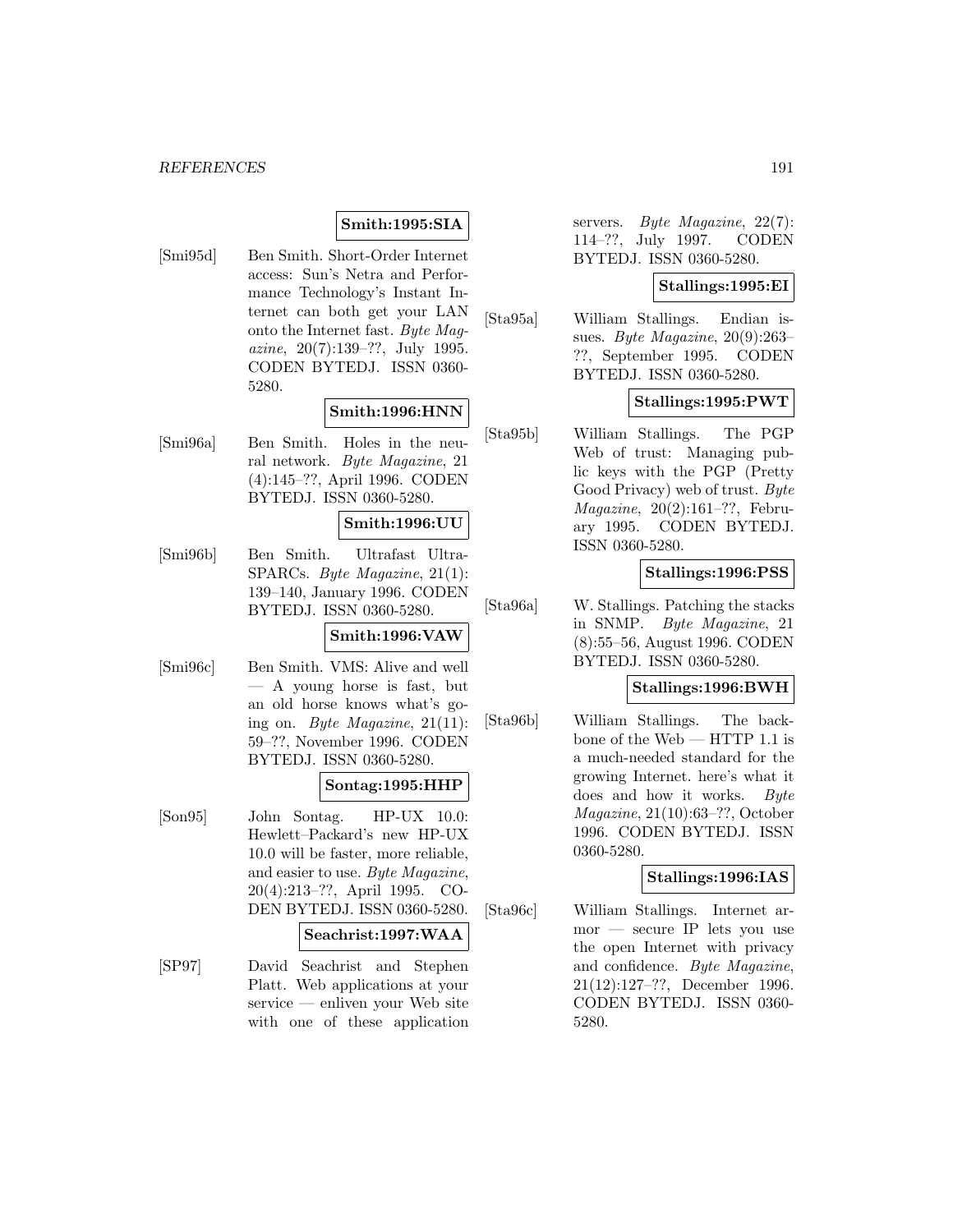# **Stallings:1996:NII**

[Sta96d] William Stallings. The new and improved Internet Protocol additions to the Internet Protocol ensure future growth and new functions. Byte Magazine, 21(9): 55–??, September 1996. CODEN BYTEDJ. ISSN 0360-5280.

## **Stallings:1996:PCS**

[Sta96e] William Stallings. Patching the cracks in SNMP. Byte Magazine, 21(8):55–??, August 1996. CO-DEN BYTEDJ. ISSN 0360-5280.

### **Stallings:1997:ACR**

[Sta97a] William Stallings. Adjustable cell rates for ATM networks — A new ATM service compensates for network congestion. Byte Magazine, 22(11):43–??, November 1997. CODEN BYTEDJ. ISSN 0360-5280.

## **Stark:1997:ESP**

[Sta97b] Thom Stark. Encryption for a small planet — U.S. restrictions on encryption exports are cramping development of secure international applications. what are your options for competing in the world market? Byte Magazine, 22(3):111–??, March 1997. CO-DEN BYTEDJ. ISSN 0360-5280.

#### **Stallings:1998:NMM**

[Sta98] William Stallings. Networks: S/MIME E-mail gets secure. Byte Magazine,  $23(7):41-??$ , July 1998. CODEN BYTEDJ. ISSN 0360-5280.

### **Stepanov:1995:STL**

[Ste95] Alexander Stepanov. The Standard Template Library — how do you build an algorithm that is both generic and efficient? Byte Magazine, 20(10):177–??, October 1995. CODEN BYTEDJ. ISSN 0360-5280.

## **Stewart:1998:PSB**

[Ste98] George A. Stewart. Prophetable software — business forecasting software is using new ideas in statistics to improve the bottom line. Byte Magazine, 23(4):97– ??, April 1998. CODEN BYT-EDJ. ISSN 0360-5280.

### **Stonebraker:1998:BOI**

[Sto98] Michael Stonebraker. Betting on ORDBMS — Informix's CTO analyzes the capabilities of object-relational databases in line-of-business applications. Byte Magazine,  $23(4):91-??$ , April 1998. CODEN BYTEDJ. ISSN 0360-5280.

### **Sugihara:1995:CCN**

[Sug95] Michael Sugihara. Consistent color: New software standards help manage color for consistent and accurate reproduction. Byte Magazine, 20(1):93–??, January 1995. CODEN BYTEDJ. ISSN 0360-5280.

## **Supp:1997:HHP**

[Sup97] Lyle Supp. The heart of handheld PCs — Hitachi's SH-3 addresses the demands of handheld PCs. Byte Magazine, 22(7): 45–??, July 1997. CODEN BYT-EDJ. ISSN 0360-5280.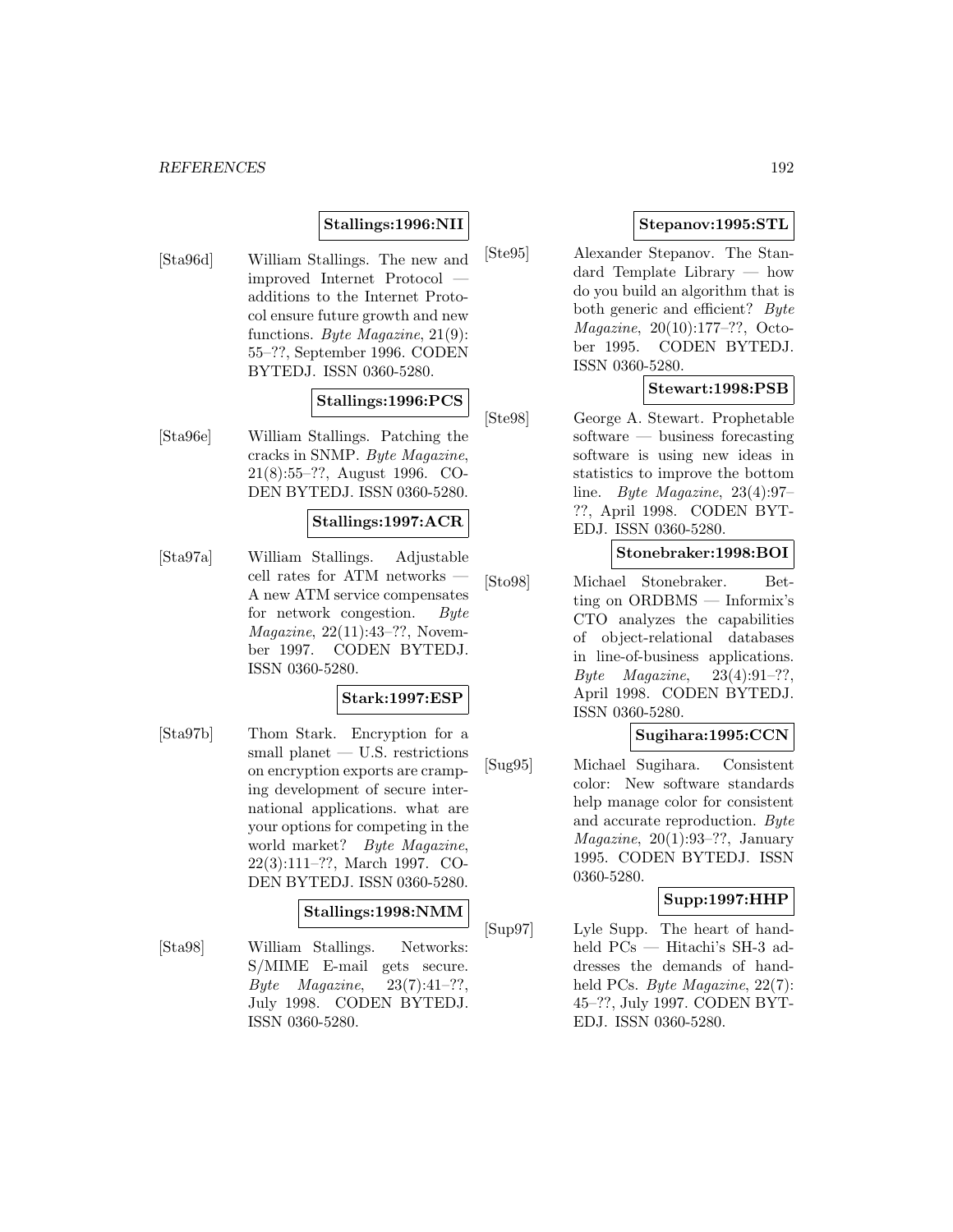## **Seachrist:1997:PYE**

[SY97] David Seachrist and Tom Yager. Put your E-mail on the IMAP — these e-mail servers make for handier management. Byte Magazine, 22(5):116–??, May 1997. CODEN BYTEDJ. ISSN 0360- 5280.

### **Tamaanis:1995:MMW**

[Tam95a] Doug Tamaanis. Mathematica meets Warp: It's no surprise that the new OS/2 version of Mathematica runs faster than the Windows version on IBM's 32-bit OS. Byte Magazine, 20(5):137– ??, May 1995. CODEN BYT-EDJ. ISSN 0360-5280.

### **Tamasanis:1995:LWWa**

[Tam95b] Doug Tamasanis. A less wobbly Wabi. Byte Magazine, 20 (7):159–??, July 1995. CODEN BYTEDJ. ISSN 0360-5280.

#### **Tamasanis:1995:LWWb**

[Tam95c] Doug Tamasanis. A less wobbly Wabi: Wabi 2.0 makes Unix more Windows-friendly. Byte *Magazine*,  $20(7):159-??$ , July 1995. CODEN BYTEDJ. ISSN 0360-5280.

## **Tamasanis:1995:RRP**

[Tam95d] Doug Tamasanis. RISC for the road: The SparcBook 3XP — A workstation to go. Byte Magazine, 20(6):171–??, June 1995. CODEN BYTEDJ. ISSN 0360- 5280.

### **Tamasanis:1995:SAS**

[Tam95e] Doug Tamasanis. Springtime at Sun. Byte Magazine, 20(9):271–

## ??, September 1995. CODEN BYTEDJ. ISSN 0360-5280.

### **Tanner:1998:PIS**

[Tan98] Dan Tanner. 333-MHz Pentium IIs: Slow-bus swan song: We test 19 NT workstations powered by Intel's Deschutes processor. Byte Magazine,  $23(5):114-$ ??, May 1998. CODEN BYT-EDJ. ISSN 0360-5280.

### **Taylor:1997:ENP**

[TC97] Andrew Taylor and Raymond G. A. Cote. Enhancing Netscape with plug-ins  $- A$  how-to guide to the tricks and traps of writing a Netscape plug-in on the Macintosh. Byte Magazine, 22(3):63– ??, March 1997. CODEN BYT-EDJ. ISSN 0360-5280.

### **Tomkowiak:1996:CYW**

[TH96] S. Tomkowiak and P. Hofland. A computer in your wallet. Byte Magazine, 21(6):11–12, 14, 16, June 1996. CODEN BYTEDJ. ISSN 0360-5280.

### **Thompson:1995:PSE**

[Tho95a] Kevin Thompson. PostScript sins — errors in PostScript files are becoming painfully plentiful. here are some of the most common ones. Byte Magazine, 20(8): 153–??, August 1995. CODEN BYTEDJ. ISSN 0360-5280.

#### **Thompson:1995:PRC**

[Tho95b] T. Thompson. To print a rainbow (colour laser printers). Byte Magazine, 20(9):239–240, September 1995. CODEN BYT-EDJ. ISSN 0360-5280.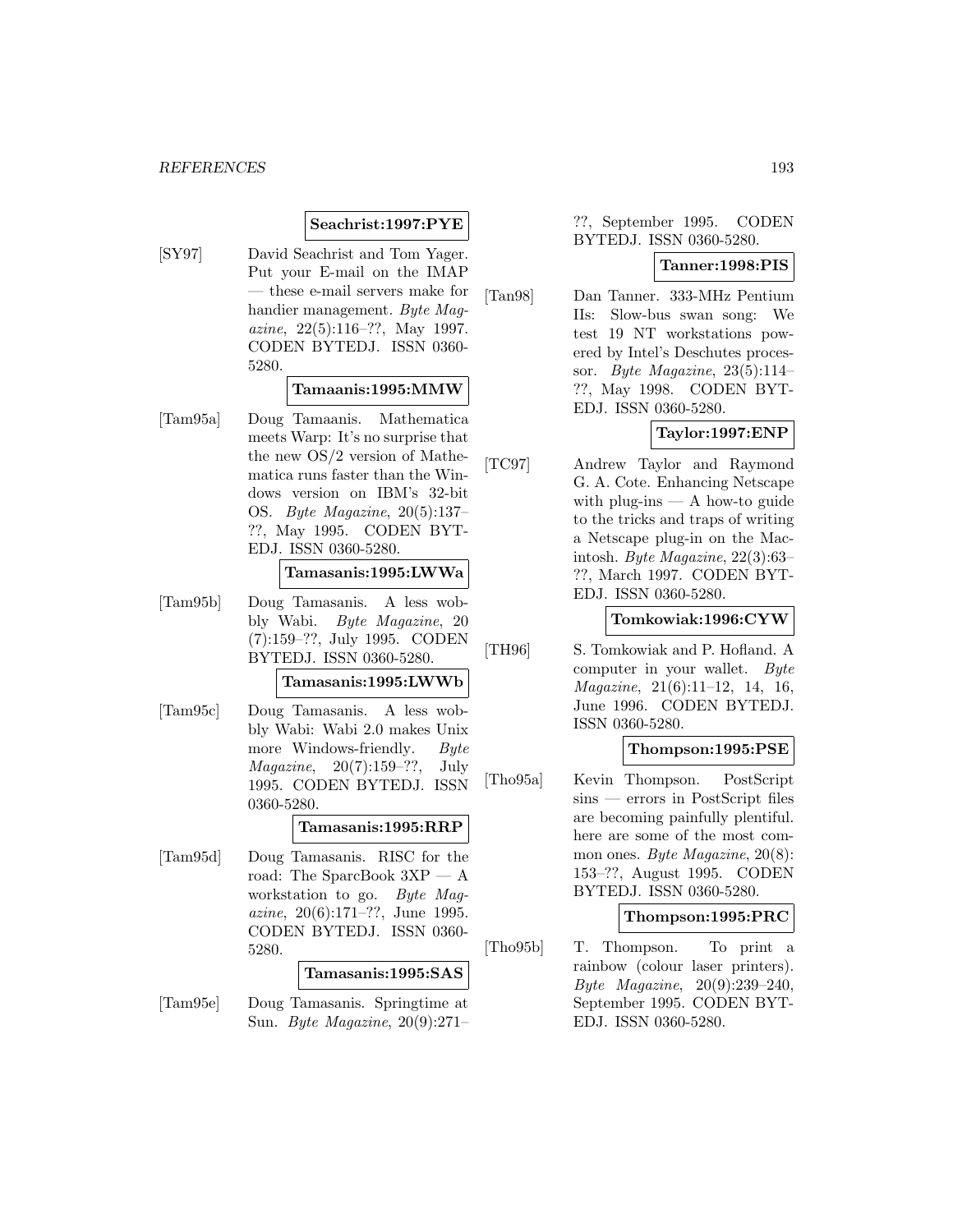#### *REFERENCES* 194

### **Thompson:1995:AAEa**

[Tho95c] Tom Thompson. Adding Apple events to your Mac application: Part 2: This month, we write the event handlers and the dispatch table. Byte Magazine, 20(6):243– ??, June 1995. CODEN BYT-EDJ. ISSN 0360-5280.

## **Thompson:1995:AAEb**

[Tho95d] Tom Thompson. Adding Apple events to your Mac applications: Part 1: How to make your application a good neighbor to other applications — and thus of value to your customer. Byte Magazine, 20(5):177–??, May 1995. CODEN BYTEDJ. ISSN 0360- 5280.

## **Thompson:1995:ACR**

[Tho95e] Tom Thompson. Apple completely redesigned its Mac OS to provide a growth path to the future while continuing to support the existing software base. Byte Magazine, 20(6):59– ??, June 1995. CODEN BYT-EDJ. ISSN 0360-5280.

### **Thompson:1995:AIM**

[Tho95f] Tom Thompson. Apple's improved MessagePad: With bug fixes, more memory, and thirdparty support, Apple's new MessagePad 120 strengthens its position in the PDA marathon. Byte Magazine, 20(5):131–??, May 1995. CODEN BYTEDJ. ISSN 0360-5280.

# **Thompson:1995:BVP**

[Tho95g] Tom Thompson. The better virtual PC — SoftWindows 2.0

puts a 33-MHz 486 inside your Power Macintosh. Byte Magazine, 20(12):195–??, December 1995. CODEN BYTEDJ. ISSN 0360-5280.

### **Thompson:1995:BBV**

[Tho95h] Tom Thompson. Building the better virtual CPU — how Apple revved up its 680x0 emulator. Byte Magazine,  $20(8):149-$ ??, August 1995. CODEN BYT-EDJ. ISSN 0360-5280.

### **Thompson:1995:CAMa**

[Tho95i] Tom Thompson. Copland: The abstract Mac OS. Byte Magazine, 20(7):177–??, July 1995. CODEN BYTEDJ. ISSN 0360- 5280.

# **Thompson:1995:CAMb**

[Tho95j] Tom Thompson. Copland: The abstract Mac OS: The next generation of Macintosh OS has been delayed until early 1996 so that Apple can implement a Hardware Abstraction Layer which should help support a Mac clone market. Byte Magazine, 20 (7):177–??, July 1995. CODEN BYTEDJ. ISSN 0360-5280.

### **Thompson:1995:NPN**

[Tho95k] Tom Thompson. New Power-PCs for notebooks and PDAs: The 602, 603, and 603e PowerPC processors zero in on both camps in the low-power market: the low-cost, single-user segment and the long-battery-life, highperformance group. Byte Magazine, 20(4):211–??, April 1995.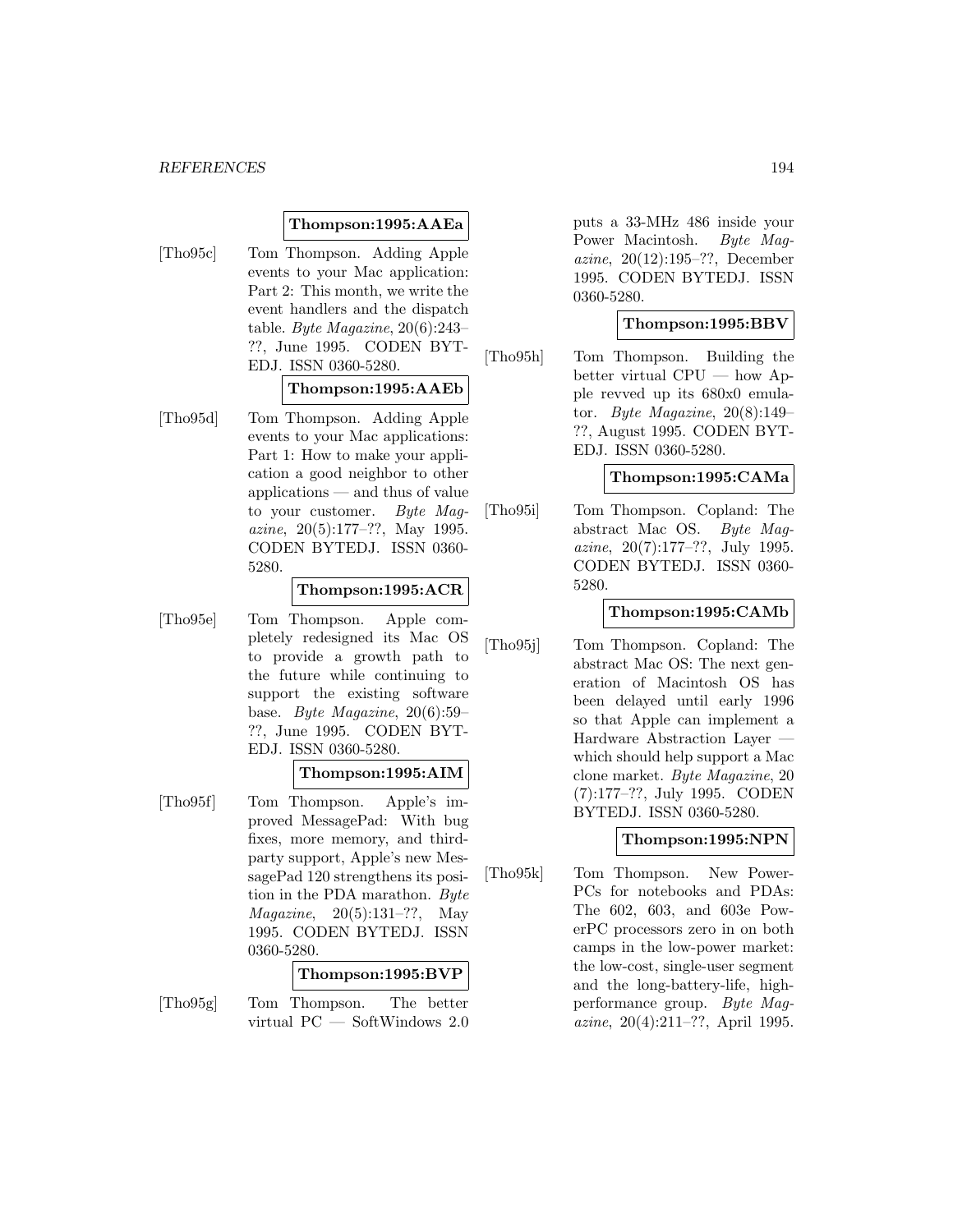CODEN BYTEDJ. ISSN 0360- 5280.

# **Thompson:1995:OBT**

[Tho95l] Tom Thompson. One box, two computers: If you want to run both PC and Mac applications, Apple's DOS-Compatible Power Macintosh offers the best of both worlds. Byte Magazine, 20(4): 165–166, April 1995. CODEN BYTEDJ. ISSN 0360-5280.

## **Thompson:1995:PMG**

[Tho95m] Tom Thompson. Power Mac gets PCI — Apple's Power Mac 9500 delivers great performance and the promise of fast, low-cost PCI peripherals. Byte Magazine, 20 (10):123–??, October 1995. CO-DEN BYTEDJ. ISSN 0360-5280.

**Thompson:1995:PR**

[Tho95n] Tom Thompson. To print a rainbow. Byte Magazine, 20(9):239– ??, September 1995. CODEN BYTEDJ. ISSN 0360-5280.

#### **Thompson:1995:TTP**

[Tho95o] Tom Thompson. Two turbocharged PowerPCs — IBM and Motorola rev up the 603 and 604 and reduce their chips' hunger for power. Byte Maqazine, 20(12):209–??, December 1995. CODEN BYTEDJ. ISSN 0360-5280.

### **Thompson:1996:ME**

[Tho96a] T. Thompson. Must-see 3-D engines. Byte Magazine, 21(6):137– 138, 140, 142, 144, June 1996. CODEN BYTEDJ. ISSN 0360- 5280.

## **Thompson:1996:PGC**

[Tho96b] T. Thompson. The PowerPC goes consumer. Byte Magazine, 21(8):59–60, August 1996. CO-DEN BYTEDJ. ISSN 0360-5280.

## **Thompson:1996:RCA**

[Tho96c] Tom Thompson. The 1996 Readers' Choice Awards. Byte Mag*azine*,  $21(7):145-??$ , July 1996. CODEN BYTEDJ. ISSN 0360- 5280.

### **Thompson:1996:APC**

[Tho96d] Tom Thompson. An Alpha in PC clothing. Byte Magazine, 21 (2):195–196, February 1996. CO-DEN BYTEDJ. ISSN 0360-5280.

## **Thompson:1996:CWF**

[Tho96e] Tom Thompson. Componentized WAV of the future — Digital Harhor's WAV word processor is among the first OpenDoc components for the Macintosh. Byte Magazine, 21(11):49–??, November 1996. CODEN BYTEDJ. ISSN 0360-5280.

## **Thompson:1996:CPR**

[Tho96f] Tom Thompson. The consumer PowerPC revisited — Motorola's slimmed-down PowerPC could be the brains of your next handheld PC. Byte Magazine, 21(11): 67–??, November 1996. CODEN BYTEDJ. ISSN 0360-5280.

### **Thompson:1996:CRL**

[Tho96g] Tom Thompson. Copland, revisited — A look at the current state of Apple's next OS. Byte Magazine,  $21(11):151-?$ ?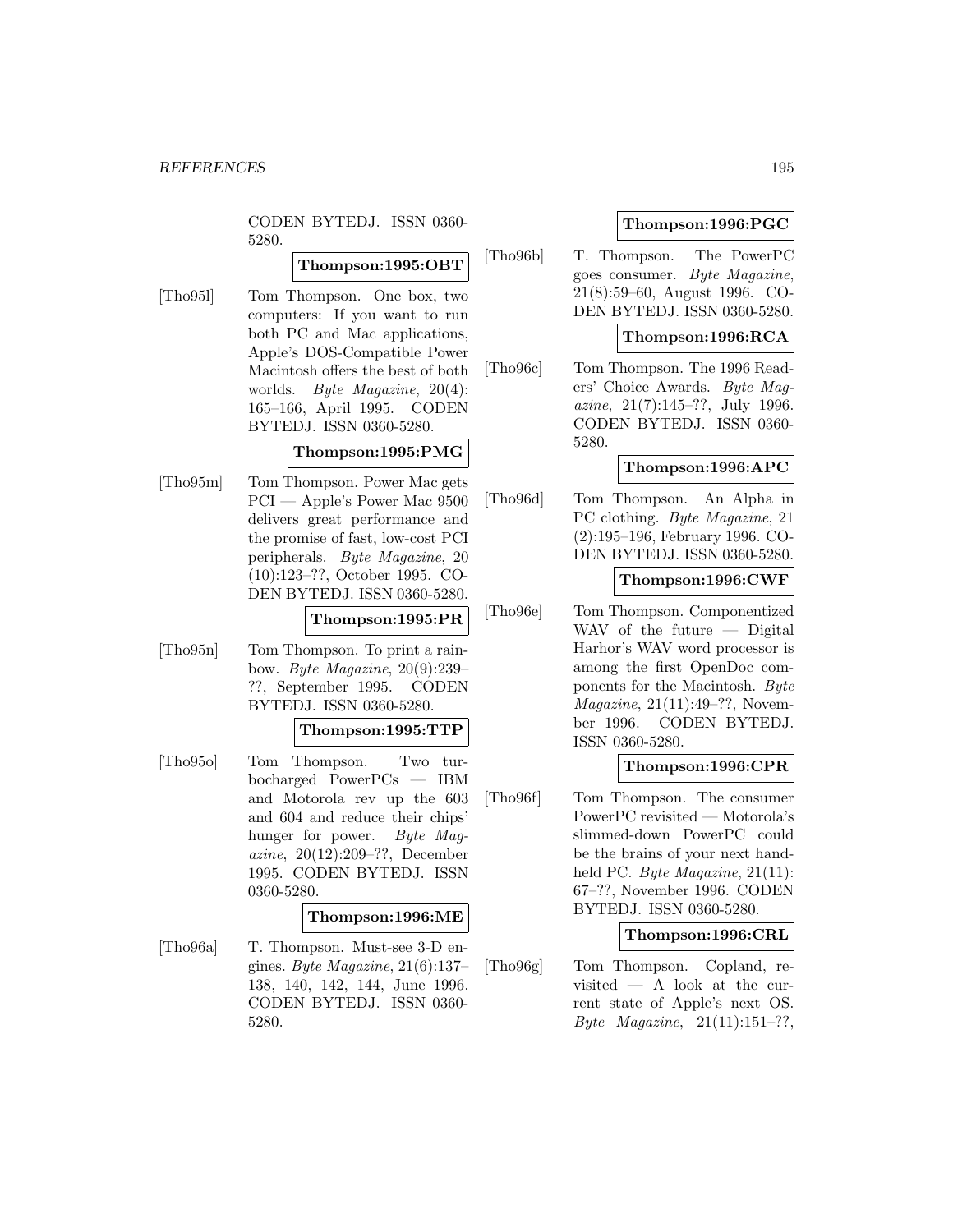November 1996. CODEN BYT-EDJ. ISSN 0360-5280.

### **Thompson:1996:ED**

[Tho96h] Tom Thompson. The elements of design. Byte Magazine, 21(8):80– ??, August 1996. CODEN BYT-EDJ. ISSN 0360-5280.

#### **Thompson:1996:HCC**

[Tho96i] Tom Thompson. How Copland communicates. Byte Magazine, 21(4):179–??, April 1996. CO-DEN BYTEDJ. ISSN 0360-5280.

### **Thompson:1996:MAM**

[Tho96j] Tom Thompson. Move aside, Mac. Byte Magazine, 21(8):48, August 1996. CODEN BYT-EDJ. ISSN 0360-5280.

### **Thompson:1996:NS**

[Tho96k] Tom Thompson. The network in the server. Byte Magazine, 21 (7):151–154, July 1996. CODEN BYTEDJ. ISSN 0360-5280.

**Thompson:1996:NR**

[Tho96l] Tom Thompson. Newton reborn. Byte Magazine, 21(5):123– ??, May 1996. CODEN BYT-EDJ. ISSN 0360-5280.

#### **Thompson:1996:PPG**

[Tho96m] Tom Thompson. The Power PC goes consumer. Byte Magazine, 21(8):59–??, August 1996. CO-DEN BYTEDJ. ISSN 0360-5280.

### **Thompson:1996:SHI**

[Tho96n] Tom Thompson. The server's helper — Intel's new i960 RP intelligent VO processor simplifies a server's architecture while also

improving performance. Byte Magazine, 21(10):67–??, October 1996. CODEN BYTEDJ. ISSN 0360-5280.

## **Thompson:1996:TTC**

[Tho96o] Tom Thompson. Two, two chips in one! Byte Magazine,  $21(6):59-$ 60, June 1996. CODEN BYT-EDJ. ISSN 0360-5280.

#### **Thompson:1996:WSH**

[Tho96p] Tom Thompson. When silicon hits its limits — what's next? Byte Magazine, 21(4):44– ??, April 1996. CODEN BYT-EDJ. ISSN 0360-5280.

### **Thompson:1996:WFC**

[Tho96q] Tom Thompson. The world's fastest computers. Byte Magazine, 21(1):45–47, 50, 52, 54, 58, 62, 64, January 1996. CODEN BYTEDJ. ISSN 0360-5280.

#### **Thomson:1996:ME**

[Tho96r] Tom Thomson. Must-see 3-D engines. Byte Magazine,  $21(6):137-$ ??, June 1996. CODEN BYT-EDJ. ISSN 0360-5280.

#### **Thompson:1997:FLA**

[Tho97a] Tom Thompson. First look at PowerPC  $G3 - A$  new generation offers speed and low fuel consumption. Byte Magazine, 22 (4):59–??, April 1997. CODEN BYTEDJ. ISSN 0360-5280.

### **Thompson:1997:HMW**

[Tho97b] Tom Thompson. How to make the world's fastest CPUs: Enter a world where dust is your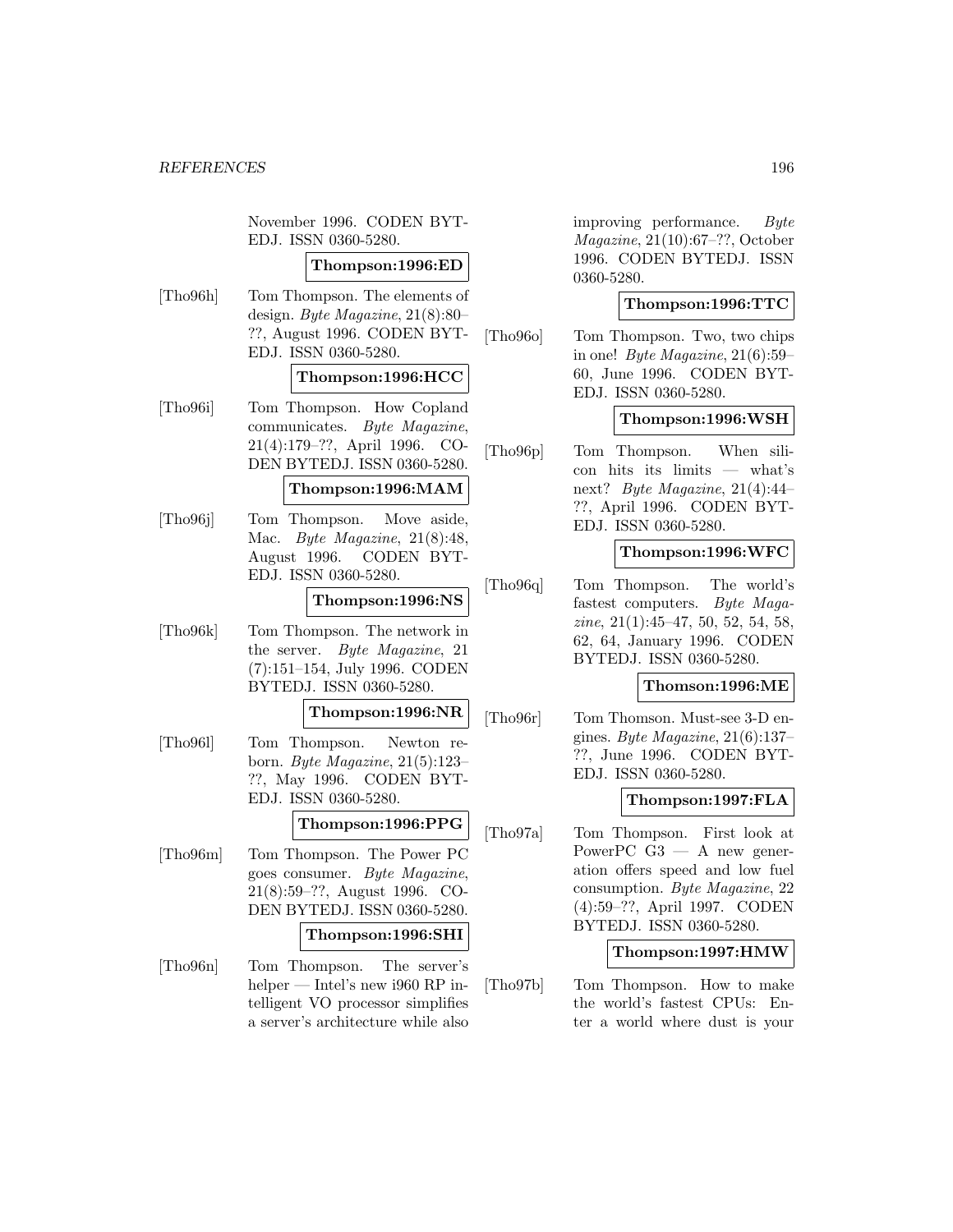enemy, day and night run together, and blazingly fast CPUs are born. Byte Magazine, 22 (2):20, February 1997. CODEN BYTEDJ. ISSN 0360-5280. This article offers a very understandable account of the complete fabrication process for the DEC Alpha CPU chips.

## **Thompson:1997:IBI**

[Tho97c] Tom Thompson. I2O beats I/O bottlenecks — A new architecture promises a big boost in server performance but not a big boost in cost. Byte Magazine, 22 (8):85–??, August 1997. CODEN BYTEDJ. ISSN 0360-5280.

## **Thompson:1997:MGM**

[Tho97d] Tom Thompson. The Mac goes multiprocessor — A new library and API enable preemptive multitasking and multiprocessing on Mac OS machines. Byte Magazine, 22(2):59–??, February 1997. CODEN BYTEDJ. ISSN 0360- 5280.

# **Thompson:1997:MMN**

[Tho97e] Tom Thompson. The MessagePad makeover — the newest Newton puts a big screen into a smallish package and a fast StrongARM CPU inside. it's the best one yet. Byte Magazine, 22 (3):44–??, March 1997. CODEN BYTEDJ. ISSN 0360-5280.

### **Thompson:1998:AMG**

[Tho98a] Tom Thompson. Apple Macs get faster and more affordable. Byte *Magazine*,  $23(1):28-29$ , January

1998. CODEN BYTEDJ. ISSN 0360-5280.

# **Thompson:1998:CPD**

[Tho98b] Tom Thompson. CPUs: PowerPC does blazing vector. Byte Magazine, 23(7):43–??, July 1998. CODEN BYTEDJ. ISSN 0360-5280.

# **Thompson:1998:FLA**

[Tho98c] Tom Thompson. A first look at Rhapsody — Apple's Rhapsody offers modern OS features, but the UI needs some work, and certain Mac technologies are missing. Byte Magazine,  $23(1):45$ ??, January 1998. CODEN BYT-EDJ. ISSN 0360-5280.

### **Thompson:1998:MNM**

[Tho98d] Tom Thompson. Mac notebook: The most powerful notebook. Byte Magazine, 23(7):107– ??, July 1998. CODEN BYT-EDJ. ISSN 0360-5280.

### **Thompson:1998:WRA**

[Tho98e] Tom Thompson. Writing for Rhapsody — Apple's latest OS offers a rich set of object-oriented frameworks for rapidly building GUI applications. Byte Magazine, 23(3):79–??, March 1998. CODEN BYTEDJ. ISSN 0360- 5280.

### **Thompson:1995:BCH**

[TJF95] Tom Thompson, Alan Joch, and Rich Friedman. Books and CD-ROMs: How to optimize your PowerPC code. Byte Magazine, 20(9):33–??, September 1995. CODEN BYTEDJ. ISSN 0360-5280.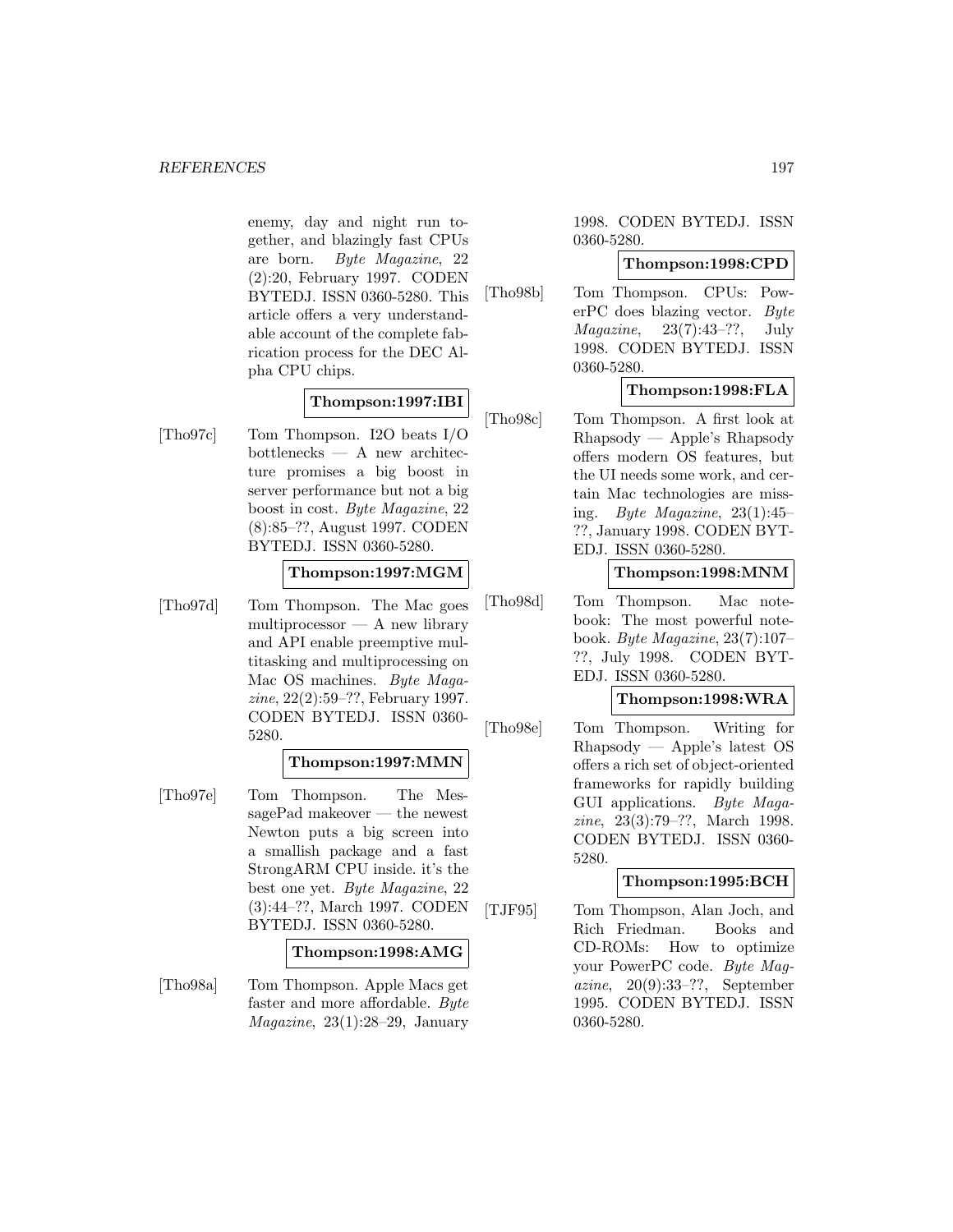# **Tropiano:1995:HII**

[TM95] Lenny Tropiano and Dinah Mc-Nutt. How to implement ISDN: Knowing the fundamentals of ISDN costs and service options can help you save money and avoid frustration. Byte Mag- $\alpha$ *zine*, 20(4):67–68, 70, 72, 74, April 1995. CODEN BYTEDJ. ISSN 0360-5280.

## **Trammell:1995:UCP**

[Tra95] Kelly Trammell. Under construction — have pity on groupware developers. they've got some serious problems to deal with. doin' the LN:DI. telephony's wake-up call. Byte Magazine, 20 (8):93–??, August 1995. CODEN BYTEDJ. ISSN 0360-5280.

# **Trammell:1996:PMA**

[Tra96a] Kelly Trammell. Prospero's magic application integrator. Byte Magazine, 21(2):173–174, February 1996. CODEN BYT-EDJ. ISSN 0360-5280.

### **Trammell:1996:WFF**

[Tra96b] Kelly Trammell. Work flow without fear. Byte Magazine, 21 (4):55–??, April 1996. CODEN BYTEDJ. ISSN 0360-5280.

## **Traut:1997:BVP**

[Tra97] Eric Traut. Building the virtual PC — A software emulator transforms the PowerPC into a Pentium PC. Byte Magazine, 22 (11):51–??, November 1997. CO-DEN BYTEDJ. ISSN 0360-5280.

# **Tristram:1995:KDM**

[Tri95] Claire Tristram. Keep the data moving — with ruggedized computers and PC cards you can computerize collection of data in the factory or field. (buying rugged Hand-Held computers p 90). Byte Magazine, 20(12):87– 88, 90, 92, 94, 96, December 1995. CODEN BYTEDJ. ISSN 0360-5280.

## **Thomsen:1996:YNS**

[TS96a] D. Thomsen and W. Schwartau. Is your network secure? Byte Magazine, 21(1):155–156, January 1996. CODEN BYTEDJ. ISSN 0360-5280.

## **Thomsen:1996:IYN**

[TS96b] Dan Thomsen and Winn Schwartau. Is your network secure? Byte Magazine, 21(1):155–??, January 1996. CODEN BYTEDJ. ISSN 0360-5280.

# **Turk:1997:BBI**

[Tur97] Andy Turk. Building a better interface with Java: Internet Foundation Classes lets you build Java applets with useful features such as drag and drop. Byte Magazine, 22(8):45–46, August 1997. CODEN BYTEDJ. ISSN 0360-5280.

# **Udell:1995:BHW**

[Ude95a] Jon Udell. BOMB's away how we built a Web-based survey to get feedback from readers. and how you can turn your Web server into an application server that connects you to customers, suppliers, and business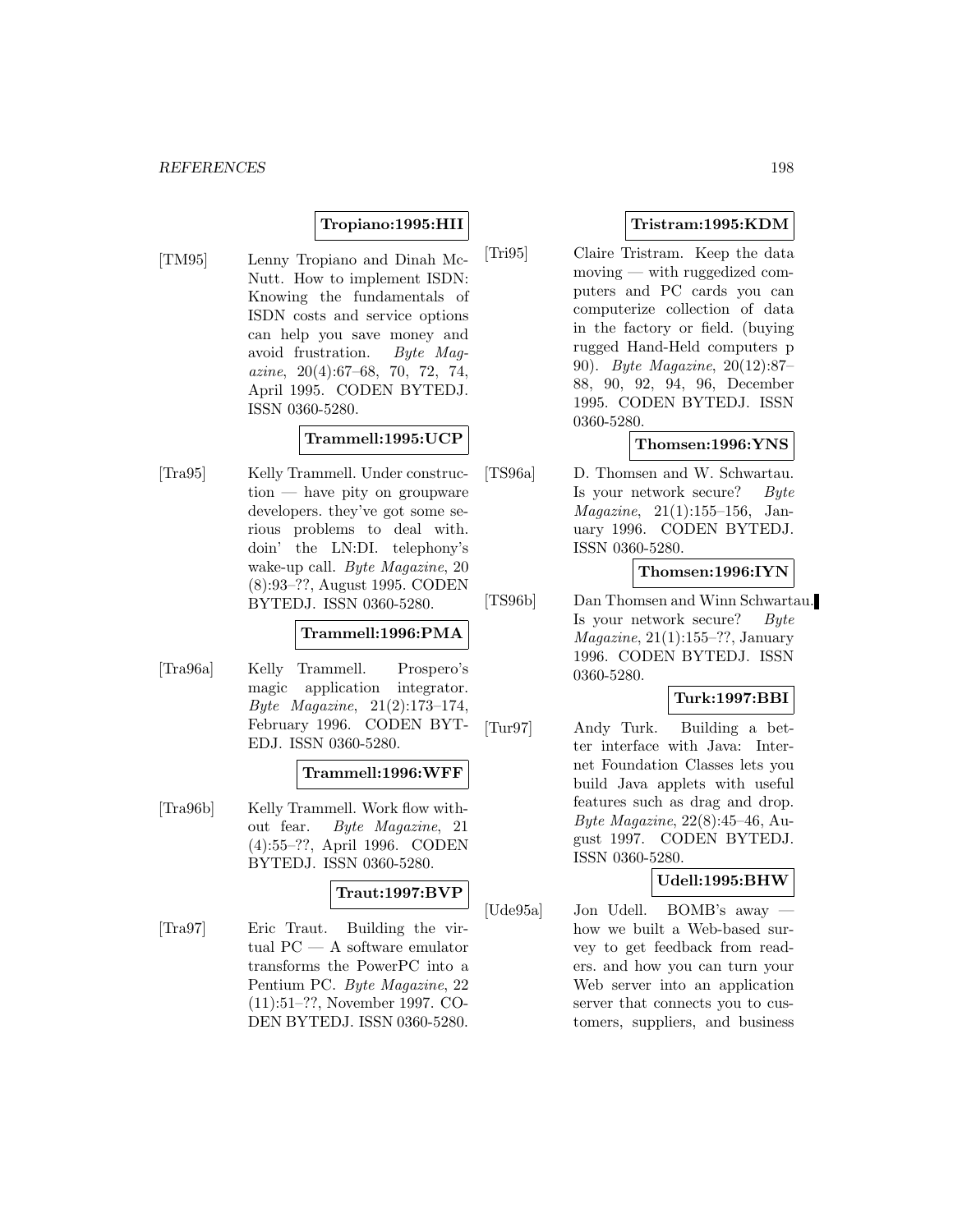partners. Byte Magazine, 20(10): 105–??, October 1995. CODEN BYTEDJ. ISSN 0360-5280.

## **Udell:1995:GGB**

- 
- [Ude95b] Jon Udell. Global groupware — BYTE implements the virtual press room, a Web archive where companies can publish press releases and users can find out about the latest products. Byte Magazine,  $20(11):203-??$ , November 1995. CODEN BYT-EDJ. ISSN 0360-5280.

# **Udell:1995:HWJ**

[Ude95c] Jon Udell. Hello, world: Jon Udell, executive editor for new media, launches a monthly column, the BYTE Network Project, to help you mine the opportunities of business-tobusiness networking. Byte Magazine, 20(7):87–??, July 1995. CODEN BYTEDJ. ISSN 0360- 5280.

### **Udell:1995:LWB**

[Ude95d] Jon Udell. Live wire — BYTE's new 56-Kbps link to the Internet sparks concern over public versus private IP addressing. Byte Magazine, 20(8):103–??, August 1995. CODEN BYTEDJ. ISSN 0360-5280.

### **Udell:1995:NCN**

[Ude95e] Jon Udell. Novell's campaign: Novell is embarking on a grand strategy to get 1 billion users and devices connected to NetWare by the year 2000. Byte Magazine, 20(2):42–??, February 1995. CO-DEN BYTEDJ. ISSN 0360-5280.

# **Udell:1995:PMO**

[Ude95f] Jon Udell. Perl magic — our Webmeister explains the Perl and HTML programming tricks under the hood of the new Virtual Press Room. Byte Magazine, 20(12):115–??, December 1995. CODEN BYTEDJ. ISSN 0360-5280.

# **Udell:1995:WPI**

[Ude95g] Jon Udell. A warped perspective: IBM says Warp is for end users. wrong. it's an integrator's dream. Byte Magazine, 20(3): 165–??, March 1995. CODEN BYTEDJ. ISSN 0360-5280.

# **Udell:1995:WS**

[Ude95h] Jon Udell. Web search. Byte Magazine, 20(9):223–??, September 1995. CODEN BYTEDJ. ISSN 0360-5280.

# **Udell:1995:YCT**

[Ude95i] Jon Udell. You can take it with you: What does Windows 95 offer users on the go? Byte Magazine, 20(6):145–??, June 1995. CODEN BYTEDJ. ISSN 0360- 5280.

# **Udell:1996:DL**

[Ude96a] Jon Udell. Damn lies. Byte Magazine, 21(2):137–??, February 1996. CODEN BYTEDJ. ISSN 0360-5280.

# **Udell:1996:DCB**

[Ude96b] Jon Udell. Dual-mode conferencing — the BYTE Webmaster explains how to bring both news-style conferencing and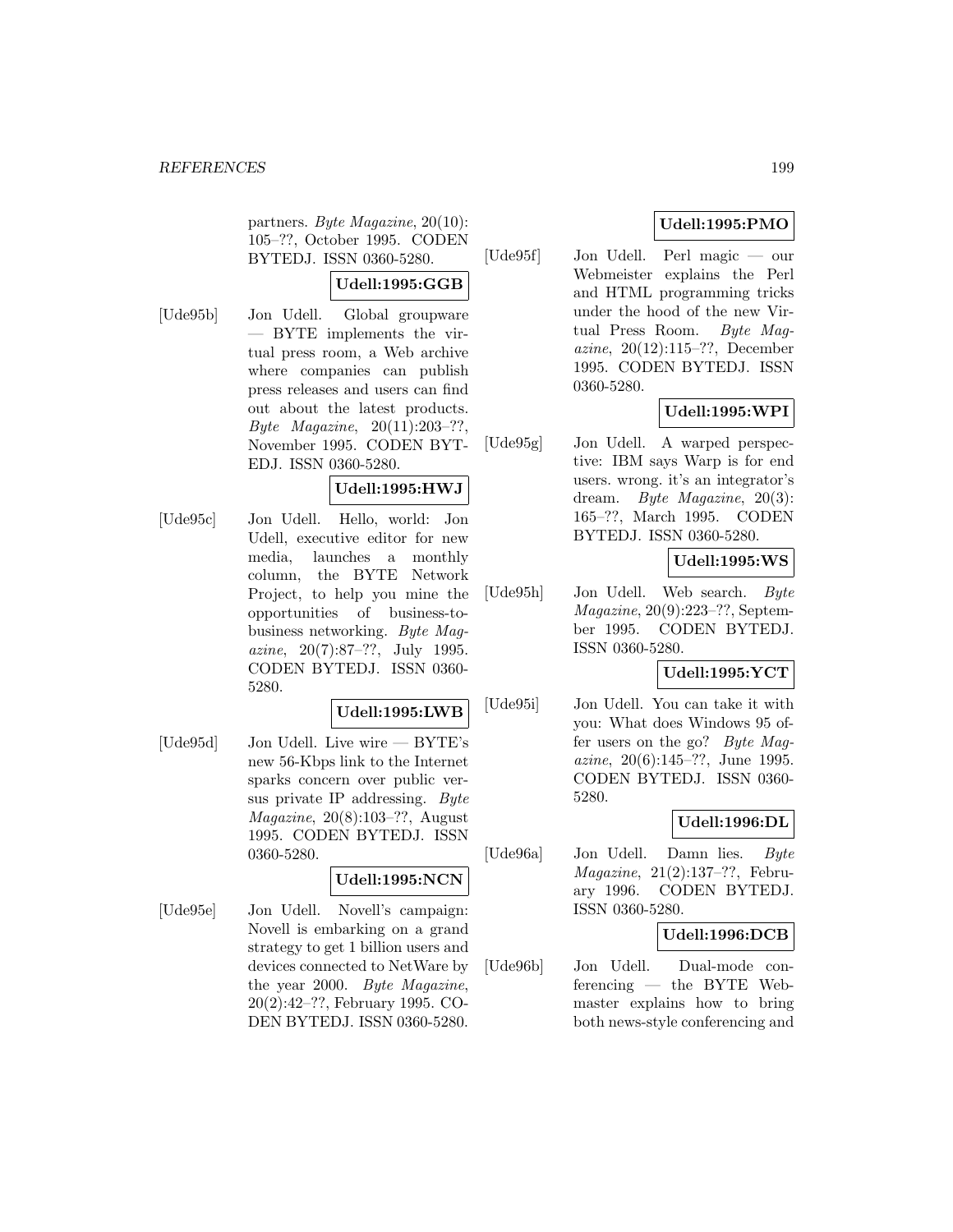Web-style conferencing to your site. Byte Magazine,  $21(12):141-$ ??, December 1996. CODEN BYTEDJ. ISSN 0360-5280.

# **Udell:1996:EA**

[Ude96c] Jon Udell. E-Mail adventures. Byte Magazine, 21(4):85– ??, April 1996. CODEN BYT-EDJ. ISSN 0360-5280.

# **Udell:1996:HWC**

[Ude96d] Jon Udell. Hybrid Web/CD-ROM: Do it yourself — what bandwidth problem? WebCD lets you publish your Web site on CD-ROMs that retain live Internet links. Byte Magazine, 21(11): 54–??, November 1996. CODEN BYTEDJ. ISSN 0360-5280.

### **Udell:1996:LL**

[Ude96e] Jon Udell. Lessons learned. Byte Magazine, 21(7):115–??, July 1996. CODEN BYTEDJ. ISSN 0360-5280.

### **Udell:1996:LT**

[Ude96f] Jon Udell. Let's talk. Byte Mag*azine*,  $21(5):77-??$ , May 1996. CODEN BYTEDJ. ISSN 0360- 5280.

# **Udell:1996:OCH**

[Ude96g] Jon Udell. On-line componentware — here's how you can turn your Web site into a flexible software component to build new applications quickly. Byte Magazine, 21(11):129–??, November 1996. CODEN BYTEDJ. ISSN 0360-5280.

# **Udell:1996:PMP**

[Ude96h] Jon Udell. Push me, pull you how to combine e-mail push and Web pull with Next's WebObjects. Byte Magazine, 21(9): 117–??, September 1996. CO-DEN BYTEDJ. ISSN 0360-5280.

# **Udell:1996:SM**

[Ude96i] Jon Udell. Server management. Byte Magazine, 21(1):107–108, 110, January 1996. CODEN BYTEDJ. ISSN 0360-5280.

# **Udell:1996:WC**

[Ude96j] Jon Udell. Web conferencing. Byte Magazine, 21(6):131– ??, June 1996. CODEN BYT-EDJ. ISSN 0360-5280.

# **Udell:1996:WD**

[Ude96k] Jon Udell. Web design. Byte  $Magazine, 21(3):91-??, March$ 1996. CODEN BYTEDJ. ISSN 0360-5280.

### **Udell:1996:WSP**

[Ude96l] Jon Udell. Web surveys with properly designed forms, the Web becomes a valuable resource for data collection. Byte Magazine, 21(10):133–??, October 1996. CODEN BYTEDJ. ISSN 0360-5280.

### **Udell:1996:YBN**

[Ude96m] Jon Udell. Your business needs the Web. Byte Magazine, 21(8): 68–70, 72, 74, 76, 78, 80, August 1996. CODEN BYTEDJ. ISSN 0360-5280. Discusses NASA's distributed data visualization using Java.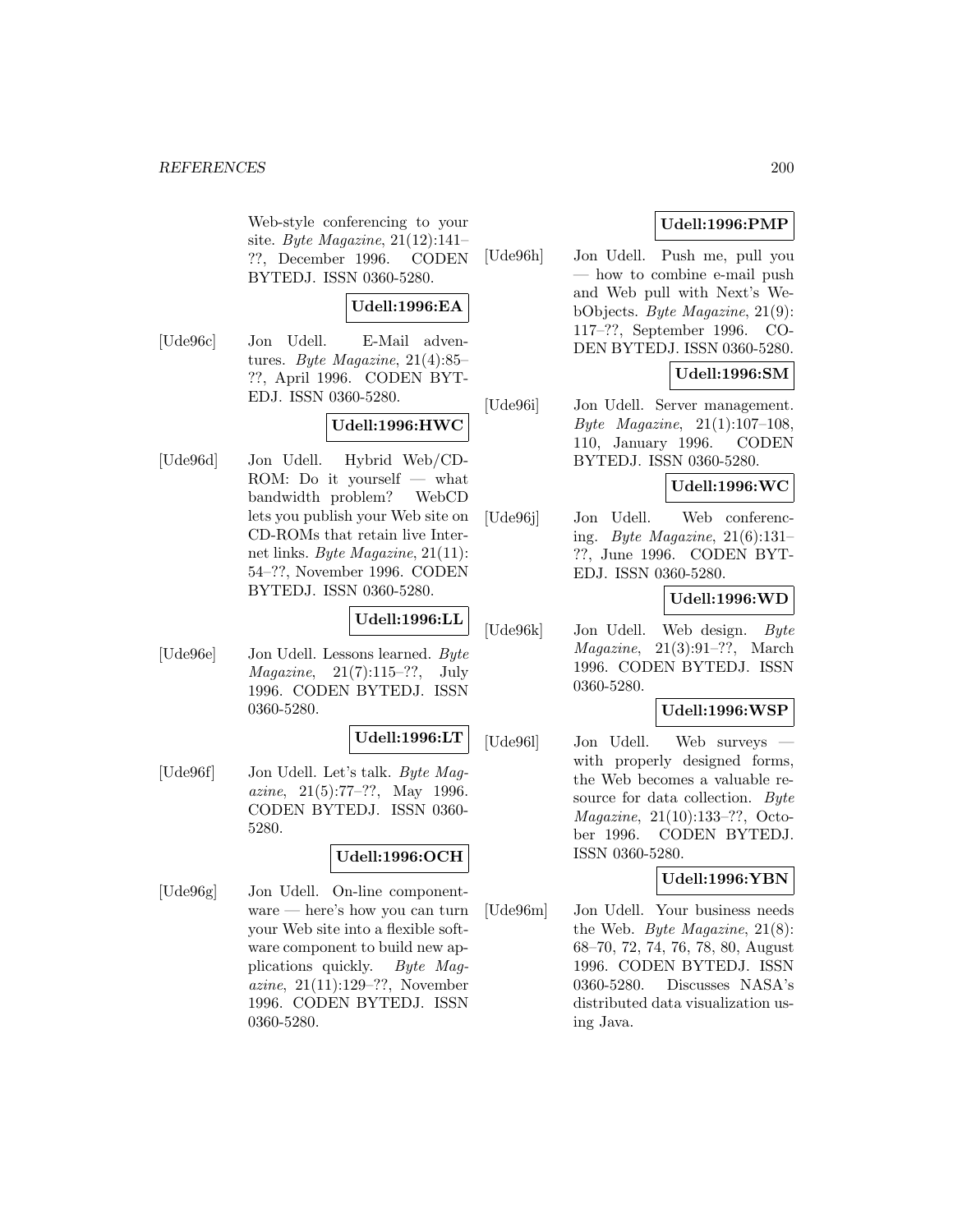#### *REFERENCES* 201

# **Udell:1997:WPJa**

[Ude97a] John Udell. Web project: JavaScript revisited. Byte Magazine, 22(5):99, 100, 102, May 1997. CODEN BYTEDJ. ISSN 0360-5280.

### **Udell:1997:WPP**

[Ude97b] John Udell. Web project: Persistent Java: A servlet-based group calendar becomes a surprising success and prompts an exploration of ways to bind Java programs to persistent storage. Byte Magazine, 22(8):109, 110, 112, August 1997. CODEN BYT-EDJ. ISSN 0360-5280.

## **Udell:1997:CSS**

[Ude97c] Jon Udell. Cascading style sheets — CSS will change how Web designers work. here are some ways to learn and use it. Byte Magazine, 22(11):97–??, November 1997. CODEN BYTEDJ. ISSN 0360-5280.

## **Udell:1997:DIT**

[Ude97d] Jon Udell. Digital IDs — today's digital identification technologies promise long-term benefits but currently inflict shortterm pain. Byte Magazine, 22(3): 115–??, March 1997. CODEN BYTEDJ. ISSN 0360-5280.

# **Udell:1997:NAW**

[Ude97e] Jon Udell. Net applications: Will Netscape set the standard? Byte Magazine, 22(3):66–69, 72, 74, 76, 80, 82, 84, March 1997. CO-DEN BYTEDJ. ISSN 0360-5280. Discusses Java, Javascript, and the Java Runtime Environment.

# **Udell:1997:NSH**

[Ude97f] Jon Udell. NT security — how to make Windows NT a secure Internet platform. Byte Magazine, 22(2):117–??, February 1997. CODEN BYTEDJ. ISSN 0360-5280.

## **Udell:1997:PFH**

[Ude97g] Jon Udell. Perl's future — how to benefit from Perl and its challengers. Byte Magazine, 22(4): 121–??, April 1997. CODEN BYTEDJ. ISSN 0360-5280.

## **Udell:1997:SAO**

[Ude97h] Jon Udell. Search again — our Webmaster explains how to move beyond basic search-engine capabilities to make your site more informative. Byte Magazine, 22(1): 123–??, January 1997. CODEN BYTEDJ. ISSN 0360-5280.

# **Udell:1997:TTS**

[Ude97i] Jon Udell. Textbase tricks some tips on making good use of all that information on the Web. Byte Magazine, 22(7):97– ??, July 1997. CODEN BYT-EDJ. ISSN 0360-5280.

### **Udell:1997:VFS**

[Ude97j] Jon Udell. The value of free software — freeware gems like Apache, Linux, and Perl keep the Web spinning. Byte Magazine, 22(12):109–??, December 1997. CODEN BYTEDJ. ISSN 0360-5280.

## **Udell:1997:WPJb**

[Ude97k] Jon Udell. Web project: Java servlets: Servlets, the Java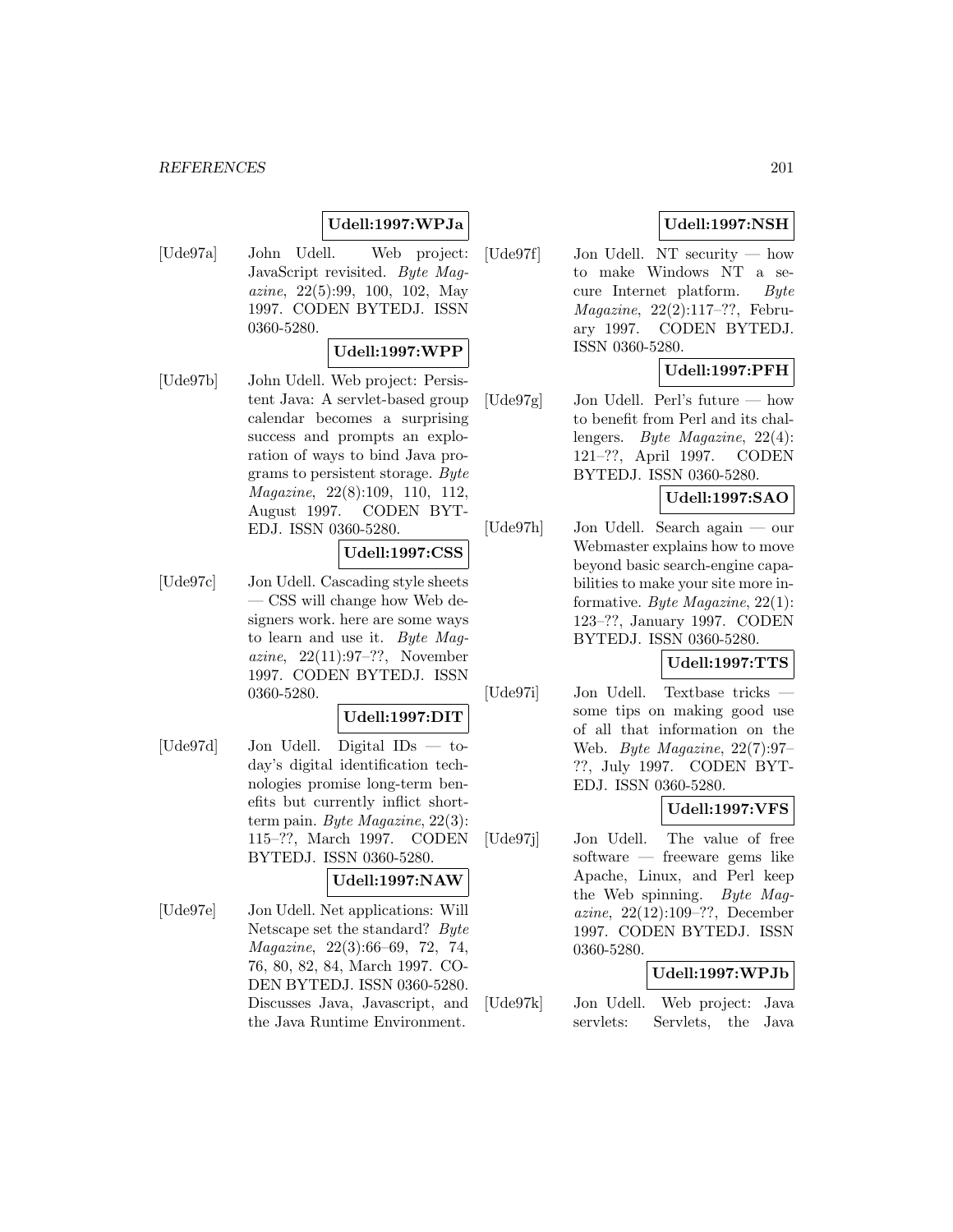equivalent of CGI applications, can deliver on many of Java's promises while dodging some of its worst limitations. Byte Magazine, 22(6):115, 116, 118, June 1997. CODEN BYTEDJ. ISSN 0360-5280.

### **Udell:1998:DEH**

[Ude98a] Jon Udell. Deploying effective HTML forms: 10 tips for creating the best Web forms you can. Byte Magazine, 23(5):103– ??, May 1998. CODEN BYT-EDJ. ISSN 0360-5280.

# **Udell:1998:HAW**

[Ude98b] Jon Udell. HTTP authentication — worried that anyone can get into your site? authentication is the answer, but not all Web servers do it the same. Byte Magazine, 23(1):89–??, January 1998. CODEN BYTEDJ. ISSN 0360-5280.

# **Udell:1998:SSS**

[Ude98c] Jon Udell. In search of SSL spidering — building tools that fetch and process secure pages teaches some painful lessons.  $Byte$   $Magazine$ ,  $23(2):97-??$ , February 1998. CODEN BYT-EDJ. ISSN 0360-5280.

### **Udell:1998:LWS**

[Ude98d] Jon Udell. Local Web servers. Byte *Magazine*,  $23(6):105-??$ , June 1998. CODEN BYTEDJ. ISSN 0360-5280.

| -0360-5280. |                                |
|-------------|--------------------------------|
|             | $\vert$ Udell:1998:SMN $\vert$ |
| TJJ-11      | Socuring moil and              |

[Ude98e] Jon Udell. Securing mail and news. Byte Magazine, 23(4):105– ??, April 1998. CODEN BYT-EDJ. ISSN 0360-5280.

## **Udell:1995:BCS**

[UGB95] Jon Udell, Rick Grehan, and Rex Baldazo. Books and CD-ROMs: A savvy guide to client/server computing: Programming CD-ROMs, LANs, and the development of Windows NT. Byte Magazine, 20(2):37–??, February 1995. CODEN BYTEDJ. ISSN 0360-5280.

## **Udell:1995:BCM**

[UT95] Jon Udell and Tom Thompson. Books and CD-ROMs: A model for future AI research: An AI model from Douglas Hofstadter, a Star Trek technical manual, and an unauthorized look at Windows 95. Byte Magazine, 20 (3):45–??, March 1995. CODEN BYTEDJ. ISSN 0360-5280.

### **Vacca:1995:MBN**

[Vac95a] John Vacca. Mosaic: Beyond net surfing: This GUI navigator is also a tool for doing business on the World Wide Web. Byte *Magazine*,  $20(1):75-??$ , January 1995. CODEN BYTEDJ. ISSN 0360-5280.

### **Vacca:1995:FIT**

[Vac95b] John R. Vacca. Faking it, then making it  $-$  simulation software helped design production flow in Siemens Solar's new clean room. Byte Magazine, 20(11): 66–??, November 1995. CODEN BYTEDJ. ISSN 0360-5280.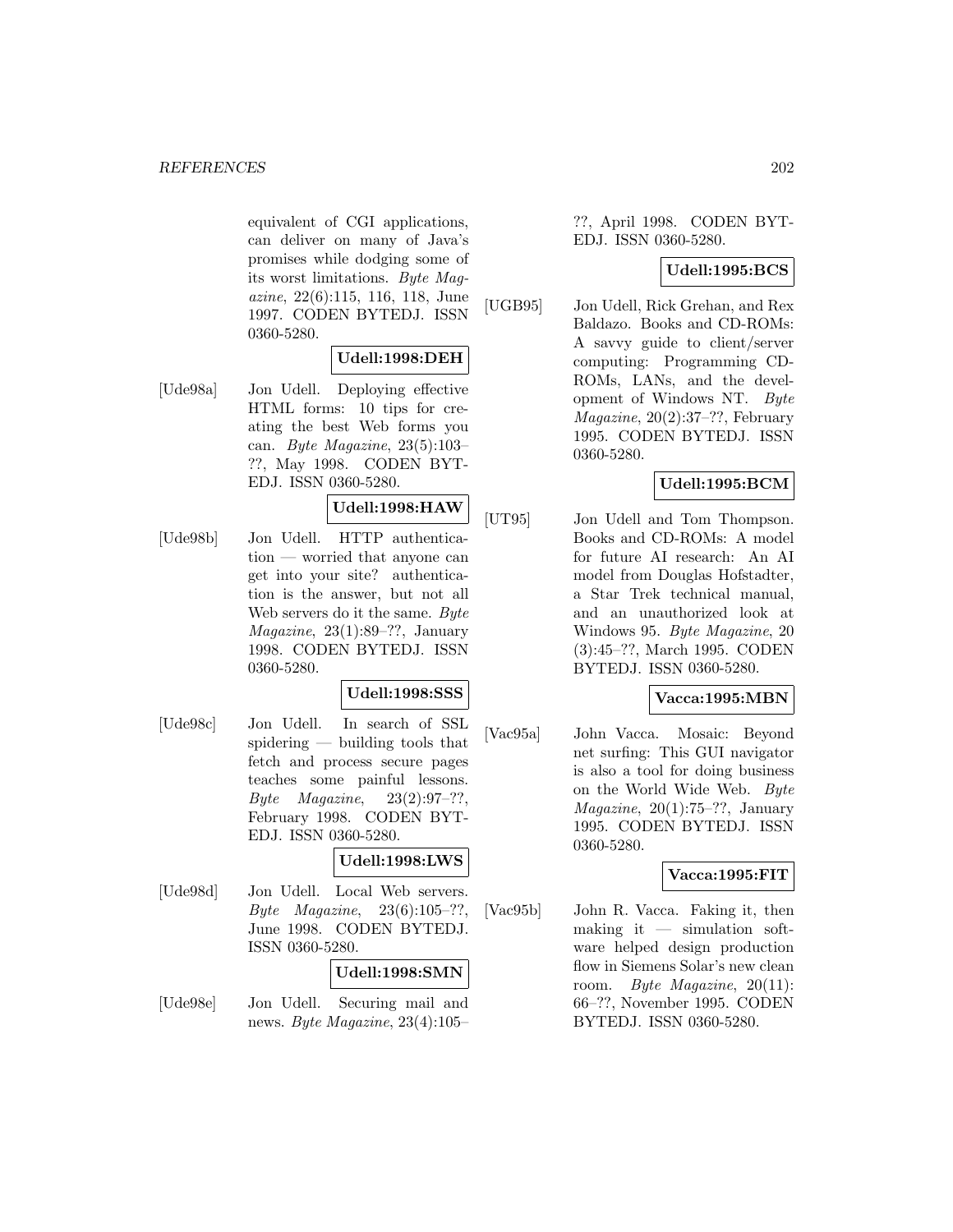# **VanHorn:1995:ASM**

[Van95a] G. Armour Van Horn. Audience share: As more people incorporate sound and video in their presentations, projection panels must keep up. Proxima's new Ovation+ active-matrix LCD projection panels support 24-bit color and stereo sound. Byte Magazine, 20(1):191–??, January 1995. CODEN BYTEDJ. ISSN 0360-5280.

### **vanHorn:1995:ASO**

[van95b] G. Armour van Horn. Audience share (ovation+ projection panels). Byte Magazine, 20(1): 191–192, January 1995. CODEN BYTEDJ. ISSN 0360-5280.

## **VanHorn:1996:ADR**

[Van96a] G. Armour Van Horn. Apple's desktop replacement. Byte Magazine, 21(6):70, June 1996. CO-DEN BYTEDJ. ISSN 0360-5280.

## **VanHorn:1996:OGG**

[Van96b] G. Armour Van Horn. One gig to go. Byte Magazine, 21(4):151–??, April 1996. CODEN BYTEDJ. ISSN 0360-5280.

# **VanHorn:1996:RSR**

[Van96c] G. Armour Van Horn. Roadshow romance — Proxima's Desktop Projector 4100Z sets a new standard for direct digital projection. Byte Magazine, 21 (10):55–??, October 1996. CO-DEN BYTEDJ. ISSN 0360-5280.

### **VanderVeer:1996:OSO**

[Van96d] Emily R. Vander Veer. OpenDoc says OLE to developers [operating systems]. Byte Magazine, 21 (7):49–50, July 1996. CODEN BYTEDJ. ISSN 0360-5280.

## **VanHorn:1997:PMC**

[Van97] G. Armour Van Horn. Power Macs: Cookin' at 225 MHz should you buy a clone or stick with the original brand? we test the latest 200- and 225- MHz Power Macs to find the best. Byte Magazine, 22(3):135– ??, March 1997. CODEN BYT-EDJ. ISSN 0360-5280.

# **Varhol:1995:WCF**

[Var95] Peter Varhol. Windows for control freaks: QNX's Photon kernel gives developers welcome control over windowing programming. Byte Magazine, 20(6):83– ??, June 1995. CODEN BYT-EDJ. ISSN 0360-5280.

### **Varhol:1996:OGW**

[Var96] Peter D. Varhol. OOP from the guy who wrote the book. Byte Magazine, 21(2):169–170, February 1996. CODEN BYTEDJ. ISSN 0360-5280.

## **Vaughan-Nichols:1996:EES**

[Vau96] Steven J. Vaughan- Nichols. Exchange: E-mail on steroids. Byte Magazine, 21(6):153–??, June 1996. CODEN BYTEDJ. ISSN 0360-5280.

#### **VaughanNichols:1996:EES**

[VN96a] S. J. Vaughan-Nichols. Exchange: e-mail on steroids. Byte Magazine, 21(6):153–154, June 1996. CODEN BYTEDJ. ISSN 0360-5280.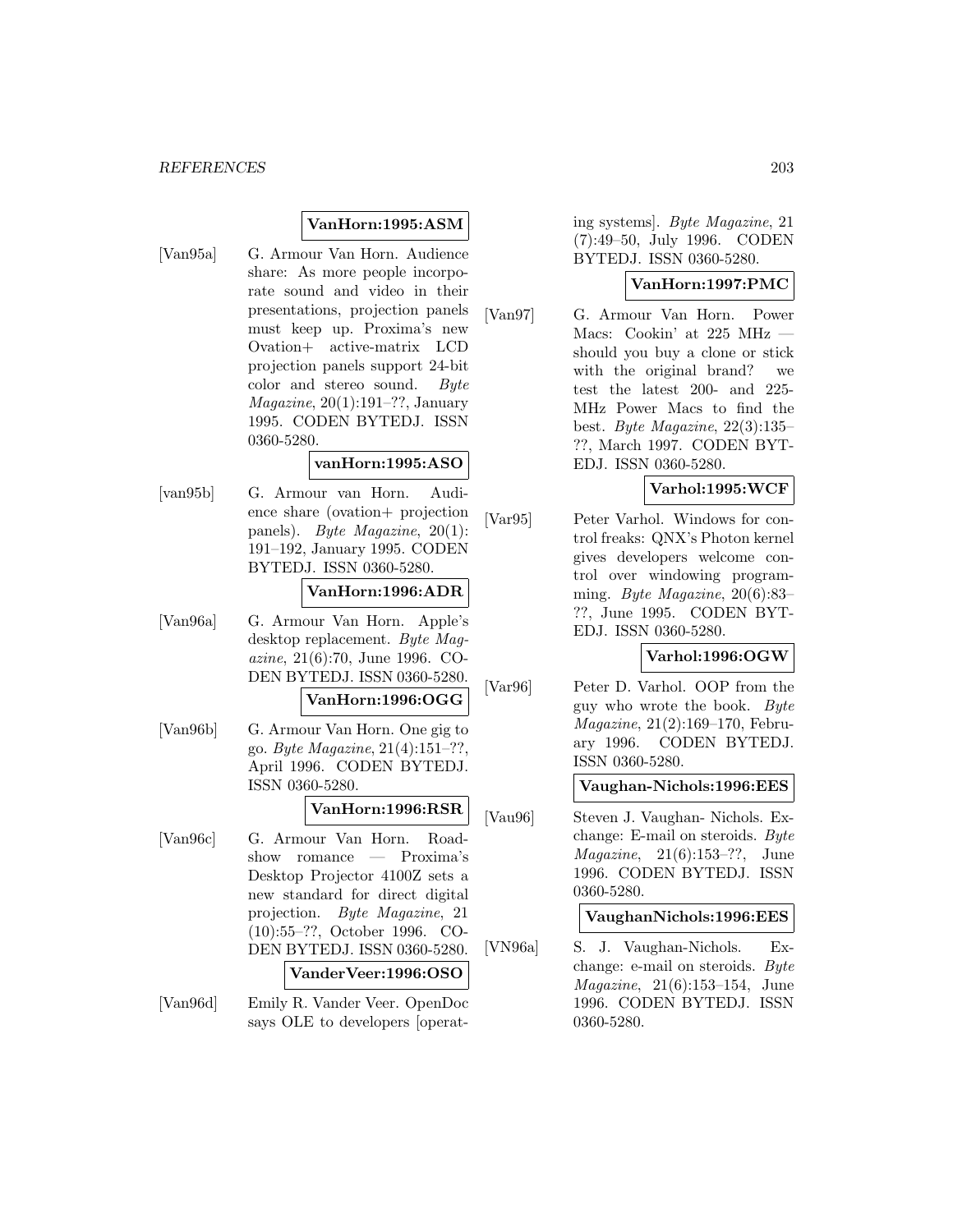#### **Vaughan-Nichols:1996:NST**

[VN96b] Steven J. Vaughan-Nichols. Net saviors — two backup products take very different approaches to saving network data. Byte Magazine, 21(10):145–??, October 1996. CODEN BYTEDJ. ISSN 0360-5280.

#### **Vaughan-Nichols:1996:SCW**

[VN96c] Steven J. Vaughan-Nichols. Spinning the corporate Web. Byte Magazine, 21(5):113–??, May 1996. CODEN BYTEDJ. ISSN 0360-5280.

### **Vaughan-Nichols:1997:EWM**

[VN97a] Steven J. Vaughan-Nichols. Eudorable Web Mail — better POP and MIME support, plus new filtering plugins, make the new Windows 95 version of Eudora well worth paying for. Byte Magazine, 22(2):140–??, February 1997. CODEN BYTEDJ. ISSN 0360-5280.

#### **Vaughan-Nichols:1997:LAS**

[VN97b] Steven J. Vaughan-Nichols. Local AltaVista searching — AltaVista now lets you aim its popular Internet search engine at your PC and LAN. but you need big metal for good performance. Byte Magazine, 22(1): 42–??, January 1997. CODEN BYTEDJ. ISSN 0360-5280.

### **Vogt:1995:SRS**

[Vog95] Charles Vogt. Software roundup: Simple SQL: SQL front-end tools empower nontechnical managers to make informed, time-critical

decisions by giving them direct access to client/server databases. Byte Magazine,  $20(6):217-??$ , June 1995. CODEN BYTEDJ. ISSN 0360-5280.

#### **Watterson:1995:DMT**

[Wat95] Karen Watterson. A data miner's tools — you can dig it with query-and-reporting programs, multidimensional analysis software, and intelligent agents. Byte Magazine,  $20(10)$ : 91–??, October 1995. CODEN BYTEDJ. ISSN 0360-5280.

### **Watterson:1997:ADS**

[Wat97a] Karen Watterson. Attention, data-mart shoppers — top-down or bottom-up, building a data mart gives you the information you value most. Byte Magazine, 22(7):73–??, July 1997. CODEN BYTEDJ. ISSN 0360-5280.

### **Watterson:1997:CES**

[Wat97b] Karen Watterson. Commanding the enterprise — soon you'll be able to manage the network and all those devices from one console. Byte Magazine, 22(12): 93–??, December 1997. CODEN BYTEDJ. ISSN 0360-5280.

#### **Watterson:1998:PED**

[Wat98a] Karen Watterson. Part I: Enterprise databases battle on. Byte Magazine, 23(6):97–??, June 1998. CODEN BYTEDJ. ISSN 0360-5280.

## **Watterson:1998:RUR**

[Wat98b] Karen Watterson. The road to a universal repository: Components technology heats up an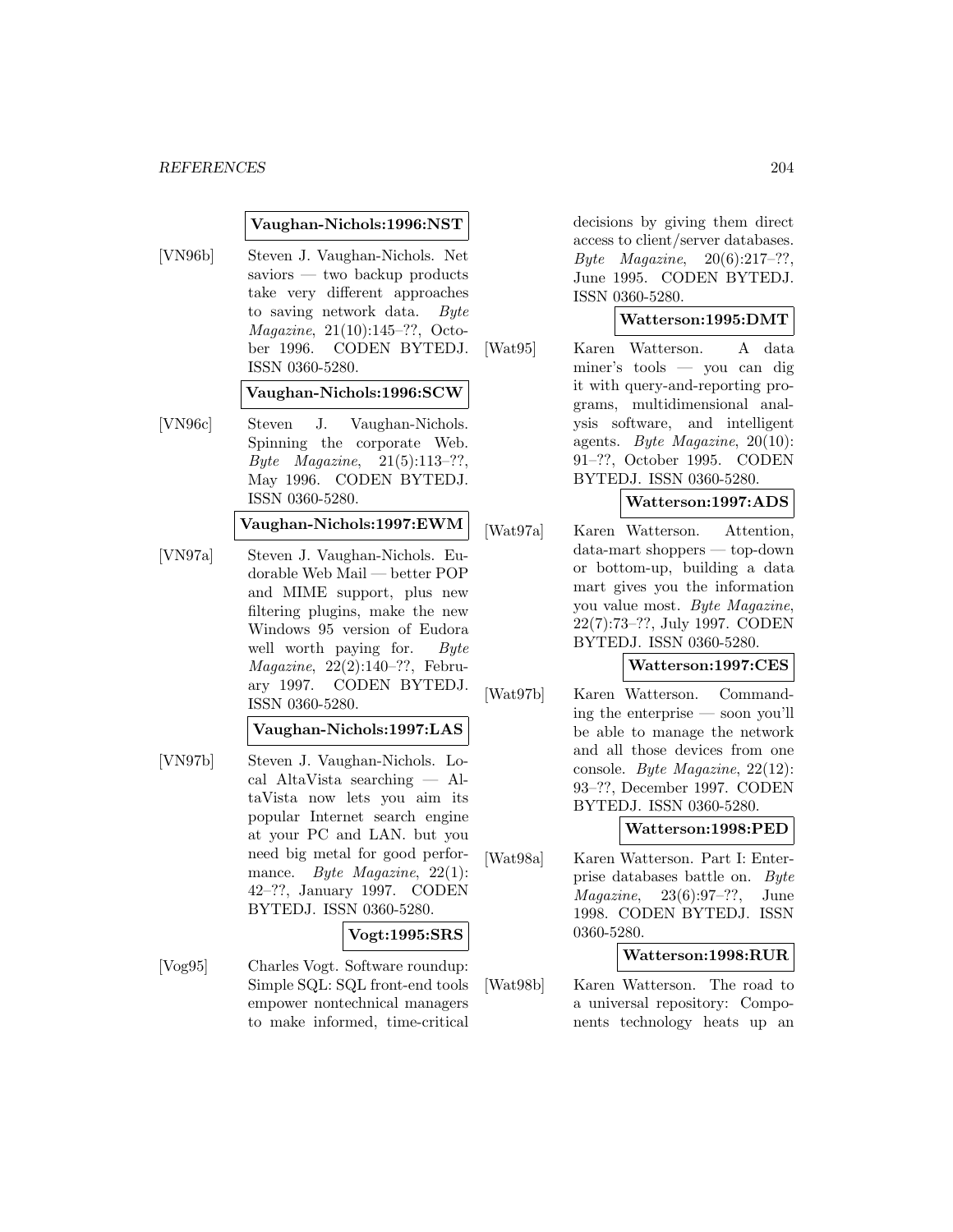old idea. Byte Magazine, 23(5): 112S–??, May 1998. CODEN BYTEDJ. ISSN 0360-5280.

### **Wayner:1995:ACS**

[Way95a] Peter Wayner. Agent-Enhanced communicator: Sony's Magic Link provides phone, modem, sendfax, E-mail pager, and infrared communications abilities. Byte Magazine, 20(2):103–104, February 1995. CODEN BYT-EDJ. ISSN 0360-5280.

### **Wayner:1995:FAN**

[Way95b] Peter Wayner. Free agents: A new generation of light-weight, multithreaded operating environments provide security and interoperability for agent developers. Byte Magazine, 20(3): 105–??, March 1995. CODEN BYTEDJ. ISSN 0360-5280.

### **Wayner:1995:MLG**

[Way95c] Peter Wayner. Machine learning grows  $up - what's$  the difference between Elwood and Jake? the right algorithm can tell you. Byte Magazine, 20(8):63–??, August 1995. CODEN BYTEDJ. ISSN 0360-5280.

## **Wayner:1995:NCF**

[Way95d] Peter Wayner. Network-Ready computer: Forget the CPU and clock speed; network I/O capacity may be the new measure of a desktop system's performance. Byte Magazine, 20(3): 171–??, March 1995. CODEN BYTEDJ. ISSN 0360-5280.

# **Wayner:1995:NCN**

[Way95e] Peter Wayner. New chips and new technologies compete for adoption. Byte Magazine, 20 (6):187–??, June 1995. CODEN BYTEDJ. ISSN 0360-5280.

# **Wayner:1995:OHR**

[Way95f] Peter Wayner. Oracle hits the road: Oracle In Motion's agents take over network housekeeping chores, virtually eliminating the wireless performance penalty. Byte Magazine, 20(6): 207–??, June 1995. CODEN BYTEDJ. ISSN 0360-5280.

## **Wayner:1995:PCL**

[Way95g] Peter Wayner. Picking the crypto locks — with today's hardware and a new technique called differential cryptanalysis. it's getting easier for data burglars to crack your safe. what can you do to keep them out? Byte Magazine, 20(10):77–??, October 1995. CODEN BYTEDJ. ISSN 0360-5280.

## **Wayner:1995:SFD**

[Way95h] Peter Wayner. Solutions focus:  $DragNET - G$ -men get a new weapon. the FBI's DNA database is helping police nab suspects. (DNA by the numbers p 110). Byte Magazine, 20(12): 106–??, December 1995. CO-DEN BYTEDJ. ISSN 0360-5280.

### **Wayner:1996:NPM**

[Way96a] P. Wayner. Net programming for the masses. Byte Magazine, 21 (2):101–102, 104, February 1996.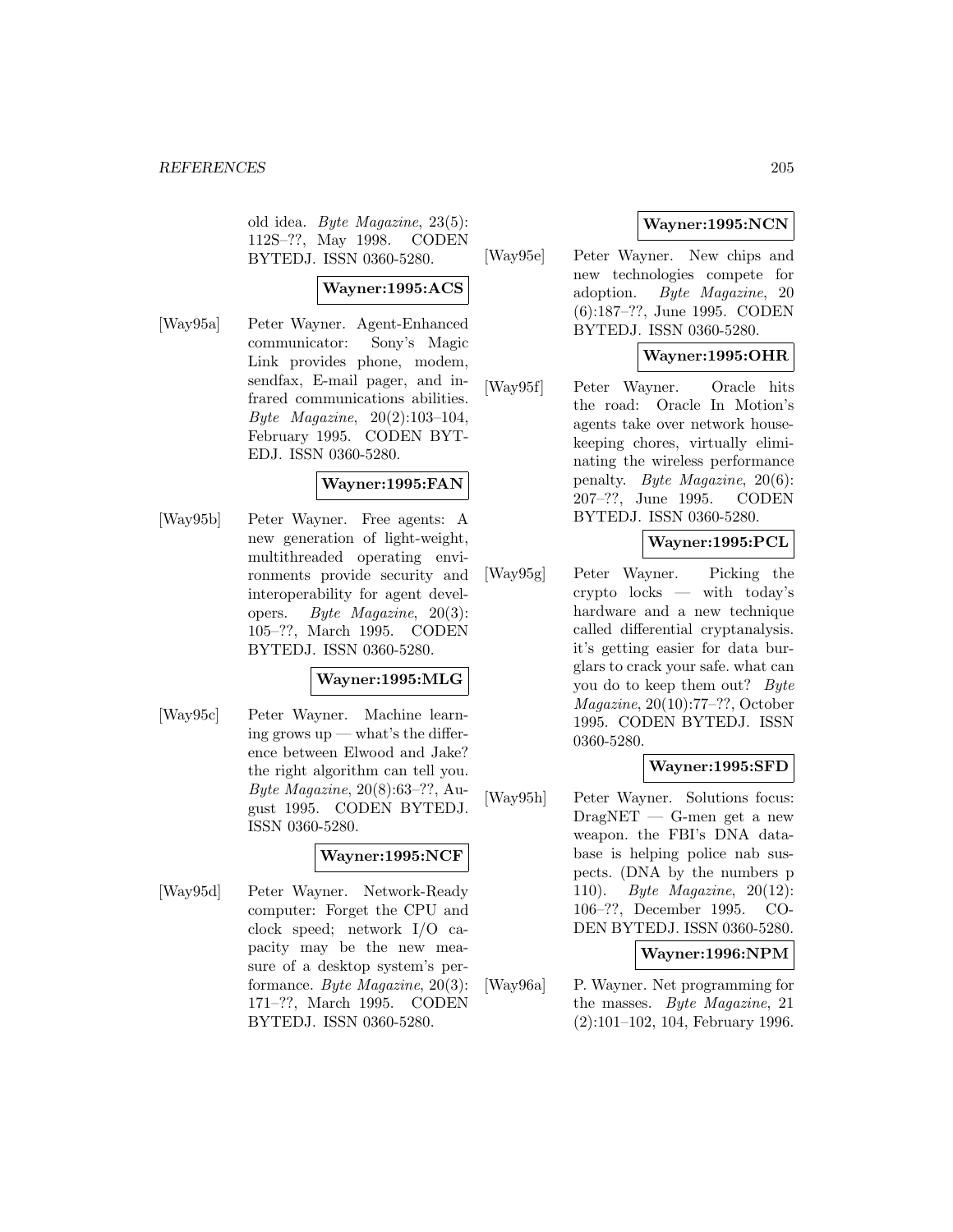CODEN BYTEDJ. ISSN 0360- 5280.

# **Wayner:1996:BJP**

[Way96b] Peter Wayner. Better Java programming: Knowing how Java's dynamic linking works can help you improve a program's performance. Byte Magazine, 21(9): 63–64, September 1996. CODEN BYTEDJ. ISSN 0360-5280.

## **Wayner:1996:CR**

[Way96c] Peter Wayner. Crave the RAVE.  $Byte$  *Magazine*,  $21(6):49-50$ , June 1996. CODEN BYTEDJ. ISSN 0360-5280.

## **Wayner:1996:DLY**

[Way96d] Peter Wayner. Don't lose your crypto keys. Byte Magazine, 21 (5):137–??, May 1996. CODEN BYTEDJ. ISSN 0360-5280.

# **Wayner:1996:EW**

[Way96e] Peter Wayner. E-Mail without wires. Byte Magazine, 21(4):138– 139, April 1996. CODEN BYT-EDJ. ISSN 0360-5280.

#### **Wayner:1996:HBC**

[Way96f] Peter Wayner. Hey baby, call me at my IP address. Byte Magazine, 21(4):142–??, April 1996. CODEN BYTEDJ. ISSN 0360- 5280.

## **Wayner:1996:HCC**

[Way96g] Peter Wayner. How chips changed the world  $-10$  ways in which that silver of silicon altered the course of Planet Earth. Byte Magazine, 21(12): 68–??, December 1996. CODEN BYTEDJ. ISSN 0360-5280.

# **Wayner:1996:INN**

[Way96h] Peter Wayner. Inside the NC: Are network computers just stripped-down terminals? No way. The official NC platform covers everything from a set-top box to a Cray. Byte Magazine, 21 (11):105, 106, 108, 110, November 1996. CODEN BYTEDJ. ISSN 0360-5280. Discusses the importance of Java in a Network Computer.

### **Wayner:1996:NVS**

[Way96i] Peter Wayner. New videophones starved for bandwidth. Byte Magazine, 21(5):125–??, May 1996. CODEN BYTEDJ. ISSN 0360-5280.

### **Wayner:1996:OWO**

[Way96j] Peter Wayner. An open window for OpenDoc — the promise of platform-independent reusable components comes closer to reality with the second beta of the OpenDoc toolkit for Windows 95 and NT. Byte Magazine, 21(12): 41–??, December 1996. CODEN BYTEDJ. ISSN 0360-5280.

### **Wayner:1996:PPP**

[Way96k] Peter Wayner. PDA packs power in your pocket. Byte Magazine, 21(7):48–??, July 1996. CODEN BYTEDJ. ISSN 0360-5280.

### **Wayner:1996:SGJ**

[Way96l] Peter Wayner. Sun gambles on Java chips: Are Java chips better than general purpose CPUs? or will new compilers make them obsolete? Byte Magazine, 21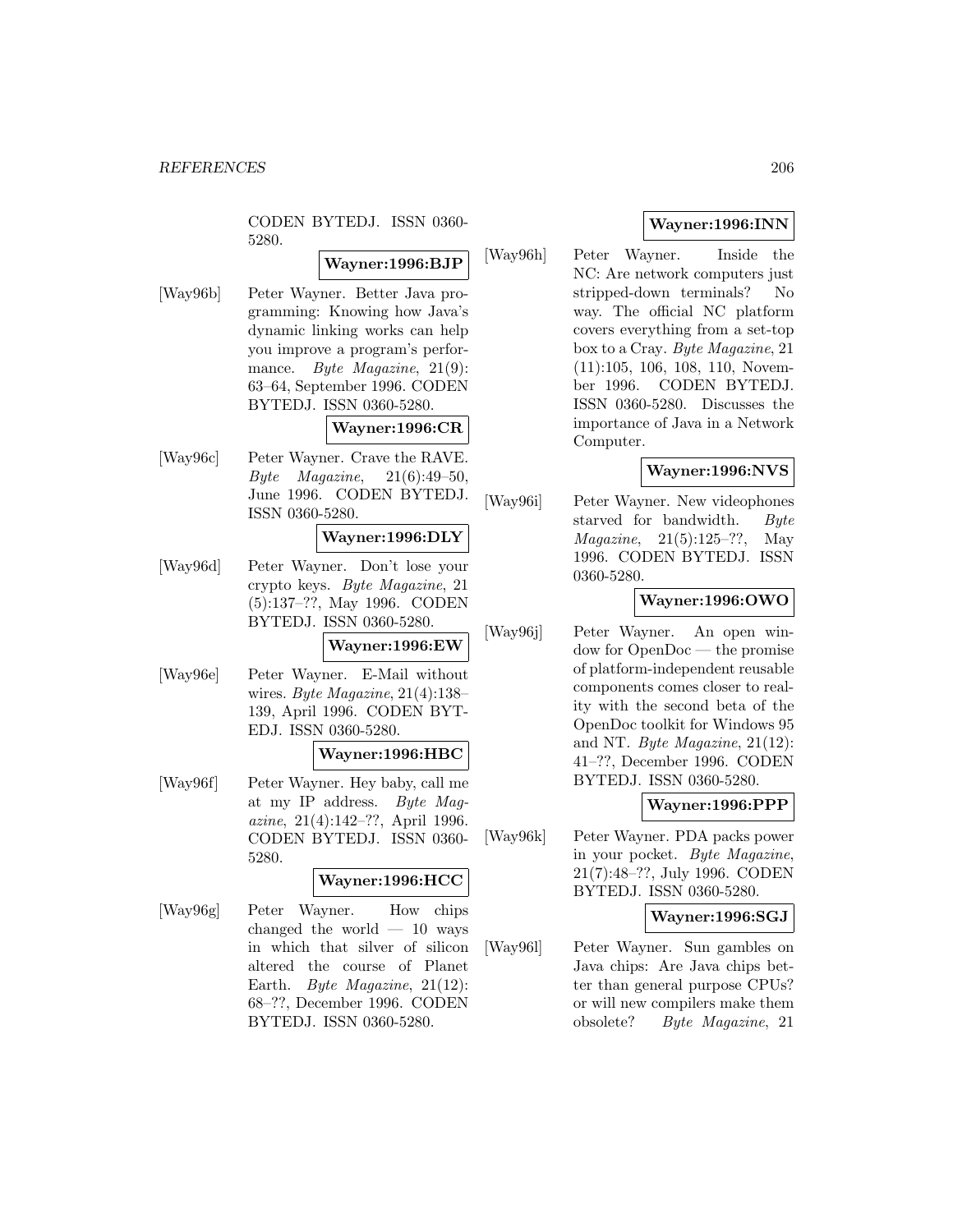(11):79, 80, 82, 84, 86, November 1996. CODEN BYTEDJ. ISSN 0360-5280.

## **Wayner:1996:XBJ**

[Way96m] Peter Wayner. XTerminal + browser + Java = Web  $PC$ HDS's (a) workStation is a lowcost box for Web access, Java applets, and Windows. Byte Magazine, 21(10):50–??, October 1996. CODEN BYTEDJ. ISSN 0360-5280.

## **Wayner:1997:ALP**

[Way97a] Peter Wayner. At last: Pocket PCs that run Windows — new hand-held PCs bring Windows to the palmtop. we test three HPCs built around Windows CE. Byte Magazine, 22(1):133–??, January 1997. CODEN BYTEDJ. ISSN 0360-5280.

# **Wayner:1997:BNO**

[Way97b] Peter Wayner. The be-all-thatyou-can-be OS — A new OS offers users a new set of options. Byte Magazine, 22(12): 137–??, December 1997. CO-DEN BYTEDJ. ISSN 0360-5280.

### **Wayner:1997:NCE**

[Way97c] Peter Wayner. Novera composes Epic for Java. Byte Magazine, 22 (7):122–123, July 1997. CODEN BYTEDJ. ISSN 0360-5280.

### **Wayner:1997:TSM**

[Way97d] Peter Wayner. On TV: The set-top morphing PowerPC — Bandai Digital's set-top box, a nice implementation of apple's

Pippin technology, is a Macbased Web browser. Byte Magazine,  $22(2):40A-??$ , February 1997. CODEN BYTEDJ. ISSN 0360-5280.

## **Wayner:1997:RRC**

[Way97e] Peter Wayner. Real remote control from your pocket PC — Symantec's pcAnywhere CE. Byte Magazine,  $22(5):42-??$ , May 1997. CODEN BYTEDJ. ISSN 0360-5280.

### **Wayner:1997:HSV**

[Way97f] Peter Wayner. This hand-held stands out — the Velo 1 is the best little PC. Byte Magazine, 22 (4):46–??, April 1997. CODEN BYTEDJ. ISSN 0360-5280.

### **Wayner:1997:TML**

[Way97g] Peter Wayner. Throw me a LifeBook — Fujitsu squeezes all the essentials into a 4-pound package. Byte Magazine, 22(5): 126–??, May 1997. CODEN BYTEDJ. ISSN 0360-5280.

# **Wayner:1998:HSJ**

[Way98a] Peter Wayner. How to soup up Java, part II: Nine recipes for east, easy Java: A maturing Java brings a wide variety of programming solutions to developers. Byte Magazine, 23(5):76–80, May 1998. CODEN BYTEDJ. ISSN 0360-5280.

#### **Wayner:1998:MJD**

[Way98b] Peter Wayner. Making Java development JSafe — RSA's cryptographic toolkit targets Java as the platform of choice for secured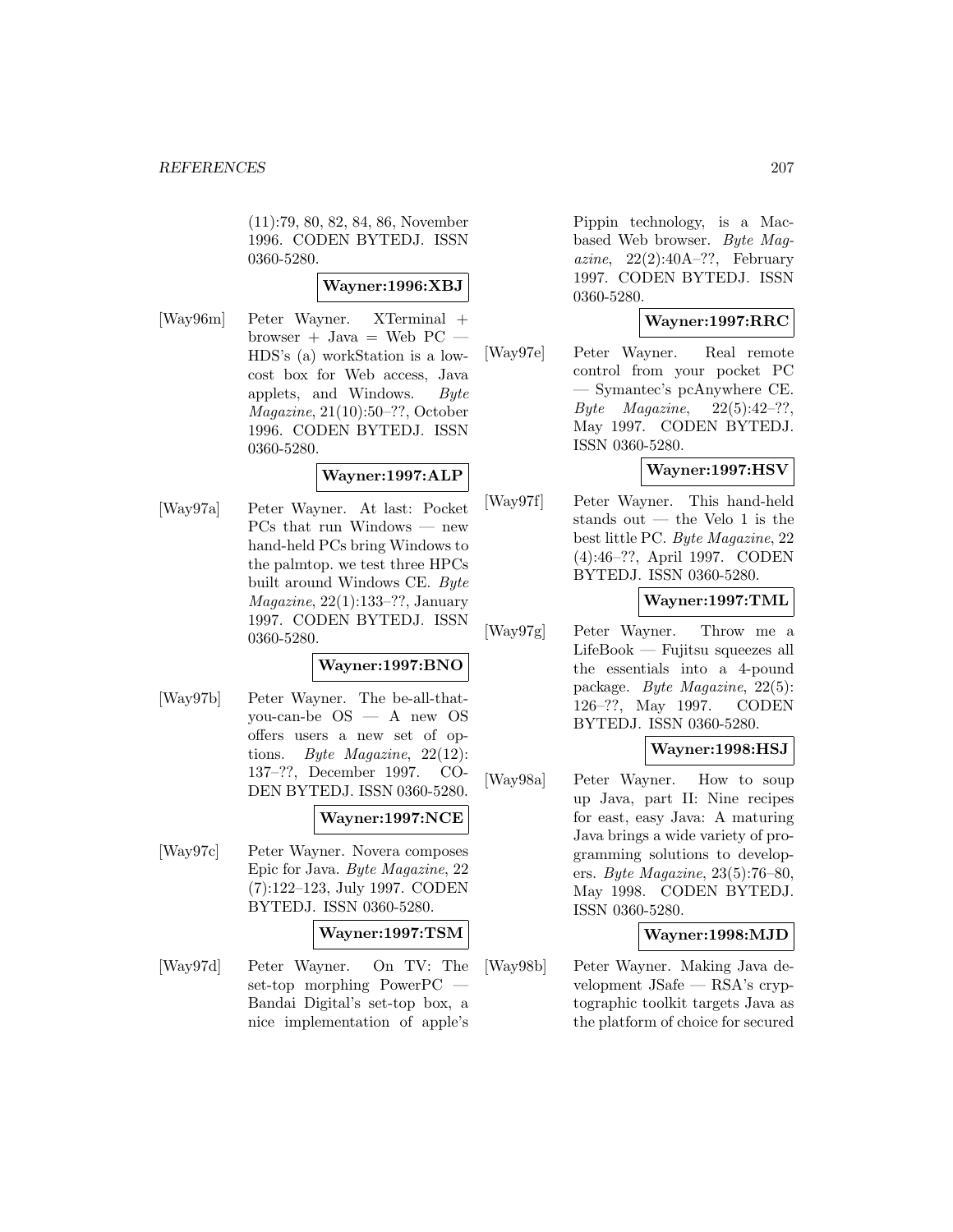Internet applications. Byte Magazine, 23(1):117, January 1998. CODEN BYTEDJ. ISSN 0360- 5280.

### **Webster:1996:CRS**

[Web96] Bruce F. Webster. Commentary: The real software crisis. Byte Magazine, 21(1):218–??, January 1996. CODEN BYTEDJ. ISSN 0360-5280.

### **Weiss:1995:FOC**

[Wei95] Michael Weiss. Final output: Color printers, more affordable than ever, hold out the promise of better color. Byte Magazine, 20(1):109–??, January 1995. CO-DEN BYTEDJ. ISSN 0360-5280.

#### **Weldon:1997:WCE**

[Wel97] Jay-Louise Weldon. Warehouse cornerstones — an expert in database management explains how a well-designed data warehouse leads to smarter decisions. Byte Magazine, 22(1):85– ??, January 1997. CODEN BYT-EDJ. ISSN 0360-5280.

## **Westerfeld:1996:EOU**

[Wes96a] K. Westerfeld. Extending OS/2's user interface. Byte Magazine, 21 (2):193–194, February 1996. CO-DEN BYTEDJ. ISSN 0360-5280.

# **Westerfeld:1996:EOI**

[Wes96b] Kurt Westerfeld. Extending the  $OS/2$  interface. Byte Magazine,  $21(2):193-??$ , February 1996. CODEN BYTEDJ. ISSN 0360-5280.

# **White:1995:OOO**

[Whi95a] C. White. On-road, on-time, and on-line (trucking company: global positioning system).  $Byte$ Magazine, 20(4):60–62, 64–66, April 1995. CODEN BYTEDJ. ISSN 0360-5280.

## **White:1995:SFO**

[Whi95b] Christine White. Solutions focus: On-Road, On-Time, and On-Line: Satellites and computerbased communications helps a trucking firm cut costs. Byte  $Magazine, 20(4):60-??,$  April 1995. CODEN BYTEDJ. ISSN 0360-5280.

## **White:1996:IDH**

[Whi96] Christine White. Installations: DMV hits pothole. *Byte Maga*zine, 21(2):72–??, February 1996. CODEN BYTEDJ. ISSN 0360- 5280.

# **White:1997:MDT**

[Whi97] Colin White. Managing data transformations — data requires careful control and cleansing to make it useful for business decisions. Byte Magazine, 22(12): 53–??, December 1997. CODEN BYTEDJ. ISSN 0360-5280.

### **Whittaker:1998:IAS**

[Whi98] Tom Whittaker. An OS for information appliances — Sun's Software Suite is a scalable set of OS and application components for hand-held and embedded devices. Byte Magazine, 23(3):45– ??, March 1998. CODEN BYT-EDJ. ISSN 0360-5280.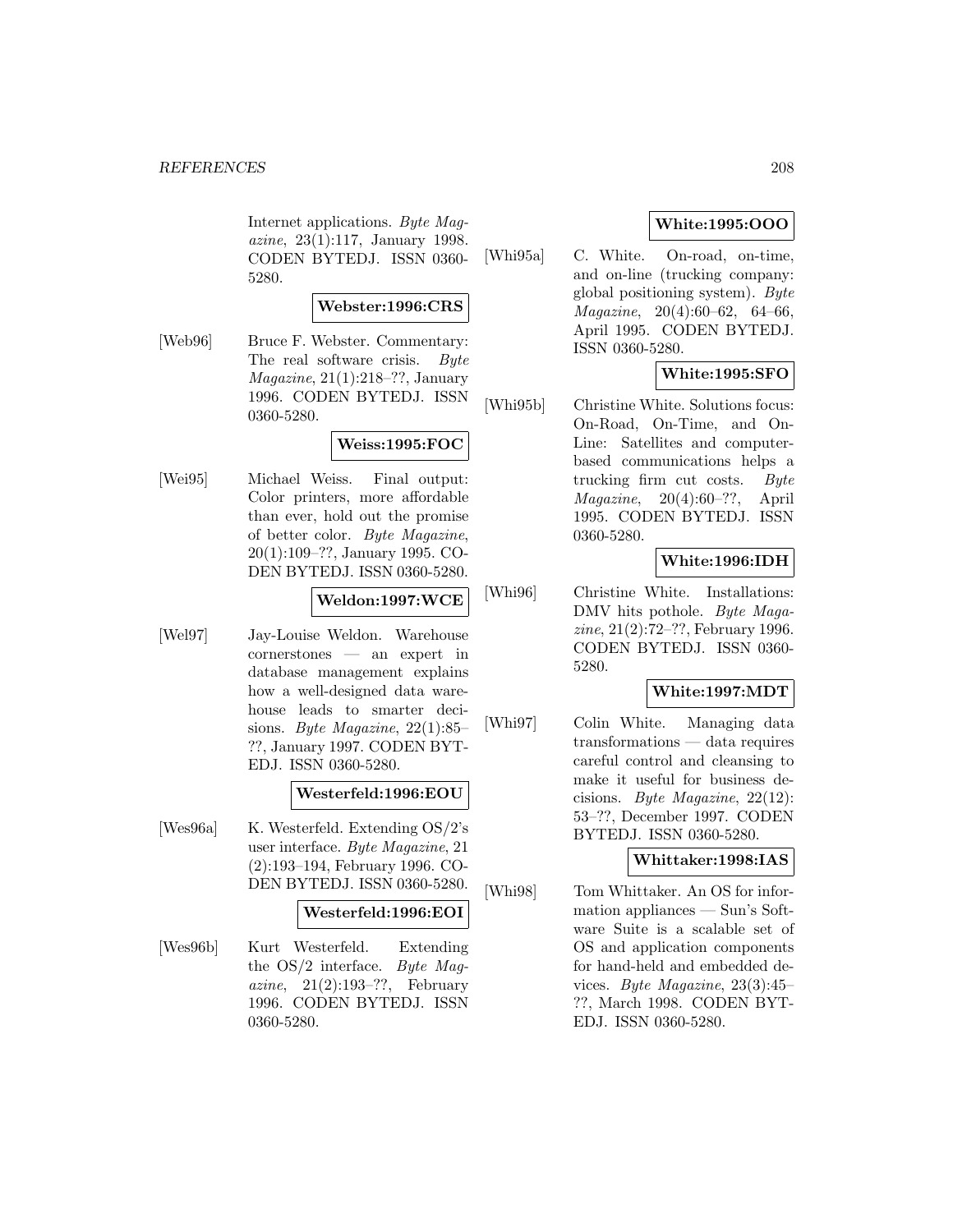# **Wilansky:1995:BRT**

[Wil95] Ethan Wilansky. The benefits of recentralization: There's a move to consolidate network management tools. Microsoft fields a powerful entry in Systems Management Server, which rounds up and controls network resources multiple vendors. Byte Magazine, 20(5):121–??, May 1995. CODEN BYTEDJ. ISSN 0360- 5280.

### **Wilson:1996:SBP**

[Wil96] Tim Wilson. See the big picture — software that helps manage mega-size networks. Byte Magazine, 21(10):107–??, October 1996. CODEN BYTEDJ. ISSN 0360-5280.

**Wilner:1998:E**

[Wil98] David Wilner. 120's OS evolves. Byte Magazine,  $23(4):47-??$ , April 1998. CODEN BYTEDJ. ISSN 0360-5280.

#### **Winston:1995:CMI**

[Win95] Tim Winston. Create more IP addresses: Network managers facing IP address change have many options. Byte Magazine, 20 (4):217–??, April 1995. CODEN BYTEDJ. ISSN 0360-5280.

# **Wong:1998:NFP**

[Won98a] William Wong. Nine fax programs to serve the Internet we wring out nine fax servers for workgroups and the enterprise. Byte Magazine, 23(1):108– ??, January 1998. CODEN BYT-EDJ. ISSN 0360-5280.

# **Wong:1998:RRK**

[Won98b] William Wong. Remote-control registry: Key Vision removes a lot of the hassle and lets you manage Windows 95 and NT registries from afar. Byte Magazine, 23(5):128–??, May 1998. CO-DEN BYTEDJ. ISSN 0360-5280.

## **Wong:1998:STF**

[Won98c] William Wong. Software team-building on the fly  $-$  we test "teamware"- programs for building fast little workgroups across the Internet and across organizational boundaries. Byte Magazine, 23(2):106–??, February 1998. CODEN BYTEDJ. ISSN 0360-5280.

## **Weber:1996:EVB**

[WS96] Volker Weber and Hans-Jochen Schmitt. Enterprise Visual Basic? almost — ComUnity OT Framework, Siemens Nixdorf's software for augmenting Visual Basic with business logic and client/server tools, falls short of its goal. Byte Magazine, 21(10): 149–??, October 1996. CODEN BYTEDJ. ISSN 0360-5280.

## **Yager:1995:SST**

[Yag95a] T. Yager. Small scale telephony (digital signal processors). Byte Magazine, 20(5):125–128, May 1995. CODEN BYTEDJ. ISSN 0360-5280.

# **Yager:1995:GLF**

[Yag95b] Tom Yager. The great little file system: Flexible and secure, Veritas sets the standard for Unix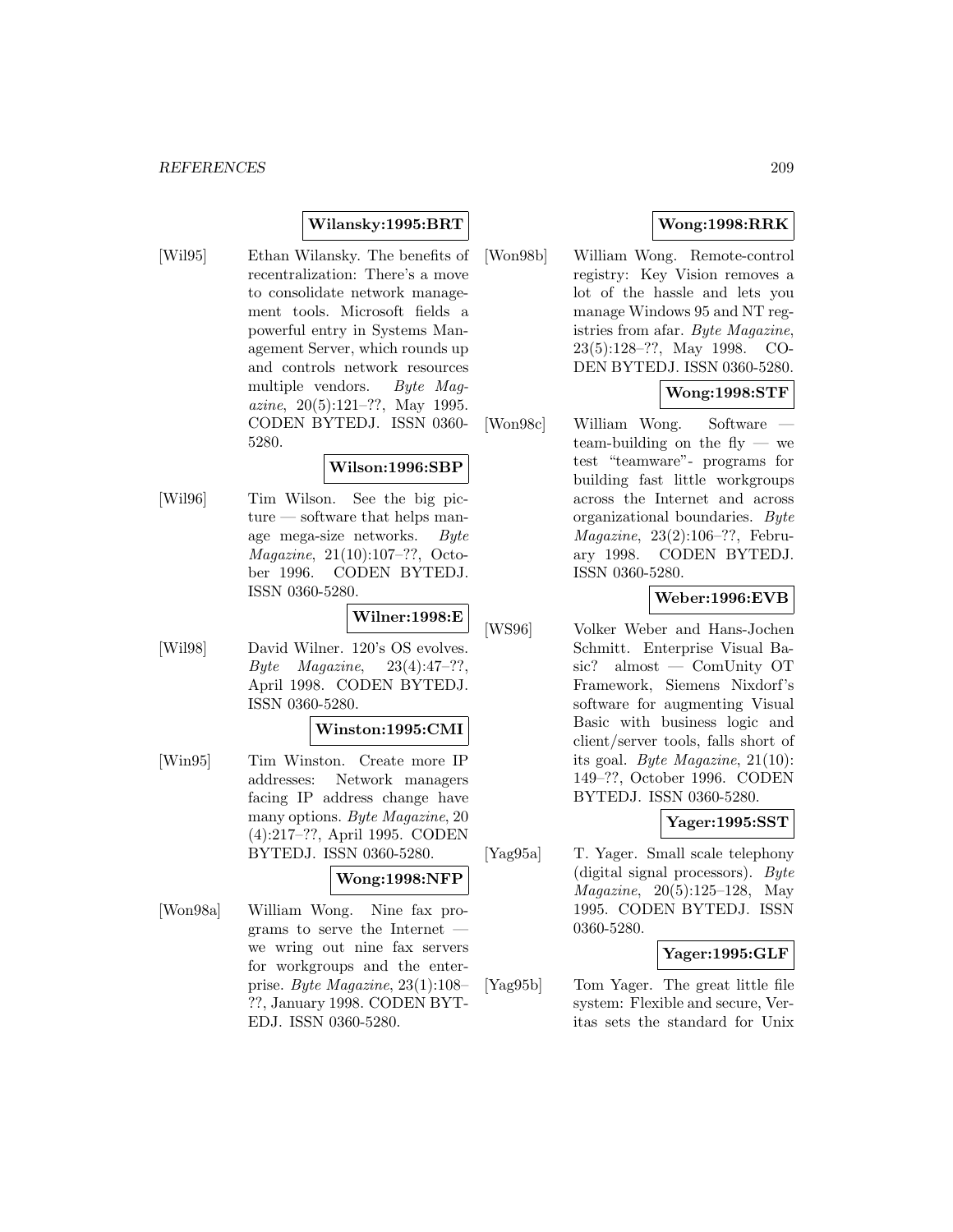file systems. Byte Magazine, 20 (2):155–??, February 1995. CO-DEN BYTEDJ. ISSN 0360-5280.

# **Yager:1995:STM**

[Yag95c] Tom Yager. Small-Scale telephony: Multifunction telephony cards can cost-effectively make your small business sound big. we test six. Byte Magazine, 20 (5):125–??, May 1995. CODEN BYTEDJ. ISSN 0360-5280.

## **Yager:1996:LM**

[Yag96a] T. Yager. Linux matters. Byte Magazine, 21(2):123–124, 126– 128, February 1996. CODEN BYTEDJ. ISSN 0360-5280.

# **Yager:1996:NN**

[Yag96b] T. Yager. NT and the Net. Byte Magazine, 21(7):133–134, 136, July 1996. CODEN BYT-EDJ. ISSN 0360-5280.

## **Yager:1996:BBS**

[Yag96c] Tom Yager. Bringing benchmarks up to SPEC. Byte Magazine, 21(3):145–146, March 1996. CODEN BYTEDJ. ISSN 0360- 5280.

# **Yager:1996:PFN**

[Yag96d] Tom Yager. The power of fusion — need to manage a mixed Unix/Windows environment? Ross's SPARCplug helps by combining a SparcStation and a Pentium PC. Byte Magazine, 21(12):47–??, December 1996. CODEN BYTEDJ. ISSN 0360-5280.

# **Yager:1996:WUP**

[Yag96e] Tom Yager. Windows — built for Unix power. Byte Magazine, 21(3):115–116, March 1996. CO-DEN BYTEDJ. ISSN 0360-5280.

## **Yager:1997:CSM**

[Yag97a] Tom Yager. Client/server magic — remote procedure calls provide seamless data exchange among applications across a network, regardless of the platform. Byte Magazine, 22(1):53– ??, January 1997. CODEN BYT-EDJ. ISSN 0360-5280.

## **Yager:1997:UWD**

[Yag97b] Tom Yager. Unix and Windows dance the Samba — the Samba suite of utilities enables Windows clients to access Unix servers. Byte Magazine, 22(3): 55–??, March 1997. CODEN BYTEDJ. ISSN 0360-5280.

# **Yager:1998:FTF**

[Yag98a] Tom Yager. Four Tillamooks face off — new 233-MHz Pentium notebooks from Compaq, Hewlett–Packard, NEC, and Toshiba. Byte Magazine, 23 (1):33–34, January 1998. CO-DEN BYTEDJ. ISSN 0360-5280.

### **Yager:1998:SMD**

[Yag98b] Tom Yager. Sun makes a desktop gamble. Byte Magazine, 23 (4):131–??, April 1998. CODEN BYTEDJ. ISSN 0360-5280.

### **Yares:1995:BMP**

[Yar95] Evan Yares. Bringing 3-D modeling to PCs: Autodesk releases